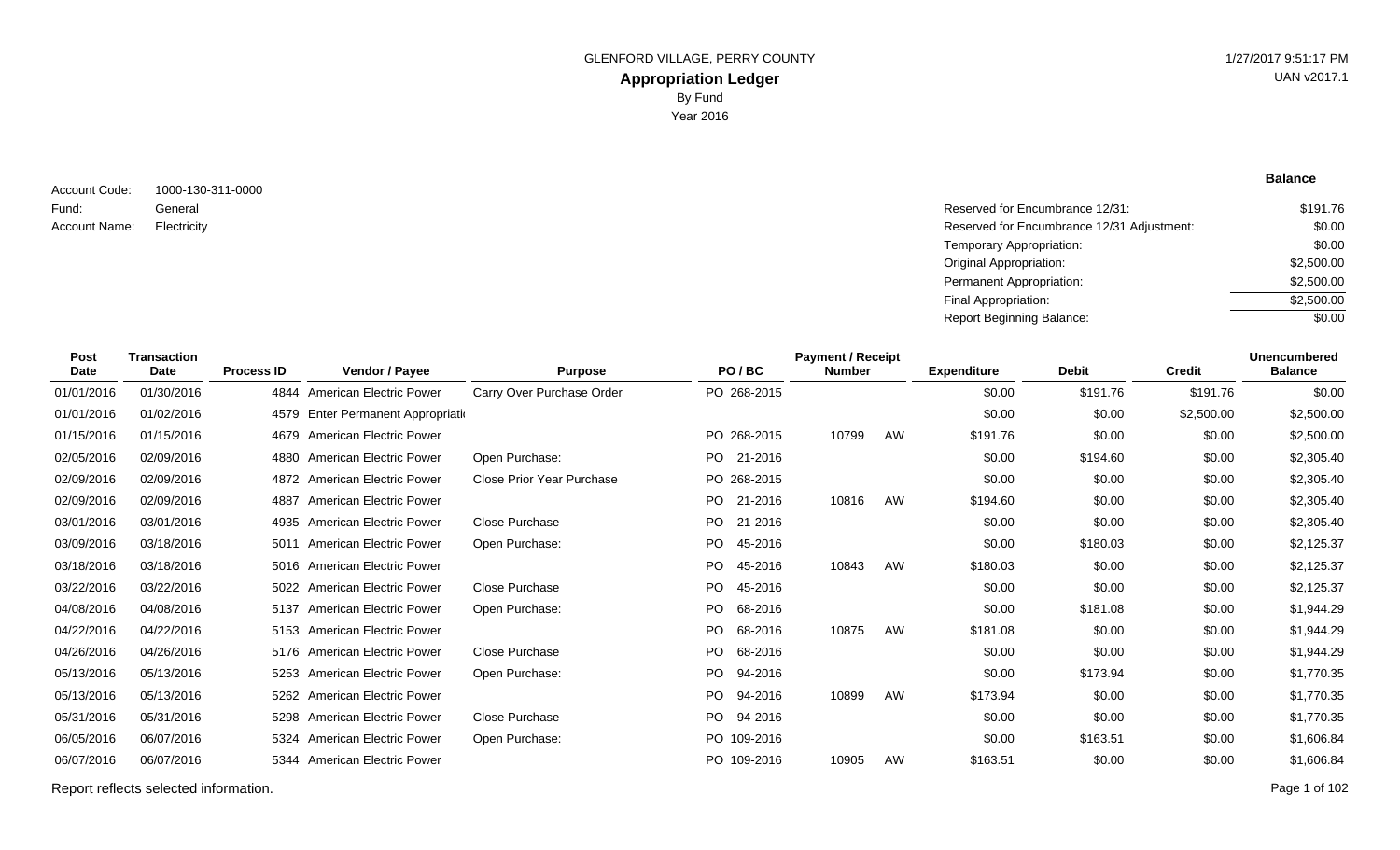Year 2016

| <b>Post</b><br><b>Transaction</b><br>Date<br><b>Date</b> | <b>Process ID</b> | <b>Vendor / Payee</b> | <b>Purpose</b>                 | PO/BC                 | <b>Payment / Receipt</b><br><b>Number</b> |                       | <b>Expenditure</b> | <b>Debit</b> | <b>Credit</b> | <b>Unencumbered</b><br><b>Balance</b> |            |
|----------------------------------------------------------|-------------------|-----------------------|--------------------------------|-----------------------|-------------------------------------------|-----------------------|--------------------|--------------|---------------|---------------------------------------|------------|
| 07/09/2016                                               | 07/15/2016        |                       | 5452 American Electric Power   | Open Purchase:        | PO 135-2016                               |                       |                    | \$0.00       | \$161.05      | \$0.00                                | \$1,445.79 |
| 07/15/2016                                               | 07/15/2016        | 5461                  | American Electric Power        |                       | PO 135-2016                               | 10942                 | AW                 | \$161.05     | \$0.00        | \$0.00                                | \$1,445.79 |
| 08/07/2016                                               | 08/12/2016        | 5557                  | American Electric Power        | Open Purchase:        | PO 161-2016                               |                       |                    | \$0.00       | \$171.55      | \$0.00                                | \$1,274.24 |
| 08/12/2016                                               | 08/12/2016        | 5561                  | <b>American Electric Power</b> |                       | PO 161-2016                               | 10969                 | AW                 | \$171.55     | \$0.00        | \$0.00                                | \$1,274.24 |
| 09/06/2016                                               | 09/06/2016        | 5634                  | <b>American Electric Power</b> | Open Purchase:        | PO 177-2016                               |                       |                    | \$0.00       | \$179.20      | \$0.00                                | \$1,095.04 |
| 09/06/2016                                               | 09/06/2016        |                       | 5648 American Electric Power   |                       | PO 177-2016                               | 10974                 | AW                 | \$179.20     | \$0.00        | \$0.00                                | \$1,095.04 |
| 10/06/2016                                               | 10/14/2016        | 5820                  | <b>American Electric Power</b> | Open Purchase:        | PO 206-2016                               |                       |                    | \$0.00       | \$184.66      | \$0.00                                | \$910.38   |
| 10/14/2016                                               | 10/14/2016        |                       | 5802 American Electric Power   | Close Purchase        | PO 109-2016                               |                       |                    | \$0.00       | \$0.00        | \$0.00                                | \$910.38   |
| 10/14/2016                                               | 10/14/2016        |                       | 5804 American Electric Power   | Close Purchase        | PO 135-2016                               |                       |                    | \$0.00       | \$0.00        | \$0.00                                | \$910.38   |
| 10/14/2016                                               | 10/14/2016        | 5807                  | <b>American Electric Power</b> | Close Purchase        | PO 161-2016                               |                       |                    | \$0.00       | \$0.00        | \$0.00                                | \$910.38   |
| 10/14/2016                                               | 10/14/2016        | 5807                  | <b>American Electric Power</b> | <b>Close Purchase</b> | PO 177-2016                               |                       |                    | \$0.00       | \$0.00        | \$0.00                                | \$910.38   |
| 10/14/2016                                               | 10/14/2016        |                       | 5826 American Electric Power   |                       | PO 206-2016                               | 11019                 | AW                 | \$184.66     | \$0.00        | \$0.00                                | \$910.38   |
| 11/04/2016                                               | 11/18/2016        | 5933                  | <b>American Electric Power</b> | Open Purchase:        | PO 222-2016                               |                       |                    | \$0.00       | \$195.39      | \$0.00                                | \$714.99   |
| 11/11/2016                                               | 11/11/2016        | 5909                  | <b>American Electric Power</b> | Close Purchase        | PO 206-2016                               |                       |                    | \$0.00       | \$0.00        | \$0.00                                | \$714.99   |
| 11/18/2016                                               | 11/18/2016        | 5941                  | American Electric Power        |                       | PO 222-2016                               | 11037                 | AW                 | \$195.39     | \$0.00        | \$0.00                                | \$714.99   |
| 11/26/2016                                               | 11/26/2016        | 5956                  | <b>American Electric Power</b> | Close Purchase        | PO 222-2016                               |                       |                    | \$0.00       | \$0.00        | \$0.00                                | \$714.99   |
| 12/05/2016                                               | 12/06/2016        | 5993                  | American Electric Power        | Open Purchase:        | PO 242-2016                               |                       |                    | \$0.00       | \$195.66      | \$0.00                                | \$519.33   |
| 12/06/2016                                               | 12/06/2016        | 6011                  | <b>American Electric Power</b> |                       | PO 242-2016                               | 11046                 | AW                 | \$195.66     | \$0.00        | \$0.00                                | \$519.33   |
| 12/31/2016                                               | 01/10/2017        |                       | 6142 American Electric Power   | Open Purchase:        | PO 262-2016                               |                       |                    | \$0.00       | \$209.56      | \$0.00                                | \$309.77   |
| 12/31/2016                                               | 01/13/2017        |                       | 6170 American Electric Power   | Close Purchase        | PO 242-2016                               |                       |                    | \$0.00       | \$0.00        | \$0.00                                | \$309.77   |
|                                                          |                   |                       |                                |                       |                                           | <b>Account Total:</b> |                    | \$2,172.43   | \$2,381.99    | \$2,691.76                            |            |

1000-710-161-0000 General Account Code: Fund:

**Balance**

\$2,691.76

Reserved for Encumbrance 12/31:

\$2,172.43

Account YTD Total:

\$2,381.99

#### \$6.67

### Report reflects selected information. Page 2 of 102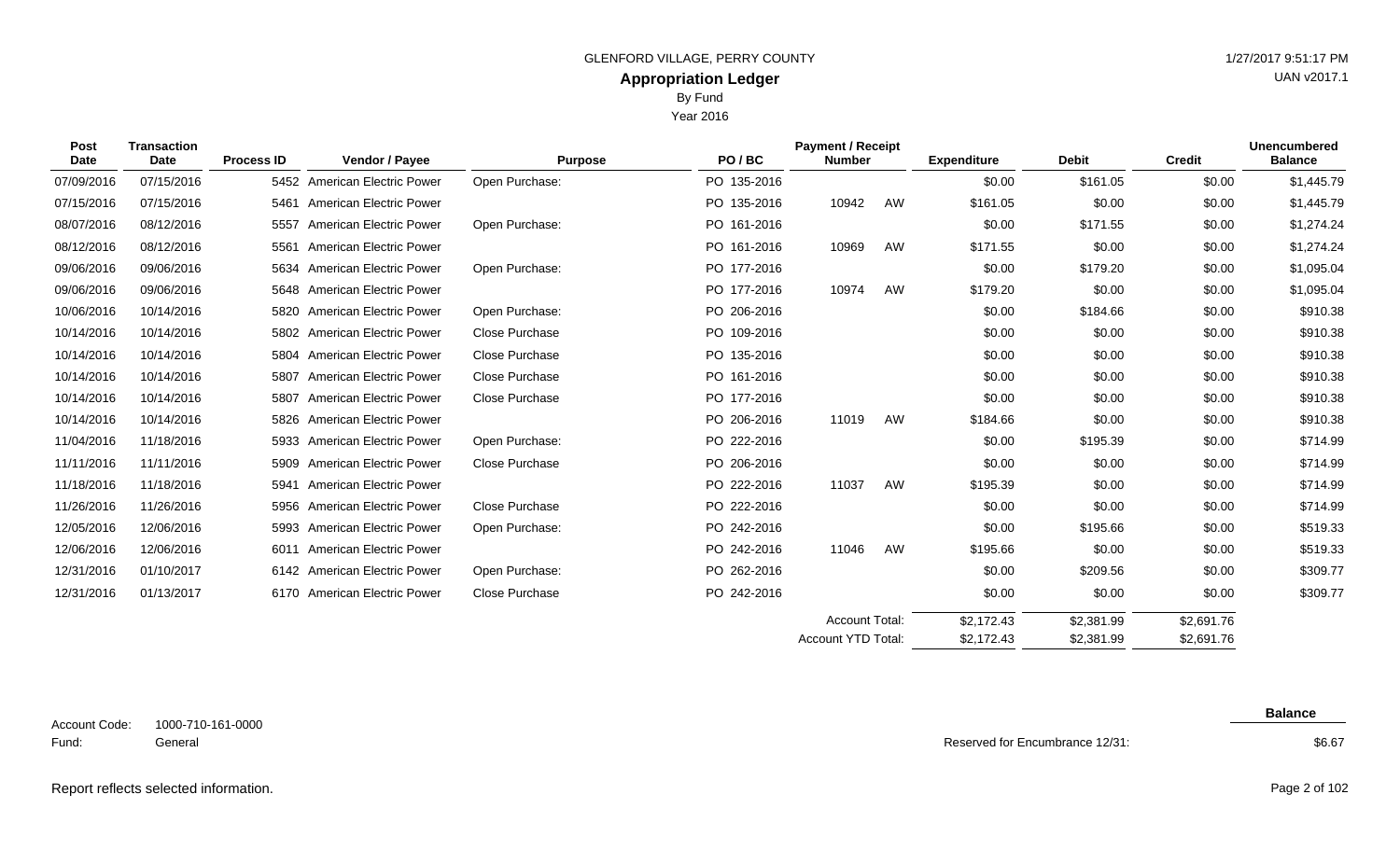# **Appropriation Ledger**

By Fund

Year 2016

Account Name: Salary - Mayor Name and South Account Name and South Account Name and South Account Name: Salary - Mayor South South Account Name: \$0.00 Temporary Appropriation: Original Appropriation: Permanent Appropriation: Final Appropriation: Report Beginning Balance: \$0.00 \$500.00 \$600.00 \$600.00 \$0.00

| Post<br>Date | <b>Transaction</b><br>Date | <b>Process ID</b> | Vendor / Payee                                          | <b>Purpose</b>                                                       | PO/BC  | <b>Payment / Receipt</b><br><b>Number</b> |            | <b>Expenditure</b> | <b>Debit</b> | <b>Credit</b> | Unencumbered<br><b>Balance</b> |
|--------------|----------------------------|-------------------|---------------------------------------------------------|----------------------------------------------------------------------|--------|-------------------------------------------|------------|--------------------|--------------|---------------|--------------------------------|
| 01/01/2016   | 01/30/2016                 | 4844              | Medicare                                                | Carry Over UnpaidWithholdings                                        |        |                                           |            | \$0.00             | \$6.67       | \$6.67        | \$0.00                         |
| 01/01/2016   | 01/02/2016                 |                   | 4579 Enter Permanent Appropriation                      |                                                                      |        |                                           |            | \$0.00             | \$0.00       | \$500.00      | \$500.00                       |
| 01/02/2016   | 01/02/2016                 |                   | 4600 Employee Payroll                                   | Payroll Posting                                                      | Direct |                                           | 1-2016 PP  | \$98.55            | \$100.00     | \$0.00        | \$400.00                       |
| 01/02/2016   | 01/02/2016                 |                   | 4616 Federal Tax Payee                                  |                                                                      | Direct | 10788                                     | WH         | \$6.67             | \$0.00       | \$0.00        | \$400.00                       |
| 04/05/2016   | 04/05/2016                 |                   |                                                         | 5108 Permanent Reallocation Dec Paid per meeting and not an OPERS al |        |                                           |            | \$0.00             | \$30.00      | \$0.00        | \$370.00                       |
| 04/05/2016   | 04/05/2016                 | 5121              | Employee Payroll                                        | Payroll Posting                                                      | Direct |                                           | 7-2016 PP  | \$110.82           | \$120.00     | \$0.00        | \$250.00                       |
| 04/26/2016   | 04/26/2016                 |                   | 5166 Internal Revenue Service                           |                                                                      | Direct | 10882                                     | WH         | \$1.45             | \$0.00       | \$0.00        | \$250.00                       |
| 07/01/2016   | 07/01/2016                 | 5427              | Employee Payroll                                        | Payroll Posting                                                      | Direct |                                           | 17-2016 PP | \$110.82           | \$120.00     | \$0.00        | \$130.00                       |
| 08/02/2016   | 08/02/2016                 |                   | 5504 Internal Revenue Service                           |                                                                      | Direct | 10950                                     | WH         | \$9.18             | \$0.00       | \$0.00        | \$130.00                       |
| 08/19/2016   | 08/19/2016                 |                   | 5583 Internal Revenue Service                           | Reissue 10882                                                        | Direct | 10971                                     | WH         | \$0.00             | \$0.00       | \$0.00        | \$130.00                       |
| 08/19/2016   | 08/19/2016                 |                   | 5585 Internal Revenue Service                           | Reissue 10950                                                        | Direct | 10972                                     | <b>WH</b>  | \$0.00             | \$0.00       | \$0.00        | \$130.00                       |
| 10/04/2016   | 10/04/2016                 |                   | 5783 Permanent Reallocation Incre Council Motion to pay |                                                                      |        |                                           |            | \$0.00             | \$0.00       | \$130.00      | \$260.00                       |
| 10/04/2016   | 10/04/2016                 |                   | 5784 Employee Payroll                                   | Payroll Posting                                                      | Direct |                                           | 23-2016 PP | \$129.29           | \$140.00     | \$0.00        | \$120.00                       |
| 10/21/2016   | 10/21/2016                 |                   | 5848 Internal Revenue Service                           |                                                                      | Direct | 11022                                     | WH         | \$9.18             | \$0.00       | \$0.00        | \$120.00                       |
|              |                            |                   |                                                         |                                                                      |        | <b>Account Total:</b>                     |            | \$475.96           | \$516.67     | \$636.67      |                                |
|              |                            |                   |                                                         |                                                                      |        | Account YTD Total:                        |            | \$475.96           | \$516.67     | \$636.67      |                                |

Reserved for Encumbrance 12/31:

**Balance**

UAN v2017.1

Report reflects selected information. Page 3 of 102

\$0.00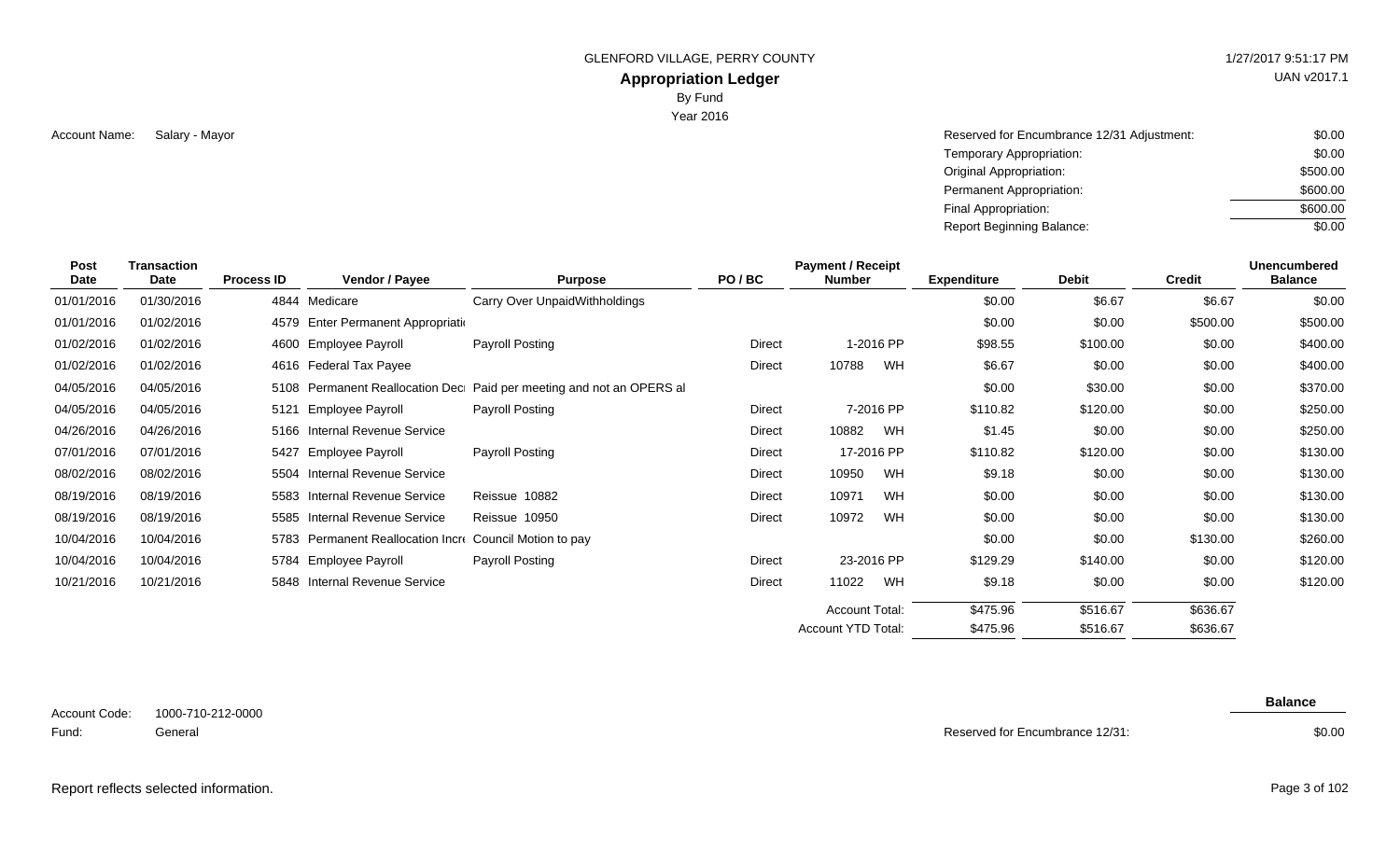## **Appropriation Ledger**

By Fund

Year 2016

Account Name: Social Security **Reserved for Encumbrance 12/31 Adjustment:** \$0.00 Temporary Appropriation: Original Appropriation: Permanent Appropriation: Final Appropriation: Report Beginning Balance: \$0.00 \$0.00 \$30.00 \$30.00 \$0.00

| Post       | Transaction |                   | <b>Payment / Receipt</b><br><b>Unencumbered</b> |                                                                        |        |                    |    |                    |              |               |                |  |
|------------|-------------|-------------------|-------------------------------------------------|------------------------------------------------------------------------|--------|--------------------|----|--------------------|--------------|---------------|----------------|--|
| Date       | Date        | <b>Process ID</b> | Vendor / Pavee                                  | <b>Purpose</b>                                                         | PO/BC  | <b>Number</b>      |    | <b>Expenditure</b> | <b>Debit</b> | <b>Credit</b> | <b>Balance</b> |  |
| 04/05/2016 | 04/05/2016  |                   |                                                 | 5108 Permanent Reallocation Incre Paid per meeting and not an OPERS al |        |                    |    | \$0.00             | \$0.00       | \$30.00       | \$30.00        |  |
| 08/02/2016 | 08/02/2016  |                   | 5504 Internal Revenue Service                   |                                                                        | Direct | 10950              | WH | \$7.44             | \$7.44       | \$0.00        | \$22.56        |  |
| 08/19/2016 | 08/19/2016  |                   | 5585 Internal Revenue Service                   | Reissue 10950                                                          | Direct | 10972              | WH | \$0.00             | \$0.00       | \$0.00        | \$22.56        |  |
| 10/21/2016 | 10/21/2016  |                   | 5848 Internal Revenue Service                   |                                                                        | Direct | 11022              | WH | \$7.44             | \$7.44       | \$0.00        | \$15.12        |  |
|            |             |                   |                                                 |                                                                        |        | Account Total:     |    | \$14.88            | \$14.88      | \$30.00       |                |  |
|            |             |                   |                                                 |                                                                        |        | Account YTD Total: |    | \$14.88            | \$14.88      | \$30.00       |                |  |

|                        |                              |                                            | <b>Balance</b> |
|------------------------|------------------------------|--------------------------------------------|----------------|
| Account Code:<br>Fund: | 1000-710-213-0000<br>General | Reserved for Encumbrance 12/31:            | \$0.00         |
| Account Name:          | Medicare                     | Reserved for Encumbrance 12/31 Adjustment: | \$0.00         |
|                        |                              | Temporary Appropriation:                   | \$0.00         |
|                        |                              | <b>Original Appropriation:</b>             | \$10.00        |
|                        |                              | Permanent Appropriation:                   | \$11.74        |
|                        |                              | Final Appropriation:                       | \$11.74        |
|                        |                              | <b>Report Beginning Balance:</b>           | \$0.00         |

| Post       | Transaction                           |                   |                                    | <b>Payment / Receipt</b><br><b>Unencumbered</b> |        |               |    |             |              |               |                |  |  |
|------------|---------------------------------------|-------------------|------------------------------------|-------------------------------------------------|--------|---------------|----|-------------|--------------|---------------|----------------|--|--|
| Date       | Date                                  | <b>Process ID</b> | <b>Vendor / Pavee</b>              | <b>Purpose</b>                                  | PO/BC  | <b>Number</b> |    | Expenditure | <b>Debit</b> | <b>Credit</b> | <b>Balance</b> |  |  |
| 01/01/2016 | 01/02/2016                            |                   | 4579 Enter Permanent Appropriation |                                                 |        |               |    | \$0.00      | \$0.00       | \$10.00       | \$10.00        |  |  |
| 01/02/2016 | 01/02/2016                            |                   | 4616 Federal Tax Payee             |                                                 | Direct | 10788         | WH | \$6.67      | \$6.67       | \$0.00        | \$3.33         |  |  |
| 04/26/2016 | 04/26/2016                            |                   | 5166 Internal Revenue Service      |                                                 | Direct | 10882         | WH | \$1.45      | \$1.45       | \$0.00        | \$1.88         |  |  |
| 08/02/2016 | 08/02/2016                            |                   | 5504 Internal Revenue Service      |                                                 | Direct | 10950         | WH | \$1.74      | \$1.74       | \$0.00        | \$0.14         |  |  |
|            | Report reflects selected information. |                   |                                    |                                                 |        |               |    |             |              |               | Page 4 of 102  |  |  |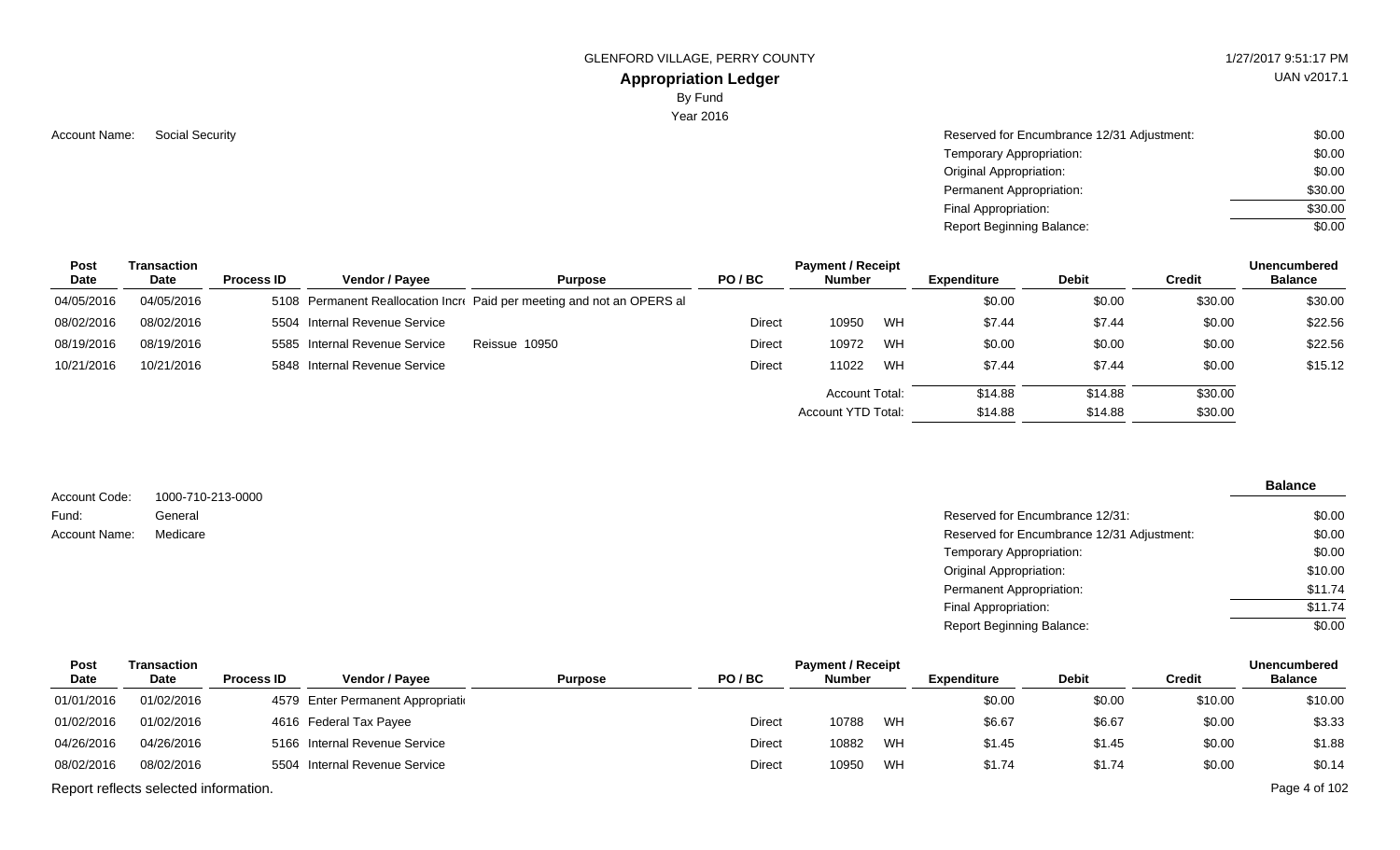Year 2016

| Post       | Transaction |                   |                                   | <b>Payment / Receipt</b> |        |                       |    |                    |              |               |                |  |
|------------|-------------|-------------------|-----------------------------------|--------------------------|--------|-----------------------|----|--------------------|--------------|---------------|----------------|--|
| Date       | Date        | <b>Process ID</b> | Vendor / Payee                    | <b>Purpose</b>           | PO/BC  | <b>Number</b>         |    | <b>Expenditure</b> | <b>Debit</b> | <b>Credit</b> | <b>Balance</b> |  |
| 08/19/2016 | 08/19/2016  |                   | 5583 Internal Revenue Service     | Reissue 10882            | Direct | 10971                 | WH | \$0.00             | \$0.00       | \$0.00        | \$0.14         |  |
| 08/19/2016 | 08/19/2016  |                   | 5585 Internal Revenue Service     | Reissue 10950            | Direct | 10972                 | WH | \$0.00             | \$0.00       | \$0.00        | \$0.14         |  |
| 10/04/2016 | 10/21/2016  |                   | 5845 Permanent Reallocation Incre |                          |        |                       |    | \$0.00             | \$0.00       | \$1.74        | \$1.88         |  |
| 10/21/2016 | 10/21/2016  |                   | 5848 Internal Revenue Service     |                          | Direct | 11022                 | WH | \$1.74             | \$1.74       | \$0.00        | \$0.14         |  |
|            |             |                   |                                   |                          |        | <b>Account Total:</b> |    | \$11.60            | \$11.60      | \$11.74       |                |  |
|            |             |                   |                                   |                          |        | Account YTD Total:    |    | \$11.60            | \$11.60      | \$11.74       |                |  |

1000-715-111-0000 General Account Code: Fund: Account Name: Salaries - Council

#### **Balance**

| General            | Reserved for Encumbrance 12/31:            | \$105.78   |
|--------------------|--------------------------------------------|------------|
| Salaries - Council | Reserved for Encumbrance 12/31 Adjustment: | \$9.60     |
|                    | Temporary Appropriation:                   | \$0.00     |
|                    | <b>Original Appropriation:</b>             | \$2,500.00 |
|                    | Permanent Appropriation:                   | \$2,500.00 |
|                    | Final Appropriation:                       | \$2,500.00 |
|                    | <b>Report Beginning Balance:</b>           | \$0.00     |

| Post       | Transaction |                   |                                    |                                                         |        | <b>Payment / Receipt</b> |    |                    |              |               | Unencumbered   |
|------------|-------------|-------------------|------------------------------------|---------------------------------------------------------|--------|--------------------------|----|--------------------|--------------|---------------|----------------|
| Date       | Date        | <b>Process ID</b> | Vendor / Payee                     | <b>Purpose</b>                                          | PO/BC  | <b>Number</b>            |    | <b>Expenditure</b> | <b>Debit</b> | <b>Credit</b> | <b>Balance</b> |
| 01/01/2016 | 01/30/2016  | 4844              | Ohio Income Tax                    | Carry Over UnpaidWithholdings                           |        |                          |    | \$0.00             | \$7.40       | \$7.40        | \$0.00         |
| 01/01/2016 | 01/30/2016  |                   | 4844 Medicare                      | Carry Over UnpaidWithholdings                           |        |                          |    | \$0.00             | \$28.28      | \$28.28       | \$0.00         |
| 01/01/2016 | 01/30/2016  |                   | 4844 Social Security               | Carry Over UnpaidWithholdings                           |        |                          |    | \$0.00             | \$60.50      | \$60.50       | \$0.00         |
| 01/01/2016 | 01/30/2016  | 4844              |                                    | OPERS-Govt Salary Reducti Carry Over UnpaidWithholdings |        |                          |    | \$0.00             | \$9.60       | \$9.60        | \$0.00         |
| 01/01/2016 | 01/02/2016  |                   | 4579 Enter Permanent Appropriation |                                                         |        |                          |    | \$0.00             | \$0.00       | \$2,500.00    | \$2,500.00     |
| 01/02/2016 | 01/02/2016  |                   | 4600 Employee Payroll              | Payroll Posting                                         | Direct | 1-2016 PP                |    | \$425.93           | \$448.00     | \$0.00        | \$2,052.00     |
| 01/02/2016 | 01/02/2016  |                   | 4604 State Tax Payee               |                                                         | Direct | 10787                    | WH | \$7.40             | \$0.00       | \$0.00        | \$2,052.00     |
| 01/02/2016 | 01/02/2016  |                   | 4616 Federal Tax Payee             |                                                         | Direct | 10788                    | WH | \$88.78            | \$0.00       | \$0.00        | \$2,052.00     |
| 03/04/2016 | 03/04/2016  |                   | 4972 OPERS-Govt                    | Clear Prior Year Unpaid Withholding                     |        |                          |    | \$0.00             | \$9.60       | \$9.60        | \$2,052.00     |

Report reflects selected information. Page 5 of 102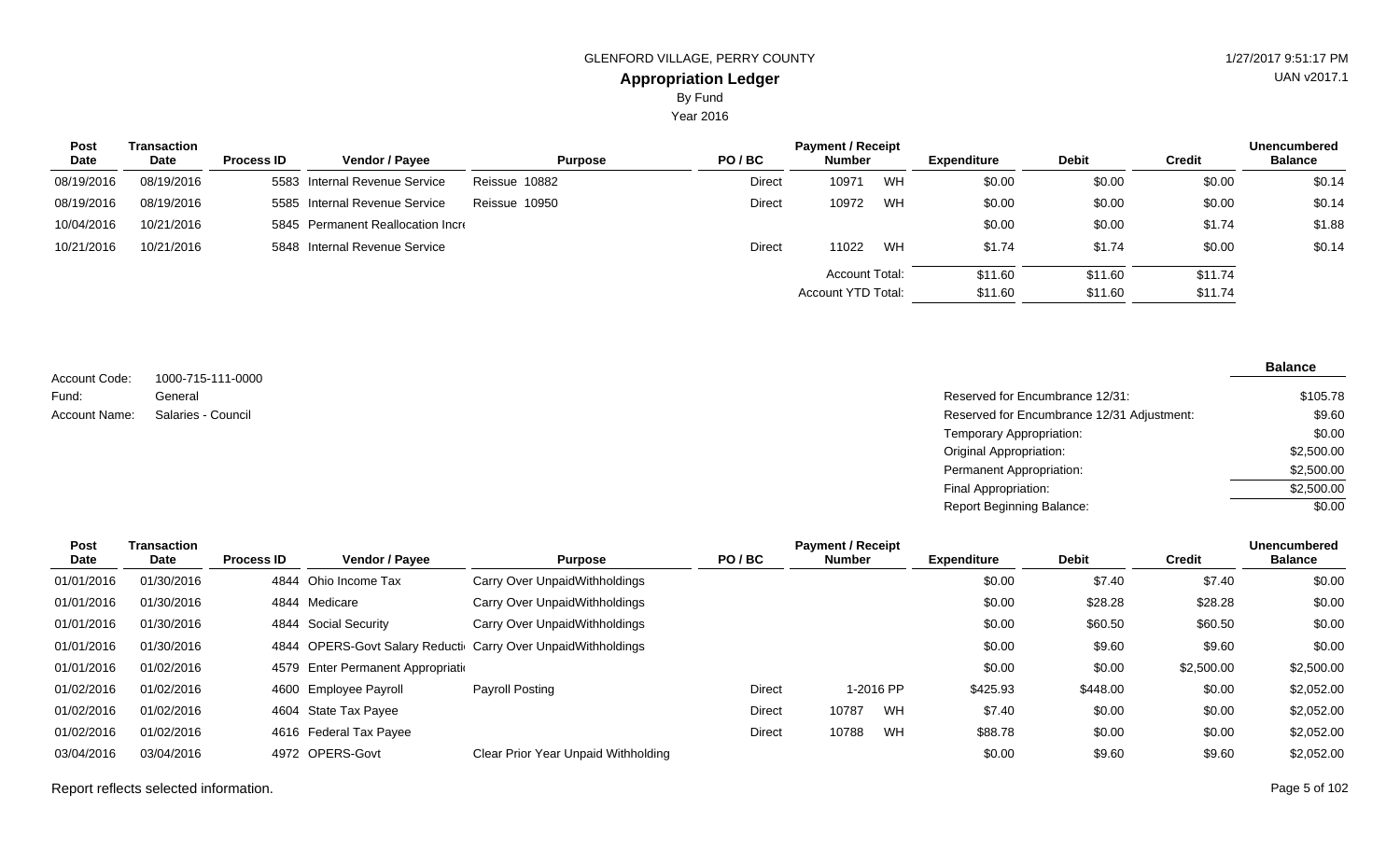Year 2016

| <b>Post</b><br><b>Date</b> | Transaction<br>Date | <b>Process ID</b> | Vendor / Payee                   | <b>Payment / Receipt</b><br>PO/BC<br><b>Purpose</b><br><b>Number</b> |        | <b>Expenditure</b>    | <b>Debit</b> | <b>Credit</b> | <b>Unencumbered</b><br><b>Balance</b> |            |            |
|----------------------------|---------------------|-------------------|----------------------------------|----------------------------------------------------------------------|--------|-----------------------|--------------|---------------|---------------------------------------|------------|------------|
| 04/05/2016                 | 04/05/2016          | 5121              | Employee Payroll                 | Payroll Posting                                                      | Direct |                       | 7-2016 PP    | \$426.90      | \$464.00                              | \$0.00     | \$1,588.00 |
| 04/26/2016                 | 04/26/2016          |                   | 5166 Internal Revenue Service    |                                                                      | Direct | 10882                 | WH           | \$20.39       | \$0.00                                | \$0.00     | \$1,588.00 |
| 04/26/2016                 | 04/26/2016          |                   | 5166 Ohio Department of Taxation |                                                                      | Direct | 10883                 | WH           | \$1.68        | \$0.00                                | \$0.00     | \$1,588.00 |
| 07/01/2016                 | 07/01/2016          |                   | 5427 Employee Payroll            | Payroll Posting                                                      | Direct |                       | 17-2016 PP   | \$426.90      | \$464.00                              | \$0.00     | \$1,124.00 |
| 08/02/2016                 | 08/02/2016          |                   | 5504 Internal Revenue Service    |                                                                      | Direct | 10950                 | WH           | \$35.50       | \$0.00                                | \$0.00     | \$1,124.00 |
| 08/02/2016                 | 08/02/2016          |                   | 5504 Ohio Department of Taxation |                                                                      | Direct | 10951                 | WH           | \$1.60        | \$0.00                                | \$0.00     | \$1,124.00 |
| 08/19/2016                 | 08/19/2016          |                   | 5583 Internal Revenue Service    | Reissue 10882                                                        | Direct | 10971                 | WH           | \$0.00        | \$0.00                                | \$0.00     | \$1,124.00 |
| 08/19/2016                 | 08/19/2016          |                   | 5585 Internal Revenue Service    | Reissue 10950                                                        | Direct | 10972                 | WH           | \$0.00        | \$0.00                                | \$0.00     | \$1,124.00 |
| 10/04/2016                 | 10/04/2016          |                   | 5784 Employee Payroll            | Payroll Posting                                                      | Direct |                       | 23-2016 PP   | \$515.06      | \$560.00                              | \$0.00     | \$564.00   |
| 10/21/2016                 | 10/21/2016          |                   | 5848 Internal Revenue Service    |                                                                      | Direct | 11022                 | WH           | \$35.50       | \$0.00                                | \$0.00     | \$564.00   |
| 10/21/2016                 | 10/21/2016          |                   | 5848 Ohio Department of Taxation |                                                                      | Direct | 11023                 | WH           | \$1.60        | \$0.00                                | \$0.00     | \$564.00   |
|                            |                     |                   |                                  |                                                                      |        | <b>Account Total:</b> |              | \$1,987.24    | \$2,051.38                            | \$2,615.38 |            |
|                            |                     |                   |                                  |                                                                      |        | Account YTD Total:    |              | \$1,987.24    | \$2,051.38                            | \$2,615.38 |            |

| Account Code: | 1000-715-212-0000      |                                            | <b>Balance</b> |
|---------------|------------------------|--------------------------------------------|----------------|
| Fund:         | General                | Reserved for Encumbrance 12/31:            | \$0.00         |
| Account Name: | <b>Social Security</b> | Reserved for Encumbrance 12/31 Adjustment: | \$0.00         |
|               |                        | Temporary Appropriation:                   | \$0.00         |
|               |                        | <b>Original Appropriation:</b>             | \$220.00       |
|               |                        | Permanent Appropriation:                   | \$220.00       |
|               |                        | Final Appropriation:                       | \$220.00       |
|               |                        | <b>Report Beginning Balance:</b>           | \$0.00         |

| Post        | <b>Fransaction</b> |                   |                                    |                | <b>Payment / Receipt</b> |               |    |                    | <b>Unencumbered</b> |          |                |
|-------------|--------------------|-------------------|------------------------------------|----------------|--------------------------|---------------|----|--------------------|---------------------|----------|----------------|
| <b>Date</b> | Date               | <b>Process ID</b> | <b>Vendor / Payee</b>              | <b>Purpose</b> | PO/BC                    | <b>Number</b> |    | <b>Expenditure</b> | <b>Debit</b>        | Credit   | <b>Balance</b> |
| 01/01/2016  | 01/02/2016         |                   | 4579 Enter Permanent Appropriation |                |                          |               |    | \$0.00             | \$0.00              | \$220.00 | \$220.00       |
| 01/02/2016  | 01/02/2016         |                   | 4616 Federal Tax Payee             |                | <b>Direct</b>            | 10788         | WH | \$60.50            | \$60.50             | \$0.00   | \$159.50       |

Report reflects selected information. Page 6 of 102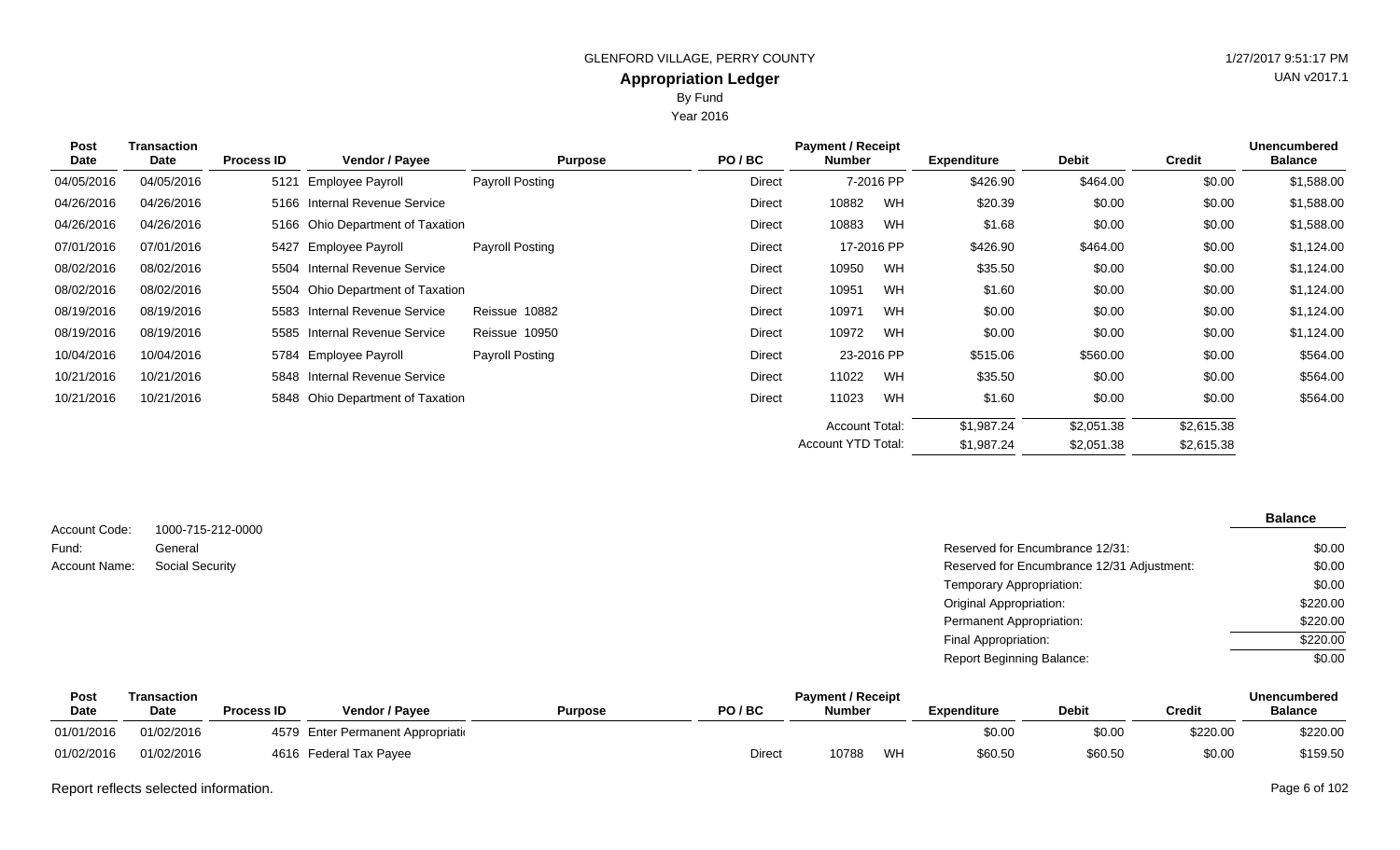Year 2016

| Post       | Transaction | <b>Process ID</b> |                               | <b>Purpose</b> | PO/BC  | <b>Payment / Receipt</b><br>Number |    | <b>Expenditure</b> | <b>Debit</b> | <b>Credit</b> | Unencumbered<br><b>Balance</b> |
|------------|-------------|-------------------|-------------------------------|----------------|--------|------------------------------------|----|--------------------|--------------|---------------|--------------------------------|
| Date       | Date        |                   | Vendor / Payee                |                |        |                                    |    |                    |              |               |                                |
| 04/26/2016 | 04/26/2016  |                   | 5166 Internal Revenue Service |                | Direct | 10882                              | WH | \$13.89            | \$13.89      | \$0.00        | \$145.61                       |
| 08/02/2016 | 08/02/2016  |                   | 5504 Internal Revenue Service |                | Direct | 10950                              | WH | \$28.77            | \$28.77      | \$0.00        | \$116.84                       |
| 08/19/2016 | 08/19/2016  |                   | 5583 Internal Revenue Service | Reissue 10882  | Direct | 10971                              | WH | \$0.00             | \$0.00       | \$0.00        | \$116.84                       |
| 08/19/2016 | 08/19/2016  |                   | 5585 Internal Revenue Service | Reissue 10950  | Direct | 10972                              | WH | \$0.00             | \$0.00       | \$0.00        | \$116.84                       |
| 10/21/2016 | 10/21/2016  |                   | 5848 Internal Revenue Service |                | Direct | 11022                              | WH | \$28.77            | \$28.77      | \$0.00        | \$88.07                        |
|            |             |                   |                               |                |        | Account Total:                     |    | \$131.93           | \$131.93     | \$220.00      |                                |
|            |             |                   |                               |                |        | Account YTD Total:                 |    | \$131.93           | \$131.93     | \$220.00      |                                |

1000-715-213-0000 General Account Code: Fund: Account Name:

Reserved for Encumbrance 12/31: Medicare Reserved for Encumbrance 12/31 Adjustment: Temporary Appropriation: Original Appropriation: Permanent Appropriation: Final Appropriation: Report Beginning Balance: \$0.00 \$0.00 \$0.00 \$50.00 \$50.00 \$50.00  $\sqrt{$0.00}$ 

| <b>Post</b> | <b>Transaction</b> |                   |                                    |                | <b>Payment / Receipt</b> |                       |           | <b>Unencumbered</b> |              |               |                |
|-------------|--------------------|-------------------|------------------------------------|----------------|--------------------------|-----------------------|-----------|---------------------|--------------|---------------|----------------|
| Date        | Date               | <b>Process ID</b> | Vendor / Payee                     | <b>Purpose</b> | PO/BC                    | <b>Number</b>         |           | <b>Expenditure</b>  | <b>Debit</b> | <b>Credit</b> | <b>Balance</b> |
| 01/01/2016  | 01/02/2016         |                   | 4579 Enter Permanent Appropriation |                |                          |                       |           | \$0.00              | \$0.00       | \$50.00       | \$50.00        |
| 01/02/2016  | 01/02/2016         |                   | 4616 Federal Tax Payee             |                | Direct                   | 10788                 | WH        | \$28.28             | \$28.28      | \$0.00        | \$21.72        |
| 04/26/2016  | 04/26/2016         |                   | 5166 Internal Revenue Service      |                | Direct                   | 10882                 | WH        | \$6.50              | \$6.50       | \$0.00        | \$15.22        |
| 08/02/2016  | 08/02/2016         |                   | 5504 Internal Revenue Service      |                | Direct                   | 10950                 | WH        | \$6.73              | \$6.73       | \$0.00        | \$8.49         |
| 08/19/2016  | 08/19/2016         |                   | 5583 Internal Revenue Service      | Reissue 10882  | Direct                   | 10971                 | WH        | \$0.00              | \$0.00       | \$0.00        | \$8.49         |
| 08/19/2016  | 08/19/2016         |                   | 5585 Internal Revenue Service      | Reissue 10950  | Direct                   | 10972                 | <b>WH</b> | \$0.00              | \$0.00       | \$0.00        | \$8.49         |
| 10/21/2016  | 10/21/2016         |                   | 5848 Internal Revenue Service      |                | Direct                   | 11022                 | WH        | \$6.73              | \$6.73       | \$0.00        | \$1.76         |
|             |                    |                   |                                    |                |                          | <b>Account Total:</b> |           | \$48.24             | \$48.24      | \$50.00       |                |

Report reflects selected information. Page 7 of 102

**Balance**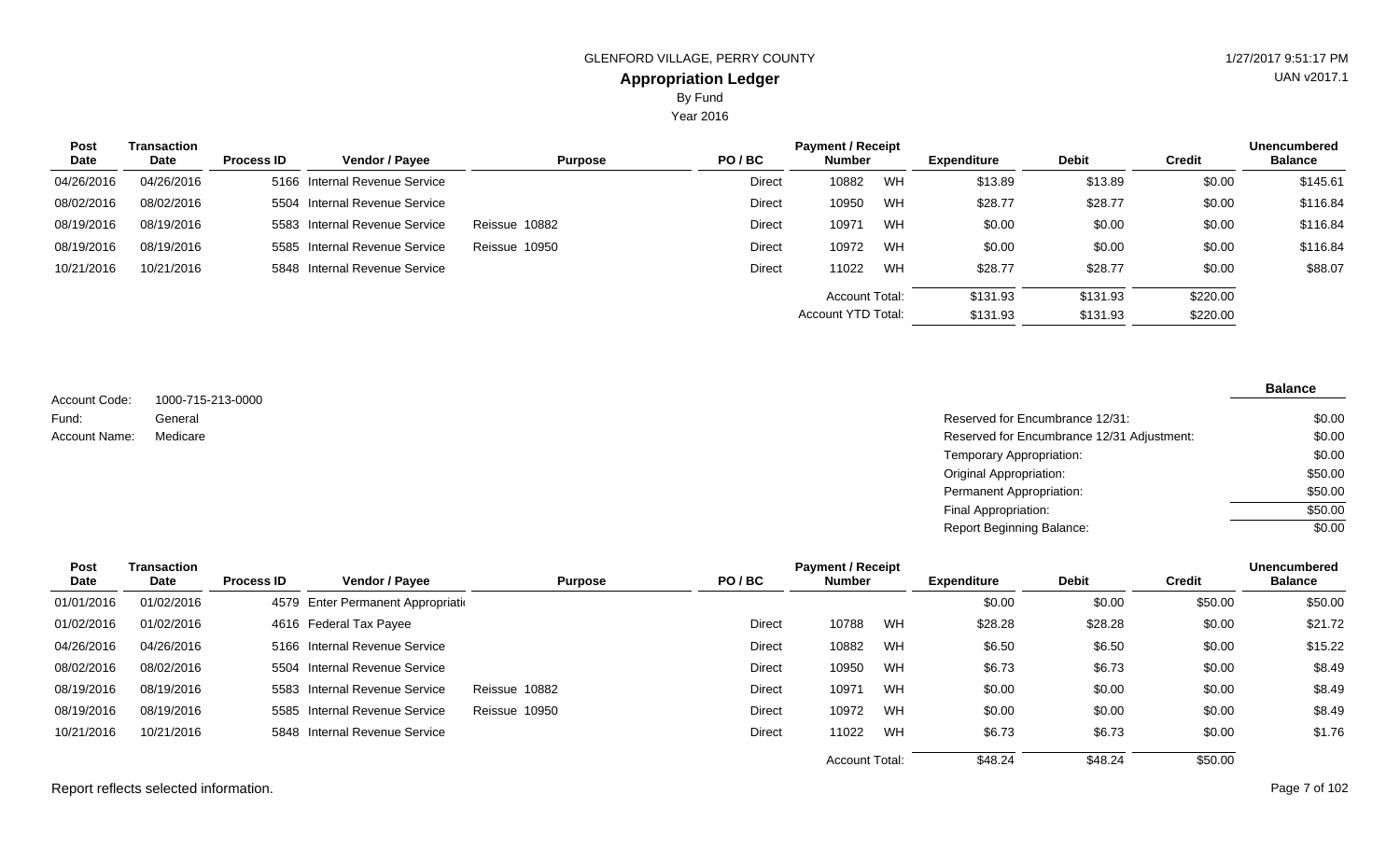# UAN v2017.1

#### **Appropriation Ledger** By Fund

Year 2016

| Post<br><b>Date</b> | <b>Transaction</b><br>Date | <b>Process ID</b> | Vendor / Payee                     | <b>Purpose</b> |     | PO/BC   | <b>Payment / Receipt</b><br><b>Number</b> | <b>Expenditure</b>               | <b>Debit</b>                               | <b>Credit</b> | <b>Unencumbered</b><br><b>Balance</b> |
|---------------------|----------------------------|-------------------|------------------------------------|----------------|-----|---------|-------------------------------------------|----------------------------------|--------------------------------------------|---------------|---------------------------------------|
|                     |                            |                   |                                    |                |     |         | Account YTD Total:                        | \$48.24                          | \$48.24                                    | \$50.00       |                                       |
| Account Code:       | 1000-715-391-0000          |                   |                                    |                |     |         |                                           |                                  |                                            |               | <b>Balance</b>                        |
| Fund:               | General                    |                   |                                    |                |     |         |                                           |                                  | Reserved for Encumbrance 12/31:            |               | \$0.00                                |
| Account Name:       | Dues and Fees              |                   |                                    |                |     |         |                                           |                                  | Reserved for Encumbrance 12/31 Adjustment: |               | \$0.00                                |
|                     |                            |                   |                                    |                |     |         |                                           | Temporary Appropriation:         |                                            |               | \$0.00                                |
|                     |                            |                   |                                    |                |     |         |                                           | Original Appropriation:          |                                            |               | \$300.00                              |
|                     |                            |                   |                                    |                |     |         |                                           | Permanent Appropriation:         |                                            |               | \$298.26                              |
|                     |                            |                   |                                    |                |     |         |                                           | Final Appropriation:             |                                            |               | \$298.26                              |
|                     |                            |                   |                                    |                |     |         |                                           | <b>Report Beginning Balance:</b> |                                            |               | \$0.00                                |
| Post<br><b>Date</b> | <b>Transaction</b><br>Date | <b>Process ID</b> | Vendor / Payee                     | <b>Purpose</b> |     | PO/BC   | <b>Payment / Receipt</b><br><b>Number</b> | <b>Expenditure</b>               | <b>Debit</b>                               | <b>Credit</b> | <b>Unencumbered</b><br><b>Balance</b> |
| 01/01/2016          | 01/02/2016                 |                   | 4579 Enter Permanent Appropriation |                |     |         |                                           | \$0.00                           | \$0.00                                     | \$300.00      | \$300.00                              |
| 01/29/2016          | 01/30/2016                 | 4739              | <b>Treasurer Of State</b>          | Open Purchase: | PO  | 13-2016 |                                           | \$0.00                           | \$16.50                                    | \$0.00        | \$283.50                              |
| 01/29/2016          | 01/30/2016                 | 4741              | <b>Treasurer Of State</b>          |                | PO  | 13-2016 | 2-2016 CH                                 | \$16.50                          | \$0.00                                     | \$0.00        | \$283.50                              |
| 02/09/2016          | 02/09/2016                 | 4873              | <b>Treasurer Of State</b>          | Close Purchase | PO  | 13-2016 |                                           | \$0.00                           | \$0.00                                     | \$0.00        | \$283.50                              |
| 03/08/2016          | 03/18/2016                 |                   | 5011 Ohio Municipal League         | Open Purchase: | PO. | 43-2016 |                                           | \$0.00                           | \$225.00                                   | \$0.00        | \$58.50                               |
| 03/18/2016          | 03/18/2016                 | 5016              | Ohio Municipal League              |                | PO  | 43-2016 | AW<br>10846                               | \$225.00                         | \$0.00                                     | \$0.00        | \$58.50                               |
| 03/22/2016          | 03/22/2016                 | 5022              | <b>Ohio Municipal League</b>       | Close Purchase | PO  | 43-2016 |                                           | \$0.00                           | \$0.00                                     | \$0.00        | \$58.50                               |
| 03/22/2016          | 03/22/2016                 | 5041              | <b>Treasurer Of State</b>          | Open Purchase: | PO. | 48-2016 |                                           | \$0.00                           | \$16.50                                    | \$0.00        | \$42.00                               |
| 03/22/2016          | 03/22/2016                 | 5043              | <b>Treasurer Of State</b>          |                | PO. | 48-2016 | 6-2016 CH                                 | \$16.50                          | \$0.00                                     | \$0.00        | \$42.00                               |

04/26/2016 04/26/2016 5176 Treasurer Of State Close Purchase PO 48-2016 \$0.00 \$0.00 \$0.00 \$142.00 10/03/2016 10/04/2016 5750 Internal Revenue Service Open Purchase: PO 204-2016 \$0.00 \$36.07 \$0.00 \$5.93 10/04/2016 10/04/2016 5768 Internal Revenue Service PO 204-2016 11002 AW \$36.07 \$0.00 \$0.00 \$5.93 10/04/2016 10/21/2016 5845 Permanent Reallocation Dec<br>
10/04/2016 10/21/2016 5845 Permanent Reallocation Dec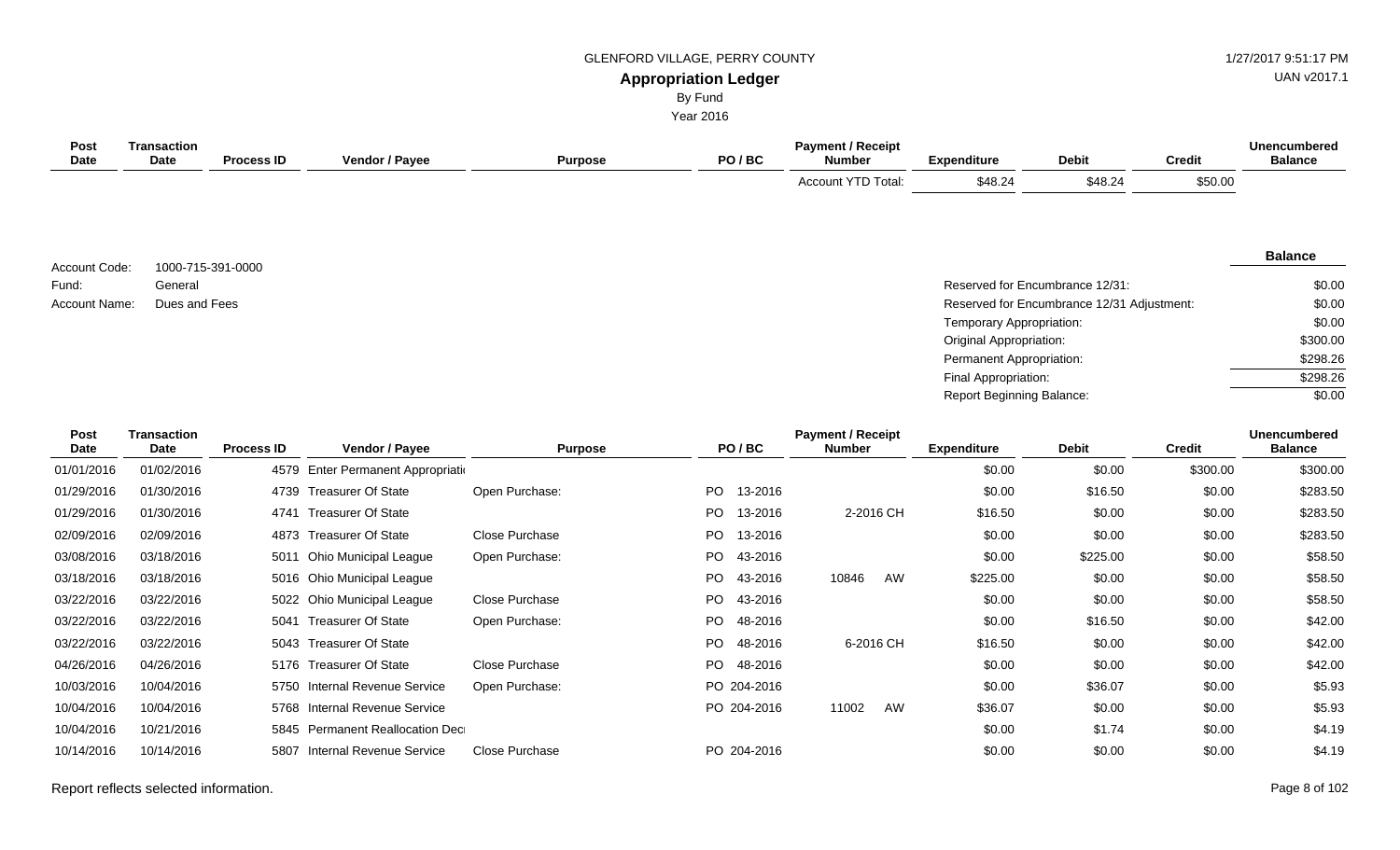UAN v2017.1

#### **Appropriation Ledger** By Fund

Year 2016

| Post<br><b>Date</b> | Transaction<br><b>Date</b> | <b>Process ID</b> | Vendor / Payee | <b>Purpose</b> | PO/BC | <b>Payment / Receipt</b><br><b>Number</b>   | <b>Expenditure</b>   | <b>Debit</b>         | <b>Credit</b>        | Unencumbered<br><b>Balance</b> |
|---------------------|----------------------------|-------------------|----------------|----------------|-------|---------------------------------------------|----------------------|----------------------|----------------------|--------------------------------|
|                     |                            |                   |                |                |       | <b>Account Total:</b><br>Account YTD Total: | \$294.07<br>\$294.07 | \$295.81<br>\$295.81 | \$300.00<br>\$300.00 |                                |

1000-725-121-0000 General Account Code: Fund:

#### **Balance**

| Fund:         | General                  | Reserved for Encumbrance 12/31:            | \$330.34   |
|---------------|--------------------------|--------------------------------------------|------------|
| Account Name: | Salary - Clerk/Treasurer | Reserved for Encumbrance 12/31 Adjustment: | \$0.00     |
|               |                          | Temporary Appropriation:                   | \$0.00     |
|               |                          | Original Appropriation:                    | \$3,600.00 |
|               |                          | Permanent Appropriation:                   | \$3,600.00 |
|               |                          | Final Appropriation:                       | \$3,600.00 |
|               |                          | <b>Report Beginning Balance:</b>           | \$0.00     |

| <b>Transaction</b> |                   |                                                                                                                                                                                                                                                      |                                                                                                                                                   |       |                                                                                               |                                                                                               |                    |               | <b>Unencumbered</b> |
|--------------------|-------------------|------------------------------------------------------------------------------------------------------------------------------------------------------------------------------------------------------------------------------------------------------|---------------------------------------------------------------------------------------------------------------------------------------------------|-------|-----------------------------------------------------------------------------------------------|-----------------------------------------------------------------------------------------------|--------------------|---------------|---------------------|
| Date               | <b>Process ID</b> | <b>Purpose</b>                                                                                                                                                                                                                                       |                                                                                                                                                   |       |                                                                                               |                                                                                               |                    | <b>Credit</b> | <b>Balance</b>      |
| 01/30/2016         |                   | Carry Over UnpaidWithholdings                                                                                                                                                                                                                        |                                                                                                                                                   |       |                                                                                               | \$0.00                                                                                        | \$29.80            | \$29.80       | \$0.00              |
| 01/30/2016         |                   | Carry Over UnpaidWithholdings                                                                                                                                                                                                                        |                                                                                                                                                   |       |                                                                                               | \$0.00                                                                                        | \$248.37           | \$248.37      | \$0.00              |
| 01/30/2016         |                   | Carry Over UnpaidWithholdings                                                                                                                                                                                                                        |                                                                                                                                                   |       |                                                                                               | \$0.00                                                                                        | \$52.17            | \$52.17       | \$0.00              |
| 01/02/2016         |                   |                                                                                                                                                                                                                                                      |                                                                                                                                                   |       |                                                                                               | \$0.00                                                                                        | \$0.00             | \$3,600.00    | \$3,600.00          |
| 01/02/2016         |                   | Payroll Posting                                                                                                                                                                                                                                      |                                                                                                                                                   |       |                                                                                               | \$242.05                                                                                      | \$300.00           | \$0.00        | \$3,300.00          |
| 01/02/2016         |                   |                                                                                                                                                                                                                                                      |                                                                                                                                                   | 10786 | WH                                                                                            | \$30.00                                                                                       | \$0.00             | \$0.00        | \$3,300.00          |
| 01/02/2016         |                   |                                                                                                                                                                                                                                                      |                                                                                                                                                   | 10787 | WH                                                                                            | \$29.80                                                                                       | \$0.00             | \$0.00        | \$3,300.00          |
| 01/02/2016         |                   |                                                                                                                                                                                                                                                      |                                                                                                                                                   | 10788 | WH                                                                                            | \$300.54                                                                                      | \$0.00             | \$0.00        | \$3,300.00          |
| 02/02/2016         |                   | Payroll Posting                                                                                                                                                                                                                                      |                                                                                                                                                   |       |                                                                                               | \$241.98                                                                                      | \$300.00           | \$0.00        | \$3,000.00          |
| 03/01/2016         |                   | Payroll Posting                                                                                                                                                                                                                                      |                                                                                                                                                   |       |                                                                                               | \$241.98                                                                                      | \$300.00           | \$0.00        | \$2,700.00          |
| 03/01/2016         |                   |                                                                                                                                                                                                                                                      |                                                                                                                                                   | 10835 | WH                                                                                            | \$30.00                                                                                       | \$0.00             | \$0.00        | \$2,700.00          |
| 03/04/2016         |                   |                                                                                                                                                                                                                                                      |                                                                                                                                                   | 10836 | WH                                                                                            | \$30.00                                                                                       | \$0.00             | \$0.00        | \$2,700.00          |
| 04/05/2016         | 5121              | Payroll Posting                                                                                                                                                                                                                                      |                                                                                                                                                   |       |                                                                                               | \$241.98                                                                                      | \$300.00           | \$0.00        | \$2,400.00          |
|                    |                   | <b>Vendor / Payee</b><br>4844 Ohio Income Tax<br>Federal Income Tax<br>4844<br>4844 Medicare<br>4600 Employee Payroll<br>4604 State Tax Payee<br>4616 Federal Tax Payee<br>4868 Employee Payroll<br>4952 Employee Payroll<br><b>Employee Payroll</b> | 4579 Enter Permanent Appropriation<br>4602 Ohio Public Employees Retire<br>4954 Ohio Public Employees Retire<br>4968 Ohio Public Employees Retire | PO/BC | Direct<br>Direct<br>Direct<br>Direct<br>Direct<br>Direct<br><b>Direct</b><br>Direct<br>Direct | <b>Payment / Receipt</b><br><b>Number</b><br>1-2016 PP<br>3-2016 PP<br>5-2016 PP<br>7-2016 PP | <b>Expenditure</b> | <b>Debit</b>  |                     |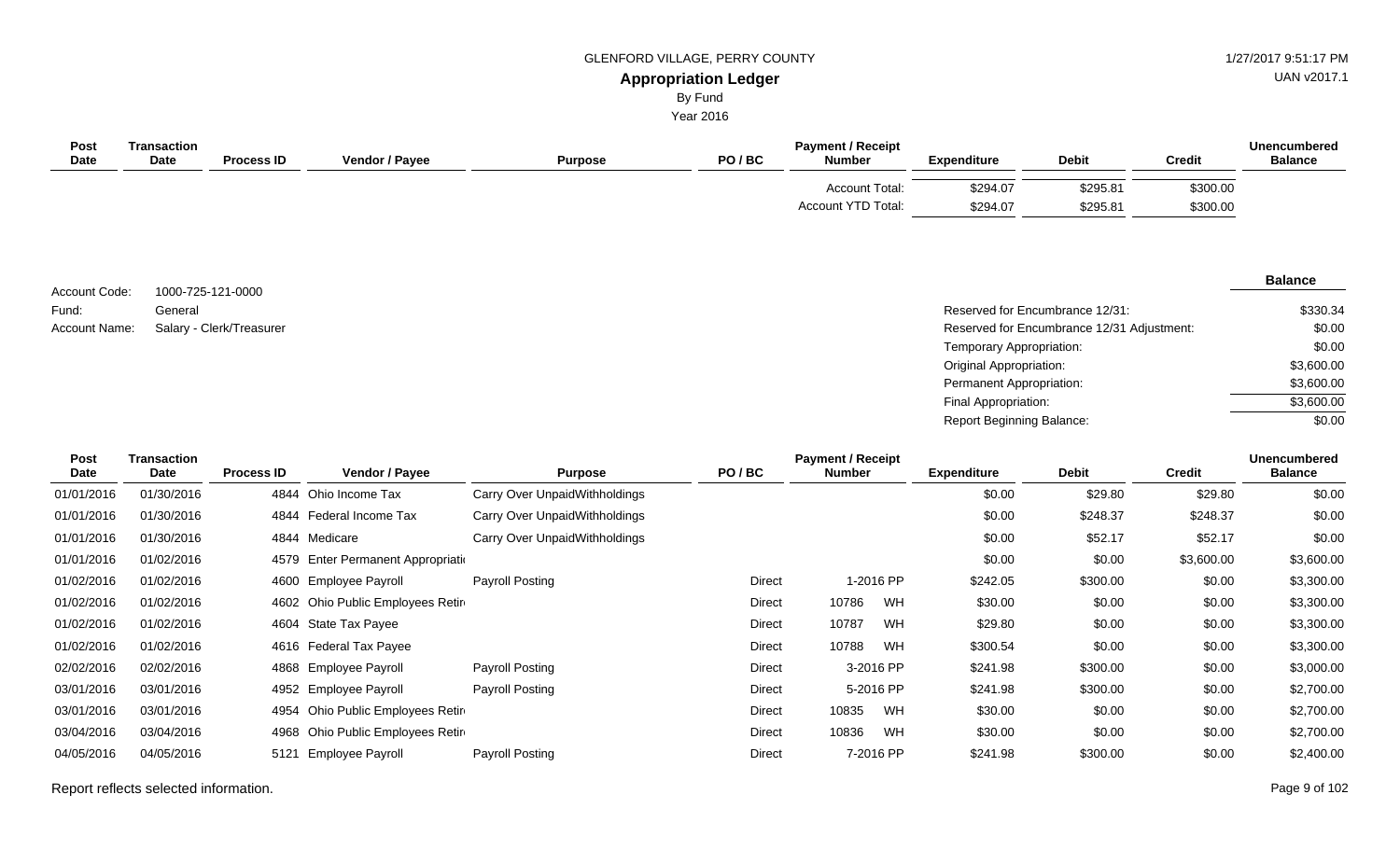| <b>Appropriation Ledger</b> |                   |                          |      |                    |              |               | UAN VZUTT.          |
|-----------------------------|-------------------|--------------------------|------|--------------------|--------------|---------------|---------------------|
| By Fund                     |                   |                          |      |                    |              |               |                     |
|                             | Year 2016         |                          |      |                    |              |               |                     |
|                             |                   | <b>Payment / Receipt</b> |      |                    |              |               | <b>Unencumbered</b> |
|                             | PO/BC             | <b>Number</b>            |      | <b>Expenditure</b> | <b>Debit</b> | <b>Credit</b> | <b>Balance</b>      |
|                             | D <sub>in A</sub> | 10000                    | 1111 | mo oo              | 0000         | 0000          | 0.10000             |

| Date       | <b>Date</b> | <b>Process ID</b> | Vendor / Payee                            | <b>Purpose</b>         | PO/BC         | <b>Number</b>         |            | <b>Expenditure</b> | <b>Debit</b> | <b>Credit</b> | <b>Balance</b> |
|------------|-------------|-------------------|-------------------------------------------|------------------------|---------------|-----------------------|------------|--------------------|--------------|---------------|----------------|
| 04/05/2016 | 04/05/2016  |                   | 5123 Ohio Public Employees Retir          |                        | <b>Direct</b> | 10869                 | WH         | \$30.00            | \$0.00       | \$0.00        | \$2,400.00     |
| 04/26/2016 | 04/26/2016  | 5166              | <b>Internal Revenue Service</b>           |                        | Direct        | 10882                 | WH         | \$76.40            | \$0.00       | \$0.00        | \$2,400.00     |
| 04/26/2016 | 04/26/2016  | 5166              | <b>Ohio Department of Taxation</b>        |                        | Direct        | 10883                 | WH         | \$7.59             | \$0.00       | \$0.00        | \$2,400.00     |
| 05/03/2016 | 05/03/2016  |                   | 5232 Employee Payroll                     | <b>Payroll Posting</b> | Direct        |                       | 11-2016 PP | \$241.98           | \$300.00     | \$0.00        | \$2,100.00     |
| 05/03/2016 | 05/03/2016  |                   | 5234 Ohio Public Employees Retir          |                        | <b>Direct</b> | 10897                 | WH         | \$30.00            | \$0.00       | \$0.00        | \$2,100.00     |
| 05/03/2016 | 05/03/2016  | 5235              | Ohio Public Employees Retir Reissue 10897 |                        | Direct        | 10898                 | WH         | \$0.00             | \$0.00       | \$0.00        | \$2,100.00     |
| 06/07/2016 | 06/07/2016  |                   | 5348 Employee Payroll                     | Payroll Posting        | Direct        |                       | 14-2016 PP | \$241.98           | \$300.00     | \$0.00        | \$1,800.00     |
| 06/07/2016 | 06/07/2016  |                   | 5350 Ohio Public Employees Retire         |                        | Direct        | 10920                 | WH         | \$30.00            | \$0.00       | \$0.00        | \$1,800.00     |
| 07/01/2016 | 07/01/2016  | 5427              | <b>Employee Payroll</b>                   | <b>Payroll Posting</b> | Direct        |                       | 17-2016 PP | \$241.98           | \$300.00     | \$0.00        | \$1,500.00     |
| 07/01/2016 | 07/01/2016  | 5429              | Ohio Public Employees Retir               |                        | <b>Direct</b> | 10941                 | WH         | \$30.00            | \$0.00       | \$0.00        | \$1,500.00     |
| 08/02/2016 | 08/02/2016  |                   | 5504 Internal Revenue Service             |                        | Direct        | 10950                 | WH         | \$76.47            | \$0.00       | \$0.00        | \$1,500.00     |
| 08/02/2016 | 08/02/2016  | 5504              | <b>Ohio Department of Taxation</b>        |                        | Direct        | 10951                 | WH         | \$7.59             | \$0.00       | \$0.00        | \$1,500.00     |
| 08/02/2016 | 08/02/2016  | 5540              | <b>Employee Payroll</b>                   | <b>Payroll Posting</b> | Direct        |                       | 19-2016 PP | \$241.98           | \$300.00     | \$0.00        | \$1,200.00     |
| 08/02/2016 | 08/02/2016  |                   | 5542 Ohio Public Employees Retire         |                        | Direct        | 10967                 | WH         | \$30.00            | \$0.00       | \$0.00        | \$1,200.00     |
| 08/19/2016 | 08/19/2016  | 5583              | <b>Internal Revenue Service</b>           | Reissue 10882          | Direct        | 10971                 | WH         | \$0.00             | \$0.00       | \$0.00        | \$1,200.00     |
| 08/19/2016 | 08/19/2016  | 5585              | Internal Revenue Service                  | Reissue 10950          | <b>Direct</b> | 10972                 | WH         | \$0.00             | \$0.00       | \$0.00        | \$1,200.00     |
| 09/06/2016 | 09/06/2016  | 5651              | <b>Employee Payroll</b>                   | <b>Payroll Posting</b> | <b>Direct</b> |                       | 21-2016 PP | \$241.98           | \$300.00     | \$0.00        | \$900.00       |
| 09/06/2016 | 09/06/2016  | 5653              | Ohio Public Employees Retir               |                        | Direct        | 10987                 | WH         | \$30.00            | \$0.00       | \$0.00        | \$900.00       |
| 10/04/2016 | 10/04/2016  | 5770              | <b>Employee Payroll</b>                   | Payroll Posting        | Direct        |                       | 22-2016 PP | \$241.98           | \$300.00     | \$0.00        | \$600.00       |
| 10/04/2016 | 10/04/2016  | 5772              | Ohio Public Employees Retir               |                        | Direct        | 11011                 | WH         | \$30.00            | \$0.00       | \$0.00        | \$600.00       |
| 10/21/2016 | 10/21/2016  | 5848              | <b>Internal Revenue Service</b>           |                        | <b>Direct</b> | 11022                 | WH         | \$76.47            | \$0.00       | \$0.00        | \$600.00       |
| 10/21/2016 | 10/21/2016  | 5848              | Ohio Department of Taxation               |                        | <b>Direct</b> | 11023                 | WH         | \$7.59             | \$0.00       | \$0.00        | \$600.00       |
| 11/01/2016 | 11/01/2016  | 5894              | <b>Employee Payroll</b>                   | Payroll Posting        | Direct        |                       | 25-2016 PP | \$241.98           | \$300.00     | \$0.00        | \$300.00       |
| 11/01/2016 | 11/01/2016  | 5897              | Ohio Public Employees Retir               |                        | Direct        | 11035 WH              |            | \$30.00            | \$0.00       | \$0.00        | \$300.00       |
| 12/06/2016 | 12/06/2016  |                   | 6014 Employee Payroll                     | <b>Payroll Posting</b> | <b>Direct</b> |                       | 26-2016 PP | \$241.98           | \$300.00     | \$0.00        | \$0.00         |
| 12/06/2016 | 12/06/2016  |                   | 6017 Ohio Public Employees Retir          |                        | <b>Direct</b> | 11062                 | WH         | \$30.00            | \$0.00       | \$0.00        | \$0.00         |
|            |             |                   |                                           |                        |               | <b>Account Total:</b> |            | \$3,846.28         | \$3,930.34   | \$3,930.34    |                |
|            |             |                   |                                           |                        |               | Account YTD Total:    |            | \$3,846.28         | \$3,930.34   | \$3,930.34    |                |

Report reflects selected information. Page 10 of 102

**Post**

**Transaction**

 $UAD_V2017.1$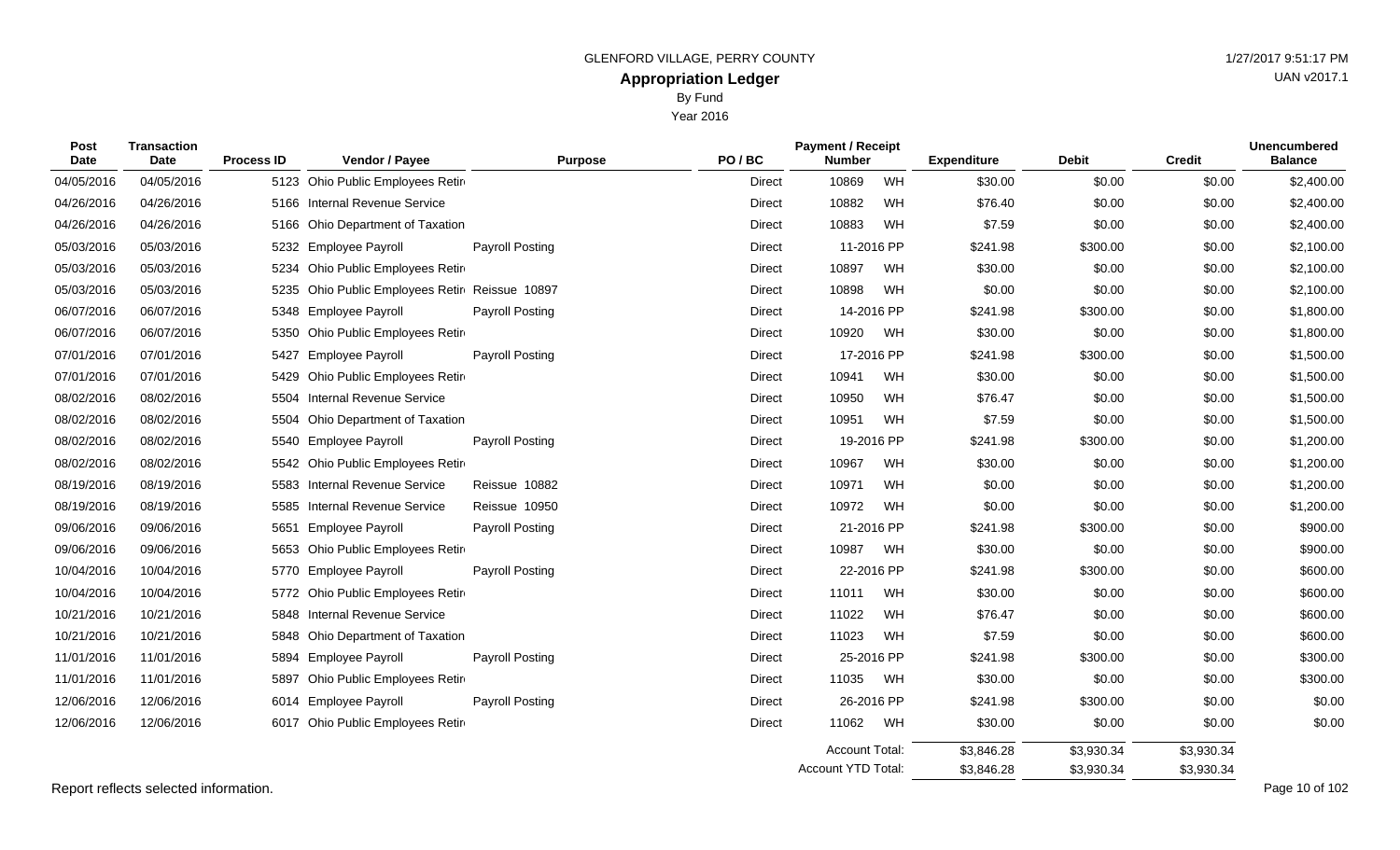**Appropriation Ledger** GLENFORD VILLAGE, PERRY COUNTY 61 AU AND 127/2017 9:51:17 PM

By Fund

UAN v2017.1

| <b>Year 2016</b>           |                                   |                                         |                                           |                |               |                                           |    |                                  |                                            |               |                                       |  |
|----------------------------|-----------------------------------|-----------------------------------------|-------------------------------------------|----------------|---------------|-------------------------------------------|----|----------------------------------|--------------------------------------------|---------------|---------------------------------------|--|
| <b>Post</b><br><b>Date</b> | <b>Transaction</b><br><b>Date</b> | <b>Process ID</b>                       | Vendor / Payee                            | <b>Purpose</b> | PO/BC         | <b>Payment / Receipt</b><br><b>Number</b> |    | <b>Expenditure</b>               | <b>Debit</b>                               | <b>Credit</b> | <b>Unencumbered</b><br><b>Balance</b> |  |
|                            |                                   |                                         |                                           |                |               |                                           |    |                                  |                                            |               |                                       |  |
| Account Code:              | 1000-725-211-0000                 |                                         |                                           |                |               |                                           |    |                                  |                                            |               | <b>Balance</b>                        |  |
| Fund:                      | General                           |                                         |                                           |                |               |                                           |    |                                  | Reserved for Encumbrance 12/31:            |               | \$0.00                                |  |
| Account Name:              |                                   | Ohio Public Employees Retirement System |                                           |                |               |                                           |    |                                  | Reserved for Encumbrance 12/31 Adjustment: |               | \$0.00                                |  |
|                            |                                   |                                         |                                           |                |               |                                           |    | Temporary Appropriation:         |                                            |               | \$0.00                                |  |
|                            |                                   |                                         |                                           |                |               |                                           |    | <b>Original Appropriation:</b>   |                                            |               | \$504.00                              |  |
|                            |                                   |                                         |                                           |                |               |                                           |    | Permanent Appropriation:         |                                            |               | \$559.92                              |  |
|                            |                                   |                                         |                                           |                |               |                                           |    | Final Appropriation:             |                                            |               | \$559.92                              |  |
|                            |                                   |                                         |                                           |                |               |                                           |    | <b>Report Beginning Balance:</b> |                                            |               | \$0.00                                |  |
| Post<br>Date               | <b>Transaction</b><br>Date        | <b>Process ID</b>                       | Vendor / Payee                            | <b>Purpose</b> | PO/BC         | <b>Payment / Receipt</b><br><b>Number</b> |    | <b>Expenditure</b>               | <b>Debit</b>                               | <b>Credit</b> | <b>Unencumbered</b><br><b>Balance</b> |  |
| 01/01/2016                 | 01/02/2016                        | 4579                                    | Enter Permanent Appropriatio              |                |               |                                           |    | \$0.00                           | \$0.00                                     | \$504.00      | \$504.00                              |  |
| 01/02/2016                 | 01/02/2016                        | 4602                                    | Ohio Public Employees Retir               |                | Direct        | 10786                                     | WH | \$46.66                          | \$46.66                                    | \$0.00        | \$457.34                              |  |
| 03/01/2016                 | 03/01/2016                        | 4954                                    | Ohio Public Employees Retir               |                | <b>Direct</b> | 10835                                     | WH | \$46.66                          | \$46.66                                    | \$0.00        | \$410.68                              |  |
| 03/04/2016                 | 03/04/2016                        | 4968                                    | Ohio Public Employees Retir               |                | <b>Direct</b> | 10836                                     | WH | \$46.66                          | \$46.66                                    | \$0.00        | \$364.02                              |  |
| 04/05/2016                 | 04/05/2016                        | 5123                                    | Ohio Public Employees Retir               |                | <b>Direct</b> | 10869                                     | WH | \$46.66                          | \$46.66                                    | \$0.00        | \$317.36                              |  |
| 05/03/2016                 | 05/03/2016                        | 5234                                    | Ohio Public Employees Retir               |                | <b>Direct</b> | 10897                                     | WH | \$46.66                          | \$46.66                                    | \$0.00        | \$270.70                              |  |
| 05/03/2016                 | 05/03/2016                        | 5235                                    | Ohio Public Employees Retir Reissue 10897 |                | <b>Direct</b> | 10898                                     | WH | \$0.00                           | \$0.00                                     | \$0.00        | \$270.70                              |  |
| 06/07/2016                 | 06/07/2016                        | 5350                                    | Ohio Public Employees Retin               |                | <b>Direct</b> | 10920                                     | WH | \$46.66                          | \$46.66                                    | \$0.00        | \$224.04                              |  |
| 07/01/2016                 | 07/01/2016                        | 5429                                    | Ohio Public Employees Retir               |                | <b>Direct</b> | 10941                                     | WH | \$46.66                          | \$46.66                                    | \$0.00        | \$177.38                              |  |
| 08/02/2016                 | 08/02/2016                        |                                         | 5542 Ohio Public Employees Retire         |                | <b>Direct</b> | 10967                                     | WH | \$46.66                          | \$46.66                                    | \$0.00        | \$130.72                              |  |
| 09/06/2016                 | 09/06/2016                        |                                         | 5653 Ohio Public Employees Retire         |                | <b>Direct</b> | 10987                                     | WH | \$46.66                          | \$46.66                                    | \$0.00        | \$84.06                               |  |

10/04/2016 10/04/2016 5772 Ohio Public Employees Retire and System Direct 11011 WH \$46.66 \$46.66 \$46.66 \$0.00 \$37.40 11/01/2016 11/01/2016 5896 Permanent Reallocation Increase \$0.00 \$0.00 \$43.00 \$80.40 11/01/2016 11/01/2016 5897 Ohio Public Employees Retire and System Direct 11035 WH \$46.66 \$46.66 \$0.00 \$33.74 12/06/2016 12/06/2016 6016 Permanent Reallocation Incre Council Motion 60 and the Council Motion 50.00 \$12.92 \$46.66

Report reflects selected information. Page 11 of 102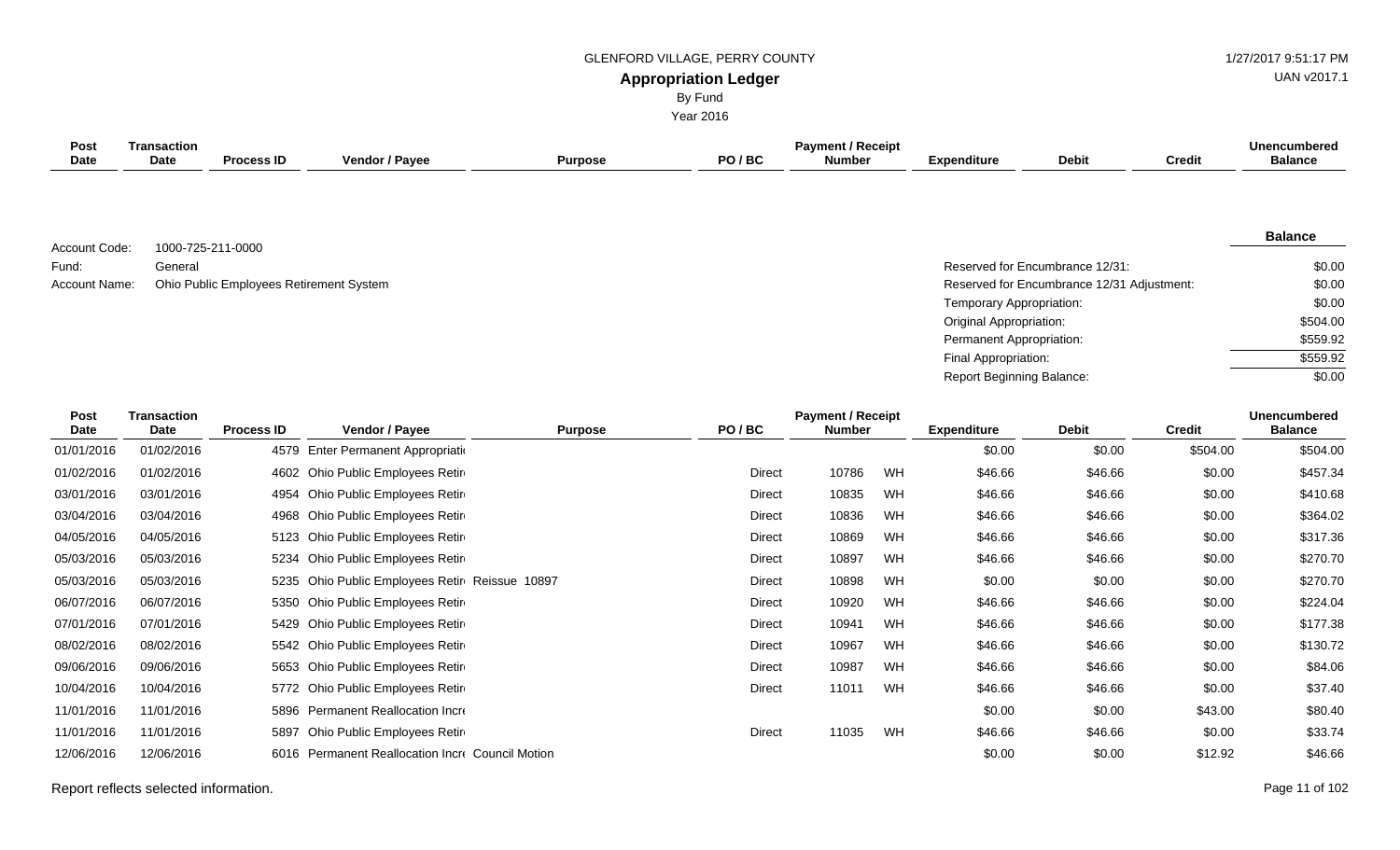Year 2016

| Post        | Transaction |                   |                                  |                | <b>Payment / Receipt</b> |                       | <b>Unencumbered</b> |                    |              |               |                |
|-------------|-------------|-------------------|----------------------------------|----------------|--------------------------|-----------------------|---------------------|--------------------|--------------|---------------|----------------|
| <b>Date</b> | <b>Date</b> | <b>Process ID</b> | Vendor / Payee                   | <b>Purpose</b> | PO/BC                    | <b>Number</b>         |                     | <b>Expenditure</b> | <b>Debit</b> | <b>Credit</b> | <b>Balance</b> |
| 12/06/2016  | 12/06/2016  |                   | 6017 Ohio Public Employees Retin |                | Direct                   | 11062                 | WH                  | \$46.66            | \$46.66      | \$0.00        | \$0.00         |
|             |             |                   |                                  |                |                          | <b>Account Total:</b> |                     | \$559.92           | \$559.92     | \$559.92      |                |
|             |             |                   |                                  |                |                          | Account YTD Total:    |                     | \$559.92           | \$559.92     | \$559.92      |                |

| Account Code:        | 1000-725-213-0000 |                                            | -------- |
|----------------------|-------------------|--------------------------------------------|----------|
|                      |                   |                                            |          |
| Fund:                | General           | Reserved for Encumbrance 12/31:            | \$0.00   |
| <b>Account Name:</b> | Medicare          | Reserved for Encumbrance 12/31 Adjustment: | \$0.00   |
|                      |                   | Temporary Appropriation:                   | \$0.00   |
|                      |                   | Original Appropriation:                    | \$53.00  |
|                      |                   | Permanent Appropriation:                   | \$120.32 |
|                      |                   | Final Appropriation:                       | \$120.32 |
|                      |                   |                                            |          |

| Post<br>Date | Transaction<br>Date | <b>Process ID</b> | <b>Vendor / Payee</b>                         | <b>Purpose</b> | PO/BC         | <b>Payment / Receipt</b><br><b>Number</b> |    | <b>Expenditure</b> | <b>Debit</b> | <b>Credit</b> | <b>Unencumbered</b><br><b>Balance</b> |
|--------------|---------------------|-------------------|-----------------------------------------------|----------------|---------------|-------------------------------------------|----|--------------------|--------------|---------------|---------------------------------------|
| 01/01/2016   | 01/02/2016          |                   | 4579 Enter Permanent Appropriation            |                |               |                                           |    | \$0.00             | \$0.00       | \$53.00       | \$53.00                               |
| 01/02/2016   | 01/02/2016          |                   | 4615 Permanent Reallocation Incre             |                |               |                                           |    | \$0.00             | \$0.00       | \$8.98        | \$61.98                               |
| 01/02/2016   | 01/02/2016          |                   | 4616 Federal Tax Payee                        |                | <b>Direct</b> | 10788                                     | WH | \$61.98            | \$61.98      | \$0.00        | \$0.00                                |
| 04/26/2016   | 04/26/2016          |                   | 5164 Permanent Reallocation Incre             |                |               |                                           |    | \$0.00             | \$0.00       | \$65.28       | \$65.28                               |
| 04/26/2016   | 04/26/2016          |                   | 5166 Internal Revenue Service                 |                | Direct        | 10882                                     | WH | \$16.32            | \$16.32      | \$0.00        | \$48.96                               |
| 08/02/2016   | 08/02/2016          |                   | 5504 Internal Revenue Service                 |                | Direct        | 10950                                     | WH | \$16.32            | \$16.32      | \$0.00        | \$32.64                               |
| 08/19/2016   | 08/19/2016          |                   | 5583 Internal Revenue Service                 | Reissue 10882  | Direct        | 10971                                     | WH | \$0.00             | \$0.00       | \$0.00        | \$32.64                               |
| 08/19/2016   | 08/19/2016          |                   | 5585 Internal Revenue Service                 | Reissue 10950  | Direct        | 10972                                     | WH | \$0.00             | \$0.00       | \$0.00        | \$32.64                               |
| 10/21/2016   | 10/21/2016          |                   | 5848 Internal Revenue Service                 |                | <b>Direct</b> | 11022                                     | WH | \$16.32            | \$16.32      | \$0.00        | \$16.32                               |
| 12/06/2016   | 01/10/2017          |                   | 6140 Permanent Reallocation Dec Appropriation |                |               |                                           |    | \$0.00             | \$6.94       | \$0.00        | \$9.38                                |
|              |                     |                   |                                               |                |               | <b>Account Total:</b>                     |    | \$110.94           | \$117.88     | \$127.26      |                                       |
|              |                     |                   |                                               |                |               | <b>Account YTD Total:</b>                 |    | \$110.94           | \$117.88     | \$127.26      |                                       |

Report reflects selected information. Page 12 of 102

# UAN v2017.1

#### **Balance**

 $\frac{1}{0.00}$ 

Report Beginning Balance: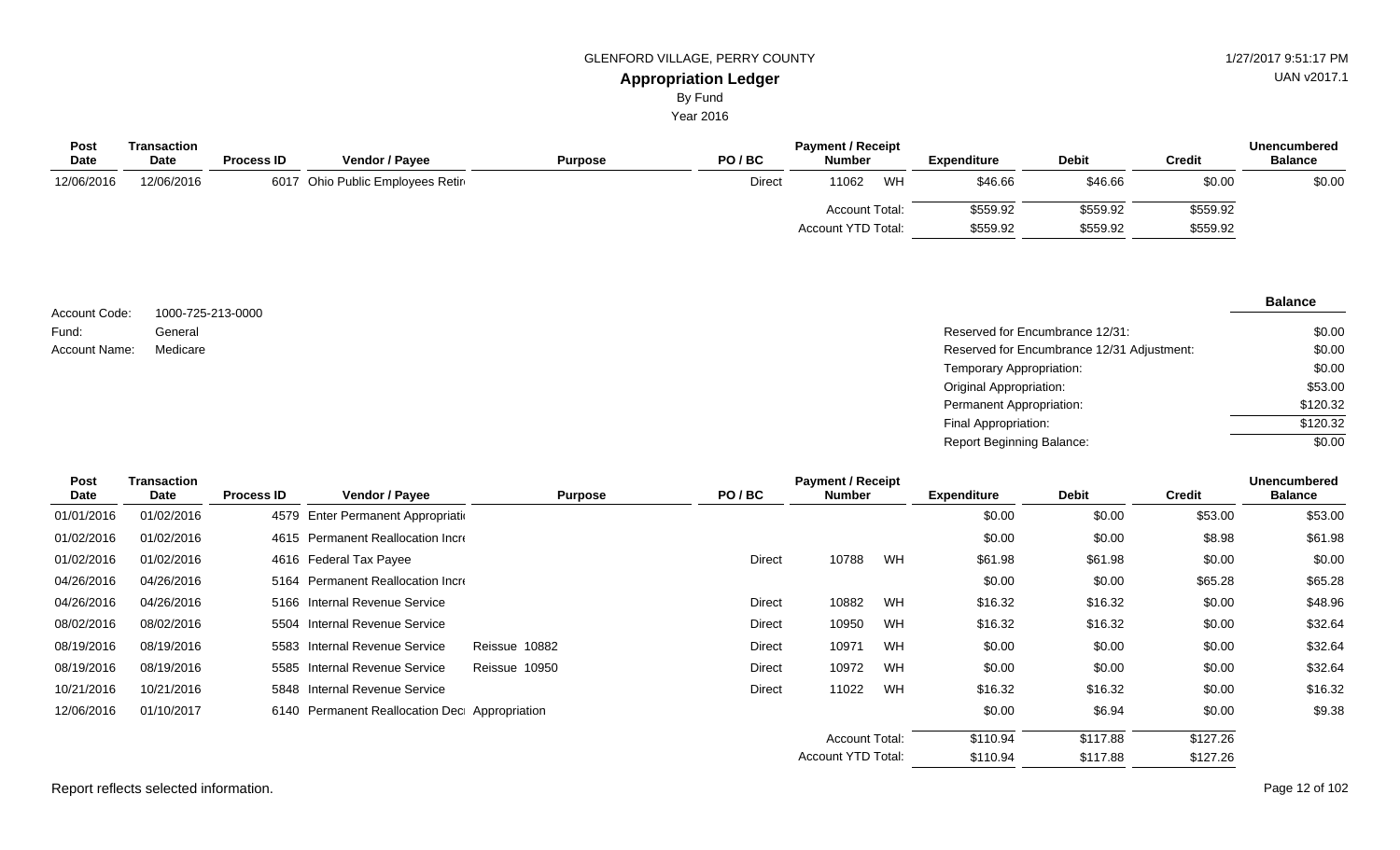**Balance**

1000-725-225-0000 General Account Name: Workers' Compensation  $\blacksquare$  Reserved for Encumbrance 12/31 Adjustment: Account Code: Fund:

| Reserved for Encumbrance 12/31:            | \$129.00 |
|--------------------------------------------|----------|
| Reserved for Encumbrance 12/31 Adjustment: | \$0.00   |
| Temporary Appropriation:                   | \$0.00   |
| Original Appropriation:                    | \$43.00  |
| Permanent Appropriation:                   | \$0.00   |
| Final Appropriation:                       | \$0.00   |
| Report Beginning Balance:                  | \$0.00   |

Report Beginning Balance:

| Post       | Transaction |                   |                                                           |                |             | <b>Payment / Receipt</b> |    |                    |              |               | <b>Unencumbered</b> |
|------------|-------------|-------------------|-----------------------------------------------------------|----------------|-------------|--------------------------|----|--------------------|--------------|---------------|---------------------|
| Date       | Date        | <b>Process ID</b> | <b>Vendor / Payee</b>                                     | <b>Purpose</b> | PO/BC       | <b>Number</b>            |    | <b>Expenditure</b> | <b>Debit</b> | <b>Credit</b> | <b>Balance</b>      |
| 01/01/2016 | 01/30/2016  |                   | 4844 Ohio Bureau of Workers Con Carry Over Purchase Order |                | PO 264-2015 |                          |    | \$0.00             | \$129.00     | \$129.00      | \$0.00              |
| 01/01/2016 | 01/02/2016  |                   | 4579 Enter Permanent Appropriation                        |                |             |                          |    | \$0.00             | \$0.00       | \$43.00       | \$43.00             |
| 01/05/2016 | 01/05/2016  | 4661              | Ohio Bureau of Workers Con                                |                | PO 264-2015 | 10796                    | AW | \$129.00           | \$0.00       | \$0.00        | \$43.00             |
| 02/09/2016 | 02/09/2016  |                   | 4872 Ohio Bureau of Workers Con Close Prior Year Purchase |                | PO 264-2015 |                          |    | \$0.00             | \$0.00       | \$0.00        | \$43.00             |
| 11/01/2016 | 11/01/2016  |                   | 5896 Permanent Reallocation Dec                           |                |             |                          |    | \$0.00             | \$43.00      | \$0.00        | \$0.00              |
|            |             |                   |                                                           |                |             | Account Total:           |    | \$129.00           | \$172.00     | \$172.00      |                     |
|            |             |                   |                                                           |                |             | Account YTD Total:       |    | \$129.00           | \$172.00     | \$172.00      |                     |

|               |                           |                                            | <b>Balance</b> |
|---------------|---------------------------|--------------------------------------------|----------------|
| Account Code: | 1000-725-252-0000         |                                            |                |
| Fund:         | General                   | Reserved for Encumbrance 12/31:            | \$0.00         |
| Account Name: | Travel and Transportation | Reserved for Encumbrance 12/31 Adjustment: | \$0.00         |
|               |                           | Temporary Appropriation:                   | \$0.00         |
|               |                           | Original Appropriation:                    | \$197.00       |
|               |                           | Permanent Appropriation:                   | \$37.74        |
|               |                           | Final Appropriation:                       | \$37.74        |

\$0.00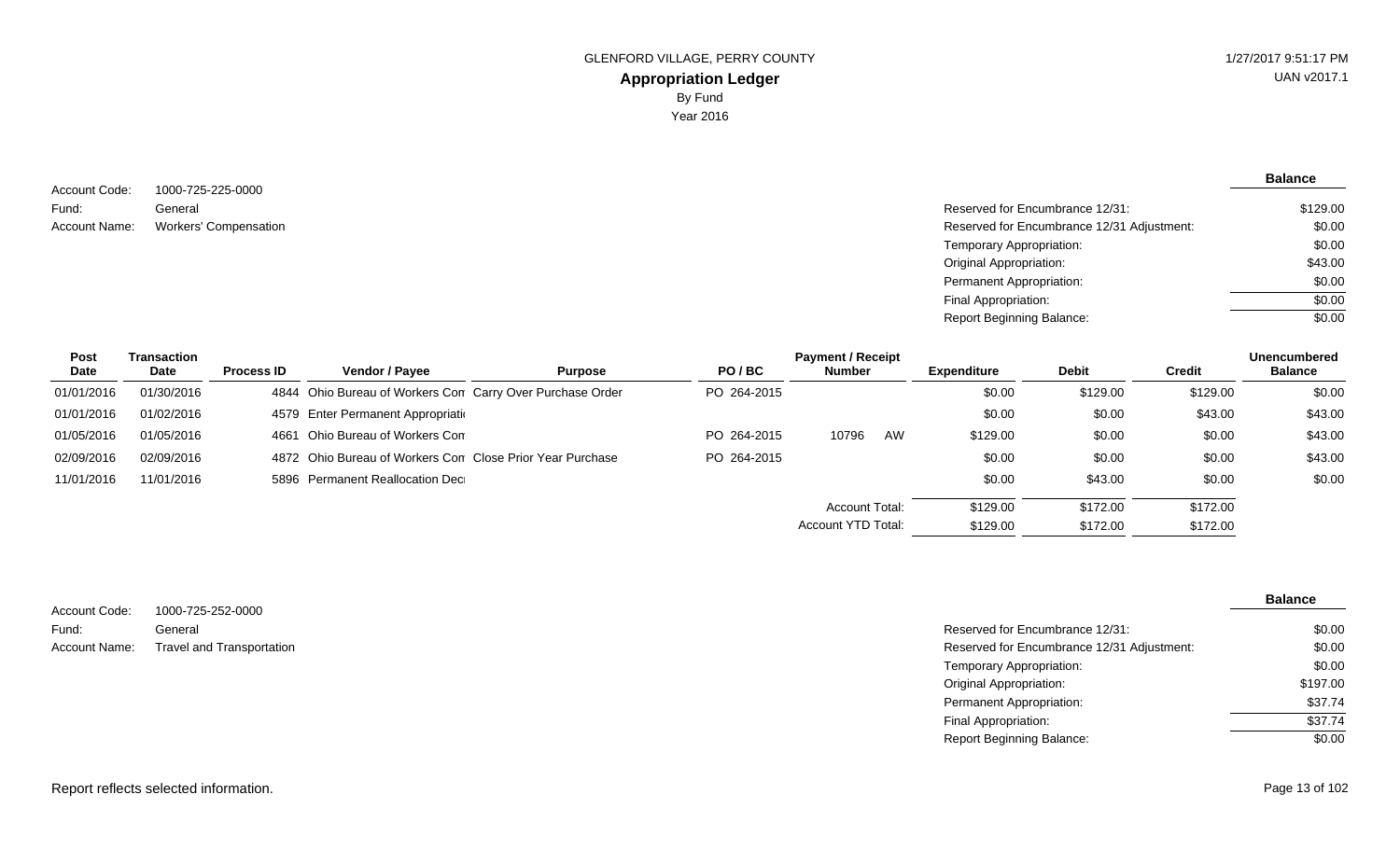By Fund

Year 2016

| Post<br>Date | Transaction<br>Date | <b>Process ID</b> | <b>Vendor / Payee</b>              | <b>Purpose</b>                                                       | PO/BC       | <b>Payment / Receipt</b><br><b>Number</b> |    | <b>Expenditure</b> | <b>Debit</b> | <b>Credit</b> | <b>Unencumbered</b><br><b>Balance</b> |
|--------------|---------------------|-------------------|------------------------------------|----------------------------------------------------------------------|-------------|-------------------------------------------|----|--------------------|--------------|---------------|---------------------------------------|
| 01/01/2016   | 01/02/2016          |                   | 4579 Enter Permanent Appropriation |                                                                      |             |                                           |    | \$0.00             | \$0.00       | \$197.00      | \$197.00                              |
| 01/02/2016   | 01/02/2016          |                   | 4615 Permanent Reallocation Dec    |                                                                      |             |                                           |    | \$0.00             | \$8.98       | \$0.00        | \$188.02                              |
| 03/01/2016   | 03/04/2016          |                   |                                    | 4973 Permanent Reallocation Dec Auditor training motion to approve 3 |             |                                           |    | \$0.00             | \$50.00      | \$0.00        | \$138.02                              |
| 04/26/2016   | 04/26/2016          |                   | 5164 Permanent Reallocation Dec    |                                                                      |             |                                           |    | \$0.00             | \$65.28      | \$0.00        | \$72.74                               |
| 09/06/2016   | 09/21/2016          | 5671              | Permanent Reallocation Dec         |                                                                      |             |                                           |    | \$0.00             | \$35.00      | \$0.00        | \$37.74                               |
| 11/22/2016   | 11/26/2016          |                   | 5963 Linda Nicodemus               | Open Purchase:                                                       | PO 231-2016 |                                           |    | \$0.00             | \$33.90      | \$0.00        | \$3.84                                |
| 12/06/2016   | 12/06/2016          |                   | 6011 Linda Nicodemus               |                                                                      | PO 231-2016 | 11053                                     | AW | \$33.90            | \$0.00       | \$0.00        | \$3.84                                |
| 12/31/2016   | 01/13/2017          |                   | 6170 Linda Nicodemus               | Close Purchase                                                       | PO 231-2016 |                                           |    | \$0.00             | \$0.00       | \$0.00        | \$3.84                                |
|              |                     |                   |                                    |                                                                      |             | Account Total:                            |    | \$33.90            | \$193.16     | \$197.00      |                                       |
|              |                     |                   |                                    |                                                                      |             | <b>Account YTD Total:</b>                 |    | \$33.90            | \$193.16     | \$197.00      |                                       |

|               |                            |                                            | <b>Balance</b> |
|---------------|----------------------------|--------------------------------------------|----------------|
| Account Code: | 1000-725-344-0000          |                                            |                |
| Fund:         | General                    | Reserved for Encumbrance 12/31:            | \$0.00         |
| Account Name: | <b>Tax Collection Fees</b> | Reserved for Encumbrance 12/31 Adjustment: | \$0.00         |
|               |                            | Temporary Appropriation:                   | \$0.00         |
|               |                            | <b>Original Appropriation:</b>             | \$215.00       |
|               |                            | Permanent Appropriation:                   | \$542.52       |
|               |                            | Final Appropriation:                       | \$542.52       |
|               |                            | <b>Report Beginning Balance:</b>           | \$0.00         |

| Post       | Transaction |                   |                                                       |                |     |            | <b>Payment / Receipt</b> |                    |              |               | <b>Unencumbered</b> |
|------------|-------------|-------------------|-------------------------------------------------------|----------------|-----|------------|--------------------------|--------------------|--------------|---------------|---------------------|
| Date       | <b>Date</b> | <b>Process ID</b> | <b>Vendor / Pavee</b>                                 | <b>Purpose</b> |     | PO/BC      | <b>Number</b>            | <b>Expenditure</b> | <b>Debit</b> | <b>Credit</b> | <b>Balance</b>      |
| 01/01/2016 | 01/02/2016  |                   | 4579 Enter Permanent Appropriation                    |                |     |            |                          | \$0.00             | \$0.00       | \$215.00      | \$215.00            |
| 04/05/2016 | 04/08/2016  |                   | 5135 Permanent Reallocation Incre Motion to pay bills |                |     |            |                          | \$0.00             | \$0.00       | \$200.00      | \$415.00            |
| 04/08/2016 | 04/08/2016  |                   | 5137 Perry County Auditor                             | Open Purchase: |     | PO 70-2016 |                          | \$0.00             | \$365.48     | \$0.00        | \$49.52             |
| 04/08/2016 | 04/08/2016  |                   | 5139 Perry County Auditor                             |                | PO. | 70-2016    | 8-2016 CH                | \$365.48           | \$0.00       | \$0.00        | \$49.52             |
| 04/26/2016 | 04/26/2016  |                   | 5176 Perry County Auditor                             | Close Purchase |     | PO 70-2016 |                          | \$0.00             | \$0.00       | \$0.00        | \$49.52             |

Report reflects selected information. Page 14 of 102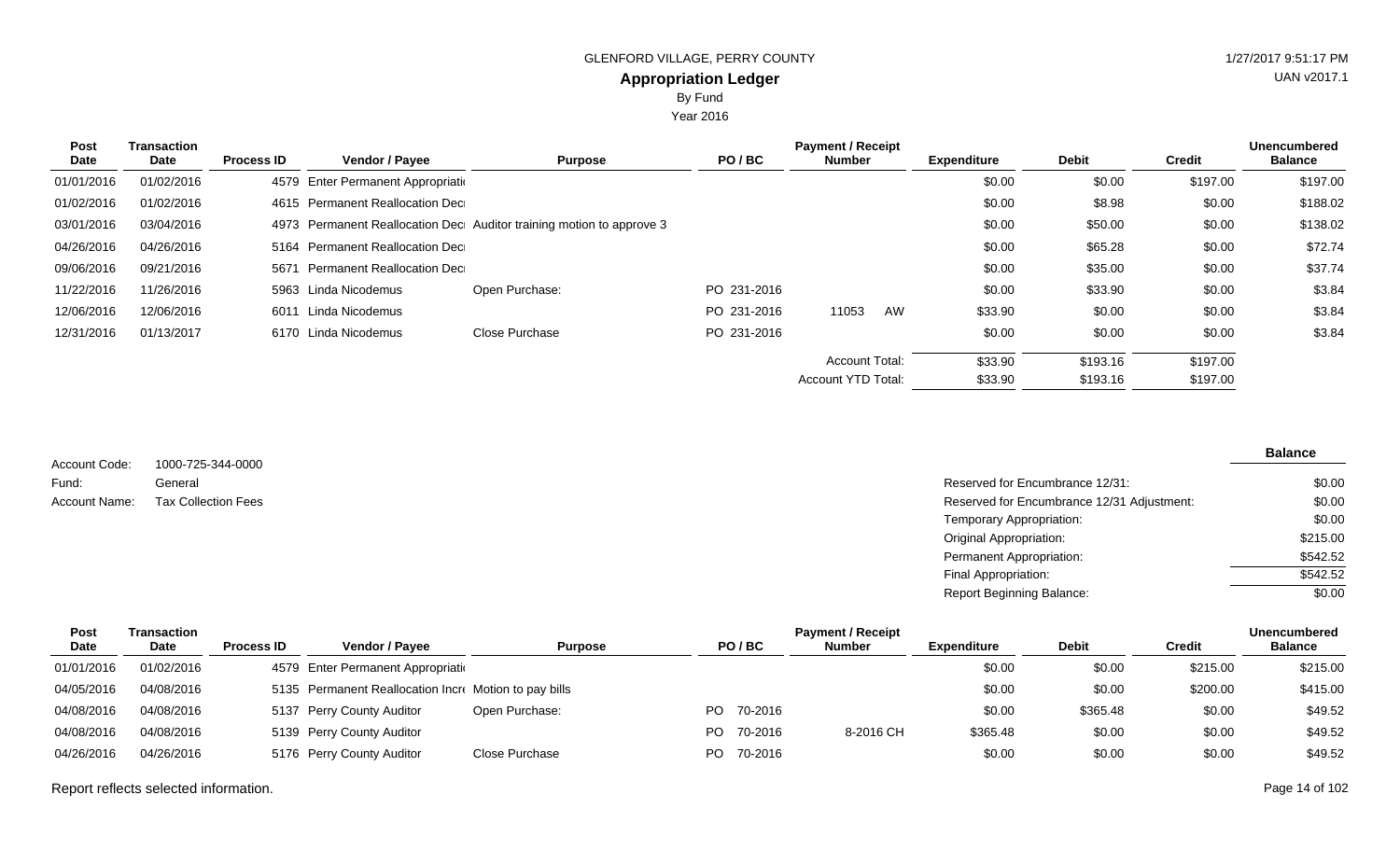Year 2016

| <b>Post</b><br>Date | <b>Transaction</b><br>Date | <b>Process ID</b> | <b>Vendor / Payee</b>                            | <b>Purpose</b> | PO/BC       | <b>Payment / Receipt</b><br><b>Number</b> | <b>Expenditure</b> | <b>Debit</b> | <b>Credit</b> | <b>Unencumbered</b><br><b>Balance</b> |
|---------------------|----------------------------|-------------------|--------------------------------------------------|----------------|-------------|-------------------------------------------|--------------------|--------------|---------------|---------------------------------------|
| 05/13/2016          | 05/13/2016                 |                   | 5253 Perry County Auditor                        | Open Purchase: | PO 91-2016  |                                           | \$0.00             | \$23.42      | \$0.00        | \$26.10                               |
| 05/13/2016          | 05/13/2016                 |                   | 5256 Perry County Auditor                        |                | PO 91-2016  | 12-2016 CH                                | \$23.42            | \$0.00       | \$0.00        | \$26.10                               |
| 05/31/2016          | 05/31/2016                 |                   | 5298 Perry County Auditor                        | Close Purchase | PO 91-2016  |                                           | \$0.00             | \$0.00       | \$0.00        | \$26.10                               |
| 08/19/2016          | 08/26/2016                 |                   | 5607 Perry County Auditor                        | Open Purchase: | PO 165-2016 |                                           | \$0.00             | \$153.62     | \$0.00        | -\$127.52                             |
| 08/26/2016          | 08/26/2016                 |                   | 5601 Permanent Reallocation Incre Appropriations |                |             |                                           | \$0.00             | \$0.00       | \$150.00      | \$22.48                               |
| 08/26/2016          | 08/26/2016                 |                   | 5609 Perry County Auditor                        |                | PO 165-2016 | 20-2016 CH                                | \$153.62           | \$0.00       | \$0.00        | \$22.48                               |
| 10/14/2016          | 10/14/2016                 |                   | 5807 Perry County Auditor                        | Close Purchase | PO 165-2016 |                                           | \$0.00             | \$0.00       | \$0.00        | \$22.48                               |
| 12/06/2016          | 12/06/2016                 |                   | 6016 Permanent Reallocation Dec Council Motion   |                |             |                                           | \$0.00             | \$12.92      | \$0.00        | \$9.56                                |
| 12/06/2016          | 01/10/2017                 |                   | 6140 Permanent Reallocation Dec Appropriation    |                |             |                                           | \$0.00             | \$9.56       | \$0.00        | \$0.00                                |
|                     |                            |                   |                                                  |                |             | <b>Account Total:</b>                     | \$542.52           | \$565.00     | \$565.00      |                                       |
|                     |                            |                   |                                                  |                |             | <b>Account YTD Total:</b>                 | \$542.52           | \$565.00     | \$565.00      |                                       |

| Account Code: | 1000-725-348-0000        |                                            | <b>Balance</b> |
|---------------|--------------------------|--------------------------------------------|----------------|
| Fund:         | General                  | Reserved for Encumbrance 12/31:            | \$0.00         |
| Account Name: | <b>Training Services</b> | Reserved for Encumbrance 12/31 Adjustment: | \$0.00         |
|               |                          | Temporary Appropriation:                   | \$0.00         |
|               |                          | Original Appropriation:                    | \$175.00       |
|               |                          | Permanent Appropriation:                   | \$265.00       |
|               |                          | Final Appropriation:                       | \$265.00       |
|               |                          | <b>Report Beginning Balance:</b>           | \$0.00         |

| Post        | Transaction |                   |                                    |                                                                        |            | <b>Payment / Receipt</b> |    |                    |              |          | <b>Unencumbered</b> |
|-------------|-------------|-------------------|------------------------------------|------------------------------------------------------------------------|------------|--------------------------|----|--------------------|--------------|----------|---------------------|
| <b>Date</b> | <b>Date</b> | <b>Process ID</b> | <b>Vendor / Pavee</b>              | Purpose                                                                | PO/BC      | <b>Number</b>            |    | <b>Expenditure</b> | <b>Debit</b> | Credit   | <b>Balance</b>      |
| 01/01/2016  | 01/02/2016  |                   | 4579 Enter Permanent Appropriation |                                                                        |            |                          |    | \$0.00             | \$0.00       | \$175.00 | \$175.00            |
| 03/01/2016  | 03/04/2016  |                   |                                    | 4973 Permanent Reallocation Incre Auditor training motion to approve 3 |            |                          |    | \$0.00             | \$0.00       | \$50.00  | \$225.00            |
| 03/01/2016  | 03/04/2016  |                   | 4981 Treasurer Of State            | Open Purchase:                                                         | PO 36-2016 |                          |    | \$0.00             | \$200.00     | \$0.00   | \$25.00             |
| 03/04/2016  | 03/04/2016  |                   | 4988 Treasurer Of State            |                                                                        | PO 36-2016 | 10841                    | AW | \$200.00           | \$0.00       | \$0.00   | \$25.00             |

Report reflects selected information. Page 15 of 102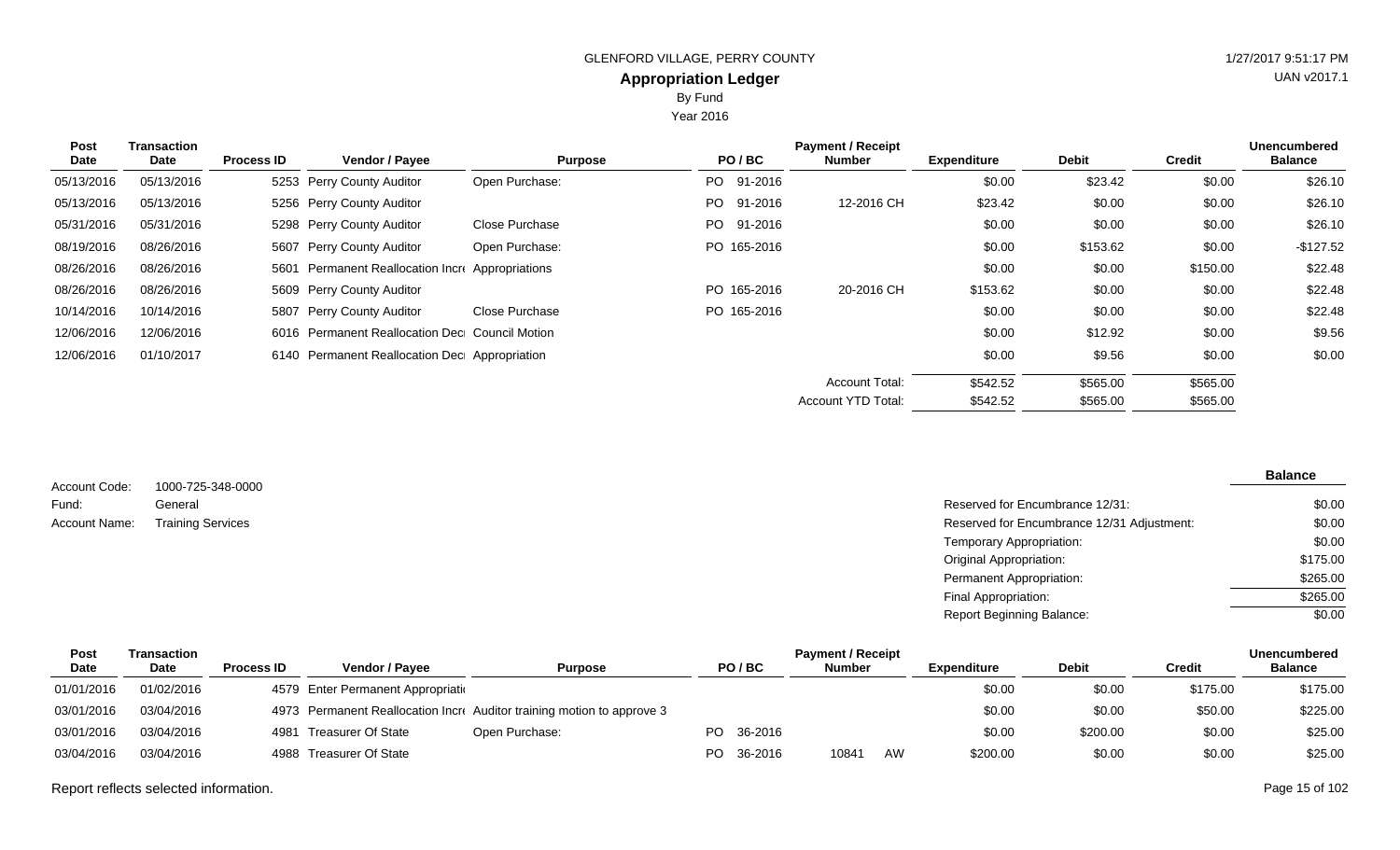Year 2016

| <b>Post</b> | Transaction |                   |                                   |                |                | <b>Payment / Receipt</b> |    |                    |              |          | <b>Unencumbered</b> |
|-------------|-------------|-------------------|-----------------------------------|----------------|----------------|--------------------------|----|--------------------|--------------|----------|---------------------|
| Date        | Date        | <b>Process ID</b> | Vendor / Payee                    | <b>Purpose</b> | PO/BC          | <b>Number</b>            |    | <b>Expenditure</b> | <b>Debit</b> | Credit   | <b>Balance</b>      |
| 03/22/2016  | 03/22/2016  |                   | 5022 Treasurer Of State           | Close Purchase | 36-2016<br>PO. |                          |    | \$0.00             | \$0.00       | \$0.00   | \$25.00             |
| 10/04/2016  | 10/04/2016  |                   | 5746 Permanent Reallocation Dec   |                |                |                          |    | \$0.00             | \$25.00      | \$0.00   | \$0.00              |
| 10/04/2016  | 10/14/2016  |                   | 5815 Permanent Reallocation Incre |                |                |                          |    | \$0.00             | \$0.00       | \$65.00  | \$65.00             |
| 10/11/2016  | 10/14/2016  |                   | 5820 Treasurer Of State           | Open Purchase: | PO 209-2016    |                          |    | \$0.00             | \$65.00      | \$0.00   | \$0.00              |
| 10/14/2016  | 10/14/2016  |                   | 5826 Treasurer Of State           |                | PO 209-2016    | 11021                    | AW | \$65.00            | \$0.00       | \$0.00   | \$0.00              |
| 11/11/2016  | 11/11/2016  |                   | 5909 Treasurer Of State           | Close Purchase | PO 209-2016    |                          |    | \$0.00             | \$0.00       | \$0.00   | \$0.00              |
|             |             |                   |                                   |                |                | Account Total:           |    | \$265.00           | \$290.00     | \$290.00 |                     |
|             |             |                   |                                   |                |                | Account YTD Total:       |    | \$265.00           | \$290.00     | \$290.00 |                     |

1000-725-351-0000 General Insurance and Bonding Account Code: Fund: Account Name:

#### **Balance**

| Reserved for Encumbrance 12/31:            | \$0.00     |
|--------------------------------------------|------------|
| Reserved for Encumbrance 12/31 Adjustment: | \$0.00     |
| Temporary Appropriation:                   | \$0.00     |
| Original Appropriation:                    | \$1,200.00 |
| Permanent Appropriation:                   | \$839.50   |
| Final Appropriation:                       | \$839.50   |
| <b>Report Beginning Balance:</b>           | \$0.00     |

| Post       | Transaction |                   |                                                     |                |     |             | <b>Payment / Receipt</b> |    |                    |              |            | <b>Unencumbered</b> |
|------------|-------------|-------------------|-----------------------------------------------------|----------------|-----|-------------|--------------------------|----|--------------------|--------------|------------|---------------------|
| Date       | <b>Date</b> | <b>Process ID</b> | Vendor / Payee                                      | <b>Purpose</b> |     | PO/BC       | <b>Number</b>            |    | <b>Expenditure</b> | <b>Debit</b> | Credit     | <b>Balance</b>      |
| 01/01/2016 | 01/02/2016  |                   | 4579 Enter Permanent Appropriation                  |                |     |             |                          |    | \$0.00             | \$0.00       | \$1,200.00 | \$1,200.00          |
| 04/01/2016 | 04/05/2016  |                   | 5077 Ohio Municipal Joint Self-Insi Open Purchase:  |                | PO. | 59-2016     |                          |    | \$0.00             | \$739.50     | \$0.00     | \$460.50            |
| 04/05/2016 | 04/05/2016  |                   | 5092 Ohio Municipal Joint Self-Insi                 |                | PO. | 59-2016     | 10858                    | AW | \$739.50           | \$0.00       | \$0.00     | \$460.50            |
| 04/05/2016 | 04/08/2016  |                   | 5135 Permanent Reallocation Dec Motion to pay bills |                |     |             |                          |    | \$0.00             | \$200.00     | \$0.00     | \$260.50            |
| 04/26/2016 | 04/26/2016  |                   | 5176 Ohio Municipal Joint Self-Insi Close Purchase  |                | PO. | 59-2016     |                          |    | \$0.00             | \$0.00       | \$0.00     | \$260.50            |
| 07/29/2016 | 08/02/2016  |                   | 5521 Wichert Insurance                              | Open Purchase: |     | PO 151-2016 |                          |    | \$0.00             | \$100.00     | \$0.00     | \$160.50            |
| 08/02/2016 | 08/02/2016  |                   | 5538 Wichert Insurance                              |                |     | PO 151-2016 | 10964                    | AW | \$100.00           | \$0.00       | \$0.00     | \$160.50            |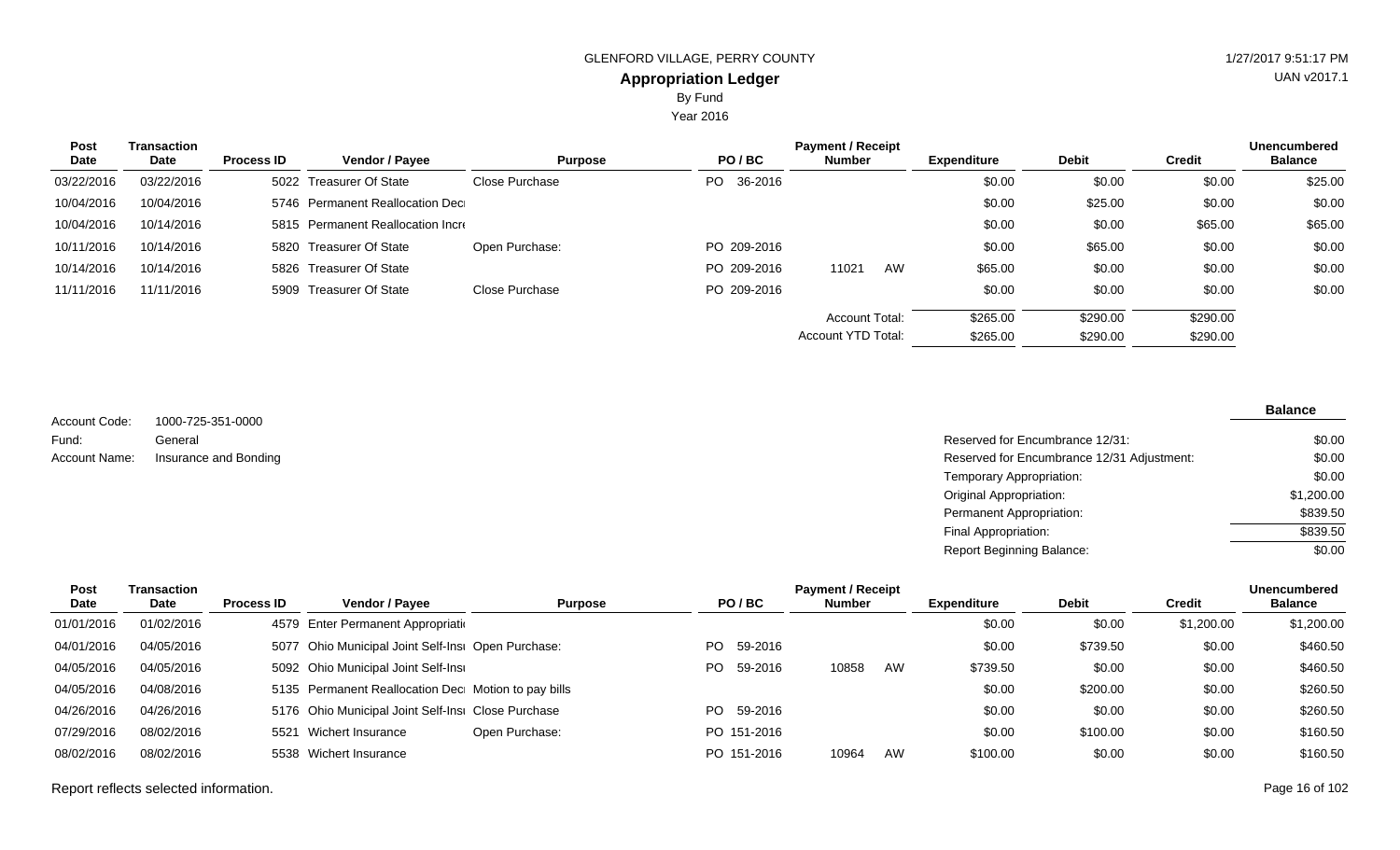By Fund

Year 2016

| <b>Post</b> | Transaction |                   |                                                |                |             | <b>Payment / Receipt</b>             |                      |                          |                          | <b>Unencumbered</b> |
|-------------|-------------|-------------------|------------------------------------------------|----------------|-------------|--------------------------------------|----------------------|--------------------------|--------------------------|---------------------|
| Date        | Date        | <b>Process ID</b> | <b>Vendor / Payee</b>                          | <b>Purpose</b> | PO/BC       | <b>Number</b>                        | <b>Expenditure</b>   | <b>Debit</b>             | <b>Credit</b>            | <b>Balance</b>      |
| 08/26/2016  | 08/26/2016  |                   | 5601 Permanent Reallocation Dec Appropriations |                |             |                                      | \$0.00               | \$150.00                 | \$0.00                   | \$10.50             |
| 10/04/2016  | 10/04/2016  |                   | 5746 Permanent Reallocation Dec                |                |             |                                      | \$0.00               | \$10.50                  | \$0.00                   | \$0.00              |
| 10/14/2016  | 10/14/2016  |                   | 5807 Wichert Insurance                         | Close Purchase | PO 151-2016 |                                      | \$0.00               | \$0.00                   | \$0.00                   | \$0.00              |
|             |             |                   |                                                |                |             | Account Total:<br>Account YTD Total: | \$839.50<br>\$839.50 | \$1,200.00<br>\$1,200.00 | \$1,200.00<br>\$1,200.00 |                     |

| Account Code: | 1000-725-391-0000 |
|---------------|-------------------|
| Fund:         | General           |
| Account Name: | Dues and Fees     |

Reserved for Encumbrance 12/31: Reserved for Encumbrance 12/31 Adjustment: Temporary Appropriation: Original Appropriation: Permanent Appropriation: Final Appropriation: Report Beginning Balance: \$0.00 \$0.00 \$0.00 \$100.00 \$295.50 \$295.50  $\frac{1}{0.00}$ 

| Post       | <b>Transaction</b> |                   |                                    |                |      |            | <b>Payment / Receipt</b> |    |                    |              |               | <b>Unencumbered</b> |
|------------|--------------------|-------------------|------------------------------------|----------------|------|------------|--------------------------|----|--------------------|--------------|---------------|---------------------|
| Date       | Date               | <b>Process ID</b> | Vendor / Payee                     | <b>Purpose</b> |      | PO/BC      | <b>Number</b>            |    | <b>Expenditure</b> | <b>Debit</b> | <b>Credit</b> | <b>Balance</b>      |
| 01/01/2016 | 01/02/2016         |                   | 4579 Enter Permanent Appropriation |                |      |            |                          |    | \$0.00             | \$0.00       | \$100.00      | \$100.00            |
| 03/08/2016 | 03/18/2016         | 5011              | APG Media of Ohio LLC              | Open Purchase: | PO.  | 44-2016    |                          |    | \$0.00             | \$33.80      | \$0.00        | \$66.20             |
| 03/18/2016 | 03/18/2016         |                   | 5016 APG Media of Ohio LLC         |                | PO.  | 44-2016    | 10844                    | AW | \$33.80            | \$0.00       | \$0.00        | \$66.20             |
| 03/22/2016 | 03/22/2016         |                   | 5022 APG Media of Ohio LLC         | Close Purchase | PO - | 44-2016    |                          |    | \$0.00             | \$0.00       | \$0.00        | \$66.20             |
| 04/26/2016 | 04/26/2016         |                   | 5186 US Bank                       | Open Purchase: | PO.  | 76-2016    |                          |    | \$0.00             | \$6.00       | \$0.00        | \$60.20             |
| 04/26/2016 | 04/26/2016         |                   | 5188 US Bank                       |                | PO.  | 76-2016    | 9-2016 CH                |    | \$6.00             | \$0.00       | \$0.00        | \$60.20             |
| 05/01/2016 | 05/01/2016         |                   | 5199 Treasurer Of State            | Open Purchase: |      | PO 81-2016 |                          |    | \$0.00             | \$16.50      | \$0.00        | \$43.70             |
| 05/01/2016 | 05/01/2016         | 5201              | Treasurer Of State                 |                |      | PO 81-2016 | 10-2016 CH               |    | \$16.50            | \$0.00       | \$0.00        | \$43.70             |
| 05/13/2016 | 05/13/2016         |                   | 5253 US Bank                       | Open Purchase: | PO.  | 92-2016    |                          |    | \$0.00             | \$6.00       | \$0.00        | \$37.70             |
| 05/13/2016 | 05/13/2016         |                   | 5256 US Bank                       |                | PO.  | 92-2016    | 13-2016 CH               |    | \$6.00             | \$0.00       | \$0.00        | \$37.70             |

**Balance**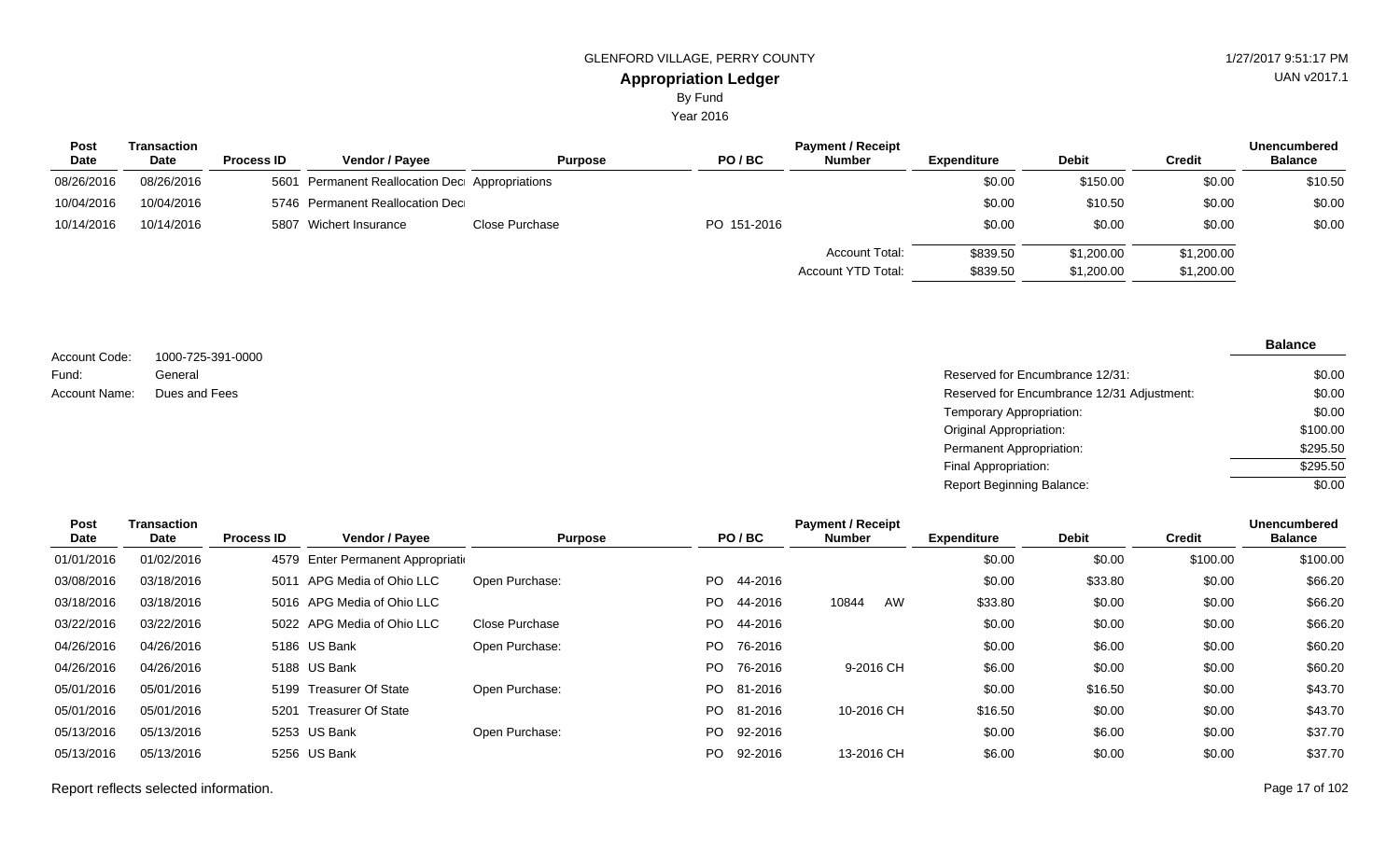By Fund

|              |                     |                   |                           |                | Year 2016      |                                           |                    |              |               |                                       |
|--------------|---------------------|-------------------|---------------------------|----------------|----------------|-------------------------------------------|--------------------|--------------|---------------|---------------------------------------|
| Post<br>Date | Transaction<br>Date | <b>Process ID</b> | Vendor / Payee            | <b>Purpose</b> | PO/BC          | <b>Payment / Receipt</b><br><b>Number</b> | <b>Expenditure</b> | <b>Debit</b> | <b>Credit</b> | <b>Unencumbered</b><br><b>Balance</b> |
| 05/31/2016   | 05/31/2016          |                   | 5298 US Bank              | Close Purchase | PO.<br>76-2016 |                                           | \$0.00             | \$0.00       | \$0.00        | \$37.70                               |
| 05/31/2016   | 05/31/2016          |                   | 5298 Treasurer Of State   | Close Purchase | PO 81-2016     |                                           | \$0.00             | \$0.00       | \$0.00        | \$37.70                               |
| 05/31/2016   | 05/31/2016          |                   | 5298 US Bank              | Close Purchase | 92-2016<br>PO. |                                           | \$0.00             | \$0.00       | \$0.00        | \$37.70                               |
| 06/10/2016   | 06/21/2016          | 5371              | <b>Treasurer Of State</b> | Open Purchase: | PO 117-2016    |                                           | \$0.00             | \$16.50      | \$0.00        | \$21.20                               |
| 06/21/2016   | 06/21/2016          |                   | 5371 US Bank              | Open Purchase: | PO 122-2016    |                                           | \$0.00             | \$6.00       | \$0.00        | \$15.20                               |
| 06/21/2016   | 06/21/2016          | 5374              | <b>Treasurer Of State</b> |                | PO 117-2016    | 15-2016 CH                                | \$16.50            | \$0.00       | \$0.00        | \$15.20                               |

Account YTD Total:

| 00000000   |            |                                                    | טשווטווי ו שנטוש | 522010      |                | ψυ.υυ    | ψ∪.∪U    | vv.vv    | 90 I .I U |
|------------|------------|----------------------------------------------------|------------------|-------------|----------------|----------|----------|----------|-----------|
| 06/10/2016 | 06/21/2016 | 5371 Treasurer Of State                            | Open Purchase:   | PO 117-2016 |                | \$0.00   | \$16.50  | \$0.00   | \$21.20   |
| 06/21/2016 | 06/21/2016 | 5371 US Bank                                       | Open Purchase:   | PO 122-2016 |                | \$0.00   | \$6.00   | \$0.00   | \$15.20   |
| 06/21/2016 | 06/21/2016 | <b>Treasurer Of State</b><br>5374                  |                  | PO 117-2016 | 15-2016 CH     | \$16.50  | \$0.00   | \$0.00   | \$15.20   |
| 06/21/2016 | 06/21/2016 | 5374 US Bank                                       |                  | PO 122-2016 | 16-2016 CH     | \$6.00   | \$0.00   | \$0.00   | \$15.20   |
| 09/06/2016 | 09/21/2016 | <b>Permanent Reallocation Incre</b><br>5671        |                  |             |                | \$0.00   | \$0.00   | \$35.00  | \$50.20   |
| 09/06/2016 | 09/21/2016 | 5678 Permanent Reallocation Incre                  |                  |             |                | \$0.00   | \$0.00   | \$75.00  | \$125.20  |
| 09/06/2016 | 09/21/2016 | 5679 Permanent Reallocation Incre                  |                  |             |                | \$0.00   | \$0.00   | \$50.00  | \$175.20  |
| 09/11/2016 | 09/21/2016 | Ohio Department of Job & Fa Open Purchase:<br>5681 |                  | PO 183-2016 |                | \$0.00   | \$49.18  | \$0.00   | \$126.02  |
| 09/18/2016 | 09/21/2016 | <b>Brian Butler</b><br>5681                        | Open Purchase:   | PO 189-2016 |                | \$0.00   | \$123.85 | \$0.00   | \$2.17    |
| 09/21/2016 | 09/21/2016 | 5688 Brian Butler                                  |                  | PO 189-2016 | 10989<br>AW    | \$123.85 | \$0.00   | \$0.00   | \$2.17    |
| 09/21/2016 | 09/21/2016 | 5688 Ohio Department of Job & Fa                   |                  | PO 183-2016 | 10992<br>AW    | \$49.18  | \$0.00   | \$0.00   | \$2.17    |
| 10/03/2016 | 10/04/2016 | 5750 Internal Revenue Service                      | Open Purchase:   | PO 204-2016 |                | \$0.00   | \$37.67  | \$0.00   | $-$35.50$ |
| 10/04/2016 | 10/04/2016 | 5746 Permanent Reallocation Incre                  |                  |             |                | \$0.00   | \$0.00   | \$35.50  | \$0.00    |
| 10/04/2016 | 10/04/2016 | 5768 Internal Revenue Service                      |                  | PO 204-2016 | AW<br>11002    | \$37.67  | \$0.00   | \$0.00   | \$0.00    |
| 10/14/2016 | 10/14/2016 | 5802 Treasurer Of State                            | Close Purchase   | PO 117-2016 |                | \$0.00   | \$0.00   | \$0.00   | \$0.00    |
| 10/14/2016 | 10/14/2016 | 5804 US Bank                                       | Close Purchase   | PO 122-2016 |                | \$0.00   | \$0.00   | \$0.00   | \$0.00    |
| 10/14/2016 | 10/14/2016 | Ohio Department of Job & Fa Close Purchase<br>5807 |                  | PO 183-2016 |                | \$0.00   | \$0.00   | \$0.00   | \$0.00    |
| 10/14/2016 | 10/14/2016 | 5807 Brian Butler                                  | Close Purchase   | PO 189-2016 |                | \$0.00   | \$0.00   | \$0.00   | \$0.00    |
| 10/14/2016 | 10/14/2016 | 5807 Internal Revenue Service                      | Close Purchase   | PO 204-2016 |                | \$0.00   | \$0.00   | \$0.00   | \$0.00    |
|            |            |                                                    |                  |             | Account Total: | \$295.50 | \$295.50 | \$295.50 |           |

\$295.50

\$295.50

\$295.50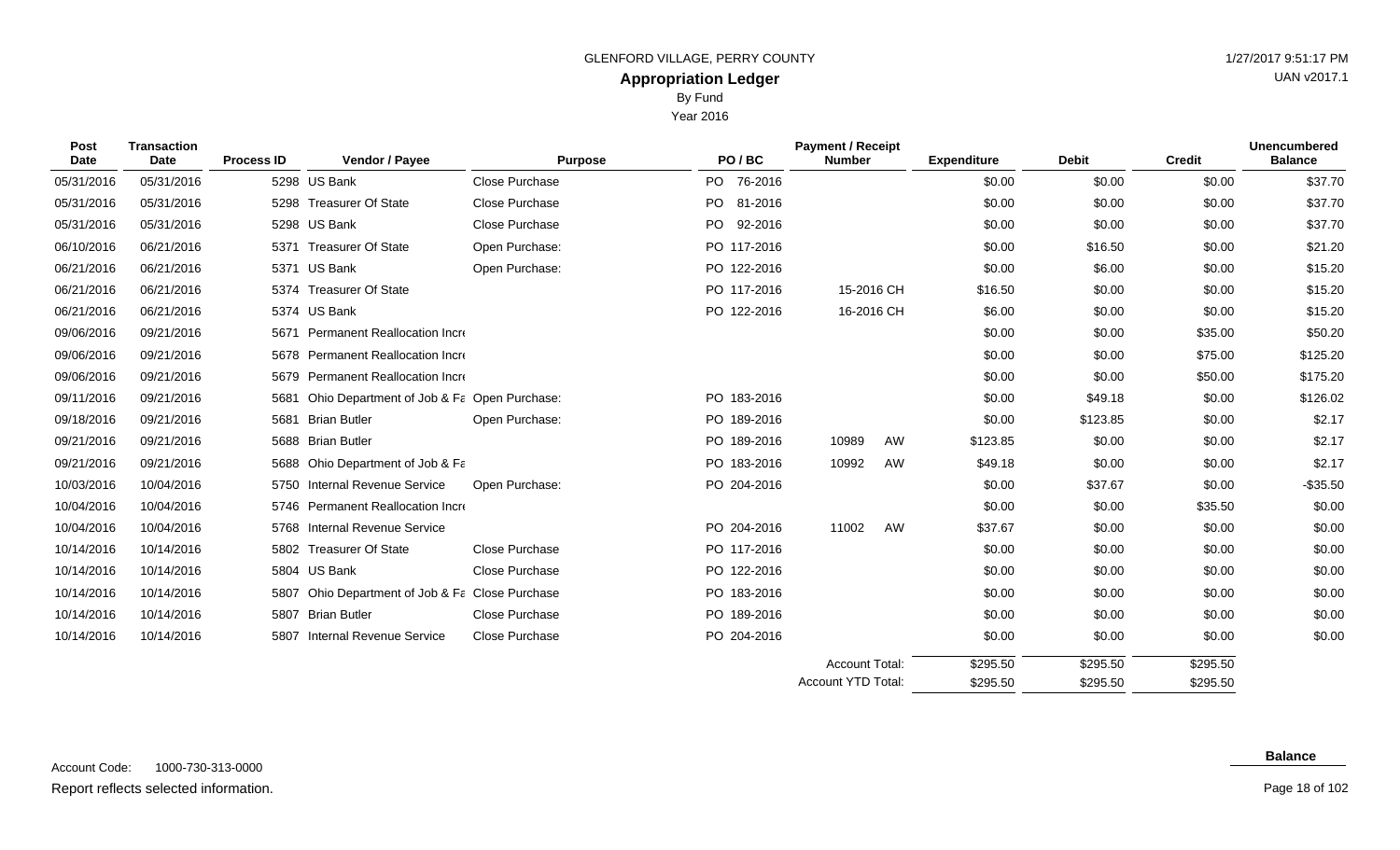# **Appropriation Ledger**

By Fund

Year 2016

Fund: Account Name: Natural Gas

General Reserved for Encumbrance 12/31: Reserved for Encumbrance 12/31 Adjustment: Temporary Appropriation: Original Appropriation: Permanent Appropriation: Final Appropriation: Report Beginning Balance: \$126.00 \$0.00 \$0.00 \$2,000.00 \$1,722.99 \$1,722.99 \$0.00

| <b>Post</b> | <b>Transaction</b> |                   |                               |                                  |           |             | <b>Payment / Receipt</b> |    |                    |              |               | <b>Unencumbered</b> |
|-------------|--------------------|-------------------|-------------------------------|----------------------------------|-----------|-------------|--------------------------|----|--------------------|--------------|---------------|---------------------|
| <b>Date</b> | Date               | <b>Process ID</b> | Vendor / Payee                | <b>Purpose</b>                   |           | PO/BC       | <b>Number</b>            |    | <b>Expenditure</b> | <b>Debit</b> | <b>Credit</b> | <b>Balance</b>      |
| 01/01/2016  | 01/30/2016         |                   | 4844 Energy Cooperative       | Carry Over Purchase Order        |           | PO 269-2015 |                          |    | \$0.00             | \$126.00     | \$126.00      | \$0.00              |
| 01/01/2016  | 01/02/2016         | 4579              | Enter Permanent Appropriation |                                  |           |             |                          |    | \$0.00             | \$0.00       | \$2,000.00    | \$2,000.00          |
| 01/15/2016  | 01/15/2016         | 4679              | <b>Energy Cooperative</b>     |                                  |           | PO 269-2015 | 10801                    | AW | \$126.00           | \$0.00       | \$0.00        | \$2,000.00          |
| 02/05/2016  | 02/09/2016         | 4880              | <b>Energy Cooperative</b>     | Open Purchase:                   | PO.       | 20-2016     |                          |    | \$0.00             | \$214.29     | \$0.00        | \$1,785.71          |
| 02/09/2016  | 02/09/2016         | 4872              | <b>Energy Cooperative</b>     | <b>Close Prior Year Purchase</b> |           | PO 269-2015 |                          |    | \$0.00             | \$0.00       | \$0.00        | \$1,785.71          |
| 02/09/2016  | 02/09/2016         | 4887              | <b>Energy Cooperative</b>     |                                  |           | PO 20-2016  | 10817                    | AW | \$214.29           | \$0.00       | \$0.00        | \$1,785.71          |
| 03/01/2016  | 03/01/2016         | 4935              | <b>Energy Cooperative</b>     | <b>Close Purchase</b>            | PO.       | 20-2016     |                          |    | \$0.00             | \$0.00       | \$0.00        | \$1,785.71          |
| 03/03/2016  | 03/04/2016         | 4981              | <b>Energy Cooperative</b>     | Open Purchase:                   | <b>PO</b> | 38-2016     |                          |    | \$0.00             | \$280.00     | \$0.00        | \$1,505.71          |
| 03/04/2016  | 03/04/2016         | 4988              | <b>Energy Cooperative</b>     |                                  | PO.       | 38-2016     | 10839                    | AW | \$280.00           | \$0.00       | \$0.00        | \$1,505.71          |
| 03/22/2016  | 03/22/2016         | 5022              | <b>Energy Cooperative</b>     | Close Purchase                   | PO        | 38-2016     |                          |    | \$0.00             | \$0.00       | \$0.00        | \$1,505.71          |
| 04/05/2016  | 04/05/2016         | 5077              | <b>Energy Cooperative</b>     | Open Purchase:                   | PO.       | 61-2016     |                          |    | \$0.00             | \$150.00     | \$0.00        | \$1,355.71          |
| 04/05/2016  | 04/05/2016         | 5092              | <b>Energy Cooperative</b>     |                                  | PO.       | 61-2016     | 10853                    | AW | \$150.00           | \$0.00       | \$0.00        | \$1,355.71          |
| 04/26/2016  | 04/26/2016         | 5176              | <b>Energy Cooperative</b>     | Close Purchase                   | PO.       | 61-2016     |                          |    | \$0.00             | \$0.00       | \$0.00        | \$1,355.71          |
| 05/03/2016  | 05/03/2016         |                   | 5215 Energy Cooperative       | Open Purchase:                   | PO.       | 87-2016     |                          |    | \$0.00             | \$95.00      | \$0.00        | \$1,260.71          |
| 05/03/2016  | 05/03/2016         | 5228              | <b>Energy Cooperative</b>     |                                  | PO.       | 87-2016     | 10886                    | AW | \$95.00            | \$0.00       | \$0.00        | \$1,260.71          |
| 05/31/2016  | 05/31/2016         | 5298              | <b>Energy Cooperative</b>     | Close Purchase                   | PO.       | 87-2016     |                          |    | \$0.00             | \$0.00       | \$0.00        | \$1,260.71          |
| 06/05/2016  | 06/07/2016         | 5324              | <b>Energy Cooperative</b>     | Open Purchase:                   |           | PO 111-2016 |                          |    | \$0.00             | \$60.00      | \$0.00        | \$1,200.71          |
| 06/07/2016  | 06/07/2016         | 5344              | <b>Energy Cooperative</b>     |                                  |           | PO 111-2016 | 10907                    | AW | \$60.00            | \$0.00       | \$0.00        | \$1,200.71          |
| 07/02/2016  | 07/15/2016         |                   | 5452 Energy Cooperative       | Open Purchase:                   |           | PO 134-2016 |                          |    | \$0.00             | \$35.00      | \$0.00        | \$1,165.71          |
| 07/15/2016  | 07/15/2016         | 5461              | <b>Energy Cooperative</b>     |                                  |           | PO 134-2016 | 10945                    | AW | \$35.00            | \$0.00       | \$0.00        | \$1,165.71          |
| 08/01/2016  | 08/02/2016         | 5523              | <b>Energy Cooperative</b>     | Open Purchase:                   |           | PO 156-2016 |                          |    | \$0.00             | \$35.00      | \$0.00        | \$1,130.71          |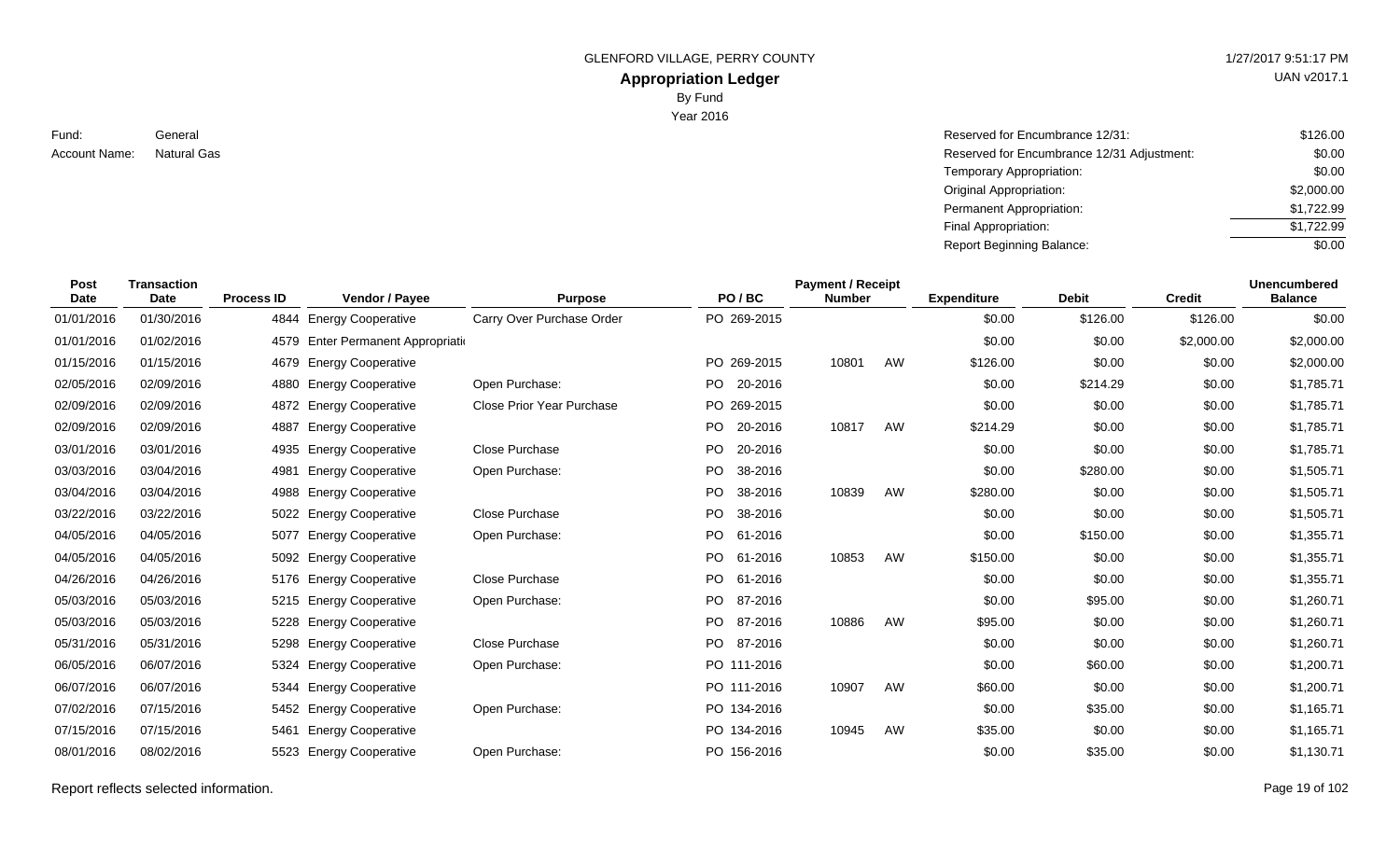Year 2016

|  |  | $1/2$ $1/2$ $0$ $1$ $1$ $0.0$ $1.1$ $1$ $1$ $1$ |
|--|--|-------------------------------------------------|
|  |  | UAN v2017.1                                     |
|  |  |                                                 |
|  |  |                                                 |

| <b>Post</b><br>Date | <b>Transaction</b><br><b>Date</b> | <b>Process ID</b> | Vendor / Payee                               | <b>Purpose</b> | PO/BC       | <b>Payment / Receipt</b><br><b>Number</b> |    | <b>Expenditure</b> | <b>Debit</b> | <b>Credit</b> | <b>Unencumbered</b><br><b>Balance</b> |
|---------------------|-----------------------------------|-------------------|----------------------------------------------|----------------|-------------|-------------------------------------------|----|--------------------|--------------|---------------|---------------------------------------|
| 08/02/2016          | 08/02/2016                        |                   | 5538 Energy Cooperative                      |                | PO 156-2016 | 10956                                     | AW | \$35.00            | \$0.00       | \$0.00        | \$1,130.71                            |
| 09/01/2016          | 09/06/2016                        |                   | 5634 Energy Cooperative                      | Open Purchase: | PO 174-2016 |                                           |    | \$0.00             | \$35.00      | \$0.00        | \$1,095.71                            |
| 09/06/2016          | 09/06/2016                        |                   | 5648 Energy Cooperative                      |                | PO 174-2016 | 10975                                     | AW | \$35.00            | \$0.00       | \$0.00        | \$1,095.71                            |
| 09/06/2016          | 09/21/2016                        |                   | 5678 Permanent Reallocation Dec              |                |             |                                           |    | \$0.00             | \$75.00      | \$0.00        | \$1,020.71                            |
| 09/06/2016          | 09/21/2016                        |                   | 5679 Permanent Reallocation Dec              |                |             |                                           |    | \$0.00             | \$50.00      | \$0.00        | \$970.71                              |
| 10/03/2016          | 10/04/2016                        |                   | 5750 Energy Cooperative                      | Open Purchase: | PO 202-2016 |                                           |    | \$0.00             | \$35.00      | \$0.00        | \$935.71                              |
| 10/04/2016          | 10/04/2016                        |                   | 5768 Energy Cooperative                      |                | PO 202-2016 | 10997                                     | AW | \$35.00            | \$0.00       | \$0.00        | \$935.71                              |
| 10/04/2016          | 10/14/2016                        |                   | 5815 Permanent Reallocation Dec              |                |             |                                           |    | \$0.00             | \$65.00      | \$0.00        | \$870.71                              |
| 10/04/2016          | 10/14/2016                        | 5817              | Permanent Reallocation Dec                   |                |             |                                           |    | \$0.00             | \$77.00      | \$0.00        | \$793.71                              |
| 10/14/2016          | 10/14/2016                        |                   | 5802 Energy Cooperative                      | Close Purchase | PO 111-2016 |                                           |    | \$0.00             | \$0.00       | \$0.00        | \$793.71                              |
| 10/14/2016          | 10/14/2016                        | 5804              | <b>Energy Cooperative</b>                    | Close Purchase | PO 134-2016 |                                           |    | \$0.00             | \$0.00       | \$0.00        | \$793.71                              |
| 10/14/2016          | 10/14/2016                        | 5807              | <b>Energy Cooperative</b>                    | Close Purchase | PO 156-2016 |                                           |    | \$0.00             | \$0.00       | \$0.00        | \$793.71                              |
| 10/14/2016          | 10/14/2016                        | 5807              | <b>Energy Cooperative</b>                    | Close Purchase | PO 174-2016 |                                           |    | \$0.00             | \$0.00       | \$0.00        | \$793.71                              |
| 10/14/2016          | 10/14/2016                        | 5807              | <b>Energy Cooperative</b>                    | Close Purchase | PO 202-2016 |                                           |    | \$0.00             | \$0.00       | \$0.00        | \$793.71                              |
| 11/04/2016          | 11/18/2016                        | 5933              | <b>Energy Cooperative</b>                    | Open Purchase: | PO 223-2016 |                                           |    | \$0.00             | \$60.00      | \$0.00        | \$733.71                              |
| 11/18/2016          | 11/18/2016                        | 5941              | <b>Energy Cooperative</b>                    |                | PO 223-2016 | 11040                                     | AW | \$60.00            | \$0.00       | \$0.00        | \$733.71                              |
| 11/26/2016          | 11/26/2016                        |                   | 5956 Energy Cooperative                      | Close Purchase | PO 223-2016 |                                           |    | \$0.00             | \$0.00       | \$0.00        | \$733.71                              |
| 12/02/2016          | 12/06/2016                        | 5993              | <b>Energy Cooperative</b>                    | Open Purchase: | PO 238-2016 |                                           |    | \$0.00             | \$161.99     | \$0.00        | \$571.72                              |
| 12/06/2016          | 12/06/2016                        | 6011              | <b>Energy Cooperative</b>                    |                | PO 238-2016 | 11049                                     | AW | \$161.99           | \$0.00       | \$0.00        | \$571.72                              |
| 12/27/2016          | 12/27/2016                        | 6047              | Permanent Reallocation Dec Motion on 11-1-16 |                |             |                                           |    | \$0.00             | \$10.01      | \$0.00        | \$561.71                              |
| 12/31/2016          | 01/03/2017                        | 6067              | <b>Energy Cooperative</b>                    | Open Purchase: | PO 258-2016 |                                           |    | \$0.00             | \$269.00     | \$0.00        | \$292.71                              |
| 12/31/2016          | 01/13/2017                        | 6170              | <b>Energy Cooperative</b>                    | Close Purchase | PO 238-2016 |                                           |    | \$0.00             | \$0.00       | \$0.00        | \$292.71                              |
|                     |                                   |                   |                                              |                |             | <b>Account Total:</b>                     |    | \$1,287.28         | \$1.833.29   | \$2,126.00    |                                       |

\$2,126.00

\$1,833.29

\$1,287.28

Account YTD Total:

Page 20 of 102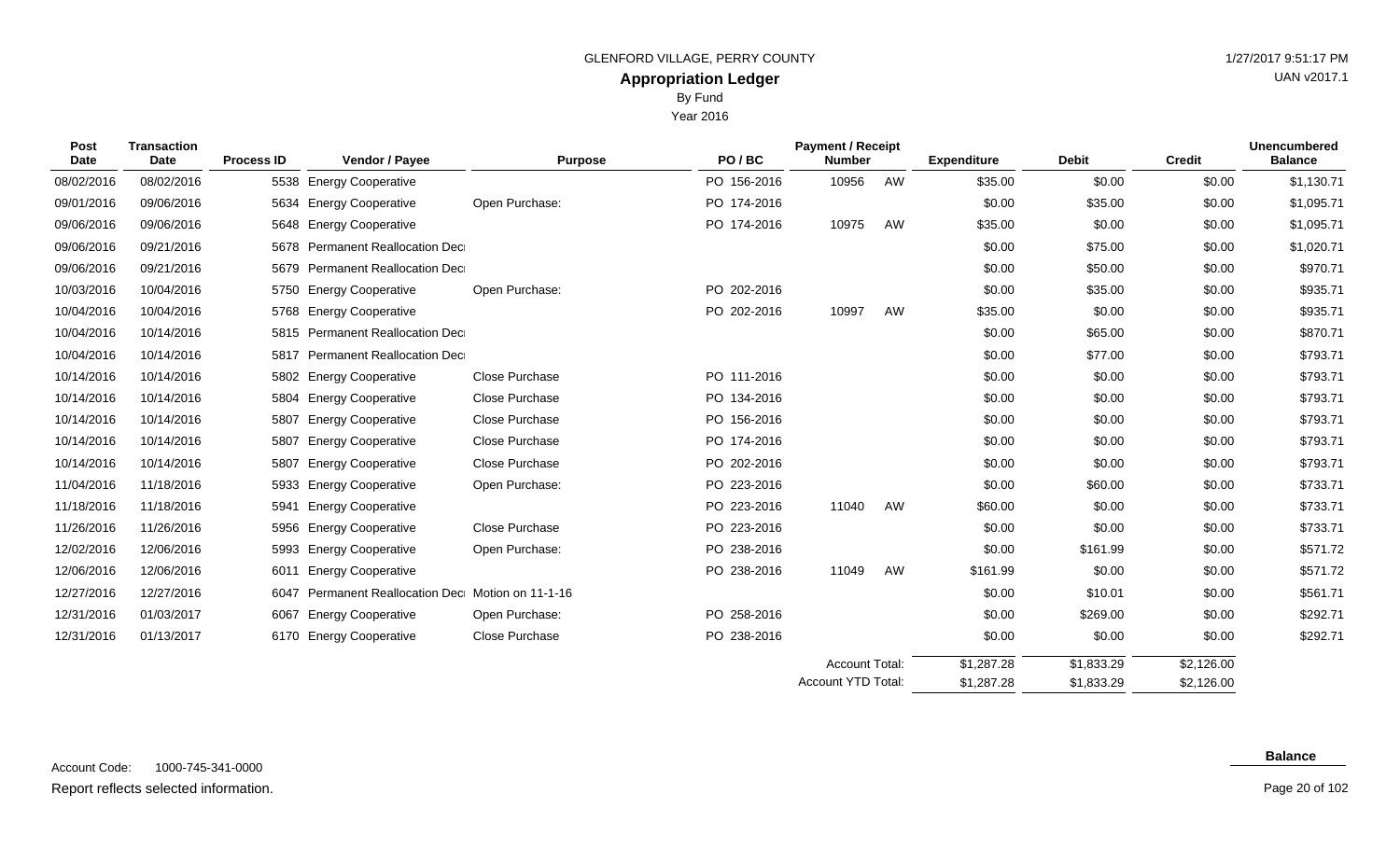# UAN v2017.1

### **Appropriation Ledger** By Fund

Year 2016

Fund:

| Fund:         | General                   | Reserved for Encumbrance 12/31:            | \$0.00   |
|---------------|---------------------------|--------------------------------------------|----------|
| Account Name: | Accounting and Legal Fees | Reserved for Encumbrance 12/31 Adjustment: | \$0.00   |
|               |                           | Temporary Appropriation:                   | \$0.00   |
|               |                           | <b>Original Appropriation:</b>             | \$0.00   |
|               |                           | Permanent Appropriation:                   | \$103.51 |
|               |                           | Final Appropriation:                       | \$103.51 |
|               |                           | <b>Report Beginning Balance:</b>           | \$0.00   |

| Post       | Transaction |                   |                                                     |                |             | <b>Payment / Receipt</b>  |                    |              |               | <b>Unencumbered</b> |
|------------|-------------|-------------------|-----------------------------------------------------|----------------|-------------|---------------------------|--------------------|--------------|---------------|---------------------|
| Date       | Date        | <b>Process ID</b> | Vendor / Payee                                      | <b>Purpose</b> | PO/BC       | <b>Number</b>             | <b>Expenditure</b> | <b>Debit</b> | <b>Credit</b> | <b>Balance</b>      |
| 10/04/2016 | 10/14/2016  | 5817              | Permanent Reallocation Incre                        |                |             |                           | \$0.00             | \$0.00       | \$77.00       | \$77.00             |
| 10/11/2016 | 10/14/2016  |                   | 5820 US Bank                                        | Open Purchase: | PO 210-2016 |                           | \$0.00             | \$77.00      | \$0.00        | \$0.00              |
| 10/14/2016 | 10/14/2016  |                   | 5822 US Bank                                        |                | PO 210-2016 | 24-2016 CH                | \$77.00            | \$0.00       | \$0.00        | \$0.00              |
| 11/11/2016 | 11/11/2016  |                   | 5909 US Bank                                        | Close Purchase | PO 210-2016 |                           | \$0.00             | \$0.00       | \$0.00        | \$0.00              |
| 12/06/2016 | 01/10/2017  |                   | 6140 Permanent Reallocation Incre Appropriation     |                |             |                           | \$0.00             | \$0.00       | \$16.50       | \$16.50             |
| 12/27/2016 | 12/27/2016  |                   | 6047 Permanent Reallocation Incre Motion on 11-1-16 |                |             |                           | \$0.00             | \$0.00       | \$10.01       | \$26.51             |
| 12/27/2016 | 12/27/2016  |                   | 6049 US Bank                                        | Open Purchase: | PO 252-2016 |                           | \$0.00             | \$10.01      | \$0.00        | \$16.50             |
| 12/27/2016 | 12/27/2016  | 6051              | US Bank                                             |                | PO 252-2016 | 27-2016 CH                | \$10.01            | \$0.00       | \$0.00        | \$16.50             |
| 12/31/2016 | 01/10/2017  |                   | 6142 Treasurer Of State                             | Open Purchase: | PO 263-2016 |                           | \$0.00             | \$16.50      | \$0.00        | \$0.00              |
| 12/31/2016 | 01/10/2017  |                   | 6144 Treasurer Of State                             |                | PO 263-2016 | 28-2016 CH                | \$16.50            | \$0.00       | \$0.00        | \$0.00              |
| 12/31/2016 | 01/13/2017  | 6171              | <b>Treasurer Of State</b>                           | Close Purchase | PO 263-2016 |                           | \$0.00             | \$0.00       | \$0.00        | \$0.00              |
|            |             |                   |                                                     |                |             | <b>Account Total:</b>     | \$103.51           | \$103.51     | \$103.51      |                     |
|            |             |                   |                                                     |                |             | <b>Account YTD Total:</b> | \$103.51           | \$103.51     | \$103.51      |                     |

|               |                                 |                                            | <b>Balance</b> |
|---------------|---------------------------------|--------------------------------------------|----------------|
| Account Code: | 1000-745-343-0000               |                                            |                |
| Fund:         | General                         | Reserved for Encumbrance 12/31:            | \$0.00         |
| Account Name: | Uniform Accounting Network Fees | Reserved for Encumbrance 12/31 Adjustment: | \$0.00         |
|               |                                 | Temporary Appropriation:                   | \$0.00         |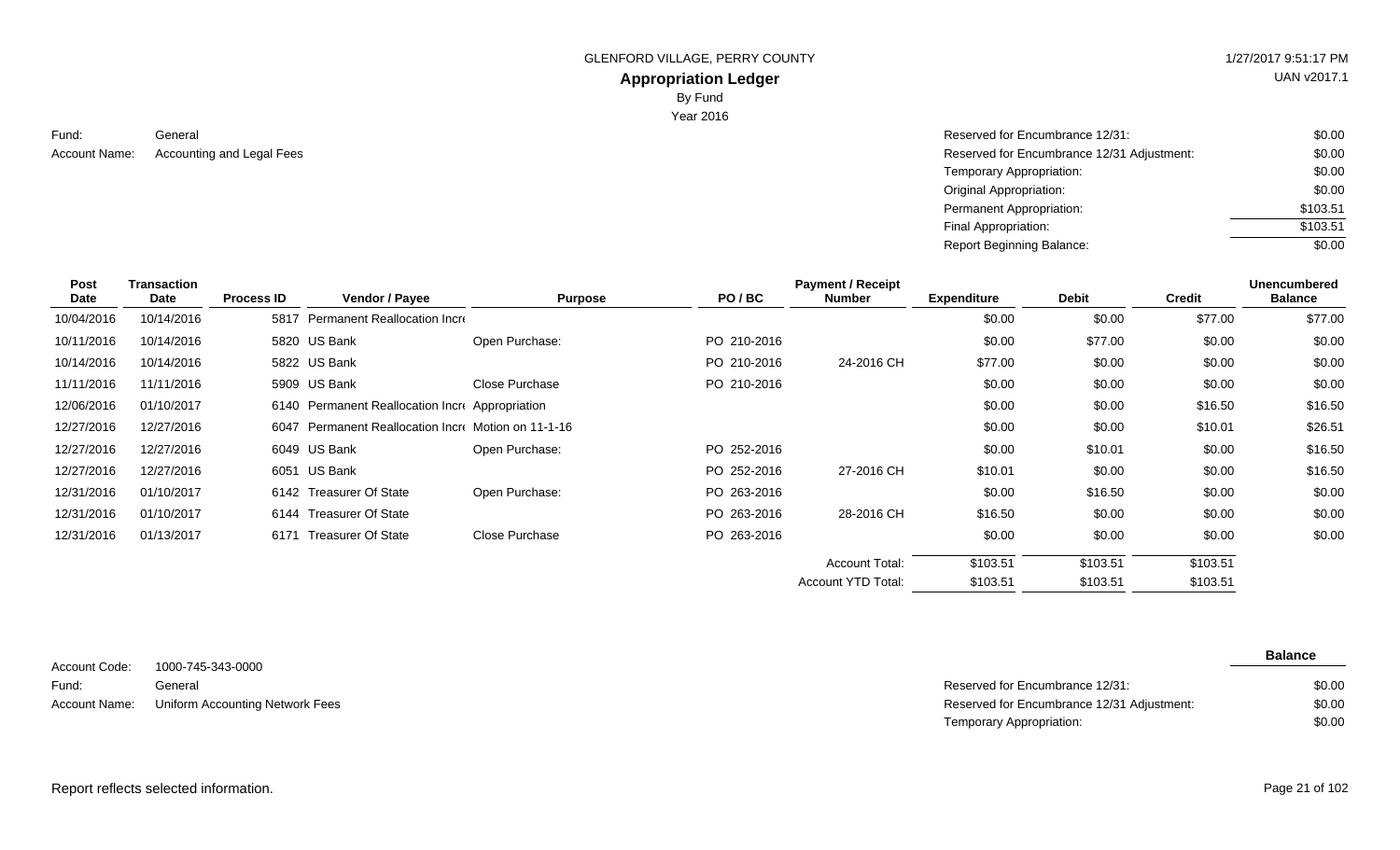UAN v2017.1

| Original Appropriation:          | \$3,048.00 |
|----------------------------------|------------|
| Permanent Appropriation:         | \$3,048.00 |
| Final Appropriation:             | \$3,048.00 |
| <b>Report Beginning Balance:</b> | \$0.00     |

| <b>Post</b> | <b>Transaction</b> |                   |                                    |                |                | <b>Payment / Receipt</b> |    |                    |              |               | <b>Unencumbered</b> |
|-------------|--------------------|-------------------|------------------------------------|----------------|----------------|--------------------------|----|--------------------|--------------|---------------|---------------------|
| Date        | Date               | <b>Process ID</b> | <b>Vendor / Payee</b>              | <b>Purpose</b> | PO/BC          | <b>Number</b>            |    | <b>Expenditure</b> | <b>Debit</b> | <b>Credit</b> | <b>Balance</b>      |
| 01/01/2016  | 01/02/2016         |                   | 4579 Enter Permanent Appropriation |                |                |                          |    | \$0.00             | \$0.00       | \$3,048.00    | \$3,048.00          |
| 04/08/2016  | 04/08/2016         | 5137              | Treasurer Of State                 | Open Purchase: | PO.<br>69-2016 |                          |    | \$0.00             | \$762.00     | \$0.00        | \$2,286.00          |
| 04/22/2016  | 04/22/2016         | 5153              | Treasurer Of State                 |                | PO.<br>69-2016 | 10880                    | AW | \$762.00           | \$0.00       | \$0.00        | \$2,286.00          |
| 04/26/2016  | 04/26/2016         |                   | 5176 Treasurer Of State            | Close Purchase | PO.<br>69-2016 |                          |    | \$0.00             | \$0.00       | \$0.00        | \$2,286.00          |
| 06/07/2016  | 06/07/2016         | 5324              | <b>Treasurer Of State</b>          | Open Purchase: | PO 112-2016    |                          |    | \$0.00             | \$762.00     | \$0.00        | \$1,524.00          |
| 06/07/2016  | 06/07/2016         |                   | 5344 Treasurer Of State            |                | PO 112-2016    | 10917                    | AW | \$762.00           | \$0.00       | \$0.00        | \$1,524.00          |
| 09/06/2016  | 09/06/2016         |                   | 5634 Treasurer Of State            | Open Purchase: | PO 176-2016    |                          |    | \$0.00             | \$762.00     | \$0.00        | \$762.00            |
| 09/06/2016  | 09/06/2016         |                   | 5648 Treasurer Of State            |                | PO 176-2016    | 10981                    | AW | \$762.00           | \$0.00       | \$0.00        | \$762.00            |
| 10/14/2016  | 10/14/2016         |                   | 5802 Treasurer Of State            | Close Purchase | PO 112-2016    |                          |    | \$0.00             | \$0.00       | \$0.00        | \$762.00            |
| 10/14/2016  | 10/14/2016         |                   | 5807 Treasurer Of State            | Close Purchase | PO 176-2016    |                          |    | \$0.00             | \$0.00       | \$0.00        | \$762.00            |
| 12/05/2016  | 12/06/2016         | 5993              | <b>Treasurer Of State</b>          | Open Purchase: | PO 244-2016    |                          |    | \$0.00             | \$762.00     | \$0.00        | \$0.00              |
| 12/06/2016  | 12/06/2016         | 6011              | <b>Treasurer Of State</b>          |                | PO 244-2016    | 11058                    | AW | \$762.00           | \$0.00       | \$0.00        | \$0.00              |
| 12/31/2016  | 01/13/2017         |                   | 6170 Treasurer Of State            | Close Purchase | PO 244-2016    |                          |    | \$0.00             | \$0.00       | \$0.00        | \$0.00              |
|             |                    |                   |                                    |                |                | <b>Account Total:</b>    |    | \$3,048.00         | \$3,048.00   | \$3,048.00    |                     |
|             |                    |                   |                                    |                |                | Account YTD Total:       |    | \$3,048.00         | \$3,048.00   | \$3,048.00    |                     |

|                        |                              |                                            | <b>Balance</b> |
|------------------------|------------------------------|--------------------------------------------|----------------|
| Account Code:<br>Fund: | 1000-750-300-0000<br>General | Reserved for Encumbrance 12/31:            | \$94.50        |
| <b>Account Name:</b>   | <b>Contractual Services</b>  | Reserved for Encumbrance 12/31 Adjustment: | \$0.00         |
|                        |                              | Temporary Appropriation:                   | \$0.00         |
|                        |                              | <b>Original Appropriation:</b>             | \$3,000.00     |
|                        |                              | Permanent Appropriation:                   | \$3,000.00     |
|                        |                              | Final Appropriation:                       | \$3,000.00     |

Report reflects selected information.

Page 22 of 102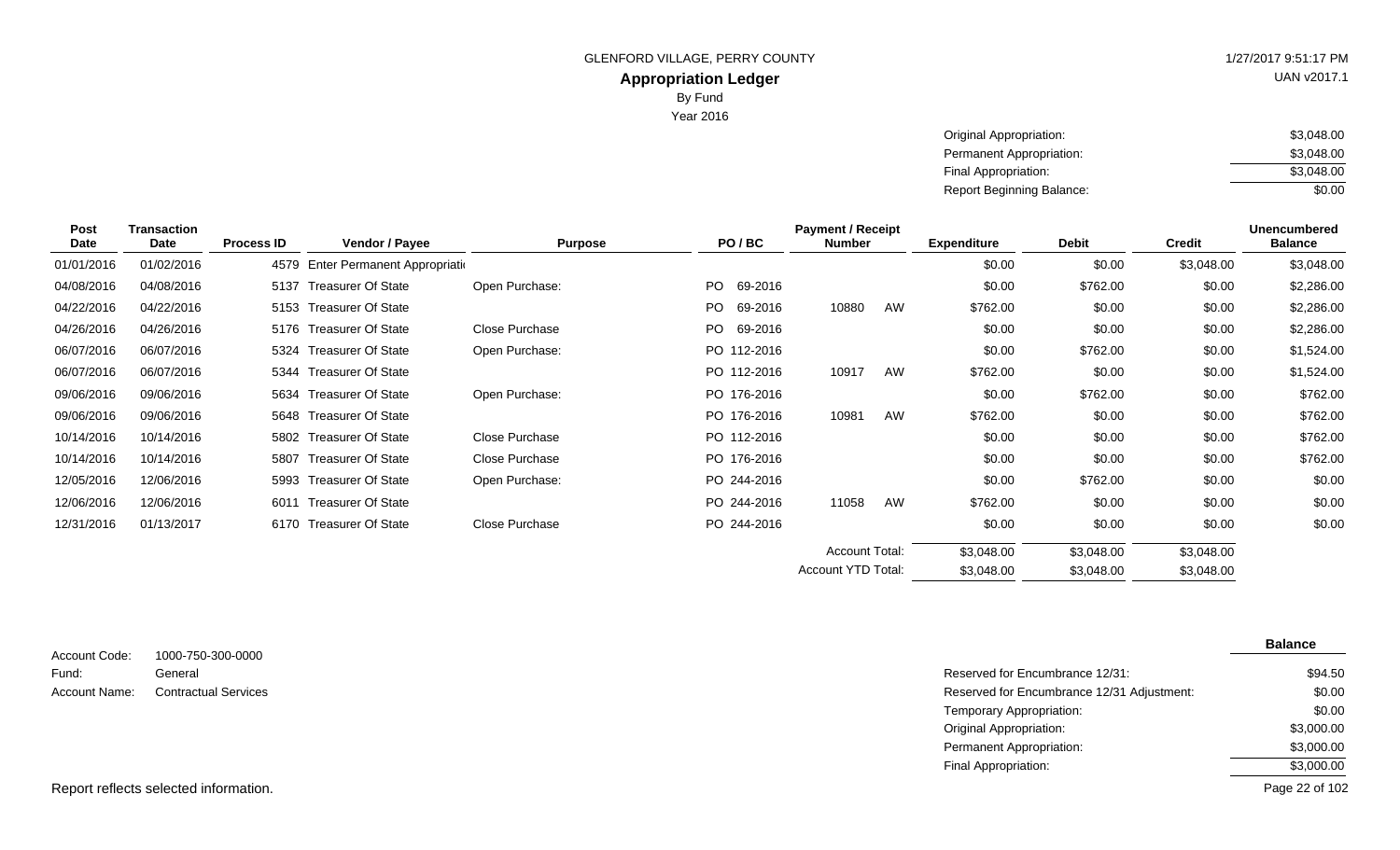Year 2016

Report Beginning Balance:  $\overline{\hspace{1.5cm}80.00}$ 

| <b>Post</b><br>Date | <b>Transaction</b><br><b>Date</b> | <b>Process ID</b> | Vendor / Payee                                              | <b>Purpose</b> | PO/BC          | <b>Payment / Receipt</b><br><b>Number</b> |    | <b>Expenditure</b> | <b>Debit</b> | <b>Credit</b> | <b>Unencumbered</b><br><b>Balance</b> |
|---------------------|-----------------------------------|-------------------|-------------------------------------------------------------|----------------|----------------|-------------------------------------------|----|--------------------|--------------|---------------|---------------------------------------|
| 01/01/2016          | 01/30/2016                        | 4844              | Isacc Wiles Burkholder & Tet Carry Over Purchase Order      |                | PO 267-2015    |                                           |    | \$0.00             | \$94.50      | \$94.50       | \$0.00                                |
| 01/01/2016          | 01/02/2016                        | 4579              | Enter Permanent Appropriation                               |                |                |                                           |    | \$0.00             | \$0.00       | \$3,000.00    | \$3,000.00                            |
| 01/05/2016          | 01/05/2016                        | 4661              | <b>Isacc Wiles Burkholder &amp; Tee</b>                     |                | PO 267-2015    | 10793                                     | AW | \$94.50            | \$0.00       | \$0.00        | \$3,000.00                            |
| 02/09/2016          | 02/09/2016                        |                   | 4872 Isacc Wiles Burkholder & Tee Close Prior Year Purchase |                | PO 267-2015    |                                           |    | \$0.00             | \$0.00       | \$0.00        | \$3,000.00                            |
| 03/01/2016          | 03/01/2016                        | 4928              | Isacc Wiles Burkholder & Ter Open Purchase:                 |                | 32-2016<br>PO. |                                           |    | \$0.00             | \$310.50     | \$0.00        | \$2,689.50                            |
| 03/01/2016          | 03/01/2016                        |                   | 4949 Isacc Wiles Burkholder & Tee                           |                | PO.<br>32-2016 | 10830                                     | AW | \$310.50           | \$0.00       | \$0.00        | \$2,689.50                            |
| 03/22/2016          | 03/22/2016                        | 5022              | <b>Isacc Wiles Burkholder &amp; Tee Close Purchase</b>      |                | PO.<br>32-2016 |                                           |    | \$0.00             | \$0.00       | \$0.00        | \$2,689.50                            |
| 04/05/2016          | 04/05/2016                        | 5077              | Isacc Wiles Burkholder & Ter Open Purchase:                 |                | PO.<br>65-2016 |                                           |    | \$0.00             | \$67.50      | \$0.00        | \$2,622.00                            |
| 04/05/2016          | 04/05/2016                        |                   | 5092 Isacc Wiles Burkholder & Tee                           |                | PO.<br>65-2016 | 10854                                     | AW | \$67.50            | \$0.00       | \$0.00        | \$2,622.00                            |
| 04/26/2016          | 04/26/2016                        |                   | 5176 Isacc Wiles Burkholder & Ter Close Purchase            |                | PO 65-2016     |                                           |    | \$0.00             | \$0.00       | \$0.00        | \$2,622.00                            |
| 05/03/2016          | 05/03/2016                        |                   | 5215 Isacc Wiles Burkholder & Ter Open Purchase:            |                | PO.<br>88-2016 |                                           |    | \$0.00             | \$888.35     | \$0.00        | \$1,733.65                            |
| 05/03/2016          | 05/03/2016                        | 5228              | <b>Isacc Wiles Burkholder &amp; Tee</b>                     |                | PO.<br>88-2016 | 10891                                     | AW | \$888.35           | \$0.00       | \$0.00        | \$1,733.65                            |
| 05/31/2016          | 05/31/2016                        | 5298              | <b>Isacc Wiles Burkholder &amp; Tee Close Purchase</b>      |                | PO 88-2016     |                                           |    | \$0.00             | \$0.00       | \$0.00        | \$1,733.65                            |
| 09/06/2016          | 09/06/2016                        | 5634              | Isacc Wiles Burkholder & Tee Open Purchase:                 |                | PO 179-2016    |                                           |    | \$0.00             | \$54.00      | \$0.00        | \$1,679.65                            |
| 09/06/2016          | 09/06/2016                        |                   | 5648 Isacc Wiles Burkholder & Tee                           |                | PO 179-2016    | 10976                                     | AW | \$54.00            | \$0.00       | \$0.00        | \$1,679.65                            |
| 10/14/2016          | 10/14/2016                        | 5807              | <b>Isacc Wiles Burkholder &amp; Tee Close Purchase</b>      |                | PO 179-2016    |                                           |    | \$0.00             | \$0.00       | \$0.00        | \$1,679.65                            |
| 12/05/2016          | 12/06/2016                        | 5993              | Isacc Wiles Burkholder & Ter Open Purchase:                 |                | PO 245-2016    |                                           |    | \$0.00             | \$108.00     | \$0.00        | \$1,571.65                            |
| 12/06/2016          | 12/06/2016                        | 6011              | Isacc Wiles Burkholder & Tee                                |                | PO 245-2016    | 11052                                     | AW | \$108.00           | \$0.00       | \$0.00        | \$1,571.65                            |
| 12/31/2016          | 01/03/2017                        | 6067              | Isacc Wiles Burkholder & Ter Open Purchase:                 |                | PO 259-2016    |                                           |    | \$0.00             | \$283.50     | \$0.00        | \$1,288.15                            |
| 12/31/2016          | 01/13/2017                        | 6170              | Isacc Wiles Burkholder & Tee Close Purchase                 |                | PO 245-2016    |                                           |    | \$0.00             | \$0.00       | \$0.00        | \$1,288.15                            |
|                     |                                   |                   |                                                             |                |                | Account Total:                            |    | \$1,522.85         | \$1,806.35   | \$3,094.50    |                                       |

\$3,094.50

\$1,806.35

\$1,522.85

Account YTD Total:

#### Report reflects selected information. Page 23 of 102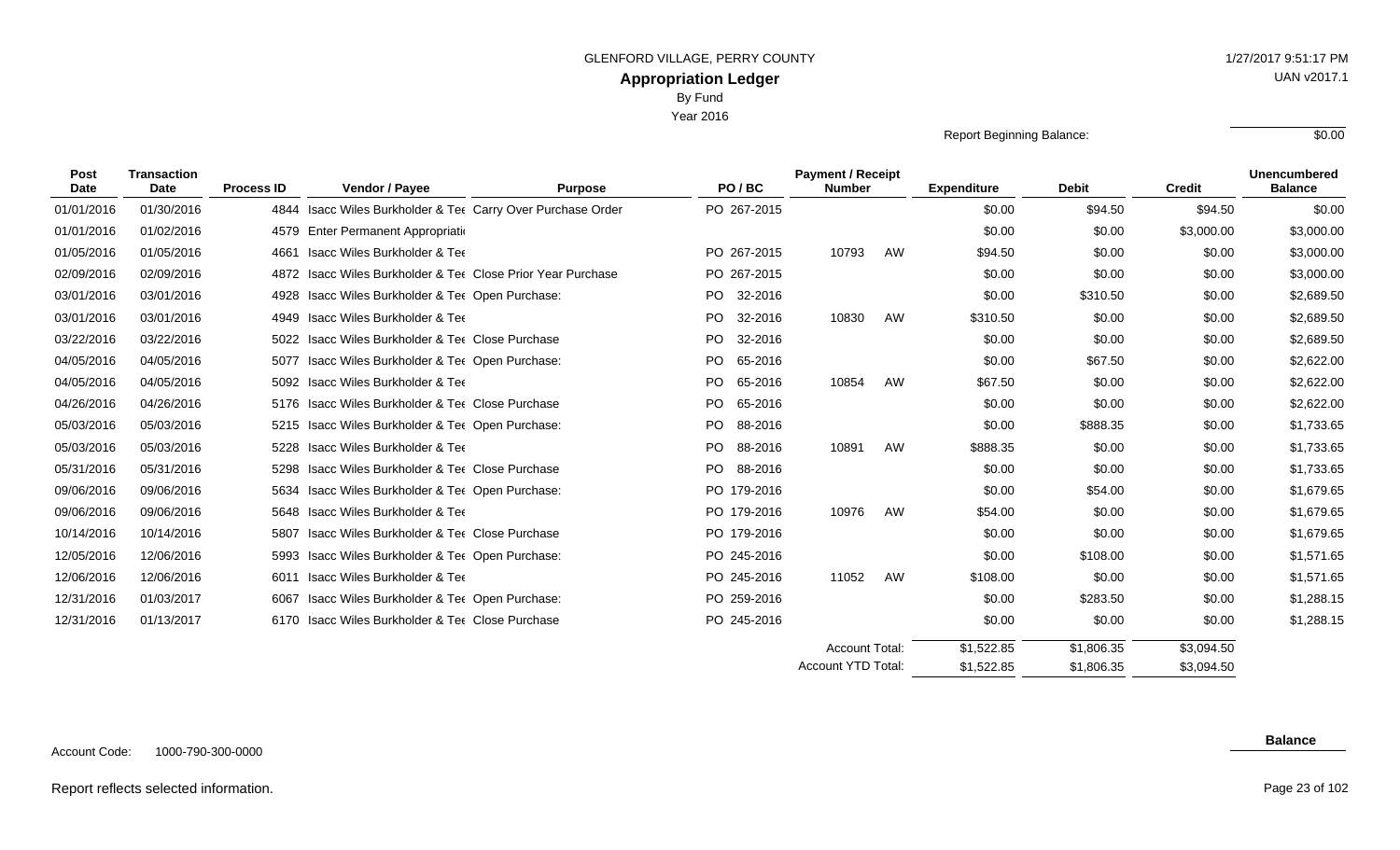UAN v2017.1

**Appropriation Ledger** By Fund

Year 2016

Fund:

| Fund:                | General                     | Reserved for Encumbrance 12/31:            | \$0.00     |
|----------------------|-----------------------------|--------------------------------------------|------------|
| <b>Account Name:</b> | <b>Contractual Services</b> | Reserved for Encumbrance 12/31 Adjustment: | \$0.00     |
|                      |                             | Temporary Appropriation:                   | \$0.00     |
|                      |                             | <b>Original Appropriation:</b>             | \$1,000.00 |
|                      |                             | Permanent Appropriation:                   | \$1,050.00 |
|                      |                             | Final Appropriation:                       | \$1,050.00 |
|                      |                             | <b>Report Beginning Balance:</b>           | \$0.00     |
|                      |                             |                                            |            |

| Post<br><b>Date</b> | <b>Transaction</b><br>Date | <b>Process ID</b> | Vendor / Payee                                          | <b>Purpose</b>                       | PO/BC                | <b>Payment / Receipt</b><br><b>Number</b> |    | <b>Expenditure</b> | <b>Debit</b> | <b>Credit</b> | <b>Unencumbered</b><br><b>Balance</b> |
|---------------------|----------------------------|-------------------|---------------------------------------------------------|--------------------------------------|----------------------|-------------------------------------------|----|--------------------|--------------|---------------|---------------------------------------|
| 01/01/2016          | 01/02/2016                 |                   | 4579 Enter Permanent Appropriation                      |                                      |                      |                                           |    | \$0.00             | \$0.00       | \$1,000.00    | \$1,000.00                            |
| 03/04/2016          | 03/04/2016                 | 4981              | CompManagement, Inc                                     | Open Purchase:                       | <b>PO</b><br>42-2016 |                                           |    | \$0.00             | \$115.00     | \$0.00        | \$885.00                              |
| 03/04/2016          | 03/04/2016                 |                   | 4988 CompManagement, Inc.                               |                                      | PO.<br>42-2016       | 10838                                     | AW | \$115.00           | \$0.00       | \$0.00        | \$885.00                              |
| 03/22/2016          | 03/22/2016                 |                   | 5022 CompManagement, Inc.                               | Close Purchase                       | <b>PO</b><br>42-2016 |                                           |    | \$0.00             | \$0.00       | \$0.00        | \$885.00                              |
| 07/09/2016          | 07/15/2016                 |                   | 5452 Darrell Brown                                      | Open Purchase:                       | PO 137-2016          |                                           |    | \$0.00             | \$150.00     | \$0.00        | \$735.00                              |
| 07/09/2016          | 07/15/2016                 |                   | 5452 Lloyd Thompson                                     | Open Purchase:                       | PO 140-2016          |                                           |    | \$0.00             | \$312.50     | \$0.00        | \$422.50                              |
| 07/15/2016          | 07/15/2016                 | 5461              | Darrell Brown                                           |                                      | PO 137-2016          | 10944                                     | AW | \$150.00           | \$0.00       | \$0.00        | \$422.50                              |
| 07/15/2016          | 07/15/2016                 | 5461              | Lloyd Thompson                                          |                                      | PO 140-2016          | 10947                                     | AW | \$312.50           | \$0.00       | \$0.00        | \$422.50                              |
| 10/14/2016          | 10/14/2016                 | 5807              | Darrell Brown                                           | Close Purchase                       | PO 137-2016          |                                           |    | \$0.00             | \$0.00       | \$0.00        | \$422.50                              |
| 10/14/2016          | 10/14/2016                 | 5807              | Lloyd Thompson                                          | Close Purchase                       | PO 140-2016          |                                           |    | \$0.00             | \$0.00       | \$0.00        | \$422.50                              |
| 11/04/2016          | 11/18/2016                 |                   | 5933 APG Media of Ohio LLC                              | Open Purchase:                       | PO 224-2016          |                                           |    | \$0.00             | \$436.00     | \$0.00        | $-$13.50$                             |
| 11/18/2016          | 11/18/2016                 | 5917              | Permanent Reallocation Incre Tax levies advertising fee |                                      |                      |                                           |    | \$0.00             | \$0.00       | \$50.00       | \$36.50                               |
| 11/18/2016          | 11/18/2016                 | 5941              | APG Media of Ohio LLC                                   |                                      | PO 224-2016          | 11038                                     | AW | \$218.00           | \$0.00       | \$0.00        | \$36.50                               |
| 12/06/2016          | 12/06/2016                 | 6011              | APG Media of Ohio LLC                                   |                                      | PO 224-2016          | 11047                                     | AW | \$216.00           | \$0.00       | \$0.00        | \$36.50                               |
| 12/31/2016          | 01/13/2017                 |                   | 6169 APG Media of Ohio LLC                              | Adjust Purchase: Invoice was less th | PO 224-2016          |                                           |    | \$0.00             | \$0.00       | \$2.00        | \$38.50                               |
| 12/31/2016          | 01/13/2017                 |                   | 6170 APG Media of Ohio LLC                              | Close Purchase                       | PO 224-2016          |                                           |    | \$0.00             | \$0.00       | \$0.00        | \$38.50                               |
|                     |                            |                   |                                                         |                                      |                      | <b>Account Total:</b>                     |    | \$1,011.50         | \$1,013.50   | \$1,052.00    |                                       |
|                     |                            |                   |                                                         |                                      |                      | Account YTD Total:                        |    | \$1,011.50         | \$1,013.50   | \$1,052.00    |                                       |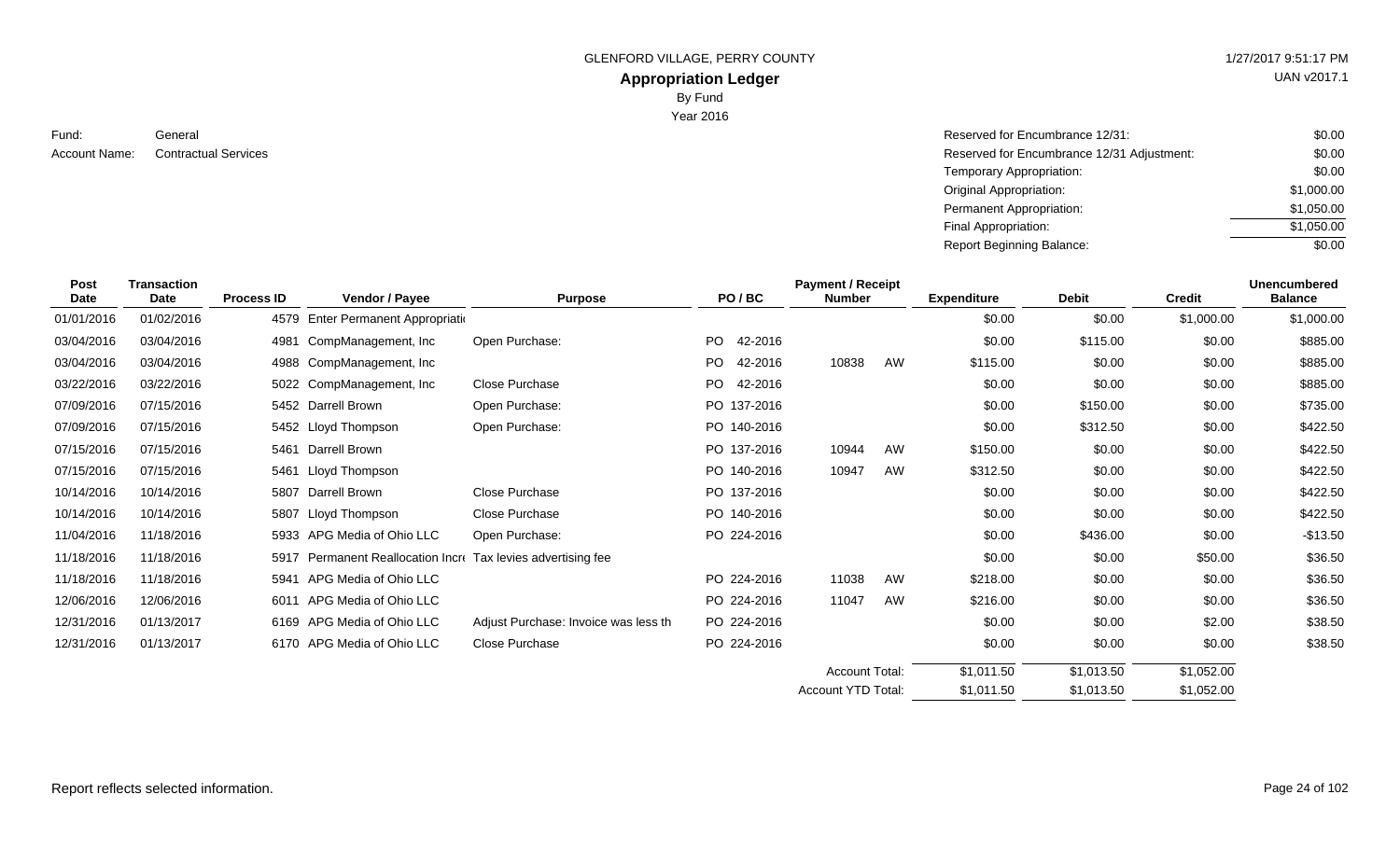**Balance**

1000-790-400-0000 General Account Code: Fund: Account Name:

Reserved for Encumbrance 12/31: Supplies and Materials **Reserved for Encumbrance 12/31 Adjustment:** Temporary Appropriation: Original Appropriation: Permanent Appropriation: Final Appropriation: Report Beginning Balance: \$127.55 \$0.00 \$0.00 \$600.00 \$550.00 \$550.00 \$0.00

| <b>Post</b><br>Date | <b>Transaction</b><br><b>Date</b> | <b>Process ID</b> | Vendor / Payee                     | <b>Purpose</b>                       |           | PO/BC       | <b>Payment / Receipt</b><br><b>Number</b> |    | <b>Expenditure</b> | <b>Debit</b> | <b>Credit</b> | <b>Unencumbered</b><br><b>Balance</b> |
|---------------------|-----------------------------------|-------------------|------------------------------------|--------------------------------------|-----------|-------------|-------------------------------------------|----|--------------------|--------------|---------------|---------------------------------------|
| 01/01/2016          | 01/30/2016                        |                   | 4844 Staples Credit Plan           | Carry Over Purchase Order            |           | PO 260-2015 |                                           |    | \$0.00             | \$127.55     | \$127.55      | \$0.00                                |
| 01/01/2016          | 01/02/2016                        |                   | 4579 Enter Permanent Appropriation |                                      |           |             |                                           |    | \$0.00             | \$0.00       | \$600.00      | \$600.00                              |
| 01/08/2016          | 01/15/2016                        |                   | 4668 Staples Credit Plan           | Open Purchase:                       | PO.       | 5-2016      |                                           |    | \$0.00             | \$151.22     | \$0.00        | \$448.78                              |
| 01/29/2016          | 01/30/2016                        |                   | 4739 Leonard Sheppard              | Open Purchase:                       | PO.       | 12-2016     |                                           |    | \$0.00             | \$31.11      | \$0.00        | \$417.67                              |
| 02/02/2016          | 02/02/2016                        |                   | 4865 Leonard Sheppard              |                                      | PO.       | 12-2016     | 10813                                     | AW | \$31.11            | \$0.00       | \$0.00        | \$417.67                              |
| 02/02/2016          | 02/02/2016                        | 4865              | <b>Staples Credit Plan</b>         |                                      |           | PO 260-2015 | 10814                                     | AW | \$127.55           | \$0.00       | \$0.00        | \$417.67                              |
| 02/02/2016          | 02/02/2016                        | 4865              | <b>Staples Credit Plan</b>         |                                      | <b>PO</b> | 5-2016      | 10814                                     | AW | \$151.22           | \$0.00       | \$0.00        | \$417.67                              |
| 02/09/2016          | 02/09/2016                        |                   | 4872 Staples Credit Plan           | Close Prior Year Purchase            |           | PO 260-2015 |                                           |    | \$0.00             | \$0.00       | \$0.00        | \$417.67                              |
| 02/09/2016          | 02/09/2016                        |                   | 4872 Staples Credit Plan           | <b>Close Purchase</b>                | PO.       | 5-2016      |                                           |    | \$0.00             | \$0.00       | \$0.00        | \$417.67                              |
| 02/09/2016          | 02/09/2016                        |                   | 4873 Leonard Sheppard              | <b>Close Purchase</b>                | <b>PO</b> | 12-2016     |                                           |    | \$0.00             | \$0.00       | \$0.00        | \$417.67                              |
| 06/28/2016          | 07/01/2016                        | 5407              | <b>Leonard Sheppard</b>            | Open Purchase:                       |           | PO 128-2016 |                                           |    | \$0.00             | \$18.00      | \$0.00        | \$399.67                              |
| 07/01/2016          | 07/01/2016                        | 5407              | Special-T's Inc./Lakes End         | Open Purchase:                       |           | PO 129-2016 |                                           |    | \$0.00             | \$300.00     | \$0.00        | \$99.67                               |
| 07/01/2016          | 07/01/2016                        |                   | 5417 Leonard Sheppard              |                                      |           | PO 128-2016 | 10929                                     | AW | \$18.00            | \$0.00       | \$0.00        | \$99.67                               |
| 09/08/2016          | 09/09/2016                        |                   | 5661 US Postmaster                 | Open Purchase:                       |           | PO 180-2016 |                                           |    | \$0.00             | \$47.00      | \$0.00        | \$52.67                               |
| 09/21/2016          | 09/21/2016                        |                   | 5690 US Postmaster                 |                                      |           | PO 180-2016 | 10994                                     | AW | \$47.00            | \$0.00       | \$0.00        | \$52.67                               |
| 10/14/2016          | 10/14/2016                        |                   | 5804 Leonard Sheppard              | Close Purchase                       |           | PO 128-2016 |                                           |    | \$0.00             | \$0.00       | \$0.00        | \$52.67                               |
| 10/14/2016          | 10/14/2016                        | 5807              | <b>US Postmaster</b>               | Close Purchase                       |           | PO 180-2016 |                                           |    | \$0.00             | \$0.00       | \$0.00        | \$52.67                               |
| 11/18/2016          | 11/18/2016                        | 5911              | Special-T's Inc./Lakes End         | Adjust Purchase: They were unable to |           | PO 129-2016 |                                           |    | \$0.00             | \$0.00       | \$300.00      | \$352.67                              |

Report reflects selected information. Page 25 of 102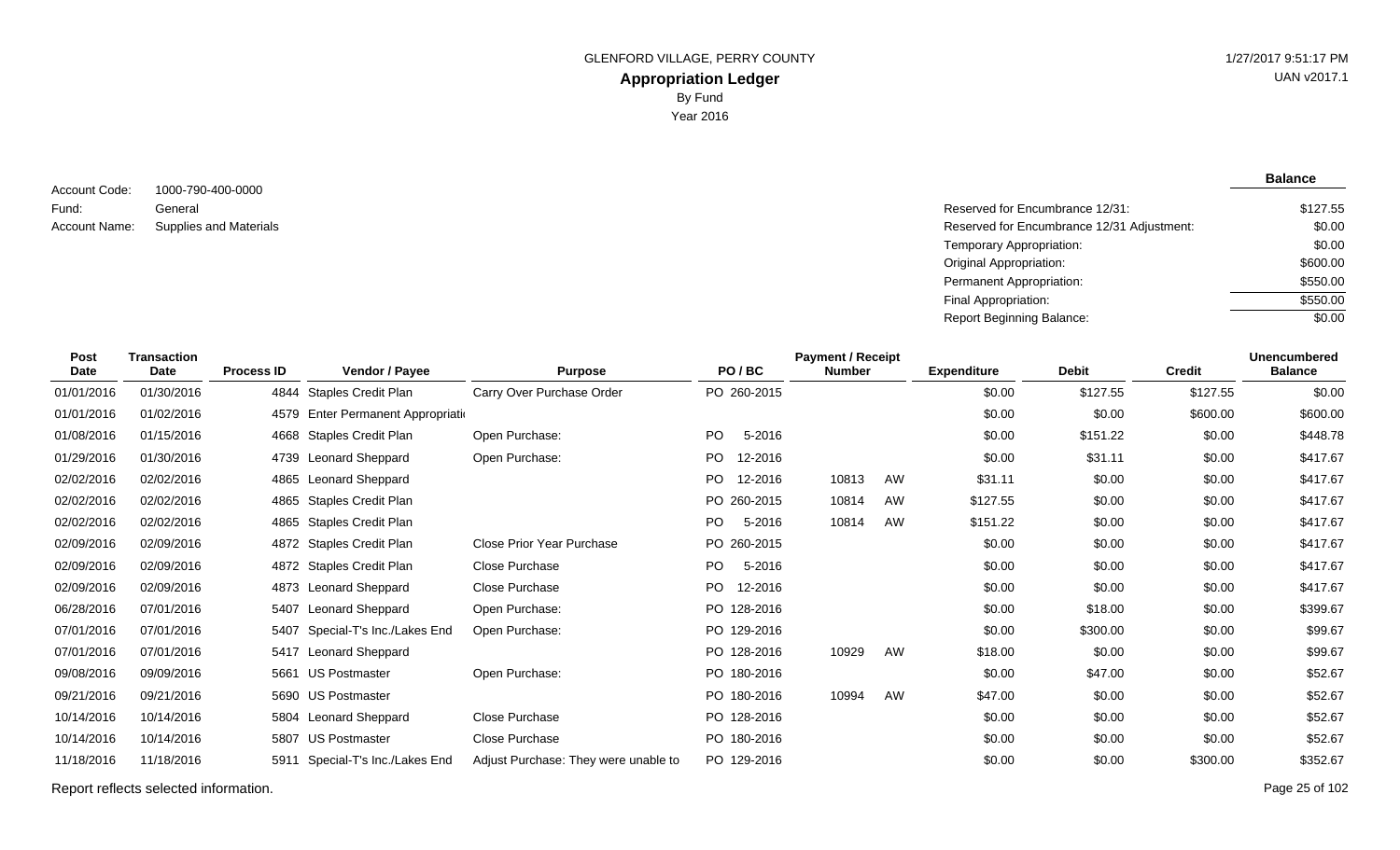Year 2016

| Post<br>Date | Transaction<br><b>Date</b> | <b>Process ID</b> | <b>Vendor / Payee</b>                                      | <b>Purpose</b> | PO/BC       | <b>Payment / Receipt</b><br><b>Number</b> | <b>Expenditure</b>   | <b>Debit</b>         | <b>Credit</b>            | Unencumbered<br><b>Balance</b> |
|--------------|----------------------------|-------------------|------------------------------------------------------------|----------------|-------------|-------------------------------------------|----------------------|----------------------|--------------------------|--------------------------------|
| 11/18/2016   | 11/18/2016                 |                   | 5917 Permanent Reallocation Dec Tax levies advertising fee |                |             |                                           | \$0.00               | \$50.00              | \$0.00                   | \$302.67                       |
| 11/26/2016   | 11/26/2016                 |                   | 5956 Special-T's Inc./Lakes End                            | Close Purchase | PO 129-2016 |                                           | \$0.00               | \$0.00               | \$0.00                   | \$302.67                       |
| 11/26/2016   | 11/26/2016                 |                   | 5963 Staples Credit Plan                                   | Open Purchase: | PO 232-2016 |                                           | \$0.00               | \$221.47             | \$0.00                   | \$81.20                        |
|              |                            |                   |                                                            |                |             | Account Total:<br>Account YTD Total:      | \$374.88<br>\$374.88 | \$946.35<br>\$946.35 | \$1,027.55<br>\$1,027.55 |                                |

| Account Code:        | 1000-930-930-0000 |                                            | <b>Balance</b> |
|----------------------|-------------------|--------------------------------------------|----------------|
| Fund:                | General           | Reserved for Encumbrance 12/31:            | \$0.00         |
| <b>Account Name:</b> | Contingencies     | Reserved for Encumbrance 12/31 Adjustment: | \$0.00         |
|                      |                   | Temporary Appropriation:                   | \$0.00         |
|                      |                   | <b>Original Appropriation:</b>             | \$1,000.00     |
|                      |                   | Permanent Appropriation:                   | \$870.00       |
|                      |                   | Final Appropriation:                       | \$870.00       |
|                      |                   | <b>Report Beginning Balance:</b>           | \$0.00         |

| <b>Post</b><br><b>Date</b> | <b>Transaction</b><br><b>Date</b> | <b>Process ID</b> | <b>Vendor / Payee</b>                                 | <b>Purpose</b> | PO/BC                                                | <b>Payment / Receipt</b><br><b>Number</b> | <b>Expenditure</b> | <b>Debit</b> | Credit      | <b>Unencumbered</b><br><b>Balance</b> |
|----------------------------|-----------------------------------|-------------------|-------------------------------------------------------|----------------|------------------------------------------------------|-------------------------------------------|--------------------|--------------|-------------|---------------------------------------|
| 01/01/2016                 | 01/02/2016                        |                   | 4579 Enter Permanent Appropriation                    |                |                                                      |                                           | \$0.00             | \$0.00       | \$1,000.00  | \$1,000.00                            |
| 10/04/2016                 | 10/04/2016                        |                   | 5783 Permanent Reallocation Dec Council Motion to pay |                |                                                      |                                           | \$0.00             | \$130.00     | \$0.00      | \$870.00                              |
|                            |                                   |                   |                                                       |                |                                                      | <b>Account Total:</b>                     | \$0.00             | \$130.00     | \$1,000.00  |                                       |
|                            |                                   |                   |                                                       |                |                                                      | Account YTD Total:                        | \$0.00             | \$130.00     | \$1,000.00  |                                       |
|                            |                                   |                   |                                                       |                | <b>General Fund Total for Selected Accounts:</b>     |                                           | \$19,106.93        | \$21,657.30  | \$25,344.13 |                                       |
|                            |                                   |                   |                                                       |                | <b>General Fund YTD Total for Selected Accounts:</b> |                                           | \$19,106.93        | \$21,657.30  | \$25,344.13 |                                       |

**Balance**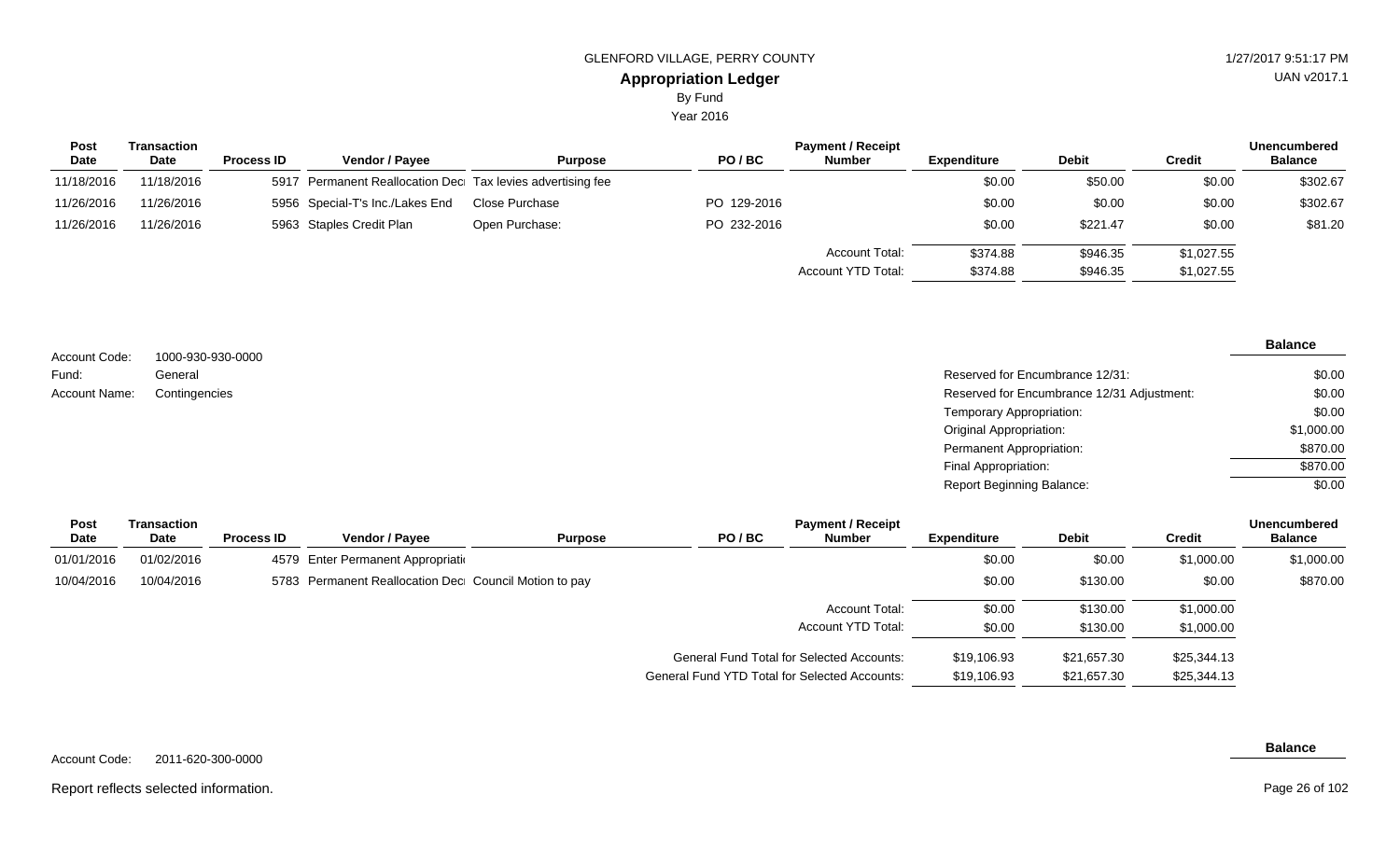# **Appropriation Ledger**

By Fund

Year 2016

Street Construction, Maint. and Repair **Reserved for Encumbrance 12/31: Reserved for Encumbrance 12/31:** Fund: Account Name:

Contractual Services Reserved for Encumbrance 12/31 Adjustment: Temporary Appropriation: Original Appropriation: Permanent Appropriation: Final Appropriation: Report Beginning Balance: \$0.00 \$0.00 \$0.00 \$1,000.00 \$1,000.00 \$1,000.00  $\sqrt{$0.00}$ 

| Post<br><b>Date</b> | <b>Transaction</b><br>Date | <b>Process ID</b> | Vendor / Payee                                   | <b>Purpose</b>                                                         | PO/BC           | <b>Payment / Receipt</b><br><b>Number</b> |    | <b>Expenditure</b> | <b>Debit</b> | <b>Credit</b> | <b>Unencumbered</b><br><b>Balance</b> |
|---------------------|----------------------------|-------------------|--------------------------------------------------|------------------------------------------------------------------------|-----------------|-------------------------------------------|----|--------------------|--------------|---------------|---------------------------------------|
| 01/01/2016          | 01/02/2016                 |                   | 4580 Enter Permanent Appropriation               |                                                                        |                 |                                           |    | \$0.00             | \$0.00       | \$1,000.00    | \$1,000.00                            |
| 05/03/2016          | 05/03/2016                 |                   | 5215 Isacc Wiles Burkholder & Ter Open Purchase: |                                                                        | PO.<br>88-2016  |                                           |    | \$0.00             | \$324.00     | \$0.00        | \$676.00                              |
| 05/03/2016          | 05/03/2016                 |                   | 5228 Isacc Wiles Burkholder & Tee                |                                                                        | PO 88-2016      | 10891                                     | AW | \$324.00           | \$0.00       | \$0.00        | \$676.00                              |
| 05/31/2016          | 05/31/2016                 |                   | 5298 Isacc Wiles Burkholder & Tee Close Purchase |                                                                        | PO -<br>88-2016 |                                           |    | \$0.00             | \$0.00       | \$0.00        | \$676.00                              |
| 07/15/2016          | 07/15/2016                 |                   | 5452 Daniel Ireton DBA Family Tre Open Purchase: |                                                                        | PO 142-2016     |                                           |    | \$0.00             | \$200.00     | \$0.00        | \$476.00                              |
| 07/15/2016          | 07/15/2016                 | 5461              | Daniel Ireton DBA Family Tre                     |                                                                        | PO 142-2016     | 10946                                     | AW | \$200.00           | \$0.00       | \$0.00        | \$476.00                              |
| 07/30/2016          | 08/02/2016                 |                   | 5523 Daniel Ireton                               | Open Purchase:                                                         | PO 154-2016     |                                           |    | \$0.00             | \$45.00      | \$0.00        | \$431.00                              |
| 08/02/2016          | 08/02/2016                 |                   | 5538 Daniel Ireton                               |                                                                        | PO 154-2016     | 10957                                     | AW | \$45.00            | \$0.00       | \$0.00        | \$431.00                              |
| 08/12/2016          | 08/12/2016                 |                   | 5549 Daniel Ireton DBA Family Tre                |                                                                        | PO 142-2016     | 10946                                     | AW | $-$200.00$         | \$0.00       | \$0.00        | \$431.00                              |
| 08/12/2016          | 08/12/2016                 |                   |                                                  | 5550 Daniel Ireton DBA Family Tre Adjust Purchase: Void due to bank no | PO 142-2016     |                                           |    | \$0.00             | \$0.00       | \$200.00      | \$631.00                              |
| 08/12/2016          | 08/12/2016                 | 5557              | Daniel Ireton                                    | Open Purchase:                                                         | PO 162-2016     |                                           |    | \$0.00             | \$200.00     | \$0.00        | \$431.00                              |
| 08/12/2016          | 08/12/2016                 |                   | 5561 Daniel Ireton                               |                                                                        | PO 162-2016     | 10970                                     | AW | \$200.00           | \$0.00       | \$0.00        | \$431.00                              |
| 10/14/2016          | 10/14/2016                 |                   | 5807 Daniel Ireton DBA Family Tre Close Purchase |                                                                        | PO 142-2016     |                                           |    | \$0.00             | \$0.00       | \$0.00        | \$431.00                              |
| 10/14/2016          | 10/14/2016                 | 5807              | Daniel Ireton                                    | <b>Close Purchase</b>                                                  | PO 154-2016     |                                           |    | \$0.00             | \$0.00       | \$0.00        | \$431.00                              |
| 10/14/2016          | 10/14/2016                 |                   | 5807 Daniel Ireton                               | Close Purchase                                                         | PO 162-2016     |                                           |    | \$0.00             | \$0.00       | \$0.00        | \$431.00                              |
| 11/04/2016          | 11/18/2016                 |                   | 5933 APG Media of Ohio LLC                       | Open Purchase:                                                         | PO 224-2016     |                                           |    | \$0.00             | \$207.20     | \$0.00        | \$223.80                              |
| 11/18/2016          | 11/18/2016                 | 5941              | APG Media of Ohio LLC                            |                                                                        | PO 224-2016     | 11038                                     | AW | \$103.60           | \$0.00       | \$0.00        | \$223.80                              |
| 12/06/2016          | 12/06/2016                 | 6011              | APG Media of Ohio LLC                            |                                                                        | PO 224-2016     | 11047                                     | AW | \$102.60           | \$0.00       | \$0.00        | \$223.80                              |
| 12/31/2016          | 01/13/2017                 |                   | 6169 APG Media of Ohio LLC                       | Adjust Purchase: Invoice was less th                                   | PO 224-2016     |                                           |    | \$0.00             | \$0.00       | \$1.00        | \$224.80                              |
| 12/31/2016          | 01/13/2017                 |                   | 6170 APG Media of Ohio LLC                       | Close Purchase                                                         | PO 224-2016     |                                           |    | \$0.00             | \$0.00       | \$0.00        | \$224.80                              |
|                     |                            |                   |                                                  |                                                                        |                 | Account Total:                            |    | \$775.20           | \$976.20     | \$1,201.00    |                                       |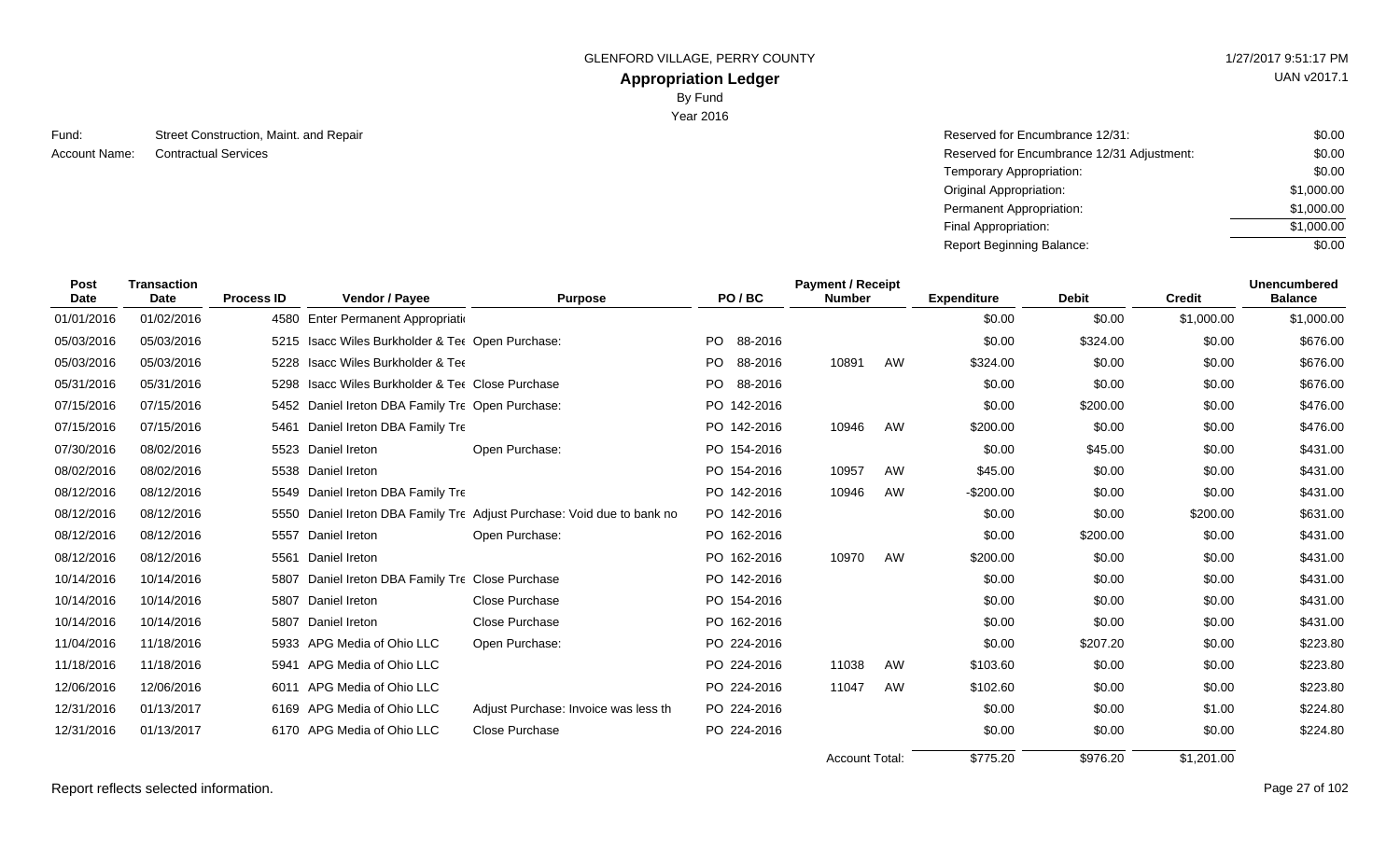# UAN v2017.1

**Balance**

**Appropriation Ledger** By Fund

| Year 2016 |  |
|-----------|--|
|           |  |

| Post        | Transaction |                   |                |         |       | <b>Payment / Receipt</b>  |                    |              |               | Unencumbered   |
|-------------|-------------|-------------------|----------------|---------|-------|---------------------------|--------------------|--------------|---------------|----------------|
| <b>Date</b> | <b>Date</b> | <b>Process ID</b> | Vendor / Payee | Purpose | PO/BC | <b>Number</b>             | <b>Expenditure</b> | <b>Debit</b> | <b>Credit</b> | <b>Balance</b> |
|             |             |                   |                |         |       | <b>Account YTD Total:</b> | \$775.20           | \$976.20     | \$1,201.00    |                |

2011-620-344-0000 Street Construction, Maint. and Repair Account Code: Fund: Account Name:

Reserved for Encumbrance 12/31: Tax Collection Fees **Reserved for Encumbrance 12/31 Adjustment:** Temporary Appropriation: Original Appropriation: Permanent Appropriation: Final Appropriation: Report Beginning Balance: \$0.00 \$0.00 \$0.00 \$20.00 \$45.00 \$45.00 \$0.00

\$44.34

\$44.34

Account YTD Total:

| <b>Post</b> | Transaction |                   |                                                  |                |                | <b>Unencumbered</b>   |                    |         |               |                |
|-------------|-------------|-------------------|--------------------------------------------------|----------------|----------------|-----------------------|--------------------|---------|---------------|----------------|
| <b>Date</b> | Date        | <b>Process ID</b> | <b>Vendor / Payee</b>                            | <b>Purpose</b> | PO/BC          | <b>Number</b>         | <b>Expenditure</b> | Debit   | <b>Credit</b> | <b>Balance</b> |
| 01/01/2016  | 01/02/2016  |                   | 4580 Enter Permanent Appropriation               |                |                |                       | \$0.00             | \$0.00  | \$20.00       | \$20.00        |
| 04/08/2016  | 04/08/2016  |                   | 5137 Perry County Auditor                        | Open Purchase: | PO.<br>70-2016 |                       | \$0.00             | \$19.41 | \$0.00        | \$0.59         |
| 04/08/2016  | 04/08/2016  |                   | 5139 Perry County Auditor                        |                | PO.<br>70-2016 | 8-2016 CH             | \$19.41            | \$0.00  | \$0.00        | \$0.59         |
| 04/26/2016  | 04/26/2016  |                   | 5176 Perry County Auditor                        | Close Purchase | PO.<br>70-2016 |                       | \$0.00             | \$0.00  | \$0.00        | \$0.59         |
| 08/19/2016  | 08/26/2016  |                   | 5607 Perry County Auditor                        | Open Purchase: | PO 165-2016    |                       | \$0.00             | \$24.93 | \$0.00        | $-$24.34$      |
| 08/26/2016  | 08/26/2016  |                   | 5602 Permanent Reallocation Incre Appropriations |                |                |                       | \$0.00             | \$0.00  | \$25.00       | \$0.66         |
| 08/26/2016  | 08/26/2016  |                   | 5609 Perry County Auditor                        |                | PO 165-2016    | 20-2016 CH            | \$24.93            | \$0.00  | \$0.00        | \$0.66         |
| 10/14/2016  | 10/14/2016  |                   | 5807 Perry County Auditor                        | Close Purchase | PO 165-2016    |                       | \$0.00             | \$0.00  | \$0.00        | \$0.66         |
|             |             |                   |                                                  |                |                | <b>Account Total:</b> | \$44.34            | \$44.34 | \$45.00       |                |

| Account Code: | 2011-620-400-0000 |
|---------------|-------------------|
|               |                   |

#### **Balance**

\$45.00

#### Report reflects selected information. Page 28 of 102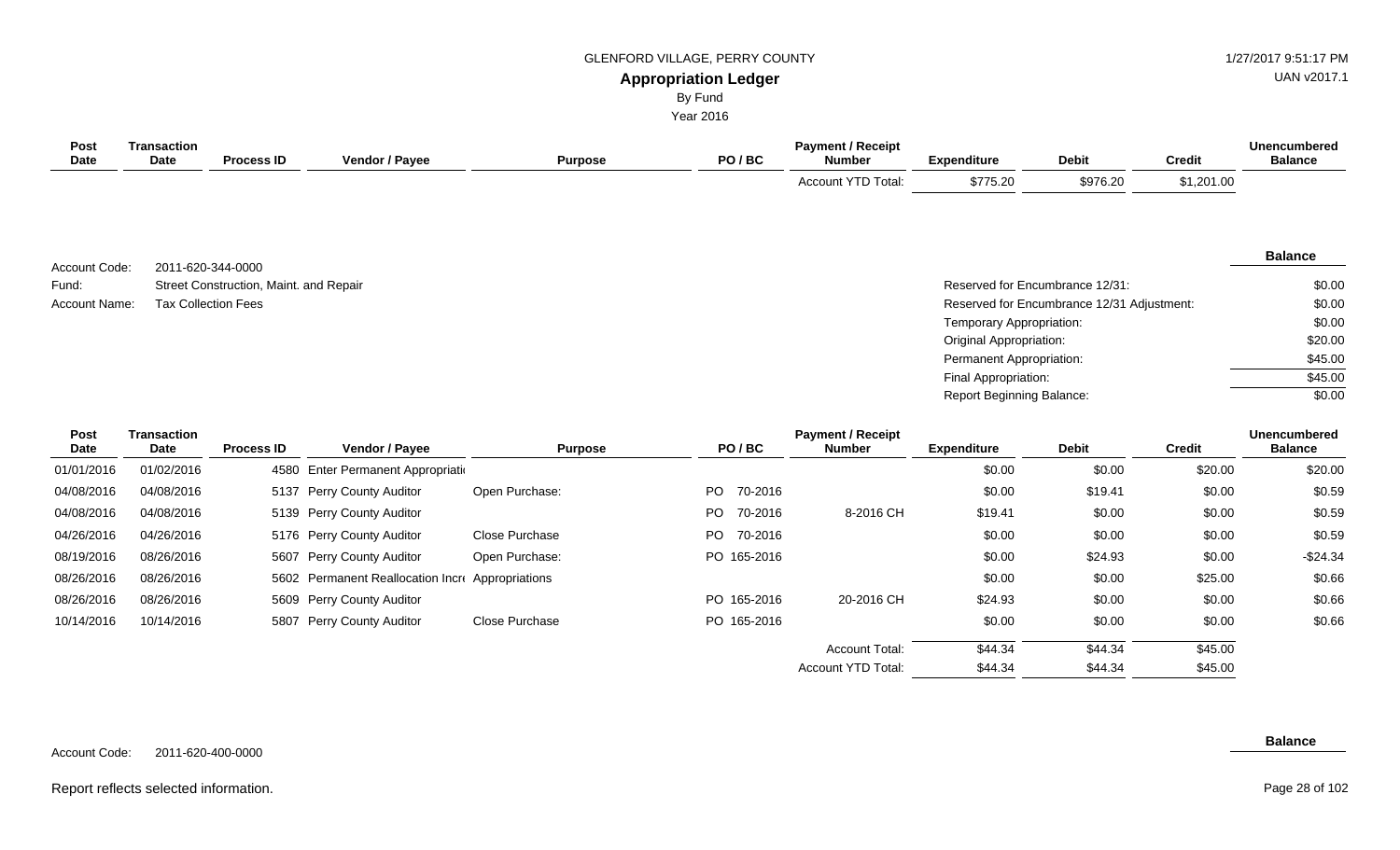# **Appropriation Ledger**

By Fund

Year 2016

Street Construction, Maint. and Repair Supplies and Materials Fund: Account Name:

| Reserved for Encumbrance 12/31:            | \$0.00     |
|--------------------------------------------|------------|
| Reserved for Encumbrance 12/31 Adjustment: | \$0.00     |
| Temporary Appropriation:                   | \$0.00     |
| Original Appropriation:                    | \$2,000.00 |
| Permanent Appropriation:                   | \$2,000.00 |
| Final Appropriation:                       | \$2,000.00 |
| Report Beginning Balance:                  | \$0.00     |

| Post<br><b>Date</b> | <b>Transaction</b><br>Date | <b>Process ID</b> | Vendor / Payee                                  | <b>Purpose</b>              |           | PO/BC      | <b>Payment / Receipt</b><br><b>Number</b> |    | <b>Expenditure</b> | <b>Debit</b> | <b>Credit</b> | <b>Unencumbered</b><br><b>Balance</b> |
|---------------------|----------------------------|-------------------|-------------------------------------------------|-----------------------------|-----------|------------|-------------------------------------------|----|--------------------|--------------|---------------|---------------------------------------|
| 01/01/2016          | 01/02/2016                 |                   | 4580 Enter Permanent Appropriation              |                             |           |            |                                           |    | \$0.00             | \$0.00       | \$2,000.00    | \$2,000.00                            |
| 03/18/2016          | 03/18/2016                 |                   | 5011 Speedway LLC                               | Open Purchase:              | PO.       | 47-2016    |                                           |    | \$0.00             | \$50.00      | \$0.00        | \$1,950.00                            |
| 04/05/2016          | 04/05/2016                 |                   | 5077 Speedway LLC                               | Open Purchase:              |           | PO 60-2016 |                                           |    | \$0.00             | \$41.00      | \$0.00        | \$1,909.00                            |
| 04/05/2016          | 04/05/2016                 | 5077              | Tri-County Plumbing & Hardy Open Purchase:      |                             | <b>PO</b> | 62-2016    |                                           |    | \$0.00             | \$41.98      | \$0.00        | \$1,867.02                            |
| 04/05/2016          | 04/05/2016                 | 5092              | Tri-County Plumbing & Hardv                     |                             | PO.       | 62-2016    | 10860                                     | AW | \$41.98            | \$0.00       | \$0.00        | \$1,867.02                            |
| 04/15/2016          | 04/22/2016                 |                   | 5145 Jeff Ours                                  | Open Purchase:              | PO.       | 73-2016    |                                           |    | \$0.00             | \$62.00      | \$0.00        | \$1,805.02                            |
| 04/22/2016          | 04/22/2016                 |                   | 5153 Jeff Ours                                  |                             | PO.       | 73-2016    | 10878                                     | AW | \$62.00            | \$0.00       | \$0.00        | \$1,805.02                            |
| 04/22/2016          | 04/22/2016                 |                   | 5153 Speedway LLC                               |                             | PO.       | 47-2016    | 10879                                     | AW | \$45.12            | \$0.00       | \$0.00        | \$1,805.02                            |
| 04/22/2016          | 04/22/2016                 |                   | 5153 Speedway LLC                               |                             | PO.       | 60-2016    | 10879                                     | AW | \$32.67            | \$0.00       | \$0.00        | \$1,805.02                            |
| 04/26/2016          | 04/26/2016                 |                   | 5176 Tri-County Plumbing & Hardy Close Purchase |                             | <b>PO</b> | 62-2016    |                                           |    | \$0.00             | \$0.00       | \$0.00        | \$1,805.02                            |
| 04/26/2016          | 04/26/2016                 |                   | 5176 Jeff Ours                                  | Close Purchase              |           | PO 73-2016 |                                           |    | \$0.00             | \$0.00       | \$0.00        | \$1,805.02                            |
| 04/26/2016          | 04/26/2016                 | 5177              | Speedway LLC                                    | Adjust Purchase: Tax credit | PO.       | 47-2016    |                                           |    | \$0.00             | \$0.00       | \$4.88        | \$1,809.90                            |
| 04/26/2016          | 04/26/2016                 |                   | 5178 Speedway LLC                               | Adjust Purchase: Tax credit | PO.       | 60-2016    |                                           |    | \$0.00             | \$0.00       | \$8.33        | \$1,818.23                            |
| 04/26/2016          | 04/26/2016                 |                   | 5179 Speedway LLC                               | Close Purchase              | PO.       | 47-2016    |                                           |    | \$0.00             | \$0.00       | \$0.00        | \$1,818.23                            |
| 04/26/2016          | 04/26/2016                 |                   | 5179 Speedway LLC                               | Close Purchase              | PO.       | 60-2016    |                                           |    | \$0.00             | \$0.00       | \$0.00        | \$1,818.23                            |
| 05/06/2016          | 05/06/2016                 |                   | 5244 Ridgeview Lumber & Supply                  | Open Purchase:              | PO.       | 89-2016    |                                           |    | \$0.00             | \$211.68     | \$0.00        | \$1,606.55                            |
| 05/06/2016          | 05/06/2016                 |                   | 5244 Underwood's Inc.                           | Open Purchase:              | PO.       | 90-2016    |                                           |    | \$0.00             | \$295.85     | \$0.00        | \$1,310.70                            |
| 05/13/2016          | 05/13/2016                 | 5253              | Speedway LLC                                    | Open Purchase:              | PO.       | 96-2016    |                                           |    | \$0.00             | \$48.00      | \$0.00        | \$1,262.70                            |
| 05/13/2016          | 05/13/2016                 |                   | 5262 Ridgeview Lumber & Supply                  |                             | PO.       | 89-2016    | 10902                                     | AW | \$211.68           | \$0.00       | \$0.00        | \$1,262.70                            |
| 05/13/2016          | 05/13/2016                 |                   | 5262 Underwood's Inc.                           |                             | PO.       | 90-2016    | 10903                                     | AW | \$295.85           | \$0.00       | \$0.00        | \$1,262.70                            |
| 05/31/2016          | 05/31/2016                 | 5298              | Ridgeview Lumber & Supply Close Purchase        |                             | PO.       | 89-2016    |                                           |    | \$0.00             | \$0.00       | \$0.00        | \$1,262.70                            |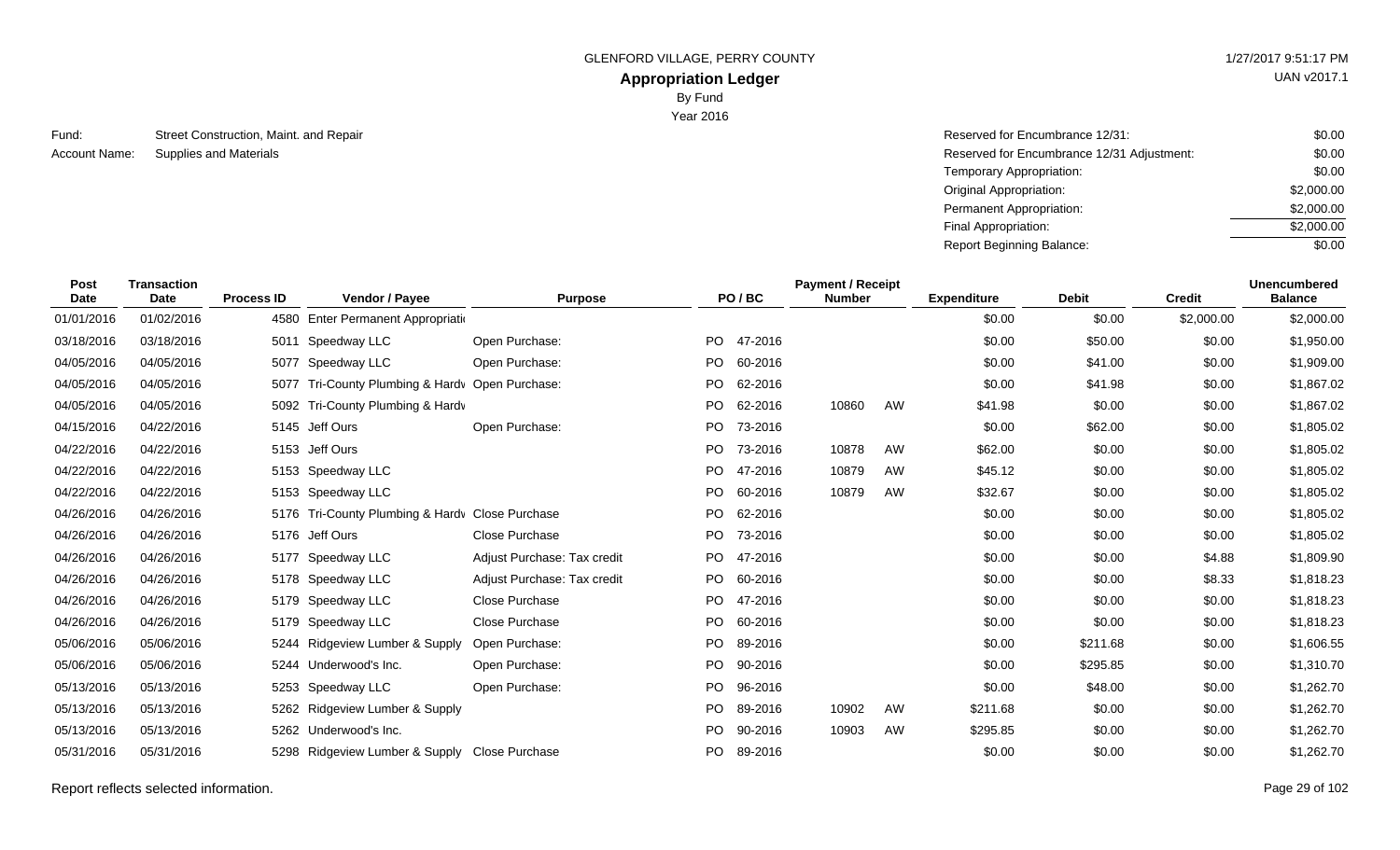Year 2016

| <b>Post</b><br><b>Date</b> | <b>Transaction</b><br><b>Date</b> | <b>Process ID</b> | Vendor / Payee                                    | <b>Purpose</b>                     | PO/BC                | <b>Payment / Receipt</b><br><b>Number</b> |    | <b>Expenditure</b> | <b>Debit</b> | <b>Credit</b> | <b>Unencumbered</b><br><b>Balance</b> |
|----------------------------|-----------------------------------|-------------------|---------------------------------------------------|------------------------------------|----------------------|-------------------------------------------|----|--------------------|--------------|---------------|---------------------------------------|
| 05/31/2016                 | 05/31/2016                        |                   | 5298 Underwood's Inc.                             | Close Purchase                     | 90-2016<br>PO        |                                           |    | \$0.00             | \$0.00       | \$0.00        | \$1,262.70                            |
| 05/31/2016                 | 05/31/2016                        |                   | 5305 Landmark Auto Parts                          | Open Purchase:                     | PO 103-2016          |                                           |    | \$0.00             | \$26.47      | \$0.00        | \$1,236.23                            |
| 06/07/2016                 | 06/07/2016                        | 5344              | Landmark Auto Parts                               |                                    | PO 103-2016          | 10911                                     | AW | \$26.47            | \$0.00       | \$0.00        | \$1,236.23                            |
| 06/21/2016                 | 06/21/2016                        | 5371              | Speedway LLC                                      | Open Purchase:                     | PO 120-2016          |                                           |    | \$0.00             | \$60.00      | \$0.00        | \$1,176.23                            |
| 06/21/2016                 | 06/21/2016                        |                   | 5378 Speedway LLC                                 |                                    | PO  <br>96-2016      | 10923                                     | AW | \$43.98            | \$0.00       | \$0.00        | \$1,176.23                            |
| 07/09/2016                 | 07/15/2016                        |                   | 5452 Speedway LLC                                 | Open Purchase:                     | PO 136-2016          |                                           |    | \$0.00             | \$51.00      | \$0.00        | \$1,125.23                            |
| 07/09/2016                 | 07/15/2016                        |                   | 5452 Perry County Engineer's Offic Open Purchase: |                                    | PO 138-2016          |                                           |    | \$0.00             | \$225.00     | \$0.00        | \$900.23                              |
| 07/15/2016                 | 07/15/2016                        |                   | 5461 Perry County Engineer's Offic                |                                    | PO 138-2016          | 10948                                     | AW | \$225.00           | \$0.00       | \$0.00        | \$900.23                              |
| 07/23/2016                 | 07/26/2016                        |                   | 5472 Speedway LLC                                 | Open Purchase:                     | PO 144-2016          |                                           |    | \$0.00             | \$50.00      | \$0.00        | \$850.23                              |
| 08/02/2016                 | 08/02/2016                        | 5538              | Speedway LLC                                      |                                    | PO 120-2016          | 10961                                     | AW | \$53.02            | \$0.00       | \$0.00        | \$850.23                              |
| 08/02/2016                 | 08/02/2016                        | 5538              | Speedway LLC                                      |                                    | PO 136-2016          | 10961                                     | AW | \$49.35            | \$0.00       | \$0.00        | \$850.23                              |
| 09/06/2016                 | 09/06/2016                        |                   | 5648 Speedway LLC                                 |                                    | PO 144-2016          | 10980                                     | AW | \$45.62            | \$0.00       | \$0.00        | \$850.23                              |
| 09/11/2016                 | 09/21/2016                        | 5681              | Speedway LLC                                      | Open Purchase:                     | PO 182-2016          |                                           |    | \$0.00             | \$105.50     | \$0.00        | \$744.73                              |
| 09/18/2016                 | 09/21/2016                        | 5681              | Speedway LLC                                      | Open Purchase:                     | PO 186-2016          |                                           |    | \$0.00             | \$48.50      | \$0.00        | \$696.23                              |
| 09/21/2016                 | 09/21/2016                        |                   | 5688 Speedway LLC                                 |                                    | PO 182-2016          | 10993                                     | AW | \$46.08            | \$0.00       | \$0.00        | \$696.23                              |
| 09/27/2016                 | 09/30/2016                        |                   | 5733 Daniel Ireton                                | Open Purchase:                     | PO 192-2016          |                                           |    | \$0.00             | \$326.82     | \$0.00        | \$369.41                              |
| 10/03/2016                 | 10/04/2016                        | 5750              | Tri-County Plumbing & Hardy Open Purchase:        |                                    | PO 199-2016          |                                           |    | \$0.00             | \$34.48      | \$0.00        | \$334.93                              |
| 10/04/2016                 | 10/04/2016                        |                   | 5768 Daniel Ireton                                |                                    | PO 192-2016          | 10999                                     | AW | \$326.82           | \$0.00       | \$0.00        | \$334.93                              |
| 10/04/2016                 | 10/04/2016                        |                   | 5768 Tri-County Plumbing & Hardv                  |                                    | PO 199-2016          | 11008                                     | AW | \$34.48            | \$0.00       | \$0.00        | \$334.93                              |
| 10/14/2016                 | 10/14/2016                        | 5801              | Speedway LLC                                      | Adjust Purchase: Tax Credit        | <b>PO</b><br>96-2016 |                                           |    | \$0.00             | \$0.00       | \$4.02        | \$338.95                              |
| 10/14/2016                 | 10/14/2016                        |                   | 5802 Speedway LLC                                 | <b>Close Purchase</b>              | PO.<br>96-2016       |                                           |    | \$0.00             | \$0.00       | \$0.00        | \$338.95                              |
| 10/14/2016                 | 10/14/2016                        |                   | 5802 Landmark Auto Parts                          | Close Purchase                     | PO 103-2016          |                                           |    | \$0.00             | \$0.00       | \$0.00        | \$338.95                              |
| 10/14/2016                 | 10/14/2016                        |                   | 5803 Speedway LLC                                 | Adjust Purchase: Tax exempt credit | PO 120-2016          |                                           |    | \$0.00             | \$0.00       | \$6.98        | \$345.93                              |
| 10/14/2016                 | 10/14/2016                        |                   | 5804 Speedway LLC                                 | Close Purchase                     | PO 120-2016          |                                           |    | \$0.00             | \$0.00       | \$0.00        | \$345.93                              |
| 10/14/2016                 | 10/14/2016                        |                   | 5805 Speedway LLC                                 | Adjust Purchase: Tax Exempt credit | PO 136-2016          |                                           |    | \$0.00             | \$0.00       | \$1.65        | \$347.58                              |
| 10/14/2016                 | 10/14/2016                        |                   | 5806 Speedway LLC                                 | Adjust Purchase: Tax Exempt Credit | PO 144-2016          |                                           |    | \$0.00             | \$0.00       | \$4.38        | \$351.96                              |
| 10/14/2016                 | 10/14/2016                        | 5807              | Speedway LLC                                      | Close Purchase                     | PO 136-2016          |                                           |    | \$0.00             | \$0.00       | \$0.00        | \$351.96                              |
| 10/14/2016                 | 10/14/2016                        |                   | 5807 Perry County Engineer's Offic Close Purchase |                                    | PO 138-2016          |                                           |    | \$0.00             | \$0.00       | \$0.00        | \$351.96                              |

Report reflects selected information. Page 30 of 102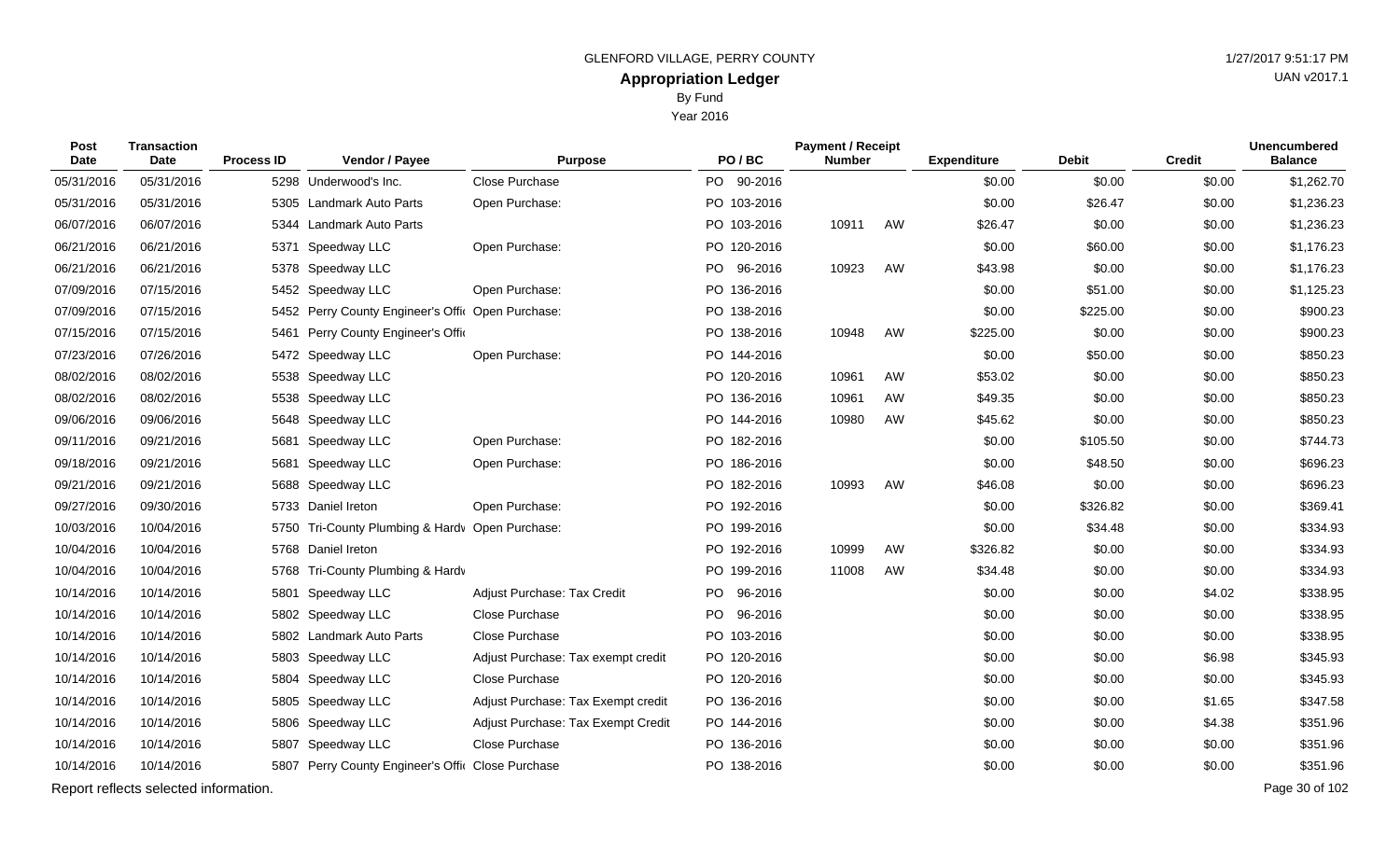Year 2016

| Post        | <b>Transaction</b> |                   |                                            |                                    |             | <b>Payment / Receipt</b> |    |                    |              |               | <b>Unencumbered</b> |
|-------------|--------------------|-------------------|--------------------------------------------|------------------------------------|-------------|--------------------------|----|--------------------|--------------|---------------|---------------------|
| <b>Date</b> | <b>Date</b>        | <b>Process ID</b> | Vendor / Payee                             | <b>Purpose</b>                     | PO/BC       | <b>Number</b>            |    | <b>Expenditure</b> | <b>Debit</b> | <b>Credit</b> | <b>Balance</b>      |
| 10/14/2016  | 10/14/2016         | 5807              | Speedway LLC                               | Close Purchase                     | PO 144-2016 |                          |    | \$0.00             | \$0.00       | \$0.00        | \$351.96            |
| 10/14/2016  | 10/14/2016         |                   | 5807 Daniel Ireton                         | Close Purchase                     | PO 192-2016 |                          |    | \$0.00             | \$0.00       | \$0.00        | \$351.96            |
| 10/14/2016  | 10/14/2016         | 5807              | Tri-County Plumbing & Hardv Close Purchase |                                    | PO 199-2016 |                          |    | \$0.00             | \$0.00       | \$0.00        | \$351.96            |
| 10/21/2016  | 10/21/2016         | 5835              | Speedway LLC                               | Open Purchase:                     | PO 213-2016 |                          |    | \$0.00             | \$51.50      | \$0.00        | \$300.46            |
| 10/31/2016  | 11/01/2016         | 5880              | Speedway LLC                               | Open Purchase:                     | PO 220-2016 |                          |    | \$0.00             | \$46.00      | \$0.00        | \$254.46            |
| 11/01/2016  | 11/01/2016         | 5891              | Speedway LLC                               |                                    | PO 182-2016 | 11032                    | AW | \$50.14            | \$0.00       | \$0.00        | \$254.46            |
| 11/01/2016  | 11/01/2016         | 5891              | Speedway LLC                               |                                    | PO 186-2016 | 11032                    | AW | \$44.08            | \$0.00       | \$0.00        | \$254.46            |
| 11/18/2016  | 11/18/2016         | 5913              | Speedway LLC                               | Adjust Purchase: tax credited      | PO 182-2016 |                          |    | \$0.00             | \$0.00       | \$9.28        | \$263.74            |
| 11/18/2016  | 11/18/2016         | 5914              | Speedway LLC                               | Adjust Purchase: Tax credited      | PO 186-2016 |                          |    | \$0.00             | \$0.00       | \$4.42        | \$268.16            |
| 11/18/2016  | 11/18/2016         | 5941              | Speedway LLC                               |                                    | PO 213-2016 | 11043                    | AW | \$47.15            | \$0.00       | \$0.00        | \$268.16            |
| 11/18/2016  | 11/18/2016         | 5941              | Speedway LLC                               |                                    | PO 220-2016 | 11043                    | AW | \$41.66            | \$0.00       | \$0.00        | \$268.16            |
| 11/26/2016  | 11/26/2016         | 5956              | Speedway LLC                               | Close Purchase                     | PO 182-2016 |                          |    | \$0.00             | \$0.00       | \$0.00        | \$268.16            |
| 11/26/2016  | 11/26/2016         |                   | 5956 Speedway LLC                          | Close Purchase                     | PO 186-2016 |                          |    | \$0.00             | \$0.00       | \$0.00        | \$268.16            |
| 12/03/2016  | 12/06/2016         | 5993              | Tri-County Plumbing & Hardy Open Purchase: |                                    | PO 241-2016 |                          |    | \$0.00             | \$25.56      | \$0.00        | \$242.60            |
| 12/06/2016  | 12/06/2016         | 6011              | Tri-County Plumbing & Hardv                |                                    | PO 241-2016 | 11059                    | AW | \$25.56            | \$0.00       | \$0.00        | \$242.60            |
| 12/27/2016  | 12/27/2016         | 6049              | Speedway LLC                               | Open Purchase:                     | PO 250-2016 |                          |    | \$0.00             | \$45.00      | \$0.00        | \$197.60            |
| 12/31/2016  | 01/13/2017         | 6167              | Speedway LLC                               | Adjust Purchase: Tax exempt credit | PO 213-2016 |                          |    | \$0.00             | \$0.00       | \$4.35        | \$201.95            |
| 12/31/2016  | 01/13/2017         | 6168              | Speedway LLC                               | Adjust Purchase: Tax exempt credit | PO 220-2016 |                          |    | \$0.00             | \$0.00       | \$4.34        | \$206.29            |
| 12/31/2016  | 01/13/2017         |                   | 6170 Speedway LLC                          | Close Purchase                     | PO 213-2016 |                          |    | \$0.00             | \$0.00       | \$0.00        | \$206.29            |
| 12/31/2016  | 01/13/2017         |                   | 6170 Speedway LLC                          | Close Purchase                     | PO 220-2016 |                          |    | \$0.00             | \$0.00       | \$0.00        | \$206.29            |
| 12/31/2016  | 01/13/2017         | 6170              | Tri-County Plumbing & Hardy Close Purchase |                                    | PO 241-2016 |                          |    | \$0.00             | \$0.00       | \$0.00        | \$206.29            |
|             |                    |                   |                                            |                                    |             | Account Total:           |    | \$1,748.71         | \$1,846.34   | \$2,052.63    |                     |
|             |                    |                   |                                            |                                    |             |                          |    |                    |              |               |                     |

 $R_{\text{e}}$ 

Reserved for Encumbrance 12/31:

\$1,748.71

Account YTD Total:

\$1,846.34

#### **Balance**

\$2,052.63

Report reflects selected information. The page 31 of 102 Page 31 of 102

\$0.00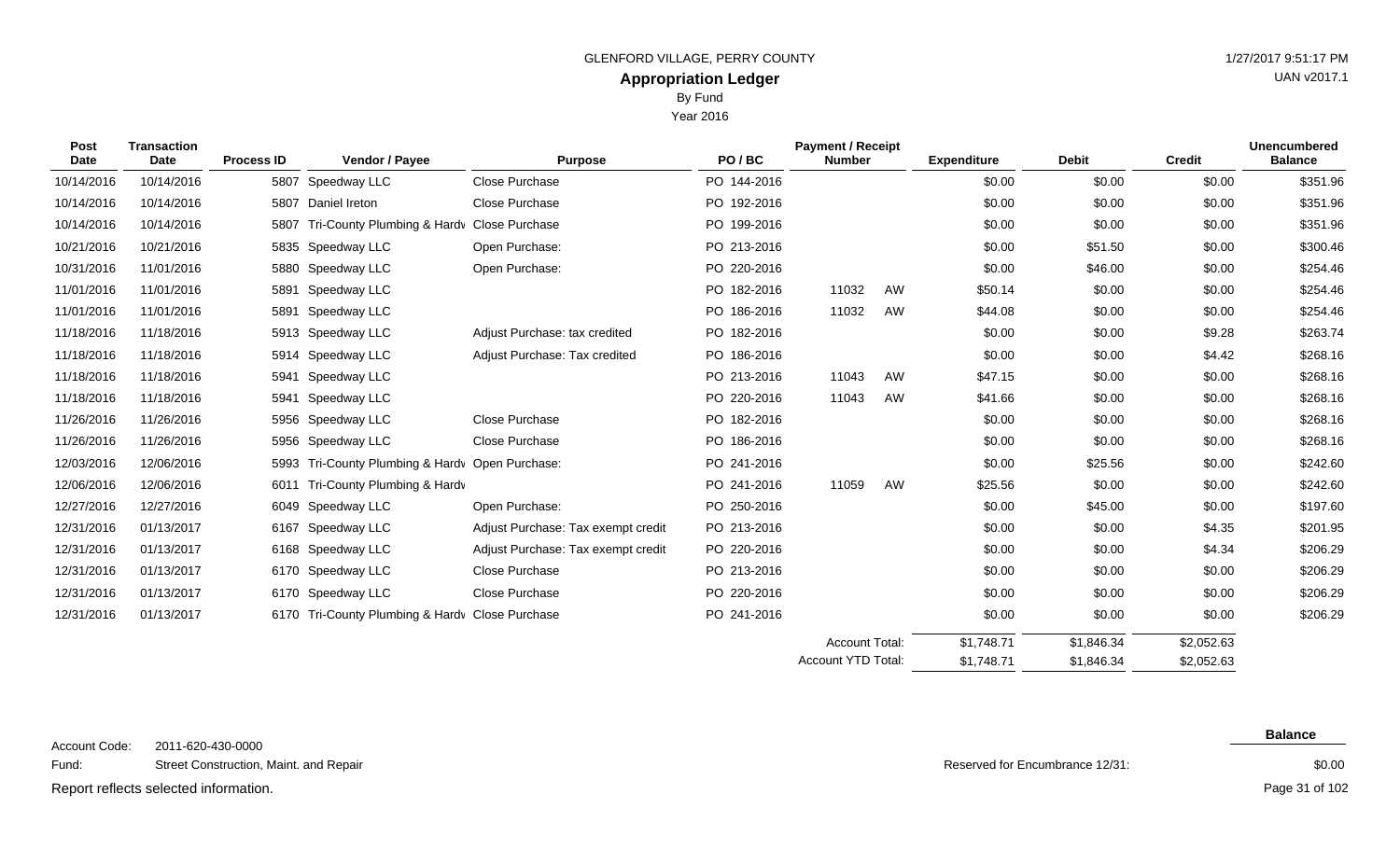UAN v2017.1

### **Appropriation Ledger** By Fund

Year 2016

| \$0.00   |
|----------|
| \$500.00 |
| \$475.00 |
| \$475.00 |
| \$0.00   |
|          |

| <b>Post</b> | Transaction |                   |                                                |                |             | <b>Payment / Receipt</b> |    |                    |              |               | <b>Unencumbered</b> |
|-------------|-------------|-------------------|------------------------------------------------|----------------|-------------|--------------------------|----|--------------------|--------------|---------------|---------------------|
| Date        | <b>Date</b> | <b>Process ID</b> | <b>Vendor / Payee</b>                          | <b>Purpose</b> | PO/BC       | <b>Number</b>            |    | <b>Expenditure</b> | <b>Debit</b> | <b>Credit</b> | <b>Balance</b>      |
| 01/01/2016  | 01/02/2016  |                   | 4580 Enter Permanent Appropriation             |                |             |                          |    | \$0.00             | \$0.00       | \$500.00      | \$500.00            |
| 08/26/2016  | 08/26/2016  |                   | 5602 Permanent Reallocation Dec Appropriations |                |             |                          |    | \$0.00             | \$25.00      | \$0.00        | \$475.00            |
| 09/30/2016  | 09/30/2016  |                   | 5733 Jeff Ours                                 | Open Purchase: | PO 195-2016 |                          |    | \$0.00             | \$117.00     | \$0.00        | \$358.00            |
| 10/04/2016  | 10/04/2016  |                   | 5768 Jeff Ours                                 |                | PO 195-2016 | 11004                    | AW | \$117.00           | \$0.00       | \$0.00        | \$358.00            |
| 10/14/2016  | 10/14/2016  |                   | 5807 Jeff Ours                                 | Close Purchase | PO 195-2016 |                          |    | \$0.00             | \$0.00       | \$0.00        | \$358.00            |
|             |             |                   |                                                |                |             | Account Total:           |    | \$117.00           | \$142.00     | \$500.00      |                     |
|             |             |                   |                                                |                |             | Account YTD Total:       |    | \$117.00           | \$142.00     | \$500.00      |                     |

|               |                                        |                                            | <b>Balance</b> |
|---------------|----------------------------------------|--------------------------------------------|----------------|
| Account Code: | 2011-620-500-0000                      |                                            |                |
| Fund:         | Street Construction, Maint. and Repair | Reserved for Encumbrance 12/31:            | \$0.00         |
| Account Name: | <b>Capital Outlay</b>                  | Reserved for Encumbrance 12/31 Adjustment: | \$0.00         |
|               |                                        | Temporary Appropriation:                   | \$0.00         |
|               |                                        | <b>Original Appropriation:</b>             | \$8,000.00     |
|               |                                        | Permanent Appropriation:                   | \$8,000.00     |
|               |                                        | Final Appropriation:                       | \$8,000.00     |
|               |                                        | <b>Report Beginning Balance:</b>           | \$0.00         |
|               |                                        |                                            |                |

| <b>Post</b> | Transaction                           |                   |                                    |                | <b>Payment / Receipt</b> |                       |             |              |               |                |  |  |  |
|-------------|---------------------------------------|-------------------|------------------------------------|----------------|--------------------------|-----------------------|-------------|--------------|---------------|----------------|--|--|--|
| <b>Date</b> | Date                                  | <b>Process ID</b> | <b>Vendor / Payee</b>              | <b>Purpose</b> | PO/BC                    | <b>Number</b>         | Expenditure | <b>Debit</b> | <b>Credit</b> | <b>Balance</b> |  |  |  |
| 01/01/2016  | 01/02/2016                            |                   | 4580 Enter Permanent Appropriation |                |                          |                       | \$0.00      | \$0.00       | \$8,000.00    | \$8,000.00     |  |  |  |
|             |                                       |                   |                                    |                |                          | <b>Account Total:</b> | \$0.00      | \$0.00       | \$8,000.00    |                |  |  |  |
|             |                                       |                   |                                    |                |                          | Account YTD Total:    | \$0.00      | \$0.00       | \$8,000.00    |                |  |  |  |
|             | Report reflects selected information. |                   |                                    |                |                          |                       |             |              |               | Page 32 of 102 |  |  |  |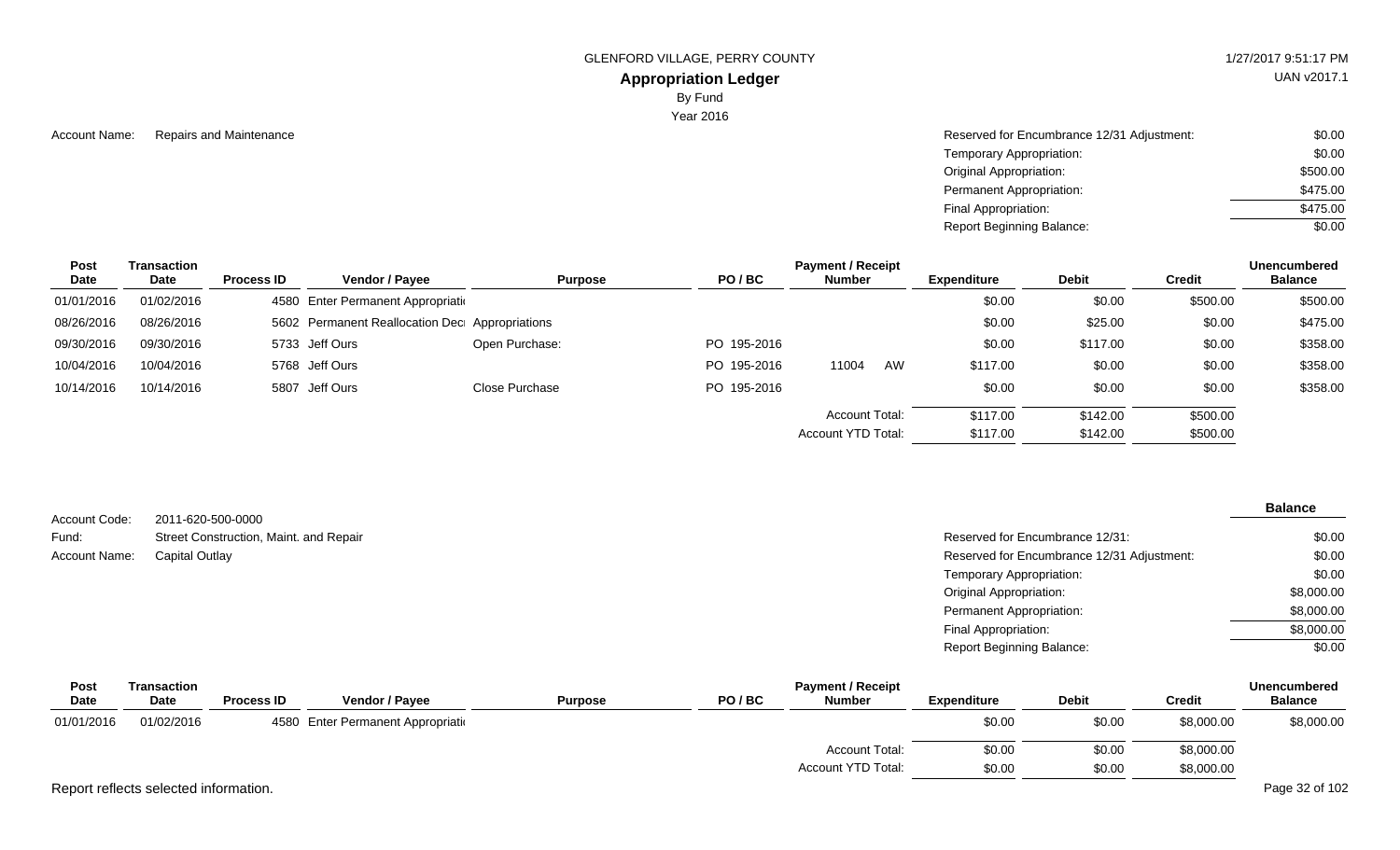UAN v2017.1

| <b>Appropriation Ledger</b> |  |
|-----------------------------|--|
|-----------------------------|--|

By Fund

Year 2016

| <b>Post</b><br><b>Date</b> | <b>Transaction</b><br>Date | <b>Process ID</b>                      | Vendor / Payee                    | <b>Purpose</b> |           | PO/BC       | <b>Payment / Receipt</b><br><b>Number</b> |    | <b>Expenditure</b>               | <b>Debit</b>                               | <b>Credit</b> | <b>Unencumbered</b><br><b>Balance</b> |
|----------------------------|----------------------------|----------------------------------------|-----------------------------------|----------------|-----------|-------------|-------------------------------------------|----|----------------------------------|--------------------------------------------|---------------|---------------------------------------|
| Account Code:              | 2011-630-400-0000          |                                        |                                   |                |           |             |                                           |    |                                  |                                            |               | <b>Balance</b>                        |
| Fund:                      |                            | Street Construction, Maint. and Repair |                                   |                |           |             |                                           |    |                                  | Reserved for Encumbrance 12/31:            |               | \$0.00                                |
| Account Name:              |                            | <b>Supplies and Materials</b>          |                                   |                |           |             |                                           |    |                                  | Reserved for Encumbrance 12/31 Adjustment: |               | \$0.00                                |
|                            |                            |                                        |                                   |                |           |             |                                           |    | Temporary Appropriation:         |                                            |               | \$0.00                                |
|                            |                            |                                        |                                   |                |           |             |                                           |    | Original Appropriation:          |                                            |               | \$400.00                              |
|                            |                            |                                        |                                   |                |           |             |                                           |    | Permanent Appropriation:         |                                            |               | \$400.00                              |
|                            |                            |                                        |                                   |                |           |             |                                           |    | Final Appropriation:             |                                            |               | \$400.00                              |
|                            |                            |                                        |                                   |                |           |             |                                           |    | <b>Report Beginning Balance:</b> |                                            |               | \$0.00                                |
| Post<br><b>Date</b>        | <b>Transaction</b><br>Date | <b>Process ID</b>                      | Vendor / Payee                    | <b>Purpose</b> |           | PO/BC       | <b>Payment / Receipt</b><br><b>Number</b> |    | <b>Expenditure</b>               | <b>Debit</b>                               | <b>Credit</b> | <b>Unencumbered</b><br><b>Balance</b> |
| 01/01/2016                 | 01/02/2016                 |                                        | 4580 Enter Permanent Appropriatio |                |           |             |                                           |    | \$0.00                           | \$0.00                                     | \$400.00      | \$400.00                              |
| 01/23/2016                 | 01/30/2016                 |                                        | 4739 Speedway LLC                 | Open Purchase: | <b>PO</b> | 9-2016      |                                           |    | \$0.00                           | \$39.00                                    | \$0.00        | \$361.00                              |
| 03/01/2016                 | 03/01/2016                 |                                        | 4949 Speedway LLC                 |                | <b>PO</b> | 9-2016      | 10833                                     | AW | \$39.00                          | \$0.00                                     | \$0.00        | \$361.00                              |
| 03/22/2016                 | 03/22/2016                 |                                        | 5022 Speedway LLC                 | Close Purchase | PO        | 9-2016      |                                           |    | \$0.00                           | \$0.00                                     | \$0.00        | \$361.00                              |
| 09/30/2016                 | 09/30/2016                 |                                        | 5733 Frank Correll                | Open Purchase: |           | PO 196-2016 |                                           |    | \$0.00                           | \$360.00                                   | \$0.00        | \$1.00                                |
| 10/04/2016                 | 10/04/2016                 |                                        | 5768 Frank Correll                |                |           | PO 196-2016 | 11000                                     | AW | \$360.00                         | \$0.00                                     | \$0.00        | \$1.00                                |
| 10/14/2016                 | 10/14/2016                 |                                        | 5807 Frank Correll                | Close Purchase |           | PO 196-2016 |                                           |    | \$0.00                           | \$0.00                                     | \$0.00        | \$1.00                                |
|                            |                            |                                        |                                   |                |           |             | <b>Account Total:</b>                     |    | \$399.00                         | \$399.00                                   | \$400.00      |                                       |
|                            |                            |                                        |                                   |                |           |             | Account YTD Total:                        |    | \$399.00                         | \$399.00                                   | \$400.00      |                                       |

2011-730-300-0000 Account Code:

Street Construction, Maint. and Repair Fund:

Reserved for Encumbrance 12/31:

**Balance**

\$0.00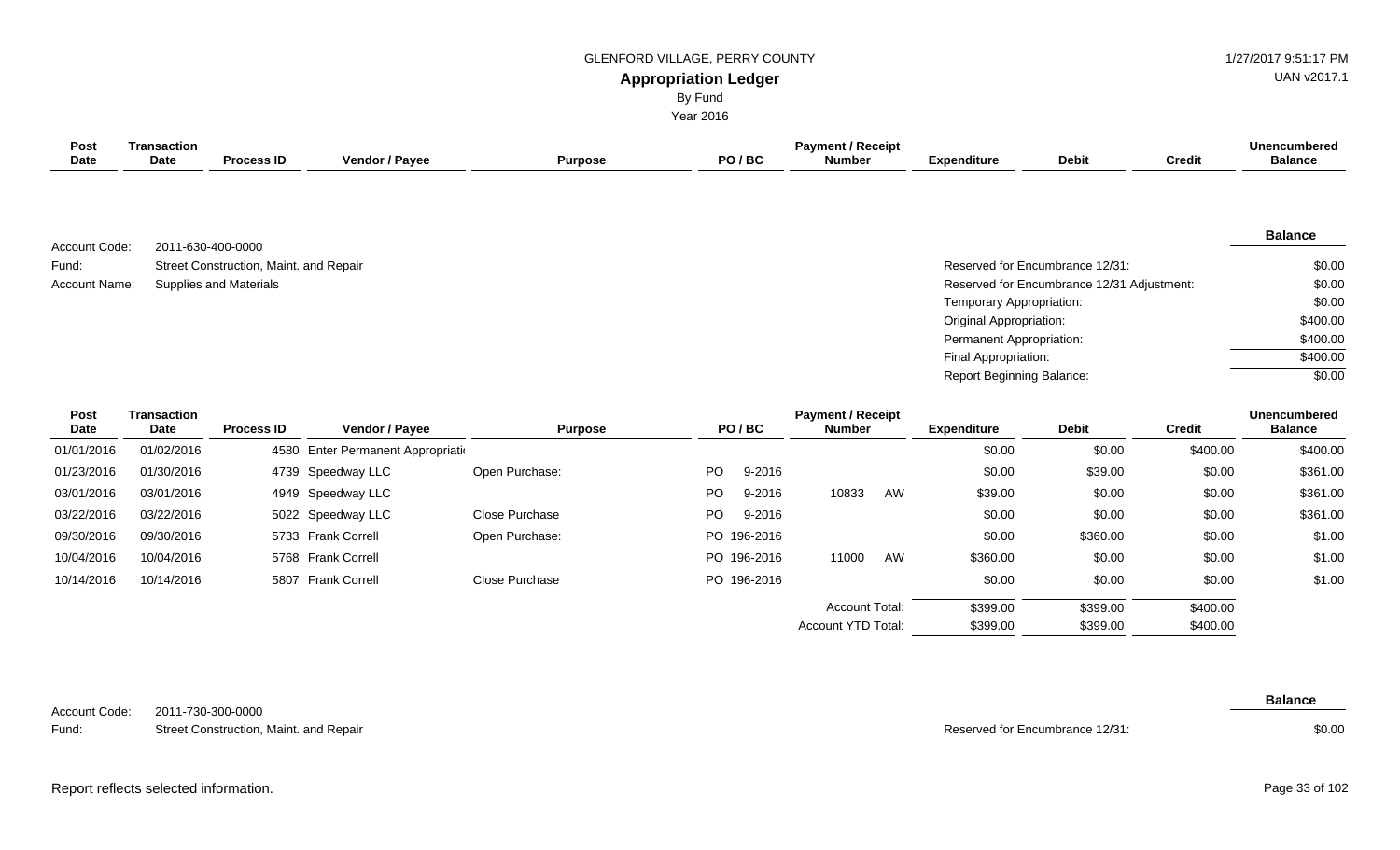# **Appropriation Ledger**

By Fund

Year 2016

Account Name: Contractual Services **Account Name:** Contractual Services **Account Name:** Contractual Services **Account Name:**  $\sim$  \$0.00 Temporary Appropriation: Original Appropriation: Permanent Appropriation: Final Appropriation: Report Beginning Balance: \$0.00 \$4,000.00 \$4,000.00 \$4,000.00 \$0.00

| Post<br><b>Date</b> | <b>Transaction</b><br><b>Date</b> | <b>Process ID</b> | Vendor / Payee                                   | <b>Purpose</b>        |           | PO/BC       | <b>Payment / Receipt</b><br><b>Number</b> |    | <b>Expenditure</b> | <b>Debit</b> | <b>Credit</b> | <b>Unencumbered</b><br><b>Balance</b> |  |
|---------------------|-----------------------------------|-------------------|--------------------------------------------------|-----------------------|-----------|-------------|-------------------------------------------|----|--------------------|--------------|---------------|---------------------------------------|--|
| 01/01/2016          | 01/02/2016                        |                   | 4580 Enter Permanent Appropriation               |                       |           |             |                                           |    | \$0.00             | \$0.00       | \$4,000.00    | \$4,000.00                            |  |
| 03/22/2016          | 03/22/2016                        |                   | 5041 Perry County Tribune                        | Open Purchase:        | PO.       | 49-2016     |                                           |    | \$0.00             | \$49.60      | \$0.00        | \$3,950.40                            |  |
| 03/22/2016          | 03/22/2016                        |                   | 5041 Medis Network of Central Oh Open Purchase:  |                       | PO.       | 51-2016     |                                           |    | \$0.00             | \$161.04     | \$0.00        | \$3,789.36                            |  |
| 03/22/2016          | 03/22/2016                        |                   | 5046 Perry County Tribune                        |                       | PO.       | 49-2016     | 10847                                     | AW | \$49.60            | \$0.00       | \$0.00        | \$3,789.36                            |  |
| 04/05/2016          | 04/05/2016                        |                   | 5092 Medis Network of Central Oh                 |                       | PO.       | 51-2016     | 10856                                     | AW | \$161.04           | \$0.00       | \$0.00        | \$3,789.36                            |  |
| 04/26/2016          | 04/26/2016                        |                   | 5176 Perry County Tribune                        | <b>Close Purchase</b> | <b>PO</b> | 49-2016     |                                           |    | \$0.00             | \$0.00       | \$0.00        | \$3,789.36                            |  |
| 04/26/2016          | 04/26/2016                        |                   | 5176 Medis Network of Central Oh Close Purchase  |                       | PO.       | 51-2016     |                                           |    | \$0.00             | \$0.00       | \$0.00        | \$3,789.36                            |  |
| 05/03/2016          | 05/03/2016                        |                   | 5215 Bob Henry                                   | Open Purchase:        |           | PO 84-2016  |                                           |    | \$0.00             | \$1,107.34   | \$0.00        | \$2,682.02                            |  |
| 05/03/2016          | 05/03/2016                        |                   | 5215 Daniel Ireton DBA Family Tre Open Purchase: |                       |           | PO 85-2016  |                                           |    | \$0.00             | \$80.00      | \$0.00        | \$2,602.02                            |  |
| 05/03/2016          | 05/03/2016                        |                   | 5228 Bob Henry                                   |                       |           | PO 84-2016  | 10889                                     | AW | \$1,107.34         | \$0.00       | \$0.00        | \$2,602.02                            |  |
| 05/03/2016          | 05/03/2016                        |                   | 5228 Daniel Ireton DBA Family Tre                |                       | PO.       | 85-2016     | 10890                                     | AW | \$80.00            | \$0.00       | \$0.00        | \$2,602.02                            |  |
| 05/31/2016          | 05/31/2016                        |                   | 5298 Bob Henry                                   | Close Purchase        | PO.       | 84-2016     |                                           |    | \$0.00             | \$0.00       | \$0.00        | \$2,602.02                            |  |
| 05/31/2016          | 05/31/2016                        |                   | 5298 Daniel Ireton DBA Family Tre Close Purchase |                       | PO.       | 85-2016     |                                           |    | \$0.00             | \$0.00       | \$0.00        | \$2,602.02                            |  |
| 05/31/2016          | 05/31/2016                        |                   | 5305 Daniel Ireton DBA Family Tre Open Purchase: |                       |           | PO 106-2016 |                                           |    | \$0.00             | \$240.00     | \$0.00        | \$2,362.02                            |  |
| 06/07/2016          | 06/07/2016                        |                   | 5344 Daniel Ireton DBA Family Tre                |                       |           | PO 106-2016 | 10908                                     | AW | \$240.00           | \$0.00       | \$0.00        | \$2,362.02                            |  |
| 07/09/2016          | 07/15/2016                        |                   | 5452 Lloyd Thompson                              | Open Purchase:        |           | PO 140-2016 |                                           |    | \$0.00             | \$1,725.00   | \$0.00        | \$637.02                              |  |
| 07/15/2016          | 07/15/2016                        |                   | 5461 Lloyd Thompson                              |                       |           | PO 140-2016 | 10947                                     | AW | \$1,725.00         | \$0.00       | \$0.00        | \$637.02                              |  |
| 09/23/2016          | 09/23/2016                        |                   | 5702 Daniel Ireton                               | Open Purchase:        |           | PO 190-2016 |                                           |    | \$0.00             | \$80.00      | \$0.00        | \$557.02                              |  |
| 10/04/2016          | 10/04/2016                        |                   | 5768 Daniel Ireton                               |                       |           | PO 190-2016 | 10999                                     | AW | \$80.00            | \$0.00       | \$0.00        | \$557.02                              |  |
| 10/14/2016          | 10/14/2016                        |                   | 5802 Daniel Ireton DBA Family Tre Close Purchase |                       |           | PO 106-2016 |                                           |    | \$0.00             | \$0.00       | \$0.00        | \$557.02                              |  |
| 10/14/2016          | 10/14/2016                        |                   | 5807 Lloyd Thompson                              | Close Purchase        |           | PO 140-2016 |                                           |    | \$0.00             | \$0.00       | \$0.00        | \$557.02                              |  |
| 10/14/2016          | 10/14/2016                        |                   | 5807 Daniel Ireton                               | Close Purchase        |           | PO 190-2016 |                                           |    | \$0.00             | \$0.00       | \$0.00        | \$557.02                              |  |

Report reflects selected information. Page 34 of 102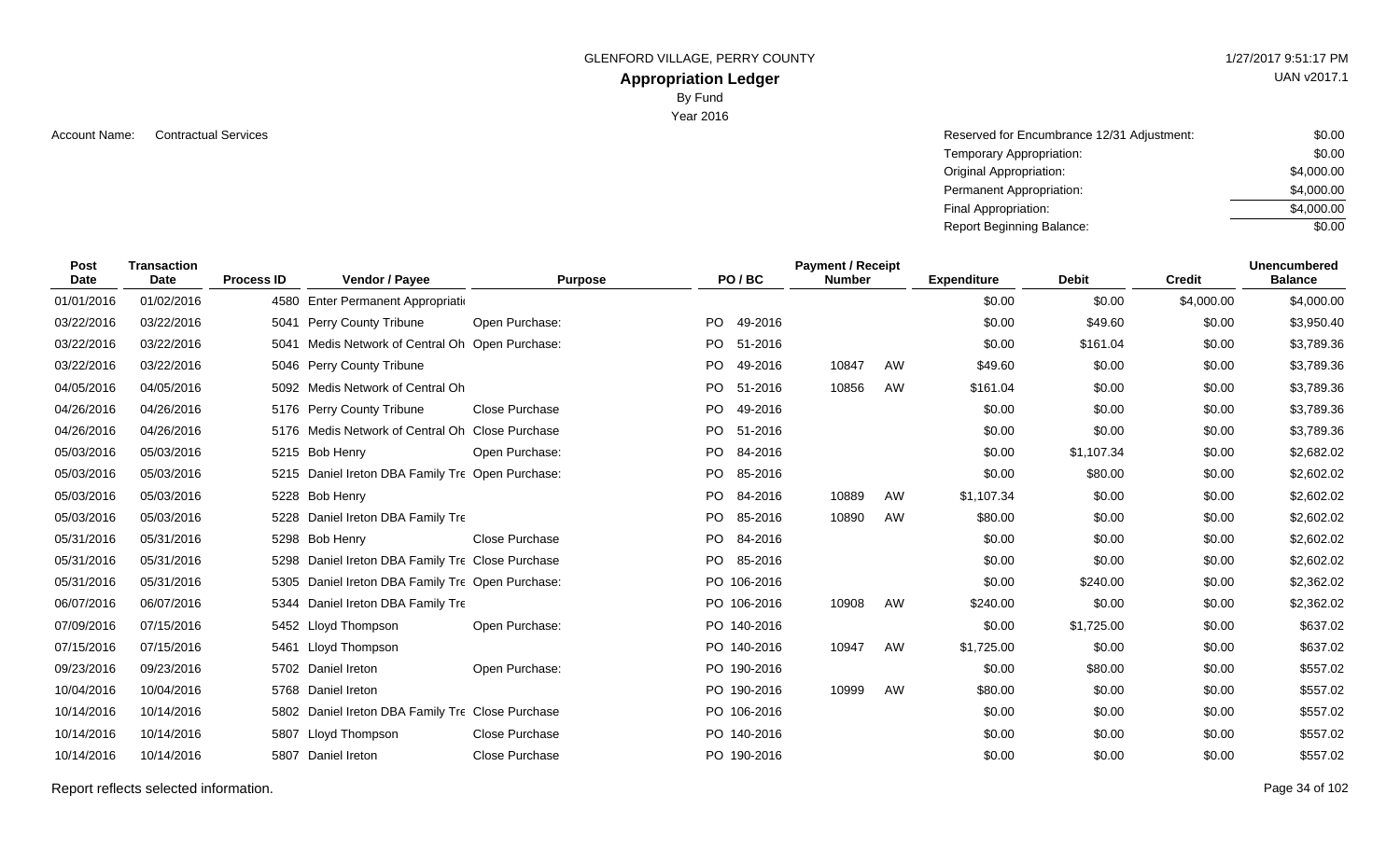UAN v2017.1

# By Fund

Year 2016

| Post<br>Date | Transaction<br><b>Date</b> | <b>Process ID</b> | Vendor / Payee | <b>Purpose</b> | PO/BC | <b>Payment / Receipt</b><br><b>Number</b>   | <b>Expenditure</b>       | <b>Debit</b>             | <b>Credit</b>            | <b>Unencumbered</b><br><b>Balance</b> |
|--------------|----------------------------|-------------------|----------------|----------------|-------|---------------------------------------------|--------------------------|--------------------------|--------------------------|---------------------------------------|
|              |                            |                   |                |                |       | Account Total:<br><b>Account YTD Total:</b> | \$3,442.98<br>\$3,442.98 | \$3,442.98<br>\$3,442.98 | \$4,000.00<br>\$4,000.00 |                                       |

2011-730-311-0000 Street Construction, Maint. and Repair Account Code: Fund: Account Name:

#### **Balance**

| Street Construction, Maint. and Repair | Reserved for Encumbrance 12/31:            | \$166.22   |
|----------------------------------------|--------------------------------------------|------------|
| Electricity                            | Reserved for Encumbrance 12/31 Adjustment: | \$0.00     |
|                                        | Temporary Appropriation:                   | \$0.00     |
|                                        | Original Appropriation:                    | \$1,500.00 |
|                                        | Permanent Appropriation:                   | \$1,500.00 |
|                                        | Final Appropriation:                       | \$1,500.00 |
|                                        | <b>Report Beginning Balance:</b>           | \$0.00     |

| <b>Transaction</b><br><b>Post</b><br><b>Date</b><br>Date |            | <b>Process ID</b> | Vendor / Payee                 | <b>Purpose</b>            | PO/BC          | <b>Payment / Receipt</b><br>Number |    | <b>Expenditure</b> | <b>Debit</b> | <b>Credit</b> | <b>Unencumbered</b><br><b>Balance</b> |
|----------------------------------------------------------|------------|-------------------|--------------------------------|---------------------------|----------------|------------------------------------|----|--------------------|--------------|---------------|---------------------------------------|
| 01/01/2016                                               | 01/30/2016 |                   | 4844 American Electric Power   | Carry Over Purchase Order | PO 263-2015    |                                    |    | \$0.00             | \$166.22     | \$166.22      | \$0.00                                |
| 01/01/2016                                               | 01/02/2016 | 4580              | Enter Permanent Appropriation  |                           |                |                                    |    | \$0.00             | \$0.00       | \$1,500.00    | \$1,500.00                            |
| 01/05/2016                                               | 01/05/2016 | 4661              | <b>American Electric Power</b> |                           | PO 263-2015    | 10789                              | AW | \$166.22           | \$0.00       | \$0.00        | \$1,500.00                            |
| 02/02/2016                                               | 02/02/2016 |                   | 4852 American Electric Power   | Open Purchase:            | PO 17-2016     |                                    |    | \$0.00             | \$165.92     | \$0.00        | \$1,334.08                            |
| 02/02/2016                                               | 02/02/2016 | 4865              | American Electric Power        |                           | 17-2016<br>PO. | 10805                              | AW | \$165.92           | \$0.00       | \$0.00        | \$1,334.08                            |
| 02/09/2016                                               | 02/09/2016 |                   | 4872 American Electric Power   | Close Prior Year Purchase | PO 263-2015    |                                    |    | \$0.00             | \$0.00       | \$0.00        | \$1,334.08                            |
| 02/09/2016                                               | 02/09/2016 |                   | 4873 American Electric Power   | Close Purchase            | PO 17-2016     |                                    |    | \$0.00             | \$0.00       | \$0.00        | \$1,334.08                            |
| 03/03/2016                                               | 03/04/2016 | 4981              | American Electric Power        | Open Purchase:            | 39-2016<br>PO. |                                    |    | \$0.00             | \$141.56     | \$0.00        | \$1,192.52                            |
| 03/04/2016                                               | 03/04/2016 | 4988              | American Electric Power        |                           | PO 39-2016     | 10837                              | AW | \$141.56           | \$0.00       | \$0.00        | \$1,192.52                            |
| 03/22/2016                                               | 03/22/2016 |                   | 5022 American Electric Power   | <b>Close Purchase</b>     | PO 39-2016     |                                    |    | \$0.00             | \$0.00       | \$0.00        | \$1,192.52                            |
| 04/01/2016                                               | 04/05/2016 | 5077              | <b>American Electric Power</b> | Open Purchase:            | PO 58-2016     |                                    |    | \$0.00             | \$121.47     | \$0.00        | \$1,071.05                            |
| 04/05/2016                                               | 04/05/2016 |                   | 5092 American Electric Power   |                           | PO 58-2016     | 10849                              | AW | \$121.47           | \$0.00       | \$0.00        | \$1,071.05                            |
| 04/26/2016                                               | 04/26/2016 | 5176              | <b>American Electric Power</b> | Close Purchase            | PO 58-2016     |                                    |    | \$0.00             | \$0.00       | \$0.00        | \$1,071.05                            |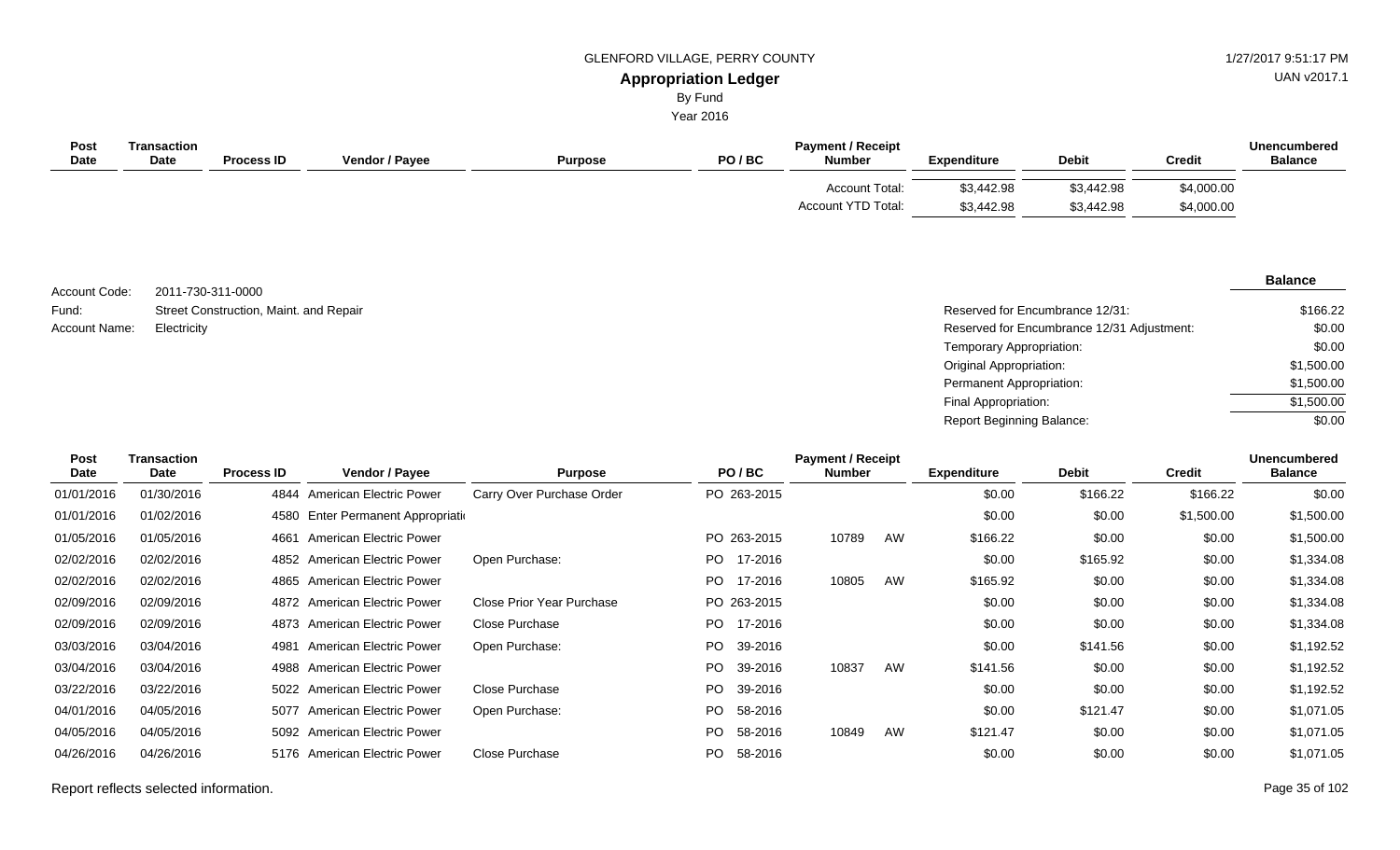Year 2016

| <b>Transaction</b><br>Post<br>Date<br>Date |            | <b>Process ID</b> | Vendor / Payee                 | <b>Purpose</b> | PO/BC       | <b>Payment / Receipt</b><br><b>Number</b>   |    | <b>Expenditure</b>       | <b>Debit</b>             | <b>Credit</b>            | <b>Unencumbered</b><br><b>Balance</b> |
|--------------------------------------------|------------|-------------------|--------------------------------|----------------|-------------|---------------------------------------------|----|--------------------------|--------------------------|--------------------------|---------------------------------------|
| 04/30/2016                                 | 05/01/2016 |                   | 5199 American Electric Power   | Open Purchase: | PO 80-2016  |                                             |    | \$0.00                   | \$109.83                 | \$0.00                   | \$961.22                              |
| 05/03/2016                                 | 05/03/2016 |                   | 5228 American Electric Power   |                | PO 80-2016  | 10884                                       | AW | \$109.83                 | \$0.00                   | \$0.00                   | \$961.22                              |
| 05/29/2016                                 | 05/31/2016 |                   | 5305 American Electric Power   | Open Purchase: | PO 102-2016 |                                             |    | \$0.00                   | \$80.26                  | \$0.00                   | \$880.96                              |
| 05/31/2016                                 | 05/31/2016 |                   | 5298 American Electric Power   | Close Purchase | PO 80-2016  |                                             |    | \$0.00                   | \$0.00                   | \$0.00                   | \$880.96                              |
| 06/07/2016                                 | 06/07/2016 |                   | 5344 American Electric Power   |                | PO 102-2016 | 10905                                       | AW | \$80.26                  | \$0.00                   | \$0.00                   | \$880.96                              |
| 06/28/2016                                 | 07/01/2016 |                   | 5407 American Electric Power   | Open Purchase: | PO 126-2016 |                                             |    | \$0.00                   | \$80.71                  | \$0.00                   | \$800.25                              |
| 07/01/2016                                 | 07/01/2016 |                   | 5417 American Electric Power   |                | PO 126-2016 | 10924                                       | AW | \$80.71                  | \$0.00                   | \$0.00                   | \$800.25                              |
| 07/29/2016                                 | 08/02/2016 | 5521              | <b>American Electric Power</b> | Open Purchase: | PO 153-2016 |                                             |    | \$0.00                   | \$62.88                  | \$0.00                   | \$737.37                              |
| 08/02/2016                                 | 08/02/2016 |                   | 5538 American Electric Power   |                | PO 153-2016 | 10954                                       | AW | \$62.88                  | \$0.00                   | \$0.00                   | \$737.37                              |
| 08/26/2016                                 | 08/26/2016 |                   | 5607 American Electric Power   | Open Purchase: | PO 168-2016 |                                             |    | \$0.00                   | \$117.39                 | \$0.00                   | \$619.98                              |
| 09/06/2016                                 | 09/06/2016 |                   | 5648 American Electric Power   |                | PO 168-2016 | 10974                                       | AW | \$117.39                 | \$0.00                   | \$0.00                   | \$619.98                              |
| 09/26/2016                                 | 09/30/2016 |                   | 5733 American Electric Power   | Open Purchase: | PO 191-2016 |                                             |    | \$0.00                   | \$71.38                  | \$0.00                   | \$548.60                              |
| 10/04/2016                                 | 10/04/2016 |                   | 5768 American Electric Power   |                | PO 191-2016 | 10995                                       | AW | \$71.38                  | \$0.00                   | \$0.00                   | \$548.60                              |
| 10/14/2016                                 | 10/14/2016 |                   | 5802 American Electric Power   | Close Purchase | PO 102-2016 |                                             |    | \$0.00                   | \$0.00                   | \$0.00                   | \$548.60                              |
| 10/14/2016                                 | 10/14/2016 |                   | 5804 American Electric Power   | Close Purchase | PO 126-2016 |                                             |    | \$0.00                   | \$0.00                   | \$0.00                   | \$548.60                              |
| 10/14/2016                                 | 10/14/2016 |                   | 5807 American Electric Power   | Close Purchase | PO 153-2016 |                                             |    | \$0.00                   | \$0.00                   | \$0.00                   | \$548.60                              |
| 10/14/2016                                 | 10/14/2016 |                   | 5807 American Electric Power   | Close Purchase | PO 168-2016 |                                             |    | \$0.00                   | \$0.00                   | \$0.00                   | \$548.60                              |
| 10/14/2016                                 | 10/14/2016 |                   | 5807 American Electric Power   | Close Purchase | PO 191-2016 |                                             |    | \$0.00                   | \$0.00                   | \$0.00                   | \$548.60                              |
| 10/27/2016                                 | 10/29/2016 |                   | 5870 American Electric Power   | Open Purchase: | PO 217-2016 |                                             |    | \$0.00                   | \$61.74                  | \$0.00                   | \$486.86                              |
| 11/01/2016                                 | 11/01/2016 |                   | 5891 American Electric Power   |                | PO 217-2016 | 11024                                       | AW | \$61.74                  | \$0.00                   | \$0.00                   | \$486.86                              |
| 11/11/2016                                 | 11/11/2016 |                   | 5909 American Electric Power   | Close Purchase | PO 217-2016 |                                             |    | \$0.00                   | \$0.00                   | \$0.00                   | \$486.86                              |
| 11/26/2016                                 | 11/26/2016 |                   | 5963 American Electric Power   | Open Purchase: | PO 233-2016 |                                             |    | \$0.00                   | \$80.39                  | \$0.00                   | \$406.47                              |
| 12/06/2016                                 | 12/06/2016 |                   | 6011 American Electric Power   |                | PO 233-2016 | 11046                                       | AW | \$80.39                  | \$0.00                   | \$0.00                   | \$406.47                              |
| 12/29/2016                                 | 01/03/2017 | 6067              | <b>American Electric Power</b> | Open Purchase: | PO 254-2016 |                                             |    | \$0.00                   | \$174.72                 | \$0.00                   | \$231.75                              |
| 12/31/2016                                 | 01/13/2017 |                   | 6170 American Electric Power   | Close Purchase | PO 233-2016 |                                             |    | \$0.00                   | \$0.00                   | \$0.00                   | \$231.75                              |
|                                            |            |                   |                                |                |             | <b>Account Total:</b><br>Account YTD Total: |    | \$1,259.75<br>\$1,259.75 | \$1,434.47<br>\$1,434.47 | \$1,666.22<br>\$1,666.22 |                                       |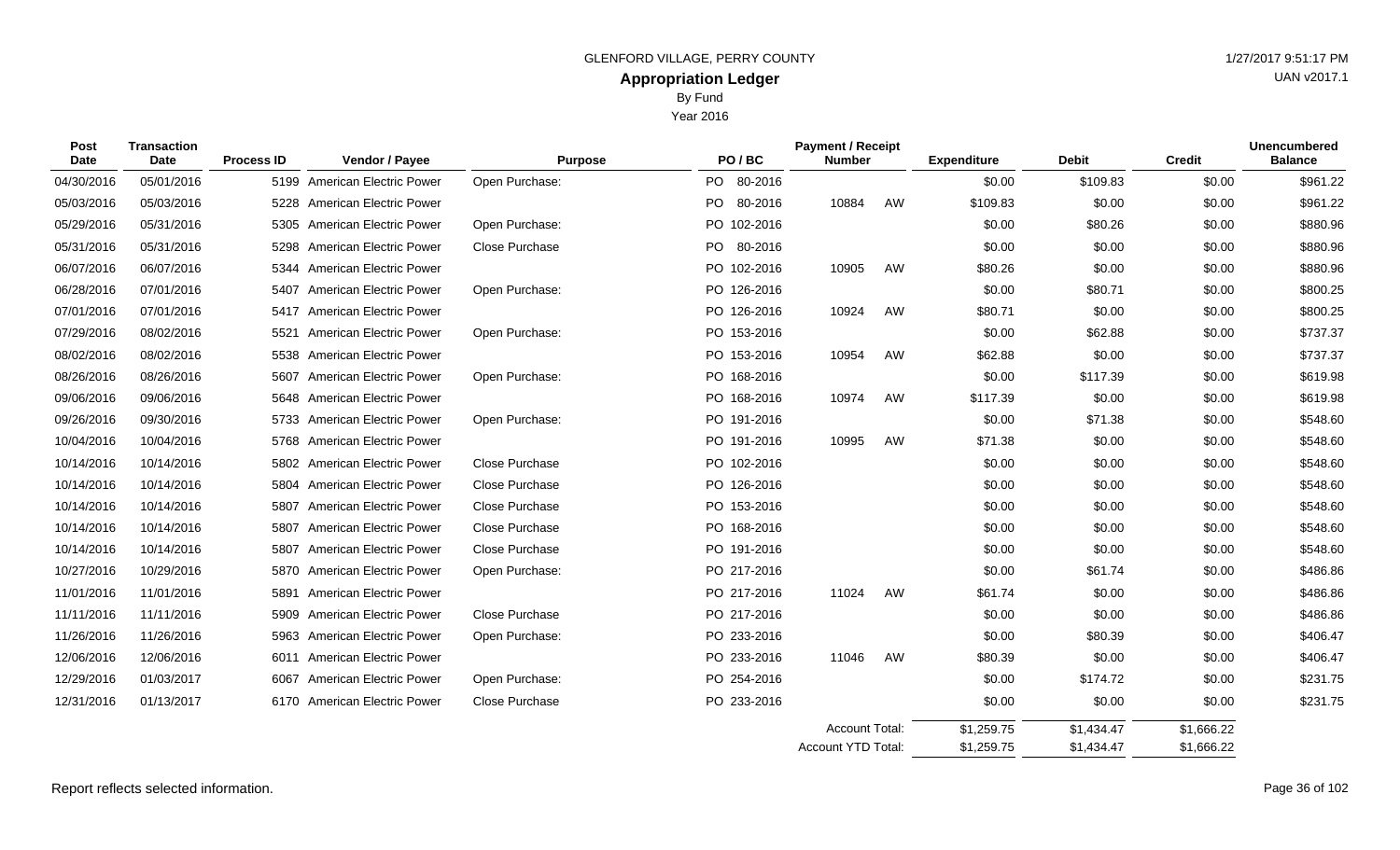**Balance**

2011-730-352-0000 Street Construction, Maint. and Repair Property Insurance Premiums Account Code: Fund: Account Name:

| Reserved for Encumbrance 12/31:            | \$0.00   |
|--------------------------------------------|----------|
| Reserved for Encumbrance 12/31 Adjustment: | \$0.00   |
| Temporary Appropriation:                   | \$0.00   |
| Original Appropriation:                    | \$750.00 |
| Permanent Appropriation:                   | \$750.00 |
| Final Appropriation:                       | \$750.00 |
| Report Beginning Balance:                  | \$0.00   |

| <b>Post</b> | Transaction |                   | <b>Payment / Receipt</b>                           |                |  |            |                    |    |                    |          |          | <b>Unencumbered</b> |
|-------------|-------------|-------------------|----------------------------------------------------|----------------|--|------------|--------------------|----|--------------------|----------|----------|---------------------|
| <b>Date</b> | Date        | <b>Process ID</b> | <b>Vendor / Payee</b>                              | <b>Purpose</b> |  | PO/BC      | <b>Number</b>      |    | <b>Expenditure</b> | Debit    | Credit   | <b>Balance</b>      |
| 01/01/2016  | 01/02/2016  |                   | 4580 Enter Permanent Appropriation                 |                |  |            |                    |    | \$0.00             | \$0.00   | \$750.00 | \$750.00            |
| 04/01/2016  | 04/05/2016  |                   | 5077 Ohio Municipal Joint Self-Insi Open Purchase: |                |  | PO 59-2016 |                    |    | \$0.00             | \$739.50 | \$0.00   | \$10.50             |
| 04/05/2016  | 04/05/2016  |                   | 5092 Ohio Municipal Joint Self-Insi                |                |  | PO 59-2016 | 10858              | AW | \$739.50           | \$0.00   | \$0.00   | \$10.50             |
| 04/26/2016  | 04/26/2016  |                   | 5176 Ohio Municipal Joint Self-Insi Close Purchase |                |  | PO 59-2016 |                    |    | \$0.00             | \$0.00   | \$0.00   | \$10.50             |
|             |             |                   |                                                    |                |  |            | Account Total:     |    | \$739.50           | \$739.50 | \$750.00 |                     |
|             |             |                   |                                                    |                |  |            | Account YTD Total: |    | \$739.50           | \$739.50 | \$750.00 |                     |

|                      |                                         |                                            | <b>Balance</b> |
|----------------------|-----------------------------------------|--------------------------------------------|----------------|
| Account Code:        | 2011-730-420-0000                       |                                            |                |
| Fund:                | Street Construction, Maint. and Repair  | Reserved for Encumbrance 12/31:            | \$0.00         |
| <b>Account Name:</b> | <b>Operating Supplies and Materials</b> | Reserved for Encumbrance 12/31 Adjustment: | \$0.00         |
|                      |                                         | Temporary Appropriation:                   | \$0.00         |
|                      |                                         | Original Appropriation:                    | \$1,000.00     |
|                      |                                         | Permanent Appropriation:                   | \$1,000.00     |
|                      |                                         | Final Appropriation:                       | \$1,000.00     |
|                      |                                         | <b>Report Beginning Balance:</b>           | \$0.00         |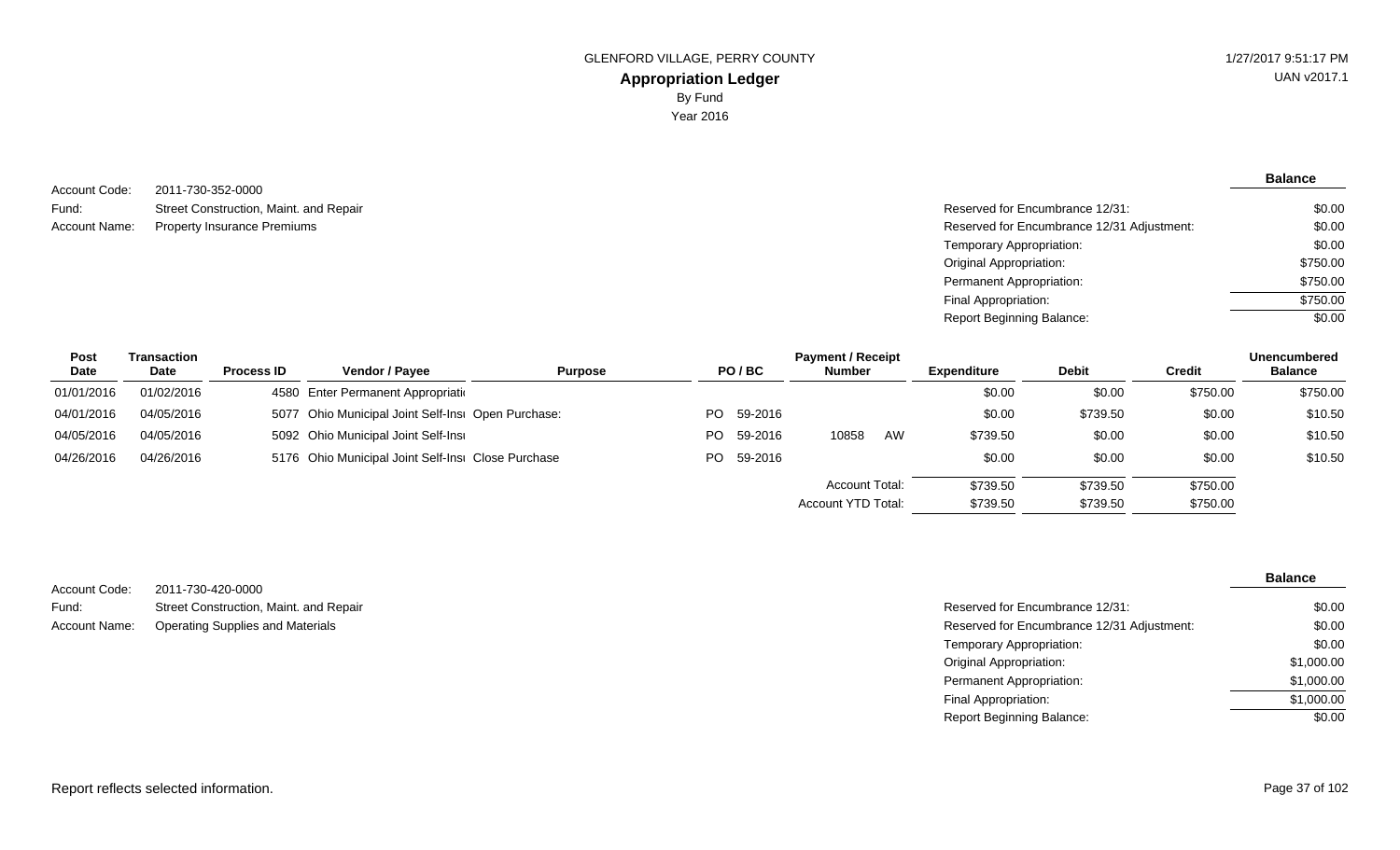By Fund

|              |                     |                   |                                               |                | DY FUIN     |                                           |    |                    |              |               |                                       |
|--------------|---------------------|-------------------|-----------------------------------------------|----------------|-------------|-------------------------------------------|----|--------------------|--------------|---------------|---------------------------------------|
| Year 2016    |                     |                   |                                               |                |             |                                           |    |                    |              |               |                                       |
| Post<br>Date | Transaction<br>Date | <b>Process ID</b> | <b>Vendor / Payee</b>                         | <b>Purpose</b> | PO/BC       | <b>Payment / Receipt</b><br><b>Number</b> |    | <b>Expenditure</b> | <b>Debit</b> | <b>Credit</b> | <b>Unencumbered</b><br><b>Balance</b> |
| 01/01/2016   | 01/02/2016          |                   | 4580 Enter Permanent Appropriation            |                |             |                                           |    | \$0.00             | \$0.00       | \$1,000.00    | \$1,000.00                            |
| 06/03/2016   | 06/07/2016          |                   | 5324 Ridgeview Lumber & Supply Open Purchase: |                | PO 108-2016 |                                           |    | \$0.00             | \$19.99      | \$0.00        | \$980.01                              |
| 06/07/2016   | 06/07/2016          |                   | 5344 Ridgeview Lumber & Supply                |                | PO 108-2016 | 10915                                     | AW | \$19.99            | \$0.00       | \$0.00        | \$980.01                              |
| 06/26/2016   | 07/01/2016          |                   | 5407 John Clouse                              | Open Purchase: | PO 123-2016 |                                           |    | \$0.00             | \$84.28      | \$0.00        | \$895.73                              |
| 07/01/2016   | 07/01/2016          |                   | 5417 John Clouse                              |                | PO 123-2016 | 10927                                     | AW | \$84.28            | \$0.00       | \$0.00        | \$895.73                              |
|              |                     |                   |                                               |                |             |                                           |    |                    |              |               |                                       |

|                    |            |                                                      |                |                                  | <b>Account Total:</b><br>Account YTD Total: |    | \$332.77<br>\$332.77 | \$351.36<br>\$351.36 | \$1,000.00<br>\$1,000.00 |          |
|--------------------|------------|------------------------------------------------------|----------------|----------------------------------|---------------------------------------------|----|----------------------|----------------------|--------------------------|----------|
|                    |            |                                                      |                |                                  |                                             |    |                      |                      |                          |          |
| 12/31/2016         | 01/03/2017 | 6067 Tri-County Plumbing & Hardy Open Purchase:      |                | PO 255-2016                      |                                             |    | \$0.00               | \$18.59              | \$0.00                   | \$648.64 |
| 11/11/2016         | 11/11/2016 | 5909 American Business Supply                        | Close Purchase | PO 214-2016                      |                                             |    | \$0.00               | \$0.00               | \$0.00                   | \$667.23 |
| 11/01/2016         | 11/01/2016 | American Business Supply<br>5891                     |                | PO 214-2016                      | 11026                                       | AW | \$198.12             | \$0.00               | \$0.00                   | \$667.23 |
| 10/27/2016         | 10/29/2016 | 5870 American Business Supply                        | Open Purchase: | PO 214-2016                      |                                             |    | \$0.00               | \$198.12             | \$0.00                   | \$667.23 |
| 10/14/2016         | 10/14/2016 | 5807 Tri-County Plumbing & Hardv Close Purchase      |                | PO 155-2016                      |                                             |    | \$0.00               | \$0.00               | \$0.00                   | \$865.35 |
| 10/14/2016         | 10/14/2016 | 5807 Tri-County Plumbing & Hardy Close Purchase      |                | PO 139-2016                      |                                             |    | \$0.00               | \$0.00               | \$0.00                   | \$865.35 |
| 10/14/2016         | 10/14/2016 | 5804 John Clouse                                     | Close Purchase | PO 123-2016                      |                                             |    | \$0.00               | \$0.00               | \$0.00                   | \$865.35 |
| 10/14/2016         | 10/14/2016 | 5802 Ridgeview Lumber & Supply Close Purchase        |                | PO 108-2016                      |                                             |    | \$0.00               | \$0.00               | \$0.00                   | \$865.35 |
| 08/02/2016         | 08/02/2016 | 5538 Tri-County Plumbing & Hardy                     |                | PO 155-2016                      | 10963                                       | AW | \$12.28              | \$0.00               | \$0.00                   | \$865.35 |
| 08/01/2016         | 08/02/2016 | 5523 Tri-County Plumbing & Hardy Open Purchase:      |                | PO 155-2016                      |                                             |    | \$0.00               | \$12.28              | \$0.00                   | \$865.35 |
| 07/15/2016         | 07/15/2016 | 5461 Tri-County Plumbing & Hardy                     |                | PO 139-2016                      | 10949                                       | AW | \$18.10              | \$0.00               | \$0.00                   | \$877.63 |
| 07/09/2016         | 07/15/2016 | 5452 Tri-County Plumbing & Hardy Open Purchase:      |                | PO 139-2016                      |                                             |    | \$0.00               | \$18.10              | \$0.00                   | \$877.63 |
| 07/01/2016         | 07/01/2016 | 5417 John Clouse                                     |                | PO 123-2016                      | 10927                                       | AW | \$84.28              | \$0.00               | \$0.00                   | \$895.73 |
| 06/26/2016         | 07/01/2016 | 5407 John Clouse                                     | Open Purchase: | PO 123-2016                      |                                             |    | \$0.00               | \$84.28              | \$0.00                   | \$895.73 |
| 06/07/2016         | 06/07/2016 | 5344 Ridgeview Lumber & Supply                       |                | PO 108-2016                      | 10915                                       | AW | \$19.99              | \$0.00               | \$0.00                   | \$980.01 |
| <u>UU/UU/ZU IU</u> | 0000112010 | $332 + 11096$ victor Lating at Oupply Open Turbiase. |                | $1 \cup 100$ <sup>-</sup> $2010$ |                                             |    | vv.vv                | ψι⊍.૭૭               | vv.vv                    | 0.00001  |

2011-730-431-0000 Street Construction, Maint. and Repair Repairs and Maintenance of Buildings and Land Account Code: Fund: Account Name:

**Balance**

UAN v2017.1

| Reserved for Encumbrance 12/31:            | \$0.00         |
|--------------------------------------------|----------------|
| Reserved for Encumbrance 12/31 Adjustment: | \$0.00         |
| Temporary Appropriation:                   | \$0.00         |
| Original Appropriation:                    | \$700.00       |
| Permanent Appropriation:                   | \$700.00       |
| Final Appropriation:                       | \$700.00       |
|                                            | Page 38 of 102 |

Report reflects selected information.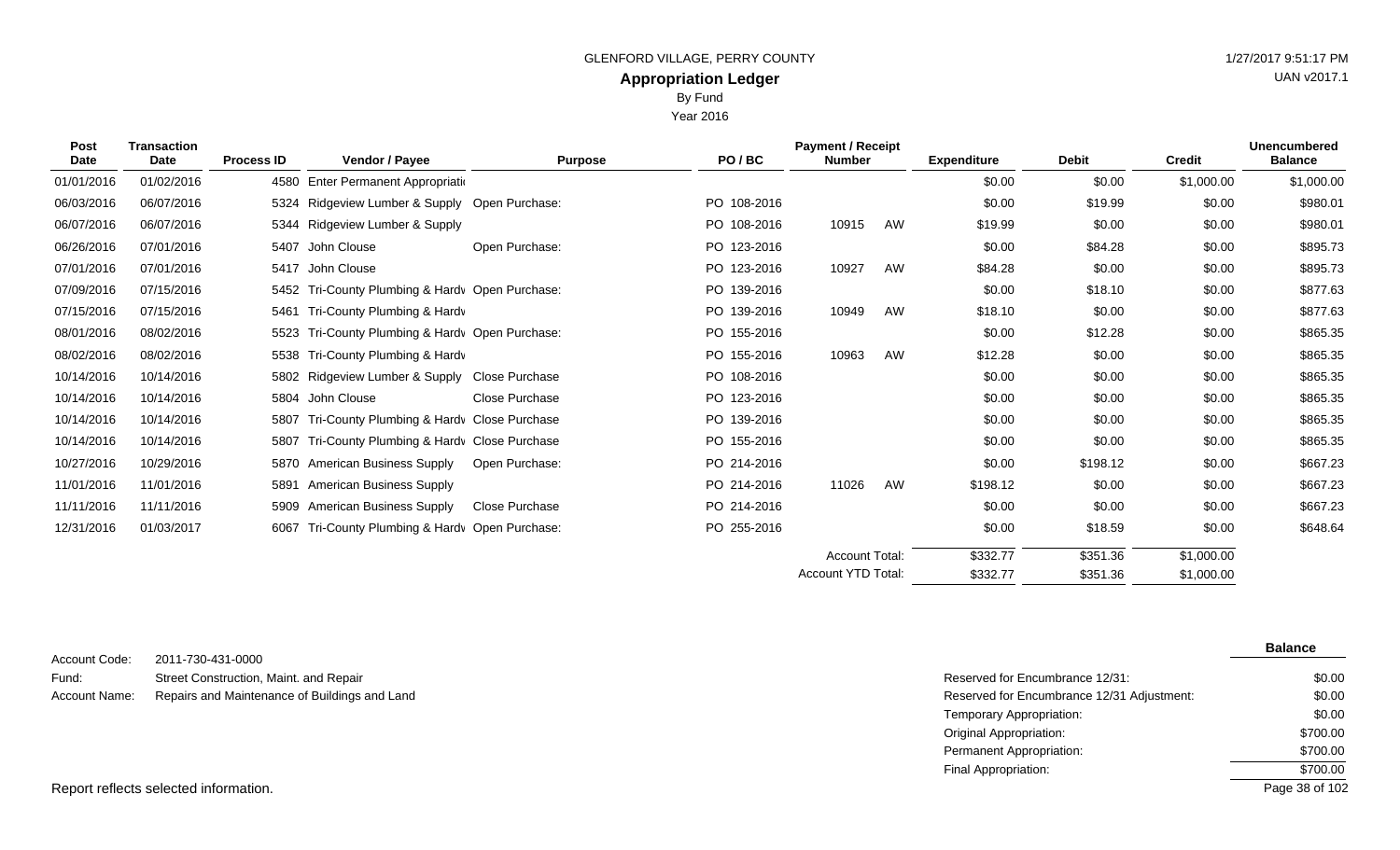Year 2016

| Report Beginning Balance: | \$0.00 |
|---------------------------|--------|
|                           |        |

| Post<br>Date | Transaction<br>Date | <b>Process ID</b> | Vendor / Payee                 | <b>Purpose</b>                                                               | PO/BC                                                                    | <b>Payment / Receipt</b><br><b>Number</b> |    | <b>Expenditure</b> | <b>Debit</b> | <b>Credit</b> | <b>Unencumbered</b><br><b>Balance</b> |
|--------------|---------------------|-------------------|--------------------------------|------------------------------------------------------------------------------|--------------------------------------------------------------------------|-------------------------------------------|----|--------------------|--------------|---------------|---------------------------------------|
| 01/01/2016   | 01/02/2016          | 4580              | Enter Permanent Appropriation  |                                                                              |                                                                          |                                           |    | \$0.00             | \$0.00       | \$700.00      | \$700.00                              |
| 07/23/2016   | 07/26/2016          |                   | 5472 Wilkins Heating & Cooling | Open Purchase:                                                               | PO 146-2016                                                              |                                           |    | \$0.00             | \$202.32     | \$0.00        | \$497.68                              |
| 08/02/2016   | 08/02/2016          |                   | 5538 Wilkins Heating & Cooling |                                                                              | PO 146-2016                                                              | 10965                                     | AW | \$202.32           | \$0.00       | \$0.00        | \$497.68                              |
| 09/18/2016   | 09/21/2016          | 5681              | Tom Phillips                   | Open Purchase:                                                               | PO 188-2016                                                              |                                           |    | \$0.00             | \$9.11       | \$0.00        | \$488.57                              |
| 09/21/2016   | 09/21/2016          |                   | 5688 Tom Phillips              |                                                                              | PO 188-2016                                                              | 10991                                     | AW | \$9.11             | \$0.00       | \$0.00        | \$488.57                              |
| 10/13/2016   | 10/21/2016          |                   | 5835 Tokie's Like-Nu Cleaning  | Open Purchase:                                                               | PO 212-2016                                                              |                                           |    | \$0.00             | \$130.00     | \$0.00        | \$358.57                              |
| 10/14/2016   | 10/14/2016          |                   | 5807 Wilkins Heating & Cooling | Close Purchase                                                               | PO 146-2016                                                              |                                           |    | \$0.00             | \$0.00       | \$0.00        | \$358.57                              |
| 10/14/2016   | 10/14/2016          |                   | 5807 Tom Phillips              | Close Purchase                                                               | PO 188-2016                                                              |                                           |    | \$0.00             | \$0.00       | \$0.00        | \$358.57                              |
| 11/01/2016   | 11/01/2016          | 5891              | Tokie's Like-Nu Cleaning       |                                                                              | PO 212-2016                                                              | 11033                                     | AW | \$130.00           | \$0.00       | \$0.00        | \$358.57                              |
| 11/11/2016   | 11/11/2016          |                   | 5909 Tokie's Like-Nu Cleaning  | Close Purchase                                                               | PO 212-2016                                                              |                                           |    | \$0.00             | \$0.00       | \$0.00        | \$358.57                              |
|              |                     |                   |                                |                                                                              |                                                                          | <b>Account Total:</b>                     |    | \$341.43           | \$341.43     | \$700.00      |                                       |
|              |                     |                   |                                |                                                                              |                                                                          | Account YTD Total:                        |    | \$341.43           | \$341.43     | \$700.00      |                                       |
|              |                     |                   |                                |                                                                              | Street Construction, Maint. and Repair Fund Total for Selected Accounts: |                                           |    | \$9,200.68         | \$9,717.62   | \$20,314.85   |                                       |
|              |                     |                   |                                | Street Construction, Maint. and Repair Fund YTD Total for Selected Accounts: |                                                                          |                                           |    | \$9,200.68         | \$9,717.62   | \$20,314.85   |                                       |

| Account Code:       | 2021-620-300-0000          |                             |                |                |       |                                           |                           |                                            |               | <b>Balance</b>                        |
|---------------------|----------------------------|-----------------------------|----------------|----------------|-------|-------------------------------------------|---------------------------|--------------------------------------------|---------------|---------------------------------------|
| Fund:               | State Highway              |                             |                |                |       |                                           |                           | Reserved for Encumbrance 12/31:            |               | \$0.00                                |
| Account Name:       |                            | <b>Contractual Services</b> |                |                |       |                                           |                           | Reserved for Encumbrance 12/31 Adjustment: |               | \$0.00                                |
|                     |                            |                             |                |                |       |                                           | Temporary Appropriation:  |                                            |               | \$0.00                                |
|                     |                            |                             |                |                |       |                                           | Original Appropriation:   |                                            |               | \$2,500.00                            |
|                     |                            |                             |                |                |       |                                           | Permanent Appropriation:  |                                            |               | \$2,500.00                            |
|                     |                            |                             |                |                |       |                                           | Final Appropriation:      |                                            |               | \$2,500.00                            |
|                     |                            |                             |                |                |       |                                           | Report Beginning Balance: |                                            |               | \$0.00                                |
| Post<br><b>Date</b> | <b>Transaction</b><br>Date | <b>Process ID</b>           | Vendor / Payee | <b>Purpose</b> | PO/BC | <b>Payment / Receipt</b><br><b>Number</b> | <b>Expenditure</b>        | <b>Debit</b>                               | <b>Credit</b> | <b>Unencumbered</b><br><b>Balance</b> |

Report reflects selected information. Page 39 of 102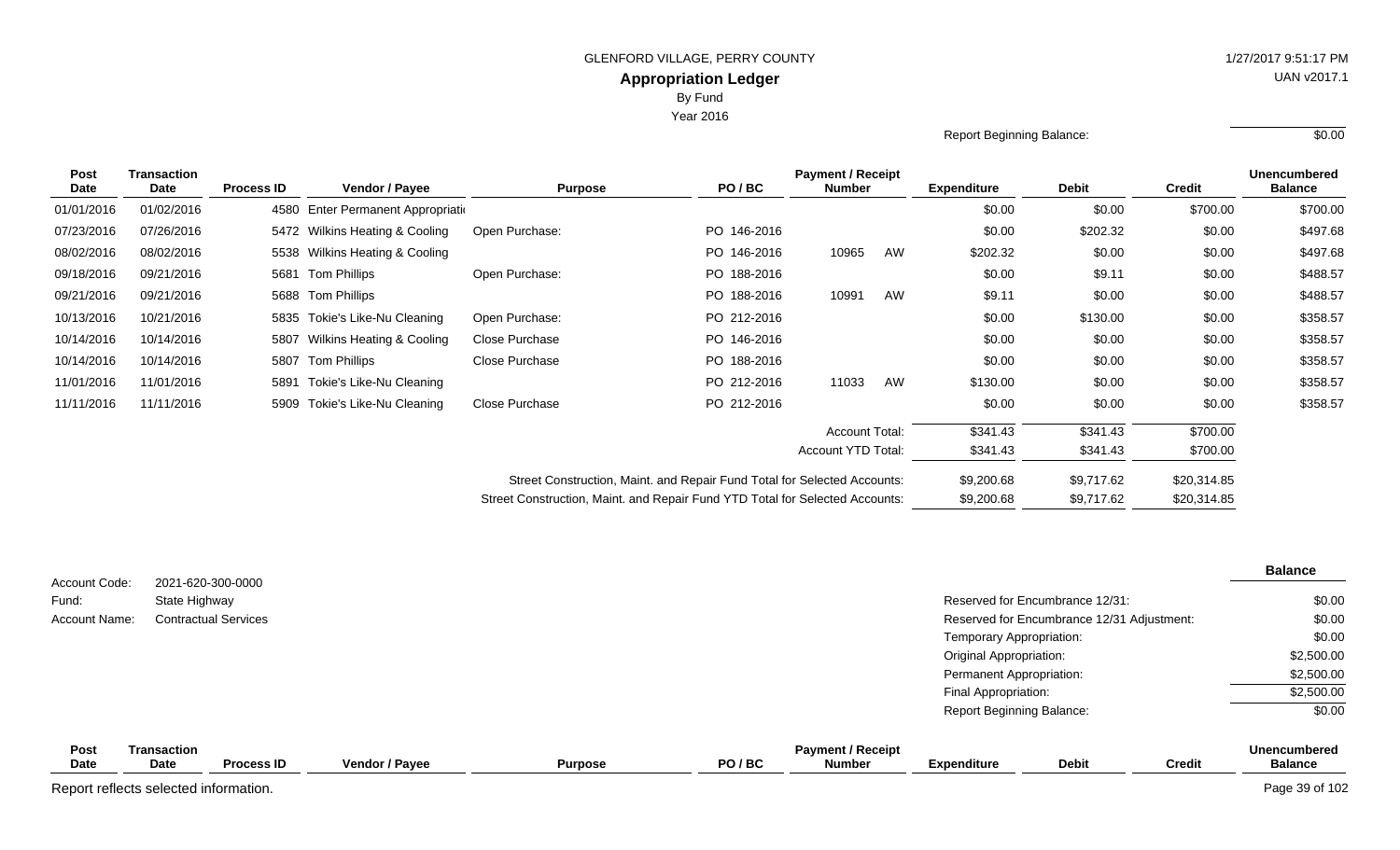By Fund

Year 2016

| Post<br><b>Date</b> | <b>Transaction</b><br>Date | <b>Process ID</b> | <b>Vendor / Payee</b>                       | <b>Purpose</b> | PO/BC          | <b>Payment / Receipt</b><br><b>Number</b> |    | <b>Expenditure</b> | <b>Debit</b> | <b>Credit</b> | <b>Unencumbered</b><br><b>Balance</b> |
|---------------------|----------------------------|-------------------|---------------------------------------------|----------------|----------------|-------------------------------------------|----|--------------------|--------------|---------------|---------------------------------------|
| 01/01/2016          | 01/02/2016                 | 4581              | Enter Permanent Appropriatio                |                |                |                                           |    | \$0.00             | \$0.00       | \$2,500.00    | \$2,500.00                            |
| 05/03/2016          | 05/03/2016                 | 5215              | Daniel Ireton DBA Family Tre Open Purchase: |                | PO.<br>85-2016 |                                           |    | \$0.00             | \$70.00      | \$0.00        | \$2,430.00                            |
| 05/03/2016          | 05/03/2016                 | 5228              | Daniel Ireton DBA Family Tre                |                | PO.<br>85-2016 | 10890                                     | AW | \$70.00            | \$0.00       | \$0.00        | \$2,430.00                            |
| 05/31/2016          | 05/31/2016                 | 5298              | Daniel Ireton DBA Family Tre Close Purchase |                | PO.<br>85-2016 |                                           |    | \$0.00             | \$0.00       | \$0.00        | \$2,430.00                            |
| 05/31/2016          | 05/31/2016                 | 5305              | Daniel Ireton DBA Family Tre Open Purchase: |                | PO 106-2016    |                                           |    | \$0.00             | \$240.00     | \$0.00        | \$2,190.00                            |
| 06/07/2016          | 06/07/2016                 | 5344              | Daniel Ireton DBA Family Tre                |                | PO 106-2016    | 10908                                     | AW | \$240.00           | \$0.00       | \$0.00        | \$2,190.00                            |
| 07/30/2016          | 08/02/2016                 | 5523              | Daniel Ireton                               | Open Purchase: | PO 154-2016    |                                           |    | \$0.00             | \$90.00      | \$0.00        | \$2,100.00                            |
| 08/02/2016          | 08/02/2016                 | 5538              | Daniel Ireton                               |                | PO 154-2016    | 10957                                     | AW | \$90.00            | \$0.00       | \$0.00        | \$2,100.00                            |
| 08/12/2016          | 08/12/2016                 | 5557              | Daniel Ireton                               | Open Purchase: | PO 162-2016    |                                           |    | \$0.00             | \$145.00     | \$0.00        | \$1,955.00                            |
| 08/12/2016          | 08/12/2016                 | 5561              | Daniel Ireton                               |                | PO 162-2016    | 10970                                     | AW | \$145.00           | \$0.00       | \$0.00        | \$1,955.00                            |
| 09/23/2016          | 09/23/2016                 |                   | 5702 Daniel Ireton                          | Open Purchase: | PO 190-2016    |                                           |    | \$0.00             | \$80.00      | \$0.00        | \$1,875.00                            |
| 10/04/2016          | 10/04/2016                 |                   | 5768 Daniel Ireton                          |                | PO 190-2016    | 10999                                     | AW | \$80.00            | \$0.00       | \$0.00        | \$1,875.00                            |
| 10/14/2016          | 10/14/2016                 | 5802              | Daniel Ireton DBA Family Tre Close Purchase |                | PO 106-2016    |                                           |    | \$0.00             | \$0.00       | \$0.00        | \$1,875.00                            |
| 10/14/2016          | 10/14/2016                 | 5807              | Daniel Ireton                               | Close Purchase | PO 154-2016    |                                           |    | \$0.00             | \$0.00       | \$0.00        | \$1,875.00                            |
| 10/14/2016          | 10/14/2016                 | 5807              | Daniel Ireton                               | Close Purchase | PO 162-2016    |                                           |    | \$0.00             | \$0.00       | \$0.00        | \$1,875.00                            |
| 10/14/2016          | 10/14/2016                 | 5807              | Daniel Ireton                               | Close Purchase | PO 190-2016    |                                           |    | \$0.00             | \$0.00       | \$0.00        | \$1,875.00                            |
|                     |                            |                   |                                             |                |                | <b>Account Total:</b>                     |    | \$625.00           | \$625.00     | \$2,500.00    |                                       |
|                     |                            |                   |                                             |                |                | Account YTD Total:                        |    | \$625.00           | \$625.00     | \$2,500.00    |                                       |

| Account Code: | 2021-620-500-0000 |
|---------------|-------------------|
| Fund:         | State Highway     |
| Account Name: | Capital Outlay    |

|                   |                                            | <b>Balance</b> |
|-------------------|--------------------------------------------|----------------|
| 2021-620-500-0000 |                                            |                |
| State Highway     | Reserved for Encumbrance 12/31:            | \$0.00         |
| Capital Outlay    | Reserved for Encumbrance 12/31 Adjustment: | \$0.00         |
|                   | Temporary Appropriation:                   | \$0.00         |
|                   | <b>Original Appropriation:</b>             | \$7,000.00     |
|                   | Permanent Appropriation:                   | \$7,000.00     |
|                   | Final Appropriation:                       | \$7,000.00     |
|                   | <b>Report Beginning Balance:</b>           | \$0.00         |
|                   |                                            |                |

Report reflects selected information. Page 40 of 102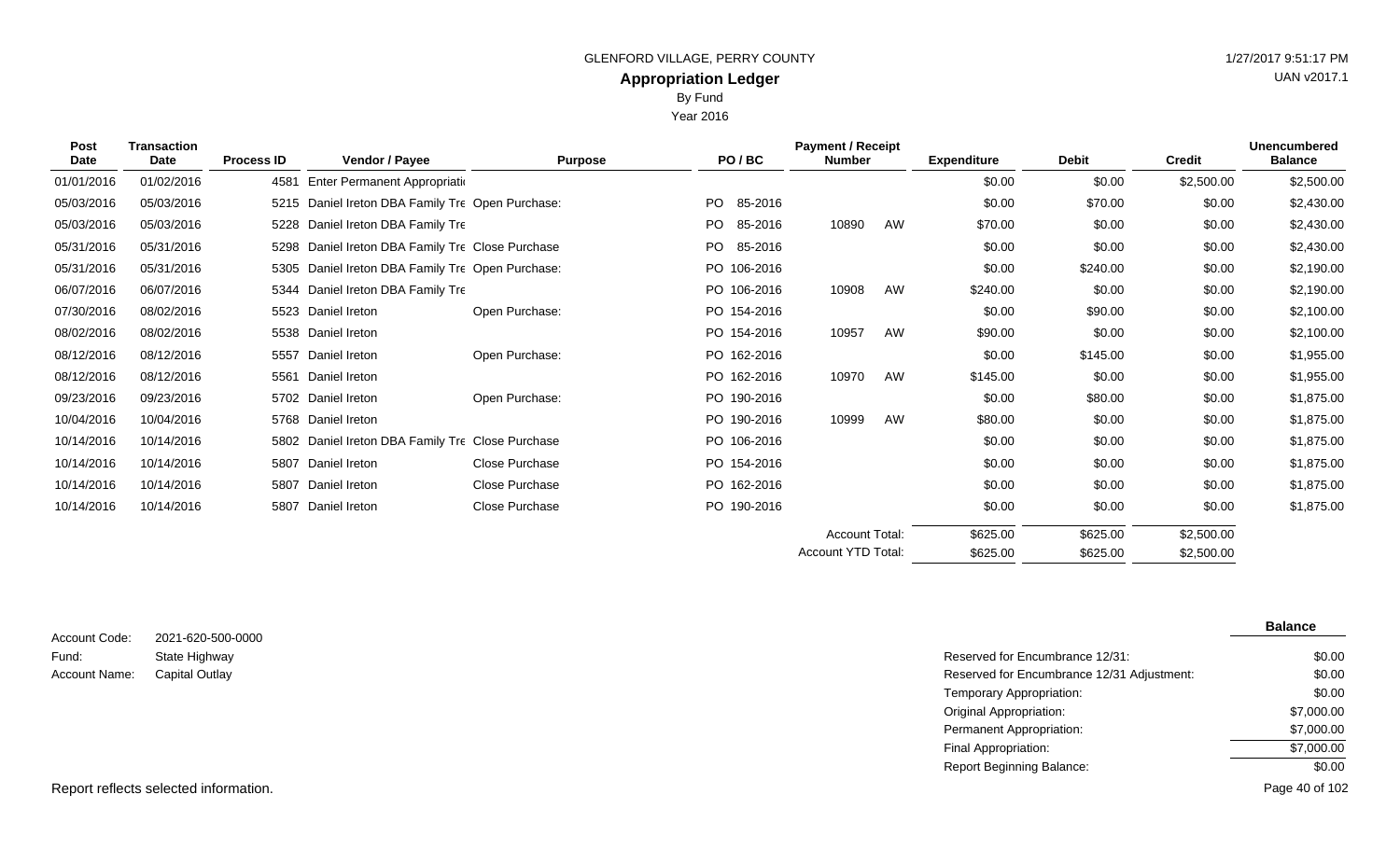Year 2016

| Post        | <b>Transaction</b> | <b>Payment / Receipt</b> |                                 |                |       |                       |             |              |               |                |  |
|-------------|--------------------|--------------------------|---------------------------------|----------------|-------|-----------------------|-------------|--------------|---------------|----------------|--|
| <b>Date</b> | <b>Date</b>        | <b>Process ID</b>        | <b>Vendor / Payee</b>           | <b>Purpose</b> | PO/BC | <b>Number</b>         | Expenditure | <b>Debit</b> | <b>Credit</b> | <b>Balance</b> |  |
| 01/01/2016  | 01/02/2016         | 4581                     | 1 Enter Permanent Appropriation |                |       |                       | \$0.00      | \$0.00       | \$7,000.00    | \$7,000.00     |  |
|             |                    |                          |                                 |                |       | <b>Account Total:</b> | \$0.00      | \$0.00       | \$7,000.00    |                |  |
|             |                    |                          |                                 |                |       | Account YTD Total:    | \$0.00      | \$0.00       | \$7,000.00    |                |  |
|             |                    |                          |                                 |                |       |                       |             |              |               |                |  |

| Account Code: | 2021-650-311-0000 |                                            | -------- |
|---------------|-------------------|--------------------------------------------|----------|
|               |                   |                                            |          |
| Fund:         | State Highway     | Reserved for Encumbrance 12/31:            | \$22.98  |
| Account Name: | Electricity       | Reserved for Encumbrance 12/31 Adjustment: | \$0.00   |
|               |                   | Temporary Appropriation:                   | \$0.00   |
|               |                   | Original Appropriation:                    | \$300.00 |
|               |                   | Permanent Appropriation:                   | \$300.00 |
|               |                   | Final Appropriation:                       | \$300.00 |

| <b>Post</b><br><b>Date</b> | Transaction<br>Date | <b>Process ID</b> | Vendor / Payee                 | <b>Purpose</b>            |      | PO/BC       | <b>Payment / Receipt</b><br><b>Number</b> |    | <b>Expenditure</b> | <b>Debit</b> | <b>Credit</b> | <b>Unencumbered</b><br><b>Balance</b> |
|----------------------------|---------------------|-------------------|--------------------------------|---------------------------|------|-------------|-------------------------------------------|----|--------------------|--------------|---------------|---------------------------------------|
| 01/01/2016                 | 01/30/2016          | 4844              | American Electric Power        | Carry Over Purchase Order |      | PO 263-2015 |                                           |    | \$0.00             | \$22.98      | \$22.98       | \$0.00                                |
| 01/01/2016                 | 01/02/2016          | 4581              | Enter Permanent Appropriation  |                           |      |             |                                           |    | \$0.00             | \$0.00       | \$300.00      | \$300.00                              |
| 01/05/2016                 | 01/05/2016          | 4661              | American Electric Power        |                           |      | PO 263-2015 | 10789                                     | AW | \$22.98            | \$0.00       | \$0.00        | \$300.00                              |
| 02/05/2016                 | 02/09/2016          |                   | 4880 American Electric Power   | Open Purchase:            |      | PO 21-2016  |                                           |    | \$0.00             | \$22.98      | \$0.00        | \$277.02                              |
| 02/09/2016                 | 02/09/2016          |                   | 4872 American Electric Power   | Close Prior Year Purchase |      | PO 263-2015 |                                           |    | \$0.00             | \$0.00       | \$0.00        | \$277.02                              |
| 02/09/2016                 | 02/09/2016          | 4887              | American Electric Power        |                           | PO - | 21-2016     | 10816                                     | AW | \$22.98            | \$0.00       | \$0.00        | \$277.02                              |
| 03/01/2016                 | 03/01/2016          | 4935              | American Electric Power        | Close Purchase            |      | PO 21-2016  |                                           |    | \$0.00             | \$0.00       | \$0.00        | \$277.02                              |
| 03/03/2016                 | 03/04/2016          | 4981              | American Electric Power        | Open Purchase:            | PO.  | 39-2016     |                                           |    | \$0.00             | \$22.98      | \$0.00        | \$254.04                              |
| 03/04/2016                 | 03/04/2016          |                   | 4988 American Electric Power   |                           | PO.  | 39-2016     | 10837                                     | AW | \$22.98            | \$0.00       | \$0.00        | \$254.04                              |
| 03/22/2016                 | 03/22/2016          |                   | 5022 American Electric Power   | Close Purchase            |      | PO 39-2016  |                                           |    | \$0.00             | \$0.00       | \$0.00        | \$254.04                              |
| 04/01/2016                 | 04/05/2016          | 5077              | <b>American Electric Power</b> | Open Purchase:            | PO.  | 58-2016     |                                           |    | \$0.00             | \$23.09      | \$0.00        | \$230.95                              |
| 04/05/2016                 | 04/05/2016          |                   | 5092 American Electric Power   |                           | PO.  | 58-2016     | 10849                                     | AW | \$23.09            | \$0.00       | \$0.00        | \$230.95                              |

Report reflects selected information. Page 41 of 102

UAN v2017.1

#### **Balance**

\$0.00

Report Beginning Balance: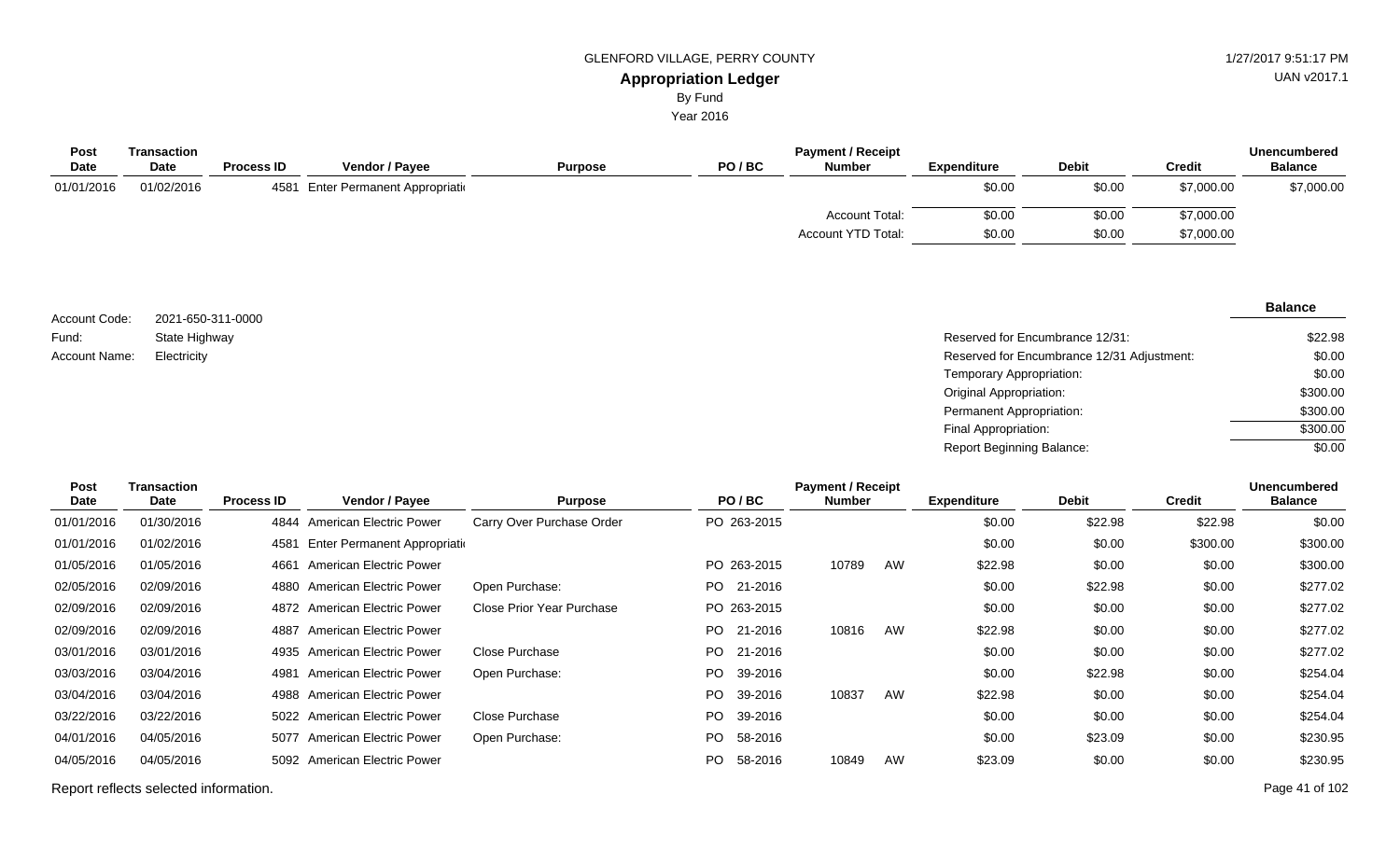Year 2016

| <b>Post</b><br><b>Transaction</b><br><b>Date</b><br><b>Date</b> |            | <b>Process ID</b> | Vendor / Payee                 | <b>Purpose</b> | PO/BC          | <b>Payment / Receipt</b><br><b>Number</b>          |    | <b>Expenditure</b>   | <b>Debit</b>         | <b>Credit</b>        | <b>Unencumbered</b><br><b>Balance</b> |  |
|-----------------------------------------------------------------|------------|-------------------|--------------------------------|----------------|----------------|----------------------------------------------------|----|----------------------|----------------------|----------------------|---------------------------------------|--|
| 04/26/2016                                                      | 04/26/2016 |                   | 5176 American Electric Power   | Close Purchase | PO 58-2016     |                                                    |    | \$0.00               | \$0.00               | \$0.00               | \$230.95                              |  |
| 04/30/2016                                                      | 05/01/2016 |                   | 5199 American Electric Power   | Open Purchase: | 80-2016<br>PO. |                                                    |    | \$0.00               | \$23.19              | \$0.00               | \$207.76                              |  |
| 05/03/2016                                                      | 05/03/2016 | 5228              | <b>American Electric Power</b> |                | PO.<br>80-2016 | 10884                                              | AW | \$23.19              | \$0.00               | \$0.00               | \$207.76                              |  |
| 05/29/2016                                                      | 05/31/2016 |                   | 5305 American Electric Power   | Open Purchase: | PO 102-2016    |                                                    |    | \$0.00               | \$23.10              | \$0.00               | \$184.66                              |  |
| 05/31/2016                                                      | 05/31/2016 |                   | 5298 American Electric Power   | Close Purchase | PO 80-2016     |                                                    |    | \$0.00               | \$0.00               | \$0.00               | \$184.66                              |  |
| 06/07/2016                                                      | 06/07/2016 | 5344              | <b>American Electric Power</b> |                | PO 102-2016    | 10905                                              | AW | \$23.10              | \$0.00               | \$0.00               | \$184.66                              |  |
| 06/28/2016                                                      | 07/01/2016 | 5407              | <b>American Electric Power</b> | Open Purchase: | PO 126-2016    |                                                    |    | \$0.00               | \$22.93              | \$0.00               | \$161.73                              |  |
| 07/01/2016                                                      | 07/01/2016 | 5417              | <b>American Electric Power</b> |                | PO 126-2016    | 10924                                              | AW | \$22.93              | \$0.00               | \$0.00               | \$161.73                              |  |
| 07/29/2016                                                      | 08/02/2016 | 5521              | American Electric Power        | Open Purchase: | PO 153-2016    |                                                    |    | \$0.00               | \$22.93              | \$0.00               | \$138.80                              |  |
| 08/02/2016                                                      | 08/02/2016 | 5538              | <b>American Electric Power</b> |                | PO 153-2016    | 10954                                              | AW | \$22.93              | \$0.00               | \$0.00               | \$138.80                              |  |
| 08/26/2016                                                      | 08/26/2016 | 5607              | <b>American Electric Power</b> | Open Purchase: | PO 168-2016    |                                                    |    | \$0.00               | \$23.15              | \$0.00               | \$115.65                              |  |
| 09/06/2016                                                      | 09/06/2016 | 5648              | <b>American Electric Power</b> |                | PO 168-2016    | 10974                                              | AW | \$23.15              | \$0.00               | \$0.00               | \$115.65                              |  |
| 09/26/2016                                                      | 09/30/2016 | 5733              | <b>American Electric Power</b> | Open Purchase: | PO 191-2016    |                                                    |    | \$0.00               | \$23.39              | \$0.00               | \$92.26                               |  |
| 10/04/2016                                                      | 10/04/2016 | 5768              | <b>American Electric Power</b> |                | PO 191-2016    | 10995                                              | AW | \$23.39              | \$0.00               | \$0.00               | \$92.26                               |  |
| 10/14/2016                                                      | 10/14/2016 |                   | 5802 American Electric Power   | Close Purchase | PO 102-2016    |                                                    |    | \$0.00               | \$0.00               | \$0.00               | \$92.26                               |  |
| 10/14/2016                                                      | 10/14/2016 |                   | 5804 American Electric Power   | Close Purchase | PO 126-2016    |                                                    |    | \$0.00               | \$0.00               | \$0.00               | \$92.26                               |  |
| 10/14/2016                                                      | 10/14/2016 | 5807              | <b>American Electric Power</b> | Close Purchase | PO 153-2016    |                                                    |    | \$0.00               | \$0.00               | \$0.00               | \$92.26                               |  |
| 10/14/2016                                                      | 10/14/2016 | 5807              | <b>American Electric Power</b> | Close Purchase | PO 168-2016    |                                                    |    | \$0.00               | \$0.00               | \$0.00               | \$92.26                               |  |
| 10/14/2016                                                      | 10/14/2016 | 5807              | <b>American Electric Power</b> | Close Purchase | PO 191-2016    |                                                    |    | \$0.00               | \$0.00               | \$0.00               | \$92.26                               |  |
| 10/27/2016                                                      | 10/29/2016 | 5870              | <b>American Electric Power</b> | Open Purchase: | PO 217-2016    |                                                    |    | \$0.00               | \$23.63              | \$0.00               | \$68.63                               |  |
| 11/01/2016                                                      | 11/01/2016 | 5891              | <b>American Electric Power</b> |                | PO 217-2016    | 11024                                              | AW | \$23.63              | \$0.00               | \$0.00               | \$68.63                               |  |
| 11/11/2016                                                      | 11/11/2016 | 5909              | <b>American Electric Power</b> | Close Purchase | PO 217-2016    |                                                    |    | \$0.00               | \$0.00               | \$0.00               | \$68.63                               |  |
| 11/26/2016                                                      | 11/26/2016 |                   | 5963 American Electric Power   | Open Purchase: | PO 233-2016    |                                                    |    | \$0.00               | \$23.63              | \$0.00               | \$45.00                               |  |
| 12/06/2016                                                      | 12/06/2016 | 6011              | <b>American Electric Power</b> |                | PO 233-2016    | 11046                                              | AW | \$23.63              | \$0.00               | \$0.00               | \$45.00                               |  |
| 12/29/2016                                                      | 01/03/2017 | 6067              | <b>American Electric Power</b> | Open Purchase: | PO 254-2016    |                                                    |    | \$0.00               | \$23.65              | \$0.00               | \$21.35                               |  |
| 12/31/2016                                                      | 01/13/2017 |                   | 6170 American Electric Power   | Close Purchase | PO 233-2016    |                                                    |    | \$0.00               | \$0.00               | \$0.00               | \$21.35                               |  |
|                                                                 |            |                   |                                |                |                | <b>Account Total:</b><br><b>Account YTD Total:</b> |    | \$277.98<br>\$277.98 | \$301.63<br>\$301.63 | \$322.98<br>\$322.98 |                                       |  |

Report reflects selected information. Page 42 of 102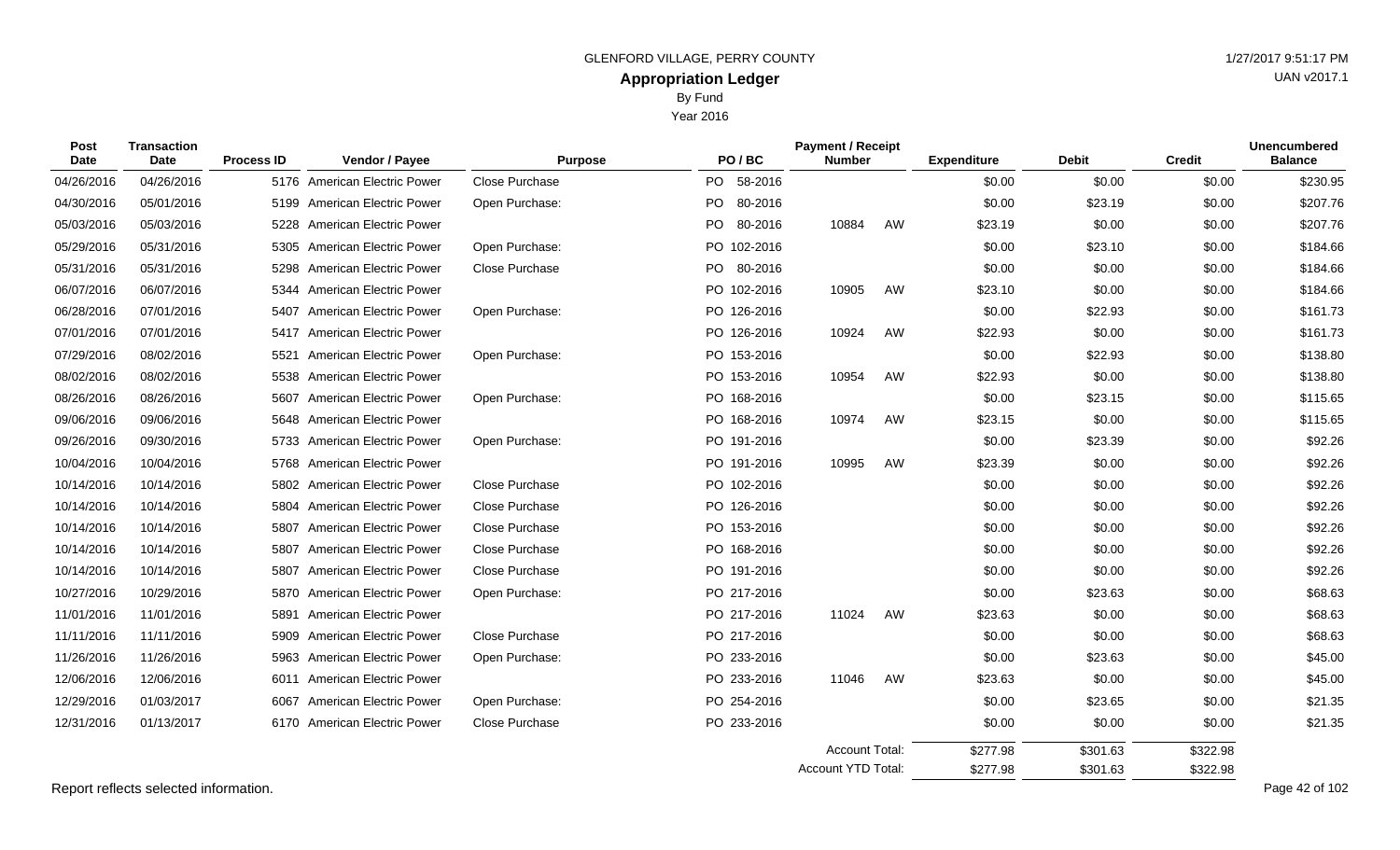## **Appropriation Ledger** GLENFORD VILLAGE, PERRY COUNTY 61 AU AND 127/2017 9:51:17 PM

UAN v2017.1

# By Fund

Year 2016

| Post<br>Date | Transaction<br><b>Date</b> | <b>Process ID</b> | <b>Vendor / Pavee</b> | <b>Purpose</b> | PO/BC                                                                                                  | <b>Payment / Receipt</b><br>Number | <b>Expenditure</b>   | <b>Debit</b>         | Credit                   | Unencumbered<br><b>Balance</b> |
|--------------|----------------------------|-------------------|-----------------------|----------------|--------------------------------------------------------------------------------------------------------|------------------------------------|----------------------|----------------------|--------------------------|--------------------------------|
|              |                            |                   |                       |                | State Highway Fund Total for Selected Accounts:<br>State Highway Fund YTD Total for Selected Accounts: |                                    | \$902.98<br>\$902.98 | \$926.63<br>\$926.63 | \$9,822.98<br>\$9,822.98 |                                |

|                      |                             |                                            | <b>Balance</b> |
|----------------------|-----------------------------|--------------------------------------------|----------------|
| Account Code:        | 2041-730-300-0000           |                                            |                |
| Fund:                | Parks and Recreation        | Reserved for Encumbrance 12/31:            | \$0.00         |
| <b>Account Name:</b> | <b>Contractual Services</b> | Reserved for Encumbrance 12/31 Adjustment: | \$0.00         |
|                      |                             | Temporary Appropriation:                   | \$0.00         |
|                      |                             | <b>Original Appropriation:</b>             | \$1,500.00     |
|                      |                             | <b>Permanent Appropriation:</b>            | \$1,500.00     |
|                      |                             | Final Appropriation:                       | \$1,500.00     |

Report Beginning Balance:

| <b>Post</b><br>Date | Transaction<br>Date | <b>Process ID</b> | Vendor / Payee                                   | <b>Purpose</b> | PO/BC          | <b>Payment / Receipt</b><br><b>Number</b> |    | <b>Expenditure</b> | <b>Debit</b> | <b>Credit</b> | <b>Unencumbered</b><br><b>Balance</b> |
|---------------------|---------------------|-------------------|--------------------------------------------------|----------------|----------------|-------------------------------------------|----|--------------------|--------------|---------------|---------------------------------------|
| 01/01/2016          | 01/02/2016          |                   | 4582 Enter Permanent Appropriation               |                |                |                                           |    | \$0.00             | \$0.00       | \$1,500.00    | \$1,500.00                            |
| 05/03/2016          | 05/03/2016          |                   | 5215 Daniel Ireton DBA Family Tre Open Purchase: |                | PO.<br>85-2016 |                                           |    | \$0.00             | \$30.00      | \$0.00        | \$1,470.00                            |
| 05/03/2016          | 05/03/2016          |                   | 5228 Daniel Ireton DBA Family Tre                |                | PO.<br>85-2016 | 10890                                     | AW | \$30.00            | \$0.00       | \$0.00        | \$1,470.00                            |
| 05/31/2016          | 05/31/2016          |                   | 5298 Daniel Ireton DBA Family Tre Close Purchase |                | PO.<br>85-2016 |                                           |    | \$0.00             | \$0.00       | \$0.00        | \$1,470.00                            |
| 05/31/2016          | 05/31/2016          |                   | 5305 Daniel Ireton DBA Family Tre Open Purchase: |                | PO 106-2016    |                                           |    | \$0.00             | \$60.00      | \$0.00        | \$1,410.00                            |
| 06/07/2016          | 06/07/2016          |                   | 5344 Daniel Ireton DBA Family Tre                |                | PO 106-2016    | 10908                                     | AW | \$60.00            | \$0.00       | \$0.00        | \$1,410.00                            |
| 07/09/2016          | 07/15/2016          |                   | 5452 Tri-County Plumbing & Hardy Open Purchase:  |                | PO 139-2016    |                                           |    | \$0.00             | \$225.00     | \$0.00        | \$1,185.00                            |
| 07/15/2016          | 07/15/2016          |                   | 5452 Daniel Ireton DBA Family Tre Open Purchase: |                | PO 142-2016    |                                           |    | \$0.00             | \$160.00     | \$0.00        | \$1,025.00                            |
| 07/15/2016          | 07/15/2016          | 5461              | Daniel Ireton DBA Family Tre                     |                | PO 142-2016    | 10946                                     | AW | \$160.00           | \$0.00       | \$0.00        | \$1,025.00                            |
| 07/15/2016          | 07/15/2016          | 5461              | Tri-County Plumbing & Hardv                      |                | PO 139-2016    | 10949                                     | AW | \$225.00           | \$0.00       | \$0.00        | \$1,025.00                            |
| 07/30/2016          | 08/02/2016          |                   | 5523 Daniel Ireton                               | Open Purchase: | PO 154-2016    |                                           |    | \$0.00             | \$45.00      | \$0.00        | \$980.00                              |
| 08/02/2016          | 08/02/2016          |                   | 5538 Daniel Ireton                               |                | PO 154-2016    | 10957                                     | AW | \$45.00            | \$0.00       | \$0.00        | \$980.00                              |
| 08/12/2016          | 08/12/2016          |                   | 5549 Daniel Ireton DBA Family Tre                |                | PO 142-2016    | 10946                                     | AW | $-$160.00$         | \$0.00       | \$0.00        | \$980.00                              |

Report reflects selected information. Page 43 of 102

\$0.00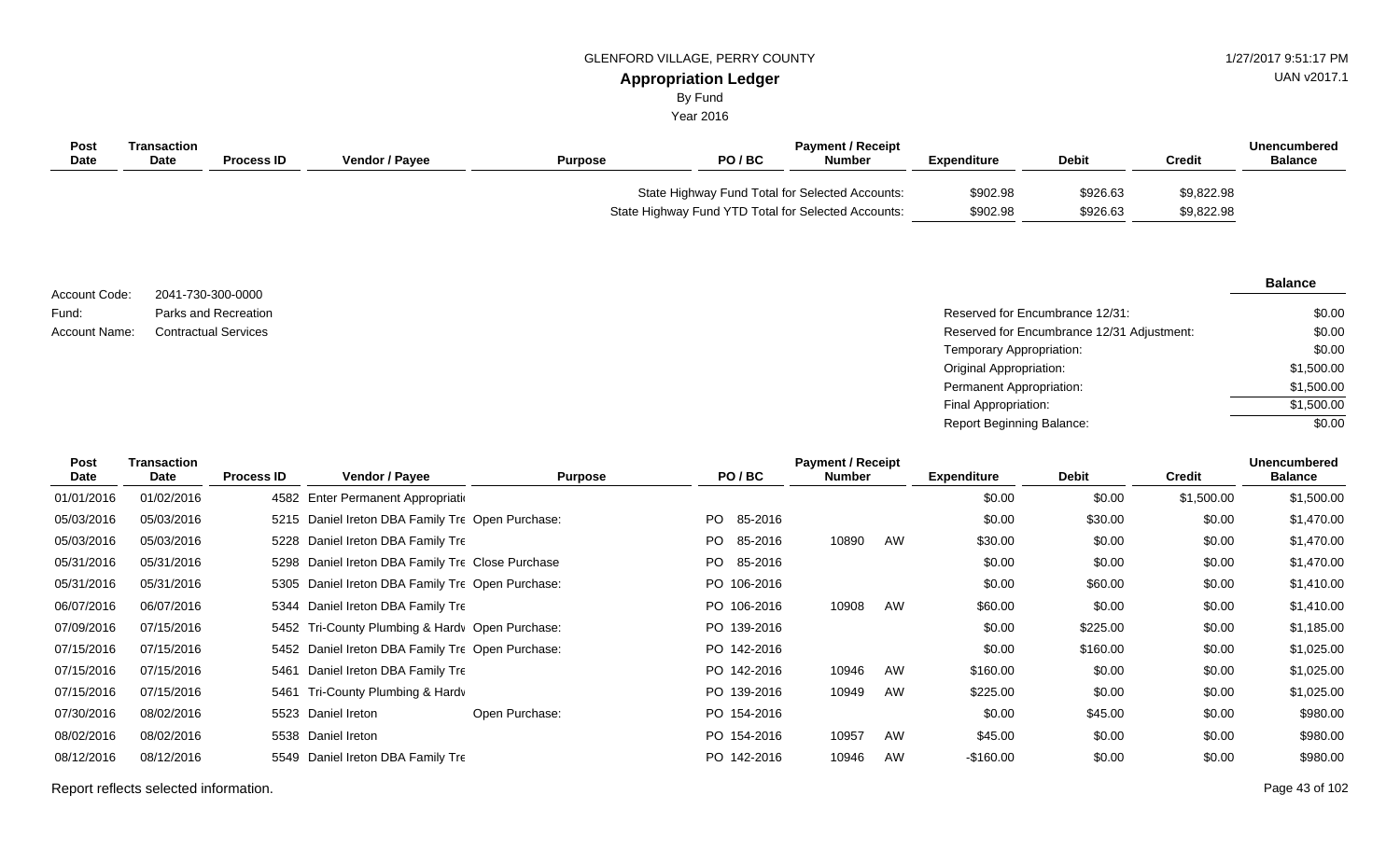Year 2016

| <b>Post</b><br>Date | <b>Transaction</b><br>Date | <b>Process ID</b> | Vendor / Payee                                   | <b>Purpose</b>                                                    | PO/BC       | <b>Payment / Receipt</b><br><b>Number</b> |    | <b>Expenditure</b> | <b>Debit</b> | <b>Credit</b> | <b>Unencumbered</b><br><b>Balance</b> |
|---------------------|----------------------------|-------------------|--------------------------------------------------|-------------------------------------------------------------------|-------------|-------------------------------------------|----|--------------------|--------------|---------------|---------------------------------------|
| 08/12/2016          | 08/12/2016                 | 5550              |                                                  | Daniel Ireton DBA Family Tre Adjust Purchase: Void due to bank no | PO 142-2016 |                                           |    | \$0.00             | \$0.00       | \$160.00      | \$1,140.00                            |
| 08/12/2016          | 08/12/2016                 | 5557              | Daniel Ireton                                    | Open Purchase:                                                    | PO 162-2016 |                                           |    | \$0.00             | \$160.00     | \$0.00        | \$980.00                              |
| 08/12/2016          | 08/12/2016                 | 5561              | Daniel Ireton                                    |                                                                   | PO 162-2016 | 10970                                     | AW | \$160.00           | \$0.00       | \$0.00        | \$980.00                              |
| 09/18/2016          | 09/21/2016                 | 5681              | Lloyd Thompson                                   | Open Purchase:                                                    | PO 187-2016 |                                           |    | \$0.00             | \$950.00     | \$0.00        | \$30.00                               |
| 09/21/2016          | 09/21/2016                 |                   | 5688 Lloyd Thompson                              |                                                                   | PO 187-2016 | 10990                                     | AW | \$950.00           | \$0.00       | \$0.00        | \$30.00                               |
| 09/23/2016          | 09/23/2016                 |                   | 5702 Daniel Ireton                               | Open Purchase:                                                    | PO 190-2016 |                                           |    | \$0.00             | \$20.00      | \$0.00        | \$10.00                               |
| 10/04/2016          | 10/04/2016                 |                   | 5768 Daniel Ireton                               |                                                                   | PO 190-2016 | 10999                                     | AW | \$20.00            | \$0.00       | \$0.00        | \$10.00                               |
| 10/14/2016          | 10/14/2016                 |                   | 5802 Daniel Ireton DBA Family Tre Close Purchase |                                                                   | PO 106-2016 |                                           |    | \$0.00             | \$0.00       | \$0.00        | \$10.00                               |
| 10/14/2016          | 10/14/2016                 | 5807              | Tri-County Plumbing & Hardy Close Purchase       |                                                                   | PO 139-2016 |                                           |    | \$0.00             | \$0.00       | \$0.00        | \$10.00                               |
| 10/14/2016          | 10/14/2016                 | 5807              | Daniel Ireton DBA Family Tre Close Purchase      |                                                                   | PO 142-2016 |                                           |    | \$0.00             | \$0.00       | \$0.00        | \$10.00                               |
| 10/14/2016          | 10/14/2016                 |                   | 5807 Daniel Ireton                               | Close Purchase                                                    | PO 154-2016 |                                           |    | \$0.00             | \$0.00       | \$0.00        | \$10.00                               |
| 10/14/2016          | 10/14/2016                 |                   | 5807 Daniel Ireton                               | Close Purchase                                                    | PO 162-2016 |                                           |    | \$0.00             | \$0.00       | \$0.00        | \$10.00                               |
| 10/14/2016          | 10/14/2016                 |                   | 5807 Lloyd Thompson                              | Close Purchase                                                    | PO 187-2016 |                                           |    | \$0.00             | \$0.00       | \$0.00        | \$10.00                               |
| 10/14/2016          | 10/14/2016                 |                   | 5807 Daniel Ireton                               | Close Purchase                                                    | PO 190-2016 |                                           |    | \$0.00             | \$0.00       | \$0.00        | \$10.00                               |
|                     |                            |                   |                                                  |                                                                   |             | <b>Account Total:</b>                     |    | \$1,490.00         | \$1,650.00   | \$1,660.00    |                                       |
|                     |                            |                   |                                                  |                                                                   |             | Account YTD Total:                        |    | \$1,490.00         | \$1,650.00   | \$1,660.00    |                                       |

| Account Code: | 2041-730-311-0000    |
|---------------|----------------------|
| Fund:         | Parks and Recreation |
| Account Name: | Electricity          |

|                      |                                            | <b>Balance</b> |
|----------------------|--------------------------------------------|----------------|
| 2041-730-311-0000    |                                            |                |
| Parks and Recreation | Reserved for Encumbrance 12/31:            | \$29.40        |
| Electricity          | Reserved for Encumbrance 12/31 Adjustment: | \$0.00         |
|                      | Temporary Appropriation:                   | \$0.00         |
|                      | Original Appropriation:                    | \$500.00       |
|                      | Permanent Appropriation:                   | \$500.00       |
|                      | Final Appropriation:                       | \$500.00       |
|                      | <b>Report Beginning Balance:</b>           | \$0.00         |

Report reflects selected information. Page 44 of 102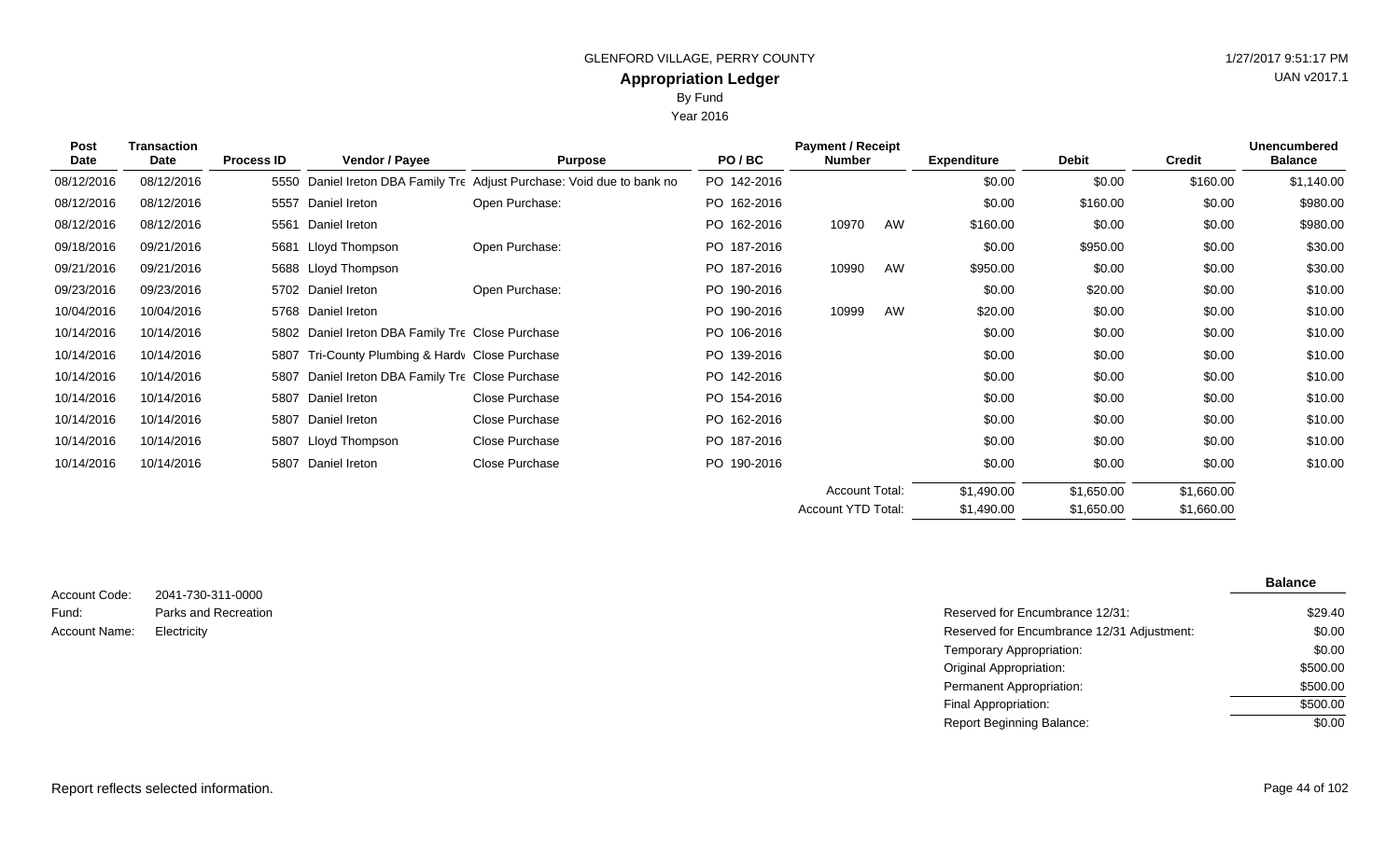Year 2016

| Post<br>Date | <b>Transaction</b><br><b>Date</b>     | <b>Process ID</b> | Vendor / Payee                     | <b>Purpose</b>                   | PO/BC           | <b>Payment / Receipt</b><br><b>Number</b> |    | <b>Expenditure</b> | <b>Debit</b> | <b>Credit</b> | <b>Unencumbered</b><br><b>Balance</b> |
|--------------|---------------------------------------|-------------------|------------------------------------|----------------------------------|-----------------|-------------------------------------------|----|--------------------|--------------|---------------|---------------------------------------|
| 01/01/2016   | 01/30/2016                            |                   | 4844 American Electric Power       | Carry Over Purchase Order        | PO 263-2015     |                                           |    | \$0.00             | \$29.40      | \$29.40       | \$0.00                                |
| 01/01/2016   | 01/02/2016                            |                   | 4582 Enter Permanent Appropriation |                                  |                 |                                           |    | \$0.00             | \$0.00       | \$500.00      | \$500.00                              |
| 01/05/2016   | 01/05/2016                            |                   | 4661 American Electric Power       |                                  | PO 263-2015     | 10789                                     | AW | \$29.40            | \$0.00       | \$0.00        | \$500.00                              |
| 02/05/2016   | 02/09/2016                            | 4880              | American Electric Power            | Open Purchase:                   | PO 21-2016      |                                           |    | \$0.00             | \$28.55      | \$0.00        | \$471.45                              |
| 02/09/2016   | 02/09/2016                            |                   | 4872 American Electric Power       | <b>Close Prior Year Purchase</b> | PO 263-2015     |                                           |    | \$0.00             | \$0.00       | \$0.00        | \$471.45                              |
| 02/09/2016   | 02/09/2016                            | 4887              | <b>American Electric Power</b>     |                                  | PO 21-2016      | 10816                                     | AW | \$28.55            | \$0.00       | \$0.00        | \$471.45                              |
| 03/01/2016   | 03/01/2016                            | 4935              | <b>American Electric Power</b>     | Close Purchase                   | PO 21-2016      |                                           |    | \$0.00             | \$0.00       | \$0.00        | \$471.45                              |
| 03/03/2016   | 03/04/2016                            | 4981              | <b>American Electric Power</b>     | Open Purchase:                   | PO<br>39-2016   |                                           |    | \$0.00             | \$27.68      | \$0.00        | \$443.77                              |
| 03/04/2016   | 03/04/2016                            |                   | 4988 American Electric Power       |                                  | PO  <br>39-2016 | 10837                                     | AW | \$27.68            | \$0.00       | \$0.00        | \$443.77                              |
| 03/22/2016   | 03/22/2016                            |                   | 5022 American Electric Power       | Close Purchase                   | PO<br>39-2016   |                                           |    | \$0.00             | \$0.00       | \$0.00        | \$443.77                              |
| 04/01/2016   | 04/05/2016                            |                   | 5077 American Electric Power       | Open Purchase:                   | PO 58-2016      |                                           |    | \$0.00             | \$27.26      | \$0.00        | \$416.51                              |
| 04/05/2016   | 04/05/2016                            |                   | 5092 American Electric Power       |                                  | PO.<br>58-2016  | 10849                                     | AW | \$27.26            | \$0.00       | \$0.00        | \$416.51                              |
| 04/26/2016   | 04/26/2016                            |                   | 5176 American Electric Power       | Close Purchase                   | PO.<br>58-2016  |                                           |    | \$0.00             | \$0.00       | \$0.00        | \$416.51                              |
| 04/30/2016   | 05/01/2016                            | 5199              | American Electric Power            | Open Purchase:                   | PO.<br>80-2016  |                                           |    | \$0.00             | \$35.48      | \$0.00        | \$381.03                              |
| 05/03/2016   | 05/03/2016                            |                   | 5228 American Electric Power       |                                  | PO 80-2016      | 10884                                     | AW | \$35.48            | \$0.00       | \$0.00        | \$381.03                              |
| 05/29/2016   | 05/31/2016                            | 5305              | <b>American Electric Power</b>     | Open Purchase:                   | PO 102-2016     |                                           |    | \$0.00             | \$36.10      | \$0.00        | \$344.93                              |
| 05/31/2016   | 05/31/2016                            |                   | 5298 American Electric Power       | Close Purchase                   | PO 80-2016      |                                           |    | \$0.00             | \$0.00       | \$0.00        | \$344.93                              |
| 06/07/2016   | 06/07/2016                            |                   | 5344 American Electric Power       |                                  | PO 102-2016     | 10905                                     | AW | \$36.10            | \$0.00       | \$0.00        | \$344.93                              |
| 06/28/2016   | 07/01/2016                            |                   | 5407 American Electric Power       | Open Purchase:                   | PO 126-2016     |                                           |    | \$0.00             | \$48.03      | \$0.00        | \$296.90                              |
| 07/01/2016   | 07/01/2016                            |                   | 5417 American Electric Power       |                                  | PO 126-2016     | 10924                                     | AW | \$48.03            | \$0.00       | \$0.00        | \$296.90                              |
| 07/29/2016   | 08/02/2016                            | 5521              | American Electric Power            | Open Purchase:                   | PO 153-2016     |                                           |    | \$0.00             | \$41.09      | \$0.00        | \$255.81                              |
| 08/02/2016   | 08/02/2016                            | 5538              | American Electric Power            |                                  | PO 153-2016     | 10954                                     | AW | \$41.09            | \$0.00       | \$0.00        | \$255.81                              |
| 08/26/2016   | 08/26/2016                            | 5607              | <b>American Electric Power</b>     | Open Purchase:                   | PO 168-2016     |                                           |    | \$0.00             | \$48.18      | \$0.00        | \$207.63                              |
| 09/06/2016   | 09/06/2016                            |                   | 5648 American Electric Power       |                                  | PO 168-2016     | 10974                                     | AW | \$48.18            | \$0.00       | \$0.00        | \$207.63                              |
| 09/26/2016   | 09/30/2016                            |                   | 5733 American Electric Power       | Open Purchase:                   | PO 191-2016     |                                           |    | \$0.00             | \$42.59      | \$0.00        | \$165.04                              |
| 10/04/2016   | 10/04/2016                            |                   | 5768 American Electric Power       |                                  | PO 191-2016     | 10995                                     | AW | \$42.59            | \$0.00       | \$0.00        | \$165.04                              |
| 10/14/2016   | 10/14/2016                            |                   | 5802 American Electric Power       | <b>Close Purchase</b>            | PO 102-2016     |                                           |    | \$0.00             | \$0.00       | \$0.00        | \$165.04                              |
| 10/14/2016   | 10/14/2016                            |                   | 5804 American Electric Power       | Close Purchase                   | PO 126-2016     |                                           |    | \$0.00             | \$0.00       | \$0.00        | \$165.04                              |
|              | Report reflects selected information. |                   |                                    |                                  |                 |                                           |    |                    |              |               | Page 45 of 102                        |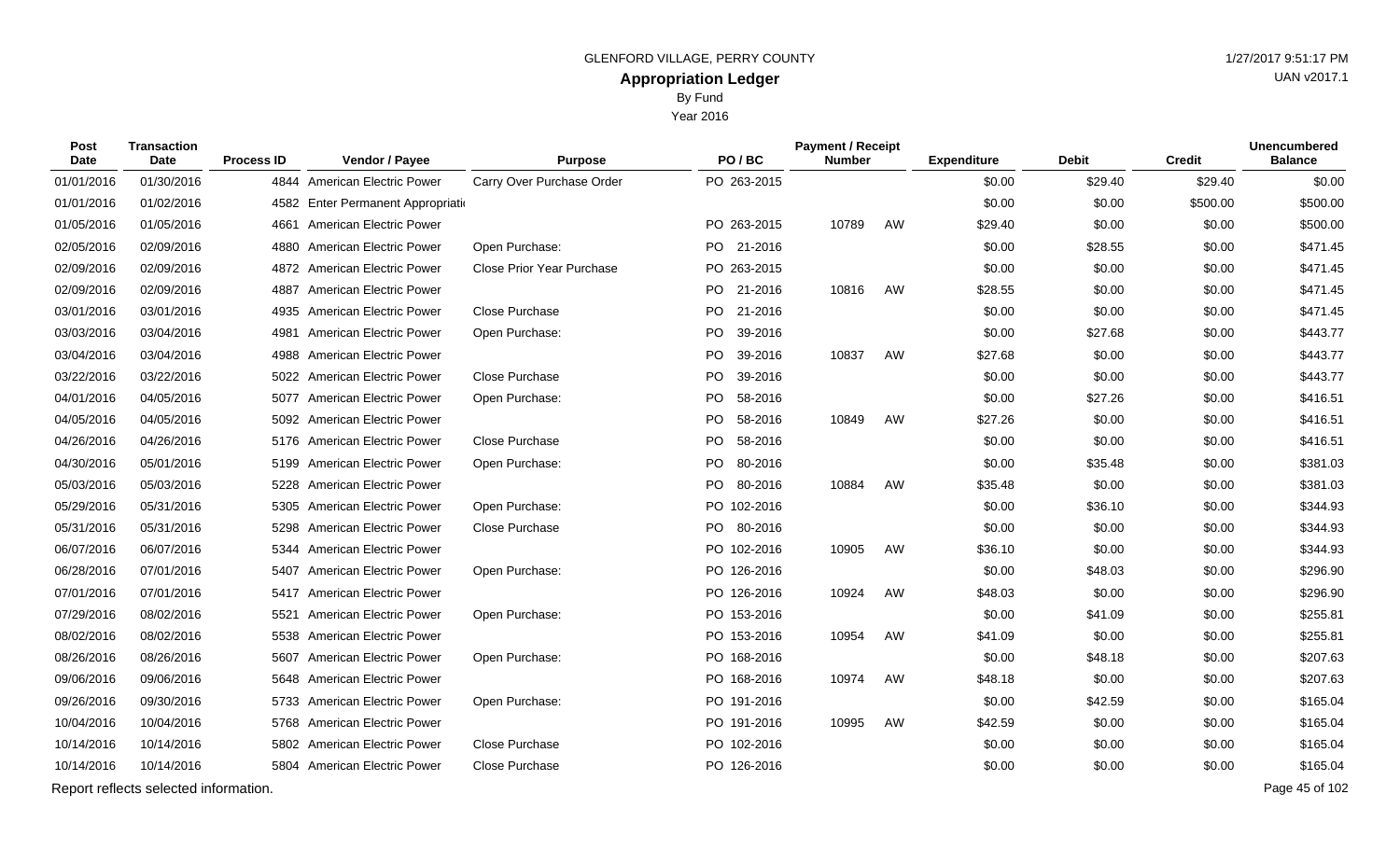Year 2016

| <b>Post</b> | <b>Transaction</b> | <b>Payment / Receipt</b> |                                |                |             |                    |    |                    |              |               | <b>Unencumbered</b> |
|-------------|--------------------|--------------------------|--------------------------------|----------------|-------------|--------------------|----|--------------------|--------------|---------------|---------------------|
| Date        | Date               | <b>Process ID</b>        | Vendor / Payee                 | <b>Purpose</b> | PO/BC       | <b>Number</b>      |    | <b>Expenditure</b> | <b>Debit</b> | <b>Credit</b> | <b>Balance</b>      |
| 10/14/2016  | 10/14/2016         | 5807                     | <b>American Electric Power</b> | Close Purchase | PO 153-2016 |                    |    | \$0.00             | \$0.00       | \$0.00        | \$165.04            |
| 10/14/2016  | 10/14/2016         | 5807                     | American Electric Power        | Close Purchase | PO 168-2016 |                    |    | \$0.00             | \$0.00       | \$0.00        | \$165.04            |
| 10/14/2016  | 10/14/2016         | 5807                     | American Electric Power        | Close Purchase | PO 191-2016 |                    |    | \$0.00             | \$0.00       | \$0.00        | \$165.04            |
| 10/27/2016  | 10/29/2016         |                          | 5870 American Electric Power   | Open Purchase: | PO 217-2016 |                    |    | \$0.00             | \$40.30      | \$0.00        | \$124.74            |
| 11/01/2016  | 11/01/2016         | 5891                     | American Electric Power        |                | PO 217-2016 | 11024              | AW | \$40.30            | \$0.00       | \$0.00        | \$124.74            |
| 11/11/2016  | 11/11/2016         |                          | 5909 American Electric Power   | Close Purchase | PO 217-2016 |                    |    | \$0.00             | \$0.00       | \$0.00        | \$124.74            |
| 11/26/2016  | 11/26/2016         |                          | 5963 American Electric Power   | Open Purchase: | PO 233-2016 |                    |    | \$0.00             | \$37.16      | \$0.00        | \$87.58             |
| 12/06/2016  | 12/06/2016         | 6011                     | American Electric Power        |                | PO 233-2016 | 11046              | AW | \$37.16            | \$0.00       | \$0.00        | \$87.58             |
| 12/29/2016  | 01/03/2017         | 6067                     | <b>American Electric Power</b> | Open Purchase: | PO 254-2016 |                    |    | \$0.00             | \$26.46      | \$0.00        | \$61.12             |
| 12/31/2016  | 01/13/2017         |                          | 6170 American Electric Power   | Close Purchase | PO 233-2016 |                    |    | \$0.00             | \$0.00       | \$0.00        | \$61.12             |
|             |                    |                          |                                |                |             | Account Total:     |    | \$441.82           | \$468.28     | \$529.40      |                     |
|             |                    |                          |                                |                |             | Account YTD Total: |    | \$441.82           | \$468.28     | \$529.40      |                     |

2041-730-400-0000 Parks and Recreation Account Code: Fund:

#### **Balance**

| Fund:         | Parks and Recreation   | Reserved for Encumbrance 12/31:            | \$0.00     |
|---------------|------------------------|--------------------------------------------|------------|
| Account Name: | Supplies and Materials | Reserved for Encumbrance 12/31 Adjustment: | \$0.00     |
|               |                        | Temporary Appropriation:                   | \$0.00     |
|               |                        | Original Appropriation:                    | \$1,000.00 |
|               |                        | Permanent Appropriation:                   | \$1,000.00 |
|               |                        | Final Appropriation:                       | \$1,000.00 |
|               |                        | <b>Report Beginning Balance:</b>           | \$0.00     |

| Post        | Transaction |                   |                                               |                |     |            |               | <b>Unencumbered</b> |             |              |            |                |
|-------------|-------------|-------------------|-----------------------------------------------|----------------|-----|------------|---------------|---------------------|-------------|--------------|------------|----------------|
| <b>Date</b> | <b>Date</b> | <b>Process ID</b> | Vendor / Pavee                                | <b>Purpose</b> |     | PO/BC      | <b>Number</b> |                     | Expenditure | <b>Debit</b> | Credit     | <b>Balance</b> |
| 01/01/2016  | 01/02/2016  |                   | 4582 Enter Permanent Appropriation            |                |     |            |               |                     | \$0.00      | \$0.00       | \$1,000.00 | \$1,000.00     |
| 04/01/2016  | 04/05/2016  |                   | 5077 Ridgeview Lumber & Supply Open Purchase: |                |     | PO 57-2016 |               |                     | \$0.00      | \$22.27      | \$0.00     | \$977.73       |
| 04/05/2016  | 04/05/2016  |                   | 5092 Ridgeview Lumber & Supply                |                | PO. | 57-2016    | 10859         | AW                  | \$22.27     | \$0.00       | \$0.00     | \$977.73       |

Report reflects selected information. Page 46 of 102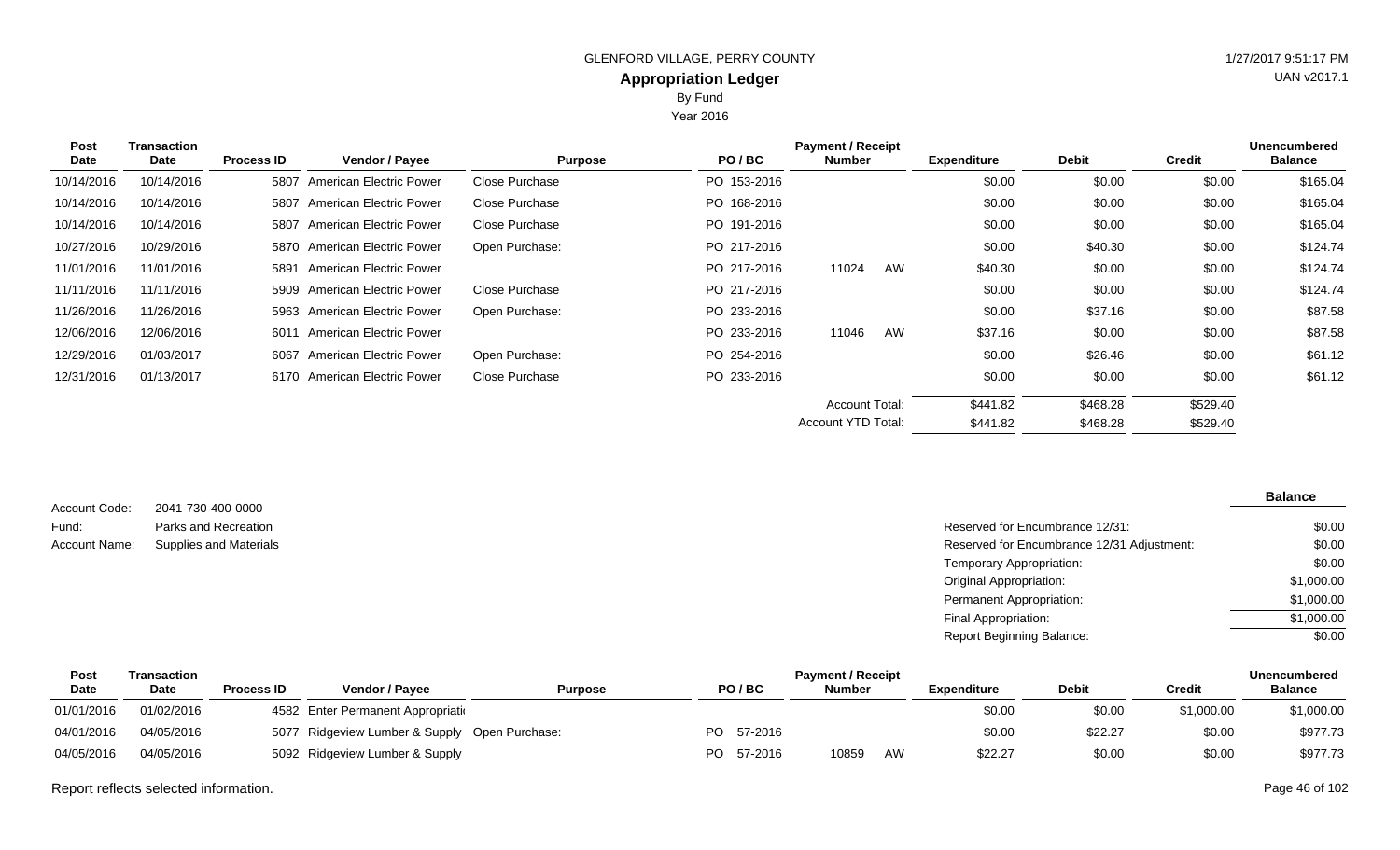Year 2016

| Post<br>Date | Transaction<br>Date | <b>Process ID</b> | <b>Vendor / Payee</b>                         | <b>Purpose</b> | PO/BC       | <b>Payment / Receipt</b><br><b>Number</b> | <b>Expenditure</b> | <b>Debit</b> | <b>Credit</b> | <b>Unencumbered</b><br><b>Balance</b> |
|--------------|---------------------|-------------------|-----------------------------------------------|----------------|-------------|-------------------------------------------|--------------------|--------------|---------------|---------------------------------------|
| 04/26/2016   | 04/26/2016          |                   | 5176 Ridgeview Lumber & Supply Close Purchase |                | PO 57-2016  |                                           | \$0.00             | \$0.00       | \$0.00        | \$977.73                              |
| 11/18/2016   | 11/18/2016          |                   | 5933 Jeff Ours                                | Open Purchase: | PO 230-2016 |                                           | \$0.00             | \$611.99     | \$0.00        | \$365.74                              |
| 11/29/2016   | 11/29/2016          |                   | 5971 Jeff Ours                                |                | PO 230-2016 | AW<br>11045                               | \$611.99           | \$0.00       | \$0.00        | \$365.74                              |
| 12/06/2016   | 12/06/2016          |                   | 5995 Sharon Phillips                          | Open Purchase: | PO 247-2016 |                                           | \$0.00             | \$31.10      | \$0.00        | \$334.64                              |
| 12/06/2016   | 12/06/2016          |                   | 6011 Sharon Phillips                          |                | PO 247-2016 | AW<br>11060                               | \$31.10            | \$0.00       | \$0.00        | \$334.64                              |
| 12/29/2016   | 01/03/2017          |                   | 6067 Jeff Ours                                | Open Purchase: | PO 253-2016 |                                           | \$0.00             | \$27.00      | \$0.00        | \$307.64                              |
| 12/31/2016   | 01/13/2017          |                   | 6170 Jeff Ours                                | Close Purchase | PO 230-2016 |                                           | \$0.00             | \$0.00       | \$0.00        | \$307.64                              |
| 12/31/2016   | 01/13/2017          |                   | 6170 Sharon Phillips                          | Close Purchase | PO 247-2016 |                                           | \$0.00             | \$0.00       | \$0.00        | \$307.64                              |
|              |                     |                   |                                               |                |             | <b>Account Total:</b>                     | \$665.36           | \$692.36     | \$1,000.00    |                                       |
|              |                     |                   |                                               |                |             | <b>Account YTD Total:</b>                 | \$665.36           | \$692.36     | \$1,000.00    |                                       |

| Account Code: | 2041-730-430-0000       |
|---------------|-------------------------|
| Fund:         | Parks and Recreation    |
| Account Name: | Repairs and Maintenance |

| Parks and Recreation    | Reserved for Encumbrance 12/31:            | \$0.00   |
|-------------------------|--------------------------------------------|----------|
| Repairs and Maintenance | Reserved for Encumbrance 12/31 Adjustment: | \$0.00   |
|                         | Temporary Appropriation:                   | \$0.00   |
|                         | Original Appropriation:                    | \$700.00 |
|                         | Permanent Appropriation:                   | \$700.00 |
|                         | Final Appropriation:                       | \$700.00 |
|                         | <b>Report Beginning Balance:</b>           | \$0.00   |
|                         |                                            |          |

| Post        | Transaction |                   |                                    |                |             | <b>Payment / Receipt</b> |    |             |              |               | <b>Unencumbered</b> |
|-------------|-------------|-------------------|------------------------------------|----------------|-------------|--------------------------|----|-------------|--------------|---------------|---------------------|
| <b>Date</b> | <b>Date</b> | <b>Process ID</b> | <b>Vendor / Pavee</b>              | <b>Purpose</b> | PO/BC       | <b>Number</b>            |    | Expenditure | <b>Debit</b> | <b>Credit</b> | <b>Balance</b>      |
| 01/01/2016  | 01/02/2016  |                   | 4582 Enter Permanent Appropriation |                |             |                          |    | \$0.00      | \$0.00       | \$700.00      | \$700.00            |
| 07/23/2016  | 07/26/2016  |                   | 5472 Wilkins Heating & Cooling     | Open Purchase: | PO 146-2016 |                          |    | \$0.00      | \$202.31     | \$0.00        | \$497.69            |
| 07/29/2016  | 08/02/2016  |                   | 5521 Shriner Plumbing              | Open Purchase: | PO 150-2016 |                          |    | \$0.00      | \$40.00      | \$0.00        | \$457.69            |
| 08/02/2016  | 08/02/2016  |                   | 5538 Shriner Plumbing              |                | PO 150-2016 | 10960                    | AW | \$40.00     | \$0.00       | \$0.00        | \$457.69            |
| 08/02/2016  | 08/02/2016  |                   | 5538 Wilkins Heating & Cooling     |                | PO 146-2016 | 10965                    | AW | \$202.31    | \$0.00       | \$0.00        | \$457.69            |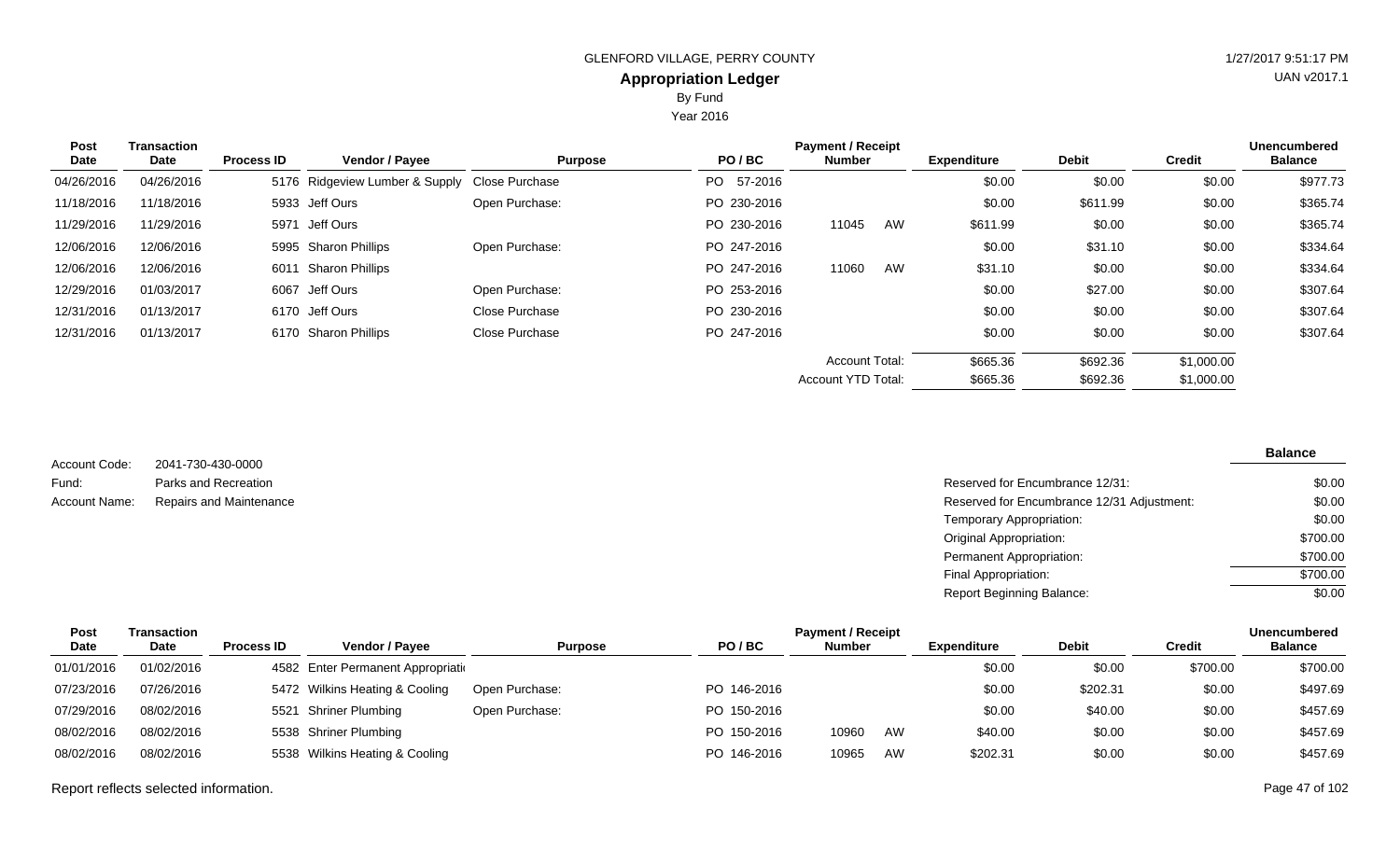By Fund

Year 2016

| Post<br>Date | <b>Transaction</b><br>Date | <b>Process ID</b> | <b>Vendor / Payee</b>          |                | PO/BC<br><b>Purpose</b>                                    | <b>Payment / Receipt</b><br>Number |    | <b>Expenditure</b> | <b>Debit</b> | <b>Credit</b> | <b>Unencumbered</b><br><b>Balance</b> |
|--------------|----------------------------|-------------------|--------------------------------|----------------|------------------------------------------------------------|------------------------------------|----|--------------------|--------------|---------------|---------------------------------------|
| 08/31/2016   | 09/06/2016                 |                   | 5634 Shriner Plumbing          | Open Purchase: | PO 171-2016                                                |                                    |    | \$0.00             | \$110.05     | \$0.00        | \$347.64                              |
| 09/06/2016   | 09/06/2016                 |                   | 5648 Shriner Plumbing          |                | PO 171-2016                                                | 10979                              | AW | \$110.05           | \$0.00       | \$0.00        | \$347.64                              |
| 10/14/2016   | 10/14/2016                 |                   | 5807 Wilkins Heating & Cooling | Close Purchase | PO 146-2016                                                |                                    |    | \$0.00             | \$0.00       | \$0.00        | \$347.64                              |
| 10/14/2016   | 10/14/2016                 |                   | 5807 Shriner Plumbing          | Close Purchase | PO 150-2016                                                |                                    |    | \$0.00             | \$0.00       | \$0.00        | \$347.64                              |
| 10/14/2016   | 10/14/2016                 |                   | 5807 Shriner Plumbing          | Close Purchase | PO 171-2016                                                |                                    |    | \$0.00             | \$0.00       | \$0.00        | \$347.64                              |
|              |                            |                   |                                |                |                                                            | Account Total:                     |    | \$352.36           | \$352.36     | \$700.00      |                                       |
|              |                            |                   |                                |                |                                                            | Account YTD Total:                 |    | \$352.36           | \$352.36     | \$700.00      |                                       |
|              |                            |                   |                                |                | Parks and Recreation Fund Total for Selected Accounts:     |                                    |    | \$2,949.54         | \$3.163.00   | \$3,889.40    |                                       |
|              |                            |                   |                                |                | Parks and Recreation Fund YTD Total for Selected Accounts: |                                    |    | \$2,949.54         | \$3,163.00   | \$3,889.40    |                                       |

5101-531-300-0000 Water Operating Account Code: Fund:

#### **Balance**

| Fund:         | <b>Water Operating</b>      | Reserved for Encumbrance 12/31:            | \$0.00     |
|---------------|-----------------------------|--------------------------------------------|------------|
| Account Name: | <b>Contractual Services</b> | Reserved for Encumbrance 12/31 Adjustment: | \$0.00     |
|               |                             | Temporary Appropriation:                   | \$0.00     |
|               |                             | Original Appropriation:                    | \$7,200.00 |
|               |                             | Permanent Appropriation:                   | \$8,307.33 |
|               |                             | Final Appropriation:                       | \$8,307.33 |
|               |                             | <b>Report Beginning Balance:</b>           | \$0.00     |

| <b>Balance</b> |
|----------------|
|                |
| \$7,200.00     |
| \$6,600.00     |
| \$6,600.00     |
| \$6,000.00     |
| \$6,000.00     |
| \$6,000.00     |
|                |

Report reflects selected information. Page 48 of 102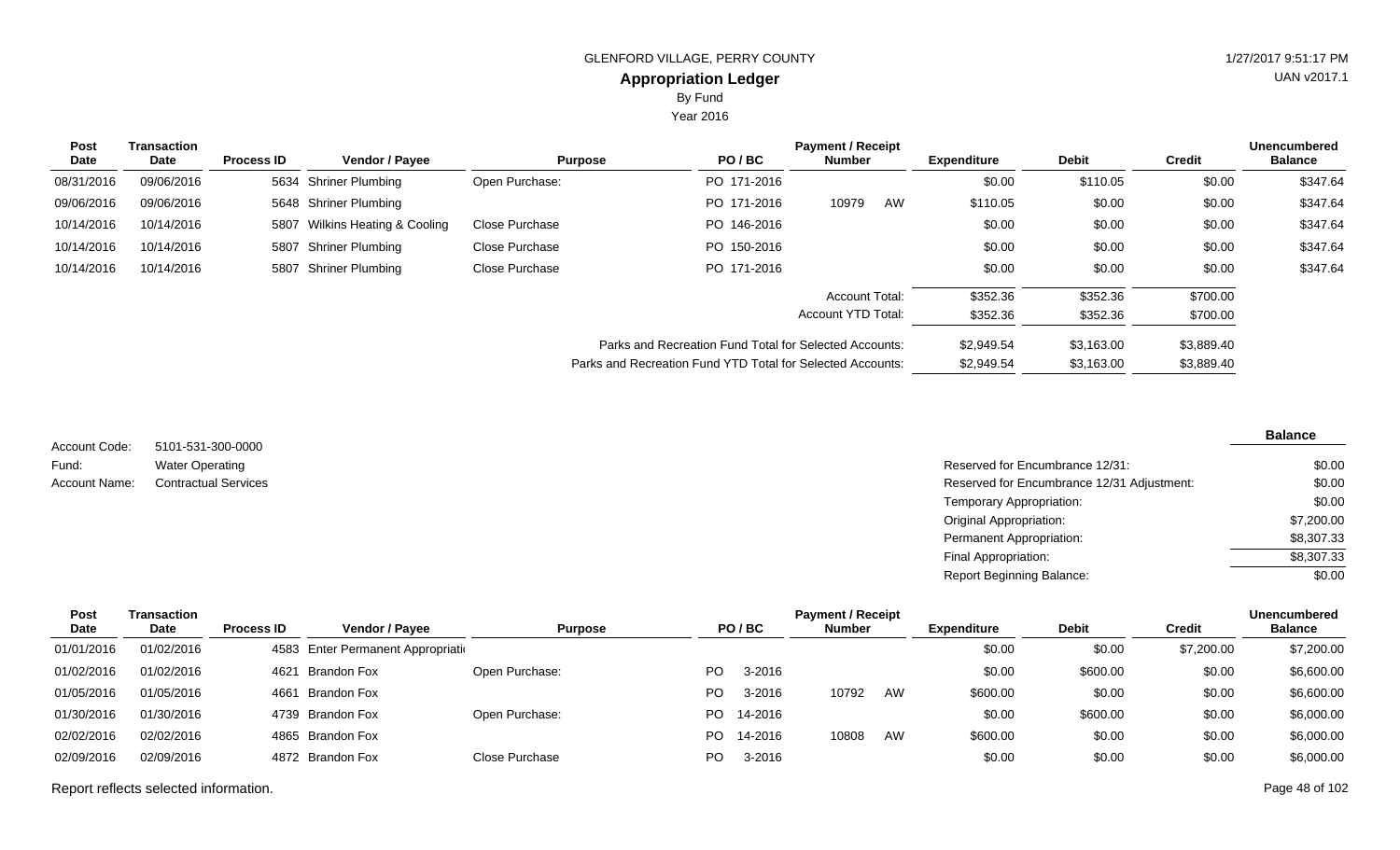Year 2016

| <b>Post</b><br>Date | Transaction<br>Date | <b>Process ID</b> | Vendor / Payee   | <b>Purpose</b>              |     | PO/BC   | <b>Payment / Receipt</b><br>Number |    | <b>Expenditure</b> | <b>Debit</b> | <b>Credit</b> | <b>Unencumbered</b><br><b>Balance</b> |
|---------------------|---------------------|-------------------|------------------|-----------------------------|-----|---------|------------------------------------|----|--------------------|--------------|---------------|---------------------------------------|
| 02/09/2016          | 02/09/2016          |                   | 4873 Brandon Fox | Close Purchase              | PO. | 14-2016 |                                    |    | \$0.00             | \$0.00       | \$0.00        | \$6,000.00                            |
| 02/27/2016          | 03/01/2016          |                   | 4939 Brandon Fox | Open Purchase:              | PO. | 35-2016 |                                    |    | \$0.00             | \$600.00     | \$0.00        | \$5,400.00                            |
| 03/01/2016          | 03/01/2016          |                   | 4949 Brandon Fox |                             | PO. | 35-2016 | 10828                              | AW | \$600.00           | \$0.00       | \$0.00        | \$5,400.00                            |
| 03/22/2016          | 03/22/2016          |                   | 5022 Brandon Fox | Close Purchase              | PO. | 35-2016 |                                    |    | \$0.00             | \$0.00       | \$0.00        | \$5,400.00                            |
| 03/27/2016          | 03/01/2016          |                   | 4928 Brandon Fox | Open Purchase:              | PO. | 29-2016 |                                    |    | \$0.00             | \$600.00     | \$0.00        | \$4,800.00                            |
| 03/27/2016          | 03/01/2016          | 4931              | Brandon Fox      | Adjust Purchase: Wrong date | PO. | 29-2016 |                                    |    | \$0.00             | \$0.00       | \$600.00      | \$5,400.00                            |
| 03/27/2016          | 03/01/2016          | 4934              | Brandon Fox      | Close Purchase              | PO. | 29-2016 |                                    |    | \$0.00             | \$0.00       | \$0.00        | \$5,400.00                            |
| 04/05/2016          | 04/05/2016          |                   | 5077 Brandon Fox | Open Purchase:              | PO. | 63-2016 |                                    |    | \$0.00             | \$600.00     | \$0.00        | \$4,800.00                            |
| 04/05/2016          | 04/05/2016          |                   | 5092 Brandon Fox |                             | PO. | 63-2016 | 10852                              | AW | \$600.00           | \$0.00       | \$0.00        | \$4,800.00                            |
| 04/26/2016          | 04/26/2016          |                   | 5176 Brandon Fox | Close Purchase              | PO. | 63-2016 |                                    |    | \$0.00             | \$0.00       | \$0.00        | \$4,800.00                            |
| 05/03/2016          | 05/03/2016          |                   | 5215 Brandon Fox | Open Purchase:              | PO. | 83-2016 |                                    |    | \$0.00             | \$600.00     | \$0.00        | \$4,200.00                            |
| 05/03/2016          | 05/03/2016          |                   | 5215 Bob Henry   | Open Purchase:              | PO. | 84-2016 |                                    |    | \$0.00             | \$1,107.33   | \$0.00        | \$3,092.67                            |
| 05/03/2016          | 05/03/2016          |                   | 5228 Brandon Fox |                             | PO. | 83-2016 | 10887                              | AW | \$600.00           | \$0.00       | \$0.00        | \$3,092.67                            |
| 05/03/2016          | 05/03/2016          |                   | 5228 Bob Henry   |                             | PO. | 84-2016 | 10889                              | AW | \$1,107.33         | \$0.00       | \$0.00        | \$3,092.67                            |

| 03/27/2016 | 03/01/2016                            | 4931<br>Brandon Fox               | Adjust Purchase: Wrong date | PO.<br>29-2016  |       |    | \$0.00     | \$0.00     | \$600.00 | \$5,400.00     |
|------------|---------------------------------------|-----------------------------------|-----------------------------|-----------------|-------|----|------------|------------|----------|----------------|
| 03/27/2016 | 03/01/2016                            | 4934 Brandon Fox                  | Close Purchase              | 29-2016<br>PO.  |       |    | \$0.00     | \$0.00     | \$0.00   | \$5,400.00     |
| 04/05/2016 | 04/05/2016                            | 5077 Brandon Fox                  | Open Purchase:              | PO<br>63-2016   |       |    | \$0.00     | \$600.00   | \$0.00   | \$4,800.00     |
| 04/05/2016 | 04/05/2016                            | 5092 Brandon Fox                  |                             | PO.<br>63-2016  | 10852 | AW | \$600.00   | \$0.00     | \$0.00   | \$4,800.00     |
| 04/26/2016 | 04/26/2016                            | 5176 Brandon Fox                  | Close Purchase              | PO.<br>63-2016  |       |    | \$0.00     | \$0.00     | \$0.00   | \$4,800.00     |
| 05/03/2016 | 05/03/2016                            | 5215 Brandon Fox                  | Open Purchase:              | PO 83-2016      |       |    | \$0.00     | \$600.00   | \$0.00   | \$4,200.00     |
| 05/03/2016 | 05/03/2016                            | 5215 Bob Henry                    | Open Purchase:              | PO  <br>84-2016 |       |    | \$0.00     | \$1,107.33 | \$0.00   | \$3,092.67     |
| 05/03/2016 | 05/03/2016                            | 5228 Brandon Fox                  |                             | PO.<br>83-2016  | 10887 | AW | \$600.00   | \$0.00     | \$0.00   | \$3,092.67     |
| 05/03/2016 | 05/03/2016                            | 5228 Bob Henry                    |                             | PO<br>84-2016   | 10889 | AW | \$1,107.33 | \$0.00     | \$0.00   | \$3,092.67     |
| 05/31/2016 | 05/31/2016                            | 5298 Brandon Fox                  | Close Purchase              | PO.<br>83-2016  |       |    | \$0.00     | \$0.00     | \$0.00   | \$3,092.67     |
| 05/31/2016 | 05/31/2016                            | 5298 Bob Henry                    | Close Purchase              | PO 84-2016      |       |    | \$0.00     | \$0.00     | \$0.00   | \$3,092.67     |
| 06/07/2016 | 06/07/2016                            | 5324 Brandon Fox                  | Open Purchase:              | PO 113-2016     |       |    | \$0.00     | \$600.00   | \$0.00   | \$2,492.67     |
| 06/07/2016 | 06/07/2016                            | <b>Brandon Fox</b><br>5344        |                             | PO 113-2016     | 10909 | AW | \$600.00   | \$0.00     | \$0.00   | \$2,492.67     |
| 07/01/2016 | 07/01/2016                            | <b>Brandon Fox</b><br>5407        | Open Purchase:              | PO 132-2016     |       |    | \$0.00     | \$600.00   | \$0.00   | \$1,892.67     |
| 07/01/2016 | 07/01/2016                            | 5417 Brandon Fox                  |                             | PO 132-2016     | 10926 | AW | \$600.00   | \$0.00     | \$0.00   | \$1,892.67     |
| 07/23/2016 | 07/26/2016                            | 5472 Brandon Fox                  | Open Purchase:              | PO 148-2016     |       |    | \$0.00     | \$600.00   | \$0.00   | \$1,292.67     |
| 08/02/2016 | 08/02/2016                            | 5538 Brandon Fox                  |                             | PO 148-2016     | 10952 | AW | \$600.00   | \$0.00     | \$0.00   | \$1,292.67     |
| 08/31/2016 | 09/06/2016                            | 5634 Brandon Fox                  | Open Purchase:              | PO 172-2016     |       |    | \$0.00     | \$600.00   | \$0.00   | \$692.67       |
| 09/06/2016 | 09/06/2016                            | 5648 Brandon Fox                  |                             | PO 172-2016     | 10984 | AW | \$600.00   | \$0.00     | \$0.00   | \$692.67       |
| 09/30/2016 | 09/30/2016                            | 5733 Brandon Fox                  | Open Purchase:              | PO 197-2016     |       |    | \$0.00     | \$600.00   | \$0.00   | \$92.67        |
| 10/04/2016 | 10/04/2016                            | 5768 Brandon Fox                  |                             | PO 197-2016     | 10998 | AW | \$600.00   | \$0.00     | \$0.00   | \$92.67        |
| 10/04/2016 | 10/29/2016                            | 5868 Permanent Reallocation Incre |                             |                 |       |    | \$0.00     | \$0.00     | \$684.45 | \$777.12       |
| 10/14/2016 | 10/14/2016                            | 5802 Brandon Fox                  | Close Purchase              | PO 113-2016     |       |    | \$0.00     | \$0.00     | \$0.00   | \$777.12       |
|            | Report reflects selected information. |                                   |                             |                 |       |    |            |            |          | Page 49 of 102 |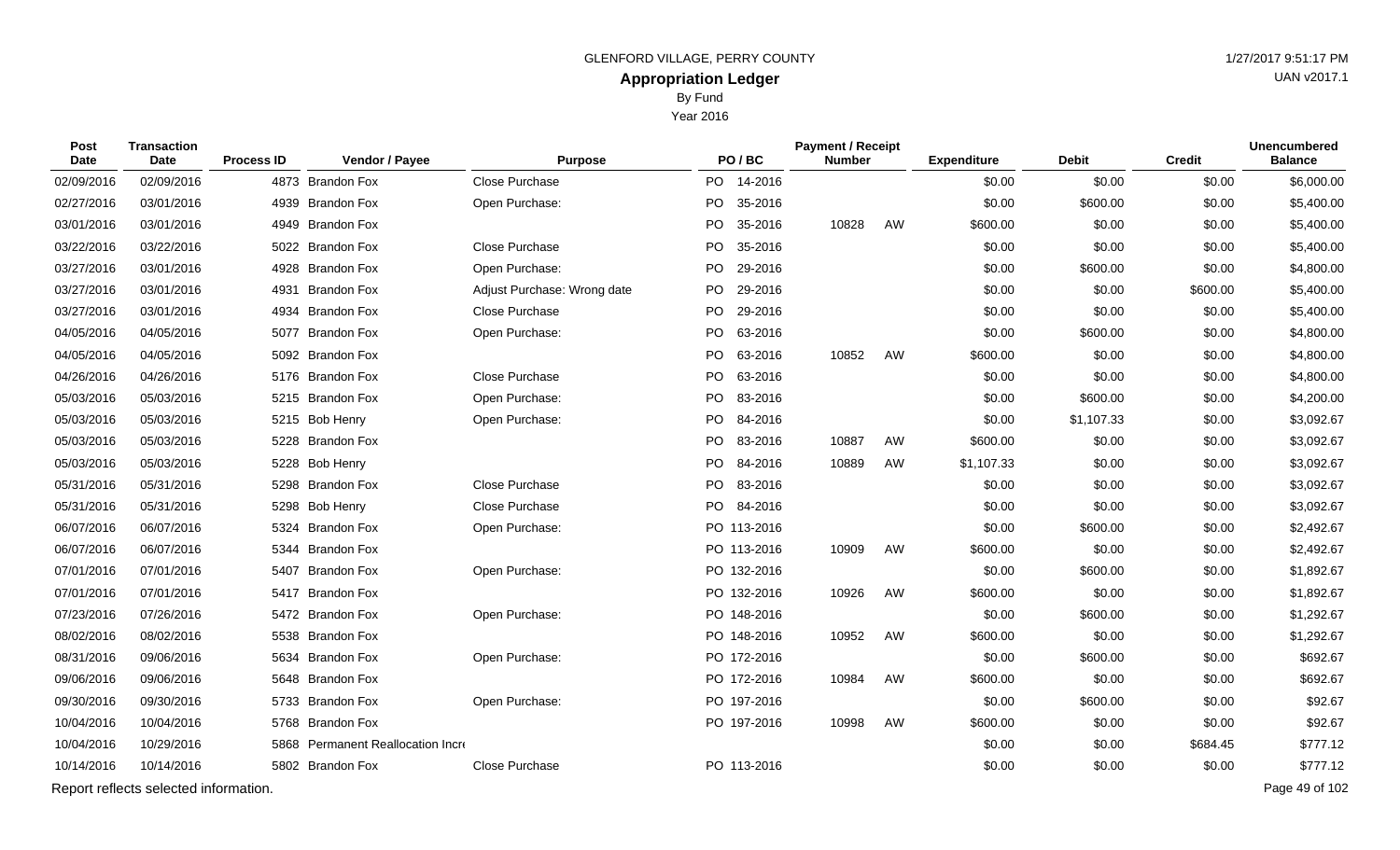By Fund

Year 2016

| Post       | <b>Transaction</b> |                   |                       |                                                                   |             | <b>Payment / Receipt</b> |    |                    |              |               | <b>Unencumbered</b> |
|------------|--------------------|-------------------|-----------------------|-------------------------------------------------------------------|-------------|--------------------------|----|--------------------|--------------|---------------|---------------------|
| Date       | Date               | <b>Process ID</b> | <b>Vendor / Payee</b> | <b>Purpose</b>                                                    | PO/BC       | <b>Number</b>            |    | <b>Expenditure</b> | <b>Debit</b> | <b>Credit</b> | <b>Balance</b>      |
| 10/14/2016 | 10/14/2016         |                   | 5804 Brandon Fox      | Close Purchase                                                    | PO 132-2016 |                          |    | \$0.00             | \$0.00       | \$0.00        | \$777.12            |
| 10/14/2016 | 10/14/2016         |                   | 5807 Brandon Fox      | Close Purchase                                                    | PO 148-2016 |                          |    | \$0.00             | \$0.00       | \$0.00        | \$777.12            |
| 10/14/2016 | 10/14/2016         |                   | 5807 Brandon Fox      | Close Purchase                                                    | PO 172-2016 |                          |    | \$0.00             | \$0.00       | \$0.00        | \$777.12            |
| 10/14/2016 | 10/14/2016         |                   | 5807 Brandon Fox      | Close Purchase                                                    | PO 197-2016 |                          |    | \$0.00             | \$0.00       | \$0.00        | \$777.12            |
| 10/29/2016 | 10/29/2016         |                   | 5870 Brandon Fox      | Open Purchase:                                                    | PO 219-2016 |                          |    | \$0.00             | \$600.00     | \$0.00        | \$177.12            |
| 11/01/2016 | 11/01/2016         |                   | 5891 Brandon Fox      |                                                                   | PO 219-2016 | 11028                    | AW | \$600.00           | \$0.00       | \$0.00        | \$177.12            |
| 11/11/2016 | 11/11/2016         |                   | 5909 Brandon Fox      | Close Purchase                                                    | PO 219-2016 |                          |    | \$0.00             | \$0.00       | \$0.00        | \$177.12            |
| 11/18/2016 | 11/18/2016         | 5929              |                       | Permanent Reallocation Incre EPA water license fee for 2017 due D |             |                          |    | \$0.00             | \$0.00       | \$422.88      | \$600.00            |
| 12/02/2016 | 12/06/2016         |                   | 5993 Brandon Fox      | Open Purchase:                                                    | PO 239-2016 |                          |    | \$0.00             | \$600.00     | \$0.00        | \$0.00              |
| 12/06/2016 | 12/06/2016         | 6011              | Brandon Fox           |                                                                   | PO 239-2016 | 11050                    | AW | \$600.00           | \$0.00       | \$0.00        | \$0.00              |
| 12/31/2016 | 01/13/2017         |                   | 6170 Brandon Fox      | Close Purchase                                                    | PO 239-2016 |                          |    | \$0.00             | \$0.00       | \$0.00        | \$0.00              |
|            |                    |                   |                       |                                                                   |             | <b>Account Total:</b>    |    | \$8,307.33         | \$8,907.33   | \$8,907.33    |                     |
|            |                    |                   |                       |                                                                   |             | Account YTD Total:       |    | \$8,307.33         | \$8,907.33   | \$8,907.33    |                     |
|            |                    |                   |                       |                                                                   |             |                          |    |                    |              |               |                     |

|                      |                        |                                            | <b>Balance</b> |
|----------------------|------------------------|--------------------------------------------|----------------|
| Account Code:        | 5101-531-391-0000      |                                            |                |
| Fund:                | <b>Water Operating</b> | Reserved for Encumbrance 12/31:            | \$0.00         |
| <b>Account Name:</b> | Dues and Fees          | Reserved for Encumbrance 12/31 Adjustment: | \$0.00         |
|                      |                        | Temporary Appropriation:                   | \$0.00         |
|                      |                        | <b>Original Appropriation:</b>             | \$0.00         |
|                      |                        | Permanent Appropriation:                   | \$318.72       |
|                      |                        | Final Appropriation:                       | \$318.72       |
|                      |                        | <b>Report Beginning Balance:</b>           | \$0.00         |
|                      |                        |                                            |                |

| Pos.       | Transaction |            |                         |                                                                        |             | <b>Payment / Receipt</b> |             |          |          | <b>Unencumbered</b> |
|------------|-------------|------------|-------------------------|------------------------------------------------------------------------|-------------|--------------------------|-------------|----------|----------|---------------------|
| Date       | Date        | Process ID | <b>Vendor / Pavee</b>   | Purpose                                                                | PO/BC       | Number                   | Expenditure | Debit    | Credit   | <b>Balance</b>      |
| 11/18/2016 | 11/18/2016  |            |                         | 5929 Permanent Reallocation Incre EPA water license fee for 2017 due D |             |                          | \$0.00      | \$0.00   | \$318.72 | \$318.72            |
| 11/18/2016 | 11/18/2016  |            | 5933 Treasurer Of State | Open Purchase:                                                         | PO 229-2016 |                          | \$0.00      | \$318.72 | \$0.00   | \$0.00              |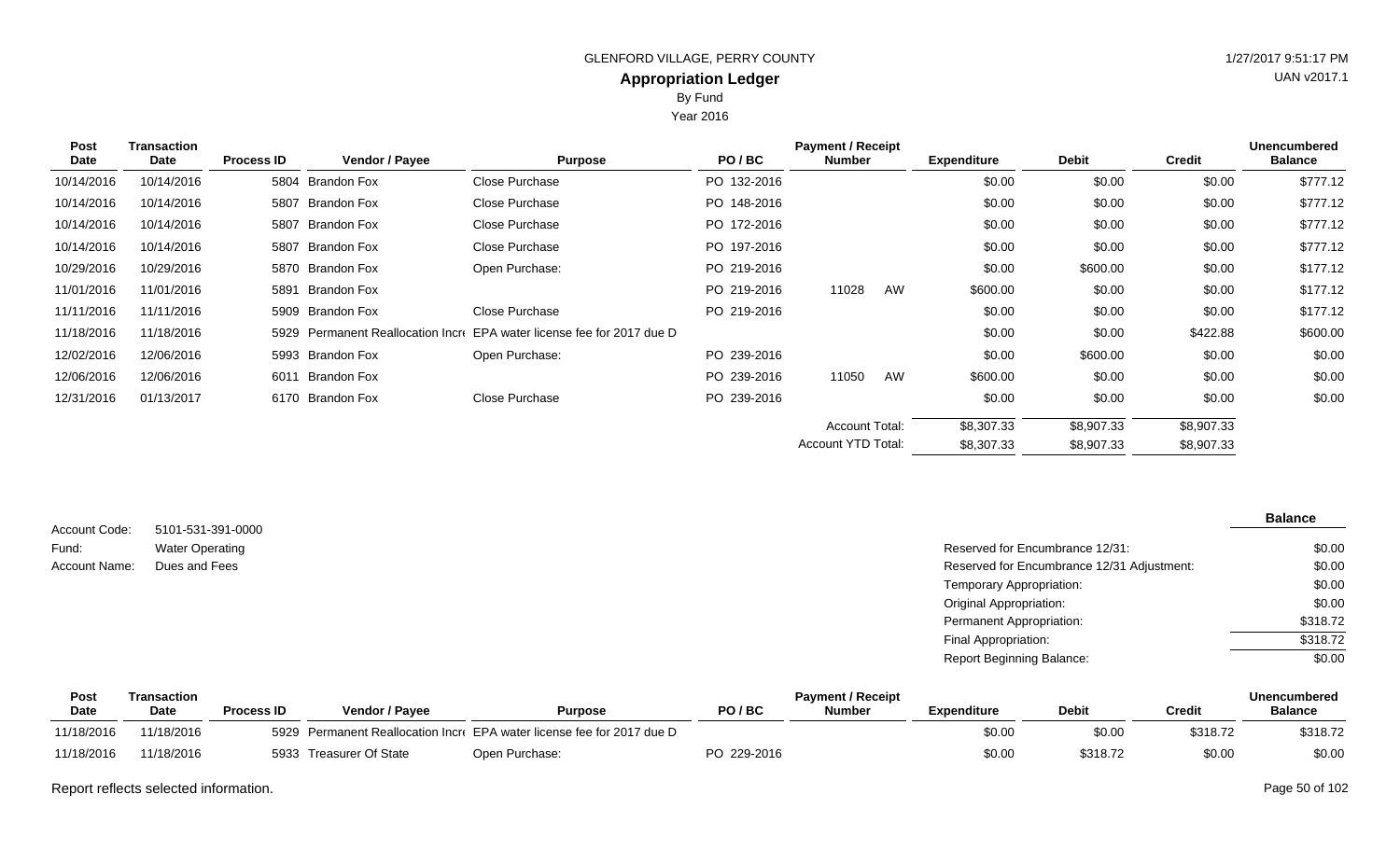Year 2016

| Post        | Transaction |                   |                         | <b>Payment / Receipt</b> |             |                       |    |             |              |          | <b>Unencumbered</b> |
|-------------|-------------|-------------------|-------------------------|--------------------------|-------------|-----------------------|----|-------------|--------------|----------|---------------------|
| <b>Date</b> | <b>Date</b> | <b>Process ID</b> | <b>Vendor / Pavee</b>   | <b>Purpose</b>           | PO/BC       | <b>Number</b>         |    | Expenditure | <b>Debit</b> | Credit   | <b>Balance</b>      |
| 12/06/2016  | 12/06/2016  | 6011              | Treasurer Of State      |                          | PO 229-2016 | 11057                 | AW | \$318.72    | \$0.00       | \$0.00   | \$0.00              |
| 12/31/2016  | 01/13/2017  |                   | 6170 Treasurer Of State | Close Purchase           | PO 229-2016 |                       |    | \$0.00      | \$0.00       | \$0.00   | \$0.00              |
|             |             |                   |                         |                          |             | <b>Account Total:</b> |    | \$318.72    | \$318.72     | \$318.72 |                     |
|             |             |                   |                         |                          |             | Account YTD Total:    |    | \$318.72    | \$318.72     | \$318.72 |                     |

| Account Code: | 5101-532-100-0000        |
|---------------|--------------------------|
| Fund:         | <b>Water Operating</b>   |
| Account Name: | <b>Personal Services</b> |

| 5101-532-100-0000 |                                            |            |
|-------------------|--------------------------------------------|------------|
| Water Operating   | Reserved for Encumbrance 12/31:            | \$359.36   |
| Personal Services | Reserved for Encumbrance 12/31 Adjustment: | \$0.00     |
|                   | Temporary Appropriation:                   | \$0.00     |
|                   | Original Appropriation:                    | \$4,200.00 |
|                   | Permanent Appropriation:                   | \$4,200.00 |
|                   | Final Appropriation:                       | \$4,200.00 |
|                   | Report Beginning Balance:                  | \$0.00     |

| Post       | Transaction |                   |                                    |                               |               | <b>Payment / Receipt</b> |           |                    |              |               | <b>Unencumbered</b> |
|------------|-------------|-------------------|------------------------------------|-------------------------------|---------------|--------------------------|-----------|--------------------|--------------|---------------|---------------------|
| Date       | <b>Date</b> | <b>Process ID</b> | <b>Vendor / Payee</b>              | <b>Purpose</b>                | PO/BC         | <b>Number</b>            |           | <b>Expenditure</b> | <b>Debit</b> | <b>Credit</b> | <b>Balance</b>      |
| 01/01/2016 | 01/30/2016  | 4844              | Ohio Income Tax                    | Carry Over UnpaidWithholdings |               |                          |           | \$0.00             | \$32.54      | \$32.54       | \$0.00              |
| 01/01/2016 | 01/30/2016  | 4844              | Federal Income Tax                 | Carry Over UnpaidWithholdings |               |                          |           | \$0.00             | \$270.21     | \$270.21      | \$0.00              |
| 01/01/2016 | 01/30/2016  |                   | 4844 Medicare                      | Carry Over UnpaidWithholdings |               |                          |           | \$0.00             | \$56.61      | \$56.61       | \$0.00              |
| 01/01/2016 | 01/02/2016  |                   | 4583 Enter Permanent Appropriation |                               |               |                          |           | \$0.00             | \$0.00       | \$4,200.00    | \$4,200.00          |
| 01/02/2016 | 01/02/2016  | 4600              | Employee Payroll                   | <b>Payroll Posting</b>        | Direct        |                          | 1-2016 PP | \$282.39           | \$350.00     | \$0.00        | \$3,850.00          |
| 01/02/2016 | 01/02/2016  |                   | 4602 Ohio Public Employees Retire  |                               | Direct        | 10786                    | WH        | \$35.00            | \$0.00       | \$0.00        | \$3,850.00          |
| 01/02/2016 | 01/02/2016  |                   | 4604 State Tax Payee               |                               | Direct        | 10787                    | WH        | \$32.54            | \$0.00       | \$0.00        | \$3,850.00          |
| 01/02/2016 | 01/02/2016  |                   | 4616 Federal Tax Payee             |                               | Direct        | 10788                    | WH        | \$326.82           | \$0.00       | \$0.00        | \$3,850.00          |
| 02/02/2016 | 02/02/2016  |                   | 4868 Employee Payroll              | <b>Payroll Posting</b>        | <b>Direct</b> |                          | 3-2016 PP | \$282.31           | \$350.00     | \$0.00        | \$3,500.00          |
| 03/01/2016 | 03/01/2016  |                   | 4952 Employee Payroll              | Payroll Posting               | Direct        |                          | 5-2016 PP | \$282.31           | \$350.00     | \$0.00        | \$3,150.00          |
| 03/01/2016 | 03/01/2016  | 4954              | Ohio Public Employees Retir        |                               | Direct        | 10835                    | WH        | \$35.00            | \$0.00       | \$0.00        | \$3,150.00          |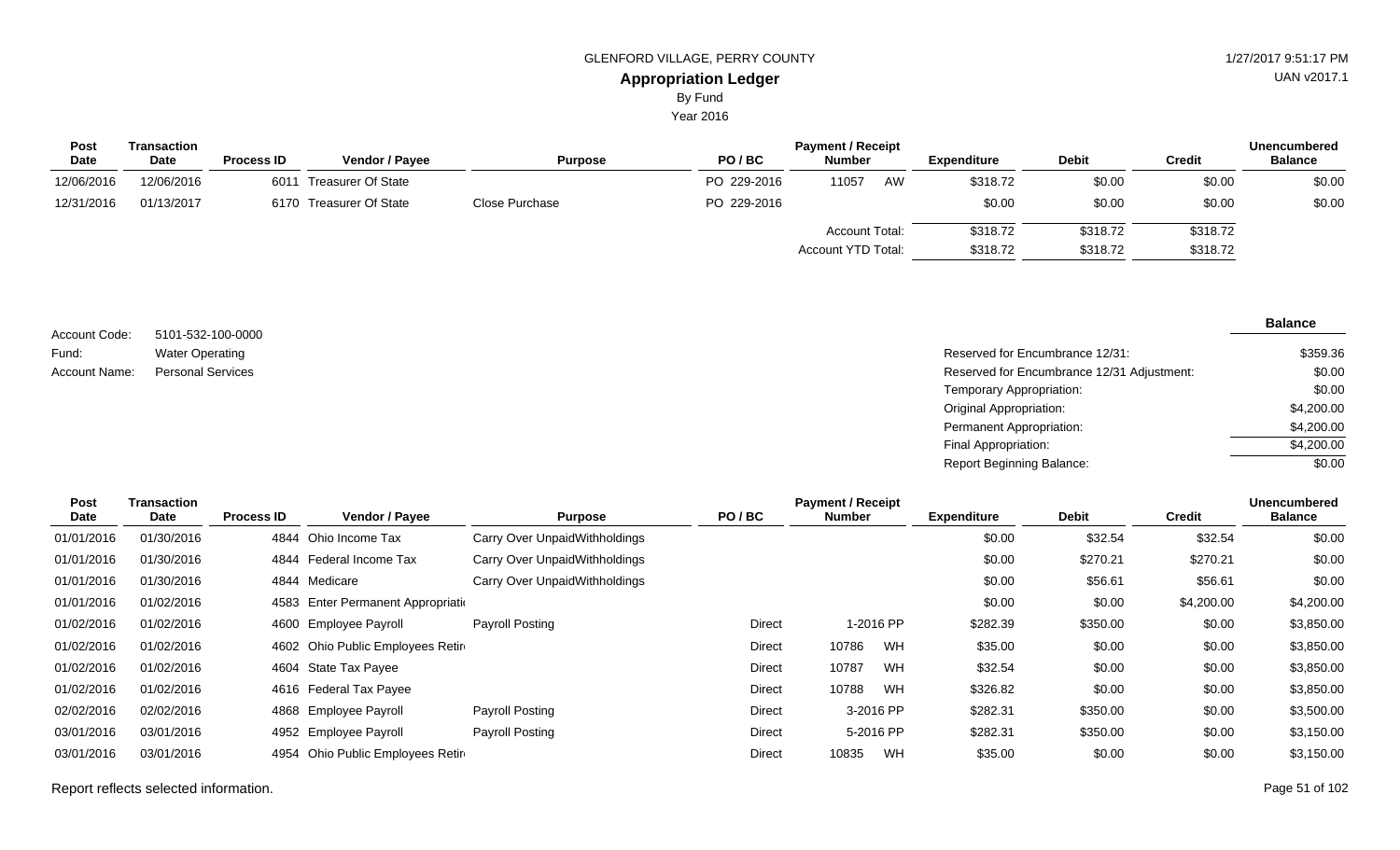Year 2016

| Post<br><b>Date</b> | <b>Transaction</b><br>Date            | <b>Process ID</b> | Vendor / Payee                            | <b>Purpose</b>         | PO/BC         | <b>Payment / Receipt</b><br><b>Number</b> |           | <b>Expenditure</b> | <b>Debit</b> | <b>Credit</b> | <b>Unencumbered</b><br><b>Balance</b> |
|---------------------|---------------------------------------|-------------------|-------------------------------------------|------------------------|---------------|-------------------------------------------|-----------|--------------------|--------------|---------------|---------------------------------------|
| 03/04/2016          | 03/04/2016                            | 4968              | Ohio Public Employees Retir               |                        | Direct        | 10836                                     | WH        | \$35.00            | \$0.00       | \$0.00        | \$3,150.00                            |
| 04/05/2016          | 04/05/2016                            |                   | 5121 Employee Payroll                     | Payroll Posting        | Direct        |                                           | 7-2016 PP | \$282.31           | \$350.00     | \$0.00        | \$2,800.00                            |
| 04/05/2016          | 04/05/2016                            | 5123              | Ohio Public Employees Retir               |                        | Direct        | 10869                                     | WH        | \$35.00            | \$0.00       | \$0.00        | \$2,800.00                            |
| 04/26/2016          | 04/26/2016                            |                   | 5166 Internal Revenue Service             |                        | Direct        | 10882                                     | WH        | \$89.14            | \$0.00       | \$0.00        | \$2,800.00                            |
| 04/26/2016          | 04/26/2016                            | 5166              | Ohio Department of Taxation               |                        | Direct        | 10883                                     | WH        | \$8.85             | \$0.00       | \$0.00        | \$2,800.00                            |
| 05/03/2016          | 05/03/2016                            |                   | 5232 Employee Payroll                     | <b>Payroll Posting</b> | Direct        | 11-2016 PP                                |           | \$282.31           | \$350.00     | \$0.00        | \$2,450.00                            |
| 05/03/2016          | 05/03/2016                            |                   | 5234 Ohio Public Employees Retir          |                        | Direct        | 10897                                     | WH        | \$35.00            | \$0.00       | \$0.00        | \$2,450.00                            |
| 05/03/2016          | 05/03/2016                            | 5235              | Ohio Public Employees Retir Reissue 10897 |                        | <b>Direct</b> | 10898                                     | WH        | \$0.00             | \$0.00       | \$0.00        | \$2,450.00                            |
| 06/07/2016          | 06/07/2016                            |                   | 5348 Employee Payroll                     | <b>Payroll Posting</b> | <b>Direct</b> | 14-2016 PP                                |           | \$282.31           | \$350.00     | \$0.00        | \$2,100.00                            |
| 06/07/2016          | 06/07/2016                            | 5350              | Ohio Public Employees Retir               |                        | Direct        | 10920                                     | WH        | \$35.00            | \$0.00       | \$0.00        | \$2,100.00                            |
| 07/01/2016          | 07/01/2016                            |                   | 5427 Employee Payroll                     | Payroll Posting        | Direct        | 17-2016 PP                                |           | \$282.31           | \$350.00     | \$0.00        | \$1,750.00                            |
| 07/01/2016          | 07/01/2016                            | 5429              | Ohio Public Employees Retir               |                        | Direct        | 10941                                     | WH        | \$35.00            | \$0.00       | \$0.00        | \$1,750.00                            |
| 08/02/2016          | 08/02/2016                            |                   | 5504 Internal Revenue Service             |                        | Direct        | 10950                                     | WH        | \$89.22            | \$0.00       | \$0.00        | \$1,750.00                            |
| 08/02/2016          | 08/02/2016                            | 5504              | Ohio Department of Taxation               |                        | Direct        | 10951                                     | WH        | \$8.85             | \$0.00       | \$0.00        | \$1,750.00                            |
| 08/02/2016          | 08/02/2016                            |                   | 5540 Employee Payroll                     | <b>Payroll Posting</b> | Direct        | 19-2016 PP                                |           | \$282.31           | \$350.00     | \$0.00        | \$1,400.00                            |
| 08/02/2016          | 08/02/2016                            |                   | 5542 Ohio Public Employees Retir          |                        | Direct        | 10967                                     | WH        | \$35.00            | \$0.00       | \$0.00        | \$1,400.00                            |
| 08/19/2016          | 08/19/2016                            |                   | 5583 Internal Revenue Service             | Reissue 10882          | Direct        | 10971                                     | WH        | \$0.00             | \$0.00       | \$0.00        | \$1,400.00                            |
| 08/19/2016          | 08/19/2016                            |                   | 5585 Internal Revenue Service             | Reissue 10950          | Direct        | 10972                                     | WH        | \$0.00             | \$0.00       | \$0.00        | \$1,400.00                            |
| 09/06/2016          | 09/06/2016                            |                   | 5651 Employee Payroll                     | <b>Payroll Posting</b> | Direct        | 21-2016 PP                                |           | \$282.31           | \$350.00     | \$0.00        | \$1,050.00                            |
| 09/06/2016          | 09/06/2016                            |                   | 5653 Ohio Public Employees Retir          |                        | Direct        | 10987                                     | WH        | \$35.00            | \$0.00       | \$0.00        | \$1,050.00                            |
| 10/04/2016          | 10/04/2016                            |                   | 5770 Employee Payroll                     | Payroll Posting        | Direct        | 22-2016 PP                                |           | \$282.31           | \$350.00     | \$0.00        | \$700.00                              |
| 10/04/2016          | 10/04/2016                            |                   | 5772 Ohio Public Employees Retir          |                        | Direct        | 11011                                     | WH        | \$35.00            | \$0.00       | \$0.00        | \$700.00                              |
| 10/21/2016          | 10/21/2016                            |                   | 5848 Internal Revenue Service             |                        | Direct        | 11022                                     | WH        | \$89.22            | \$0.00       | \$0.00        | \$700.00                              |
| 10/21/2016          | 10/21/2016                            |                   | 5848 Ohio Department of Taxation          |                        | Direct        | 11023                                     | WH        | \$8.85             | \$0.00       | \$0.00        | \$700.00                              |
| 11/01/2016          | 11/01/2016                            | 5894              | <b>Employee Payroll</b>                   | <b>Payroll Posting</b> | Direct        | 25-2016 PP                                |           | \$282.31           | \$350.00     | \$0.00        | \$350.00                              |
| 11/01/2016          | 11/01/2016                            | 5897              | Ohio Public Employees Retir               |                        | Direct        | 11035                                     | WH        | \$35.00            | \$0.00       | \$0.00        | \$350.00                              |
| 12/06/2016          | 12/06/2016                            |                   | 6014 Employee Payroll                     | Payroll Posting        | Direct        | 26-2016 PP                                |           | \$282.31           | \$350.00     | \$0.00        | \$0.00                                |
| 12/06/2016          | 12/06/2016                            |                   | 6017 Ohio Public Employees Retir          |                        | Direct        | 11062                                     | WH        | \$35.00            | \$0.00       | \$0.00        | \$0.00                                |
|                     | Report reflects selected information. |                   |                                           |                        |               |                                           |           |                    |              |               | Page 52 of 102                        |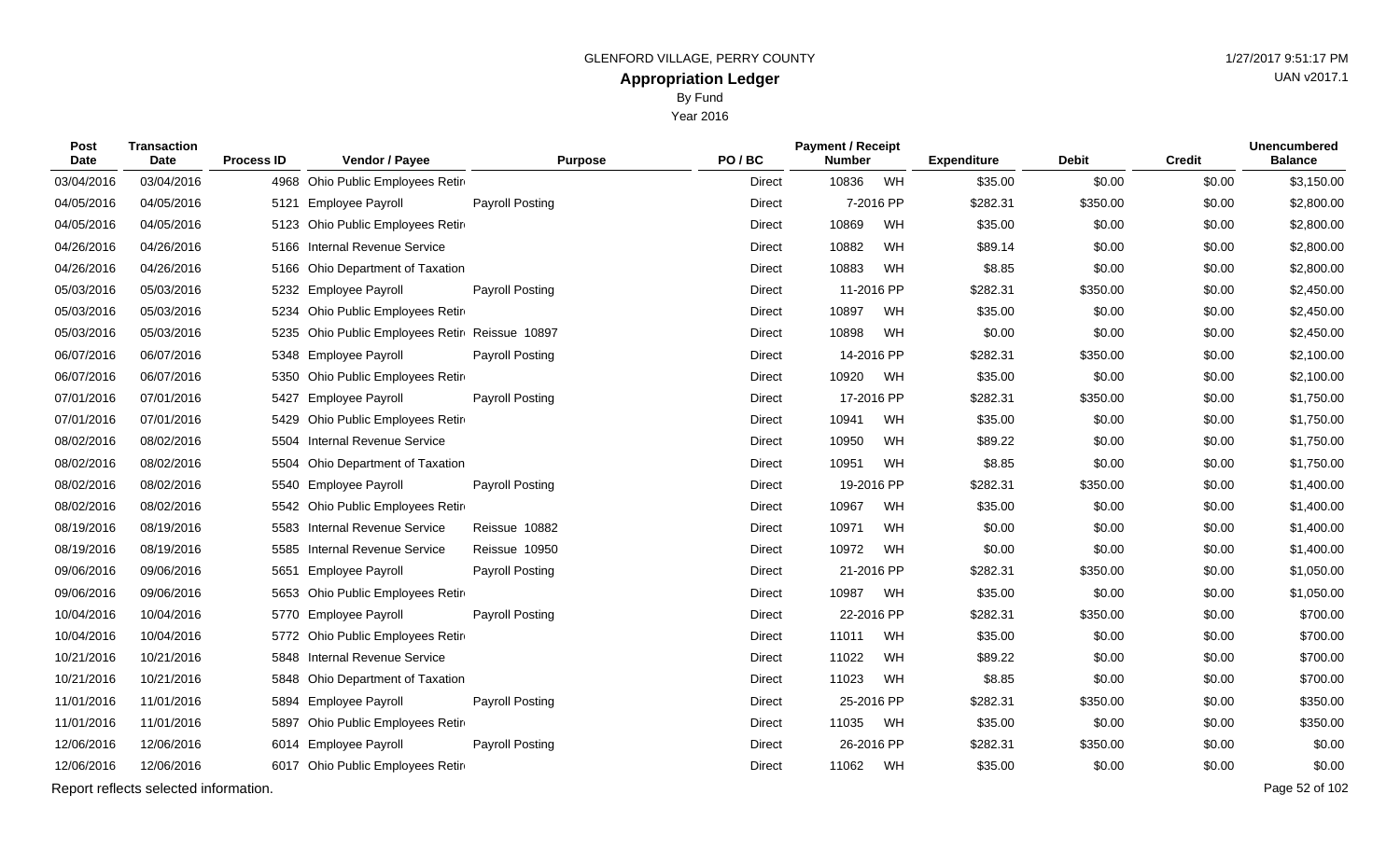UAN v2017.1

# By Fund

Year 2016

| Post<br><b>Date</b> | <b>Transaction</b><br><b>Date</b> | <b>Process ID</b> | Vendor / Payee | <b>Purpose</b> | PO/BC | <b>Payment / Receipt</b><br><b>Number</b>          | <b>Expenditure</b>       | <b>Debit</b>             | Credit                   | Unencumbered<br><b>Balance</b> |
|---------------------|-----------------------------------|-------------------|----------------|----------------|-------|----------------------------------------------------|--------------------------|--------------------------|--------------------------|--------------------------------|
|                     |                                   |                   |                |                |       | <b>Account Total:</b><br><b>Account YTD Total:</b> | \$4,461.29<br>\$4,461.29 | \$4,559.36<br>\$4,559.36 | \$4,559.36<br>\$4,559.36 |                                |

5101-532-211-0000 Water Operating Account Name: Ohio Public Employees Retirement System **Reserved for Encumbrance 12/31 Adjustment:** Account Name: Compared for Encumbrance 12/31 Adjustment: Account Code: Fund:

#### **Balance**

| Reserved for Encumbrance 12/31:            | \$0.00   |
|--------------------------------------------|----------|
| Reserved for Encumbrance 12/31 Adjustment: | \$0.00   |
| Temporary Appropriation:                   | \$0.00   |
| Original Appropriation:                    | \$588.00 |
| Permanent Appropriation:                   | \$588.00 |
| Final Appropriation:                       | \$588.00 |
| <b>Report Beginning Balance:</b>           | \$0.00   |

| Post<br><b>Date</b> | <b>Transaction</b><br>Date | <b>Process ID</b> | Vendor / Payee                                 | PO/BC<br><b>Purpose</b> |        | <b>Payment / Receipt</b><br><b>Number</b> |           | <b>Expenditure</b> | <b>Debit</b> | <b>Credit</b> | <b>Unencumbered</b><br><b>Balance</b> |
|---------------------|----------------------------|-------------------|------------------------------------------------|-------------------------|--------|-------------------------------------------|-----------|--------------------|--------------|---------------|---------------------------------------|
| 01/01/2016          | 01/02/2016                 |                   | 4583 Enter Permanent Appropriation             |                         |        |                                           |           | \$0.00             | \$0.00       | \$588.00      | \$588.00                              |
| 01/02/2016          | 01/02/2016                 |                   | 4602 Ohio Public Employees Retire              |                         | Direct | 10786                                     | <b>WH</b> | \$46.67            | \$46.67      | \$0.00        | \$541.33                              |
| 03/01/2016          | 03/01/2016                 |                   | 4954 Ohio Public Employees Retire              |                         | Direct | 10835                                     | <b>WH</b> | \$46.67            | \$46.67      | \$0.00        | \$494.66                              |
| 03/04/2016          | 03/04/2016                 |                   | 4968 Ohio Public Employees Retire              |                         | Direct | 10836                                     | <b>WH</b> | \$46.67            | \$46.67      | \$0.00        | \$447.99                              |
| 04/05/2016          | 04/05/2016                 |                   | 5123 Ohio Public Employees Retire              |                         | Direct | 10869                                     | WH        | \$46.67            | \$46.67      | \$0.00        | \$401.32                              |
| 05/03/2016          | 05/03/2016                 |                   | 5234 Ohio Public Employees Retire              |                         | Direct | 10897                                     | <b>WH</b> | \$46.67            | \$46.67      | \$0.00        | \$354.65                              |
| 05/03/2016          | 05/03/2016                 |                   | 5235 Ohio Public Employees Retir Reissue 10897 |                         | Direct | 10898                                     | <b>WH</b> | \$0.00             | \$0.00       | \$0.00        | \$354.65                              |
| 06/07/2016          | 06/07/2016                 |                   | 5350 Ohio Public Employees Retire              |                         | Direct | 10920                                     | WH        | \$46.67            | \$46.67      | \$0.00        | \$307.98                              |
| 07/01/2016          | 07/01/2016                 |                   | 5429 Ohio Public Employees Retire              |                         | Direct | 10941                                     | WH        | \$46.67            | \$46.67      | \$0.00        | \$261.31                              |
| 08/02/2016          | 08/02/2016                 |                   | 5542 Ohio Public Employees Retire              |                         | Direct | 10967                                     | WH        | \$46.67            | \$46.67      | \$0.00        | \$214.64                              |
| 09/06/2016          | 09/06/2016                 |                   | 5653 Ohio Public Employees Retire              |                         | Direct | 10987                                     | WH        | \$46.67            | \$46.67      | \$0.00        | \$167.97                              |
| 10/04/2016          | 10/04/2016                 |                   | 5772 Ohio Public Employees Retire              |                         | Direct | 11011                                     | WH        | \$46.67            | \$46.67      | \$0.00        | \$121.30                              |
| 11/01/2016          | 11/01/2016                 | 5897              | Ohio Public Employees Retire                   |                         | Direct | 11035                                     | WH        | \$46.67            | \$46.67      | \$0.00        | \$74.63                               |

Report reflects selected information. Page 53 of 102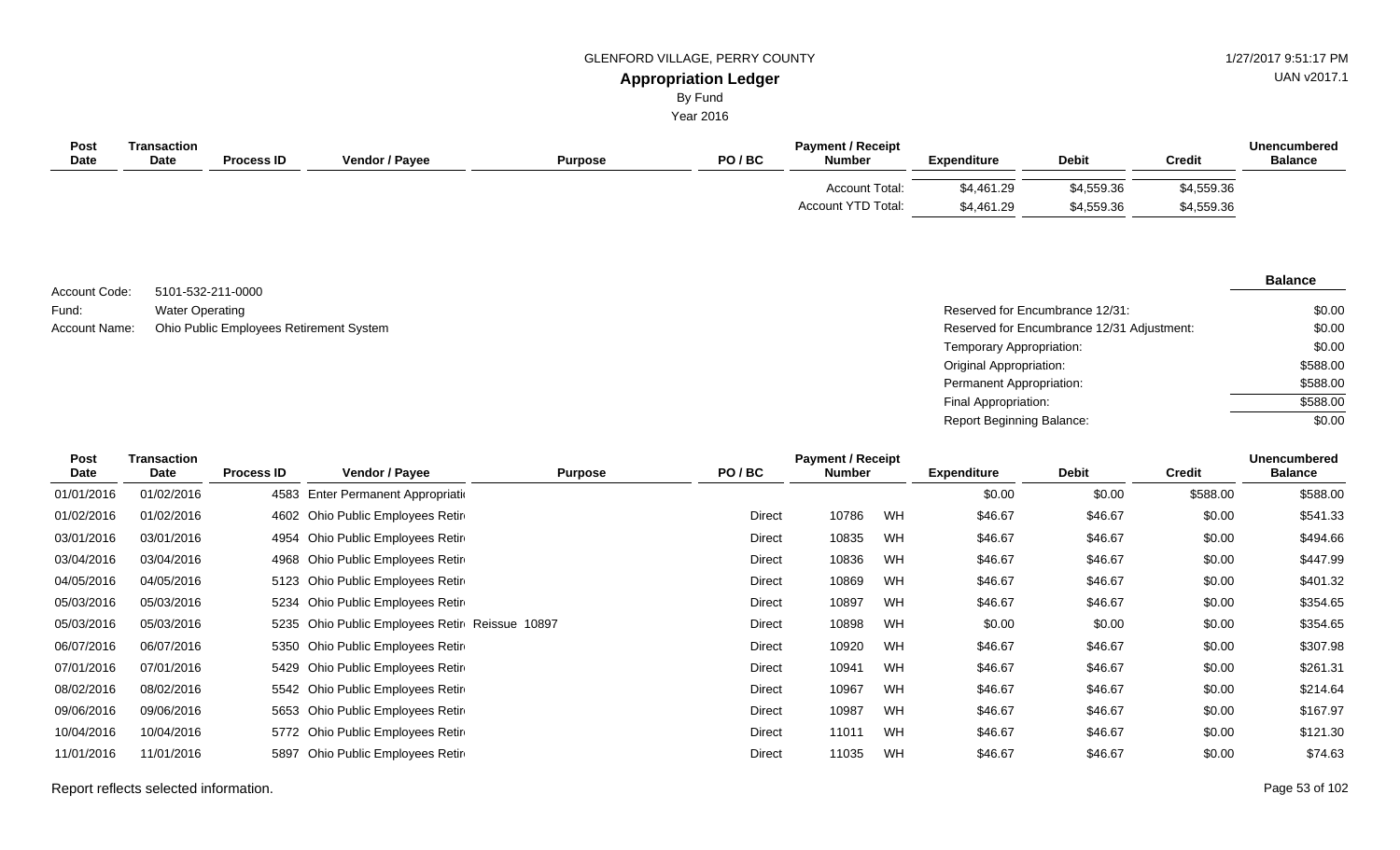Year 2016

| <b>Post</b><br>Date | Transaction<br><b>Date</b> | <b>Process ID</b> | <b>Vendor / Payee</b>            | <b>Purpose</b> | PO/BC  | <b>Payment / Receipt</b><br><b>Number</b>   |    | <b>Expenditure</b>   | <b>Debit</b>         | <b>Credit</b>        | <b>Unencumbered</b><br><b>Balance</b> |
|---------------------|----------------------------|-------------------|----------------------------------|----------------|--------|---------------------------------------------|----|----------------------|----------------------|----------------------|---------------------------------------|
| 12/06/2016          | 12/06/2016                 |                   | 6017 Ohio Public Employees Retir |                | Direct | 11062                                       | WH | \$46.67              | \$46.67              | \$0.00               | \$27.96                               |
|                     |                            |                   |                                  |                |        | <b>Account Total:</b><br>Account YTD Total: |    | \$560.04<br>\$560.04 | \$560.04<br>\$560.04 | \$588.00<br>\$588.00 |                                       |

| Account Code: | 5101-532-213-0000      |                                            | $- - - -$                                    |
|---------------|------------------------|--------------------------------------------|----------------------------------------------|
| Fund:         | <b>Water Operating</b> | Reserved for Encumbrance 12/31:            |                                              |
| Account Name: | Medicare               | Reserved for Encumbrance 12/31 Adjustment: |                                              |
|               |                        | Temporary Appropriation:                   |                                              |
|               |                        | <b>Original Appropriation:</b>             |                                              |
|               |                        | Permanent Appropriation:                   | the control of the control of the control of |
|               |                        | Final Appropriation:                       |                                              |

| <b>Post</b><br><b>Date</b> | <b>Transaction</b><br>Date | <b>Process ID</b> | <b>Vendor / Payee</b>         | <b>Purpose</b> | PO/BC         | <b>Payment / Receipt</b><br><b>Number</b> |    | <b>Expenditure</b> | <b>Debit</b> | <b>Credit</b> | Unencumbered<br><b>Balance</b> |
|----------------------------|----------------------------|-------------------|-------------------------------|----------------|---------------|-------------------------------------------|----|--------------------|--------------|---------------|--------------------------------|
| 01/01/2016                 | 01/02/2016                 | 4583              | Enter Permanent Appropriation |                |               |                                           |    | \$0.00             | \$0.00       | \$80.00       | \$80.00                        |
| 01/02/2016                 | 01/02/2016                 |                   | 4616 Federal Tax Payee        |                | <b>Direct</b> | 10788                                     | WH | \$51.66            | \$51.66      | \$0.00        | \$28.34                        |
| 04/26/2016                 | 04/26/2016                 |                   | 5166 Internal Revenue Service |                | Direct        | 10882                                     | WH | \$13.59            | \$13.59      | \$0.00        | \$14.75                        |
| 08/02/2016                 | 08/02/2016                 |                   | 5504 Internal Revenue Service |                | Direct        | 10950                                     | WH | \$13.59            | \$13.59      | \$0.00        | \$1.16                         |
| 08/19/2016                 | 08/19/2016                 |                   | 5583 Internal Revenue Service | Reissue 10882  | Direct        | 10971                                     | WH | \$0.00             | \$0.00       | \$0.00        | \$1.16                         |
| 08/19/2016                 | 08/19/2016                 | 5585              | Internal Revenue Service      | Reissue 10950  | Direct        | 10972                                     | WH | \$0.00             | \$0.00       | \$0.00        | \$1.16                         |
| 10/04/2016                 | 10/21/2016                 | 5846              | Permanent Reallocation Incre  |                |               |                                           |    | \$0.00             | \$0.00       | \$12.43       | \$13.59                        |
| 10/21/2016                 | 10/21/2016                 |                   | 5848 Internal Revenue Service |                | <b>Direct</b> | 11022                                     | WH | \$13.59            | \$13.59      | \$0.00        | \$0.00                         |
|                            |                            |                   |                               |                |               | <b>Account Total:</b>                     |    | \$92.43            | \$92.43      | \$92.43       |                                |
|                            |                            |                   |                               |                |               | Account YTD Total:                        |    | \$92.43            | \$92.43      | \$92.43       |                                |

UAN v2017.1

\$0.00 \$0.00 \$0.00 \$80.00 \$92.43 \$92.43 \$0.00

# **Balance**

Report Beginning Balance: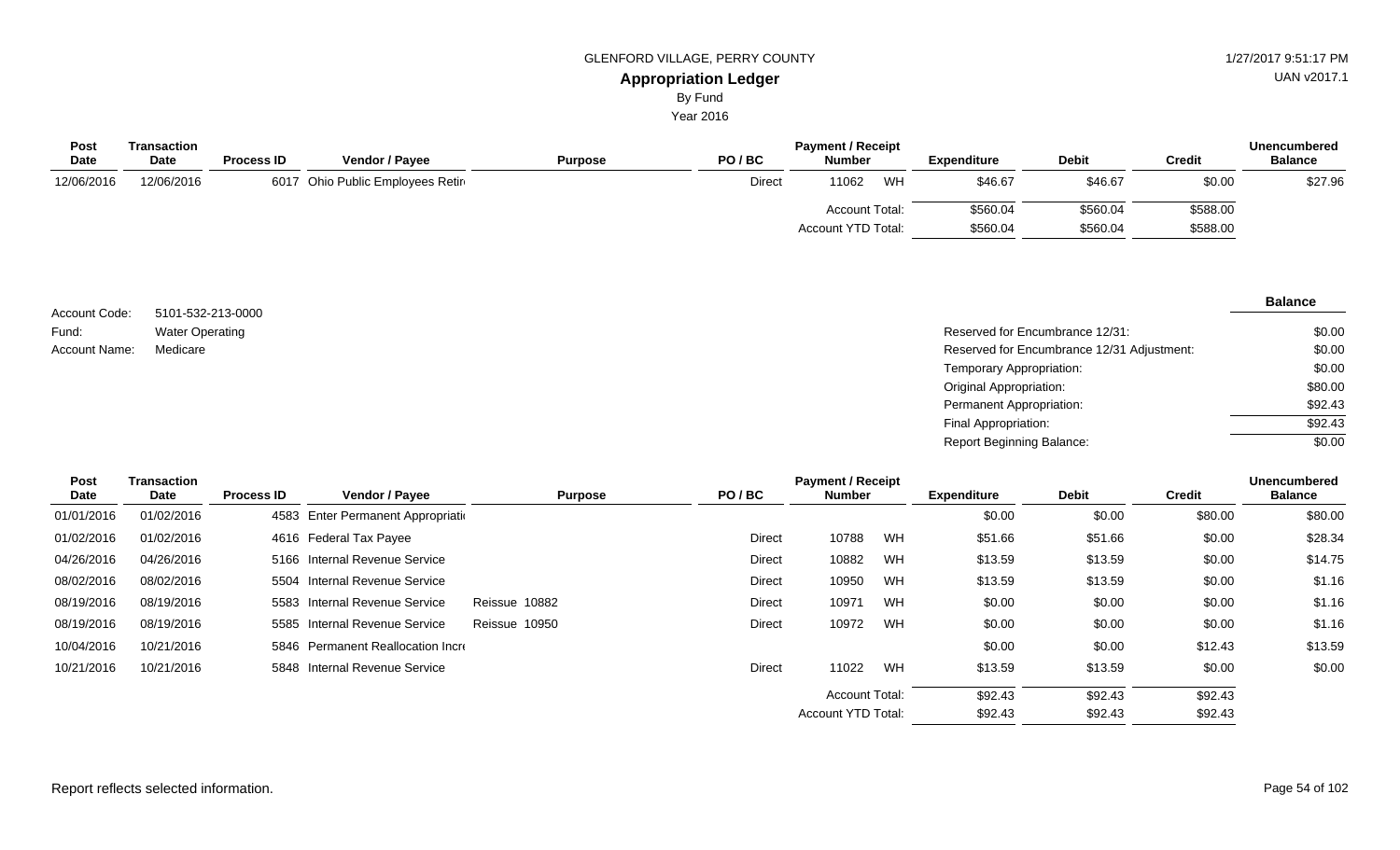**Balance**

5101-532-225-0000 Water Operating Account Name: Workers' Compensation  $\blacksquare$  Reserved for Encumbrance 12/31 Adjustment: Account Code: Fund:

| Reserved for Encumbrance 12/31:            | \$0.00  |
|--------------------------------------------|---------|
| Reserved for Encumbrance 12/31 Adjustment: | \$0.00  |
| Temporary Appropriation:                   | \$0.00  |
| Original Appropriation:                    | \$43.00 |
| Permanent Appropriation:                   | \$25.57 |
| Final Appropriation:                       | \$25.57 |
| <b>Report Beginning Balance:</b>           | \$0.00  |

| Post        | Transaction |                   |                                    |                |       | <b>Payment / Receipt</b> |             |              |               | <b>Unencumbered</b> |
|-------------|-------------|-------------------|------------------------------------|----------------|-------|--------------------------|-------------|--------------|---------------|---------------------|
| <b>Date</b> | Date        | <b>Process ID</b> | <b>Vendor / Pavee</b>              | <b>Purpose</b> | PO/BC | <b>Number</b>            | Expenditure | <b>Debit</b> | <b>Credit</b> | <b>Balance</b>      |
| 01/01/2016  | 01/02/2016  |                   | 4583 Enter Permanent Appropriation |                |       |                          | \$0.00      | \$0.00       | \$43.00       | \$43.00             |
| 10/04/2016  | 10/04/2016  |                   | 5748 Permanent Reallocation Dec    |                |       |                          | \$0.00      | \$5.00       | \$0.00        | \$38.00             |
| 10/04/2016  | 10/21/2016  |                   | 5846 Permanent Reallocation Dec    |                |       |                          | \$0.00      | \$12.43      | \$0.00        | \$25.57             |
|             |             |                   |                                    |                |       | <b>Account Total:</b>    | \$0.00      | \$17.43      | \$43.00       |                     |
|             |             |                   |                                    |                |       | Account YTD Total:       | \$0.00      | \$17.43      | \$43.00       |                     |

| Account Code:        |                            | 5101-532-240-0000                |                |                |       |                                           |                                  |                                            |               | <b>Balance</b>                 |
|----------------------|----------------------------|----------------------------------|----------------|----------------|-------|-------------------------------------------|----------------------------------|--------------------------------------------|---------------|--------------------------------|
| Fund:                | <b>Water Operating</b>     |                                  |                |                |       |                                           |                                  | Reserved for Encumbrance 12/31:            |               | \$0.00                         |
| <b>Account Name:</b> |                            | <b>Unemployment Compensation</b> |                |                |       |                                           |                                  | Reserved for Encumbrance 12/31 Adjustment: |               | \$0.00                         |
|                      |                            |                                  |                |                |       |                                           | Temporary Appropriation:         |                                            |               | \$0.00                         |
|                      |                            |                                  |                |                |       |                                           | <b>Original Appropriation:</b>   |                                            |               | \$39.00                        |
|                      |                            |                                  |                |                |       |                                           | Permanent Appropriation:         |                                            |               | \$0.00                         |
|                      |                            |                                  |                |                |       |                                           | Final Appropriation:             |                                            |               | \$0.00                         |
|                      |                            |                                  |                |                |       |                                           | <b>Report Beginning Balance:</b> |                                            |               | \$0.00                         |
| Post<br>Date         | <b>Transaction</b><br>Date | <b>Process ID</b>                | Vendor / Payee | <b>Purpose</b> | PO/BC | <b>Payment / Receipt</b><br><b>Number</b> | <b>Expenditure</b>               | <b>Debit</b>                               | <b>Credit</b> | Unencumbered<br><b>Balance</b> |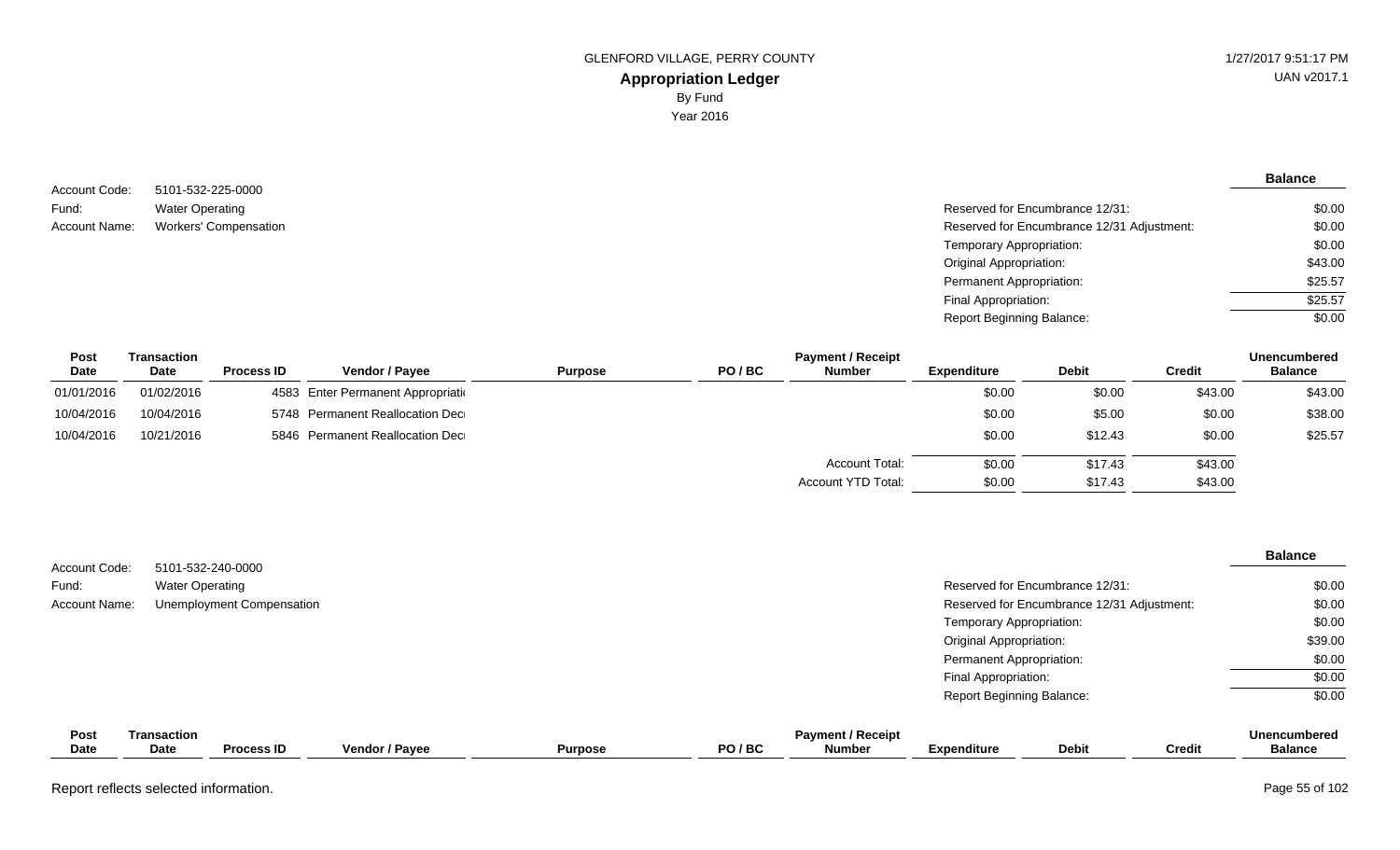# **Appropriation Ledger** GLENFORD VILLAGE, PERRY COUNTY 61 AU AND 127/2017 9:51:17 PM

By Fund

Year 2016

| <b>Post</b> | Transaction | <b>Process ID</b> | <b>Vendor / Payee</b>              | PO/BC<br><b>Purpose</b> | <b>Payment / Receipt</b><br><b>Number</b> |                    | <b>Debit</b> |               | Unencumbered<br><b>Balance</b> |
|-------------|-------------|-------------------|------------------------------------|-------------------------|-------------------------------------------|--------------------|--------------|---------------|--------------------------------|
| <b>Date</b> | <b>Date</b> |                   |                                    |                         |                                           | <b>Expenditure</b> |              | <b>Credit</b> |                                |
| 01/01/2016  | 01/02/2016  |                   | 4583 Enter Permanent Appropriation |                         |                                           | \$0.00             | \$0.00       | \$39.00       | \$39.00                        |
| 10/04/2016  | 10/04/2016  |                   | 5748 Permanent Reallocation Dec    |                         |                                           | \$0.00             | \$39.00      | \$0.00        | \$0.00                         |
|             |             |                   |                                    |                         | <b>Account Total:</b>                     | \$0.00             | \$39.00      | \$39.00       |                                |
|             |             |                   |                                    |                         | Account YTD Total:                        | \$0.00             | \$39.00      | \$39.00       |                                |

| Account Code: | 5101-532-300-0000           |
|---------------|-----------------------------|
| Fund:         | <b>Water Operating</b>      |
| Account Name: | <b>Contractual Services</b> |

Reserved for Encumbrance 12/31: Reserved for Encumbrance 12/31 Adjustment: Temporary Appropriation: Original Appropriation: Permanent Appropriation: Final Appropriation: Report Beginning Balance: \$0.00 \$0.00 \$0.00 \$2,000.00 \$2,044.00  $$2,044.00$ \$0.00

| Post       | Transaction |                   |                                                  |                |      |             | <b>Payment / Receipt</b> |    |                    |              |               | Unencumbered   |
|------------|-------------|-------------------|--------------------------------------------------|----------------|------|-------------|--------------------------|----|--------------------|--------------|---------------|----------------|
| Date       | Date        | <b>Process ID</b> | Vendor / Payee                                   | <b>Purpose</b> |      | PO/BC       | <b>Number</b>            |    | <b>Expenditure</b> | <b>Debit</b> | <b>Credit</b> | <b>Balance</b> |
| 01/01/2016 | 01/02/2016  | 4583              | Enter Permanent Appropriation                    |                |      |             |                          |    | \$0.00             | \$0.00       | \$2,000.00    | \$2,000.00     |
| 02/22/2016 | 02/26/2016  |                   | 4912 Governmental Systems                        | Open Purchase: | PO.  | 26-2016     |                          |    | \$0.00             | \$450.00     | \$0.00        | \$1,550.00     |
| 03/01/2016 | 03/01/2016  |                   | 4949 Governmental Systems                        |                | PO.  | 26-2016     | 10829                    | AW | \$450.00           | \$0.00       | \$0.00        | \$1,550.00     |
| 03/22/2016 | 03/22/2016  |                   | 5022 Governmental Systems                        | Close Purchase | PO - | 26-2016     |                          |    | \$0.00             | \$0.00       | \$0.00        | \$1,550.00     |
| 05/03/2016 | 05/03/2016  |                   | 5215 Bob Henry                                   | Open Purchase: |      | PO 84-2016  |                          |    | \$0.00             | \$1,107.33   | \$0.00        | \$442.67       |
| 05/03/2016 | 05/03/2016  |                   | 5228 Bob Henry                                   |                |      | PO 84-2016  | 10889                    | AW | \$1,107.33         | \$0.00       | \$0.00        | \$442.67       |
| 05/31/2016 | 05/31/2016  |                   | 5298 Bob Henry                                   | Close Purchase |      | PO 84-2016  |                          |    | \$0.00             | \$0.00       | \$0.00        | \$442.67       |
| 09/06/2016 | 09/06/2016  |                   | 5634 Isacc Wiles Burkholder & Ter Open Purchase: |                |      | PO 179-2016 |                          |    | \$0.00             | \$283.50     | \$0.00        | \$159.17       |
| 09/06/2016 | 09/06/2016  |                   | 5648 Isacc Wiles Burkholder & Tee                |                |      | PO 179-2016 | 10976                    | AW | \$283.50           | \$0.00       | \$0.00        | \$159.17       |
| 10/04/2016 | 10/04/2016  |                   | 5748 Permanent Reallocation Incre                |                |      |             |                          |    | \$0.00             | \$0.00       | \$44.00       | \$203.17       |
| 10/04/2016 | 10/04/2016  |                   | 5750 Isacc Wiles Burkholder & Ter Open Purchase: |                |      | PO 205-2016 |                          |    | \$0.00             | \$202.50     | \$0.00        | \$0.67         |
|            |             |                   |                                                  |                |      |             |                          |    |                    |              |               |                |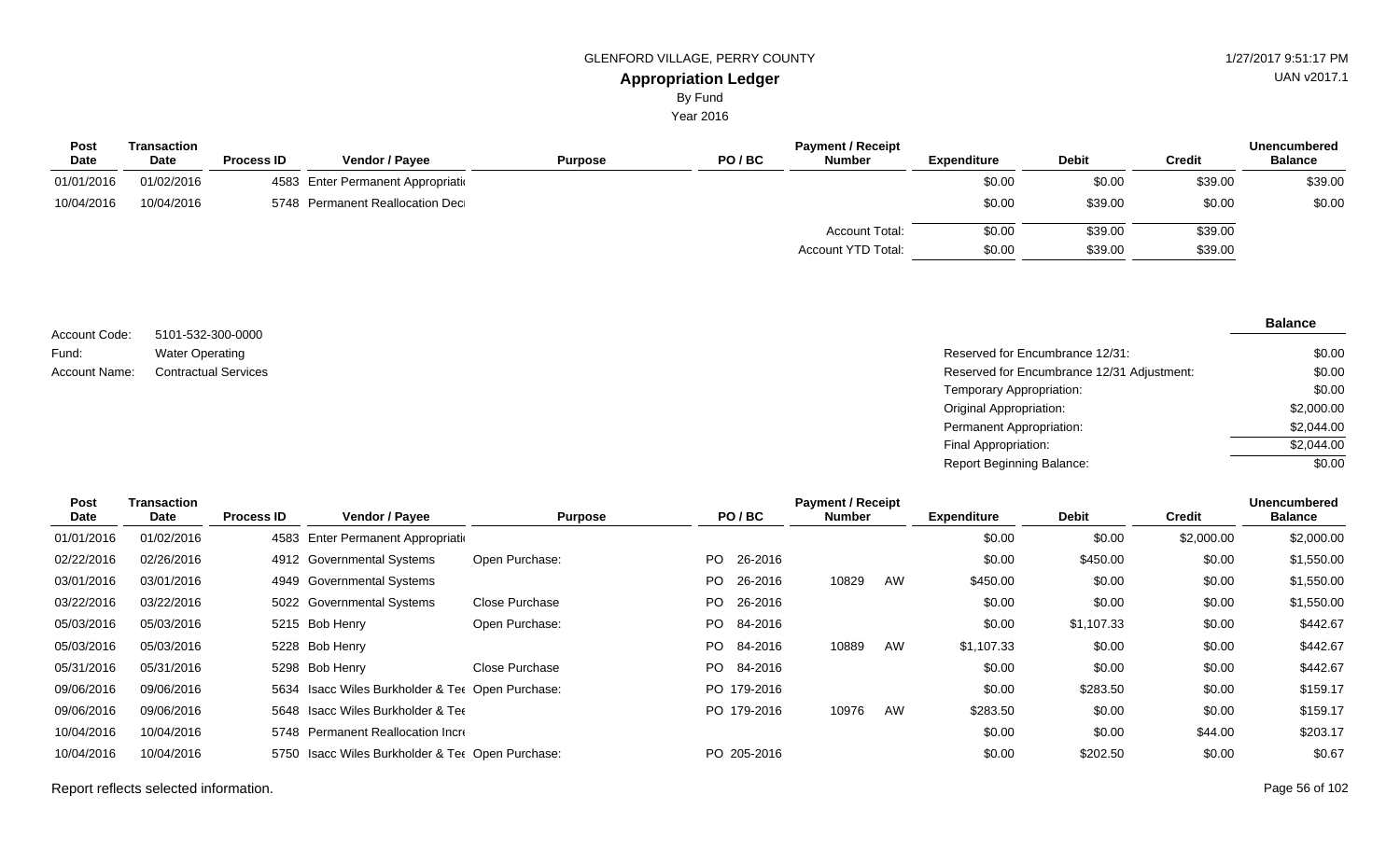Year 2016

| <b>Post</b> | Transaction |                   |                                                  |                |             | <b>Payment / Receipt</b> |    |             |              |            | <b>Unencumbered</b> |
|-------------|-------------|-------------------|--------------------------------------------------|----------------|-------------|--------------------------|----|-------------|--------------|------------|---------------------|
| Date        | <b>Date</b> | <b>Process ID</b> | Vendor / Pavee                                   | <b>Purpose</b> | PO/BC       | <b>Number</b>            |    | Expenditure | <b>Debit</b> | Credit     | <b>Balance</b>      |
| 10/04/2016  | 10/04/2016  |                   | 5768 Isacc Wiles Burkholder & Tee                |                | PO 205-2016 | 11003                    | AW | \$202.50    | \$0.00       | \$0.00     | \$0.67              |
| 10/14/2016  | 10/14/2016  |                   | 5807 Isacc Wiles Burkholder & Tee Close Purchase |                | PO 179-2016 |                          |    | \$0.00      | \$0.00       | \$0.00     | \$0.67              |
| 10/14/2016  | 10/14/2016  |                   | 5807 Isacc Wiles Burkholder & Ter Close Purchase |                | PO 205-2016 |                          |    | \$0.00      | \$0.00       | \$0.00     | \$0.67              |
|             |             |                   |                                                  |                |             | <b>Account Total:</b>    |    | \$2,043.33  | \$2,043.33   | \$2,044.00 |                     |
|             |             |                   |                                                  |                |             | Account YTD Total:       |    | \$2,043.33  | \$2,043.33   | \$2,044.00 |                     |

| Account Code: | 5101-532-320-0000                        |
|---------------|------------------------------------------|
| Fund:         | <b>Water Operating</b>                   |
| Account Name: | Communications, Printing and Advertising |

| Reserved for Encumbrance 12/31:            | \$504.14 |
|--------------------------------------------|----------|
| Reserved for Encumbrance 12/31 Adjustment: | \$120.00 |
| Temporary Appropriation:                   | \$0.00   |
| Original Appropriation:                    | \$700.00 |
| Permanent Appropriation:                   | \$15.55  |
| Final Appropriation:                       | \$15.55  |
| <b>Report Beginning Balance:</b>           | \$0.00   |

| Post       | Transaction |                   |                                    |                           |                | <b>Payment / Receipt</b> |    |                    |              |               | <b>Unencumbered</b> |
|------------|-------------|-------------------|------------------------------------|---------------------------|----------------|--------------------------|----|--------------------|--------------|---------------|---------------------|
| Date       | Date        | <b>Process ID</b> | Vendor / Payee                     | <b>Purpose</b>            | PO/BC          | <b>Number</b>            |    | <b>Expenditure</b> | <b>Debit</b> | <b>Credit</b> | <b>Balance</b>      |
| 01/01/2016 | 01/30/2016  | 4844              | <b>Business Radio Licensing</b>    | Carry Over Purchase Order | PO 259-2015    |                          |    | \$0.00             | \$120.00     | \$120.00      | \$0.00              |
| 01/01/2016 | 01/30/2016  |                   | 4844 Governmental Systems          | Carry Over Purchase Order | PO 261-2015    |                          |    | \$0.00             | \$384.14     | \$384.14      | \$0.00              |
| 01/01/2016 | 01/02/2016  |                   | 4583 Enter Permanent Appropriation |                           |                |                          |    | \$0.00             | \$0.00       | \$700.00      | \$700.00            |
| 01/05/2016 | 01/05/2016  |                   | 4661 Business Radio Licensing      |                           | PO 259-2015    | 10791                    | AW | \$120.00           | \$0.00       | \$0.00        | \$700.00            |
| 02/09/2016 | 02/09/2016  |                   | 4872 Business Radio Licensing      | Close Prior Year Purchase | PO 259-2015    |                          |    | \$0.00             | \$0.00       | \$0.00        | \$700.00            |
| 05/13/2016 | 05/13/2016  |                   | 5253 Governmental Systems          | Open Purchase:            | 93-2016<br>PO. |                          |    | \$0.00             | \$15.55      | \$0.00        | \$684.45            |
| 05/13/2016 | 05/13/2016  |                   | 5262 Governmental Systems          |                           | PO 261-2015    | 10901                    | AW | \$384.14           | \$0.00       | \$0.00        | \$684.45            |
| 05/13/2016 | 05/13/2016  |                   | 5262 Governmental Systems          |                           | 93-2016<br>PO. | 10901                    | AW | \$15.55            | \$0.00       | \$0.00        | \$684.45            |
| 05/31/2016 | 05/31/2016  |                   | 5298 Governmental Systems          | Close Purchase            | 93-2016<br>PO. |                          |    | \$0.00             | \$0.00       | \$0.00        | \$684.45            |
| 10/04/2016 | 10/29/2016  |                   | 5868 Permanent Reallocation Dec    |                           |                |                          |    | \$0.00             | \$684.45     | \$0.00        | \$0.00              |

#### Report reflects selected information. Page 57 of 102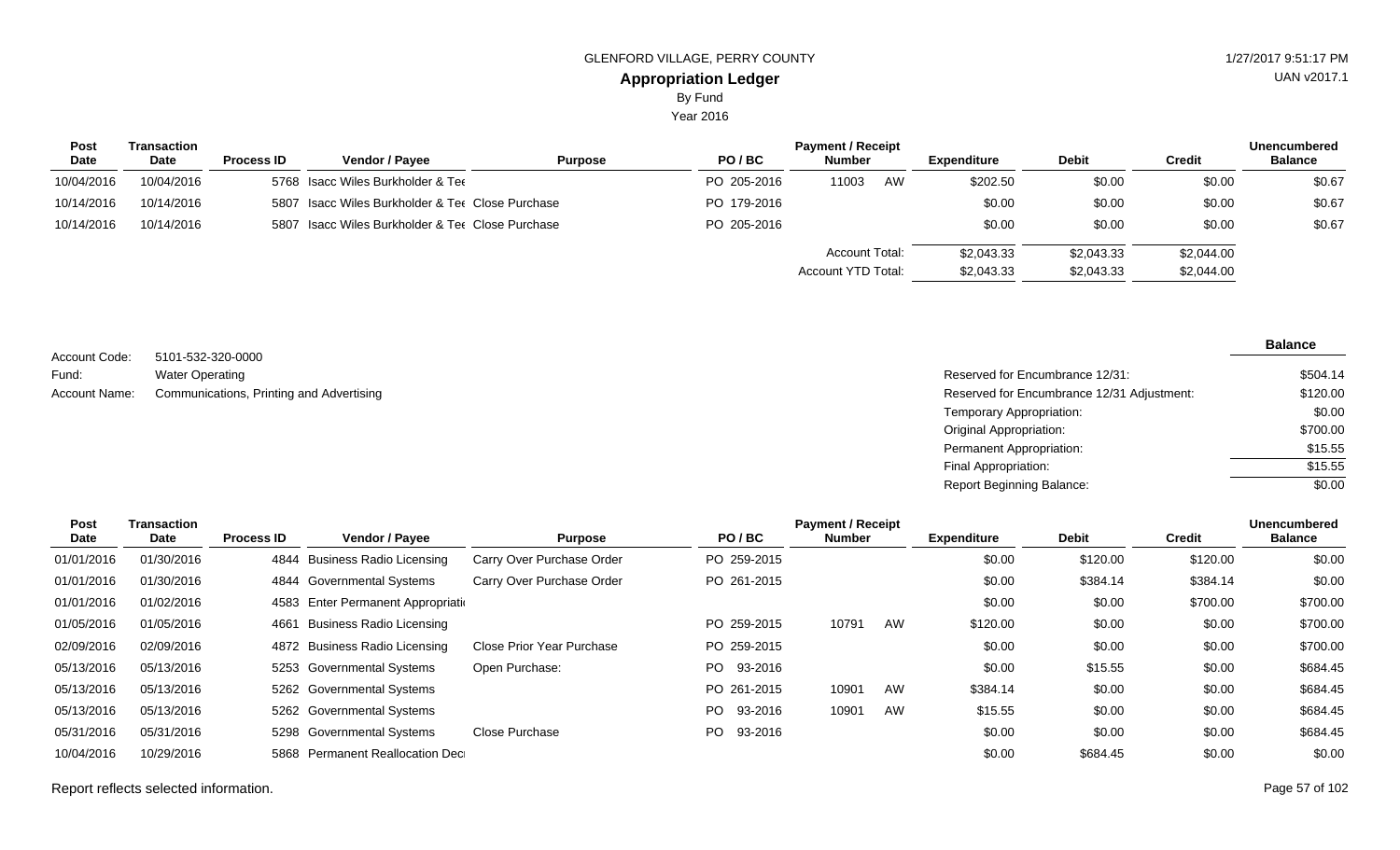Year 2016

| <b>Post</b> | Transaction |                   | <b>Payment / Receipt</b>      |                           |             |                       |    |             |              |            |                |
|-------------|-------------|-------------------|-------------------------------|---------------------------|-------------|-----------------------|----|-------------|--------------|------------|----------------|
| <b>Date</b> | <b>Date</b> | <b>Process ID</b> | <b>Vendor / Payee</b>         | <b>Purpose</b>            | PO/BC       | <b>Number</b>         |    | Expenditure | <b>Debit</b> | Credit     | <b>Balance</b> |
| 10/14/2016  | 10/14/2016  |                   | 5802 Governmental Systems     | Close Prior Year Purchase | PO 261-2015 |                       |    | \$0.00      | \$0.00       | \$0.00     | \$0.00         |
| 11/26/2016  | 11/26/2016  |                   | 5955 Business Radio Licensing |                           | PO 259-2015 | 10791                 | AW | $-$120.00$  | \$120.00     | \$120.00   | \$0.00         |
|             |             |                   |                               |                           |             | <b>Account Total:</b> |    | \$399.69    | \$1,324.14   | \$1,324.14 |                |
|             |             |                   |                               |                           |             | Account YTD Total:    |    | \$399.69    | \$1,324.14   | \$1,324.14 |                |
|             |             |                   |                               |                           |             |                       |    |             |              |            |                |

| Account Code: | 5101-532-321-0000      |
|---------------|------------------------|
| Fund:         | <b>Water Operating</b> |
| Account Name: | Telephone              |

Reserved for Encumbrance 12/31: Reserved for Encumbrance 12/31 Adjustment: Temporary Appropriation: Original Appropriation: Permanent Appropriation: Final Appropriation: Report Beginning Balance: \$107.68 \$0.00 \$0.00 \$1,200.00 \$1,200.00  $$1,200.00$ \$0.00

| <b>Post</b> | Transaction |                   |                                    |                           |                 | <b>Payment / Receipt</b> |    |                    |              |               | <b>Unencumbered</b> |
|-------------|-------------|-------------------|------------------------------------|---------------------------|-----------------|--------------------------|----|--------------------|--------------|---------------|---------------------|
| Date        | Date        | <b>Process ID</b> | Vendor / Payee                     | <b>Purpose</b>            | PO/BC           | <b>Number</b>            |    | <b>Expenditure</b> | <b>Debit</b> | <b>Credit</b> | <b>Balance</b>      |
| 01/01/2016  | 01/30/2016  |                   | 4844 AT & T                        | Carry Over Purchase Order | PO 258-2015     |                          |    | \$0.00             | \$107.68     | \$107.68      | \$0.00              |
| 01/01/2016  | 01/02/2016  |                   | 4583 Enter Permanent Appropriation |                           |                 |                          |    | \$0.00             | \$0.00       | \$1,200.00    | \$1,200.00          |
| 01/05/2016  | 01/05/2016  |                   | 4661 AT & T                        |                           | PO 258-2015     | 10790                    | AW | \$107.68           | \$0.00       | \$0.00        | \$1,200.00          |
| 01/23/2016  | 01/30/2016  |                   | 4739 AT & T                        | Open Purchase:            | PO 11-2016      |                          |    | \$0.00             | \$108.14     | \$0.00        | \$1,091.86          |
| 02/02/2016  | 02/02/2016  |                   | 4865 AT & T                        |                           | PO -<br>11-2016 | 10806                    | AW | \$108.14           | \$0.00       | \$0.00        | \$1,091.86          |
| 02/09/2016  | 02/09/2016  |                   | 4872 AT & T                        | Close Prior Year Purchase | PO 258-2015     |                          |    | \$0.00             | \$0.00       | \$0.00        | \$1,091.86          |
| 02/09/2016  | 02/09/2016  |                   | 4873 AT & T                        | Close Purchase            | PO 11-2016      |                          |    | \$0.00             | \$0.00       | \$0.00        | \$1,091.86          |
| 02/27/2016  | 03/01/2016  |                   | 4939 AT & T                        | Open Purchase:            | PO 33-2016      |                          |    | \$0.00             | \$108.14     | \$0.00        | \$983.72            |
| 03/01/2016  | 03/01/2016  |                   | 4949 AT & T                        |                           | PO 33-2016      | 10826                    | AW | \$108.14           | \$0.00       | \$0.00        | \$983.72            |
| 03/22/2016  | 03/22/2016  |                   | 5022 AT & T                        | <b>Close Purchase</b>     | PO 33-2016      |                          |    | \$0.00             | \$0.00       | \$0.00        | \$983.72            |
| 03/27/2016  | 03/01/2016  |                   | 4928 AT & T                        | Open Purchase:            | PO 30-2016      |                          |    | \$0.00             | \$108.14     | \$0.00        | \$875.58            |
|             |             |                   |                                    |                           |                 |                          |    |                    |              |               |                     |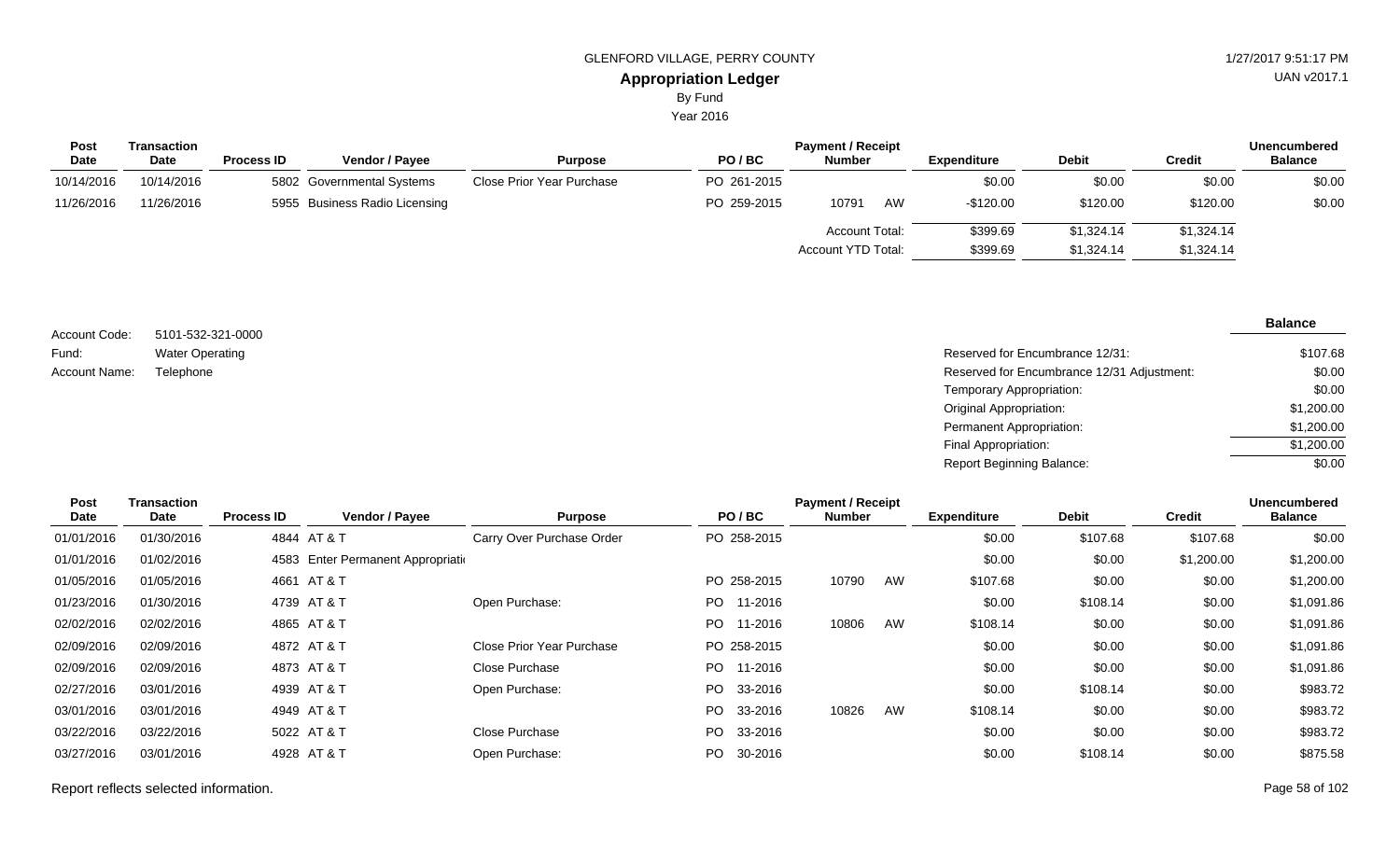By Fund

| <b>Post</b><br><b>Date</b> | <b>Transaction</b><br><b>Date</b> | <b>Process ID</b> | Vendor / Payee | <b>Purpose</b>              | PO/BC           | <b>Payment / Receipt</b><br><b>Number</b> |    | <b>Expenditure</b> | <b>Debit</b> | <b>Credit</b> | <b>Unencumbered</b><br><b>Balance</b> |
|----------------------------|-----------------------------------|-------------------|----------------|-----------------------------|-----------------|-------------------------------------------|----|--------------------|--------------|---------------|---------------------------------------|
| 03/27/2016                 | 03/01/2016                        |                   | 4932 AT & T    | Adjust Purchase: Wrong date | PO 30-2016      |                                           |    | \$0.00             | \$0.00       | \$108.14      | \$983.72                              |
| 03/27/2016                 | 03/01/2016                        |                   | 4934 AT & T    | Close Purchase              | PO 30-2016      |                                           |    | \$0.00             | \$0.00       | \$0.00        | \$983.72                              |
| 04/30/2016                 | 05/01/2016                        |                   | 5199 AT & T    | Open Purchase:              | PO  <br>79-2016 |                                           |    | \$0.00             | \$97.02      | \$0.00        | \$886.70                              |
| 05/03/2016                 | 05/03/2016                        |                   | 5228 AT & T    |                             | PO -<br>79-2016 | 10885                                     | AW | \$97.02            | \$0.00       | \$0.00        | \$886.70                              |
| 05/29/2016                 | 05/31/2016                        |                   | 5305 AT & T    | Open Purchase:              | PO 101-2016     |                                           |    | \$0.00             | \$108.05     | \$0.00        | \$778.65                              |
| 05/31/2016                 | 05/31/2016                        |                   | 5298 AT & T    | Close Purchase              | PO 79-2016      |                                           |    | \$0.00             | \$0.00       | \$0.00        | \$778.65                              |
| 06/07/2016                 | 06/07/2016                        |                   | 5344 AT & T    |                             | PO 101-2016     | 10904                                     | AW | \$108.05           | \$0.00       | \$0.00        | \$778.65                              |
| 06/28/2016                 | 07/01/2016                        |                   | 5407 AT & T    | Open Purchase:              | PO 125-2016     |                                           |    | \$0.00             | \$108.05     | \$0.00        | \$670.60                              |
| 07/01/2016                 | 07/01/2016                        |                   | 5417 AT & T    |                             | PO 125-2016     | 10925                                     | AW | \$108.05           | \$0.00       | \$0.00        | \$670.60                              |
| 07/29/2016                 | 08/02/2016                        |                   | 5521 AT & T    | Open Purchase:              | PO 152-2016     |                                           |    | \$0.00             | \$108.35     | \$0.00        | \$562.25                              |
| 08/02/2016                 | 08/02/2016                        |                   | 5538 AT & T    |                             | PO 152-2016     | 10955                                     | AW | \$108.35           | \$0.00       | \$0.00        | \$562.25                              |
| 08/26/2016                 | 08/26/2016                        |                   | 5607 AT & T    | Open Purchase:              | PO 167-2016     |                                           |    | \$0.00             | \$108.05     | \$0.00        | \$454.20                              |
| 09/06/2016                 | 09/06/2016                        |                   | 5648 AT & T    |                             | PO 167-2016     | 10973                                     | AW | \$108.05           | \$0.00       | \$0.00        | \$454.20                              |
| 09/26/2016                 | 09/30/2016                        |                   | 5733 AT & T    | Open Purchase:              | PO 193-2016     |                                           |    | \$0.00             | \$117.38     | \$0.00        | \$336.82                              |
| 10/04/2016                 | 10/04/2016                        |                   | 5768 AT & T    |                             | PO 193-2016     | 10996                                     | AW | \$117.38           | \$0.00       | \$0.00        | \$336.82                              |
| 10/14/2016                 | 10/14/2016                        |                   | 5802 AT & T    | Close Purchase              | PO 101-2016     |                                           |    | \$0.00             | \$0.00       | \$0.00        | \$336.82                              |
| 10/14/2016                 | 10/14/2016                        |                   | 5804 AT & T    | Close Purchase              | PO 125-2016     |                                           |    | \$0.00             | \$0.00       | \$0.00        | \$336.82                              |
| 10/14/2016                 | 10/14/2016                        |                   | 5807 AT & T    | Close Purchase              | PO 152-2016     |                                           |    | \$0.00             | \$0.00       | \$0.00        | \$336.82                              |
| 10/14/2016                 | 10/14/2016                        |                   | 5807 AT & T    | Close Purchase              | PO 167-2016     |                                           |    | \$0.00             | \$0.00       | \$0.00        | \$336.82                              |
| 10/14/2016                 | 10/14/2016                        |                   | 5807 AT & T    | Close Purchase              | PO 193-2016     |                                           |    | \$0.00             | \$0.00       | \$0.00        | \$336.82                              |
| 10/27/2016                 | 10/29/2016                        |                   | 5870 AT & T    | Open Purchase:              | PO 216-2016     |                                           |    | \$0.00             | \$107.90     | \$0.00        | \$228.92                              |
| 11/01/2016                 | 11/01/2016                        |                   | 5891 AT & T    |                             | PO 216-2016     | 11025                                     | AW | \$107.90           | \$0.00       | \$0.00        | \$228.92                              |
| 11/11/2016                 | 11/11/2016                        |                   | 5909 AT & T    | Close Purchase              | PO 216-2016     |                                           |    | \$0.00             | \$0.00       | \$0.00        | \$228.92                              |
| 11/29/2016                 | 12/06/2016                        |                   | 5993 AT & T    | Open Purchase:              | PO 235-2016     |                                           |    | \$0.00             | \$107.90     | \$0.00        | \$121.02                              |
| 12/06/2016                 | 12/06/2016                        |                   | 6011 AT & T    |                             | PO 235-2016     | 11048                                     | AW | \$107.90           | \$0.00       | \$0.00        | \$121.02                              |
| 12/27/2016                 | 12/27/2016                        |                   | 6049 AT & T    | Open Purchase:              | PO 251-2016     |                                           |    | \$0.00             | \$117.23     | \$0.00        | \$3.79                                |
| 12/31/2016                 | 01/13/2017                        |                   | 6170 AT & T    | Close Purchase              | PO 235-2016     |                                           |    | \$0.00             | \$0.00       | \$0.00        | \$3.79                                |
|                            |                                   |                   |                |                             |                 |                                           |    |                    |              |               |                                       |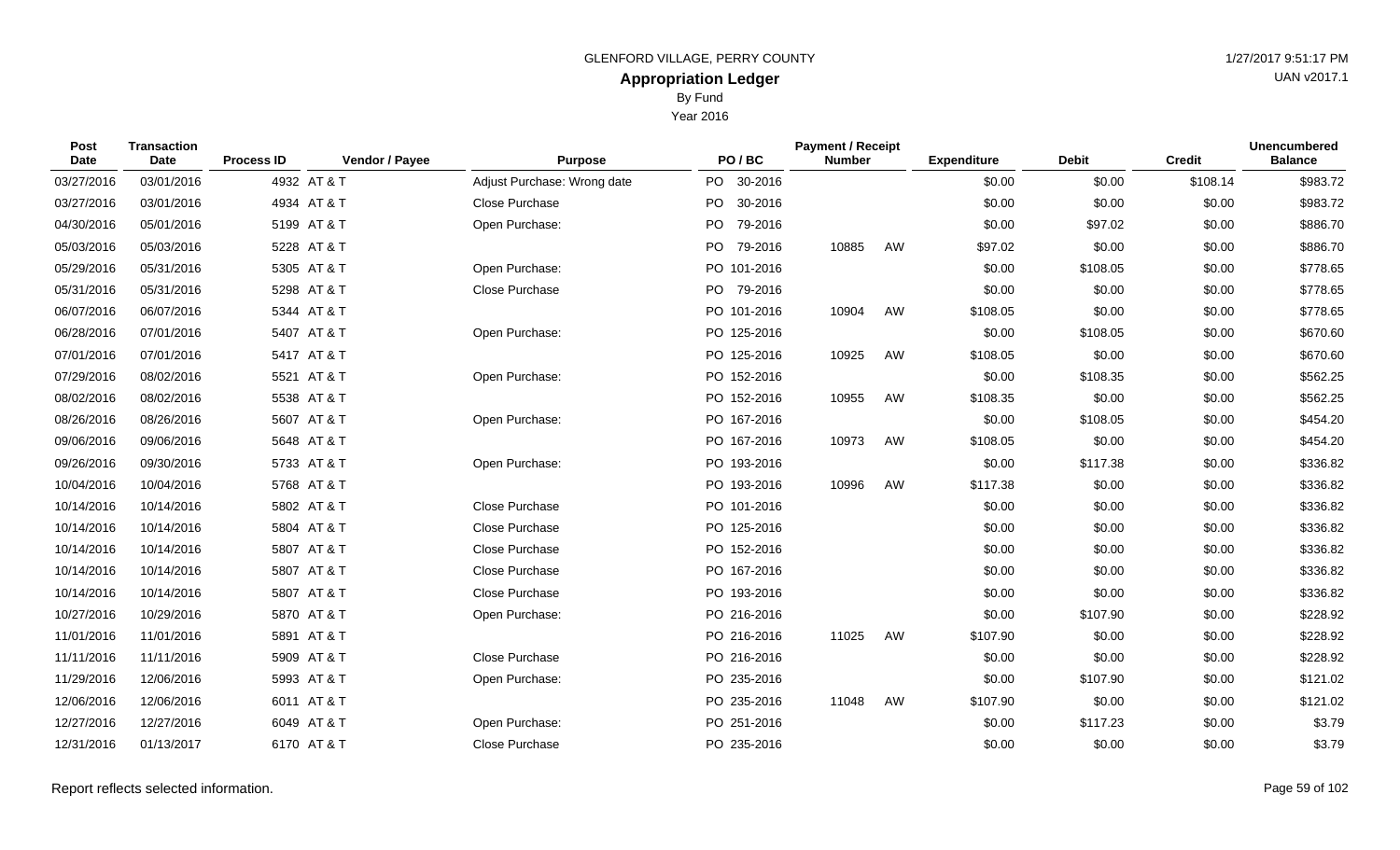# GLENFORD VILLAGE, PERRY COUNTY 61 AU 127/2017 9:51:17 PM

UAN v2017.1

#### **Appropriation Ledger** By Fund

Year 2016

| Post<br><b>Date</b> | Transaction<br><b>Date</b> | <b>Process ID</b> | <b>Vendor / Payee</b> | <b>Purpose</b> | PO/BC | <b>Payment / Receipt</b><br><b>Number</b>          | Expenditure              | <b>Debit</b>             | Credit                   | Unencumbered<br><b>Balance</b> |
|---------------------|----------------------------|-------------------|-----------------------|----------------|-------|----------------------------------------------------|--------------------------|--------------------------|--------------------------|--------------------------------|
|                     |                            |                   |                       |                |       | <b>Account Total:</b><br><b>Account YTD Total:</b> | \$1,186.66<br>\$1,186.66 | \$1,412.03<br>\$1,412.03 | \$1,415.82<br>\$1,415.82 |                                |
|                     |                            |                   |                       |                |       |                                                    |                          |                          |                          |                                |

5101-532-322-0000 Water Operating Account Code: Fund: Account Name:

#### **Balance**

| Water Operating | Reserved for Encumbrance 12/31:            | \$0.00   |
|-----------------|--------------------------------------------|----------|
| Postage         | Reserved for Encumbrance 12/31 Adjustment: | \$0.00   |
|                 | Temporary Appropriation:                   | \$0.00   |
|                 | Original Appropriation:                    | \$700.00 |
|                 | Permanent Appropriation:                   | \$700.00 |
|                 | Final Appropriation:                       | \$700.00 |
|                 | <b>Report Beginning Balance:</b>           | \$0.00   |

| Post        | <b>Transaction</b> |                   |                                    |                |     |             | <b>Payment / Receipt</b> |    |                    |              |               | <b>Unencumbered</b> |
|-------------|--------------------|-------------------|------------------------------------|----------------|-----|-------------|--------------------------|----|--------------------|--------------|---------------|---------------------|
| <b>Date</b> | Date               | <b>Process ID</b> | <b>Vendor / Payee</b>              | <b>Purpose</b> |     | PO/BC       | <b>Number</b>            |    | <b>Expenditure</b> | <b>Debit</b> | <b>Credit</b> | <b>Balance</b>      |
| 01/01/2016  | 01/02/2016         |                   | 4583 Enter Permanent Appropriation |                |     |             |                          |    | \$0.00             | \$0.00       | \$700.00      | \$700.00            |
| 01/29/2016  | 01/30/2016         |                   | 4739 Leonard Sheppard              | Open Purchase: | PO. | 12-2016     |                          |    | \$0.00             | \$15.54      | \$0.00        | \$684.46            |
| 02/02/2016  | 02/02/2016         |                   | 4865 Leonard Sheppard              |                | PO. | 12-2016     | 10813                    | AW | \$15.54            | \$0.00       | \$0.00        | \$684.46            |
| 02/05/2016  | 02/09/2016         |                   | 4880 US Postmaster                 | Open Purchase: | PO. | 23-2016     |                          |    | \$0.00             | \$113.25     | \$0.00        | \$571.21            |
| 02/09/2016  | 02/09/2016         |                   | 4873 Leonard Sheppard              | Close Purchase | PO. | 12-2016     |                          |    | \$0.00             | \$0.00       | \$0.00        | \$571.21            |
| 02/09/2016  | 02/09/2016         |                   | 4887 US Postmaster                 |                | PO. | 23-2016     | 10821                    | AW | \$113.25           | \$0.00       | \$0.00        | \$571.21            |
| 03/01/2016  | 03/01/2016         |                   | 4935 US Postmaster                 | Close Purchase | PO. | 23-2016     |                          |    | \$0.00             | \$0.00       | \$0.00        | \$571.21            |
| 06/01/2016  | 06/07/2016         |                   | 5324 Leonard Sheppard              | Open Purchase: |     | PO 107-2016 |                          |    | \$0.00             | \$11.95      | \$0.00        | \$559.26            |
| 06/03/2016  | 06/07/2016         |                   | 5327 US Postmaster                 | Open Purchase: |     | PO 116-2016 |                          |    | \$0.00             | \$227.50     | \$0.00        | \$331.76            |
| 06/07/2016  | 06/07/2016         |                   | 5344 Leonard Sheppard              |                |     | PO 107-2016 | 10916                    | AW | \$11.95            | \$0.00       | \$0.00        | \$331.76            |
| 06/07/2016  | 06/07/2016         |                   | 5344 US Postmaster                 |                |     | PO 116-2016 | 10918                    | AW | \$227.50           | \$0.00       | \$0.00        | \$331.76            |
| 10/14/2016  | 10/14/2016         |                   | 5802 Leonard Sheppard              | Close Purchase |     | PO 107-2016 |                          |    | \$0.00             | \$0.00       | \$0.00        | \$331.76            |
| 10/14/2016  | 10/14/2016         |                   | 5802 US Postmaster                 | Close Purchase |     | PO 116-2016 |                          |    | \$0.00             | \$0.00       | \$0.00        | \$331.76            |
|             |                    |                   |                                    |                |     |             |                          |    |                    |              |               |                     |

Report reflects selected information. Page 60 of 102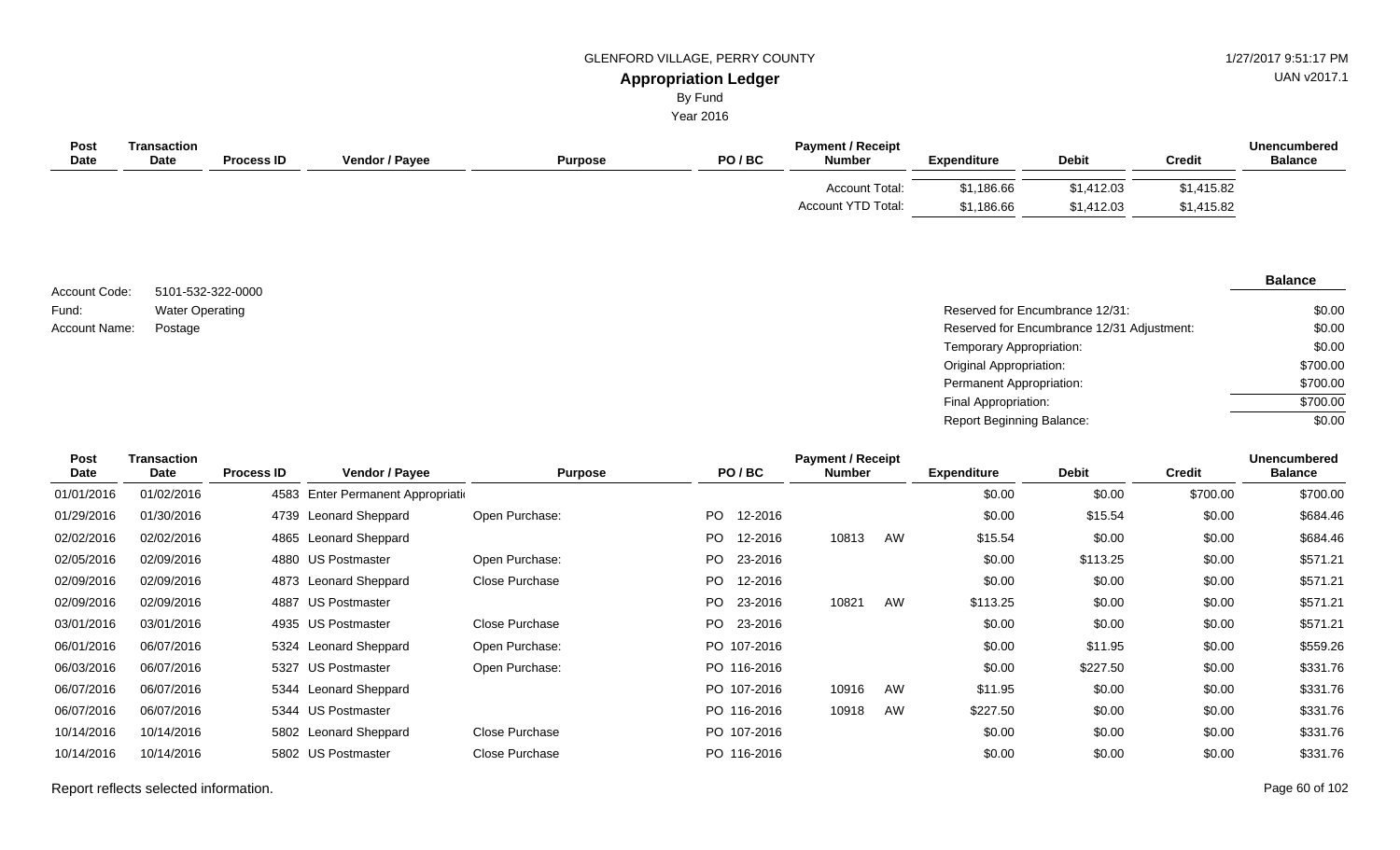UAN v2017.1

# By Fund

| Post<br>Date  | <b>Transaction</b><br>Date | <b>Process ID</b>                   | Vendor / Payee | <b>Purpose</b> | PO/BC | <b>Payment / Receipt</b><br><b>Number</b> | <b>Expenditure</b>               | <b>Debit</b>                               | <b>Credit</b> | <b>Unencumbered</b><br><b>Balance</b> |
|---------------|----------------------------|-------------------------------------|----------------|----------------|-------|-------------------------------------------|----------------------------------|--------------------------------------------|---------------|---------------------------------------|
|               |                            |                                     |                |                |       | Account Total:                            | \$368.24                         | \$368.24                                   | \$700.00      |                                       |
|               |                            |                                     |                |                |       | Account YTD Total:                        | \$368.24                         | \$368.24                                   | \$700.00      |                                       |
|               |                            |                                     |                |                |       |                                           |                                  |                                            |               | <b>Balance</b>                        |
| Account Code: |                            | 5101-532-340-0000                   |                |                |       |                                           |                                  |                                            |               |                                       |
| Fund:         | <b>Water Operating</b>     |                                     |                |                |       |                                           |                                  | Reserved for Encumbrance 12/31:            |               | \$0.00                                |
| Account Name: |                            | Professional and Technical Services |                |                |       |                                           |                                  | Reserved for Encumbrance 12/31 Adjustment: |               | \$0.00                                |
|               |                            |                                     |                |                |       |                                           | Temporary Appropriation:         |                                            |               | \$0.00                                |
|               |                            |                                     |                |                |       |                                           | <b>Original Appropriation:</b>   |                                            |               | \$1,500.00                            |
|               |                            |                                     |                |                |       |                                           | Permanent Appropriation:         |                                            |               | \$758.40                              |
|               |                            |                                     |                |                |       |                                           | Final Appropriation:             |                                            |               | \$758.40                              |
|               |                            |                                     |                |                |       |                                           | <b>Report Beginning Balance:</b> |                                            |               | \$0.00                                |
|               |                            |                                     |                |                |       |                                           |                                  |                                            |               |                                       |

| Post       | Transaction |                   |                                                  |                                                                      |             | <b>Payment / Receipt</b> |             |              |            | Unencumbered   |
|------------|-------------|-------------------|--------------------------------------------------|----------------------------------------------------------------------|-------------|--------------------------|-------------|--------------|------------|----------------|
| Date       | <b>Date</b> | <b>Process ID</b> | <b>Vendor / Pavee</b>                            | <b>Purpose</b>                                                       | PO/BC       | <b>Number</b>            | Expenditure | <b>Debit</b> | Credit     | <b>Balance</b> |
| 01/01/2016 | 01/02/2016  |                   | 4583 Enter Permanent Appropriation               |                                                                      |             |                          | \$0.00      | \$0.00       | \$1,500.00 | \$1,500.00     |
| 11/18/2016 | 11/18/2016  |                   |                                                  | 5929 Permanent Reallocation Dec EPA water license fee for 2017 due D |             |                          | \$0.00      | \$741.60     | \$0.00     | \$758.40       |
| 12/31/2016 | 01/03/2017  |                   | 6067 Isacc Wiles Burkholder & Ter Open Purchase: |                                                                      | PO 259-2016 |                          | \$0.00      | \$192.50     | \$0.00     | \$565.90       |
|            |             |                   |                                                  |                                                                      |             | Account Total:           | \$0.00      | \$934.10     | \$1,500.00 |                |
|            |             |                   |                                                  |                                                                      |             | Account YTD Total:       | \$0.00      | \$934.10     | \$1,500.00 |                |

|               |                        |                                            | <b>Balance</b> |
|---------------|------------------------|--------------------------------------------|----------------|
| Account Code: | 5101-532-400-0000      |                                            |                |
| Fund:         | Water Operating        | Reserved for Encumbrance 12/31:            | \$0.00         |
| Account Name: | Supplies and Materials | Reserved for Encumbrance 12/31 Adjustment: | \$0.00         |
|               |                        | Temporary Appropriation:                   | \$0.00         |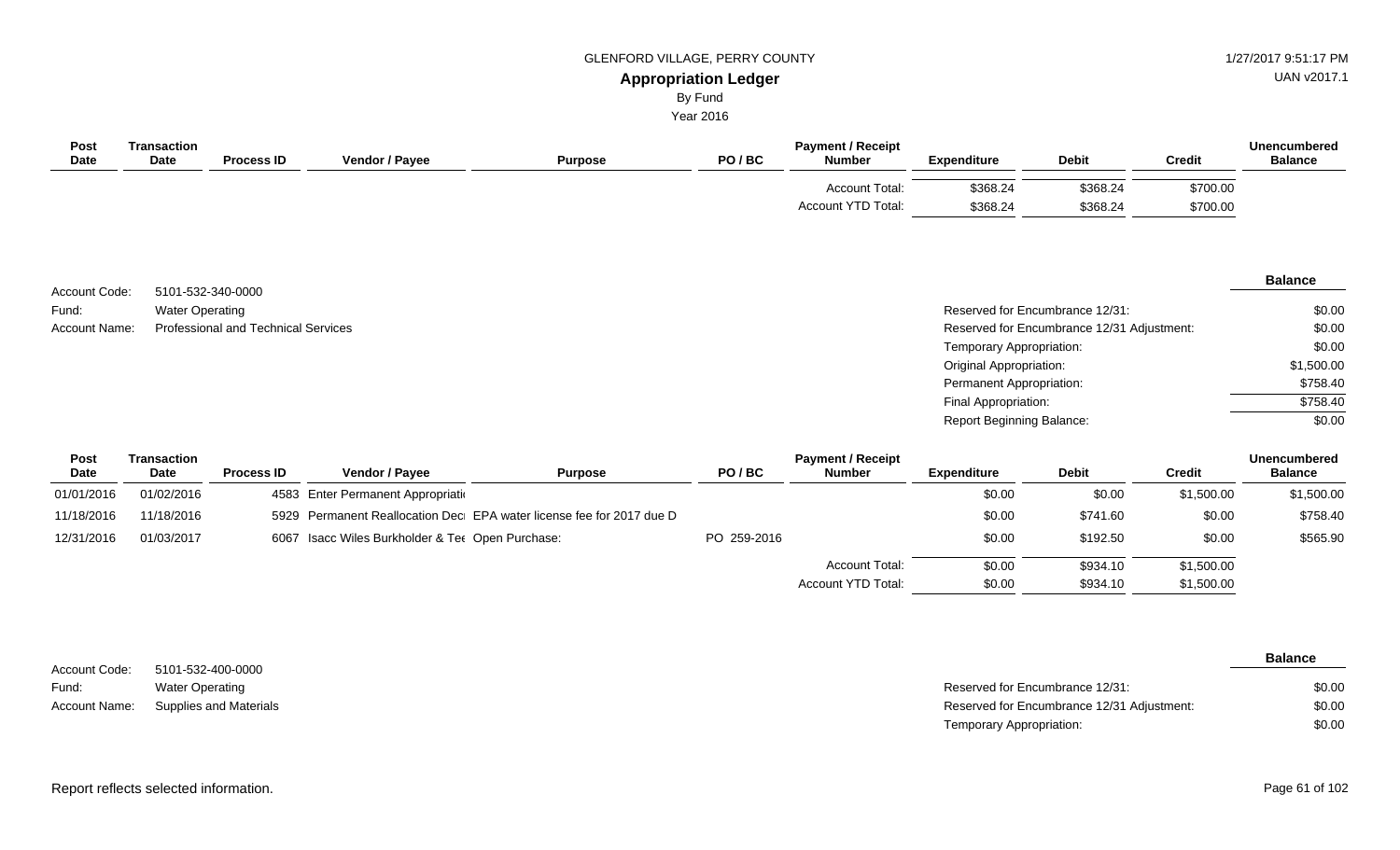UAN v2017.1

| Original Appropriation:   | \$1,000.00 |
|---------------------------|------------|
| Permanent Appropriation:  | \$1,000.00 |
| Final Appropriation:      | \$1,000.00 |
| Report Beginning Balance: | \$0.00     |

| Post       | Transaction |                   |                                                 |                |             | <b>Payment / Receipt</b>  |    |                    |              |               | <b>Unencumbered</b> |
|------------|-------------|-------------------|-------------------------------------------------|----------------|-------------|---------------------------|----|--------------------|--------------|---------------|---------------------|
| Date       | Date        | <b>Process ID</b> | Vendor / Payee                                  | <b>Purpose</b> | PO/BC       | <b>Number</b>             |    | <b>Expenditure</b> | <b>Debit</b> | <b>Credit</b> | <b>Balance</b>      |
| 01/01/2016 | 01/02/2016  |                   | 4583 Enter Permanent Appropriation              |                |             |                           |    | \$0.00             | \$0.00       | \$1,000.00    | \$1,000.00          |
| 06/28/2016 | 07/01/2016  |                   | 5407 Staples Credit Plan                        | Open Purchase: | PO 127-2016 |                           |    | \$0.00             | \$69.99      | \$0.00        | \$930.01            |
| 08/02/2016 | 08/02/2016  |                   | 5538 Staples Credit Plan                        |                | PO 127-2016 | 10962                     | AW | \$69.99            | \$0.00       | \$0.00        | \$930.01            |
| 10/14/2016 | 10/14/2016  |                   | 5804 Staples Credit Plan                        | Close Purchase | PO 127-2016 |                           |    | \$0.00             | \$0.00       | \$0.00        | \$930.01            |
| 11/29/2016 | 12/06/2016  |                   | 5993 Staples Credit Plan                        | Open Purchase: | PO 236-2016 |                           |    | \$0.00             | \$264.85     | \$0.00        | \$665.16            |
| 12/03/2016 | 12/06/2016  |                   | 5993 Tri-County Plumbing & Hardy Open Purchase: |                | PO 241-2016 |                           |    | \$0.00             | \$12.16      | \$0.00        | \$653.00            |
| 12/06/2016 | 12/06/2016  | 6011              | Tri-County Plumbing & Hardy                     |                | PO 241-2016 | 11059                     | AW | \$12.16            | \$0.00       | \$0.00        | \$653.00            |
| 12/31/2016 | 01/13/2017  |                   | 6170 Tri-County Plumbing & Hardy Close Purchase |                | PO 241-2016 |                           |    | \$0.00             | \$0.00       | \$0.00        | \$653.00            |
|            |             |                   |                                                 |                |             | <b>Account Total:</b>     |    | \$82.15            | \$347.00     | \$1,000.00    |                     |
|            |             |                   |                                                 |                |             | <b>Account YTD Total:</b> |    | \$82.15            | \$347.00     | \$1,000.00    |                     |
|            |             |                   |                                                 |                |             |                           |    |                    |              |               |                     |

| Account Code: | 5101-533-300-0000           |                                            | <b>Balance</b> |
|---------------|-----------------------------|--------------------------------------------|----------------|
| Fund:         | <b>Water Operating</b>      | Reserved for Encumbrance 12/31:            | \$2,331.29     |
| Account Name: | <b>Contractual Services</b> | Reserved for Encumbrance 12/31 Adjustment: | \$0.00         |
|               |                             | Temporary Appropriation:                   | \$0.00         |
|               |                             | <b>Original Appropriation:</b>             | \$30,000.00    |
|               |                             | Permanent Appropriation:                   | \$30,000.00    |
|               |                             | Final Appropriation:                       | \$30,000.00    |
|               |                             | <b>Report Beginning Balance:</b>           | \$0.00         |

| Post       | ransaction |                   |                       |                                                       |          | <b>Payment / Receipt</b> |             |                |            | <b>Unencumbered</b> |
|------------|------------|-------------------|-----------------------|-------------------------------------------------------|----------|--------------------------|-------------|----------------|------------|---------------------|
| Date       | Date       | <b>Process ID</b> | <b>Vendor / Pavee</b> | Purpose                                               | PO / BC  | <b>Number</b>            | Expenditure | <b>Debit</b>   | Credit     | <b>Balance</b>      |
| 01/01/2016 | 01/30/2016 | 4844              |                       | Northern Perry County Water Carry Over Purchase Order | 262-2015 |                          | \$0.00      | $\pm 2.331.29$ | \$2,331.29 | \$0.00              |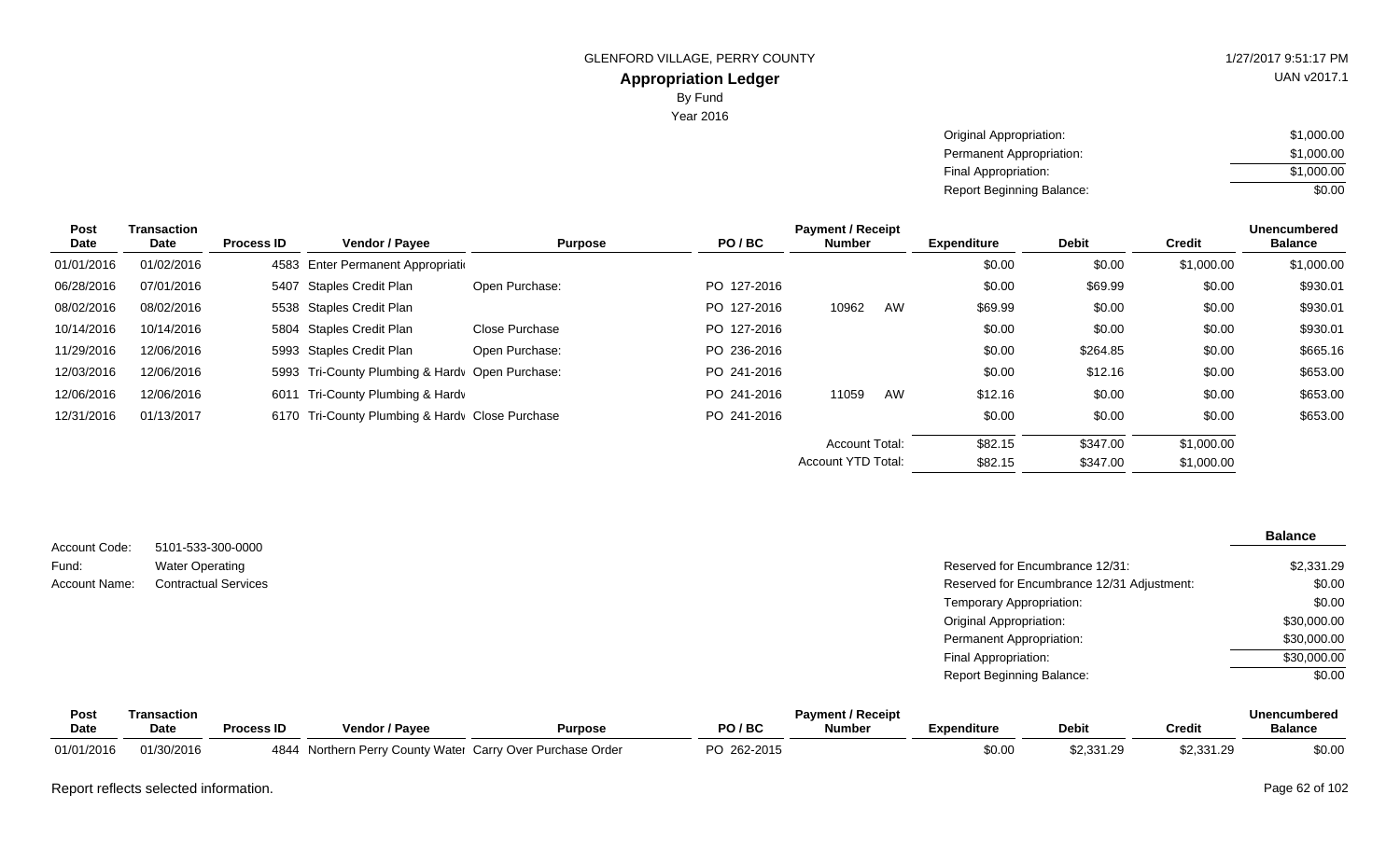| Post<br>Date | <b>Transaction</b><br><b>Date</b>     | <b>Process ID</b> | Vendor / Payee                                             | <b>Purpose</b> |     | PO/BC       | <b>Payment / Receipt</b><br><b>Number</b> |    | <b>Expenditure</b> | <b>Debit</b> | <b>Credit</b> | <b>Unencumbered</b><br><b>Balance</b> |
|--------------|---------------------------------------|-------------------|------------------------------------------------------------|----------------|-----|-------------|-------------------------------------------|----|--------------------|--------------|---------------|---------------------------------------|
| 01/01/2016   | 01/02/2016                            |                   | 4583 Enter Permanent Appropriation                         |                |     |             |                                           |    | \$0.00             | \$0.00       | \$30,000.00   | \$30,000.00                           |
| 01/05/2016   | 01/05/2016                            |                   | 4661 Northern Perry County Water                           |                |     | PO 262-2015 | 10794                                     | AW | \$2,331.29         | \$0.00       | \$0.00        | \$30,000.00                           |
| 02/01/2016   | 02/02/2016                            |                   | 4852 Northern Perry County Water Open Purchase:            |                | PO. | 16-2016     |                                           |    | \$0.00             | \$2,552.14   | \$0.00        | \$27,447.86                           |
| 02/02/2016   | 02/02/2016                            |                   | 4865 Northern Perry County Water                           |                |     | PO 16-2016  | 10812                                     | AW | \$2,552.14         | \$0.00       | \$0.00        | \$27,447.86                           |
| 02/09/2016   | 02/09/2016                            |                   | 4872 Northern Perry County Water Close Prior Year Purchase |                |     | PO 262-2015 |                                           |    | \$0.00             | \$0.00       | \$0.00        | \$27,447.86                           |
| 02/09/2016   | 02/09/2016                            |                   | 4873 Northern Perry County Water Close Purchase            |                |     | PO 16-2016  |                                           |    | \$0.00             | \$0.00       | \$0.00        | \$27,447.86                           |
| 03/01/2016   | 03/01/2016                            |                   | 4928 Northern Perry County Water Open Purchase:            |                | PO. | 31-2016     |                                           |    | \$0.00             | \$2,183.02   | \$0.00        | \$25,264.84                           |
| 03/01/2016   | 03/01/2016                            |                   | 4949 Northern Perry County Water                           |                | PO. | 31-2016     | 10832                                     | AW | \$2,183.02         | \$0.00       | \$0.00        | \$25,264.84                           |
| 03/22/2016   | 03/22/2016                            |                   | 5022 Northern Perry County Water Close Purchase            |                | PO. | 31-2016     |                                           |    | \$0.00             | \$0.00       | \$0.00        | \$25,264.84                           |
| 04/01/2016   | 04/05/2016                            |                   | 5077 Northern Perry County Water Open Purchase:            |                | PO. | 55-2016     |                                           |    | \$0.00             | \$2,196.78   | \$0.00        | \$23,068.06                           |
| 04/05/2016   | 04/05/2016                            |                   | 5092 Northern Perry County Water                           |                |     | PO 55-2016  | 10857                                     | AW | \$2,196.78         | \$0.00       | \$0.00        | \$23,068.06                           |
| 04/26/2016   | 04/26/2016                            |                   | 5176 Northern Perry County Water Close Purchase            |                | PO  | 55-2016     |                                           |    | \$0.00             | \$0.00       | \$0.00        | \$23,068.06                           |
| 05/03/2016   | 05/03/2016                            |                   | 5215 Northern Perry County Water Open Purchase:            |                |     | PO 86-2016  |                                           |    | \$0.00             | \$2,264.21   | \$0.00        | \$20,803.85                           |
| 05/03/2016   | 05/03/2016                            |                   | 5228 Northern Perry County Water                           |                | PO  | 86-2016     | 10894                                     | AW | \$2,264.21         | \$0.00       | \$0.00        | \$20,803.85                           |
| 05/31/2016   | 05/31/2016                            |                   | 5298 Northern Perry County Water Close Purchase            |                |     | PO 86-2016  |                                           |    | \$0.00             | \$0.00       | \$0.00        | \$20,803.85                           |
| 05/31/2016   | 05/31/2016                            | 5305              | Northern Perry County Water Open Purchase:                 |                |     | PO 105-2016 |                                           |    | \$0.00             | \$2,298.61   | \$0.00        | \$18,505.24                           |
| 06/07/2016   | 06/07/2016                            |                   | 5344 Northern Perry County Water                           |                |     | PO 105-2016 | 10913                                     | AW | \$2,298.61         | \$0.00       | \$0.00        | \$18,505.24                           |
| 06/28/2016   | 07/01/2016                            | 5407              | Northern Perry County Water Open Purchase:                 |                |     | PO 124-2016 |                                           |    | \$0.00             | \$3,014.13   | \$0.00        | \$15,491.11                           |
| 07/01/2016   | 07/01/2016                            |                   | 5417 Northern Perry County Water                           |                |     | PO 124-2016 | 10928                                     | AW | \$3,014.13         | \$0.00       | \$0.00        | \$15,491.11                           |
| 08/01/2016   | 08/02/2016                            | 5523              | Northern Perry County Water Open Purchase:                 |                |     | PO 157-2016 |                                           |    | \$0.00             | \$2,513.26   | \$0.00        | \$12,977.85                           |
| 08/02/2016   | 08/02/2016                            |                   | 5538 Northern Perry County Water                           |                |     | PO 157-2016 | 10959                                     | AW | \$2,513.26         | \$0.00       | \$0.00        | \$12,977.85                           |
| 08/30/2016   | 09/06/2016                            |                   | 5634 Northern Perry County Water Open Purchase:            |                |     | PO 170-2016 |                                           |    | \$0.00             | \$2,806.35   | \$0.00        | \$10,171.50                           |
| 09/06/2016   | 09/06/2016                            |                   | 5648 Northern Perry County Water                           |                |     | PO 170-2016 | 10978                                     | AW | \$2,806.35         | \$0.00       | \$0.00        | \$10,171.50                           |
| 10/03/2016   | 10/04/2016                            |                   | 5750 Northern Perry County Water Open Purchase:            |                |     | PO 201-2016 |                                           |    | \$0.00             | \$2,278.66   | \$0.00        | \$7,892.84                            |
| 10/04/2016   | 10/04/2016                            |                   | 5768 Northern Perry County Water                           |                |     | PO 201-2016 | 11006                                     | AW | \$2,278.66         | \$0.00       | \$0.00        | \$7,892.84                            |
| 10/14/2016   | 10/14/2016                            |                   | 5802 Northern Perry County Water Close Purchase            |                |     | PO 105-2016 |                                           |    | \$0.00             | \$0.00       | \$0.00        | \$7,892.84                            |
| 10/14/2016   | 10/14/2016                            |                   | 5804 Northern Perry County Water Close Purchase            |                |     | PO 124-2016 |                                           |    | \$0.00             | \$0.00       | \$0.00        | \$7,892.84                            |
| 10/14/2016   | 10/14/2016                            |                   | 5807 Northern Perry County Water Close Purchase            |                |     | PO 157-2016 |                                           |    | \$0.00             | \$0.00       | \$0.00        | \$7,892.84                            |
|              | Report reflects selected information. |                   |                                                            |                |     |             |                                           |    |                    |              |               | Page 63 of 102                        |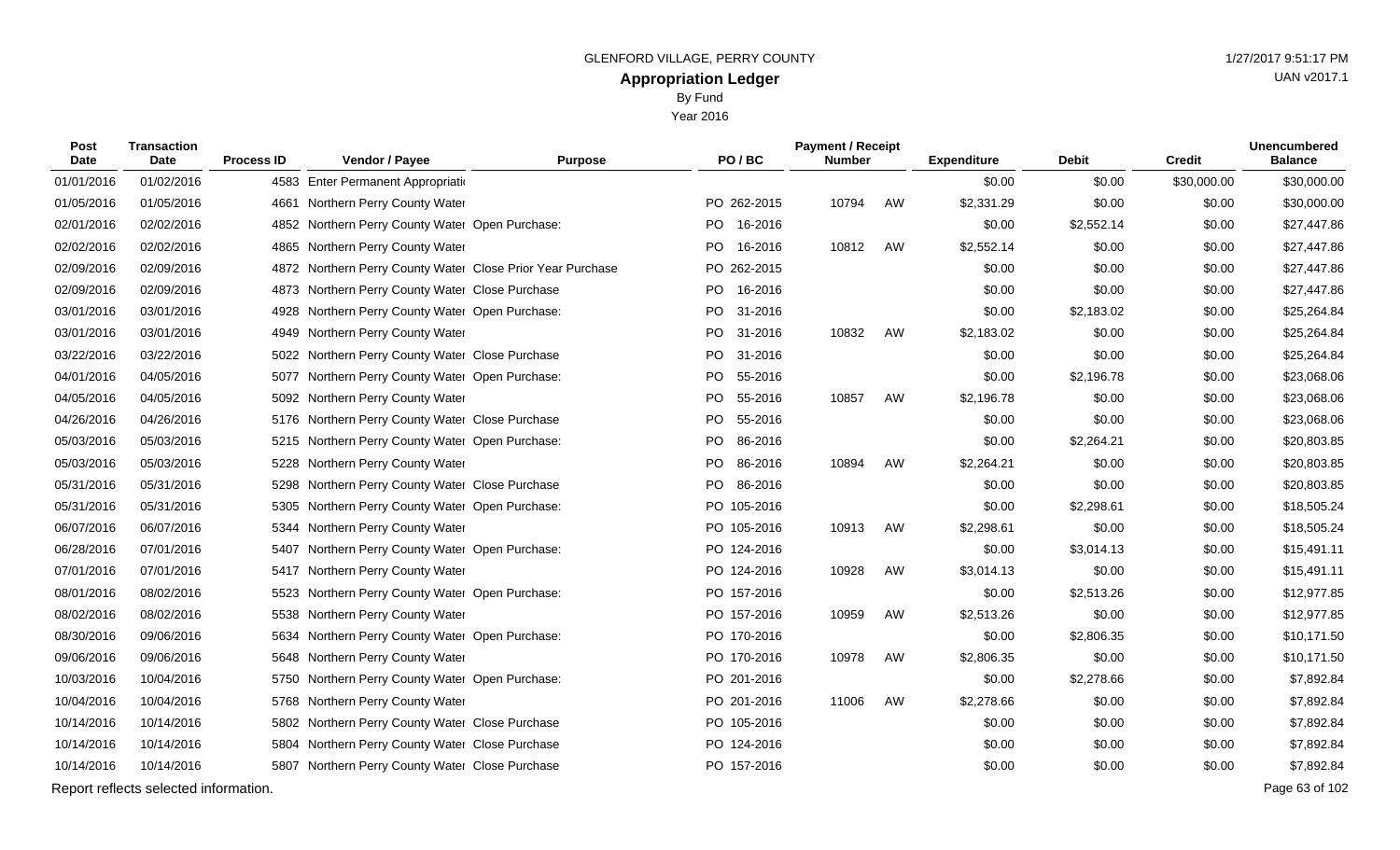Year 2016

| <b>Post</b><br><b>Date</b> | Transaction<br><b>Date</b> | <b>Process ID</b> | Vendor / Payee                                  | <b>Purpose</b> | PO/BC       | <b>Payment / Receipt</b><br><b>Number</b> |    | <b>Expenditure</b> | <b>Debit</b> | Credit      | <b>Unencumbered</b><br><b>Balance</b> |
|----------------------------|----------------------------|-------------------|-------------------------------------------------|----------------|-------------|-------------------------------------------|----|--------------------|--------------|-------------|---------------------------------------|
| 10/14/2016                 | 10/14/2016                 |                   | 5807 Northern Perry County Water Close Purchase |                | PO 170-2016 |                                           |    | \$0.00             | \$0.00       | \$0.00      | \$7,892.84                            |
| 10/14/2016                 | 10/14/2016                 |                   | 5807 Northern Perry County Water Close Purchase |                | PO 201-2016 |                                           |    | \$0.00             | \$0.00       | \$0.00      | \$7,892.84                            |
| 10/31/2016                 | 11/01/2016                 |                   | 5880 Northern Perry County Water Open Purchase: |                | PO 221-2016 |                                           |    | \$0.00             | \$2,291.04   | \$0.00      | \$5,601.80                            |
| 11/01/2016                 | 11/01/2016                 |                   | 5891 Northern Perry County Water                |                | PO 221-2016 | 11031                                     | AW | \$2,291.04         | \$0.00       | \$0.00      | \$5,601.80                            |
| 11/11/2016                 | 11/11/2016                 |                   | 5909 Northern Perry County Water Close Purchase |                | PO 221-2016 |                                           |    | \$0.00             | \$0.00       | \$0.00      | \$5,601.80                            |
| 12/02/2016                 | 12/06/2016                 |                   | 5993 Northern Perry County Water Open Purchase: |                | PO 237-2016 |                                           |    | \$0.00             | \$2,371.54   | \$0.00      | \$3,230.26                            |
| 12/06/2016                 | 12/06/2016                 |                   | 6011 Northern Perry County Water                |                | PO 237-2016 | 11056                                     | AW | \$2,371.54         | \$0.00       | \$0.00      | \$3,230.26                            |
| 12/31/2016                 | 01/03/2017                 |                   | 6067 Northern Perry County Water Open Purchase: |                | PO 257-2016 |                                           |    | \$0.00             | \$2,452.38   | \$0.00      | \$777.88                              |
| 12/31/2016                 | 01/13/2017                 |                   | 6170 Northern Perry County Water Close Purchase |                | PO 237-2016 |                                           |    | \$0.00             | \$0.00       | \$0.00      | \$777.88                              |
|                            |                            |                   |                                                 |                |             | <b>Account Total:</b>                     |    | \$29,101.03        | \$31,553.41  | \$32,331.29 |                                       |
|                            |                            |                   |                                                 |                |             | Account YTD Total:                        |    | \$29,101.03        | \$31,553.41  | \$32,331.29 |                                       |

| Account Code: | 5101-534-300-0000           |
|---------------|-----------------------------|
| Fund:         | <b>Water Operating</b>      |
| Account Name: | <b>Contractual Services</b> |

#### Reserved for Encumbrance 12/31: Reserved for Encumbrance 12/31 Adjustment: Temporary Appropriation: Original Appropriation: Permanent Appropriation: Final Appropriation: Report Beginning Balance: **Balance** \$0.00 \$0.00 \$0.00 \$800.00 \$800.00 \$800.00 \$0.00

| Post        | Transaction | <b>Payment / Receipt</b> |                                                 |                |      |         |               |    |                    |              | <b>Unencumbered</b> |                |
|-------------|-------------|--------------------------|-------------------------------------------------|----------------|------|---------|---------------|----|--------------------|--------------|---------------------|----------------|
| <b>Date</b> | Date        | <b>Process ID</b>        | <b>Vendor / Pavee</b>                           | <b>Purpose</b> |      | PO/BC   | <b>Number</b> |    | <b>Expenditure</b> | <b>Debit</b> | Credit              | <b>Balance</b> |
| 01/01/2016  | 01/02/2016  |                          | 4583 Enter Permanent Appropriation              |                |      |         |               |    | \$0.00             | \$0.00       | \$800.00            | \$800.00       |
| 02/05/2016  | 02/09/2016  |                          | 4880 MASI Environmental Service: Open Purchase: |                | PO l | 19-2016 |               |    | \$0.00             | \$20.42      | \$0.00              | \$779.58       |
| 02/09/2016  | 02/09/2016  |                          | 4887 MASI Environmental Service                 |                | PO.  | 19-2016 | 10818         | AW | \$20.42            | \$0.00       | \$0.00              | \$779.58       |
| 03/01/2016  | 03/01/2016  |                          | 4935 MASI Environmental Service: Close Purchase |                | PO.  | 19-2016 |               |    | \$0.00             | \$0.00       | \$0.00              | \$779.58       |

Report reflects selected information. Page 64 of 102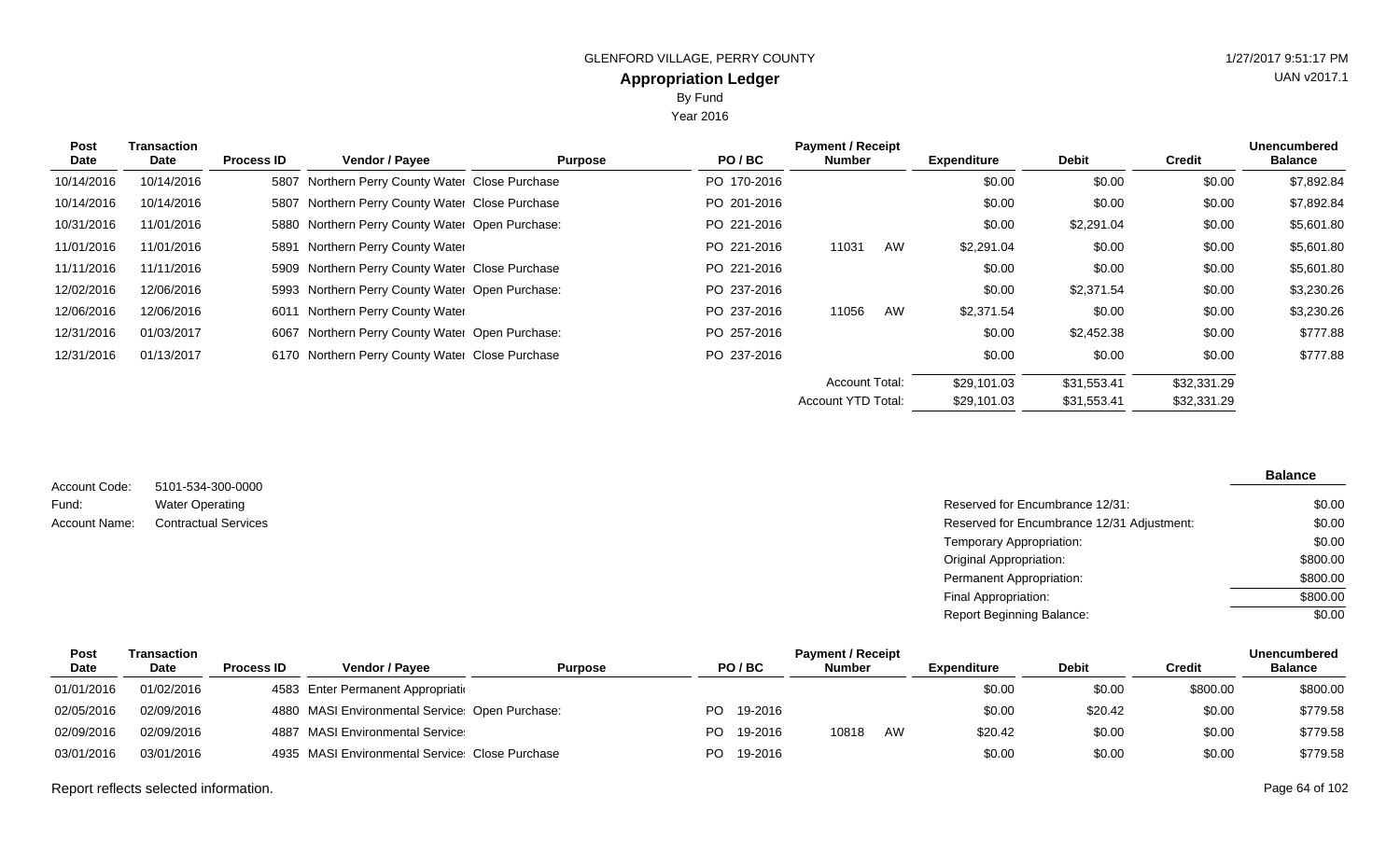Year 2016

| Post<br>Date | <b>Transaction</b><br><b>Date</b>     | <b>Process ID</b> | <b>Vendor / Payee</b>                             | <b>Purpose</b> |           | PO/BC       | <b>Payment / Receipt</b><br><b>Number</b> |    | <b>Expenditure</b> | <b>Debit</b> | <b>Credit</b> | <b>Unencumbered</b><br><b>Balance</b> |
|--------------|---------------------------------------|-------------------|---------------------------------------------------|----------------|-----------|-------------|-------------------------------------------|----|--------------------|--------------|---------------|---------------------------------------|
| 03/04/2016   | 03/04/2016                            |                   | 4981 MASI Environmental Service: Open Purchase:   |                | <b>PO</b> | 40-2016     |                                           |    | \$0.00             | \$20.42      | \$0.00        | \$759.16                              |
| 03/04/2016   | 03/04/2016                            |                   | 4988 MASI Environmental Service                   |                | PO -      | 40-2016     | 10840                                     | AW | \$20.42            | \$0.00       | \$0.00        | \$759.16                              |
| 03/22/2016   | 03/22/2016                            |                   | 5022 MASI Environmental Service Close Purchase    |                | PO        | 40-2016     |                                           |    | \$0.00             | \$0.00       | \$0.00        | \$759.16                              |
| 03/24/2016   | 03/29/2016                            |                   | 5055 MASI Environmental Service: Open Purchase:   |                | PO        | 52-2016     |                                           |    | \$0.00             | \$20.42      | \$0.00        | \$738.74                              |
| 04/05/2016   | 04/05/2016                            |                   | 5092 MASI Environmental Service                   |                | <b>PO</b> | 52-2016     | 10855                                     | AW | \$20.42            | \$0.00       | \$0.00        | \$738.74                              |
| 04/15/2016   | 04/22/2016                            |                   | 5145 MASI Environmental Service: Open Purchase:   |                |           | PO 71-2016  |                                           |    | \$0.00             | \$19.45      | \$0.00        | \$719.29                              |
| 04/26/2016   | 04/26/2016                            | 5176              | <b>MASI Environmental Service: Close Purchase</b> |                | PO        | 52-2016     |                                           |    | \$0.00             | \$0.00       | \$0.00        | \$719.29                              |
| 05/03/2016   | 05/03/2016                            | 5228              | <b>MASI Environmental Service</b>                 |                | PO -      | 71-2016     | 10892                                     | AW | \$19.45            | \$0.00       | \$0.00        | \$719.29                              |
| 05/21/2016   | 05/21/2016                            | 5281              | MASI Environmental Service Open Purchase:         |                | PO.       | 99-2016     |                                           |    | \$0.00             | \$19.45      | \$0.00        | \$699.84                              |
| 05/31/2016   | 05/31/2016                            |                   | 5298 MASI Environmental Service Close Purchase    |                | PO        | 71-2016     |                                           |    | \$0.00             | \$0.00       | \$0.00        | \$699.84                              |
| 06/07/2016   | 06/07/2016                            |                   | 5344 MASI Environmental Service                   |                | PO        | 99-2016     | 10912                                     | AW | \$19.45            | \$0.00       | \$0.00        | \$699.84                              |
| 06/10/2016   | 06/21/2016                            | 5371              | MASI Environmental Service Open Purchase:         |                |           | PO 118-2016 |                                           |    | \$0.00             | \$19.45      | \$0.00        | \$680.39                              |
| 07/01/2016   | 07/01/2016                            |                   | 5417 MASI Environmental Service                   |                |           | PO 118-2016 | 10930                                     | AW | \$19.45            | \$0.00       | \$0.00        | \$680.39                              |
| 07/23/2016   | 07/26/2016                            |                   | 5472 MASI Environmental Service: Open Purchase:   |                |           | PO 145-2016 |                                           |    | \$0.00             | \$19.45      | \$0.00        | \$660.94                              |
| 08/02/2016   | 08/02/2016                            |                   | 5538 MASI Environmental Service                   |                |           | PO 145-2016 | 10958                                     | AW | \$19.45            | \$0.00       | \$0.00        | \$660.94                              |
| 08/25/2016   | 08/26/2016                            | 5607              | MASI Environmental Service Open Purchase:         |                |           | PO 166-2016 |                                           |    | \$0.00             | \$19.45      | \$0.00        | \$641.49                              |
| 09/06/2016   | 09/06/2016                            |                   | 5634 MASI Environmental Service: Open Purchase:   |                |           | PO 178-2016 |                                           |    | \$0.00             | \$200.56     | \$0.00        | \$440.93                              |
| 09/06/2016   | 09/06/2016                            |                   | 5648 MASI Environmental Service                   |                |           | PO 166-2016 | 10977                                     | AW | \$19.45            | \$0.00       | \$0.00        | \$440.93                              |
| 09/06/2016   | 09/06/2016                            |                   | 5648 MASI Environmental Service                   |                |           | PO 178-2016 | 10977                                     | AW | \$200.56           | \$0.00       | \$0.00        | \$440.93                              |
| 09/15/2016   | 09/21/2016                            | 5681              | <b>MASI Environmental Service Open Purchase:</b>  |                |           | PO 185-2016 |                                           |    | \$0.00             | \$19.45      | \$0.00        | \$421.48                              |
| 10/04/2016   | 10/04/2016                            |                   | 5768 MASI Environmental Service                   |                |           | PO 185-2016 | 11005                                     | AW | \$19.45            | \$0.00       | \$0.00        | \$421.48                              |
| 10/14/2016   | 10/14/2016                            |                   | 5802 MASI Environmental Service Close Purchase    |                | PO l      | 99-2016     |                                           |    | \$0.00             | \$0.00       | \$0.00        | \$421.48                              |
| 10/14/2016   | 10/14/2016                            |                   | 5802 MASI Environmental Service Close Purchase    |                |           | PO 118-2016 |                                           |    | \$0.00             | \$0.00       | \$0.00        | \$421.48                              |
| 10/14/2016   | 10/14/2016                            |                   | 5807 MASI Environmental Service Close Purchase    |                |           | PO 145-2016 |                                           |    | \$0.00             | \$0.00       | \$0.00        | \$421.48                              |
| 10/14/2016   | 10/14/2016                            | 5807              | <b>MASI Environmental Service: Close Purchase</b> |                |           | PO 166-2016 |                                           |    | \$0.00             | \$0.00       | \$0.00        | \$421.48                              |
| 10/14/2016   | 10/14/2016                            |                   | 5807 MASI Environmental Service Close Purchase    |                |           | PO 178-2016 |                                           |    | \$0.00             | \$0.00       | \$0.00        | \$421.48                              |
| 10/14/2016   | 10/14/2016                            |                   | 5807 MASI Environmental Service Close Purchase    |                |           | PO 185-2016 |                                           |    | \$0.00             | \$0.00       | \$0.00        | \$421.48                              |
| 11/07/2016   | 11/18/2016                            |                   | 5933 MASI Environmental Service Open Purchase:    |                |           | PO 225-2016 |                                           |    | \$0.00             | \$19.45      | \$0.00        | \$402.03                              |
|              | Report reflects selected information. |                   |                                                   |                |           |             |                                           |    |                    |              |               | Page 65 of 102                        |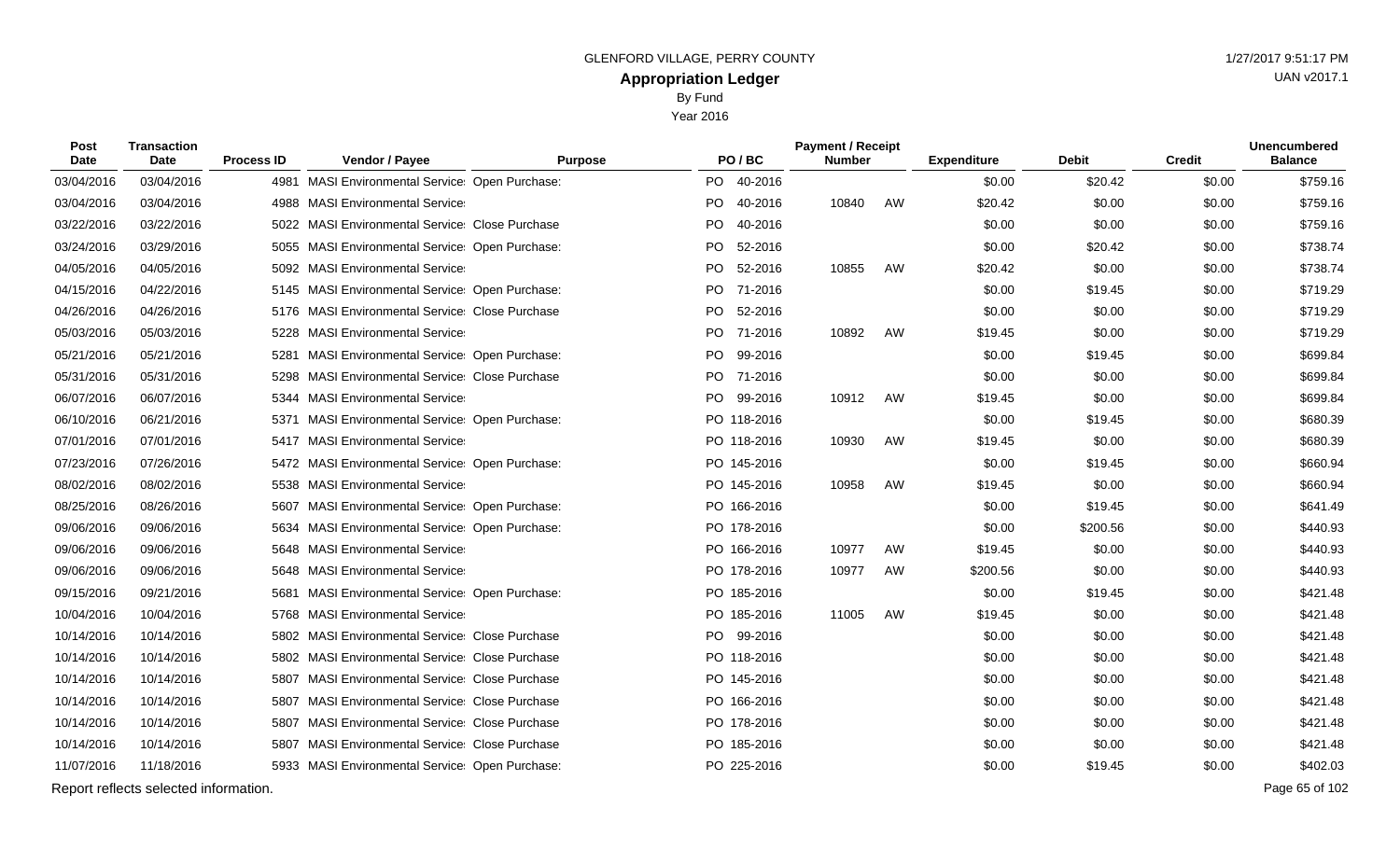Year 2016

| <b>Post</b><br>Date | <b>Transaction</b><br>Date | <b>Process ID</b> | <b>Vendor / Payee</b>                           | <b>Purpose</b> | PO/BC       | <b>Payment / Receipt</b><br><b>Number</b> |    | <b>Expenditure</b> | <b>Debit</b> | <b>Credit</b> | <b>Unencumbered</b><br><b>Balance</b> |
|---------------------|----------------------------|-------------------|-------------------------------------------------|----------------|-------------|-------------------------------------------|----|--------------------|--------------|---------------|---------------------------------------|
| 12/05/2016          | 12/06/2016                 |                   | 5993 MASI Environmental Service: Open Purchase: |                | PO 243-2016 |                                           |    | \$0.00             | \$19.45      | \$0.00        | \$382.58                              |
| 12/06/2016          | 12/06/2016                 | 6011              | <b>MASI Environmental Service:</b>              |                | PO 225-2016 | 11054                                     | AW | \$19.45            | \$0.00       | \$0.00        | \$382.58                              |
| 12/06/2016          | 12/06/2016                 | 6011              | <b>MASI Environmental Service:</b>              |                | PO 243-2016 | 11054                                     | AW | \$19.45            | \$0.00       | \$0.00        | \$382.58                              |
| 12/30/2016          | 01/10/2017                 |                   | 6142 MASI Environmental Service Open Purchase:  |                | PO 261-2016 |                                           |    | \$0.00             | \$19.45      | \$0.00        | \$363.13                              |
| 12/31/2016          | 01/13/2017                 |                   | 6170 MASI Environmental Service: Close Purchase |                | PO 225-2016 |                                           |    | \$0.00             | \$0.00       | \$0.00        | \$363.13                              |
| 12/31/2016          | 01/13/2017                 |                   | 6170 MASI Environmental Service Close Purchase  |                | PO 243-2016 |                                           |    | \$0.00             | \$0.00       | \$0.00        | \$363.13                              |
|                     |                            |                   |                                                 |                |             | <b>Account Total:</b>                     |    | \$417.42           | \$436.87     | \$800.00      |                                       |
|                     |                            |                   |                                                 |                |             | Account YTD Total:                        |    | \$417.42           | \$436.87     | \$800.00      |                                       |

5101-535-300-0000 Water Operating Account Code: Fund:

| Fund:         | <b>Water Operating</b>      | Reserved for Encumbrance 12/31:            | \$0.00     |
|---------------|-----------------------------|--------------------------------------------|------------|
| Account Name: | <b>Contractual Services</b> | Reserved for Encumbrance 12/31 Adjustment: | \$0.00     |
|               |                             | Temporary Appropriation:                   | \$0.00     |
|               |                             | Original Appropriation:                    | \$7,000.00 |
|               |                             | Permanent Appropriation:                   | \$7,000.00 |
|               |                             | Final Appropriation:                       | \$7,000.00 |
|               |                             | Report Beginning Balance:                  | \$0.00     |

| Post       | Transaction |                   |                                                  |                                                                        |             | <b>Payment / Receipt</b> |    |                    |              |               | <b>Unencumbered</b> |
|------------|-------------|-------------------|--------------------------------------------------|------------------------------------------------------------------------|-------------|--------------------------|----|--------------------|--------------|---------------|---------------------|
| Date       | Date        | <b>Process ID</b> | Vendor / Payee                                   | <b>Purpose</b>                                                         | PO/BC       | <b>Number</b>            |    | <b>Expenditure</b> | <b>Debit</b> | <b>Credit</b> | <b>Balance</b>      |
| 01/01/2016 | 01/02/2016  |                   | 4583 Enter Permanent Appropriation               |                                                                        |             |                          |    | \$0.00             | \$0.00       | \$7,000.00    | \$7,000.00          |
| 07/09/2016 | 07/15/2016  |                   | 5452 Lloyd Thompson                              | Open Purchase:                                                         | PO 140-2016 |                          |    | \$0.00             | \$312.50     | \$0.00        | \$6,687.50          |
| 07/15/2016 | 07/15/2016  |                   | 5452 Daniel Ireton DBA Family Tre Open Purchase: |                                                                        | PO 142-2016 |                          |    | \$0.00             | \$145.00     | \$0.00        | \$6,542.50          |
| 07/15/2016 | 07/15/2016  |                   | 5461 Daniel Ireton DBA Family Tre                |                                                                        | PO 142-2016 | 10946                    | AW | \$145.00           | \$0.00       | \$0.00        | \$6,542.50          |
| 07/15/2016 | 07/15/2016  |                   | 5461 Lloyd Thompson                              |                                                                        | PO 140-2016 | 10947                    | AW | \$312.50           | \$0.00       | \$0.00        | \$6,542.50          |
| 08/12/2016 | 08/12/2016  |                   | 5549 Daniel Ireton DBA Family Tre                |                                                                        | PO 142-2016 | 10946                    | AW | $-$145.00$         | \$0.00       | \$0.00        | \$6,542.50          |
| 08/12/2016 | 08/12/2016  |                   |                                                  | 5550 Daniel Ireton DBA Family Tre Adjust Purchase: Void due to bank no | PO 142-2016 |                          |    | \$0.00             | \$0.00       | \$145.00      | \$6,687.50          |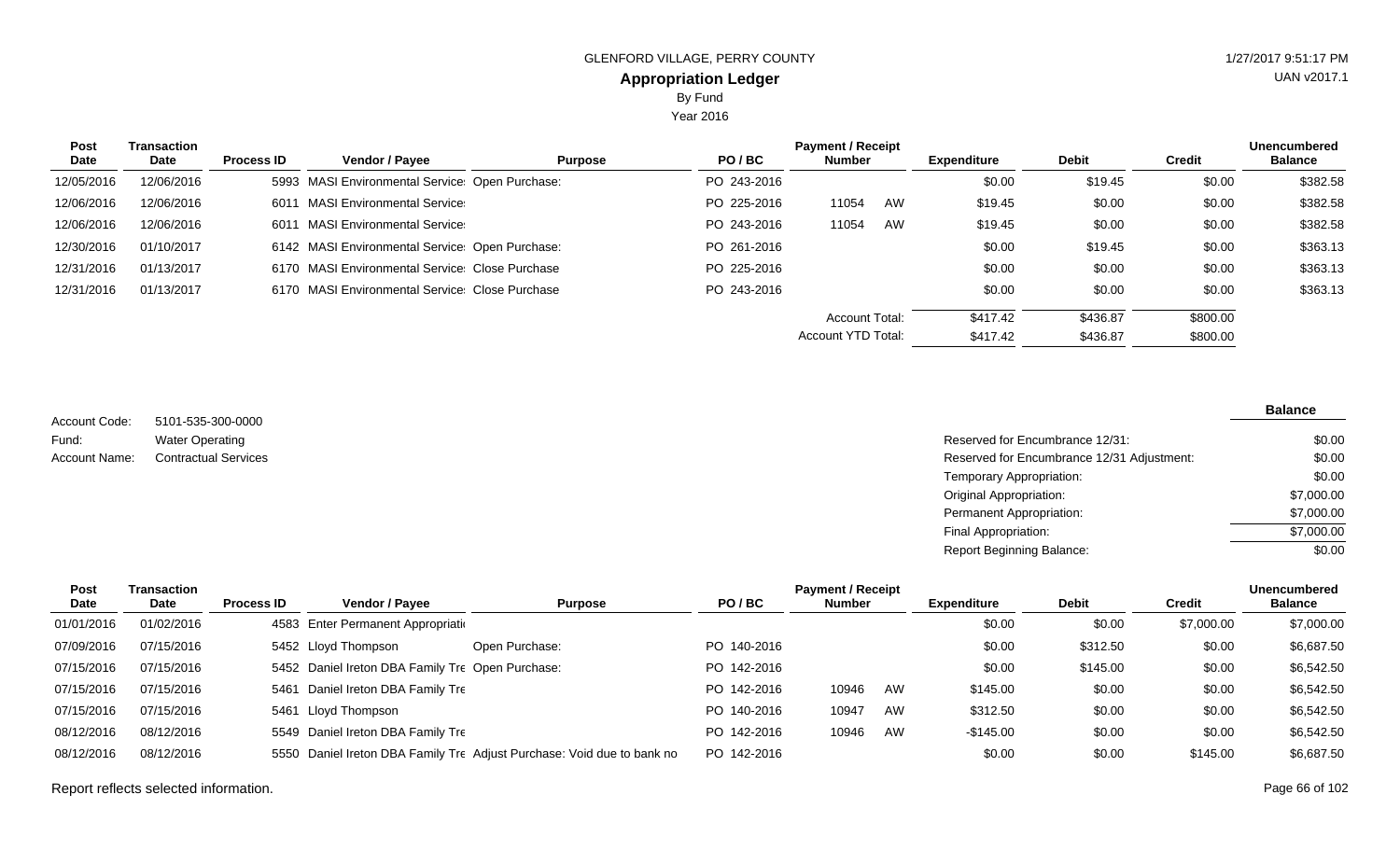Year 2016

| <b>Post</b><br>Date | Transaction<br>Date | <b>Process ID</b> | Vendor / Payee                                   | <b>Purpose</b> | PO/BC       | <b>Payment / Receipt</b><br>Number |    | <b>Expenditure</b> | <b>Debit</b> | <b>Credit</b> | <b>Unencumbered</b><br><b>Balance</b> |
|---------------------|---------------------|-------------------|--------------------------------------------------|----------------|-------------|------------------------------------|----|--------------------|--------------|---------------|---------------------------------------|
| 09/09/2016          | 09/09/2016          |                   | 5661 Pittsburgh Tank & Tower Co. Open Purchase:  |                | PO 181-2016 |                                    |    | \$0.00             | \$1,250.00   | \$0.00        | \$5,437.50                            |
| 10/03/2016          | 10/04/2016          |                   | 5750 Ultimate Enterprises Inc.                   | Open Purchase: | PO 200-2016 |                                    |    | \$0.00             | \$2,000.00   | \$0.00        | \$3,437.50                            |
| 10/04/2016          | 10/04/2016          |                   | 5768 Ultimate Enterprises Inc.                   |                | PO 200-2016 | 11009                              | AW | \$2,000.00         | \$0.00       | \$0.00        | \$3,437.50                            |
| 10/14/2016          | 10/14/2016          |                   | 5807 Lloyd Thompson                              | Close Purchase | PO 140-2016 |                                    |    | \$0.00             | \$0.00       | \$0.00        | \$3,437.50                            |
| 10/14/2016          | 10/14/2016          |                   | 5807 Daniel Ireton DBA Family Tre Close Purchase |                | PO 142-2016 |                                    |    | \$0.00             | \$0.00       | \$0.00        | \$3,437.50                            |
| 10/14/2016          | 10/14/2016          |                   | 5807 Ultimate Enterprises Inc.                   | Close Purchase | PO 200-2016 |                                    |    | \$0.00             | \$0.00       | \$0.00        | \$3,437.50                            |
| 11/01/2016          | 11/01/2016          |                   | 5899 Pittsburgh Tank & Tower Co.                 |                | PO 181-2016 | 11036                              | AW | \$1,250.00         | \$0.00       | \$0.00        | \$3,437.50                            |
| 11/11/2016          | 11/11/2016          |                   | 5909 Pittsburgh Tank & Tower Co. Close Purchase  |                | PO 181-2016 |                                    |    | \$0.00             | \$0.00       | \$0.00        | \$3,437.50                            |
|                     |                     |                   |                                                  |                |             | Account Total:                     |    | \$3,562.50         | \$3,707.50   | \$7,145.00    |                                       |
|                     |                     |                   |                                                  |                |             | <b>Account YTD Total:</b>          |    | \$3,562.50         | \$3,707.50   | \$7,145.00    |                                       |

| Account Code: | 5101-535-311-0000      |
|---------------|------------------------|
| Fund:         | <b>Water Operating</b> |
| Account Name: | Electricity            |

| Water Operating | Reserved for Encumbrance 12/31:            | \$231.41   |
|-----------------|--------------------------------------------|------------|
| Electricity     | Reserved for Encumbrance 12/31 Adjustment: | \$0.00     |
|                 | Temporary Appropriation:                   | \$0.00     |
|                 | Original Appropriation:                    | \$3,000.00 |
|                 | Permanent Appropriation:                   | \$3,000.00 |
|                 | Final Appropriation:                       | \$3,000.00 |
|                 | <b>Report Beginning Balance:</b>           | \$0.00     |
|                 |                                            |            |

| Post        | Transaction |                   |                                    |                           |                | <b>Payment / Receipt</b> |    |             |              |            | <b>Unencumbered</b> |
|-------------|-------------|-------------------|------------------------------------|---------------------------|----------------|--------------------------|----|-------------|--------------|------------|---------------------|
| <b>Date</b> | <b>Date</b> | <b>Process ID</b> | <b>Vendor / Pavee</b>              | <b>Purpose</b>            | PO/BC          | <b>Number</b>            |    | Expenditure | <b>Debit</b> | Credit     | <b>Balance</b>      |
| 01/01/2016  | 01/30/2016  |                   | 4844 American Electric Power       | Carry Over Purchase Order | PO 263-2015    |                          |    | \$0.00      | \$231.41     | \$231.41   | \$0.00              |
| 01/01/2016  | 01/02/2016  |                   | 4583 Enter Permanent Appropriation |                           |                |                          |    | \$0.00      | \$0.00       | \$3,000.00 | \$3,000.00          |
| 01/05/2016  | 01/05/2016  |                   | 4661 American Electric Power       |                           | PO 263-2015    | 10789                    | AW | \$231.41    | \$0.00       | \$0.00     | \$3,000.00          |
| 02/02/2016  | 02/02/2016  |                   | 4852 American Electric Power       | Open Purchase:            | 17-2016<br>PO. |                          |    | \$0.00      | \$230.08     | \$0.00     | \$2,769.92          |
| 02/02/2016  | 02/02/2016  |                   | 4865 American Electric Power       |                           | PO.<br>17-2016 | 10805                    | AW | \$230.08    | \$0.00       | \$0.00     | \$2,769.92          |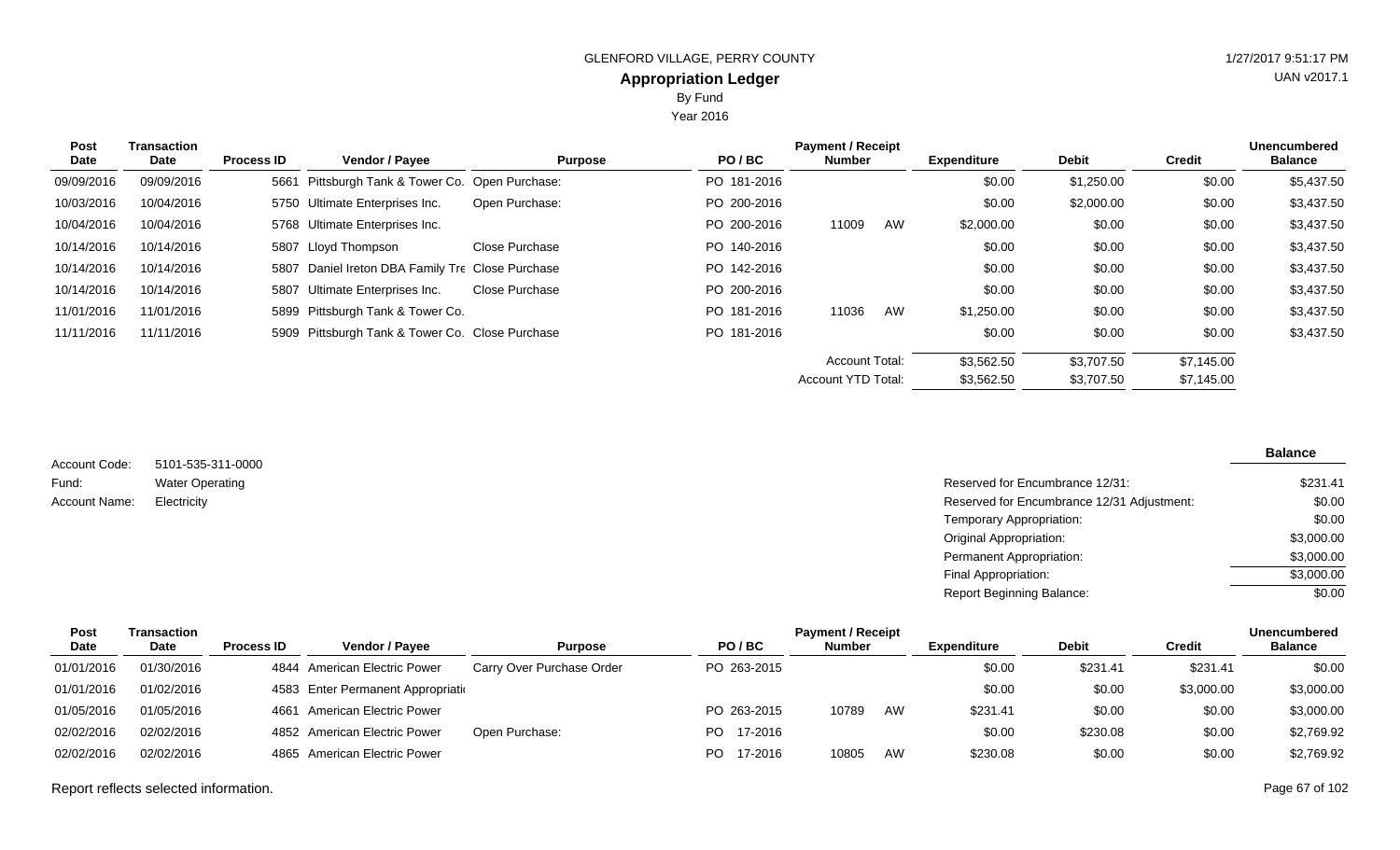Year 2016

| Post<br>Date | <b>Transaction</b><br><b>Date</b>     | <b>Process ID</b> | Vendor / Payee                 | <b>Purpose</b>            |     | PO/BC       | <b>Payment / Receipt</b><br><b>Number</b> |    | <b>Expenditure</b> | <b>Debit</b> | <b>Credit</b> | <b>Unencumbered</b><br><b>Balance</b> |
|--------------|---------------------------------------|-------------------|--------------------------------|---------------------------|-----|-------------|-------------------------------------------|----|--------------------|--------------|---------------|---------------------------------------|
| 02/05/2016   | 02/09/2016                            |                   | 4880 American Electric Power   | Open Purchase:            |     | PO 21-2016  |                                           |    | \$0.00             | \$105.74     | \$0.00        | \$2,664.18                            |
| 02/09/2016   | 02/09/2016                            |                   | 4872 American Electric Power   | Close Prior Year Purchase |     | PO 263-2015 |                                           |    | \$0.00             | \$0.00       | \$0.00        | \$2,664.18                            |
| 02/09/2016   | 02/09/2016                            |                   | 4873 American Electric Power   | <b>Close Purchase</b>     |     | PO 17-2016  |                                           |    | \$0.00             | \$0.00       | \$0.00        | \$2,664.18                            |
| 02/09/2016   | 02/09/2016                            | 4887              | <b>American Electric Power</b> |                           |     | PO 21-2016  | 10816                                     | AW | \$105.74           | \$0.00       | \$0.00        | \$2,664.18                            |
| 03/01/2016   | 03/01/2016                            |                   | 4935 American Electric Power   | Close Purchase            |     | PO 21-2016  |                                           |    | \$0.00             | \$0.00       | \$0.00        | \$2,664.18                            |
| 03/03/2016   | 03/04/2016                            | 4981              | <b>American Electric Power</b> | Open Purchase:            | PO. | 39-2016     |                                           |    | \$0.00             | \$342.11     | \$0.00        | \$2,322.07                            |
| 03/04/2016   | 03/04/2016                            |                   | 4988 American Electric Power   |                           |     | PO 39-2016  | 10837                                     | AW | \$342.11           | \$0.00       | \$0.00        | \$2,322.07                            |
| 03/22/2016   | 03/22/2016                            |                   | 5022 American Electric Power   | Close Purchase            | PO  | 39-2016     |                                           |    | \$0.00             | \$0.00       | \$0.00        | \$2,322.07                            |
| 04/01/2016   | 04/05/2016                            |                   | 5077 American Electric Power   | Open Purchase:            |     | PO 58-2016  |                                           |    | \$0.00             | \$263.49     | \$0.00        | \$2,058.58                            |
| 04/05/2016   | 04/05/2016                            |                   | 5092 American Electric Power   |                           | PO. | 58-2016     | 10849                                     | AW | \$263.49           | \$0.00       | \$0.00        | \$2,058.58                            |
| 04/26/2016   | 04/26/2016                            |                   | 5176 American Electric Power   | Close Purchase            |     | PO 58-2016  |                                           |    | \$0.00             | \$0.00       | \$0.00        | \$2,058.58                            |
| 04/30/2016   | 05/01/2016                            | 5199              | <b>American Electric Power</b> | Open Purchase:            | PO  | 80-2016     |                                           |    | \$0.00             | \$212.91     | \$0.00        | \$1,845.67                            |
| 05/03/2016   | 05/03/2016                            |                   | 5228 American Electric Power   |                           |     | PO 80-2016  | 10884                                     | AW | \$212.91           | \$0.00       | \$0.00        | \$1,845.67                            |
| 05/29/2016   | 05/31/2016                            |                   | 5305 American Electric Power   | Open Purchase:            |     | PO 102-2016 |                                           |    | \$0.00             | \$176.71     | \$0.00        | \$1,668.96                            |
| 05/31/2016   | 05/31/2016                            |                   | 5298 American Electric Power   | Close Purchase            |     | PO 80-2016  |                                           |    | \$0.00             | \$0.00       | \$0.00        | \$1,668.96                            |
| 06/07/2016   | 06/07/2016                            |                   | 5344 American Electric Power   |                           |     | PO 102-2016 | 10905                                     | AW | \$176.71           | \$0.00       | \$0.00        | \$1,668.96                            |
| 06/28/2016   | 07/01/2016                            | 5407              | American Electric Power        | Open Purchase:            |     | PO 126-2016 |                                           |    | \$0.00             | \$162.25     | \$0.00        | \$1,506.71                            |
| 07/01/2016   | 07/01/2016                            |                   | 5417 American Electric Power   |                           |     | PO 126-2016 | 10924                                     | AW | \$162.25           | \$0.00       | \$0.00        | \$1,506.71                            |
| 07/29/2016   | 08/02/2016                            |                   | 5521 American Electric Power   | Open Purchase:            |     | PO 153-2016 |                                           |    | \$0.00             | \$160.80     | \$0.00        | \$1,345.91                            |
| 08/02/2016   | 08/02/2016                            |                   | 5538 American Electric Power   |                           |     | PO 153-2016 | 10954                                     | AW | \$160.80           | \$0.00       | \$0.00        | \$1,345.91                            |
| 08/26/2016   | 08/26/2016                            | 5607              | American Electric Power        | Open Purchase:            |     | PO 168-2016 |                                           |    | \$0.00             | \$167.63     | \$0.00        | \$1,178.28                            |
| 09/06/2016   | 09/06/2016                            | 5648              | American Electric Power        |                           |     | PO 168-2016 | 10974                                     | AW | \$167.63           | \$0.00       | \$0.00        | \$1,178.28                            |
| 09/26/2016   | 09/30/2016                            |                   | 5733 American Electric Power   | Open Purchase:            |     | PO 191-2016 |                                           |    | \$0.00             | \$169.55     | \$0.00        | \$1,008.73                            |
| 10/04/2016   | 10/04/2016                            |                   | 5768 American Electric Power   |                           |     | PO 191-2016 | 10995                                     | AW | \$169.55           | \$0.00       | \$0.00        | \$1,008.73                            |
| 10/14/2016   | 10/14/2016                            |                   | 5802 American Electric Power   | Close Purchase            |     | PO 102-2016 |                                           |    | \$0.00             | \$0.00       | \$0.00        | \$1,008.73                            |
| 10/14/2016   | 10/14/2016                            |                   | 5804 American Electric Power   | Close Purchase            |     | PO 126-2016 |                                           |    | \$0.00             | \$0.00       | \$0.00        | \$1,008.73                            |
| 10/14/2016   | 10/14/2016                            |                   | 5807 American Electric Power   | Close Purchase            |     | PO 153-2016 |                                           |    | \$0.00             | \$0.00       | \$0.00        | \$1,008.73                            |
| 10/14/2016   | 10/14/2016                            |                   | 5807 American Electric Power   | Close Purchase            |     | PO 168-2016 |                                           |    | \$0.00             | \$0.00       | \$0.00        | \$1,008.73                            |
|              | Report reflects selected information. |                   |                                |                           |     |             |                                           |    |                    |              |               | Page 68 of 102                        |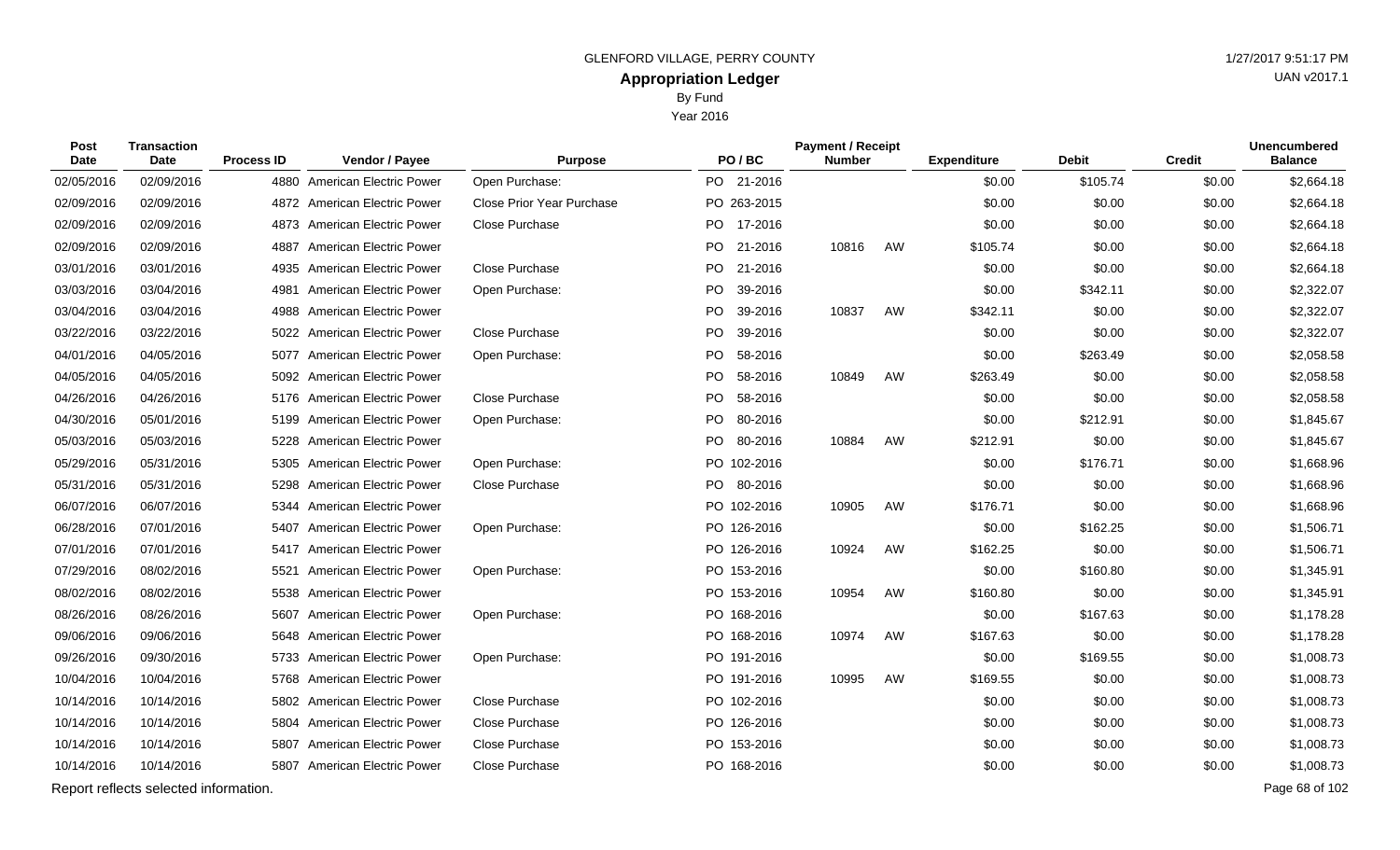Year 2016

| <b>Post</b><br>Date | Transaction<br><b>Date</b> | <b>Process ID</b> | Vendor / Payee                 | <b>Purpose</b> | PO/BC       | <b>Payment / Receipt</b><br><b>Number</b> |    | <b>Expenditure</b> | <b>Debit</b> | <b>Credit</b> | <b>Unencumbered</b><br><b>Balance</b> |
|---------------------|----------------------------|-------------------|--------------------------------|----------------|-------------|-------------------------------------------|----|--------------------|--------------|---------------|---------------------------------------|
| 10/14/2016          | 10/14/2016                 | 5807              | <b>American Electric Power</b> | Close Purchase | PO 191-2016 |                                           |    | \$0.00             | \$0.00       | \$0.00        | \$1,008.73                            |
| 10/27/2016          | 10/29/2016                 | 5870              | American Electric Power        | Open Purchase: | PO 217-2016 |                                           |    | \$0.00             | \$173.81     | \$0.00        | \$834.92                              |
| 11/01/2016          | 11/01/2016                 |                   | 5891 American Electric Power   |                | PO 217-2016 | 11024                                     | AW | \$173.81           | \$0.00       | \$0.00        | \$834.92                              |
| 11/11/2016          | 11/11/2016                 |                   | 5909 American Electric Power   | Close Purchase | PO 217-2016 |                                           |    | \$0.00             | \$0.00       | \$0.00        | \$834.92                              |
| 11/26/2016          | 11/26/2016                 |                   | 5963 American Electric Power   | Open Purchase: | PO 233-2016 |                                           |    | \$0.00             | \$28.11      | \$0.00        | \$806.81                              |
| 12/06/2016          | 12/06/2016                 |                   | 6011 American Electric Power   |                | PO 233-2016 | 11046                                     | AW | \$28.11            | \$0.00       | \$0.00        | \$806.81                              |
| 12/29/2016          | 01/03/2017                 | 6067              | <b>American Electric Power</b> | Open Purchase: | PO 254-2016 |                                           |    | \$0.00             | \$326.71     | \$0.00        | \$480.10                              |
| 12/31/2016          | 01/13/2017                 | 6170              | American Electric Power        | Close Purchase | PO 233-2016 |                                           |    | \$0.00             | \$0.00       | \$0.00        | \$480.10                              |
|                     |                            |                   |                                |                |             | <b>Account Total:</b>                     |    | \$2,424.60         | \$2.751.31   | \$3,231.41    |                                       |
|                     |                            |                   |                                |                |             | <b>Account YTD Total:</b>                 |    | \$2,424.60         | \$2,751.31   | \$3,231.41    |                                       |

| Account Code: | 5101-535-400-0000             |
|---------------|-------------------------------|
| Fund:         | <b>Water Operating</b>        |
| Account Name: | <b>Supplies and Materials</b> |

| Water Operating               | Reserved for Encumbrance 12/31:            | \$260.00   |
|-------------------------------|--------------------------------------------|------------|
| <b>Supplies and Materials</b> | Reserved for Encumbrance 12/31 Adjustment: | \$227.00   |
|                               | Temporary Appropriation:                   | \$0.00     |
|                               | Original Appropriation:                    | \$8,000.00 |
|                               | Permanent Appropriation:                   | \$8,000.00 |
|                               | Final Appropriation:                       | \$8,000.00 |
|                               | <b>Report Beginning Balance:</b>           | \$0.00     |
|                               |                                            |            |

| Post       | Transaction |                   |                                    |                           |     |             | <b>Payment / Receipt</b> |           |                    |              |            | <b>Unencumbered</b> |
|------------|-------------|-------------------|------------------------------------|---------------------------|-----|-------------|--------------------------|-----------|--------------------|--------------|------------|---------------------|
| Date       | <b>Date</b> | <b>Process ID</b> | Vendor / Payee                     | <b>Purpose</b>            |     | PO/BC       | <b>Number</b>            |           | <b>Expenditure</b> | <b>Debit</b> | Credit     | <b>Balance</b>      |
| 01/01/2016 | 01/30/2016  |                   | 4844 HD Waterworks Supply          | Carry Over Purchase Order |     | PO 230-2015 |                          |           | \$0.00             | \$260.00     | \$260.00   | \$0.00              |
| 01/01/2016 | 01/02/2016  |                   | 4583 Enter Permanent Appropriation |                           |     |             |                          |           | \$0.00             | \$0.00       | \$8,000.00 | \$8,000.00          |
| 01/16/2016 | 01/30/2016  |                   | 4739 Brandon Fox                   | Open Purchase:            | PO. | 7-2016      |                          |           | \$0.00             | \$82.77      | \$0.00     | \$7,917.23          |
| 02/02/2016 | 02/02/2016  |                   | 4865 Brandon Fox                   |                           | PO. | 7-2016      | 10808                    | <b>AW</b> | \$82.77            | \$0.00       | \$0.00     | \$7,917.23          |
| 02/02/2016 | 02/02/2016  |                   | 4865 HD Waterworks Supply          |                           |     | PO 230-2015 | 10809                    | AW        | \$33.00            | \$0.00       | \$0.00     | \$7,917.23          |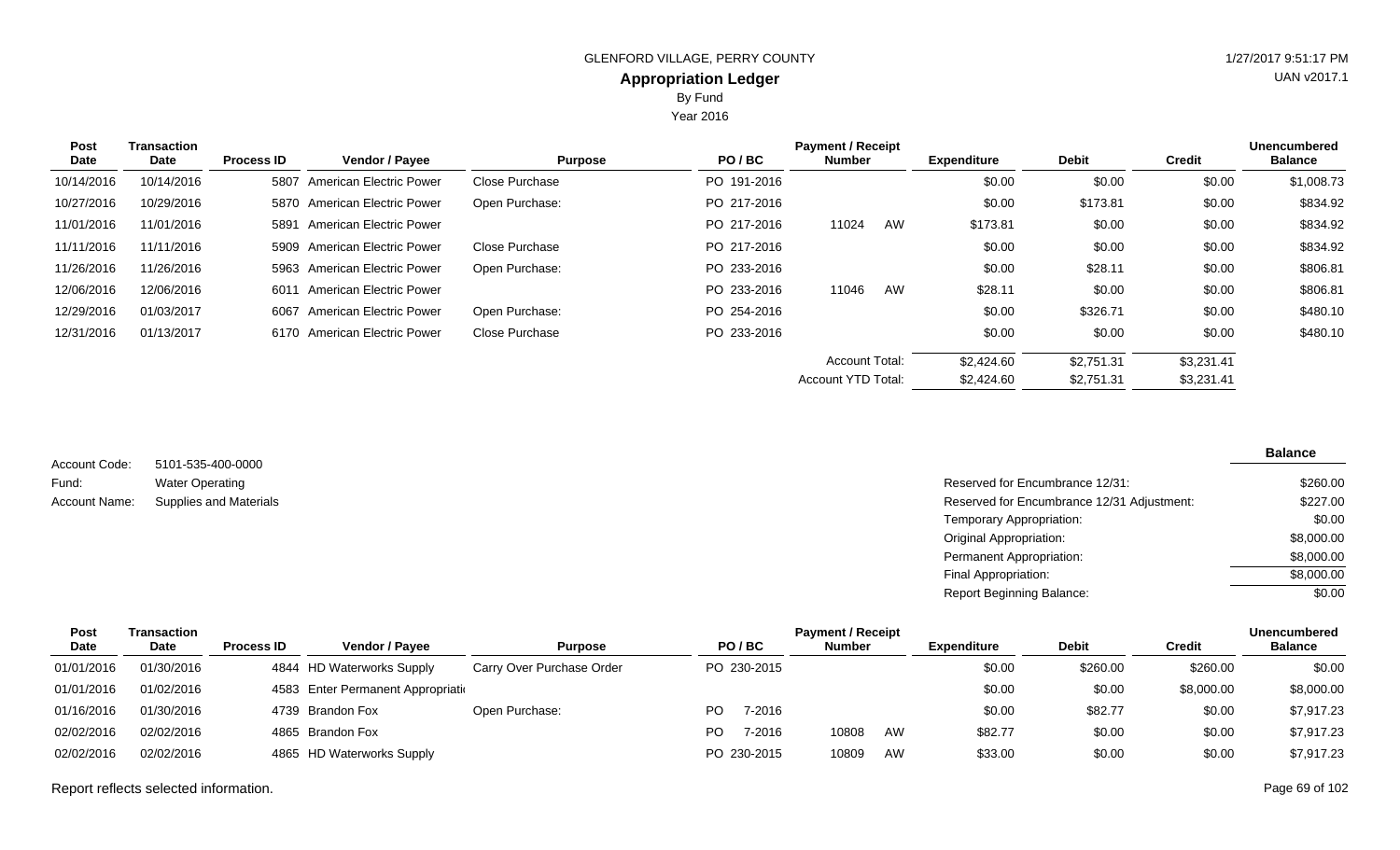| <b>Post</b><br><b>Date</b> | <b>Transaction</b><br>Date            | <b>Process ID</b> | Vendor / Payee                                  | <b>Purpose</b>              |           | PO/BC       | <b>Payment / Receipt</b><br><b>Number</b> |    | <b>Expenditure</b> | Debit      | <b>Credit</b> | <b>Unencumbered</b><br><b>Balance</b> |
|----------------------------|---------------------------------------|-------------------|-------------------------------------------------|-----------------------------|-----------|-------------|-------------------------------------------|----|--------------------|------------|---------------|---------------------------------------|
| 02/05/2016                 | 02/09/2016                            |                   | 4880 Underwood's Inc.                           | Open Purchase:              |           | PO 18-2016  |                                           |    | \$0.00             | \$56.24    | \$0.00        | \$7,860.99                            |
| 02/05/2016                 | 02/09/2016                            |                   | 4880 Northern Tool & Equipment                  | Open Purchase:              | PO.       | 22-2016     |                                           |    | \$0.00             | \$200.50   | \$0.00        | \$7,660.49                            |
| 02/09/2016                 | 02/09/2016                            |                   | 4872 Brandon Fox                                | Close Purchase              | PO        | 7-2016      |                                           |    | \$0.00             | \$0.00     | \$0.00        | \$7,660.49                            |
| 02/09/2016                 | 02/09/2016                            | 4887              | Northern Tool & Equipment                       |                             | <b>PO</b> | 22-2016     | 10819                                     | AW | \$200.50           | \$0.00     | \$0.00        | \$7,660.49                            |
| 02/09/2016                 | 02/09/2016                            | 4887              | Underwood's Inc.                                |                             | PO -      | 18-2016     | 10820                                     | AW | \$56.24            | \$0.00     | \$0.00        | \$7,660.49                            |
| 03/01/2016                 | 03/01/2016                            |                   | 4935 Underwood's Inc.                           | Close Purchase              | PO        | 18-2016     |                                           |    | \$0.00             | \$0.00     | \$0.00        | \$7,660.49                            |
| 03/01/2016                 | 03/01/2016                            | 4935              | Northern Tool & Equipment                       | Close Purchase              |           | PO 22-2016  |                                           |    | \$0.00             | \$0.00     | \$0.00        | \$7,660.49                            |
| 03/03/2016                 | 03/04/2016                            | 4981              | Tri-County Plumbing & Hardv Open Purchase:      |                             | PO        | 37-2016     |                                           |    | \$0.00             | \$63.01    | \$0.00        | \$7,597.48                            |
| 03/04/2016                 | 03/04/2016                            | 4981              | <b>HD Waterworks Supply</b>                     | Open Purchase:              |           | PO 41-2016  |                                           |    | \$0.00             | \$1,000.00 | \$0.00        | \$6,597.48                            |
| 03/04/2016                 | 03/04/2016                            | 4988              | Tri-County Plumbing & Hardv                     |                             | PO.       | 37-2016     | 10842                                     | AW | \$63.01            | \$0.00     | \$0.00        | \$6,597.48                            |
| 03/22/2016                 | 03/22/2016                            |                   | 5022 Tri-County Plumbing & Hardv Close Purchase |                             |           | PO 37-2016  |                                           |    | \$0.00             | \$0.00     | \$0.00        | \$6,597.48                            |
| 03/25/2016                 | 03/29/2016                            | 5055              | Ridgeview Lumber & Supply Open Purchase:        |                             | PO.       | 53-2016     |                                           |    | \$0.00             | \$15.27    | \$0.00        | \$6,582.21                            |
| 04/01/2016                 | 04/05/2016                            | 5077              | Ridgeview Lumber & Supply Open Purchase:        |                             |           | PO 57-2016  |                                           |    | \$0.00             | \$55.97    | \$0.00        | \$6,526.24                            |
| 04/05/2016                 | 04/05/2016                            | 5092              | Ridgeview Lumber & Supply                       |                             | PO.       | 53-2016     | 10859                                     | AW | \$15.27            | \$0.00     | \$0.00        | \$6,526.24                            |
| 04/05/2016                 | 04/05/2016                            |                   | 5092 Ridgeview Lumber & Supply                  |                             |           | PO 57-2016  | 10859                                     | AW | \$55.97            | \$0.00     | \$0.00        | \$6,526.24                            |
| 04/15/2016                 | 04/22/2016                            | 5145              | <b>HD Waterworks Supply</b>                     | Open Purchase:              | PO        | 74-2016     |                                           |    | \$0.00             | \$806.43   | \$0.00        | \$5,719.81                            |
| 04/22/2016                 | 04/22/2016                            |                   | 5153 HD Waterworks Supply                       |                             | <b>PO</b> | 74-2016     | 10877                                     | AW | \$806.43           | \$0.00     | \$0.00        | \$5,719.81                            |
| 04/26/2016                 | 04/26/2016                            | 5176              | Ridgeview Lumber & Supply                       | Close Purchase              | <b>PO</b> | 53-2016     |                                           |    | \$0.00             | \$0.00     | \$0.00        | \$5,719.81                            |
| 04/26/2016                 | 04/26/2016                            | 5176              | Ridgeview Lumber & Supply                       | Close Purchase              |           | PO 57-2016  |                                           |    | \$0.00             | \$0.00     | \$0.00        | \$5,719.81                            |
| 04/26/2016                 | 04/26/2016                            | 5176              | <b>HD Waterworks Supply</b>                     | Close Purchase              |           | PO 74-2016  |                                           |    | \$0.00             | \$0.00     | \$0.00        | \$5,719.81                            |
| 04/26/2016                 | 04/26/2016                            | 5180              | <b>HD Waterworks Supply</b>                     | Close Prior Year Purchase   |           | PO 230-2015 |                                           |    | \$0.00             | \$227.00   | \$227.00      | \$5,719.81                            |
| 04/30/2016                 | 05/01/2016                            | 5199              | <b>HD Waterworks Supply</b>                     | Open Purchase:              |           | PO 77-2016  |                                           |    | \$0.00             | \$28.00    | \$0.00        | \$5,691.81                            |
| 05/03/2016                 | 05/03/2016                            |                   | 5228 HD Waterworks Supply                       |                             |           | PO 77-2016  | 10888                                     | AW | \$28.00            | \$0.00     | \$0.00        | \$5,691.81                            |
| 05/31/2016                 | 05/31/2016                            |                   | 5298 HD Waterworks Supply                       | Close Purchase              |           | PO 77-2016  |                                           |    | \$0.00             | \$0.00     | \$0.00        | \$5,691.81                            |
| 05/31/2016                 | 05/31/2016                            |                   | 5305 HD Waterworks Supply                       | Open Purchase:              |           | PO 104-2016 |                                           |    | \$0.00             | \$369.71   | \$0.00        | \$5,322.10                            |
| 05/31/2016                 | 05/31/2016                            |                   | 5306 HD Waterworks Supply                       | Adjust Purchase: not needed |           | PO 41-2016  |                                           |    | \$0.00             | \$0.00     | \$1,000.00    | \$6,322.10                            |
| 05/31/2016                 | 05/31/2016                            |                   | 5307 HD Waterworks Supply                       | Close Purchase              |           | PO 41-2016  |                                           |    | \$0.00             | \$0.00     | \$0.00        | \$6,322.10                            |
| 06/07/2016                 | 06/07/2016                            |                   | 5344 HD Waterworks Supply                       |                             |           | PO 104-2016 | 10910                                     | AW | \$369.71           | \$0.00     | \$0.00        | \$6,322.10                            |
|                            | Report reflects selected information. |                   |                                                 |                             |           |             |                                           |    |                    |            |               | Page 70 of 102                        |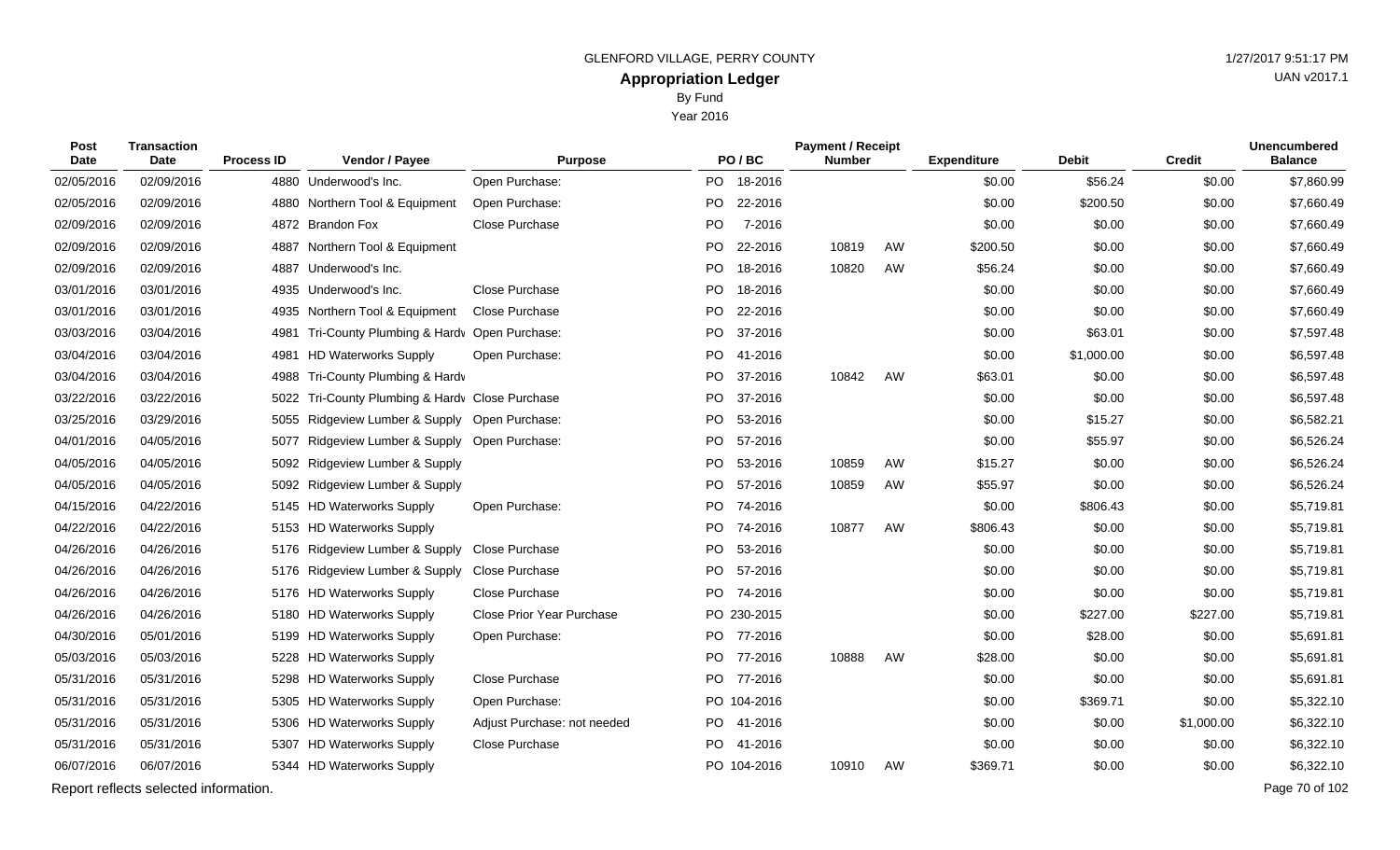Year 2016

| <b>Post</b><br>Date | <b>Transaction</b><br>Date | <b>Process ID</b> | Vendor / Payee                             | <b>Purpose</b> | PO/BC       | <b>Payment / Receipt</b><br><b>Number</b> |    | <b>Expenditure</b> | <b>Debit</b> | <b>Credit</b> | <b>Unencumbered</b><br><b>Balance</b> |
|---------------------|----------------------------|-------------------|--------------------------------------------|----------------|-------------|-------------------------------------------|----|--------------------|--------------|---------------|---------------------------------------|
| 08/01/2016          | 08/02/2016                 | 5523              | Tri-County Plumbing & Hardv Open Purchase: |                | PO 155-2016 |                                           |    | \$0.00             | \$30.49      | \$0.00        | \$6,291.61                            |
| 08/02/2016          | 08/02/2016                 | 5538              | Tri-County Plumbing & Hardv                |                | PO 155-2016 | 10963                                     | AW | \$30.49            | \$0.00       | \$0.00        | \$6,291.61                            |
| 08/07/2016          | 08/12/2016                 | 5557              | <b>USA Bluebook</b>                        | Open Purchase: | PO 159-2016 |                                           |    | \$0.00             | \$97.92      | \$0.00        | \$6,193.69                            |
| 08/19/2016          | 08/26/2016                 |                   | 5607 HD Waterworks Supply                  | Open Purchase: | PO 164-2016 |                                           |    | \$0.00             | \$800.00     | \$0.00        | \$5,393.69                            |
| 09/06/2016          | 09/06/2016                 |                   | 5648 USA Bluebook                          |                | PO 159-2016 | 10982                                     | AW | \$97.92            | \$0.00       | \$0.00        | \$5,393.69                            |
| 10/03/2016          | 10/04/2016                 |                   | 5750 HD Waterworks Supply                  | Open Purchase: | PO 203-2016 |                                           |    | \$0.00             | \$552.46     | \$0.00        | \$4,841.23                            |
| 10/04/2016          | 10/04/2016                 |                   | 5768 HD Waterworks Supply                  |                | PO 164-2016 | 11001                                     | AW | \$800.00           | \$0.00       | \$0.00        | \$4,841.23                            |
| 10/04/2016          | 10/04/2016                 |                   | 5768 HD Waterworks Supply                  |                | PO 203-2016 | 11001                                     | AW | \$552.46           | \$0.00       | \$0.00        | \$4,841.23                            |
| 10/14/2016          | 10/14/2016                 |                   | 5802 HD Waterworks Supply                  | Close Purchase | PO 104-2016 |                                           |    | \$0.00             | \$0.00       | \$0.00        | \$4,841.23                            |
| 10/14/2016          | 10/14/2016                 | 5807              | Tri-County Plumbing & Hardy Close Purchase |                | PO 155-2016 |                                           |    | \$0.00             | \$0.00       | \$0.00        | \$4,841.23                            |
| 10/14/2016          | 10/14/2016                 |                   | 5807 USA Bluebook                          | Close Purchase | PO 159-2016 |                                           |    | \$0.00             | \$0.00       | \$0.00        | \$4,841.23                            |
| 10/14/2016          | 10/14/2016                 |                   | 5807 HD Waterworks Supply                  | Close Purchase | PO 164-2016 |                                           |    | \$0.00             | \$0.00       | \$0.00        | \$4,841.23                            |
| 10/14/2016          | 10/14/2016                 |                   | 5807 HD Waterworks Supply                  | Close Purchase | PO 203-2016 |                                           |    | \$0.00             | \$0.00       | \$0.00        | \$4,841.23                            |
| 12/05/2016          | 12/06/2016                 |                   | 5993 HD Waterworks Supply                  | Open Purchase: | PO 246-2016 |                                           |    | \$0.00             | \$1,100.00   | \$0.00        | \$3,741.23                            |
|                     |                            |                   |                                            |                |             | <b>Account Total:</b>                     |    | \$3,191.77         | \$5,745.77   | \$9,487.00    |                                       |
|                     |                            |                   |                                            |                |             | Account YTD Total:                        |    | \$3,191.77         | \$5,745.77   | \$9,487.00    |                                       |

| Account Code: | 5101-535-430-0000       |
|---------------|-------------------------|
| Fund:         | <b>Water Operating</b>  |
| Account Name: | Repairs and Maintenance |

|                         |                                            | <b>Balance</b> |
|-------------------------|--------------------------------------------|----------------|
| 5101-535-430-0000       |                                            |                |
| Water Operating         | Reserved for Encumbrance 12/31:            | \$0.00         |
| Repairs and Maintenance | Reserved for Encumbrance 12/31 Adjustment: | \$0.00         |
|                         | Temporary Appropriation:                   | \$0.00         |
|                         | <b>Original Appropriation:</b>             | \$2,000.00     |
|                         | Permanent Appropriation:                   | \$2,000.00     |
|                         | Final Appropriation:                       | \$2,000.00     |
|                         | <b>Report Beginning Balance:</b>           | \$0.00         |

Report reflects selected information. Page 71 of 102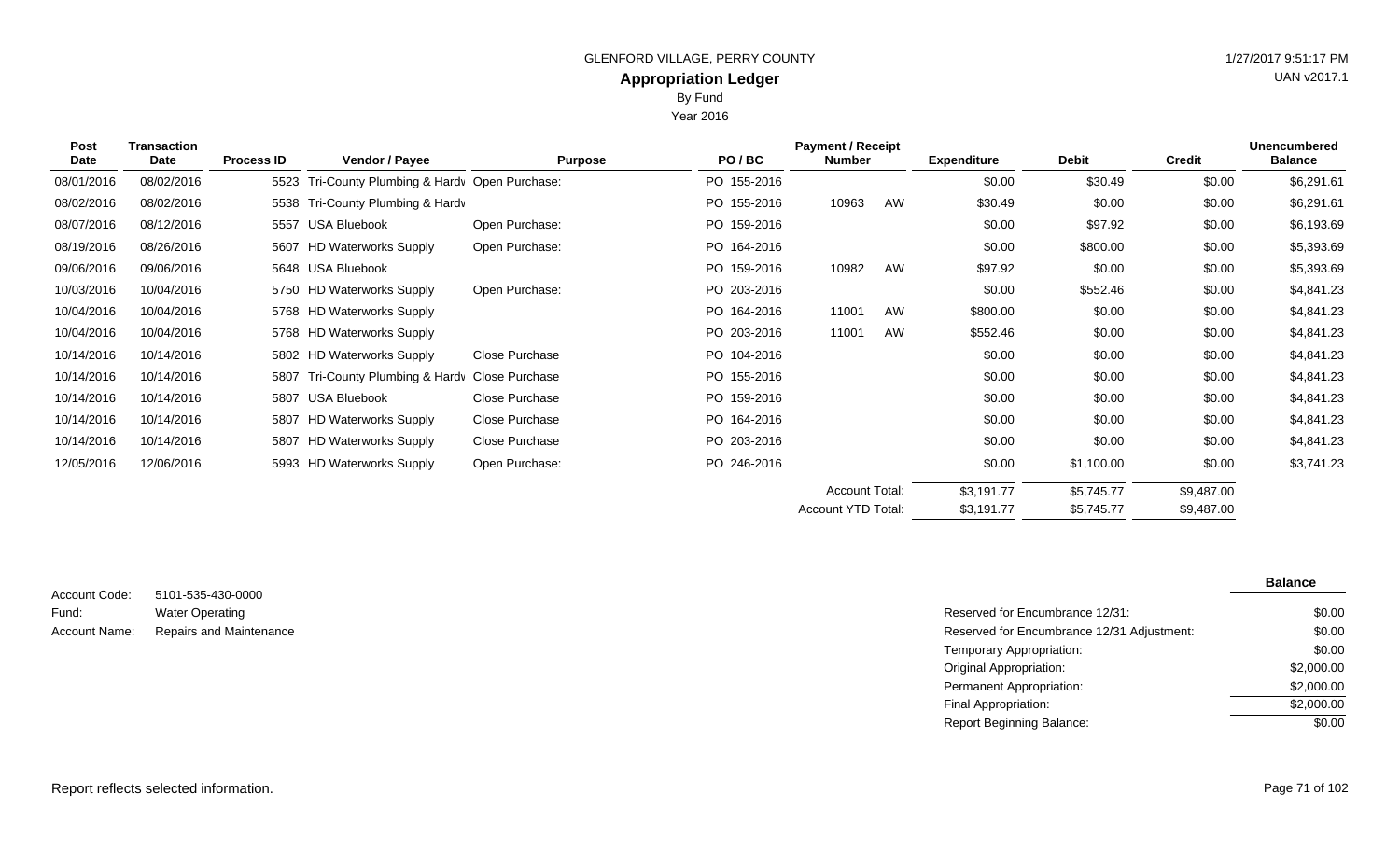By Fund

Year 2016

| <b>Post</b> | Transaction |                   |                                    |                |       | <b>Payment / Receipt</b> |                    |              |               | <b>Unencumbered</b> |
|-------------|-------------|-------------------|------------------------------------|----------------|-------|--------------------------|--------------------|--------------|---------------|---------------------|
| <b>Date</b> | <b>Date</b> | <b>Process ID</b> | <b>Vendor / Pavee</b>              | <b>Purpose</b> | PO/BC | <b>Number</b>            | <b>Expenditure</b> | <b>Debit</b> | <b>Credit</b> | <b>Balance</b>      |
| 01/01/2016  | 01/02/2016  |                   | 4583 Enter Permanent Appropriation |                |       |                          | \$0.00             | \$0.00       | \$2,000.00    | \$2,000.00          |
|             |             |                   |                                    |                |       | <b>Account Total:</b>    | \$0.00             | \$0.00       | \$2,000.00    |                     |
|             |             |                   |                                    |                |       | Account YTD Total:       | \$0.00             | \$0.00       | \$2,000.00    |                     |

|               |                        |                                            | <b>Balance</b> |
|---------------|------------------------|--------------------------------------------|----------------|
| Account Code: | 5101-539-351-0000      |                                            |                |
| Fund:         | <b>Water Operating</b> | Reserved for Encumbrance 12/31:            | \$0.00         |
| Account Name: | Insurance and Bonding  | Reserved for Encumbrance 12/31 Adjustment: | \$0.00         |
|               |                        | Temporary Appropriation:                   | \$0.00         |
|               |                        | <b>Original Appropriation:</b>             | \$1,000.00     |
|               |                        | Permanent Appropriation:                   | \$1,000.00     |
|               |                        | Final Appropriation:                       | \$1,000.00     |
|               |                        | <b>Report Beginning Balance:</b>           | \$0.00         |

| <b>Post</b> | Transaction<br><b>Date</b> |                   |                                                    |                | <b>Payment / Receipt</b> |            |               |          |                    |              |               |                |
|-------------|----------------------------|-------------------|----------------------------------------------------|----------------|--------------------------|------------|---------------|----------|--------------------|--------------|---------------|----------------|
| Date        |                            | <b>Process ID</b> | <b>Vendor / Payee</b>                              | <b>Purpose</b> |                          | PO/BC      | <b>Number</b> |          | <b>Expenditure</b> | <b>Debit</b> | <b>Credit</b> | <b>Balance</b> |
| 01/01/2016  | 01/02/2016                 |                   | 4583 Enter Permanent Appropriation                 |                |                          |            |               |          | \$0.00             | \$0.00       | \$1,000.00    | \$1,000.00     |
| 04/01/2016  | 04/05/2016                 |                   | 5077 Ohio Municipal Joint Self-Insi Open Purchase: |                |                          | PO 59-2016 |               |          | \$0.00             | \$739.50     | \$0.00        | \$260.50       |
| 04/05/2016  | 04/05/2016                 |                   | 5092 Ohio Municipal Joint Self-Insi                |                | PO.                      | 59-2016    | 10858         | AW       | \$739.50           | \$0.00       | \$0.00        | \$260.50       |
| 04/26/2016  | 04/26/2016                 |                   | 5176 Ohio Municipal Joint Self-Insi Close Purchase |                |                          | PO 59-2016 |               |          | \$0.00             | \$0.00       | \$0.00        | \$260.50       |
|             |                            |                   |                                                    |                | Account Total:           |            |               | \$739.50 | \$739.50           | \$1,000.00   |               |                |
|             |                            |                   |                                                    |                | Account YTD Total:       |            |               | \$739.50 | \$739.50           | \$1,000.00   |               |                |

5101-539-400-0000 Water Operating Account Code: Fund:

Reserved for Encumbrance 12/31:

**Balance**

\$0.00

Report reflects selected information. Page 72 of 102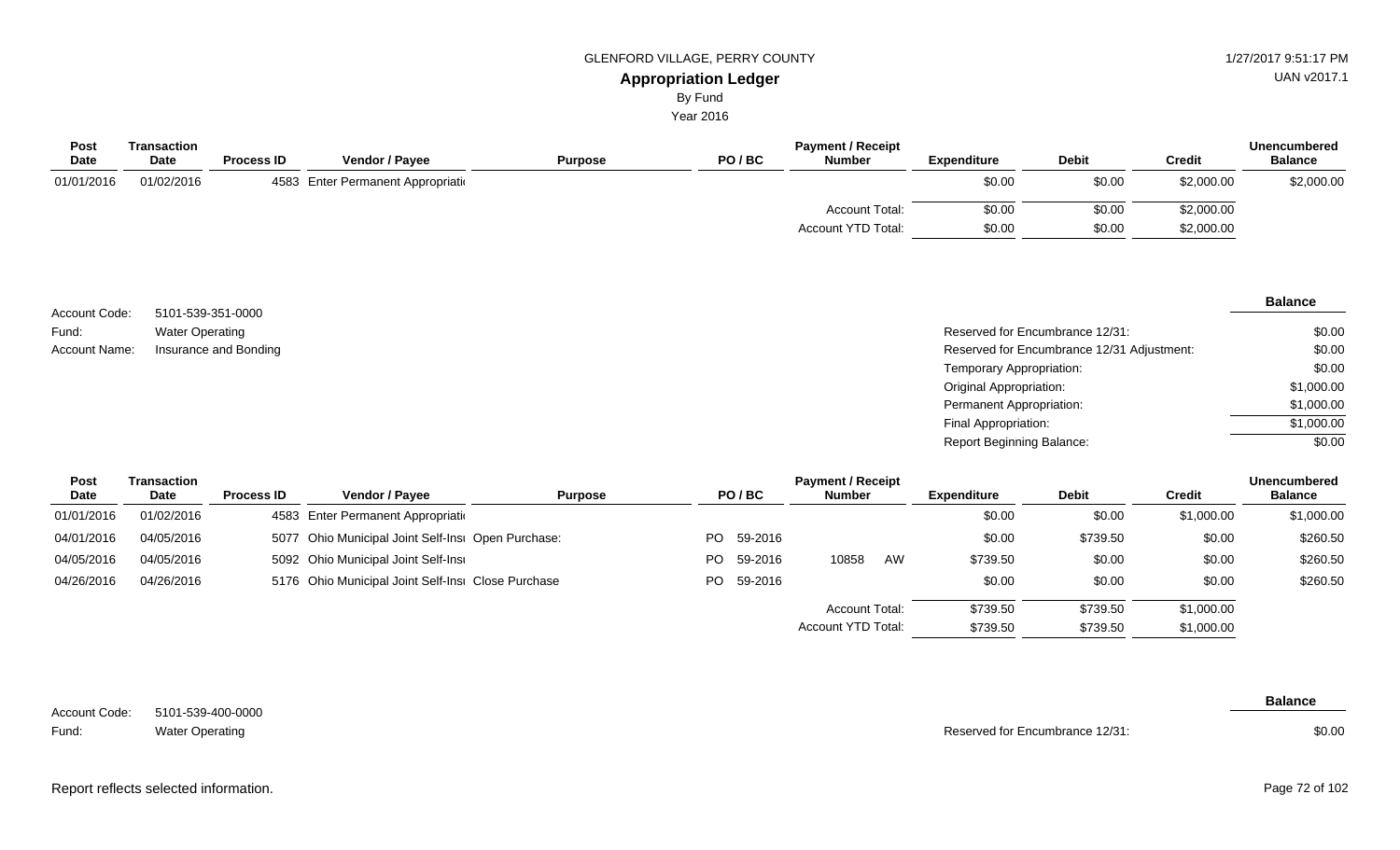## **Appropriation Ledger**

By Fund

Year 2016

| Account Name: | Supplies and Materials | Reserved for Encumbrance 12/31 Adjustment: | \$0.00   |
|---------------|------------------------|--------------------------------------------|----------|
|               |                        | Temporary Appropriation:                   | \$0.00   |
|               |                        | Original Appropriation:                    | \$500.00 |
|               |                        | Permanent Appropriation:                   | \$500.00 |
|               |                        | Final Appropriation:                       | \$500.00 |
|               |                        | <b>Report Beginning Balance:</b>           | \$0.00   |

| Post       | Transaction |                   | <b>Payment / Receipt</b>                        |                |  |            |                       |    |                    |              |          |                |
|------------|-------------|-------------------|-------------------------------------------------|----------------|--|------------|-----------------------|----|--------------------|--------------|----------|----------------|
| Date       | <b>Date</b> | <b>Process ID</b> | Vendor / Payee                                  | <b>Purpose</b> |  | PO/BC      | <b>Number</b>         |    | <b>Expenditure</b> | <b>Debit</b> | Credit   | <b>Balance</b> |
| 01/01/2016 | 01/02/2016  |                   | 4583 Enter Permanent Appropriation              |                |  |            |                       |    | \$0.00             | \$0.00       | \$500.00 | \$500.00       |
| 04/05/2016 | 04/05/2016  |                   | 5077 Tri-County Plumbing & Hardy Open Purchase: |                |  | PO 62-2016 |                       |    | \$0.00             | \$43.90      | \$0.00   | \$456.10       |
| 04/05/2016 | 04/05/2016  |                   | 5092 Tri-County Plumbing & Hardv                |                |  | PO 62-2016 | 10860                 | AW | \$43.90            | \$0.00       | \$0.00   | \$456.10       |
| 04/26/2016 | 04/26/2016  |                   | 5176 Tri-County Plumbing & Hardy Close Purchase |                |  | PO 62-2016 |                       |    | \$0.00             | \$0.00       | \$0.00   | \$456.10       |
|            |             |                   |                                                 |                |  |            | <b>Account Total:</b> |    | \$43.90            | \$43.90      | \$500.00 |                |
|            |             |                   |                                                 |                |  |            | Account YTD Total:    |    | \$43.90            | \$43.90      | \$500.00 |                |

|               |                                                                       |                                  | <b>Balance</b> |
|---------------|-----------------------------------------------------------------------|----------------------------------|----------------|
| Account Code: | 5101-539-430-0000                                                     |                                  |                |
| Fund:         | <b>Water Operating</b>                                                | Reserved for Encumbrance 12/31:  | \$0.00         |
| Account Name: | Reserved for Encumbrance 12/31 Adjustment:<br>Repairs and Maintenance |                                  | \$0.00         |
|               |                                                                       | Temporary Appropriation:         | \$0.00         |
|               |                                                                       | <b>Original Appropriation:</b>   | \$500.00       |
|               |                                                                       | <b>Permanent Appropriation:</b>  | \$500.00       |
|               |                                                                       | Final Appropriation:             | \$500.00       |
|               |                                                                       | <b>Report Beginning Balance:</b> | \$0.00         |

| <b>Post</b> | Transaction                           |                   |                                    | <b>Payment / Receipt</b><br><b>Unencumbered</b> |             |               |    |             |              |          |                |  |
|-------------|---------------------------------------|-------------------|------------------------------------|-------------------------------------------------|-------------|---------------|----|-------------|--------------|----------|----------------|--|
| Date        | <b>Date</b>                           | <b>Process ID</b> | <b>Vendor / Payee</b>              | <b>Purpose</b>                                  | PO/BC       | <b>Number</b> |    | Expenditure | <b>Debit</b> | Credit   | <b>Balance</b> |  |
| 01/01/2016  | 01/02/2016                            |                   | 4583 Enter Permanent Appropriation |                                                 |             |               |    | \$0.00      | \$0.00       | \$500.00 | \$500.00       |  |
| 09/27/2016  | 09/30/2016                            |                   | 5733 Daniel Ireton                 | Open Purchase:                                  | PO 192-2016 |               |    | \$0.00      | \$75.00      | \$0.00   | \$425.00       |  |
| 10/04/2016  | 10/04/2016                            |                   | 5768 Daniel Ireton                 |                                                 | PO 192-2016 | 10999         | AW | \$75.00     | \$0.00       | \$0.00   | \$425.00       |  |
| 10/14/2016  | 10/14/2016                            |                   | 5807 Daniel Ireton                 | Close Purchase                                  | PO 192-2016 |               |    | \$0.00      | \$0.00       | \$0.00   | \$425.00       |  |
|             | Report reflects selected information. |                   |                                    |                                                 |             |               |    |             |              |          | Page 73 of 102 |  |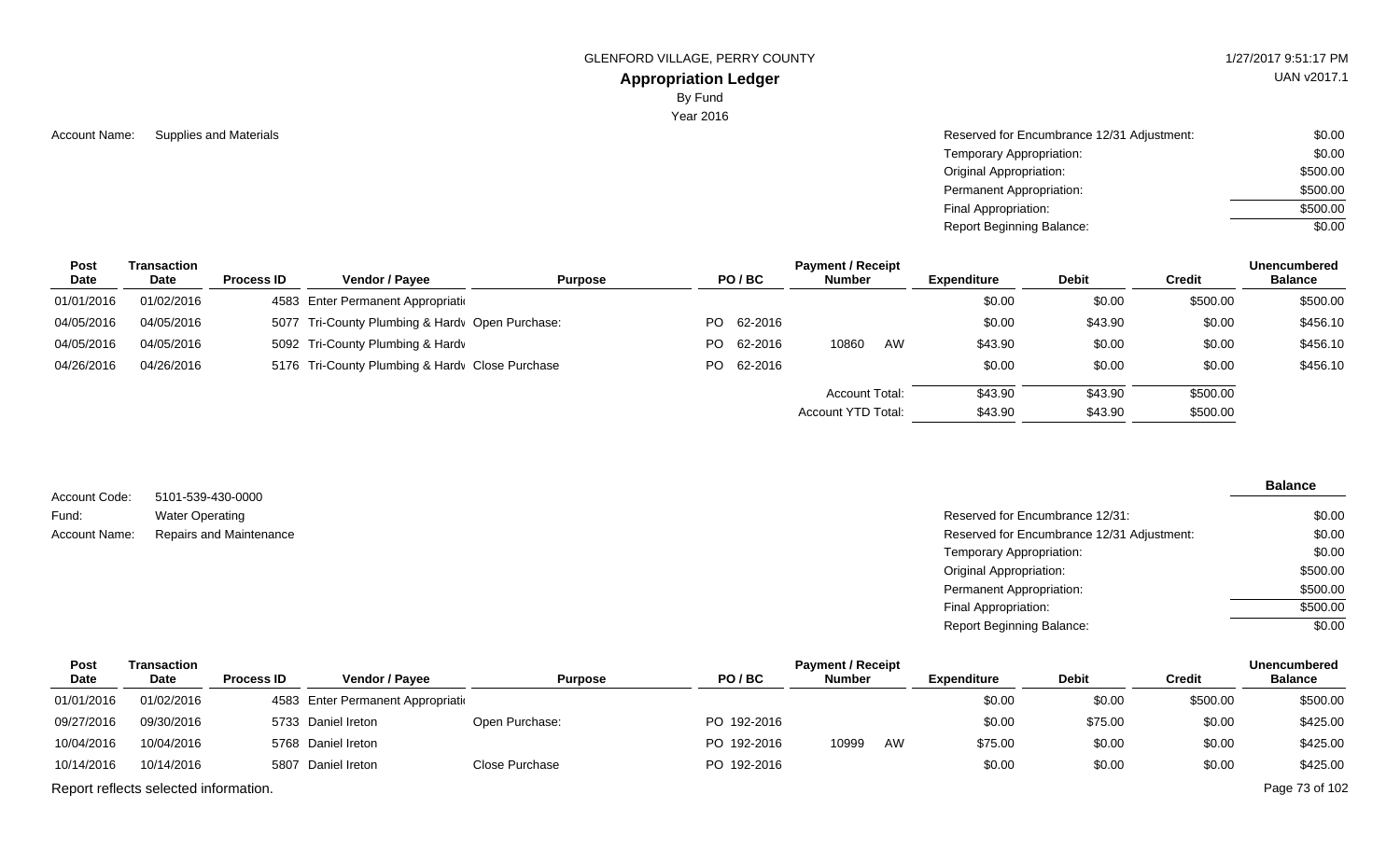UAN v2017.1

\$0.00 \$2,000.00 \$2,000.00 \$2,000.00 \$0.00

#### **Appropriation Ledger** By Fund

Year 2016

| <b>Post</b><br>Date | <b>Transaction</b><br>Date | <b>Process ID</b>         | Vendor / Payee | <b>Purpose</b> | PO/BC | <b>Payment / Receipt</b><br><b>Number</b> | <b>Expenditure</b> | <b>Debit</b>                               | <b>Credit</b> | <b>Unencumbered</b><br><b>Balance</b> |
|---------------------|----------------------------|---------------------------|----------------|----------------|-------|-------------------------------------------|--------------------|--------------------------------------------|---------------|---------------------------------------|
|                     |                            |                           |                |                |       | Account Total:                            | \$75.00            | \$75.00                                    | \$500.00      |                                       |
|                     |                            |                           |                |                |       | <b>Account YTD Total:</b>                 | \$75.00            | \$75.00                                    | \$500.00      |                                       |
|                     |                            |                           |                |                |       |                                           |                    |                                            |               |                                       |
|                     |                            |                           |                |                |       |                                           |                    |                                            |               |                                       |
|                     |                            |                           |                |                |       |                                           |                    |                                            |               | <b>Balance</b>                        |
| Account Code:       | 5101-745-341-0000          |                           |                |                |       |                                           |                    |                                            |               |                                       |
| Fund:               | <b>Water Operating</b>     |                           |                |                |       |                                           |                    | Reserved for Encumbrance 12/31:            |               | \$0.00                                |
| Account Name:       |                            | Accounting and Legal Fees |                |                |       |                                           |                    | Reserved for Encumbrance 12/31 Adjustment: |               | \$0.00                                |

Temporary Appropriation: Original Appropriation: Permanent Appropriation: Final Appropriation: Report Beginning Balance:

\$33.00

Account YTD Total:

| Post<br><b>Date</b> | <b>Transaction</b><br><b>Date</b> | <b>Process ID</b> | <b>Vendor / Payee</b>              | <b>Purpose</b> | PO/BC       | <b>Payment / Receipt</b><br><b>Number</b> | <b>Expenditure</b> | <b>Debit</b> | Credit     | <b>Unencumbered</b><br><b>Balance</b> |
|---------------------|-----------------------------------|-------------------|------------------------------------|----------------|-------------|-------------------------------------------|--------------------|--------------|------------|---------------------------------------|
| 01/01/2016          | 01/02/2016                        |                   | 4583 Enter Permanent Appropriation |                |             |                                           | \$0.00             | \$0.00       | \$2,000.00 | \$2,000.00                            |
| 07/26/2016          | 07/26/2016                        |                   | 5480 Treasurer Of State            | Open Purchase: | PO 149-2016 |                                           | \$0.00             | \$33.00      | \$0.00     | \$1,967.00                            |
| 07/26/2016          | 07/26/2016                        |                   | 5482 Treasurer Of State            |                | PO 149-2016 | 18-2016 CH                                | \$33.00            | \$0.00       | \$0.00     | \$1,967.00                            |
| 10/14/2016          | 10/14/2016                        | 5807              | Treasurer Of State                 | Close Purchase | PO 149-2016 |                                           | \$0.00             | \$0.00       | \$0.00     | \$1,967.00                            |
|                     |                                   |                   |                                    |                |             | <b>Account Total:</b>                     | \$33.00            | \$33.00      | \$2,000.00 |                                       |

|               |                                      |                                            | <b>Balance</b> |
|---------------|--------------------------------------|--------------------------------------------|----------------|
| Account Code: | 5101-800-590-0000                    |                                            |                |
| Fund:         | <b>Water Operating</b>               | Reserved for Encumbrance 12/31:            | \$0.00         |
|               | Account Name: Other - Capital Outlay | Reserved for Encumbrance 12/31 Adjustment: | \$0.00         |
|               |                                      | Temporary Appropriation:                   | \$0.00         |

\$2,000.00

\$33.00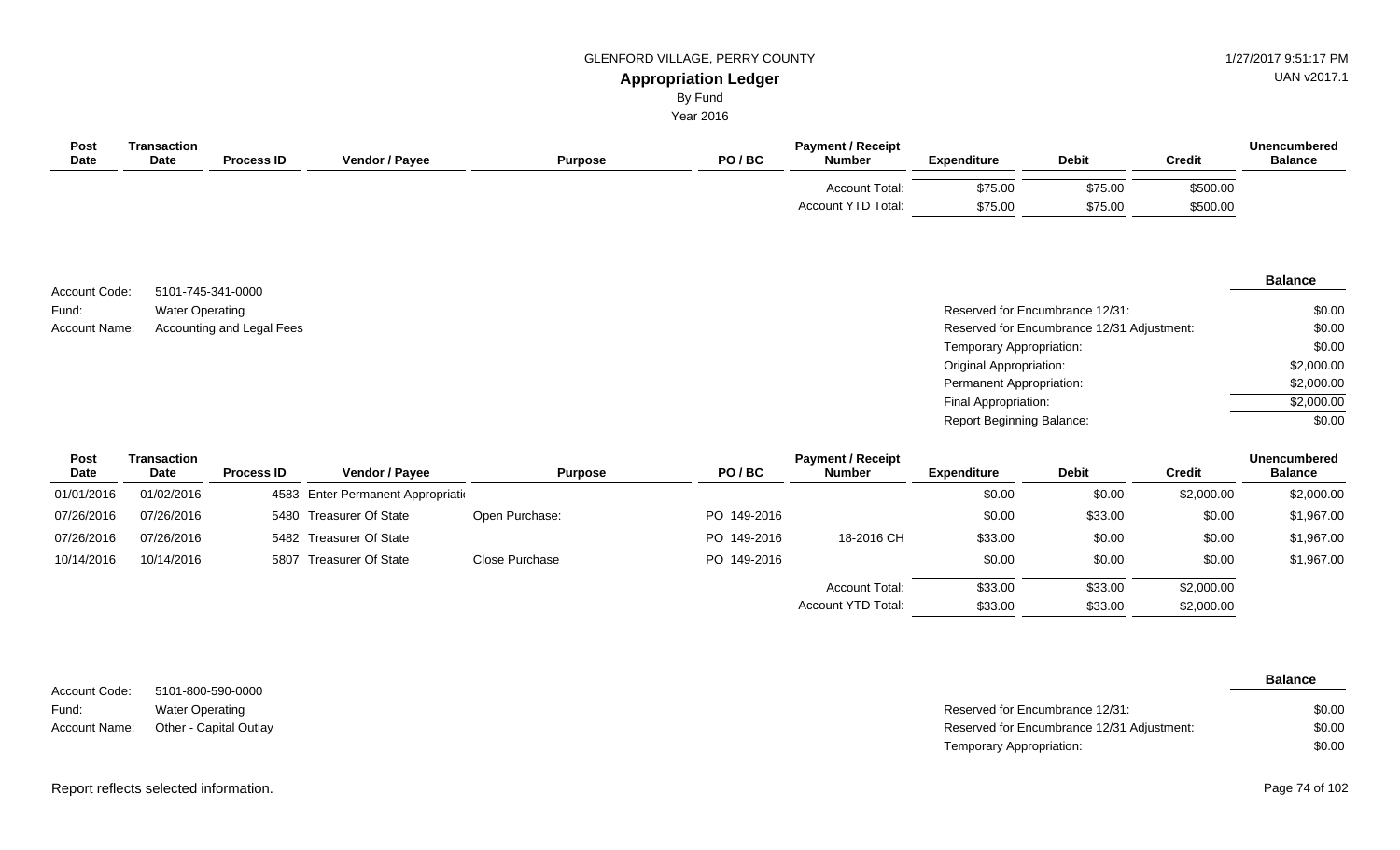#### **Appropriation Ledger** GLENFORD VILLAGE, PERRY COUNTY

By Fund

Year 2016

| 1/27/2017 9:51:17 PM |
|----------------------|
| LIAN v2017 1         |

UAN v2017.1

| Original Appropriation:   | \$5,000.00 |
|---------------------------|------------|
| Permanent Appropriation:  | \$5,000,00 |
| Final Appropriation:      | \$5,000,00 |
| Report Beginning Balance: | \$0.00     |

| Post        | Transaction |                   |                                    |                |       | <b>Payment / Receipt</b> |                    | <b>Unencumbered</b> |               |                |
|-------------|-------------|-------------------|------------------------------------|----------------|-------|--------------------------|--------------------|---------------------|---------------|----------------|
| <b>Date</b> | Date        | <b>Process ID</b> | <b>Vendor / Payee</b>              | <b>Purpose</b> | PO/BC | Number                   | <b>Expenditure</b> | <b>Debit</b>        | <b>Credit</b> | <b>Balance</b> |
| 01/01/2016  | 01/02/2016  |                   | 4583 Enter Permanent Appropriation |                |       |                          | \$0.00             | \$0.00              | \$5,000.00    | \$5,000.00     |
|             |             |                   |                                    |                |       | <b>Account Total:</b>    | \$0.00             | \$0.00              | \$5,000.00    |                |
|             |             |                   |                                    |                |       | Account YTD Total:       | \$0.00             | \$0.00              | \$5,000.00    |                |

5101-850-710-0000 Water Operating Account Code: Fund: Account Name:

**Balance**

| Water Operating | Reserved for Encumbrance 12/31:            | \$0.00     |
|-----------------|--------------------------------------------|------------|
| Principal       | Reserved for Encumbrance 12/31 Adjustment: | \$0.00     |
|                 | Temporary Appropriation:                   | \$0.00     |
|                 | Original Appropriation:                    | \$9,000.00 |
|                 | Permanent Appropriation:                   | \$9,361.74 |
|                 | Final Appropriation:                       | \$9,361.74 |
|                 | <b>Report Beginning Balance:</b>           | \$0.00     |

| Post       | Transaction |                   |                                    |                |     |         | <b>Payment / Receipt</b> |    |                    |              |               | <b>Unencumbered</b> |
|------------|-------------|-------------------|------------------------------------|----------------|-----|---------|--------------------------|----|--------------------|--------------|---------------|---------------------|
| Date       | <b>Date</b> | <b>Process ID</b> | <b>Vendor / Payee</b>              | <b>Purpose</b> |     | PO/BC   | <b>Number</b>            |    | <b>Expenditure</b> | <b>Debit</b> | <b>Credit</b> | <b>Balance</b>      |
| 01/01/2016 | 01/02/2016  |                   | 4583 Enter Permanent Appropriation |                |     |         |                          |    | \$0.00             | \$0.00       | \$9,000.00    | \$9,000.00          |
| 01/02/2016 | 01/02/2016  | 4621              | Treasurer Of State                 | Open Purchase: | PO. | -2016   |                          |    | \$0.00             | \$4,573.17   | \$0.00        | \$4,426.83          |
| 01/15/2016 | 01/15/2016  |                   | 4679 Treasurer Of State            |                | PO. | 1-2016  | 10802                    | AW | \$4,573.17         | \$0.00       | \$0.00        | \$4,426.83          |
| 02/09/2016 | 02/09/2016  |                   | 4872 Treasurer Of State            | Close Purchase | PO. | 1-2016  |                          |    | \$0.00             | \$0.00       | \$0.00        | \$4,426.83          |
| 05/03/2016 | 05/21/2016  | 5277              | Permanent Reallocation Incre       |                |     |         |                          |    | \$0.00             | \$0.00       | \$361.74      | \$4,788.57          |
| 05/21/2016 | 05/21/2016  | 5281              | Treasurer Of State                 | Open Purchase: | PO. | 98-2016 |                          |    | \$0.00             | \$4,641.77   | \$0.00        | \$146.80            |
| 06/21/2016 | 06/21/2016  |                   | 5378 Treasurer Of State            |                | PO. | 98-2016 | 10922                    | AW | \$4,641.77         | \$0.00       | \$0.00        | \$146.80            |
| 10/14/2016 | 10/14/2016  |                   | 5802 Treasurer Of State            | Close Purchase | PO. | 98-2016 |                          |    | \$0.00             | \$0.00       | \$0.00        | \$146.80            |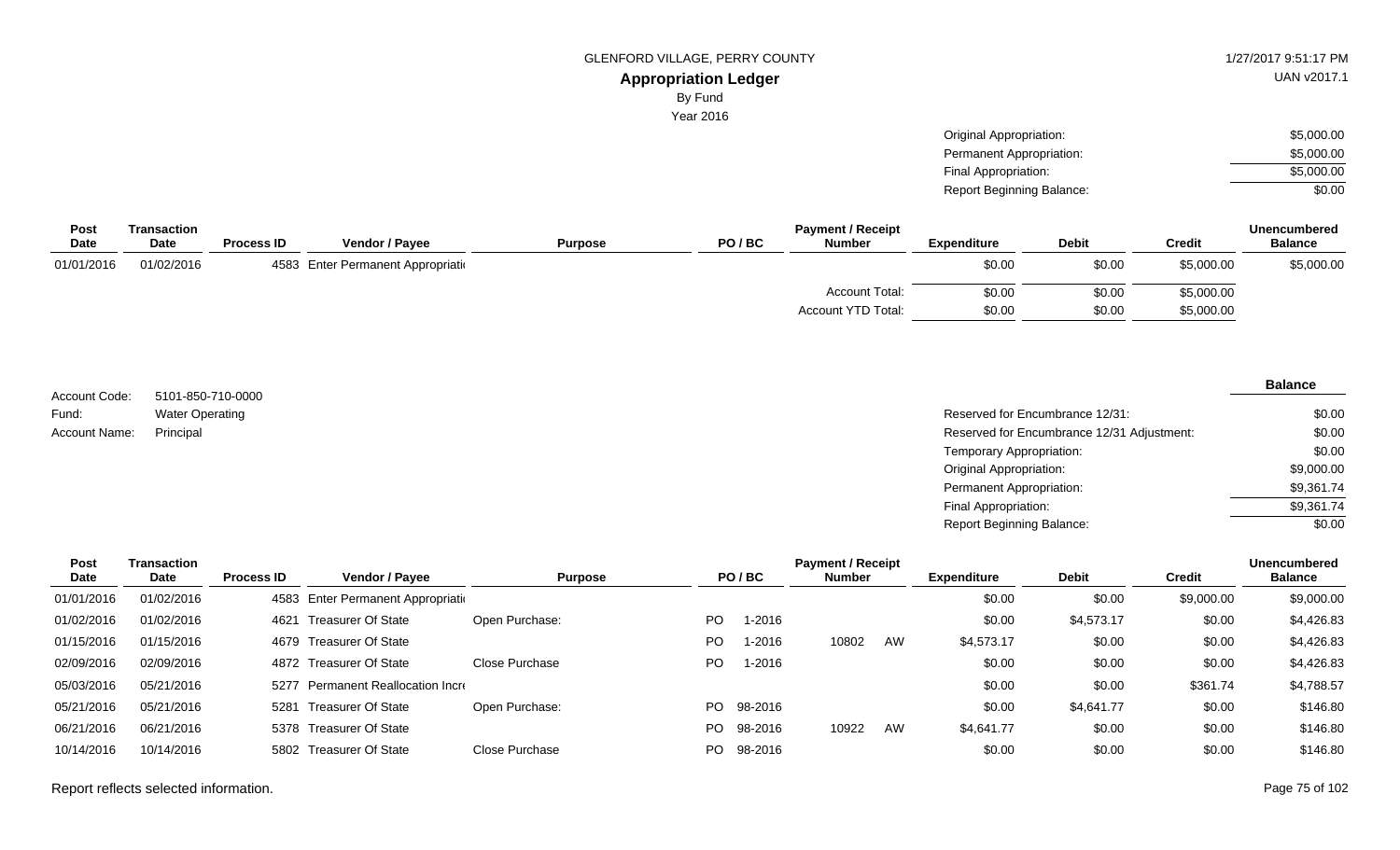UAN v2017.1

# By Fund

Year 2016

| <b>Post</b><br><b>Date</b> | <b>Fransaction</b><br><b>Date</b> | <b>Process ID</b> | Vendor / Payee | <b>Purpose</b> | PO/BC | <b>Payment / Receipt</b><br><b>Number</b>          | <b>Expenditure</b>       | <b>Debit</b>             | <b>Credit</b>            | Unencumbered<br><b>Balance</b> |
|----------------------------|-----------------------------------|-------------------|----------------|----------------|-------|----------------------------------------------------|--------------------------|--------------------------|--------------------------|--------------------------------|
|                            |                                   |                   |                |                |       | <b>Account Total:</b><br><b>Account YTD Total:</b> | \$9,214.94<br>\$9,214.94 | \$9,214.94<br>\$9,214.94 | \$9,361.74<br>\$9,361.74 |                                |

|                        |                                             |                                            | <b>Balance</b> |
|------------------------|---------------------------------------------|--------------------------------------------|----------------|
| Account Code:<br>Fund: | 5101-850-720-0000<br><b>Water Operating</b> | Reserved for Encumbrance 12/31:            | \$0.00         |
| Account Name:          | Interest                                    | Reserved for Encumbrance 12/31 Adjustment: | \$0.00         |
|                        |                                             | Temporary Appropriation:                   | \$0.00         |
|                        |                                             | <b>Original Appropriation:</b>             | \$1,000.00     |
|                        |                                             | Permanent Appropriation:                   | \$638.26       |
|                        |                                             | Final Appropriation:                       | \$638.26       |

Report Beginning Balance:

| <b>Post</b><br>Date | Transaction<br>Date | <b>Process ID</b> | Vendor / Payee                     | <b>Purpose</b> |                                                       | PO/BC   | <b>Payment / Receipt</b><br><b>Number</b> |    | <b>Expenditure</b> | <b>Debit</b> | <b>Credit</b> | <b>Unencumbered</b><br><b>Balance</b> |
|---------------------|---------------------|-------------------|------------------------------------|----------------|-------------------------------------------------------|---------|-------------------------------------------|----|--------------------|--------------|---------------|---------------------------------------|
| 01/01/2016          | 01/02/2016          |                   | 4583 Enter Permanent Appropriation |                |                                                       |         |                                           |    | \$0.00             | \$0.00       | \$1,000.00    | \$1,000.00                            |
| 01/02/2016          | 01/02/2016          | 4621              | <b>Treasurer Of State</b>          | Open Purchase: | PO                                                    | 1-2016  |                                           |    | \$0.00             | \$353.43     | \$0.00        | \$646.57                              |
| 01/15/2016          | 01/15/2016          |                   | 4679 Treasurer Of State            |                | PO                                                    | 1-2016  | 10802                                     | AW | \$353.43           | \$0.00       | \$0.00        | \$646.57                              |
| 02/09/2016          | 02/09/2016          |                   | 4872 Treasurer Of State            | Close Purchase | PO                                                    | 1-2016  |                                           |    | \$0.00             | \$0.00       | \$0.00        | \$646.57                              |
| 05/03/2016          | 05/21/2016          |                   | 5277 Permanent Reallocation Dec    |                |                                                       |         |                                           |    | \$0.00             | \$361.74     | \$0.00        | \$284.83                              |
| 05/21/2016          | 05/21/2016          | 5281              | <b>Treasurer Of State</b>          | Open Purchase: | PO.                                                   | 98-2016 |                                           |    | \$0.00             | \$284.83     | \$0.00        | \$0.00                                |
| 06/21/2016          | 06/21/2016          |                   | 5378 Treasurer Of State            |                | PO.                                                   | 98-2016 | 10922                                     | AW | \$284.83           | \$0.00       | \$0.00        | \$0.00                                |
| 10/14/2016          | 10/14/2016          |                   | 5802 Treasurer Of State            | Close Purchase | PO.                                                   | 98-2016 |                                           |    | \$0.00             | \$0.00       | \$0.00        | \$0.00                                |
|                     |                     |                   |                                    |                |                                                       |         | <b>Account Total:</b>                     |    | \$638.26           | \$1,000.00   | \$1,000.00    |                                       |
|                     |                     |                   |                                    |                | Account YTD Total:                                    |         |                                           |    | \$638.26           | \$1,000.00   | \$1,000.00    |                                       |
|                     |                     |                   |                                    |                | Water Operating Fund Total for Selected Accounts:     |         |                                           |    | \$67,261.80        | \$76,224.35  | \$96,888.24   |                                       |
|                     |                     |                   |                                    |                | Water Operating Fund YTD Total for Selected Accounts: |         |                                           |    | \$67,261.80        | \$76,224.35  | \$96,888.24   |                                       |

\$0.00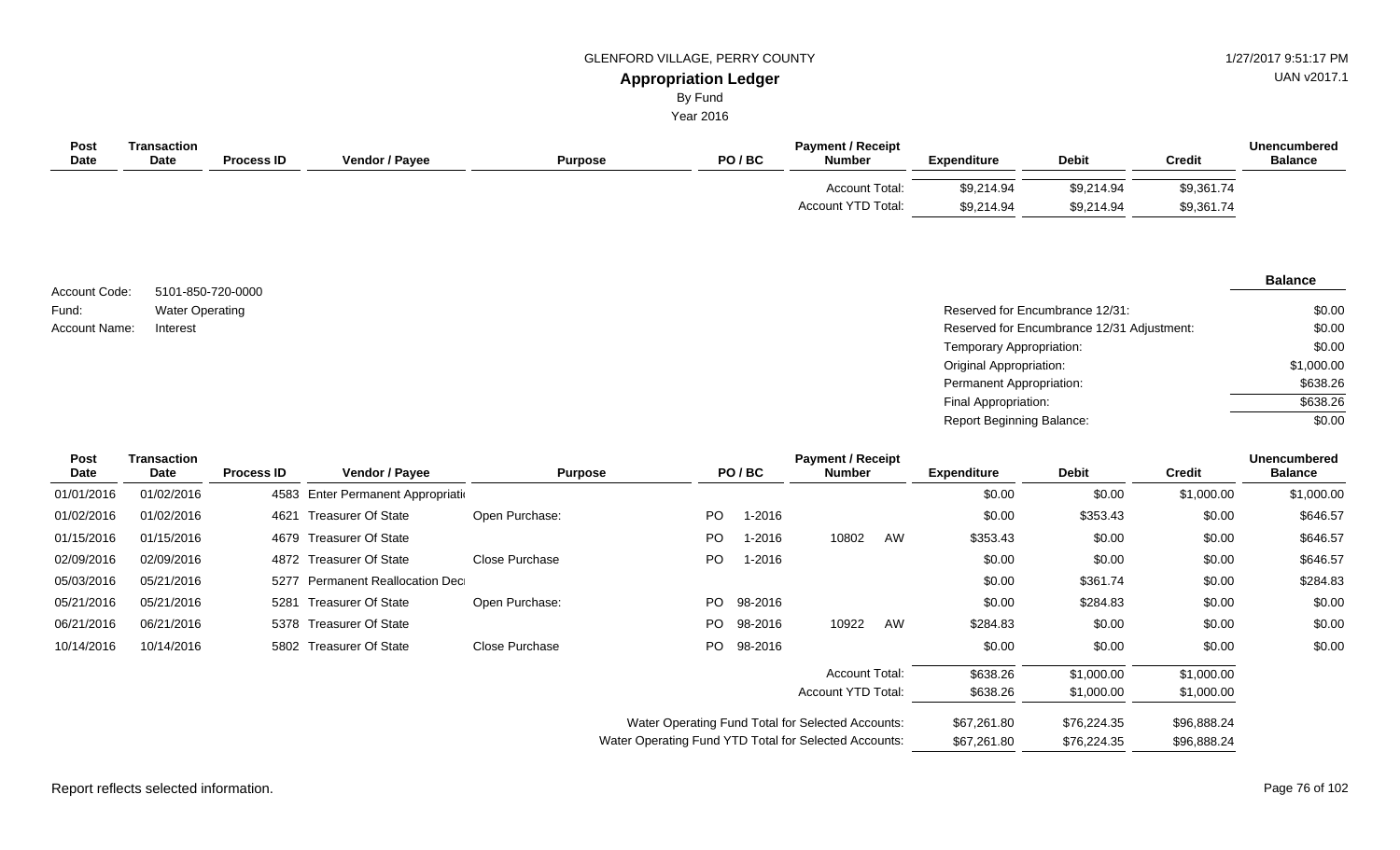5201-541-300-0000 Sewer Operating Account Code: Fund:

**Balance**

| Fund:         | Sewer Operating             | Reserved for Encumbrance 12/31:            | \$1,651.86  |
|---------------|-----------------------------|--------------------------------------------|-------------|
| Account Name: | <b>Contractual Services</b> | Reserved for Encumbrance 12/31 Adjustment: | \$0.00      |
|               |                             | Temporary Appropriation:                   | \$0.00      |
|               |                             | <b>Original Appropriation:</b>             | \$12,000.00 |
|               |                             | <b>Permanent Appropriation:</b>            | \$12,000.00 |
|               |                             | Final Appropriation:                       | \$12,000.00 |
|               |                             | Report Beginning Balance:                  | \$0.00      |
|               |                             |                                            |             |

| <b>Post</b><br><b>Date</b> | <b>Transaction</b><br><b>Date</b> | <b>Process ID</b> | Vendor / Payee                | <b>Purpose</b>              |     | PO/BC       | <b>Payment / Receipt</b><br><b>Number</b> |    | <b>Expenditure</b> | <b>Debit</b> | <b>Credit</b> | <b>Unencumbered</b><br><b>Balance</b> |
|----------------------------|-----------------------------------|-------------------|-------------------------------|-----------------------------|-----|-------------|-------------------------------------------|----|--------------------|--------------|---------------|---------------------------------------|
| 01/01/2016                 | 01/30/2016                        |                   | 4844 ADR & Associates, LTD    | Carry Over Purchase Order   |     | PO 270-2015 |                                           |    | \$0.00             | \$1,651.86   | \$1,651.86    | \$0.00                                |
| 01/01/2016                 | 01/02/2016                        | 4586              | Enter Permanent Appropriation |                             |     |             |                                           |    | \$0.00             | \$0.00       | \$12,000.00   | \$12,000.00                           |
| 01/02/2016                 | 01/02/2016                        | 4621              | Thomas J. Coleman             | Open Purchase:              | PO  | 4-2016      |                                           |    | \$0.00             | \$1,000.00   | \$0.00        | \$11,000.00                           |
| 01/05/2016                 | 01/05/2016                        | 4661              | Thomas J. Coleman             |                             | PO  | 4-2016      | 10798                                     | AW | \$1,000.00         | \$0.00       | \$0.00        | \$11,000.00                           |
| 01/30/2016                 | 01/30/2016                        | 4739              | Thomas J. Coleman             | Open Purchase:              | PO  | 15-2016     |                                           |    | \$0.00             | \$1,000.00   | \$0.00        | \$10,000.00                           |
| 02/02/2016                 | 02/02/2016                        | 4865              | ADR & Associates, LTD         |                             |     | PO 270-2015 | 10804                                     | AW | \$1,651.86         | \$0.00       | \$0.00        | \$10,000.00                           |
| 02/02/2016                 | 02/02/2016                        | 4865              | Thomas J. Coleman             |                             | PO. | 15-2016     | 10807                                     | AW | \$1,000.00         | \$0.00       | \$0.00        | \$10,000.00                           |
| 02/09/2016                 | 02/09/2016                        |                   | 4872 ADR & Associates, LTD    | Close Prior Year Purchase   |     | PO 270-2015 |                                           |    | \$0.00             | \$0.00       | \$0.00        | \$10,000.00                           |
| 02/09/2016                 | 02/09/2016                        |                   | 4872 Thomas J. Coleman        | <b>Close Purchase</b>       | PO. | 4-2016      |                                           |    | \$0.00             | \$0.00       | \$0.00        | \$10,000.00                           |
| 02/09/2016                 | 02/09/2016                        |                   | 4873 Thomas J. Coleman        | <b>Close Purchase</b>       | PO. | 15-2016     |                                           |    | \$0.00             | \$0.00       | \$0.00        | \$10,000.00                           |
| 02/27/2016                 | 03/01/2016                        | 4939              | Thomas J. Coleman             | Open Purchase:              | PO. | 34-2016     |                                           |    | \$0.00             | \$1,000.00   | \$0.00        | \$9,000.00                            |
| 03/01/2016                 | 03/01/2016                        | 4949              | Thomas J. Coleman             |                             | PO. | 34-2016     | 10827                                     | AW | \$1,000.00         | \$0.00       | \$0.00        | \$9,000.00                            |
| 03/22/2016                 | 03/22/2016                        | 5022              | Thomas J. Coleman             | Close Purchase              | PO. | 34-2016     |                                           |    | \$0.00             | \$0.00       | \$0.00        | \$9,000.00                            |
| 03/27/2016                 | 03/01/2016                        | 4928              | Thomas J. Coleman             | Open Purchase:              |     | PO 28-2016  |                                           |    | \$0.00             | \$1,000.00   | \$0.00        | \$8,000.00                            |
| 03/27/2016                 | 03/01/2016                        | 4930              | Thomas J. Coleman             | Adjust Purchase: Wrong date |     | PO 28-2016  |                                           |    | \$0.00             | \$0.00       | \$1,000.00    | \$9,000.00                            |
| 03/27/2016                 | 03/01/2016                        |                   | 4934 Thomas J. Coleman        | Close Purchase              | PO. | 28-2016     |                                           |    | \$0.00             | \$0.00       | \$0.00        | \$9,000.00                            |
| 04/05/2016                 | 04/05/2016                        | 5077              | Thomas J. Coleman             | Open Purchase:              | PO. | 66-2016     |                                           |    | \$0.00             | \$1,000.00   | \$0.00        | \$8,000.00                            |
| 04/05/2016                 | 04/05/2016                        | 5092              | Thomas J. Coleman             |                             | PO. | 66-2016     | 10851                                     | AW | \$1,000.00         | \$0.00       | \$0.00        | \$8,000.00                            |

Report reflects selected information. Page 77 of 102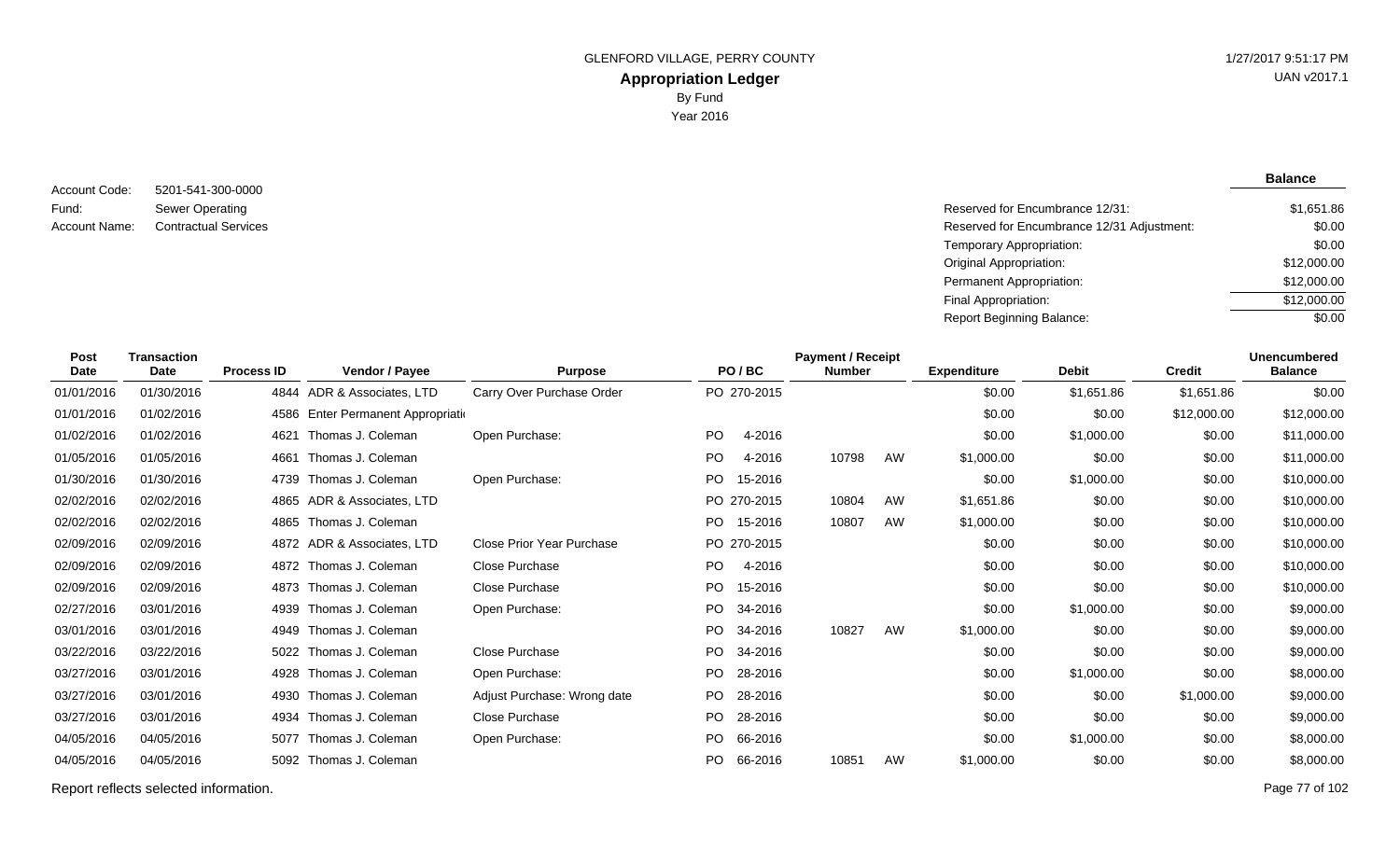Year 2016

| <b>Post</b><br><b>Date</b> | <b>Transaction</b><br>Date | <b>Process ID</b> | Vendor / Payee         | <b>Purpose</b> | PO/BC                | <b>Payment / Receipt</b><br><b>Number</b> |    | <b>Expenditure</b> | <b>Debit</b> | <b>Credit</b> | <b>Unencumbered</b><br><b>Balance</b> |
|----------------------------|----------------------------|-------------------|------------------------|----------------|----------------------|-------------------------------------------|----|--------------------|--------------|---------------|---------------------------------------|
| 04/26/2016                 | 04/26/2016                 |                   | 5176 Thomas J. Coleman | Close Purchase | PO 66-2016           |                                           |    | \$0.00             | \$0.00       | \$0.00        | \$8,000.00                            |
| 05/03/2016                 | 05/03/2016                 | 5215              | Thomas J. Coleman      | Open Purchase: | <b>PO</b><br>82-2016 |                                           |    | \$0.00             | \$1,000.00   | \$0.00        | \$7,000.00                            |
| 05/03/2016                 | 05/03/2016                 | 5228              | Thomas J. Coleman      |                | PO.<br>82-2016       | 10895                                     | AW | \$1,000.00         | \$0.00       | \$0.00        | \$7,000.00                            |
| 05/31/2016                 | 05/31/2016                 | 5298              | Thomas J. Coleman      | Close Purchase | PO -<br>82-2016      |                                           |    | \$0.00             | \$0.00       | \$0.00        | \$7,000.00                            |
| 06/07/2016                 | 06/07/2016                 | 5324              | Thomas J. Coleman      | Open Purchase: | PO 114-2016          |                                           |    | \$0.00             | \$1,000.00   | \$0.00        | \$6,000.00                            |
| 06/07/2016                 | 06/07/2016                 | 5344              | Thomas J. Coleman      |                | PO 114-2016          | 10906                                     | AW | \$1,000.00         | \$0.00       | \$0.00        | \$6,000.00                            |
| 07/01/2016                 | 07/01/2016                 | 5407              | Thomas J. Coleman      | Open Purchase: | PO 131-2016          |                                           |    | \$0.00             | \$1,000.00   | \$0.00        | \$5,000.00                            |
| 07/01/2016                 | 07/01/2016                 | 5417              | Thomas J. Coleman      |                | PO 131-2016          | 10931                                     | AW | \$1,000.00         | \$0.00       | \$0.00        | \$5,000.00                            |
| 07/23/2016                 | 07/26/2016                 | 5472              | Thomas J. Coleman      | Open Purchase: | PO 147-2016          |                                           |    | \$0.00             | \$1,000.00   | \$0.00        | \$4,000.00                            |
| 08/02/2016                 | 08/02/2016                 | 5538              | Thomas J. Coleman      |                | PO 147-2016          | 10953                                     | AW | \$1,000.00         | \$0.00       | \$0.00        | \$4,000.00                            |
| 08/31/2016                 | 09/06/2016                 | 5634              | Thomas J. Coleman      | Open Purchase: | PO 173-2016          |                                           |    | \$0.00             | \$1,000.00   | \$0.00        | \$3,000.00                            |
| 09/06/2016                 | 09/06/2016                 | 5648              | Thomas J. Coleman      |                | PO 173-2016          | 10985                                     | AW | \$1,000.00         | \$0.00       | \$0.00        | \$3,000.00                            |
| 09/30/2016                 | 09/30/2016                 | 5733              | Thomas J. Coleman      | Open Purchase: | PO 198-2016          |                                           |    | \$0.00             | \$1,000.00   | \$0.00        | \$2,000.00                            |
| 10/04/2016                 | 10/04/2016                 | 5768              | Thomas J. Coleman      |                | PO 198-2016          | 11007                                     | AW | \$1,000.00         | \$0.00       | \$0.00        | \$2,000.00                            |
| 10/14/2016                 | 10/14/2016                 | 5802              | Thomas J. Coleman      | Close Purchase | PO 114-2016          |                                           |    | \$0.00             | \$0.00       | \$0.00        | \$2,000.00                            |
| 10/14/2016                 | 10/14/2016                 | 5804              | Thomas J. Coleman      | Close Purchase | PO 131-2016          |                                           |    | \$0.00             | \$0.00       | \$0.00        | \$2,000.00                            |
| 10/14/2016                 | 10/14/2016                 | 5807              | Thomas J. Coleman      | Close Purchase | PO 147-2016          |                                           |    | \$0.00             | \$0.00       | \$0.00        | \$2,000.00                            |
| 10/14/2016                 | 10/14/2016                 | 5807              | Thomas J. Coleman      | Close Purchase | PO 173-2016          |                                           |    | \$0.00             | \$0.00       | \$0.00        | \$2,000.00                            |
| 10/14/2016                 | 10/14/2016                 | 5807              | Thomas J. Coleman      | Close Purchase | PO 198-2016          |                                           |    | \$0.00             | \$0.00       | \$0.00        | \$2,000.00                            |
| 10/29/2016                 | 10/29/2016                 | 5870              | Thomas J. Coleman      | Open Purchase: | PO 218-2016          |                                           |    | \$0.00             | \$1,000.00   | \$0.00        | \$1,000.00                            |
| 11/01/2016                 | 11/01/2016                 | 5891              | Thomas J. Coleman      |                | PO 218-2016          | 11027                                     | AW | \$1,000.00         | \$0.00       | \$0.00        | \$1,000.00                            |
| 11/11/2016                 | 11/11/2016                 | 5909              | Thomas J. Coleman      | Close Purchase | PO 218-2016          |                                           |    | \$0.00             | \$0.00       | \$0.00        | \$1,000.00                            |
| 12/02/2016                 | 12/06/2016                 | 5993              | Thomas J. Coleman      | Open Purchase: | PO 240-2016          |                                           |    | \$0.00             | \$1,000.00   | \$0.00        | \$0.00                                |
| 12/06/2016                 | 12/06/2016                 | 6011              | Thomas J. Coleman      |                | PO 240-2016          | 11051                                     | AW | \$1,000.00         | \$0.00       | \$0.00        | \$0.00                                |
| 12/31/2016                 | 01/13/2017                 |                   | 6170 Thomas J. Coleman | Close Purchase | PO 240-2016          |                                           |    | \$0.00             | \$0.00       | \$0.00        | \$0.00                                |
|                            |                            |                   |                        |                |                      | <b>Account Total:</b>                     |    | \$13,651.86        | \$14,651.86  | \$14,651.86   |                                       |

\$14,651.86

\$14,651.86

\$13,651.86

Account YTD Total: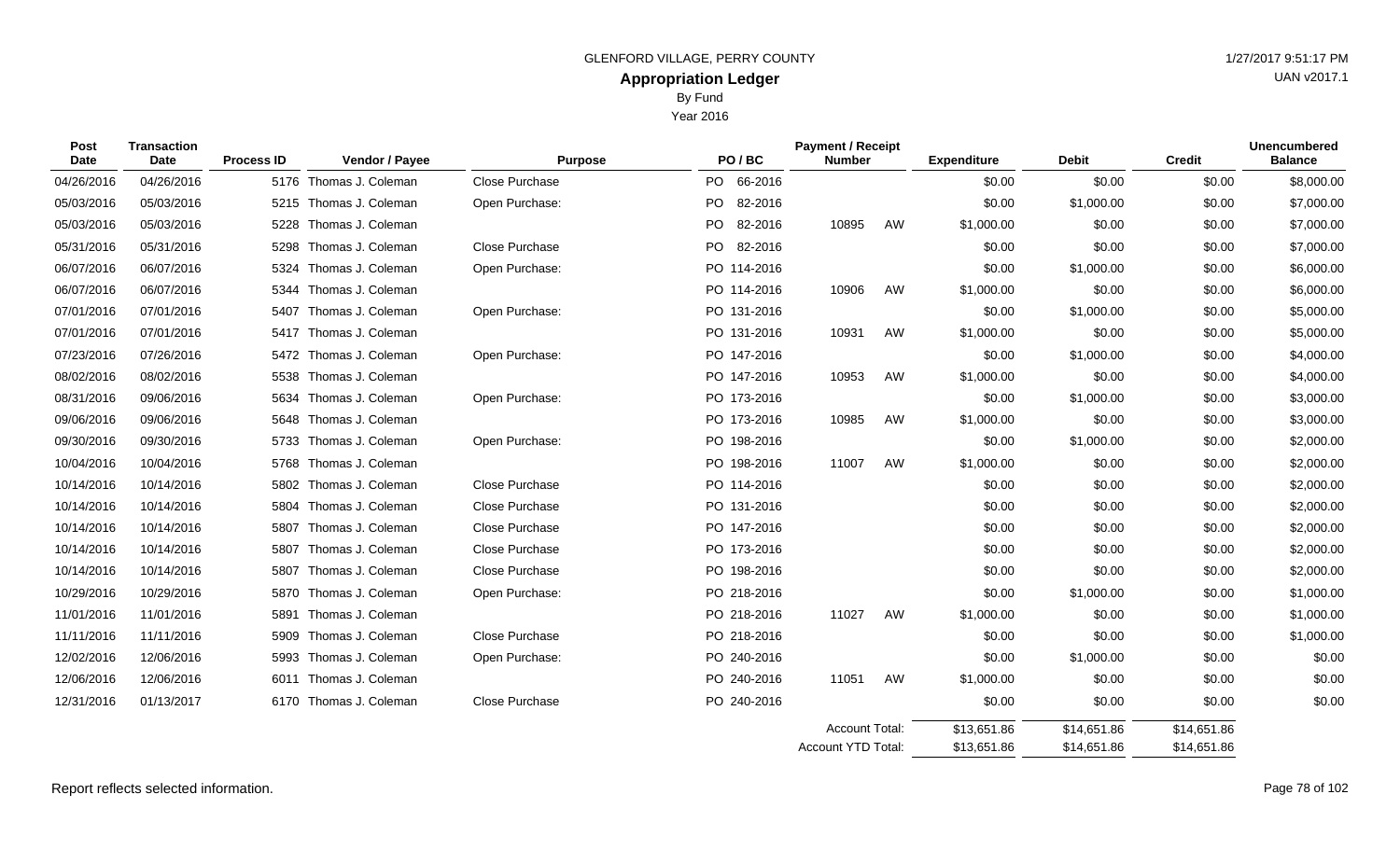**Balance**

#### 5201-542-100-0000 Sewer Operating Account Code: Fund: Account Name:

Reserved for Encumbrance 12/31: Personal Services **Reserved for Encumbrance 12/31 Adjustment:** Temporary Appropriation: Original Appropriation: Permanent Appropriation: Final Appropriation: Report Beginning Balance: \$359.36 \$0.00 \$0.00 \$4,200.00 \$4,500.00 \$4,500.00  $\sqrt{$0.00}$ 

| <b>Post</b><br>Date | <b>Transaction</b><br>Date | <b>Process ID</b> | Vendor / Payee                    | <b>Purpose</b>                | PO/BC         | <b>Payment / Receipt</b><br><b>Number</b> |            | <b>Expenditure</b> | <b>Debit</b> | <b>Credit</b> | <b>Unencumbered</b><br><b>Balance</b> |
|---------------------|----------------------------|-------------------|-----------------------------------|-------------------------------|---------------|-------------------------------------------|------------|--------------------|--------------|---------------|---------------------------------------|
| 01/01/2016          | 01/30/2016                 |                   | 4844 Ohio Income Tax              | Carry Over UnpaidWithholdings |               |                                           |            | \$0.00             | \$32.54      | \$32.54       | \$0.00                                |
| 01/01/2016          | 01/30/2016                 | 4844              | Federal Income Tax                | Carry Over UnpaidWithholdings |               |                                           |            | \$0.00             | \$270.30     | \$270.30      | \$0.00                                |
| 01/01/2016          | 01/30/2016                 |                   | 4844 Medicare                     | Carry Over UnpaidWithholdings |               |                                           |            | \$0.00             | \$56.52      | \$56.52       | \$0.00                                |
| 01/01/2016          | 01/02/2016                 | 4586              | Enter Permanent Appropriatio      |                               |               |                                           |            | \$0.00             | \$0.00       | \$4,200.00    | \$4,200.00                            |
| 01/02/2016          | 01/02/2016                 | 4600              | <b>Employee Payroll</b>           | Payroll Posting               | Direct        |                                           | 1-2016 PP  | \$282.39           | \$350.00     | \$0.00        | \$3,850.00                            |
| 01/02/2016          | 01/02/2016                 |                   | 4602 Ohio Public Employees Retire |                               | <b>Direct</b> | 10786                                     | WH         | \$35.00            | \$0.00       | \$0.00        | \$3,850.00                            |
| 01/02/2016          | 01/02/2016                 | 4604              | State Tax Payee                   |                               | Direct        | 10787                                     | <b>WH</b>  | \$32.54            | \$0.00       | \$0.00        | \$3,850.00                            |
| 01/02/2016          | 01/02/2016                 | 4616              | Federal Tax Payee                 |                               | Direct        | 10788                                     | WH         | \$326.82           | \$0.00       | \$0.00        | \$3,850.00                            |
| 02/02/2016          | 02/02/2016                 | 4868              | Employee Payroll                  | Payroll Posting               | Direct        |                                           | 3-2016 PP  | \$282.31           | \$350.00     | \$0.00        | \$3,500.00                            |
| 03/01/2016          | 03/01/2016                 | 4952              | <b>Employee Payroll</b>           | Payroll Posting               | Direct        |                                           | 5-2016 PP  | \$282.31           | \$350.00     | \$0.00        | \$3,150.00                            |
| 03/01/2016          | 03/01/2016                 | 4954              | Ohio Public Employees Retir       |                               | Direct        | 10835                                     | WH         | \$35.00            | \$0.00       | \$0.00        | \$3,150.00                            |
| 03/04/2016          | 03/04/2016                 | 4968              | Ohio Public Employees Retire      |                               | Direct        | 10836                                     | WH         | \$35.00            | \$0.00       | \$0.00        | \$3,150.00                            |
| 04/05/2016          | 04/05/2016                 | 5121              | Employee Payroll                  | Payroll Posting               | Direct        |                                           | 7-2016 PP  | \$282.31           | \$350.00     | \$0.00        | \$2,800.00                            |
| 04/05/2016          | 04/05/2016                 |                   | 5123 Ohio Public Employees Retire |                               | Direct        | 10869                                     | WH         | \$35.00            | \$0.00       | \$0.00        | \$2,800.00                            |
| 04/26/2016          | 04/26/2016                 |                   | 5166 Internal Revenue Service     |                               | Direct        | 10882                                     | <b>WH</b>  | \$89.14            | \$0.00       | \$0.00        | \$2,800.00                            |
| 04/26/2016          | 04/26/2016                 |                   | 5166 Ohio Department of Taxation  |                               | Direct        | 10883                                     | <b>WH</b>  | \$8.85             | \$0.00       | \$0.00        | \$2,800.00                            |
| 05/03/2016          | 05/03/2016                 | 5232              | <b>Employee Payroll</b>           | Payroll Posting               | <b>Direct</b> |                                           | 11-2016 PP | \$282.31           | \$350.00     | \$0.00        | \$2,450.00                            |
| 05/03/2016          | 05/03/2016                 | 5234              | Ohio Public Employees Retire      |                               | <b>Direct</b> | 10897                                     | WH         | \$35.00            | \$0.00       | \$0.00        | \$2,450.00                            |

Report reflects selected information. Page 79 of 102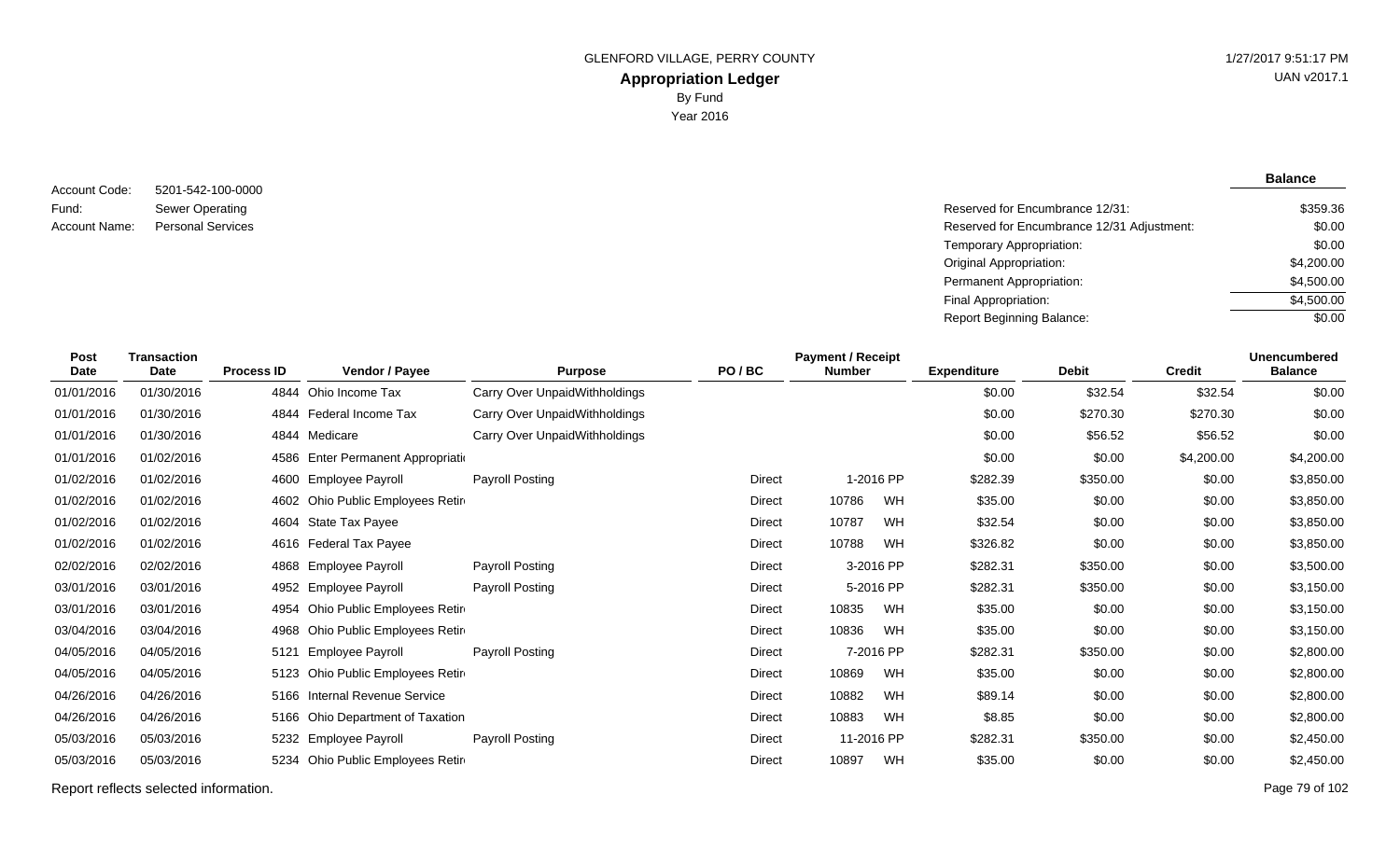Year 2016

| Post<br>Date | <b>Transaction</b><br>Date | <b>Process ID</b> | Vendor / Payee                            | <b>Purpose</b>                                                  | PO/BC         | <b>Payment / Receipt</b><br><b>Number</b> |            | <b>Expenditure</b> | <b>Debit</b> | <b>Credit</b> | <b>Unencumbered</b><br><b>Balance</b> |
|--------------|----------------------------|-------------------|-------------------------------------------|-----------------------------------------------------------------|---------------|-------------------------------------------|------------|--------------------|--------------|---------------|---------------------------------------|
| 05/03/2016   | 05/03/2016                 | 5235              | Ohio Public Employees Retir Reissue 10897 |                                                                 | Direct        | 10898                                     | WH         | \$0.00             | \$0.00       | \$0.00        | \$2,450.00                            |
| 06/07/2016   | 06/07/2016                 |                   | 5348 Employee Payroll                     | <b>Payroll Posting</b>                                          | <b>Direct</b> | 14-2016 PP                                |            | \$282.31           | \$350.00     | \$0.00        | \$2,100.00                            |
| 06/07/2016   | 06/07/2016                 | 5350              | Ohio Public Employees Retire              |                                                                 | Direct        | 10920                                     | WH         | \$35.00            | \$0.00       | \$0.00        | \$2,100.00                            |
| 07/01/2016   | 07/01/2016                 | 5427              | <b>Employee Payroll</b>                   | Payroll Posting                                                 | Direct        | 17-2016 PP                                |            | \$282.31           | \$350.00     | \$0.00        | \$1,750.00                            |
| 07/01/2016   | 07/01/2016                 |                   | 5429 Ohio Public Employees Retire         |                                                                 | Direct        | 10941                                     | WH         | \$35.00            | \$0.00       | \$0.00        | \$1,750.00                            |
| 08/02/2016   | 08/02/2016                 |                   | 5504 Internal Revenue Service             |                                                                 | Direct        | 10950                                     | WH         | \$89.22            | \$0.00       | \$0.00        | \$1,750.00                            |
| 08/02/2016   | 08/02/2016                 | 5504              | Ohio Department of Taxation               |                                                                 | Direct        | 10951                                     | WH         | \$8.85             | \$0.00       | \$0.00        | \$1,750.00                            |
| 08/02/2016   | 08/02/2016                 |                   | 5540 Employee Payroll                     | Payroll Posting                                                 | <b>Direct</b> |                                           | 19-2016 PP | \$282.31           | \$350.00     | \$0.00        | \$1,400.00                            |
| 08/02/2016   | 08/02/2016                 |                   | 5542 Ohio Public Employees Retir          |                                                                 | Direct        | 10967                                     | WH         | \$35.00            | \$0.00       | \$0.00        | \$1,400.00                            |
| 08/19/2016   | 08/19/2016                 |                   | 5583 Internal Revenue Service             | Reissue 10882                                                   | Direct        | 10971                                     | <b>WH</b>  | \$0.00             | \$0.00       | \$0.00        | \$1,400.00                            |
| 08/19/2016   | 08/19/2016                 | 5585              | <b>Internal Revenue Service</b>           | Reissue 10950                                                   | Direct        | 10972                                     | WH         | \$0.00             | \$0.00       | \$0.00        | \$1,400.00                            |
| 09/06/2016   | 09/06/2016                 | 5651              | <b>Employee Payroll</b>                   | Payroll Posting                                                 | Direct        | 21-2016 PP                                |            | \$282.31           | \$350.00     | \$0.00        | \$1,050.00                            |
| 09/06/2016   | 09/06/2016                 | 5653              | Ohio Public Employees Retir               |                                                                 | Direct        | 10987                                     | <b>WH</b>  | \$35.00            | \$0.00       | \$0.00        | \$1,050.00                            |
| 10/04/2016   | 10/04/2016                 |                   | 5770 Employee Payroll                     | Payroll Posting                                                 | Direct        |                                           | 22-2016 PP | \$282.31           | \$350.00     | \$0.00        | \$700.00                              |
| 10/04/2016   | 10/04/2016                 |                   | 5772 Ohio Public Employees Retire         |                                                                 | <b>Direct</b> | 11011                                     | WH         | \$35.00            | \$0.00       | \$0.00        | \$700.00                              |
| 10/21/2016   | 10/21/2016                 |                   | 5848 Internal Revenue Service             |                                                                 | Direct        | 11022                                     | WH         | \$89.22            | \$0.00       | \$0.00        | \$700.00                              |
| 10/21/2016   | 10/21/2016                 |                   | 5848 Ohio Department of Taxation          |                                                                 | <b>Direct</b> | 11023                                     | WH         | \$8.85             | \$0.00       | \$0.00        | \$700.00                              |
| 11/01/2016   | 11/01/2016                 | 5894              | <b>Employee Payroll</b>                   | <b>Payroll Posting</b>                                          | Direct        | 25-2016 PP                                |            | \$282.31           | \$350.00     | \$0.00        | \$350.00                              |
| 11/01/2016   | 11/01/2016                 | 5897              | Ohio Public Employees Retir               |                                                                 | Direct        | 11035                                     | WH         | \$35.00            | \$0.00       | \$0.00        | \$350.00                              |
| 12/06/2016   | 12/06/2016                 |                   | 6014 Employee Payroll                     | Payroll Posting                                                 | Direct        | 26-2016 PP                                |            | \$282.31           | \$350.00     | \$0.00        | \$0.00                                |
| 12/06/2016   | 12/06/2016                 | 6017              | Ohio Public Employees Retir               |                                                                 | <b>Direct</b> | 11062                                     | WH         | \$35.00            | \$0.00       | \$0.00        | \$0.00                                |
| 12/06/2016   | 12/16/2016                 | 6025              |                                           | Permanent Suplemental Incre Emergency Appropriation ammedment c |               |                                           |            | \$0.00             | \$0.00       | \$300.00      | \$300.00                              |

#### **Balance**

\$4,859.36 \$4,859.36

\$4,559.36 \$4,559.36

 $34,461.29$ \$4,461.29

Account Total: Account YTD Total: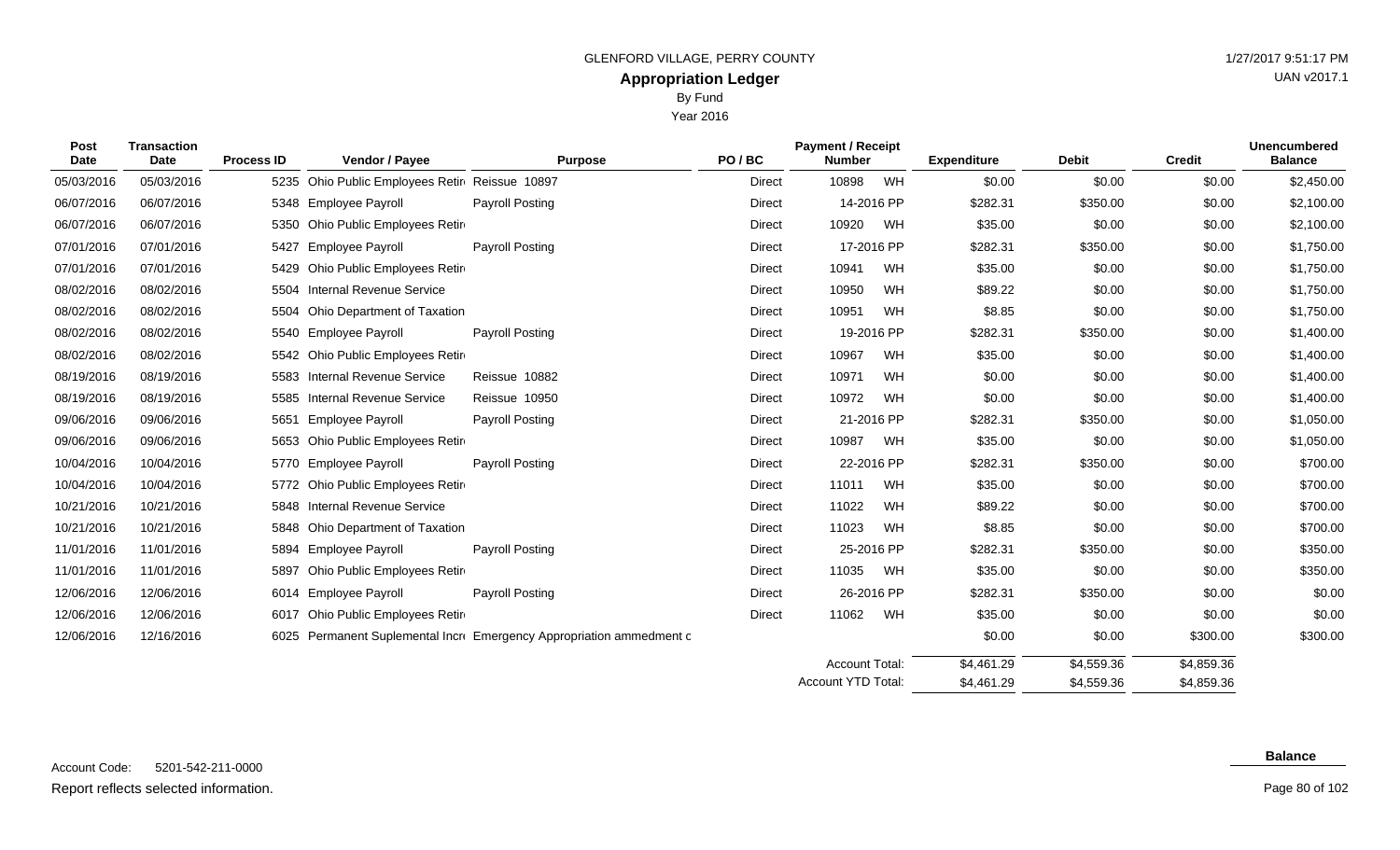### **Appropriation Ledger**

By Fund

Year 2016

Sewer Operating Reserved for Encumbrance 12/31: Account Name: Ohio Public Employees Retirement System **Reserved for Encumbrance 12/31 Adjustment:** Account Name: Compared for Encumbrance 12/31 Adjustment: Fund:

| Reserved for Encumbrance 12/31:            | \$0.00   |
|--------------------------------------------|----------|
| Reserved for Encumbrance 12/31 Adjustment: | \$0.00   |
| Temporary Appropriation:                   | \$0.00   |
| Original Appropriation:                    | \$588.00 |
| Permanent Appropriation:                   | \$588.00 |
| Final Appropriation:                       | \$588.00 |
| Report Beginning Balance:                  | \$0.00   |

|  |  | UAN v2017.1 |
|--|--|-------------|
|  |  |             |

| Post<br><b>Date</b> | <b>Transaction</b><br><b>Date</b> | <b>Process ID</b> | Vendor / Payee                                 | <b>Purpose</b> | <b>Payment / Receipt</b><br>PO/BC<br><b>Number</b> |                           | <b>Expenditure</b> | <b>Debit</b> | <b>Credit</b> | <b>Unencumbered</b><br><b>Balance</b> |          |
|---------------------|-----------------------------------|-------------------|------------------------------------------------|----------------|----------------------------------------------------|---------------------------|--------------------|--------------|---------------|---------------------------------------|----------|
| 01/01/2016          | 01/02/2016                        | 4586              | Enter Permanent Appropriation                  |                |                                                    |                           |                    | \$0.00       | \$0.00        | \$588.00                              | \$588.00 |
| 01/02/2016          | 01/02/2016                        |                   | 4602 Ohio Public Employees Retire              |                | <b>Direct</b>                                      | 10786                     | WH                 | \$46.67      | \$46.67       | \$0.00                                | \$541.33 |
| 03/01/2016          | 03/01/2016                        |                   | 4954 Ohio Public Employees Retire              |                | <b>Direct</b>                                      | 10835                     | WH                 | \$46.67      | \$46.67       | \$0.00                                | \$494.66 |
| 03/04/2016          | 03/04/2016                        |                   | 4968 Ohio Public Employees Retire              |                | Direct                                             | 10836                     | WH                 | \$46.67      | \$46.67       | \$0.00                                | \$447.99 |
| 04/05/2016          | 04/05/2016                        |                   | 5123 Ohio Public Employees Retir               |                | Direct                                             | 10869                     | WH                 | \$46.67      | \$46.67       | \$0.00                                | \$401.32 |
| 05/03/2016          | 05/03/2016                        |                   | 5234 Ohio Public Employees Retire              |                | Direct                                             | 10897                     | <b>WH</b>          | \$46.67      | \$46.67       | \$0.00                                | \$354.65 |
| 05/03/2016          | 05/03/2016                        |                   | 5235 Ohio Public Employees Retir Reissue 10897 |                | <b>Direct</b>                                      | 10898                     | WH                 | \$0.00       | \$0.00        | \$0.00                                | \$354.65 |
| 06/07/2016          | 06/07/2016                        |                   | 5350 Ohio Public Employees Retire              |                | <b>Direct</b>                                      | 10920                     | WH                 | \$46.67      | \$46.67       | \$0.00                                | \$307.98 |
| 07/01/2016          | 07/01/2016                        |                   | 5429 Ohio Public Employees Retire              |                | Direct                                             | 10941                     | WH                 | \$46.67      | \$46.67       | \$0.00                                | \$261.31 |
| 08/02/2016          | 08/02/2016                        |                   | 5542 Ohio Public Employees Retire              |                | Direct                                             | 10967                     | WH                 | \$46.67      | \$46.67       | \$0.00                                | \$214.64 |
| 09/06/2016          | 09/06/2016                        |                   | 5653 Ohio Public Employees Retire              |                | <b>Direct</b>                                      | 10987                     | WH                 | \$46.67      | \$46.67       | \$0.00                                | \$167.97 |
| 10/04/2016          | 10/04/2016                        |                   | 5772 Ohio Public Employees Retire              |                | Direct                                             | 11011                     | WH                 | \$46.67      | \$46.67       | \$0.00                                | \$121.30 |
| 11/01/2016          | 11/01/2016                        | 5897              | Ohio Public Employees Retir                    |                | Direct                                             | 11035                     | WH                 | \$46.67      | \$46.67       | \$0.00                                | \$74.63  |
| 12/06/2016          | 12/06/2016                        |                   | 6017 Ohio Public Employees Retire              |                | Direct                                             | 11062                     | WH                 | \$46.67      | \$46.67       | \$0.00                                | \$27.96  |
|                     |                                   |                   |                                                |                | <b>Account Total:</b>                              |                           | \$560.04           | \$560.04     | \$588.00      |                                       |          |
|                     |                                   |                   |                                                |                |                                                    | <b>Account YTD Total:</b> |                    | \$560.04     | \$560.04      | \$588.00                              |          |

5201-542-213-0000 Sewer Operating Account Code: Fund:

**Balance**

Reserved for Encumbrance 12/31:

\$0.00

Report reflects selected information. Page 81 of 102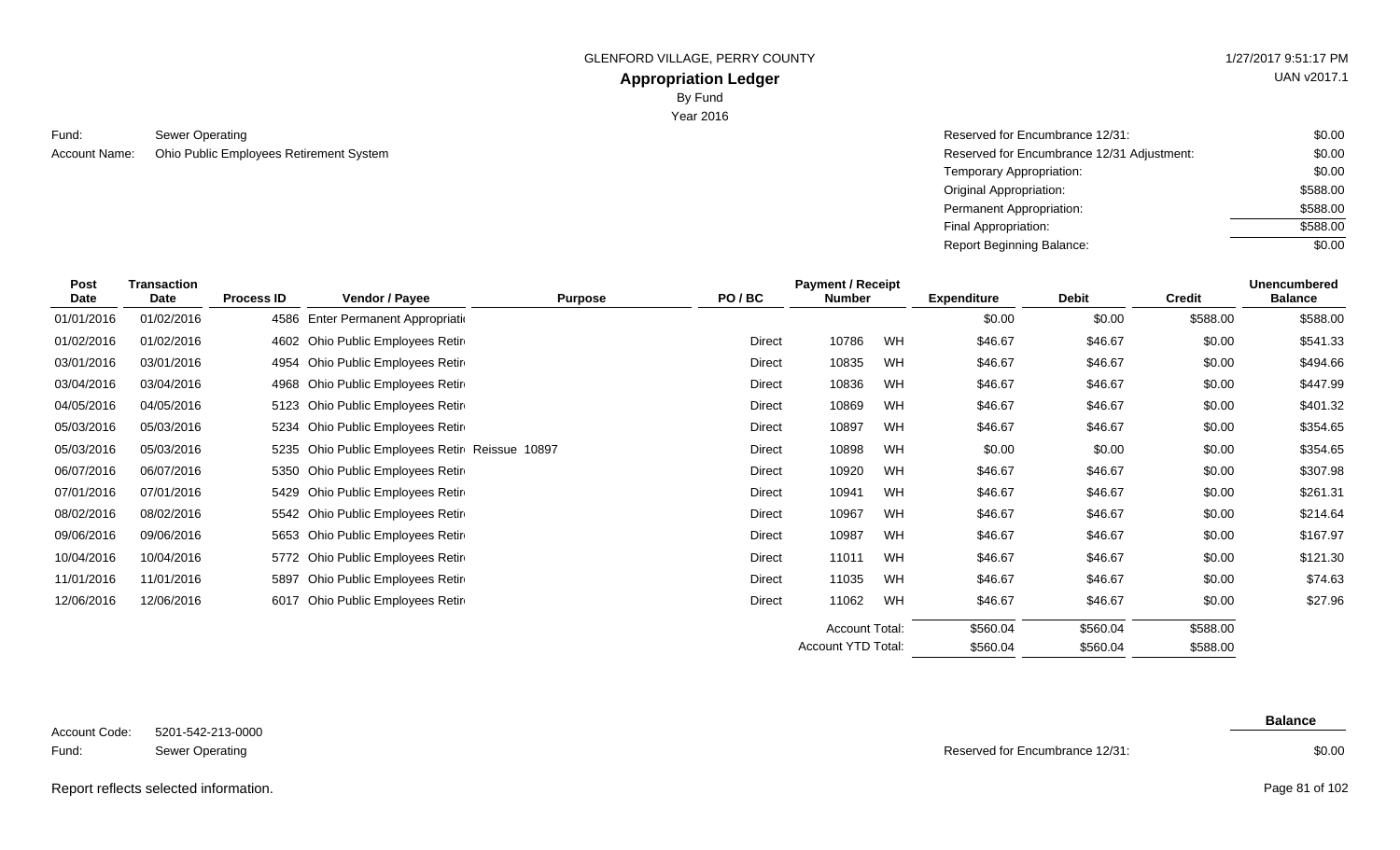### **Appropriation Ledger**

By Fund

Year 2016

Account Name: Medicare Medicare Account Name: Medicare Reserved for Encumbrance 12/31 Adjustment: \$0.00 Temporary Appropriation: Original Appropriation: Permanent Appropriation: Final Appropriation: Report Beginning Balance: \$0.00 \$80.00 \$92.43 \$92.43 \$0.00

| Post<br>Date | <b>Transaction</b><br>Date | <b>Process ID</b> | <b>Vendor / Payee</b>              | <b>Purpose</b> | PO/BC         | <b>Payment / Receipt</b><br><b>Number</b> |           | <b>Expenditure</b> | <b>Debit</b> | <b>Credit</b> | <b>Unencumbered</b><br><b>Balance</b> |
|--------------|----------------------------|-------------------|------------------------------------|----------------|---------------|-------------------------------------------|-----------|--------------------|--------------|---------------|---------------------------------------|
| 01/01/2016   | 01/02/2016                 |                   | 4586 Enter Permanent Appropriation |                |               |                                           |           | \$0.00             | \$0.00       | \$80.00       | \$80.00                               |
| 01/02/2016   | 01/02/2016                 |                   | 4616 Federal Tax Payee             |                | <b>Direct</b> | 10788                                     | <b>WH</b> | \$51.66            | \$51.66      | \$0.00        | \$28.34                               |
| 04/26/2016   | 04/26/2016                 |                   | 5166 Internal Revenue Service      |                | Direct        | 10882                                     | <b>WH</b> | \$13.59            | \$13.59      | \$0.00        | \$14.75                               |
| 08/02/2016   | 08/02/2016                 |                   | 5504 Internal Revenue Service      |                | <b>Direct</b> | 10950                                     | <b>WH</b> | \$13.59            | \$13.59      | \$0.00        | \$1.16                                |
| 08/19/2016   | 08/19/2016                 |                   | 5583 Internal Revenue Service      | Reissue 10882  | <b>Direct</b> | 10971                                     | <b>WH</b> | \$0.00             | \$0.00       | \$0.00        | \$1.16                                |
| 08/19/2016   | 08/19/2016                 |                   | 5585 Internal Revenue Service      | Reissue 10950  | Direct        | 10972                                     | <b>WH</b> | \$0.00             | \$0.00       | \$0.00        | \$1.16                                |
| 10/04/2016   | 10/21/2016                 |                   | 5847 Permanent Reallocation Incre  |                |               |                                           |           | \$0.00             | \$0.00       | \$12.43       | \$13.59                               |
| 10/21/2016   | 10/21/2016                 |                   | 5848 Internal Revenue Service      |                | <b>Direct</b> | 11022                                     | <b>WH</b> | \$13.59            | \$13.59      | \$0.00        | \$0.00                                |
|              |                            |                   |                                    |                |               | Account Total:                            |           | \$92.43            | \$92.43      | \$92.43       |                                       |
|              |                            |                   |                                    |                |               | Account YTD Total:                        |           | \$92.43            | \$92.43      | \$92.43       |                                       |

| Account Code:        | 5201-542-225-0000            |                                  | <b>Balance</b>                                       |
|----------------------|------------------------------|----------------------------------|------------------------------------------------------|
| Fund:                | Sewer Operating              | Reserved for Encumbrance 12/31:  | \$0.00                                               |
| <b>Account Name:</b> | <b>Workers' Compensation</b> |                                  | \$0.00<br>Reserved for Encumbrance 12/31 Adjustment: |
|                      |                              | Temporary Appropriation:         | \$0.00                                               |
|                      |                              | Original Appropriation:          | \$43.00                                              |
|                      |                              | Permanent Appropriation:         | \$0.00                                               |
|                      |                              | Final Appropriation:             | \$0.00                                               |
|                      |                              | <b>Report Beginning Balance:</b> | \$0.00                                               |
| <b>Post</b>          | Transaction                  | <b>Payment / Receipt</b>         | Unencumbered                                         |

| <b>Post</b> | <b>Fransaction</b>                    |                   |                       |                | <b>Unencumbered</b> |               |                    |              |               |                |
|-------------|---------------------------------------|-------------------|-----------------------|----------------|---------------------|---------------|--------------------|--------------|---------------|----------------|
| <b>Date</b> | <b>Date</b>                           | <b>Process ID</b> | <b>Vendor / Payee</b> | <b>Purpose</b> | PO/BC               | <b>Number</b> | <b>Expenditure</b> | <b>Debit</b> | <b>Credit</b> | <b>Balance</b> |
|             | Report reflects selected information. |                   |                       |                |                     |               |                    |              |               | Page 82 of 102 |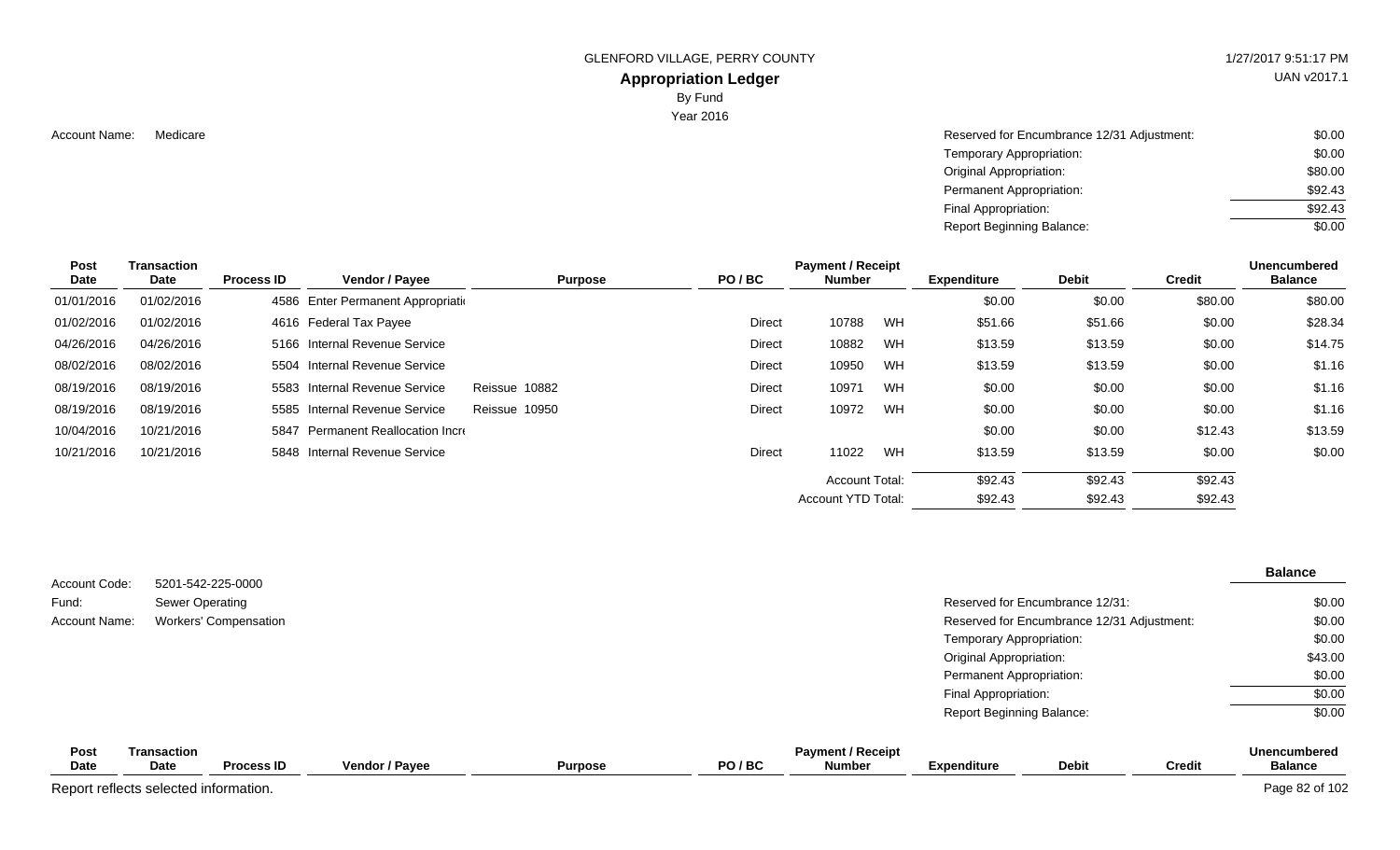By Fund

Year 2016

| <b>Post</b><br><b>Date</b> | Transaction<br>Date | <b>Process ID</b> | <b>Vendor / Payee</b>              | <b>Purpose</b> | PO/BC | <b>Payment / Receipt</b><br><b>Number</b> | <b>Expenditure</b> | <b>Debit</b> | <b>Credit</b> | <b>Unencumbered</b><br><b>Balance</b> |
|----------------------------|---------------------|-------------------|------------------------------------|----------------|-------|-------------------------------------------|--------------------|--------------|---------------|---------------------------------------|
| 01/01/2016                 | 01/02/2016          |                   | 4586 Enter Permanent Appropriation |                |       |                                           | \$0.00             | \$0.00       | \$43.00       | \$43.00                               |
| 10/04/2016                 | 10/21/2016          |                   | 5847 Permanent Reallocation Dec    |                |       |                                           | \$0.00             | \$12.43      | \$0.00        | \$30.57                               |
| 10/04/2016                 | 10/29/2016          |                   | 5863 Permanent Reallocation Dec    |                |       |                                           | \$0.00             | \$30.57      | \$0.00        | \$0.00                                |
|                            |                     |                   |                                    |                |       | Account Total:                            | \$0.00             | \$43.00      | \$43.00       |                                       |
|                            |                     |                   |                                    |                |       | Account YTD Total:                        | \$0.00             | \$43.00      | \$43.00       |                                       |

|                      |                                  |                                            | <b>Balance</b> |
|----------------------|----------------------------------|--------------------------------------------|----------------|
| Account Code:        | 5201-542-240-0000                |                                            |                |
| Fund:                | Sewer Operating                  | Reserved for Encumbrance 12/31:            | \$0.00         |
| <b>Account Name:</b> | <b>Unemployment Compensation</b> | Reserved for Encumbrance 12/31 Adjustment: | \$0.00         |
|                      |                                  | Temporary Appropriation:                   | \$0.00         |
|                      |                                  | Original Appropriation:                    | \$39.00        |
|                      |                                  | Permanent Appropriation:                   | \$0.00         |
|                      |                                  | Final Appropriation:                       | \$0.00         |
|                      |                                  | <b>Report Beginning Balance:</b>           | \$0.00         |

| Post       | <b>Payment / Receipt</b><br>Transaction |                   |                                    |                |       |                    |                    |              | <b>Unencumbered</b> |                |  |
|------------|-----------------------------------------|-------------------|------------------------------------|----------------|-------|--------------------|--------------------|--------------|---------------------|----------------|--|
| Date       | <b>Date</b>                             | <b>Process ID</b> | Vendor / Payee                     | <b>Purpose</b> | PO/BC | <b>Number</b>      | <b>Expenditure</b> | <b>Debit</b> | <b>Credit</b>       | <b>Balance</b> |  |
| 01/01/2016 | 01/02/2016                              |                   | 4586 Enter Permanent Appropriation |                |       |                    | \$0.00             | \$0.00       | \$39.00             | \$39.00        |  |
| 10/04/2016 | 10/29/2016                              |                   | 5863 Permanent Reallocation Dec    |                |       |                    | \$0.00             | \$39.00      | \$0.00              | \$0.00         |  |
|            |                                         |                   |                                    |                |       | Account Total:     | \$0.00             | \$39.00      | \$39.00             |                |  |
|            |                                         |                   |                                    |                |       | Account YTD Total: | \$0.00             | \$39.00      | \$39.00             |                |  |

5201-542-300-0000 Sewer Operating Account Code: Fund:

Reserved for Encumbrance 12/31:

**Balance**

\$0.00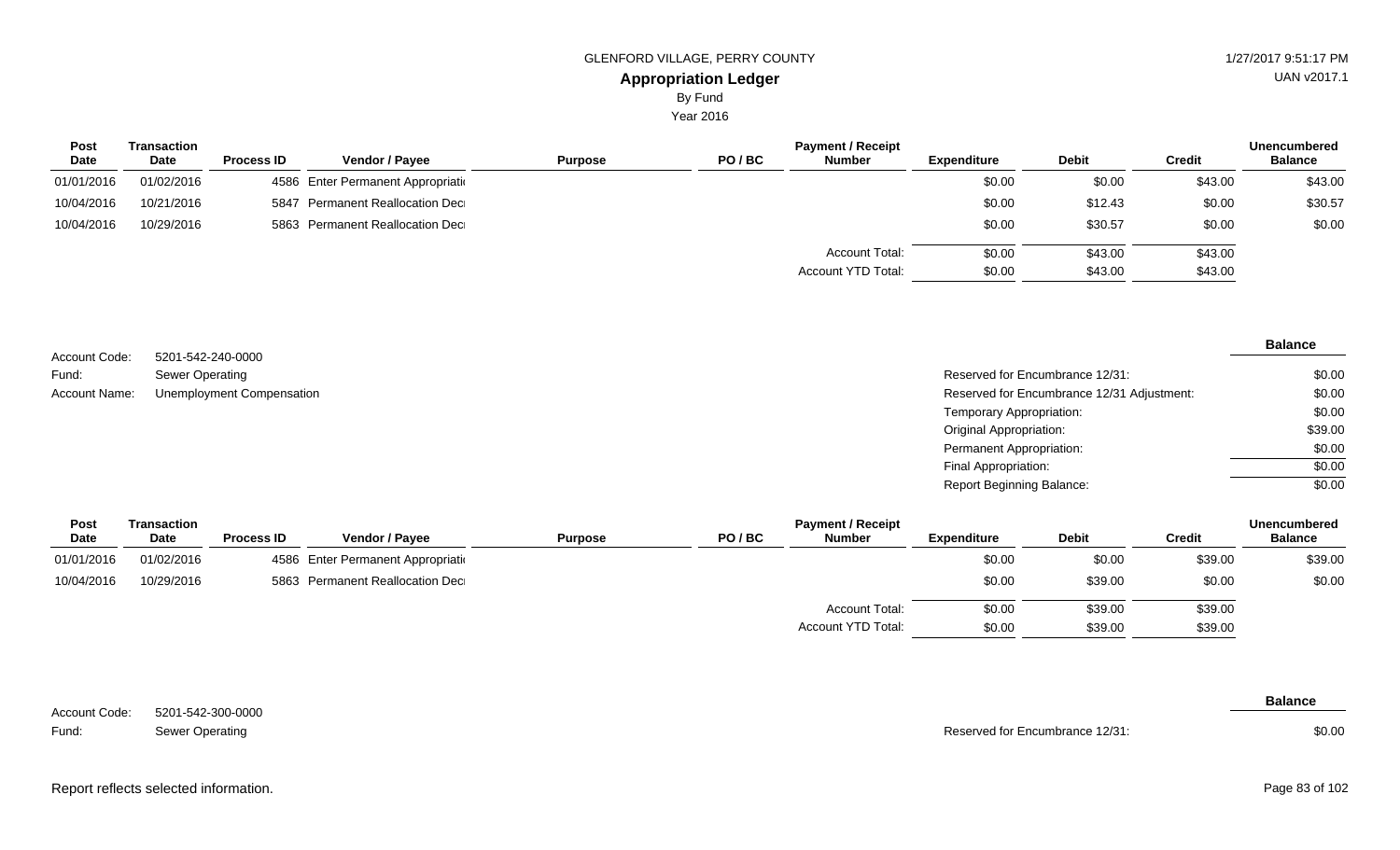### **Appropriation Ledger**

By Fund

Year 2016

Account Name: Contractual Services **Account Name:** Contractual Services **Account Name:** Contractual Services **Account Name:**  $\sim$  \$0.00 Temporary Appropriation: Original Appropriation: Permanent Appropriation: Final Appropriation: Report Beginning Balance: \$0.00 \$850.00 \$450.00 \$450.00 \$0.00

| <b>Post</b><br>Date | <b>Transaction</b><br>Date | <b>Process ID</b> | Vendor / Payee                                      | <b>Purpose</b> |     | PO/BC      | <b>Payment / Receipt</b><br><b>Number</b> |    | <b>Expenditure</b> | <b>Debit</b> | Credit   | <b>Unencumbered</b><br><b>Balance</b> |
|---------------------|----------------------------|-------------------|-----------------------------------------------------|----------------|-----|------------|-------------------------------------------|----|--------------------|--------------|----------|---------------------------------------|
| 01/01/2016          | 01/02/2016                 |                   | 4586 Enter Permanent Appropriation                  |                |     |            |                                           |    | \$0.00             | \$0.00       | \$850.00 | \$850.00                              |
| 02/22/2016          | 02/26/2016                 |                   | 4912 Governmental Systems                           | Open Purchase: |     | PO 26-2016 |                                           |    | \$0.00             | \$450.00     | \$0.00   | \$400.00                              |
| 03/01/2016          | 03/01/2016                 |                   | 4949 Governmental Systems                           |                | PO. | 26-2016    | 10829                                     | AW | \$450.00           | \$0.00       | \$0.00   | \$400.00                              |
| 03/22/2016          | 03/22/2016                 |                   | 5022 Governmental Systems                           | Close Purchase |     | PO 26-2016 |                                           |    | \$0.00             | \$0.00       | \$0.00   | \$400.00                              |
| 11/18/2016          | 11/18/2016                 |                   | 5926 Permanent Reallocation Dec At&T phone service  |                |     |            |                                           |    | \$0.00             | \$200.00     | \$0.00   | \$200.00                              |
| 11/26/2016          | 11/26/2016                 |                   | 5959 Permanent Reallocation Dec Motion to Pay bills |                |     |            |                                           |    | \$0.00             | \$200.00     | \$0.00   | \$0.00                                |
|                     |                            |                   |                                                     |                |     |            | Account Total:                            |    | \$450.00           | \$850.00     | \$850.00 |                                       |
|                     |                            |                   |                                                     |                |     |            | Account YTD Total:                        |    | \$450.00           | \$850.00     | \$850.00 |                                       |

| Account Code: | 5201-542-321-0000      |                                            | <b>Balance</b> |
|---------------|------------------------|--------------------------------------------|----------------|
| Fund:         | <b>Sewer Operating</b> | Reserved for Encumbrance 12/31:            | \$1.88         |
| Account Name: | Telephone              | Reserved for Encumbrance 12/31 Adjustment: | \$0.00         |
|               |                        | Temporary Appropriation:                   | \$0.00         |
|               |                        | <b>Original Appropriation:</b>             | \$2,400.00     |
|               |                        | Permanent Appropriation:                   | \$2,955.13     |
|               |                        | Final Appropriation:                       | \$2,955.13     |
|               |                        | <b>Report Beginning Balance:</b>           | \$0.00         |

| Post                                  | Transaction |                   |                                    |                           |             | <b>Payment / Receipt</b> |             |              |            | <b>Unencumbered</b> |
|---------------------------------------|-------------|-------------------|------------------------------------|---------------------------|-------------|--------------------------|-------------|--------------|------------|---------------------|
| <b>Date</b>                           | <b>Date</b> | <b>Process ID</b> | Vendor / Pavee                     | <b>Purpose</b>            | PO/BC       | <b>Number</b>            | Expenditure | <b>Debit</b> | Credit     | <b>Balance</b>      |
| 01/01/2016                            | 01/30/2016  |                   | 4844 AT & T                        | Carry Over Purchase Order | PO 266-2015 |                          | \$0.00      | \$1.88       | \$1.88     | \$0.00              |
| 01/01/2016                            | 01/02/2016  |                   | 4586 Enter Permanent Appropriation |                           |             |                          | \$0.00      | \$0.00       | \$2,400.00 | \$2,400.00          |
| Report reflects selected information. |             |                   |                                    |                           |             |                          |             |              |            | Page 84 of 102      |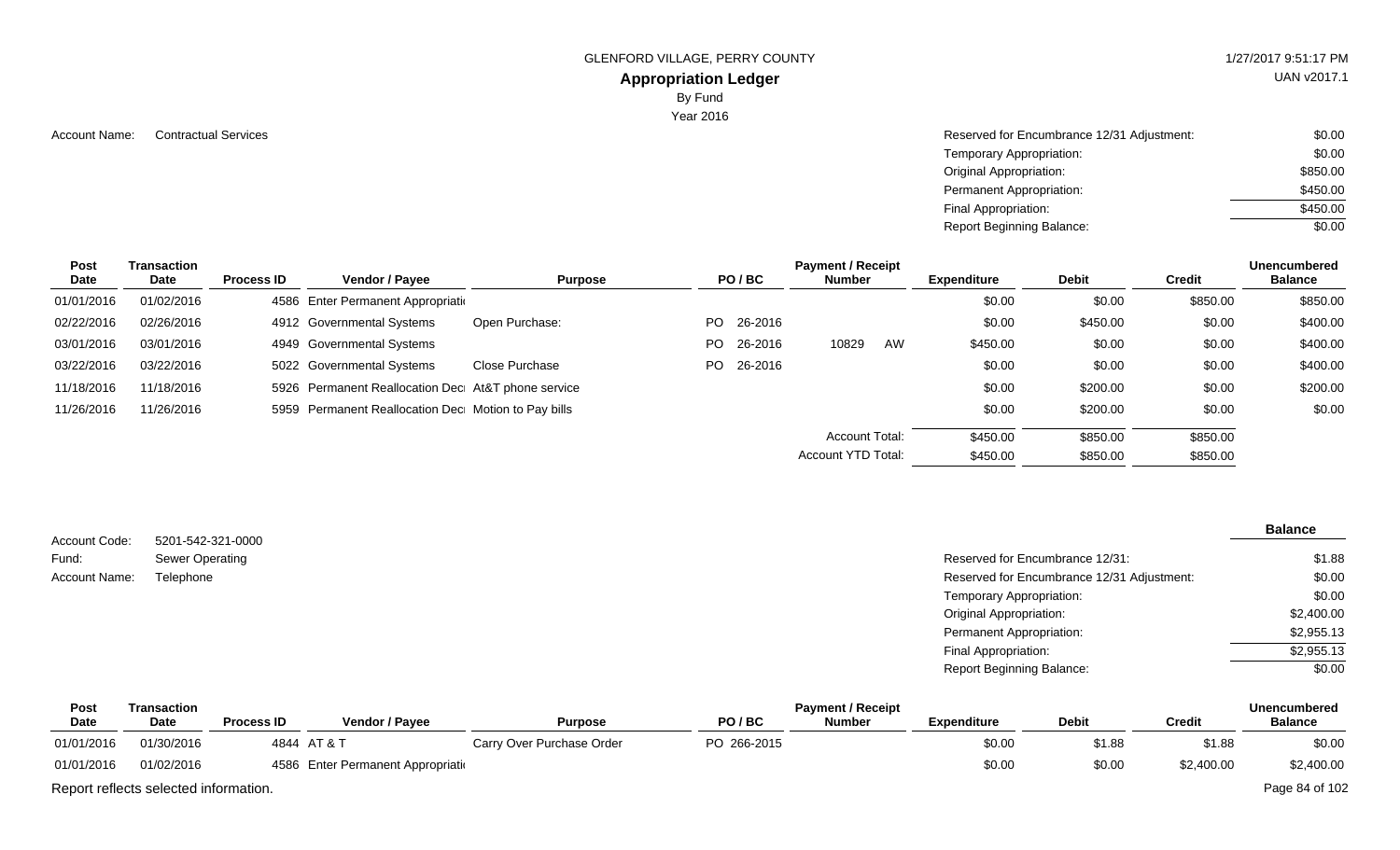UAN v2017.1

## By Fund

Year 2016

| Post<br>Date                          | <b>Transaction</b><br>Date | <b>Process ID</b> | Vendor / Payee | <b>Purpose</b>                   |     | PO/BC       | <b>Payment / Receipt</b><br><b>Number</b> |    | <b>Expenditure</b> | <b>Debit</b> | <b>Credit</b> | <b>Unencumbered</b><br><b>Balance</b> |
|---------------------------------------|----------------------------|-------------------|----------------|----------------------------------|-----|-------------|-------------------------------------------|----|--------------------|--------------|---------------|---------------------------------------|
| 01/05/2016                            | 01/05/2016                 | 4661 AT & T       |                |                                  |     | PO 266-2015 | 10790                                     | AW | \$1.88             | \$0.00       | \$0.00        | \$2,400.00                            |
| 01/12/2016                            | 01/15/2016                 | 4670 AT & T       |                | Open Purchase:                   | PO  | 6-2016      |                                           |    | \$0.00             | \$141.81     | \$0.00        | \$2,258.19                            |
| 01/15/2016                            | 01/15/2016                 | 4679 AT & T       |                |                                  | PO  | 6-2016      | 10800                                     | AW | \$141.81           | \$0.00       | \$0.00        | \$2,258.19                            |
| 01/23/2016                            | 01/30/2016                 | 4739 AT & T       |                | Open Purchase:                   | PO  | 11-2016     |                                           |    | \$0.00             | \$64.35      | \$0.00        | \$2,193.84                            |
| 02/02/2016                            | 02/02/2016                 | 4865 AT & T       |                |                                  |     | PO 11-2016  | 10806                                     | AW | \$64.35            | \$0.00       | \$0.00        | \$2,193.84                            |
| 02/09/2016                            | 02/09/2016                 | 4872 AT & T       |                | <b>Close Prior Year Purchase</b> |     | PO 266-2015 |                                           |    | \$0.00             | \$0.00       | \$0.00        | \$2,193.84                            |
| 02/09/2016                            | 02/09/2016                 | 4872 AT & T       |                | Close Purchase                   | PO  | 6-2016      |                                           |    | \$0.00             | \$0.00       | \$0.00        | \$2,193.84                            |
| 02/09/2016                            | 02/09/2016                 | 4873 AT & T       |                | Close Purchase                   | PO  | 11-2016     |                                           |    | \$0.00             | \$0.00       | \$0.00        | \$2,193.84                            |
| 02/11/2016                            | 02/19/2016                 | 4898 AT & T       |                | Open Purchase:                   |     | PO 24-2016  |                                           |    | \$0.00             | \$166.43     | \$0.00        | \$2,027.41                            |
| 02/19/2016                            | 02/19/2016                 | 4900 AT & T       |                |                                  | PO  | 24-2016     | 10822                                     | AW | \$166.43           | \$0.00       | \$0.00        | \$2,027.41                            |
| 02/27/2016                            | 03/01/2016                 | 4939 AT & T       |                | Open Purchase:                   |     | PO 33-2016  |                                           |    | \$0.00             | \$64.35      | \$0.00        | \$1,963.06                            |
| 03/01/2016                            | 03/01/2016                 | 4935 AT & T       |                | Close Purchase                   | PO. | 24-2016     |                                           |    | \$0.00             | \$0.00       | \$0.00        | \$1,963.06                            |
| 03/01/2016                            | 03/01/2016                 | 4949 AT & T       |                |                                  |     | PO 33-2016  | 10826                                     | AW | \$64.35            | \$0.00       | \$0.00        | \$1,963.06                            |
| 03/09/2016                            | 03/18/2016                 | 5011 AT & T       |                | Open Purchase:                   | PO  | 46-2016     |                                           |    | \$0.00             | \$280.30     | \$0.00        | \$1,682.76                            |
| 03/18/2016                            | 03/18/2016                 | 5016 AT & T       |                |                                  |     | PO 46-2016  | 10845                                     | AW | \$280.30           | \$0.00       | \$0.00        | \$1,682.76                            |
| 03/22/2016                            | 03/22/2016                 | 5022 AT & T       |                | Close Purchase                   | PO  | 33-2016     |                                           |    | \$0.00             | \$0.00       | \$0.00        | \$1,682.76                            |
| 03/22/2016                            | 03/22/2016                 | 5022 AT & T       |                | Close Purchase                   | PO  | 46-2016     |                                           |    | \$0.00             | \$0.00       | \$0.00        | \$1,682.76                            |
| 03/27/2016                            | 03/01/2016                 | 4928 AT & T       |                | Open Purchase:                   | PO  | 30-2016     |                                           |    | \$0.00             | \$64.35      | \$0.00        | \$1,618.41                            |
| 03/27/2016                            | 03/01/2016                 | 4932 AT & T       |                | Adjust Purchase: Wrong date      |     | PO 30-2016  |                                           |    | \$0.00             | \$0.00       | \$64.35       | \$1,682.76                            |
| 03/27/2016                            | 03/01/2016                 | 4934 AT & T       |                | Close Purchase                   | PO  | 30-2016     |                                           |    | \$0.00             | \$0.00       | \$0.00        | \$1,682.76                            |
| 03/29/2016                            | 03/29/2016                 | 5055 AT & T       |                | Open Purchase:                   |     | PO 54-2016  |                                           |    | \$0.00             | \$53.32      | \$0.00        | \$1,629.44                            |
| 04/05/2016                            | 04/05/2016                 | 5092 AT & T       |                |                                  |     | PO 54-2016  | 10850                                     | AW | \$53.32            | \$0.00       | \$0.00        | \$1,629.44                            |
| 04/15/2016                            | 04/22/2016                 | 5145 AT & T       |                | Open Purchase:                   | PO. | 72-2016     |                                           |    | \$0.00             | \$159.39     | \$0.00        | \$1,470.05                            |
| 04/22/2016                            | 04/22/2016                 | 5153 AT & T       |                |                                  |     | PO 72-2016  | 10876                                     | AW | \$159.39           | \$0.00       | \$0.00        | \$1,470.05                            |
| 04/26/2016                            | 04/26/2016                 | 5176 AT & T       |                | Close Purchase                   |     | PO 54-2016  |                                           |    | \$0.00             | \$0.00       | \$0.00        | \$1,470.05                            |
| 04/26/2016                            | 04/26/2016                 | 5176 AT & T       |                | Close Purchase                   |     | PO 72-2016  |                                           |    | \$0.00             | \$0.00       | \$0.00        | \$1,470.05                            |
| 04/30/2016                            | 05/01/2016                 | 5199 AT & T       |                | Open Purchase:                   | PO. | 79-2016     |                                           |    | \$0.00             | \$85.04      | \$0.00        | \$1,385.01                            |
| 05/03/2016                            | 05/03/2016                 | 5228 AT & T       |                |                                  |     | PO 79-2016  | 10885                                     | AW | \$85.04            | \$0.00       | \$0.00        | \$1,385.01                            |
| Report reflects selected information. |                            |                   |                |                                  |     |             |                                           |    | Page 85 of 102     |              |               |                                       |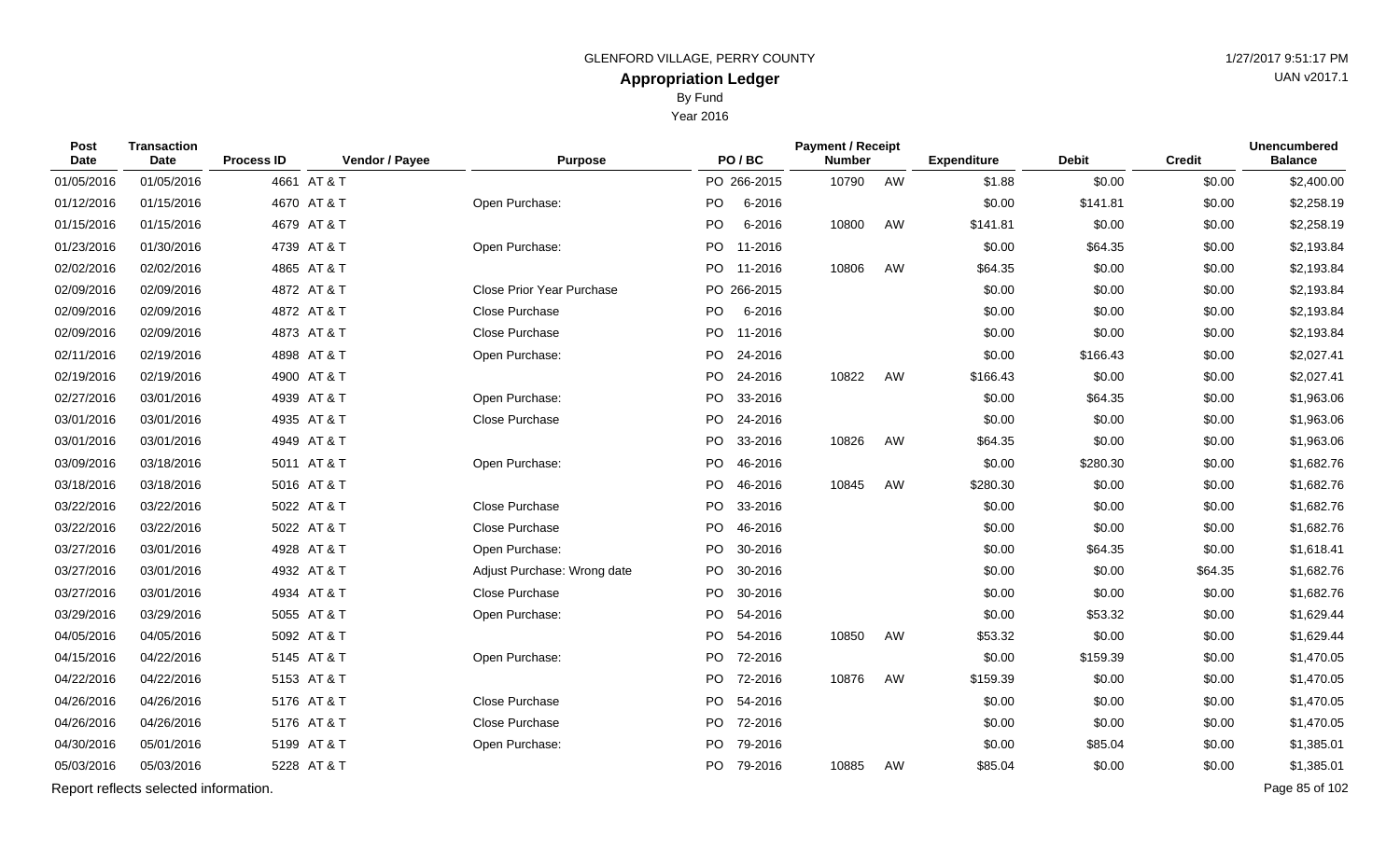By Fund

Year 2016

| <b>Post</b><br>Date | <b>Transaction</b><br>Date            | <b>Process ID</b> | Vendor / Payee                    | <b>Purpose</b> | PO/BC           | <b>Payment / Receipt</b><br><b>Number</b> |    | <b>Expenditure</b> | <b>Debit</b> | <b>Credit</b> | <b>Unencumbered</b><br><b>Balance</b> |
|---------------------|---------------------------------------|-------------------|-----------------------------------|----------------|-----------------|-------------------------------------------|----|--------------------|--------------|---------------|---------------------------------------|
| 05/13/2016          | 05/13/2016                            |                   | 5253 AT & T                       | Open Purchase: | PO 95-2016      |                                           |    | \$0.00             | \$159.37     | \$0.00        | \$1,225.64                            |
| 05/13/2016          | 05/13/2016                            |                   | 5262 AT & T                       |                | PO  <br>95-2016 | 10900                                     | AW | \$159.37           | \$0.00       | \$0.00        | \$1,225.64                            |
| 05/29/2016          | 05/31/2016                            |                   | 5305 AT & T                       | Open Purchase: | PO 101-2016     |                                           |    | \$0.00             | \$64.35      | \$0.00        | \$1,161.29                            |
| 05/31/2016          | 05/31/2016                            |                   | 5298 AT & T                       | Close Purchase | PO 79-2016      |                                           |    | \$0.00             | \$0.00       | \$0.00        | \$1,161.29                            |
| 05/31/2016          | 05/31/2016                            |                   | 5298 AT & T                       | Close Purchase | PO 95-2016      |                                           |    | \$0.00             | \$0.00       | \$0.00        | \$1,161.29                            |
| 06/07/2016          | 06/07/2016                            |                   | 5344 AT & T                       |                | PO 101-2016     | 10904                                     | AW | \$64.35            | \$0.00       | \$0.00        | \$1,161.29                            |
| 06/21/2016          | 06/21/2016                            |                   | 5371 AT & T                       | Open Purchase: | PO 121-2016     |                                           |    | \$0.00             | \$159.37     | \$0.00        | \$1,001.92                            |
| 06/21/2016          | 06/21/2016                            |                   | 5378 AT & T                       |                | PO 121-2016     | 10921                                     | AW | \$159.37           | \$0.00       | \$0.00        | \$1,001.92                            |
| 06/28/2016          | 07/01/2016                            |                   | 5407 AT & T                       | Open Purchase: | PO 125-2016     |                                           |    | \$0.00             | \$64.35      | \$0.00        | \$937.57                              |
| 07/01/2016          | 07/01/2016                            |                   | 5417 AT & T                       |                | PO 125-2016     | 10925                                     | AW | \$64.35            | \$0.00       | \$0.00        | \$937.57                              |
| 07/15/2016          | 07/15/2016                            |                   | 5452 AT & T                       | Open Purchase: | PO 143-2016     |                                           |    | \$0.00             | \$408.14     | \$0.00        | \$529.43                              |
| 07/15/2016          | 07/15/2016                            |                   | 5461 AT & T                       |                | PO 143-2016     | 10943                                     | AW | \$408.14           | \$0.00       | \$0.00        | \$529.43                              |
| 07/29/2016          | 08/02/2016                            |                   | 5521 AT & T                       | Open Purchase: | PO 152-2016     |                                           |    | \$0.00             | \$106.16     | \$0.00        | \$423.27                              |
| 08/02/2016          | 08/02/2016                            |                   | 5538 AT & T                       |                | PO 152-2016     | 10955                                     | AW | \$106.16           | \$0.00       | \$0.00        | \$423.27                              |
| 08/07/2016          | 08/12/2016                            |                   | 5557 AT & T                       | Open Purchase: | PO 160-2016     |                                           |    | \$0.00             | \$110.84     | \$0.00        | \$312.43                              |
| 08/12/2016          | 08/12/2016                            |                   | 5561 AT & T                       |                | PO 160-2016     | 10968                                     | AW | \$110.84           | \$0.00       | \$0.00        | \$312.43                              |
| 08/28/2016          | 09/06/2016                            |                   | 5634 AT & T                       | Open Purchase: | PO 169-2016     |                                           |    | \$0.00             | \$34.61      | \$0.00        | \$277.82                              |
| 09/06/2016          | 09/06/2016                            |                   | 5648 AT & T                       |                | PO 169-2016     | 10973                                     | AW | \$34.61            | \$0.00       | \$0.00        | \$277.82                              |
| 09/11/2016          | 09/21/2016                            |                   | 5681 AT & T                       | Open Purchase: | PO 184-2016     |                                           |    | \$0.00             | \$116.69     | \$0.00        | \$161.13                              |
| 09/21/2016          | 09/21/2016                            |                   | 5688 AT & T                       |                | PO 184-2016     | 10988                                     | AW | \$116.69           | \$0.00       | \$0.00        | \$161.13                              |
| 09/26/2016          | 09/30/2016                            |                   | 5733 AT & T                       | Open Purchase: | PO 193-2016     |                                           |    | \$0.00             | \$34.61      | \$0.00        | \$126.52                              |
| 10/04/2016          | 10/04/2016                            |                   | 5768 AT & T                       |                | PO 193-2016     | 10996                                     | AW | \$34.61            | \$0.00       | \$0.00        | \$126.52                              |
| 10/04/2016          | 10/29/2016                            |                   | 5863 Permanent Reallocation Incre |                |                 |                                           |    | \$0.00             | \$0.00       | \$128.47      | \$254.99                              |
| 10/11/2016          | 10/14/2016                            |                   | 5820 AT & T                       | Open Purchase: | PO 211-2016     |                                           |    | \$0.00             | \$125.05     | \$0.00        | \$129.94                              |
| 10/14/2016          | 10/14/2016                            |                   | 5802 AT & T                       | Close Purchase | PO 101-2016     |                                           |    | \$0.00             | \$0.00       | \$0.00        | \$129.94                              |
| 10/14/2016          | 10/14/2016                            |                   | 5804 AT & T                       | Close Purchase | PO 121-2016     |                                           |    | \$0.00             | \$0.00       | \$0.00        | \$129.94                              |
| 10/14/2016          | 10/14/2016                            |                   | 5804 AT & T                       | Close Purchase | PO 125-2016     |                                           |    | \$0.00             | \$0.00       | \$0.00        | \$129.94                              |
| 10/14/2016          | 10/14/2016                            |                   | 5807 AT & T                       | Close Purchase | PO 143-2016     |                                           |    | \$0.00             | \$0.00       | \$0.00        | \$129.94                              |
|                     | Report reflects selected information. |                   |                                   |                |                 |                                           |    |                    |              |               | Page 86 of 102                        |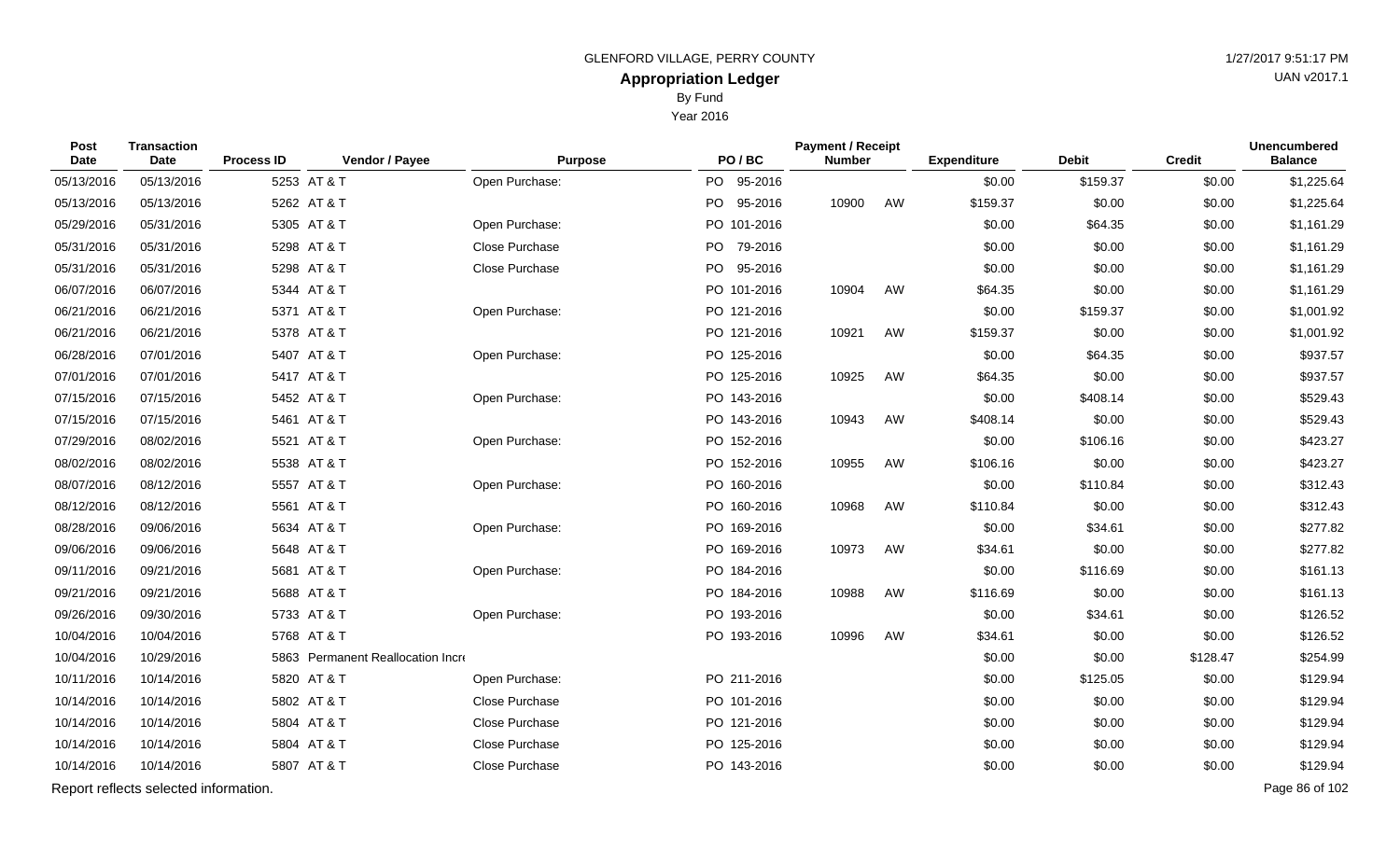By Fund

Year 2016

| Post        | <b>Transaction</b> |                   |                                                      |                                                                     |             | <b>Payment / Receipt</b> |    |                    |              |               | <b>Unencumbered</b> |
|-------------|--------------------|-------------------|------------------------------------------------------|---------------------------------------------------------------------|-------------|--------------------------|----|--------------------|--------------|---------------|---------------------|
| <b>Date</b> | Date               | <b>Process ID</b> | Vendor / Payee                                       | <b>Purpose</b>                                                      | PO/BC       | <b>Number</b>            |    | <b>Expenditure</b> | <b>Debit</b> | <b>Credit</b> | <b>Balance</b>      |
| 10/14/2016  | 10/14/2016         |                   | 5807 AT & T                                          | Close Purchase                                                      | PO 152-2016 |                          |    | \$0.00             | \$0.00       | \$0.00        | \$129.94            |
| 10/14/2016  | 10/14/2016         |                   | 5807 AT & T                                          | Close Purchase                                                      | PO 160-2016 |                          |    | \$0.00             | \$0.00       | \$0.00        | \$129.94            |
| 10/14/2016  | 10/14/2016         |                   | 5807 AT & T                                          | Close Purchase                                                      | PO 169-2016 |                          |    | \$0.00             | \$0.00       | \$0.00        | \$129.94            |
| 10/14/2016  | 10/14/2016         |                   | 5807 AT & T                                          | <b>Close Purchase</b>                                               | PO 184-2016 |                          |    | \$0.00             | \$0.00       | \$0.00        | \$129.94            |
| 10/14/2016  | 10/14/2016         |                   | 5807 AT & T                                          | Close Purchase                                                      | PO 193-2016 |                          |    | \$0.00             | \$0.00       | \$0.00        | \$129.94            |
| 10/14/2016  | 10/14/2016         |                   | 5826 AT & T                                          |                                                                     | PO 211-2016 | 11020                    | AW | \$125.05           | \$0.00       | \$0.00        | \$129.94            |
| 10/27/2016  | 10/29/2016         |                   | 5870 AT & T                                          | Open Purchase:                                                      | PO 216-2016 |                          |    | \$0.00             | \$98.96      | \$0.00        | \$30.98             |
| 11/01/2016  | 11/01/2016         |                   | 5891 AT & T                                          |                                                                     | PO 216-2016 | 11025                    | AW | \$98.96            | \$0.00       | \$0.00        | \$30.98             |
| 11/11/2016  | 11/11/2016         |                   | 5909 AT & T                                          | Close Purchase                                                      | PO 211-2016 |                          |    | \$0.00             | \$0.00       | \$0.00        | \$30.98             |
| 11/11/2016  | 11/11/2016         |                   | 5909 AT & T                                          | <b>Close Purchase</b>                                               | PO 216-2016 |                          |    | \$0.00             | \$0.00       | \$0.00        | \$30.98             |
| 11/14/2016  | 11/18/2016         |                   | 5933 AT & T                                          | Open Purchase:                                                      | PO 227-2016 |                          |    | \$0.00             | \$125.03     | \$0.00        | $-$94.05$           |
| 11/18/2016  | 11/18/2016         |                   | 5926 Permanent Reallocation Incre At&T phone service |                                                                     |             |                          |    | \$0.00             | \$0.00       | \$200.00      | \$105.95            |
| 11/18/2016  | 11/18/2016         |                   | 5941 AT & T                                          |                                                                     | PO 227-2016 | 11039                    | AW | \$125.03           | \$0.00       | \$0.00        | \$105.95            |
| 11/26/2016  | 11/26/2016         |                   | 5956 AT & T                                          | <b>Close Purchase</b>                                               | PO 227-2016 |                          |    | \$0.00             | \$0.00       | \$0.00        | \$105.95            |
| 11/29/2016  | 12/06/2016         |                   | 5993 AT & T                                          | Open Purchase:                                                      | PO 235-2016 |                          |    | \$0.00             | \$98.96      | \$0.00        | \$6.99              |
| 12/06/2016  | 12/06/2016         |                   | 6011 AT & T                                          |                                                                     | PO 235-2016 | 11048                    | AW | \$98.96            | \$0.00       | \$0.00        | \$6.99              |
| 12/06/2016  | 12/16/2016         | 6025              |                                                      | Permanent Suplemental Incre Emergency Appropriation ammedment c     |             |                          |    | \$0.00             | \$0.00       | \$120.00      | \$126.99            |
| 12/06/2016  | 12/27/2016         | 6045              |                                                      | <b>Permanent Reallocation Incre</b> Amended Appropriation Ordinance |             |                          |    | \$0.00             | \$0.00       | \$106.66      | \$233.65            |
| 12/12/2016  | 12/16/2016         |                   | 6028 AT & T                                          | Open Purchase:                                                      | PO 248-2016 |                          |    | \$0.00             | \$125.03     | \$0.00        | \$108.62            |

12/16/2016 12/16/2016 6030 AT & T PO 248-2016 11063 AW \$125.03 \$0.00 \$0.00 \$108.62 12/27/2016 12/27/2016 6049 AT & T Open Purchase: PO 251-2016 \$0.00 \$108.62 \$0.00 \$0.00 \$0.00 12/31/2016 01/13/2017 6170 AT & T Close Purchase PO 235-2016 \$0.00 \$0.00 \$0.00 \$0.00

Page 87 of 102

 $$3,021.36$ \$3,021.36

 $$3,021.36$ \$3,021.36

\$2,848.39 \$2,848.39

Account Total: Account YTD Total: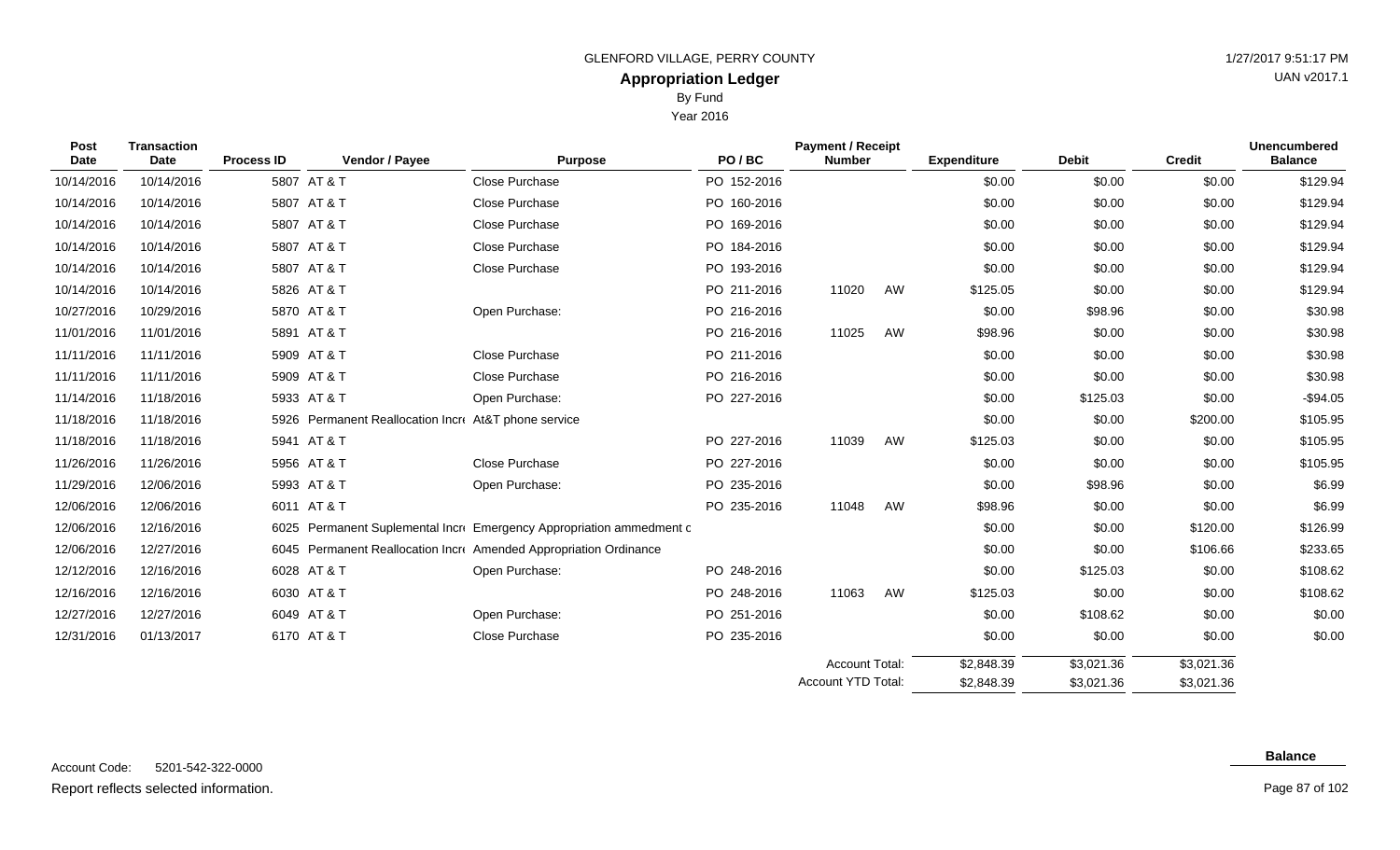## **Appropriation Ledger**

By Fund

Year 2016

| Fund:         | Sewer Operating |
|---------------|-----------------|
| Account Name: | Postage         |

| Sewer Operating | Reserved for Encumbrance 12/31:            | \$0.00   |
|-----------------|--------------------------------------------|----------|
| Postage         | Reserved for Encumbrance 12/31 Adjustment: | \$0.00   |
|                 | Temporary Appropriation:                   | \$0.00   |
|                 | Original Appropriation:                    | \$400.00 |
|                 | Permanent Appropriation:                   | \$352.70 |
|                 | Final Appropriation:                       | \$352.70 |
|                 | <b>Report Beginning Balance:</b>           | \$0.00   |

| <b>Post</b><br><b>Date</b> | <b>Transaction</b><br>Date | <b>Process ID</b> | Vendor / Payee                                      | <b>Purpose</b> | PO/BC           | <b>Payment / Receipt</b><br><b>Number</b>          |    | <b>Expenditure</b>   | <b>Debit</b>         | <b>Credit</b>        | <b>Unencumbered</b><br><b>Balance</b> |
|----------------------------|----------------------------|-------------------|-----------------------------------------------------|----------------|-----------------|----------------------------------------------------|----|----------------------|----------------------|----------------------|---------------------------------------|
| 01/01/2016                 | 01/02/2016                 |                   | 4586 Enter Permanent Appropriation                  |                |                 |                                                    |    | \$0.00               | \$0.00               | \$400.00             | \$400.00                              |
| 02/05/2016                 | 02/09/2016                 |                   | 4880 US Postmaster                                  | Open Purchase: | PO -<br>23-2016 |                                                    |    | \$0.00               | \$113.25             | \$0.00               | \$286.75                              |
| 02/09/2016                 | 02/09/2016                 |                   | 4887 US Postmaster                                  |                | PO 23-2016      | 10821                                              | AW | \$113.25             | \$0.00               | \$0.00               | \$286.75                              |
| 03/01/2016                 | 03/01/2016                 |                   | 4935 US Postmaster                                  | Close Purchase | PO.<br>23-2016  |                                                    |    | \$0.00               | \$0.00               | \$0.00               | \$286.75                              |
| 03/01/2016                 | 03/22/2016                 |                   | 5026 Permanent Reallocation Dec Motion to Pay bills |                |                 |                                                    |    | \$0.00               | \$100.00             | \$0.00               | \$186.75                              |
| 06/01/2016                 | 06/07/2016                 |                   | 5324 Leonard Sheppard                               | Open Purchase: | PO 107-2016     |                                                    |    | \$0.00               | \$11.95              | \$0.00               | \$174.80                              |
| 06/03/2016                 | 06/07/2016                 |                   | 5327 US Postmaster                                  | Open Purchase: | PO 116-2016     |                                                    |    | \$0.00               | \$227.50             | \$0.00               | $-$52.70$                             |
| 06/07/2016                 | 06/07/2016                 |                   | 5313 Permanent Reallocation Incre                   |                |                 |                                                    |    | \$0.00               | \$0.00               | \$45.00              | $-$7.70$                              |
| 06/07/2016                 | 06/07/2016                 |                   | 5325 Permanent Reallocation Incre                   |                |                 |                                                    |    | \$0.00               | \$0.00               | \$10.50              | \$2.80                                |
| 06/07/2016                 | 06/07/2016                 |                   | 5344 Leonard Sheppard                               |                | PO 107-2016     | 10916                                              | AW | \$11.95              | \$0.00               | \$0.00               | \$2.80                                |
| 06/07/2016                 | 06/07/2016                 |                   | 5344 US Postmaster                                  |                | PO 116-2016     | 10918                                              | AW | \$227.50             | \$0.00               | \$0.00               | \$2.80                                |
| 10/04/2016                 | 10/29/2016                 |                   | 5863 Permanent Reallocation Dec                     |                |                 |                                                    |    | \$0.00               | \$2.80               | \$0.00               | \$0.00                                |
| 10/14/2016                 | 10/14/2016                 |                   | 5802 Leonard Sheppard                               | Close Purchase | PO 107-2016     |                                                    |    | \$0.00               | \$0.00               | \$0.00               | \$0.00                                |
| 10/14/2016                 | 10/14/2016                 |                   | 5802 US Postmaster                                  | Close Purchase | PO 116-2016     |                                                    |    | \$0.00               | \$0.00               | \$0.00               | \$0.00                                |
|                            |                            |                   |                                                     |                |                 | <b>Account Total:</b><br><b>Account YTD Total:</b> |    | \$352.70<br>\$352.70 | \$455.50<br>\$455.50 | \$455.50<br>\$455.50 |                                       |

| Account Code: | 5201-542-350-0000      |
|---------------|------------------------|
| Fund:         | <b>Sewer Operating</b> |

**Balance**

\$455.50

Reserved for Encumbrance 12/31:

\$352.70

#### \$0.00

#### Report reflects selected information. Page 88 of 102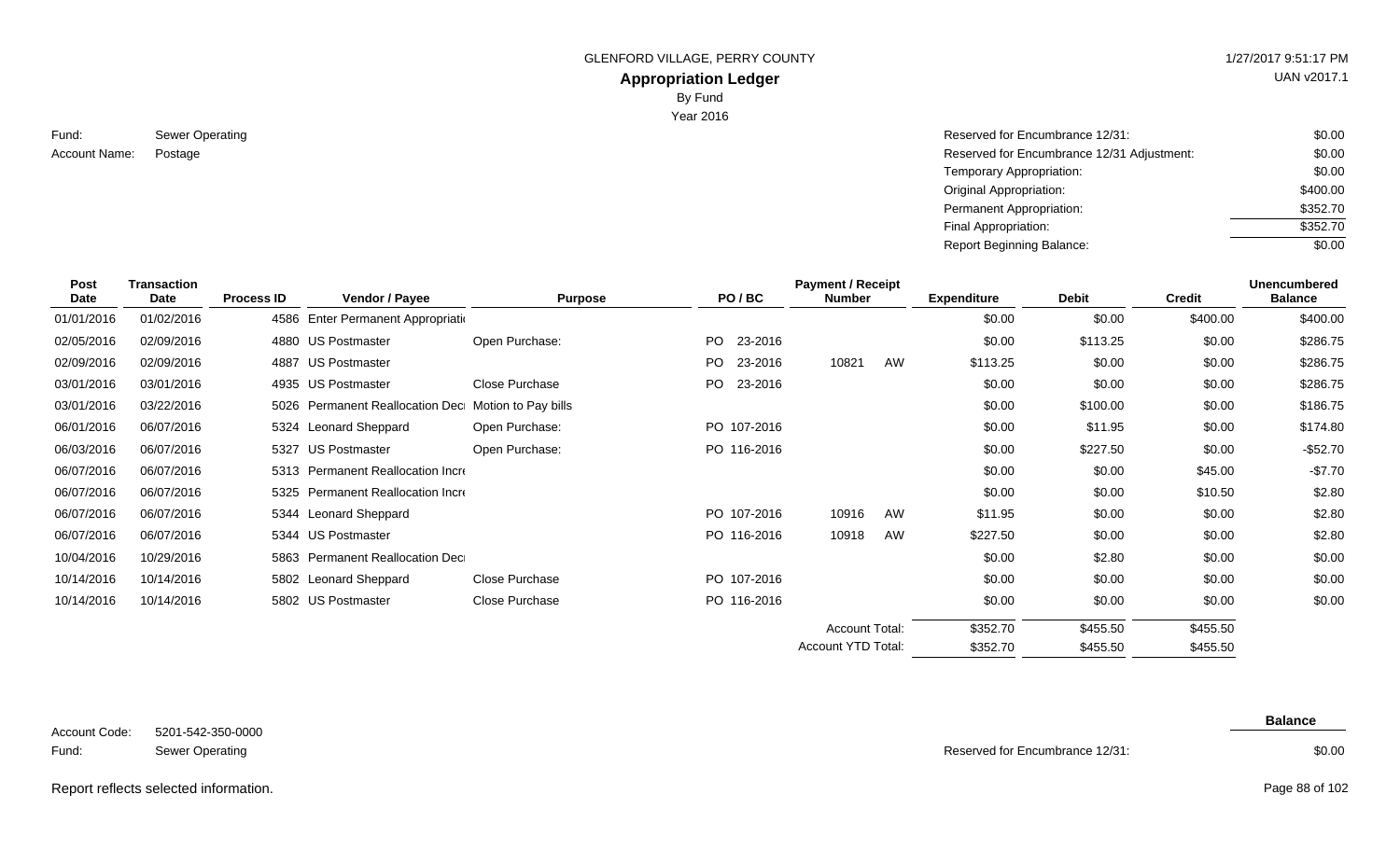#### **Appropriation Ledger**

By Fund

Year 2016

| Account Name: | Insurance and Bonding Services | Reserved for Encumbrance 12/31 Adjustment: | \$0.00   |
|---------------|--------------------------------|--------------------------------------------|----------|
|               |                                | Temporary Appropriation:                   | \$0.00   |
|               |                                | <b>Original Appropriation:</b>             | \$750.00 |
|               |                                | Permanent Appropriation:                   | \$739.50 |
|               |                                | Final Appropriation:                       | \$739.50 |
|               |                                | <b>Report Beginning Balance:</b>           | \$0.00   |

| Post       | Transaction |                   |                                                    |                |     |            | <b>Payment / Receipt</b> |    |             |              |               | <b>Unencumbered</b> |
|------------|-------------|-------------------|----------------------------------------------------|----------------|-----|------------|--------------------------|----|-------------|--------------|---------------|---------------------|
| Date       | Date        | <b>Process ID</b> | Vendor / Payee                                     | <b>Purpose</b> |     | PO/BC      | <b>Number</b>            |    | Expenditure | <b>Debit</b> | <b>Credit</b> | <b>Balance</b>      |
| 01/01/2016 | 01/02/2016  |                   | 4586 Enter Permanent Appropriation                 |                |     |            |                          |    | \$0.00      | \$0.00       | \$750.00      | \$750.00            |
| 04/01/2016 | 04/05/2016  |                   | 5077 Ohio Municipal Joint Self-Insi Open Purchase: |                |     | PO 59-2016 |                          |    | \$0.00      | \$739.50     | \$0.00        | \$10.50             |
| 04/05/2016 | 04/05/2016  |                   | 5092 Ohio Municipal Joint Self-Insi                |                | PO. | 59-2016    | 10858                    | AW | \$739.50    | \$0.00       | \$0.00        | \$10.50             |
| 04/26/2016 | 04/26/2016  |                   | 5176 Ohio Municipal Joint Self-Insi Close Purchase |                |     | PO 59-2016 |                          |    | \$0.00      | \$0.00       | \$0.00        | \$10.50             |
| 06/07/2016 | 06/07/2016  |                   | 5325 Permanent Reallocation Dec                    |                |     |            |                          |    | \$0.00      | \$10.50      | \$0.00        | \$0.00              |
|            |             |                   |                                                    |                |     |            | Account Total:           |    | \$739.50    | \$750.00     | \$750.00      |                     |
|            |             |                   |                                                    |                |     |            | Account YTD Total:       |    | \$739.50    | \$750.00     | \$750.00      |                     |

5201-542-391-0000 Sewer Operating Account Code: Fund: Account Name:

#### **Balance**

| Reserved for Encumbrance 12/31:            | \$0.00   |
|--------------------------------------------|----------|
| Reserved for Encumbrance 12/31 Adjustment: | \$0.00   |
| Temporary Appropriation:                   | \$0.00   |
| Original Appropriation:                    | \$100.00 |
| Permanent Appropriation:                   | \$345.00 |
| Final Appropriation:                       | \$345.00 |
| <b>Report Beginning Balance:</b>           | \$0.00   |
|                                            |          |

| <b>Payment / Receipt</b><br>Post<br>Transaction |                                       |                   |                                    |                |  |            | <b>Unencumbered</b> |                    |              |          |                |
|-------------------------------------------------|---------------------------------------|-------------------|------------------------------------|----------------|--|------------|---------------------|--------------------|--------------|----------|----------------|
| Date                                            | Date                                  | <b>Process ID</b> | <b>Vendor / Pavee</b>              | <b>Purpose</b> |  | PO/BC      | Number              | <b>Expenditure</b> | <b>Debit</b> | Credit   | <b>Balance</b> |
| 01/01/2016                                      | 01/02/2016                            |                   | 4586 Enter Permanent Appropriation |                |  |            |                     | \$0.00             | \$0.00       | \$100.00 | \$100.00       |
| 02/22/2016                                      | 02/26/2016                            |                   | 4912 US Bank                       | Open Purchase: |  | PO 27-2016 |                     | \$0.00             | \$45.00      | \$0.00   | \$55.00        |
| 02/26/2016                                      | 02/26/2016                            |                   | 4914 US Bank                       |                |  | PO 27-2016 | 4-2016 CH           | \$45.00            | \$0.00       | \$0.00   | \$55.00        |
|                                                 | Report reflects selected information. |                   |                                    |                |  |            |                     |                    |              |          | Page 89 of 102 |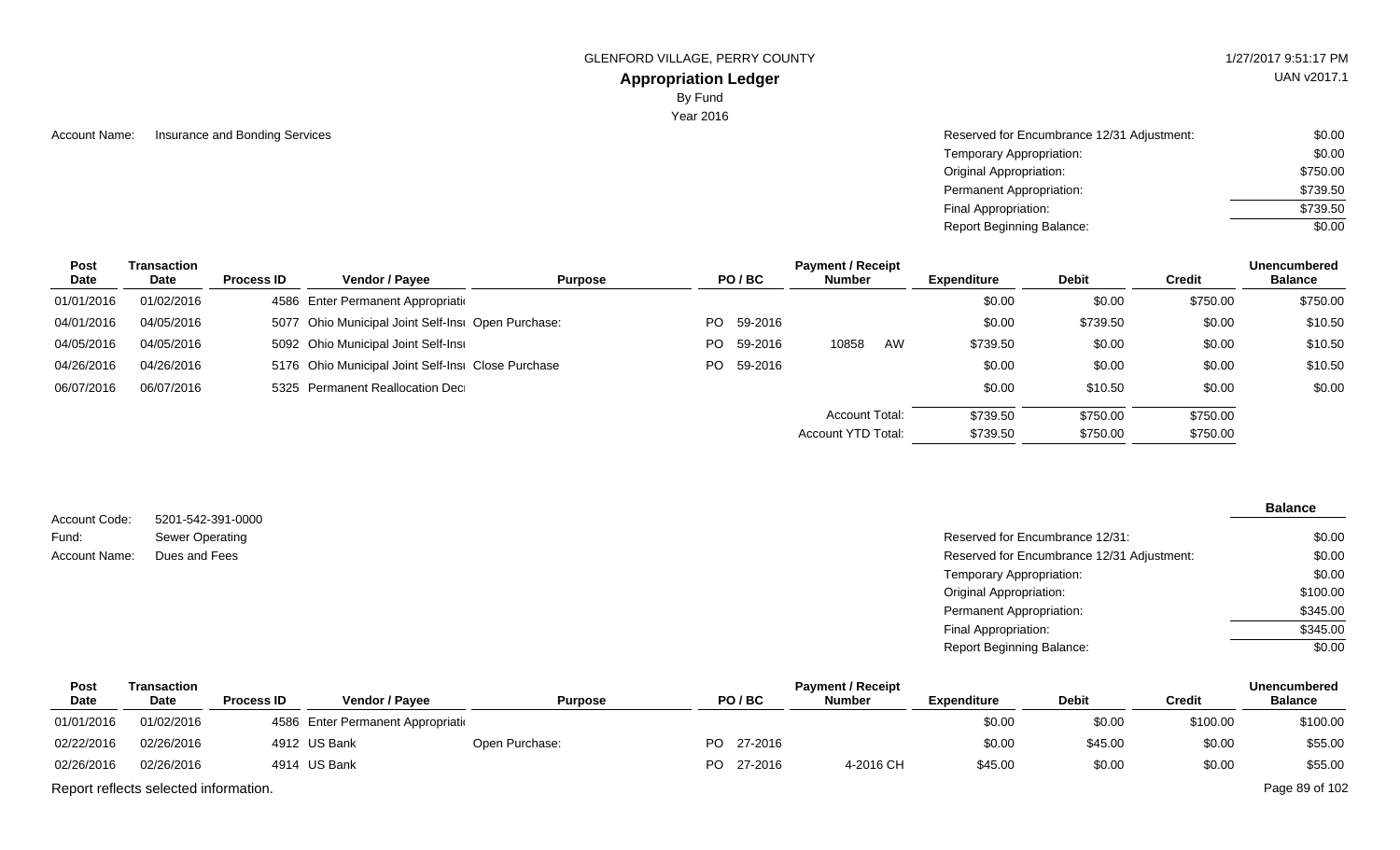By Fund

Year 2016

| Post       | <b>Transaction</b> |                   |                                                       |                |             | <b>Payment / Receipt</b> |    |                    |              |               | <b>Unencumbered</b> |
|------------|--------------------|-------------------|-------------------------------------------------------|----------------|-------------|--------------------------|----|--------------------|--------------|---------------|---------------------|
| Date       | Date               | <b>Process ID</b> | Vendor / Payee                                        | <b>Purpose</b> | PO/BC       | <b>Number</b>            |    | <b>Expenditure</b> | <b>Debit</b> | <b>Credit</b> | <b>Balance</b>      |
| 03/01/2016 | 03/01/2016         |                   | 4935 US Bank                                          | Close Purchase | PO 27-2016  |                          |    | \$0.00             | \$0.00       | \$0.00        | \$55.00             |
| 03/01/2016 | 03/22/2016         |                   | 5026 Permanent Reallocation Incre Motion to Pay bills |                |             |                          |    | \$0.00             | \$0.00       | \$100.00      | \$155.00            |
| 03/22/2016 | 03/22/2016         | 5041              | Treasurer Of State                                    | Open Purchase: | PO 50-2016  |                          |    | \$0.00             | \$100.00     | \$0.00        | \$55.00             |
| 03/22/2016 | 03/22/2016         |                   | 5046 Treasurer Of State                               |                | PO 50-2016  | 10848                    | AW | \$100.00           | \$0.00       | \$0.00        | \$55.00             |
| 04/26/2016 | 04/26/2016         |                   | 5176 Treasurer Of State                               | Close Purchase | PO 50-2016  |                          |    | \$0.00             | \$0.00       | \$0.00        | \$55.00             |
| 06/07/2016 | 06/07/2016         |                   | 5313 Permanent Reallocation Dec                       |                |             |                          |    | \$0.00             | \$45.00      | \$0.00        | \$10.00             |
| 06/07/2016 | 07/01/2016         |                   | 5405 Permanent Reallocation Incre Motion to pay       |                |             |                          |    | \$0.00             | \$0.00       | \$200.00      | \$210.00            |
| 07/01/2016 | 07/01/2016         |                   | 5407 Treasurer Of State                               | Open Purchase: | PO 133-2016 |                          |    | \$0.00             | \$200.00     | \$0.00        | \$10.00             |
| 07/01/2016 | 07/01/2016         |                   | 5417 Treasurer Of State                               |                | PO 133-2016 | 10932                    | AW | \$200.00           | \$0.00       | \$0.00        | \$10.00             |
| 10/04/2016 | 10/29/2016         |                   | 5863 Permanent Reallocation Dec                       |                |             |                          |    | \$0.00             | \$10.00      | \$0.00        | \$0.00              |
| 10/14/2016 | 10/14/2016         |                   | 5804 Treasurer Of State                               | Close Purchase | PO 133-2016 |                          |    | \$0.00             | \$0.00       | \$0.00        | \$0.00              |
|            |                    |                   |                                                       |                |             | <b>Account Total:</b>    |    | \$345.00           | \$400.00     | \$400.00      |                     |
|            |                    |                   |                                                       |                |             | Account YTD Total:       |    | \$345.00           | \$400.00     | \$400.00      |                     |

| Account Code: | 5201-543-300-0000           |                                            | <b>Balance</b> |
|---------------|-----------------------------|--------------------------------------------|----------------|
| Fund:         | Sewer Operating             | Reserved for Encumbrance 12/31:            | \$100.00       |
| Account Name: | <b>Contractual Services</b> | Reserved for Encumbrance 12/31 Adjustment: | \$0.00         |
|               |                             | Temporary Appropriation:                   | \$0.00         |
|               |                             | <b>Original Appropriation:</b>             | \$800.00       |
|               |                             | Permanent Appropriation:                   | \$543.05       |
|               |                             | Final Appropriation:                       | \$543.05       |
|               |                             | <b>Report Beginning Balance:</b>           | \$0.00         |

| Post        | Transaction |                   |                                    |                           |             | <b>Payment / Receipt</b> |             |              |          | Unencumbered   |
|-------------|-------------|-------------------|------------------------------------|---------------------------|-------------|--------------------------|-------------|--------------|----------|----------------|
| <b>Date</b> | <b>Date</b> | <b>Process ID</b> | <b>Vendor / Pavee</b>              | <b>Purpose</b>            | PO/BC       | <b>Numbe</b>             | Expenditure | <b>Debit</b> | Credit   | <b>Balance</b> |
| 01/01/2016  | 01/30/2016  | 4844              | Treasurer Of State                 | Carry Over Purchase Order | PO 257-2015 |                          | \$0.00      | \$100.00     | \$100.00 | \$0.00         |
| 01/01/2016  | 01/02/2016  |                   | 4586 Enter Permanent Appropriation |                           |             |                          | \$0.00      | \$0.00       | \$800.00 | \$800.00       |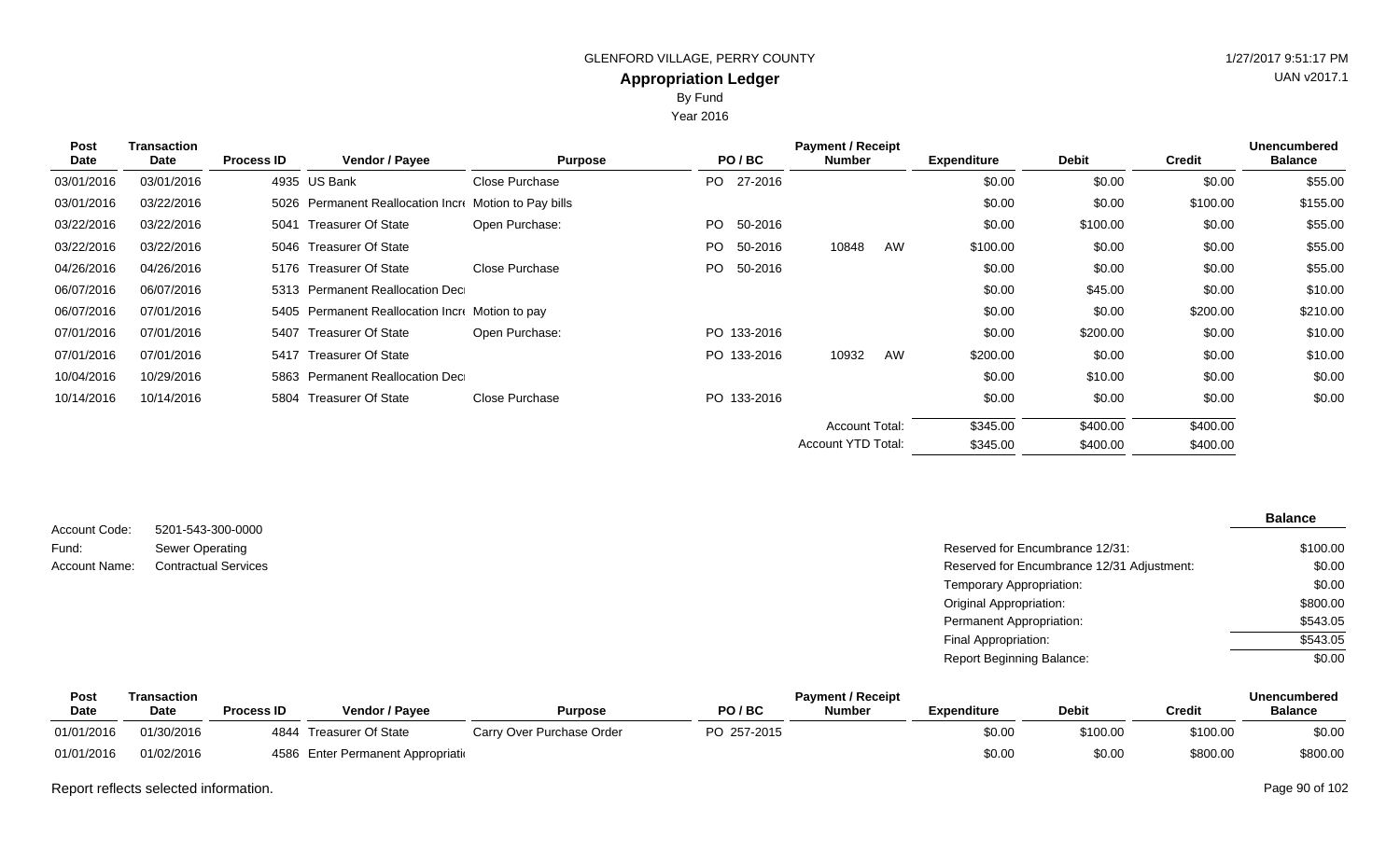Year 2016

| Post<br><b>Date</b> | <b>Transaction</b><br><b>Date</b> | <b>Process ID</b> | Vendor / Payee                                      | Purpose                                                        | PO/BC          | <b>Payment / Receipt</b><br><b>Number</b> |    | <b>Expenditure</b> | <b>Debit</b> | <b>Credit</b> | <b>Unencumbered</b><br><b>Balance</b> |
|---------------------|-----------------------------------|-------------------|-----------------------------------------------------|----------------------------------------------------------------|----------------|-------------------------------------------|----|--------------------|--------------|---------------|---------------------------------------|
| 01/05/2016          | 01/05/2016                        | 4661              | <b>Treasurer Of State</b>                           |                                                                | PO 257-2015    | 10797                                     | AW | \$100.00           | \$0.00       | \$0.00        | \$800.00                              |
| 02/09/2016          | 02/09/2016                        |                   | 4872 Treasurer Of State                             | <b>Close Prior Year Purchase</b>                               | PO 257-2015    |                                           |    | \$0.00             | \$0.00       | \$0.00        | \$800.00                              |
| 03/24/2016          | 03/29/2016                        | 5055              | MASI Environmental Service Open Purchase:           |                                                                | 52-2016<br>PO. |                                           |    | \$0.00             | \$87.95      | \$0.00        | \$712.05                              |
| 04/05/2016          | 04/05/2016                        |                   | 5092 MASI Environmental Service                     |                                                                | PO<br>52-2016  | 10855                                     | AW | \$87.95            | \$0.00       | \$0.00        | \$712.05                              |
| 04/26/2016          | 04/26/2016                        |                   | 5176 MASI Environmental Service Close Purchase      |                                                                | PO<br>52-2016  |                                           |    | \$0.00             | \$0.00       | \$0.00        | \$712.05                              |
| 06/07/2016          | 07/01/2016                        |                   | 5405 Permanent Reallocation Dec Motion to pay       |                                                                |                |                                           |    | \$0.00             | \$200.00     | \$0.00        | \$512.05                              |
| 06/21/2016          | 06/21/2016                        |                   | 5371 MASI Environmental Service: Open Purchase:     |                                                                | PO 119-2016    |                                           |    | \$0.00             | \$99.20      | \$0.00        | \$412.85                              |
| 07/01/2016          | 07/01/2016                        | 5417              | <b>MASI Environmental Service</b>                   |                                                                | PO 119-2016    | 10930                                     | AW | \$99.20            | \$0.00       | \$0.00        | \$412.85                              |
| 09/01/2016          | 09/30/2016                        | 5719              | Permanent Reallocation Dec Motion to pay bills      |                                                                |                |                                           |    | \$0.00             | \$200.00     | \$0.00        | \$212.85                              |
| 10/14/2016          | 10/14/2016                        |                   | 5802 MASI Environmental Service Close Purchase      |                                                                | PO 119-2016    |                                           |    | \$0.00             | \$0.00       | \$0.00        | \$212.85                              |
| 11/18/2016          | 11/18/2016                        | 5933              | <b>MASI Environmental Service: Open Purchase:</b>   |                                                                | PO 228-2016    |                                           |    | \$0.00             | \$87.95      | \$0.00        | \$124.90                              |
| 11/26/2016          | 11/26/2016                        |                   | 5959 Permanent Reallocation Dec Motion to Pay bills |                                                                |                |                                           |    | \$0.00             | \$124.90     | \$0.00        | \$0.00                                |
| 12/05/2016          | 12/06/2016                        |                   | 5993 MASI Environmental Service: Open Purchase:     |                                                                | PO 243-2016    |                                           |    | \$0.00             | \$87.95      | \$0.00        | $-$ \$87.95                           |
| 12/06/2016          | 12/06/2016                        |                   | 5988 Permanent Reallocation Incre Council Motion    |                                                                |                |                                           |    | \$0.00             | \$0.00       | \$87.95       | \$0.00                                |
| 12/06/2016          | 12/06/2016                        | 6011              | <b>MASI Environmental Service</b>                   |                                                                | PO 228-2016    | 11054                                     | AW | \$87.95            | \$0.00       | \$0.00        | \$0.00                                |
| 12/06/2016          | 12/06/2016                        | 6011              | <b>MASI Environmental Service</b>                   |                                                                | PO 243-2016    | 11054                                     | AW | \$87.95            | \$0.00       | \$0.00        | \$0.00                                |
| 12/06/2016          | 12/16/2016                        | 6025              |                                                     | Permanent Suplemental Incr Emergency Appropriation ammedment c |                |                                           |    | \$0.00             | \$0.00       | \$180.00      | \$180.00                              |
| 12/16/2016          | 12/16/2016                        |                   | 6028 MASI Environmental Service: Open Purchase:     |                                                                | PO 249-2016    |                                           |    | \$0.00             | \$87.95      | \$0.00        | \$92.05                               |
| 12/31/2016          | 01/03/2017                        |                   | 6067 MASI Environmental Service: Open Purchase:     |                                                                | PO 256-2016    |                                           |    | \$0.00             | \$87.95      | \$0.00        | \$4.10                                |
| 12/31/2016          | 01/13/2017                        |                   | 6170 MASI Environmental Service Close Purchase      |                                                                | PO 228-2016    |                                           |    | \$0.00             | \$0.00       | \$0.00        | \$4.10                                |
| 12/31/2016          | 01/13/2017                        |                   | 6170 MASI Environmental Service Close Purchase      |                                                                | PO 243-2016    |                                           |    | \$0.00             | \$0.00       | \$0.00        | \$4.10                                |
|                     |                                   |                   |                                                     |                                                                |                | <b>Account Total:</b>                     |    | \$463.05           | \$1,163.85   | \$1,167.95    |                                       |

5201-543-310-0000 Sewer Operating  $\Omega$ octod information Account Code: Fund: Report reflects selected information. The page 91 of 102

Reserved for Encumbrance 12/31:

\$463.05

Account YTD Total:

\$1,163.85

**Balance**

\$1,167.95

\$850.03

Page 91 of 102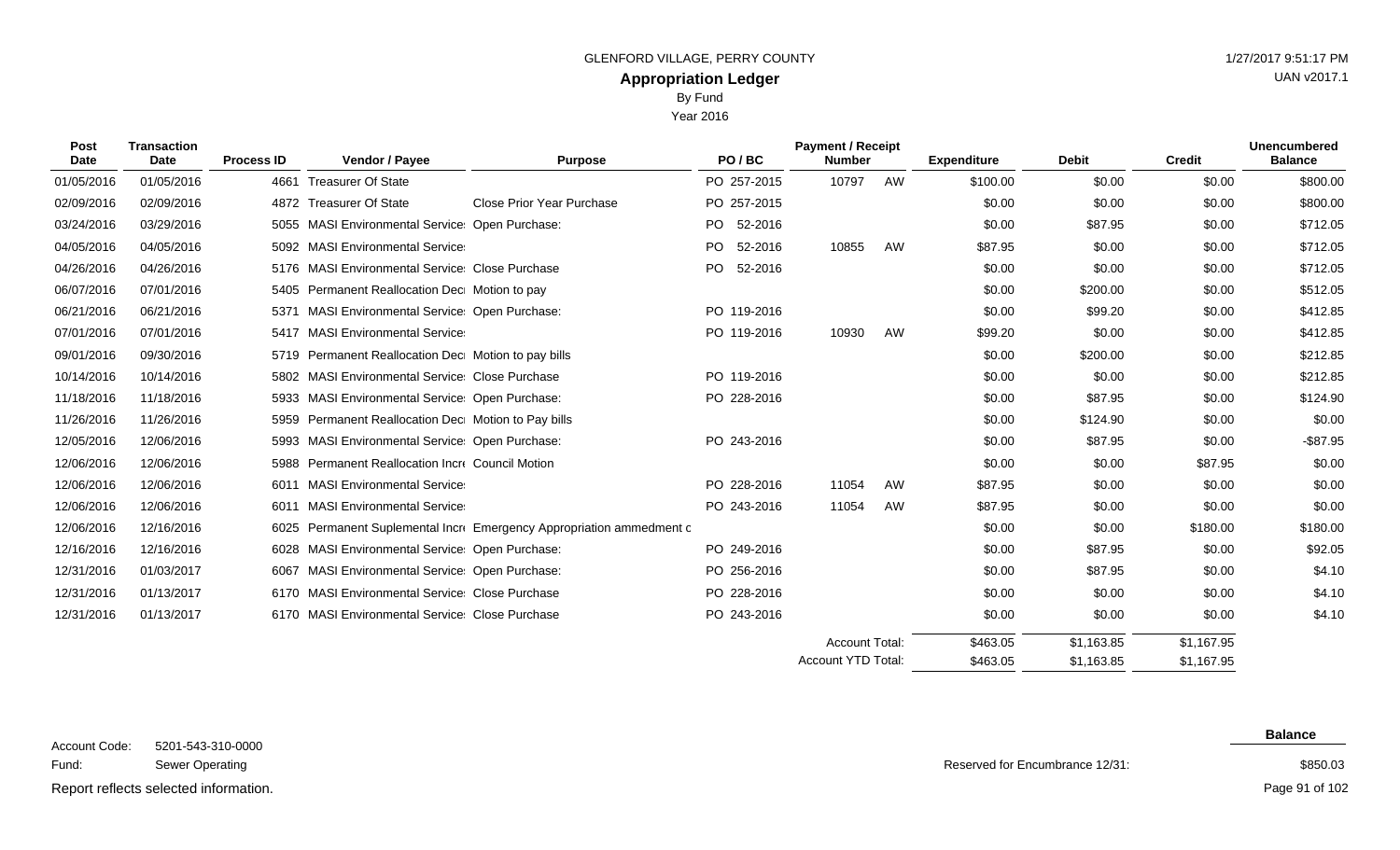# **Appropriation Ledger**

By Fund

Year 2016

|  | <b>Account Name:</b> |  | Utilities |
|--|----------------------|--|-----------|
|--|----------------------|--|-----------|

| Account Name: | <b>Utilities</b> | Reserved for Encumbrance 12/31 Adjustment: | \$0.00 |
|---------------|------------------|--------------------------------------------|--------|
|               |                  | Temporary Appropriation:                   | \$0.00 |
|               |                  | <b>Original Appropriation:</b>             | \$0.00 |
|               |                  | Permanent Appropriation:                   | \$0.00 |
|               |                  | Final Appropriation:                       | \$0.00 |
|               |                  | <b>Report Beginning Balance:</b>           | \$0.00 |

| <b>Post</b> | Transaction |                   |                              |                           |             | <b>Payment / Receipt</b> |    |             |          |          | <b>Unencumbered</b> |
|-------------|-------------|-------------------|------------------------------|---------------------------|-------------|--------------------------|----|-------------|----------|----------|---------------------|
| Date        | <b>Date</b> | <b>Process ID</b> | <b>Vendor / Pavee</b>        | <b>Purpose</b>            | PO/BC       | <b>Number</b>            |    | Expenditure | Debit    | Credit   | <b>Balance</b>      |
| 01/01/2016  | 01/30/2016  |                   | 4844 American Electric Power | Carry Over Purchase Order | PO 263-2015 |                          |    | \$0.00      | \$850.03 | \$850.03 | \$0.00              |
| 01/05/2016  | 01/05/2016  |                   | 4661 American Electric Power |                           | PO 263-2015 | 10789                    | AW | \$850.03    | \$0.00   | \$0.00   | \$0.00              |
| 02/09/2016  | 02/09/2016  |                   | 4872 American Electric Power | Close Prior Year Purchase | PO 263-2015 |                          |    | \$0.00      | \$0.00   | \$0.00   | \$0.00              |
|             |             |                   |                              |                           |             | Account Total:           |    | \$850.03    | \$850.03 | \$850.03 |                     |
|             |             |                   |                              |                           |             | Account YTD Total:       |    | \$850.03    | \$850.03 | \$850.03 |                     |

| Account Code: | 5201-543-311-0000      |
|---------------|------------------------|
| Fund:         | <b>Sewer Operating</b> |
| Account Name: | Electricity            |

#### **Balance**

| Reserved for Encumbrance 12/31:            | \$0.00      |
|--------------------------------------------|-------------|
| Reserved for Encumbrance 12/31 Adjustment: | \$0.00      |
| Temporary Appropriation:                   | \$0.00      |
| Original Appropriation:                    | \$9,000.00  |
| Permanent Appropriation:                   | \$12,557.70 |
| Final Appropriation:                       | \$12,557.70 |
| <b>Report Beginning Balance:</b>           | \$0.00      |
|                                            |             |

| <b>Post</b> | Transaction                           |                   |                                    |                |            | <b>Payment / Receipt</b> |    |             |              |            | Unencumbered   |
|-------------|---------------------------------------|-------------------|------------------------------------|----------------|------------|--------------------------|----|-------------|--------------|------------|----------------|
| Date        | <b>Date</b>                           | <b>Process ID</b> | <b>Vendor / Payee</b>              | <b>Purpose</b> | PO/BC      | <b>Number</b>            |    | Expenditure | <b>Debit</b> | Credit     | <b>Balance</b> |
| 01/01/2016  | 01/02/2016                            |                   | 4586 Enter Permanent Appropriation |                |            |                          |    | \$0.00      | \$0.00       | \$9,000.00 | \$9,000.00     |
| 02/05/2016  | 02/09/2016                            |                   | 4880 American Electric Power       | Open Purchase: | PO 21-2016 |                          |    | \$0.00      | \$1,131.94   | \$0.00     | \$7,868.06     |
| 02/09/2016  | 02/09/2016                            |                   | 4887 American Electric Power       |                | PO 21-2016 | 10816                    | AW | \$1,131.94  | \$0.00       | \$0.00     | \$7,868.06     |
| 03/01/2016  | 03/01/2016                            |                   | 4935 American Electric Power       | Close Purchase | PO 21-2016 |                          |    | \$0.00      | \$0.00       | \$0.00     | \$7,868.06     |
| 03/03/2016  | 03/04/2016                            |                   | 4981 American Electric Power       | Open Purchase: | PO 39-2016 |                          |    | \$0.00      | \$947.65     | \$0.00     | \$6,920.41     |
|             | Report reflects selected information. |                   |                                    |                |            |                          |    |             |              |            | Page 92 of 102 |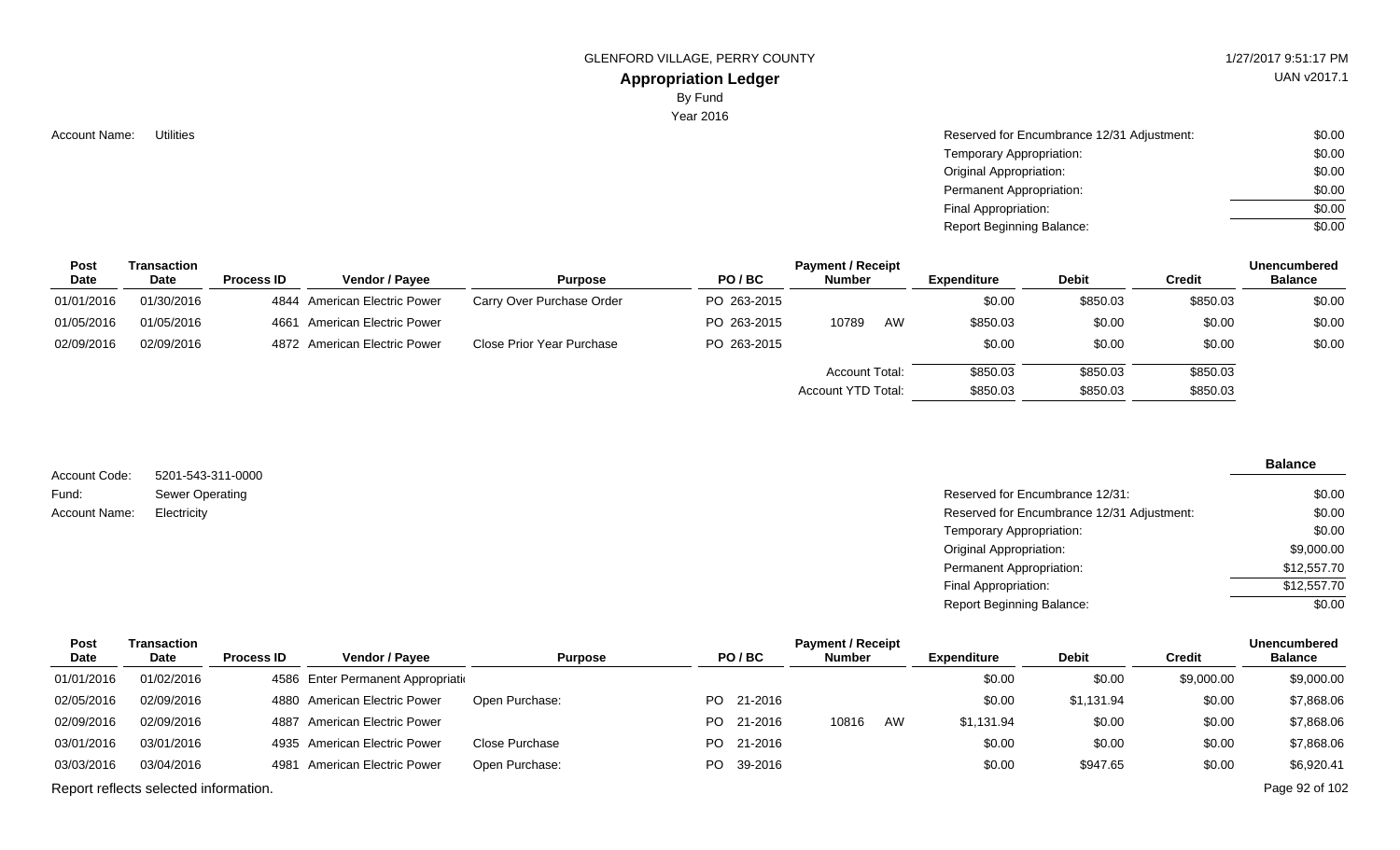Year 2016

| Post<br>Date | <b>Transaction</b><br><b>Date</b>     | <b>Process ID</b> | Vendor / Payee                                        | <b>Purpose</b> |     | PO/BC       | <b>Payment / Receipt</b><br><b>Number</b> |    | <b>Expenditure</b> | <b>Debit</b> | <b>Credit</b> | <b>Unencumbered</b><br><b>Balance</b> |
|--------------|---------------------------------------|-------------------|-------------------------------------------------------|----------------|-----|-------------|-------------------------------------------|----|--------------------|--------------|---------------|---------------------------------------|
| 03/04/2016   | 03/04/2016                            |                   | 4988 American Electric Power                          |                |     | PO 39-2016  | 10837                                     | AW | \$947.65           | \$0.00       | \$0.00        | \$6,920.41                            |
| 03/22/2016   | 03/22/2016                            |                   | 5022 American Electric Power                          | Close Purchase | PO. | 39-2016     |                                           |    | \$0.00             | \$0.00       | \$0.00        | \$6,920.41                            |
| 04/01/2016   | 04/05/2016                            |                   | 5077 American Electric Power                          | Open Purchase: | PO. | 58-2016     |                                           |    | \$0.00             | \$839.31     | \$0.00        | \$6,081.10                            |
| 04/05/2016   | 04/05/2016                            |                   | 5079 American Electric Power                          | Open Purchase: | PO. | 67-2016     |                                           |    | \$0.00             | \$0.03       | \$0.00        | \$6,081.07                            |
| 04/05/2016   | 04/05/2016                            |                   | 5092 American Electric Power                          |                |     | PO 58-2016  | 10849                                     | AW | \$839.31           | \$0.00       | \$0.00        | \$6,081.07                            |
| 04/05/2016   | 04/05/2016                            |                   | 5092 American Electric Power                          |                | PO  | 67-2016     | 10849                                     | AW | \$0.03             | \$0.00       | \$0.00        | \$6,081.07                            |
| 04/26/2016   | 04/26/2016                            |                   | 5176 American Electric Power                          | Close Purchase |     | PO 58-2016  |                                           |    | \$0.00             | \$0.00       | \$0.00        | \$6,081.07                            |
| 04/26/2016   | 04/26/2016                            |                   | 5176 American Electric Power                          | Close Purchase | PO. | 67-2016     |                                           |    | \$0.00             | \$0.00       | \$0.00        | \$6,081.07                            |
| 04/30/2016   | 05/01/2016                            |                   | 5199 American Electric Power                          | Open Purchase: |     | PO 80-2016  |                                           |    | \$0.00             | \$1,030.53   | \$0.00        | \$5,050.54                            |
| 05/03/2016   | 05/03/2016                            |                   | 5228 American Electric Power                          |                | PO  | 80-2016     | 10884                                     | AW | \$1,030.53         | \$0.00       | \$0.00        | \$5,050.54                            |
| 05/29/2016   | 05/31/2016                            |                   | 5305 American Electric Power                          | Open Purchase: |     | PO 102-2016 |                                           |    | \$0.00             | \$947.33     | \$0.00        | \$4,103.21                            |
| 05/31/2016   | 05/31/2016                            | 5298              | <b>American Electric Power</b>                        | Close Purchase | PO. | 80-2016     |                                           |    | \$0.00             | \$0.00       | \$0.00        | \$4,103.21                            |
| 06/07/2016   | 06/07/2016                            |                   | 5344 American Electric Power                          |                |     | PO 102-2016 | 10905                                     | AW | \$947.33           | \$0.00       | \$0.00        | \$4,103.21                            |
| 06/28/2016   | 07/01/2016                            | 5407              | <b>American Electric Power</b>                        | Open Purchase: |     | PO 126-2016 |                                           |    | \$0.00             | \$1,056.06   | \$0.00        | \$3,047.15                            |
| 07/01/2016   | 07/01/2016                            |                   | 5417 American Electric Power                          |                |     | PO 126-2016 | 10924                                     | AW | \$1,056.06         | \$0.00       | \$0.00        | \$3,047.15                            |
| 07/29/2016   | 08/02/2016                            | 5521              | American Electric Power                               | Open Purchase: |     | PO 153-2016 |                                           |    | \$0.00             | \$990.57     | \$0.00        | \$2,056.58                            |
| 08/02/2016   | 08/02/2016                            |                   | 5538 American Electric Power                          |                |     | PO 153-2016 | 10954                                     | AW | \$990.57           | \$0.00       | \$0.00        | \$2,056.58                            |
| 08/26/2016   | 08/26/2016                            | 5607              | <b>American Electric Power</b>                        | Open Purchase: |     | PO 168-2016 |                                           |    | \$0.00             | \$984.93     | \$0.00        | \$1,071.65                            |
| 09/01/2016   | 09/30/2016                            |                   | 5719 Permanent Reallocation Incre Motion to pay bills |                |     |             |                                           |    | \$0.00             | \$0.00       | \$200.00      | \$1,271.65                            |
| 09/06/2016   | 09/06/2016                            |                   | 5648 American Electric Power                          |                |     | PO 168-2016 | 10974                                     | AW | \$984.93           | \$0.00       | \$0.00        | \$1,271.65                            |
| 09/26/2016   | 09/30/2016                            |                   | 5733 American Electric Power                          | Open Purchase: |     | PO 191-2016 |                                           |    | \$0.00             | \$1,076.54   | \$0.00        | \$195.11                              |
| 10/04/2016   | 10/04/2016                            |                   | 5768 American Electric Power                          |                |     | PO 191-2016 | 10995                                     | AW | \$1,076.54         | \$0.00       | \$0.00        | \$195.11                              |
| 10/04/2016   | 10/29/2016                            | 5865              | Permanent Reallocation Incre                          |                |     |             |                                           |    | \$0.00             | \$0.00       | \$1,018.19    | \$1,213.30                            |
| 10/14/2016   | 10/14/2016                            |                   | 5802 American Electric Power                          | Close Purchase |     | PO 102-2016 |                                           |    | \$0.00             | \$0.00       | \$0.00        | \$1,213.30                            |
| 10/14/2016   | 10/14/2016                            |                   | 5804 American Electric Power                          | Close Purchase |     | PO 126-2016 |                                           |    | \$0.00             | \$0.00       | \$0.00        | \$1,213.30                            |
| 10/14/2016   | 10/14/2016                            |                   | 5807 American Electric Power                          | Close Purchase |     | PO 153-2016 |                                           |    | \$0.00             | \$0.00       | \$0.00        | \$1,213.30                            |
| 10/14/2016   | 10/14/2016                            | 5807              | American Electric Power                               | Close Purchase |     | PO 168-2016 |                                           |    | \$0.00             | \$0.00       | \$0.00        | \$1,213.30                            |
| 10/14/2016   | 10/14/2016                            |                   | 5807 American Electric Power                          | Close Purchase |     | PO 191-2016 |                                           |    | \$0.00             | \$0.00       | \$0.00        | \$1,213.30                            |
|              | Report reflects selected information. |                   |                                                       |                |     |             |                                           |    |                    |              |               | Page 93 of 102                        |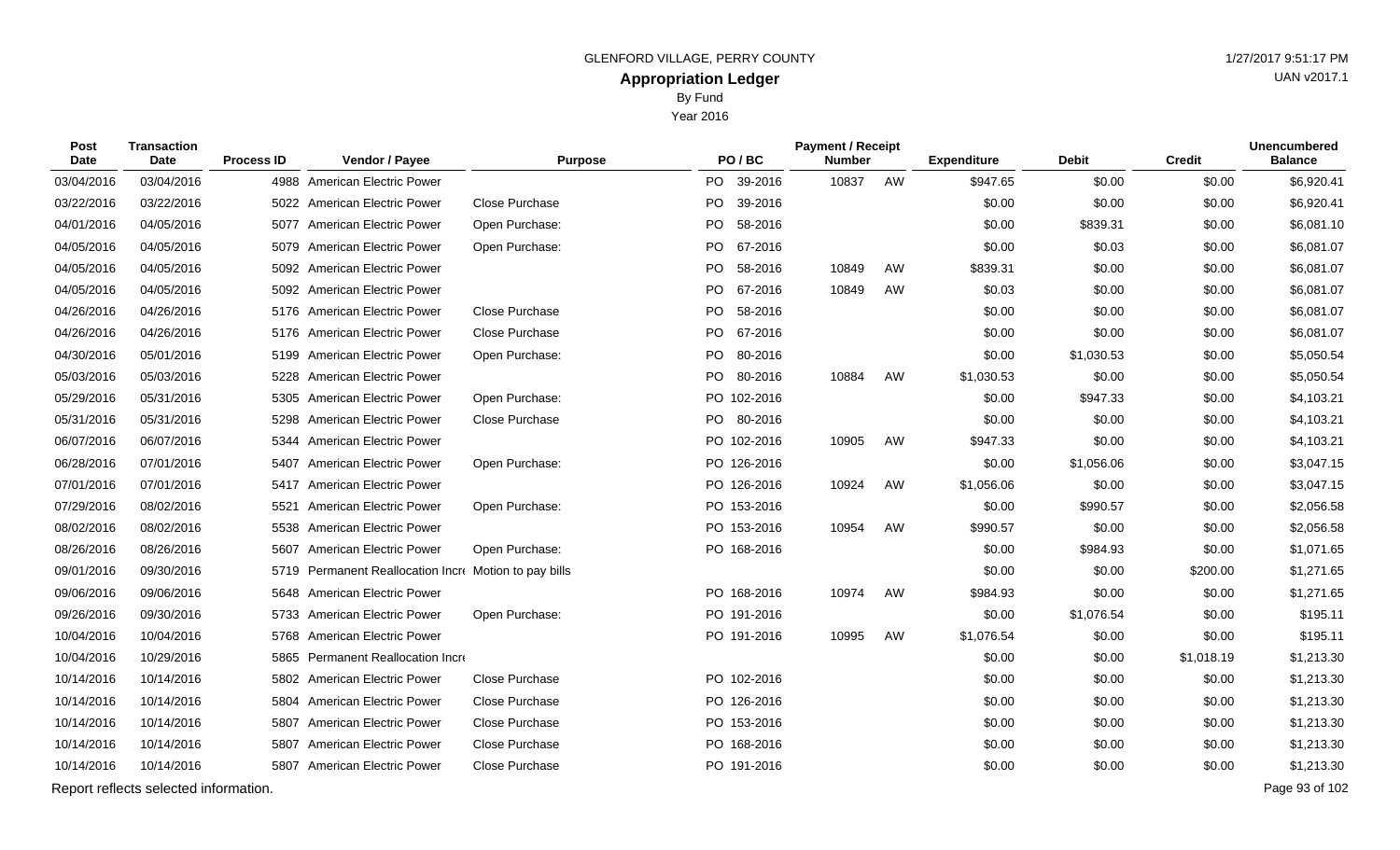Year 2016

| <b>Post</b><br>Date | <b>Transaction</b><br>Date | <b>Process ID</b> | Vendor / Payee                                   | <b>Purpose</b>                                                  | PO/BC       | <b>Payment / Receipt</b><br><b>Number</b> |    | <b>Expenditure</b> | <b>Debit</b> | <b>Credit</b> | <b>Unencumbered</b><br><b>Balance</b> |
|---------------------|----------------------------|-------------------|--------------------------------------------------|-----------------------------------------------------------------|-------------|-------------------------------------------|----|--------------------|--------------|---------------|---------------------------------------|
|                     |                            |                   |                                                  |                                                                 |             |                                           |    |                    |              |               |                                       |
| 10/27/2016          | 10/29/2016                 |                   | 5870 American Electric Power                     | Open Purchase:                                                  | PO 217-2016 |                                           |    | \$0.00             | \$1,194.47   | \$0.00        | \$18.83                               |
| 11/01/2016          | 11/01/2016                 | 5891              | American Electric Power                          |                                                                 | PO 217-2016 | 11024                                     | AW | \$1,194.47         | \$0.00       | \$0.00        | \$18.83                               |
| 11/11/2016          | 11/11/2016                 |                   | 5909 American Electric Power                     | Close Purchase                                                  | PO 217-2016 |                                           |    | \$0.00             | \$0.00       | \$0.00        | \$18.83                               |
| 11/26/2016          | 11/26/2016                 | 5959              | Permanent Reallocation Incre Motion to Pay bills |                                                                 |             |                                           |    | \$0.00             | \$0.00       | \$1,134.12    | \$1,152.95                            |
| 11/26/2016          | 11/26/2016                 |                   | 5963 American Electric Power                     | Open Purchase:                                                  | PO 233-2016 |                                           |    | \$0.00             | \$1,002.84   | \$0.00        | \$150.11                              |
| 12/06/2016          | 12/06/2016                 | 5988              | <b>Permanent Reallocation Dec</b> Council Motion |                                                                 |             |                                           |    | \$0.00             | \$87.95      | \$0.00        | \$62.16                               |
| 12/06/2016          | 12/06/2016                 |                   | 6011 American Electric Power                     |                                                                 | PO 233-2016 | 11046                                     | AW | \$1,002.84         | \$0.00       | \$0.00        | \$62.16                               |
| 12/06/2016          | 12/16/2016                 | 6025              |                                                  | Permanent Suplemental Incre Emergency Appropriation ammedment c |             |                                           |    | \$0.00             | \$0.00       | \$1,400.00    | \$1,462.16                            |
| 12/06/2016          | 12/27/2016                 | 6045              |                                                  | Permanent Reallocation Dec Amended Appropriation Ordinance      |             |                                           |    | \$0.00             | \$106.66     | \$0.00        | \$1,355.50                            |
| 12/29/2016          | 01/03/2017                 |                   | 6067 American Electric Power                     | Open Purchase:                                                  | PO 254-2016 |                                           |    | \$0.00             | \$873.08     | \$0.00        | \$482.42                              |
| 12/29/2016          | 01/03/2017                 |                   | 6114 American Electric Power                     | Open Purchase:                                                  | PO 260-2016 |                                           |    | \$0.00             | \$326.71     | \$0.00        | \$155.71                              |
| 12/31/2016          | 01/13/2017                 |                   | 6170 American Electric Power                     | Close Purchase                                                  | PO 233-2016 |                                           |    | \$0.00             | \$0.00       | \$0.00        | \$155.71                              |
|                     |                            |                   |                                                  |                                                                 |             | <b>Account Total:</b>                     |    | \$11,202.20        | \$12,596.60  | \$12,752.31   |                                       |
|                     |                            |                   |                                                  |                                                                 |             | Account YTD Total:                        |    | \$11,202.20        | \$12,596.60  | \$12,752.31   |                                       |

|               |                                          |                                            | <b>Balance</b> |
|---------------|------------------------------------------|--------------------------------------------|----------------|
| Account Code: | 5201-543-320-0000                        |                                            |                |
| Fund:         | Sewer Operating                          | Reserved for Encumbrance 12/31:            | \$448.48       |
| Account Name: | Communications, Printing and Advertising | Reserved for Encumbrance 12/31 Adjustment: | \$0.00         |
|               |                                          | Temporary Appropriation:                   | \$0.00         |
|               |                                          | Original Appropriation:                    | \$200.00       |
|               |                                          | Permanent Appropriation:                   | \$153.90       |
|               |                                          | Final Appropriation:                       | \$153.90       |
|               |                                          | <b>Report Beginning Balance:</b>           | \$0.00         |

| Pos        | Transaction |                   |                                |                           |                | <b>Payment / Receipt</b> |             |         |                 | <b>Unencumbered</b> |
|------------|-------------|-------------------|--------------------------------|---------------------------|----------------|--------------------------|-------------|---------|-----------------|---------------------|
| Date       | <b>Date</b> | <b>Process ID</b> | <b>Vendor / Payee</b>          | <b>Purpose</b>            | PO/BC          | <b>Number</b>            | Expenditure | Debit   | Credit          | <b>Balance</b>      |
| 01/01/2016 | 01/30/2016  | 4844              | $\lambda$ $\pm$ 0 $\pm$<br>AIX | Carry Over Purchase Order | מה<br>258-2015 |                          | \$0.00      | \$64.35 | 0.012<br>DO4.33 | \$0.00              |

Report reflects selected information. Page 94 of 102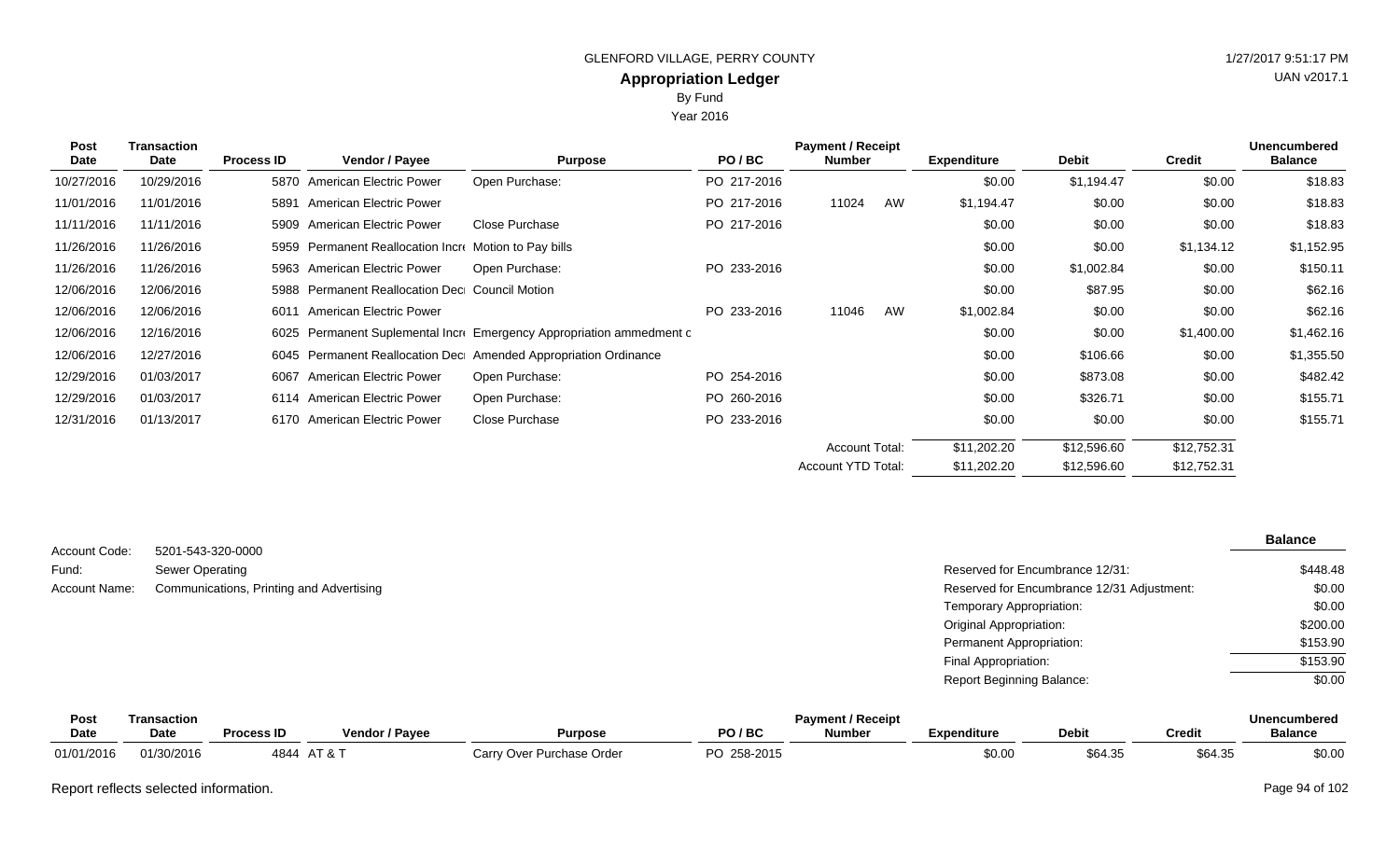Year 2016

| <b>Transaction</b><br>Post<br><b>Date</b><br><b>Date</b> |            | <b>Process ID</b> | Vendor / Payee                     | <b>Purpose</b>                   | PO/BC          | <b>Payment / Receipt</b><br><b>Number</b> |    | <b>Expenditure</b> | <b>Debit</b> | <b>Credit</b> | <b>Unencumbered</b><br><b>Balance</b> |
|----------------------------------------------------------|------------|-------------------|------------------------------------|----------------------------------|----------------|-------------------------------------------|----|--------------------|--------------|---------------|---------------------------------------|
| 01/01/2016                                               | 01/30/2016 |                   | 4844 Governmental Systems          | Carry Over Purchase Order        | PO 261-2015    |                                           |    | \$0.00             | \$384.13     | \$384.13      | \$0.00                                |
| 01/01/2016                                               | 01/02/2016 |                   | 4586 Enter Permanent Appropriation |                                  |                |                                           |    | \$0.00             | \$0.00       | \$200.00      | \$200.00                              |
| 01/05/2016                                               | 01/05/2016 |                   | 4661 AT & T                        |                                  | PO 258-2015    | 10790                                     | AW | \$64.35            | \$0.00       | \$0.00        | \$200.00                              |
| 02/09/2016                                               | 02/09/2016 |                   | 4872 AT & T                        | <b>Close Prior Year Purchase</b> | PO 258-2015    |                                           |    | \$0.00             | \$0.00       | \$0.00        | \$200.00                              |
| 05/13/2016                                               | 05/13/2016 |                   | 5253 Governmental Systems          | Open Purchase:                   | PO 93-2016     |                                           |    | \$0.00             | \$15.54      | \$0.00        | \$184.46                              |
| 05/13/2016                                               | 05/13/2016 |                   | 5262 Governmental Systems          |                                  | PO 261-2015    | 10901                                     | AW | \$384.13           | \$0.00       | \$0.00        | \$184.46                              |
| 05/13/2016                                               | 05/13/2016 |                   | 5262 Governmental Systems          |                                  | PO.<br>93-2016 | 10901                                     | AW | \$15.54            | \$0.00       | \$0.00        | \$184.46                              |
| 05/31/2016                                               | 05/31/2016 | 5298              | <b>Governmental Systems</b>        | Close Purchase                   | PO.<br>93-2016 |                                           |    | \$0.00             | \$0.00       | \$0.00        | \$184.46                              |
| 08/26/2016                                               | 08/26/2016 |                   | 5607 AT & T                        | Open Purchase:                   | PO 167-2016    |                                           |    | \$0.00             | \$64.35      | \$0.00        | \$120.11                              |
| 09/06/2016                                               | 09/06/2016 |                   | 5648 AT & T                        |                                  | PO 167-2016    | 10973                                     | AW | \$64.35            | \$0.00       | \$0.00        | \$120.11                              |
| 09/26/2016                                               | 09/30/2016 |                   | 5733 AT & T                        | Open Purchase:                   | PO 193-2016    |                                           |    | \$0.00             | \$74.01      | \$0.00        | \$46.10                               |
| 10/04/2016                                               | 10/04/2016 |                   | 5768 AT & T                        |                                  | PO 193-2016    | 10996                                     | AW | \$74.01            | \$0.00       | \$0.00        | \$46.10                               |
| 10/04/2016                                               | 10/29/2016 |                   | 5863 Permanent Reallocation Dec    |                                  |                |                                           |    | \$0.00             | \$46.10      | \$0.00        | \$0.00                                |
| 10/14/2016                                               | 10/14/2016 |                   | 5802 Governmental Systems          | Close Prior Year Purchase        | PO 261-2015    |                                           |    | \$0.00             | \$0.00       | \$0.00        | \$0.00                                |
| 10/14/2016                                               | 10/14/2016 |                   | 5807 AT & T                        | Close Purchase                   | PO 167-2016    |                                           |    | \$0.00             | \$0.00       | \$0.00        | \$0.00                                |
| 10/14/2016                                               | 10/14/2016 |                   | 5807 AT & T                        | Close Purchase                   | PO 193-2016    |                                           |    | \$0.00             | \$0.00       | \$0.00        | \$0.00                                |
|                                                          |            |                   |                                    |                                  |                | <b>Account Total:</b>                     |    | \$602.38           | \$648.48     | \$648.48      |                                       |
|                                                          |            |                   |                                    |                                  |                | Account YTD Total:                        |    | \$602.38           | \$648.48     | \$648.48      |                                       |

|               |                         |                                            | <b>Balance</b> |
|---------------|-------------------------|--------------------------------------------|----------------|
| Account Code: | 5201-543-430-0000       |                                            |                |
| Fund:         | Sewer Operating         | Reserved for Encumbrance 12/31:            | \$918.00       |
| Account Name: | Repairs and Maintenance | Reserved for Encumbrance 12/31 Adjustment: | \$0.00         |
|               |                         | Temporary Appropriation:                   | \$0.00         |
|               |                         | <b>Original Appropriation:</b>             | \$0.00         |
|               |                         | Permanent Appropriation:                   | \$0.00         |
|               |                         | Final Appropriation:                       | \$0.00         |
|               |                         | <b>Report Beginning Balance:</b>           | \$0.00         |

Report reflects selected information. Page 95 of 102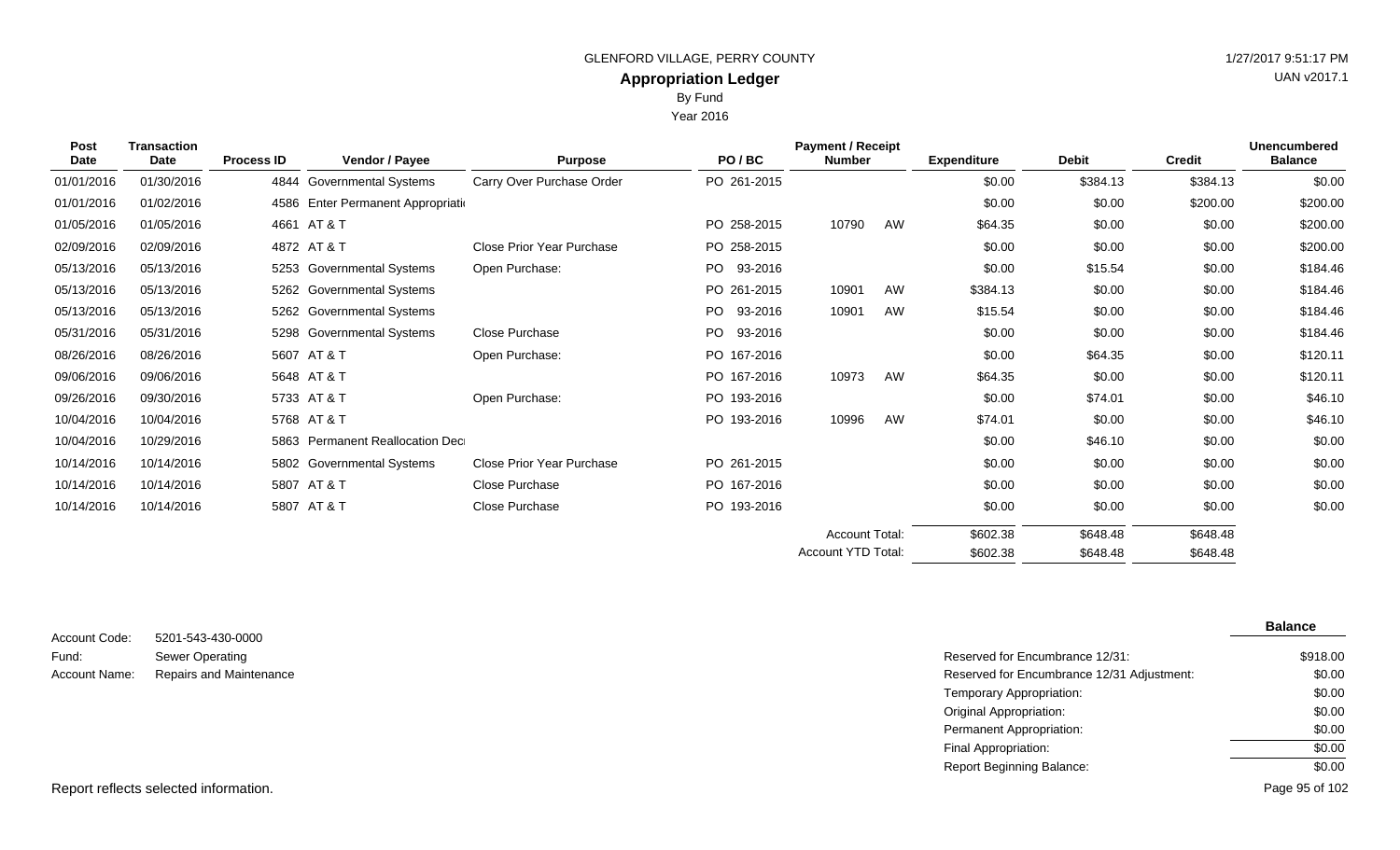Year 2016

| <b>Post</b> | Transaction |                   |                                                          |                |             | <b>Payment / Receipt</b>                    |    |                      |                      |                      | <b>Unencumbered</b> |
|-------------|-------------|-------------------|----------------------------------------------------------|----------------|-------------|---------------------------------------------|----|----------------------|----------------------|----------------------|---------------------|
| <b>Date</b> | <b>Date</b> | <b>Process ID</b> | Vendor / Payee                                           | <b>Purpose</b> | PO/BC       | <b>Number</b>                               |    | <b>Expenditure</b>   | <b>Debit</b>         | Credit               | <b>Balance</b>      |
| 01/01/2016  | 01/30/2016  |                   | 4844 Modern Welding Company of Carry Over Purchase Order |                | PO 271-2015 |                                             |    | \$0.00               | \$918.00             | \$918.00             | \$0.00              |
| 02/02/2016  | 02/02/2016  |                   | 4865 Modern Welding Company of                           |                | PO 271-2015 | 10811                                       | AW | \$918.00             | \$0.00               | \$0.00               | \$0.00              |
| 02/09/2016  | 02/09/2016  |                   | 4872 Modern Welding Company of Close Prior Year Purchase |                | PO 271-2015 |                                             |    | \$0.00               | \$0.00               | \$0.00               | \$0.00              |
|             |             |                   |                                                          |                |             | <b>Account Total:</b><br>Account YTD Total: |    | \$918.00<br>\$918.00 | \$918.00<br>\$918.00 | \$918.00<br>\$918.00 |                     |

5201-549-300-0000 Sewer Operating Account Code: Fund: Account Name:

**Balance**

#### Reserved for Encumbrance 12/31: Contractual Services **Reserved for Encumbrance 12/31 Adjustment:** Temporary Appropriation: Original Appropriation: Permanent Appropriation: Final Appropriation: Report Beginning Balance: \$0.00 \$0.00 \$0.00 \$2,500.00 \$1,814.91 \$1,814.91 \$0.00

| Post       | Transaction |                   |                                                 |                |     |         | <b>Payment / Receipt</b> |    |                    |              |               | <b>Unencumbered</b> |
|------------|-------------|-------------------|-------------------------------------------------|----------------|-----|---------|--------------------------|----|--------------------|--------------|---------------|---------------------|
| Date       | Date        | <b>Process ID</b> | Vendor / Payee                                  | <b>Purpose</b> |     | PO/BC   | <b>Number</b>            |    | <b>Expenditure</b> | <b>Debit</b> | <b>Credit</b> | <b>Balance</b>      |
| 01/01/2016 | 01/02/2016  |                   | 4586 Enter Permanent Appropriation              |                |     |         |                          |    | \$0.00             | \$0.00       | \$2,500.00    | \$2,500.00          |
| 01/02/2016 | 01/02/2016  | 4621              | OmniSite                                        | Open Purchase: | PO. | 2-2016  |                          |    | \$0.00             | \$144.00     | \$0.00        | \$2,356.00          |
| 01/05/2016 | 01/05/2016  | 4661              | OmniSite                                        |                | PO. | 2-2016  | 10795                    | AW | \$144.00           | \$0.00       | \$0.00        | \$2,356.00          |
| 01/23/2016 | 01/30/2016  |                   | 4739 MASI Environmental Service: Open Purchase: |                | PO. | 8-2016  |                          |    | \$0.00             | \$81.20      | \$0.00        | \$2,274.80          |
| 01/23/2016 | 01/30/2016  |                   | 4739 MASI Environmental Service: Open Purchase: |                | PO. | 10-2016 |                          |    | \$0.00             | \$87.95      | \$0.00        | \$2,186.85          |
| 02/02/2016 | 02/02/2016  |                   | 4865 MASI Environmental Service                 |                | PO. | 8-2016  | 10810                    | AW | \$81.20            | \$0.00       | \$0.00        | \$2,186.85          |
| 02/02/2016 | 02/02/2016  |                   | 4865 MASI Environmental Service                 |                | PO. | 10-2016 | 10810                    | AW | \$87.95            | \$0.00       | \$0.00        | \$2,186.85          |
| 02/09/2016 | 02/09/2016  |                   | 4872 OmniSite                                   | Close Purchase | PO. | 2-2016  |                          |    | \$0.00             | \$0.00       | \$0.00        | \$2,186.85          |
| 02/09/2016 | 02/09/2016  |                   | 4872 MASI Environmental Service Close Purchase  |                | PO. | 8-2016  |                          |    | \$0.00             | \$0.00       | \$0.00        | \$2,186.85          |
| 02/09/2016 | 02/09/2016  |                   | 4873 MASI Environmental Service Close Purchase  |                | PO. | 10-2016 |                          |    | \$0.00             | \$0.00       | \$0.00        | \$2,186.85          |
|            |             |                   |                                                 |                |     |         |                          |    |                    |              |               |                     |

Report reflects selected information. Page 96 of 102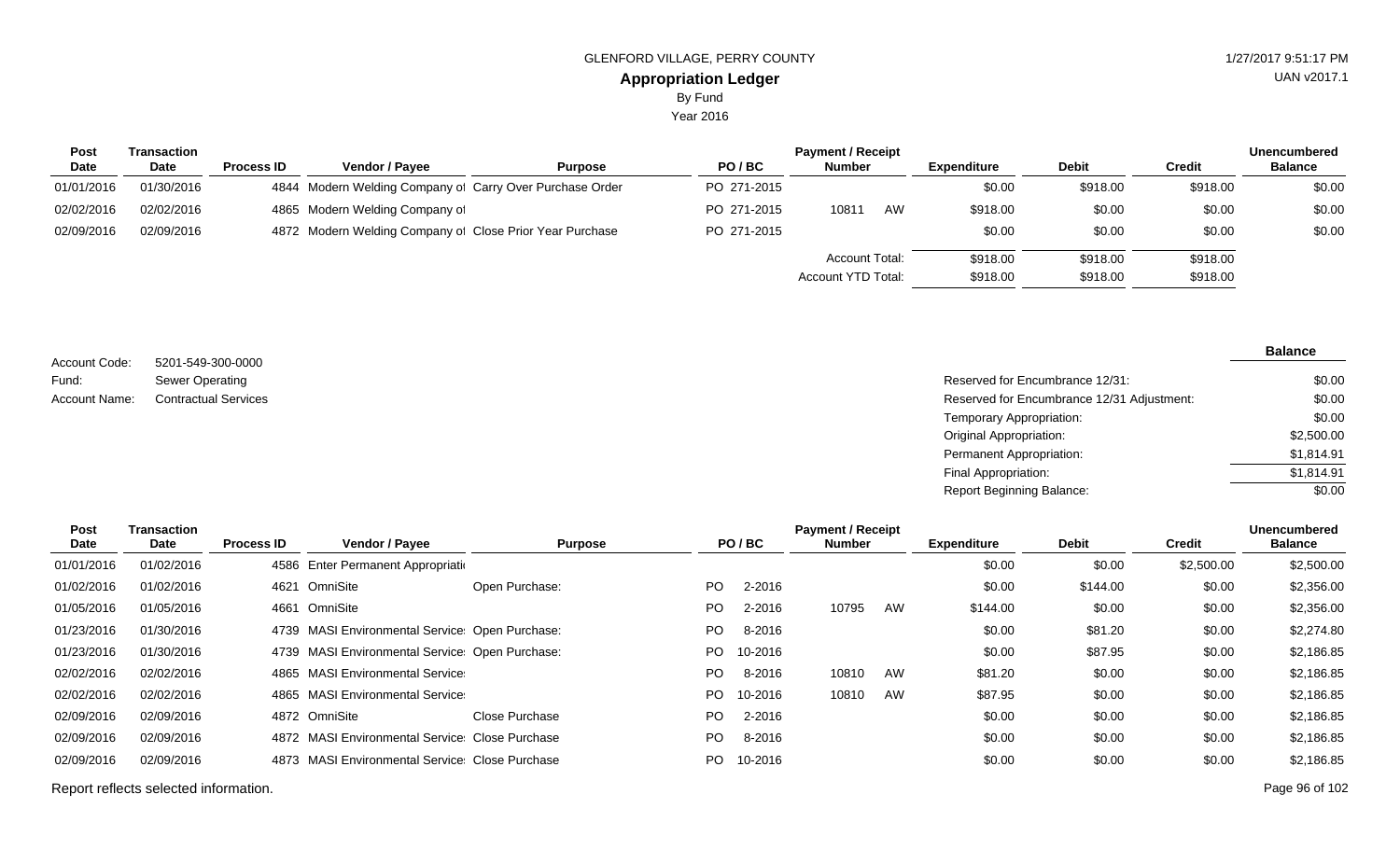Year 2016

| <b>Post</b><br>Date | <b>Transaction</b><br>Date            | <b>Process ID</b> | Vendor / Payee                                   | <b>Purpose</b> |           | PO/BC       | <b>Payment / Receipt</b><br><b>Number</b> |    | <b>Expenditure</b> | <b>Debit</b> | <b>Credit</b> | <b>Unencumbered</b><br><b>Balance</b> |
|---------------------|---------------------------------------|-------------------|--------------------------------------------------|----------------|-----------|-------------|-------------------------------------------|----|--------------------|--------------|---------------|---------------------------------------|
| 02/11/2016          | 02/19/2016                            |                   | 4898 MASI Environmental Service: Open Purchase:  |                | PO -      | 25-2016     |                                           |    | \$0.00             | \$87.95      | \$0.00        | \$2,098.90                            |
| 03/01/2016          | 03/01/2016                            |                   | 4949 MASI Environmental Service                  |                |           | PO 25-2016  | 10831                                     | AW | \$87.95            | \$0.00       | \$0.00        | \$2,098.90                            |
| 03/04/2016          | 03/04/2016                            | 4981              | <b>MASI Environmental Service Open Purchase:</b> |                | PO.       | 40-2016     |                                           |    | \$0.00             | \$87.95      | \$0.00        | \$2,010.95                            |
| 03/04/2016          | 03/04/2016                            |                   | 4988 MASI Environmental Service                  |                | PO.       | 40-2016     | 10840                                     | AW | \$87.95            | \$0.00       | \$0.00        | \$2,010.95                            |
| 03/22/2016          | 03/22/2016                            |                   | 5022 MASI Environmental Service Close Purchase   |                | PO.       | 25-2016     |                                           |    | \$0.00             | \$0.00       | \$0.00        | \$2,010.95                            |
| 03/22/2016          | 03/22/2016                            |                   | 5022 MASI Environmental Service Close Purchase   |                | PO        | 40-2016     |                                           |    | \$0.00             | \$0.00       | \$0.00        | \$2,010.95                            |
| 04/01/2016          | 04/05/2016                            |                   | 5077 MASI Environmental Service: Open Purchase:  |                |           | PO 56-2016  |                                           |    | \$0.00             | \$87.95      | \$0.00        | \$1,923.00                            |
| 04/05/2016          | 04/05/2016                            |                   | 5092 MASI Environmental Service                  |                | PO.       | 56-2016     | 10855                                     | AW | \$87.95            | \$0.00       | \$0.00        | \$1,923.00                            |
| 04/26/2016          | 04/26/2016                            |                   | 5176 MASI Environmental Service Close Purchase   |                | PO        | 56-2016     |                                           |    | \$0.00             | \$0.00       | \$0.00        | \$1,923.00                            |
| 04/26/2016          | 04/26/2016                            |                   | 5186 MASI Environmental Service Open Purchase:   |                | <b>PO</b> | 75-2016     |                                           |    | \$0.00             | \$87.95      | \$0.00        | \$1,835.05                            |
| 04/30/2016          | 05/01/2016                            |                   | 5199 MASI Environmental Service Open Purchase:   |                |           | PO 78-2016  |                                           |    | \$0.00             | \$87.95      | \$0.00        | \$1,747.10                            |
| 05/03/2016          | 05/03/2016                            | 5228              | <b>MASI Environmental Service</b>                |                | PO.       | 75-2016     | 10892                                     | AW | \$87.95            | \$0.00       | \$0.00        | \$1,747.10                            |
| 05/03/2016          | 05/03/2016                            |                   | 5228 MASI Environmental Service                  |                |           | PO 78-2016  | 10892                                     | AW | \$87.95            | \$0.00       | \$0.00        | \$1,747.10                            |
| 05/21/2016          | 05/21/2016                            | 5281              | MASI Environmental Service: Open Purchase:       |                |           | PO 100-2016 |                                           |    | \$0.00             | \$105.95     | \$0.00        | \$1,641.15                            |
| 05/31/2016          | 05/31/2016                            |                   | 5298 MASI Environmental Service Close Purchase   |                |           | PO 75-2016  |                                           |    | \$0.00             | \$0.00       | \$0.00        | \$1,641.15                            |
| 05/31/2016          | 05/31/2016                            | 5298              | <b>MASI Environmental Service Close Purchase</b> |                | PO i      | 78-2016     |                                           |    | \$0.00             | \$0.00       | \$0.00        | \$1,641.15                            |
| 06/05/2016          | 06/07/2016                            |                   | 5324 MASI Environmental Service Open Purchase:   |                |           | PO 110-2016 |                                           |    | \$0.00             | \$87.95      | \$0.00        | \$1,553.20                            |
| 06/07/2016          | 06/07/2016                            |                   | 5344 MASI Environmental Service                  |                |           | PO 100-2016 | 10912                                     | AW | \$105.95           | \$0.00       | \$0.00        | \$1,553.20                            |
| 06/07/2016          | 06/07/2016                            |                   | 5344 MASI Environmental Service                  |                |           | PO 110-2016 | 10912                                     | AW | \$87.95            | \$0.00       | \$0.00        | \$1,553.20                            |
| 07/01/2016          | 07/01/2016                            |                   | 5407 MASI Environmental Service Open Purchase:   |                |           | PO 130-2016 |                                           |    | \$0.00             | \$105.95     | \$0.00        | \$1,447.25                            |
| 07/01/2016          | 07/01/2016                            |                   | 5417 MASI Environmental Service                  |                |           | PO 130-2016 | 10930                                     | AW | \$105.95           | \$0.00       | \$0.00        | \$1,447.25                            |
| 07/15/2016          | 07/15/2016                            |                   | 5452 MASI Environmental Service: Open Purchase:  |                |           | PO 141-2016 |                                           |    | \$0.00             | \$99.26      | \$0.00        | \$1,347.99                            |
| 08/02/2016          | 08/02/2016                            |                   | 5538 MASI Environmental Service                  |                |           | PO 141-2016 | 10958                                     | AW | \$99.26            | \$0.00       | \$0.00        | \$1,347.99                            |
| 08/07/2016          | 08/12/2016                            |                   | 5557 MASI Environmental Service Open Purchase:   |                |           | PO 158-2016 |                                           |    | \$0.00             | \$87.95      | \$0.00        | \$1,260.04                            |
| 08/19/2016          | 08/26/2016                            | 5607              | MASI Environmental Service Open Purchase:        |                |           | PO 163-2016 |                                           |    | \$0.00             | \$105.95     | \$0.00        | \$1,154.09                            |
| 09/06/2016          | 09/06/2016                            |                   | 5648 MASI Environmental Service                  |                |           | PO 158-2016 | 10977                                     | AW | \$87.95            | \$0.00       | \$0.00        | \$1,154.09                            |
| 09/06/2016          | 09/06/2016                            |                   | 5648 MASI Environmental Service                  |                |           | PO 163-2016 | 10977                                     | AW | \$105.95           | \$0.00       | \$0.00        | \$1,154.09                            |
| 09/15/2016          | 09/21/2016                            |                   | 5681 MASI Environmental Service Open Purchase:   |                |           | PO 185-2016 |                                           |    | \$0.00             | \$193.90     | \$0.00        | \$960.19                              |
|                     | Report reflects selected information. |                   |                                                  |                |           |             |                                           |    |                    |              |               | Page 97 of 102                        |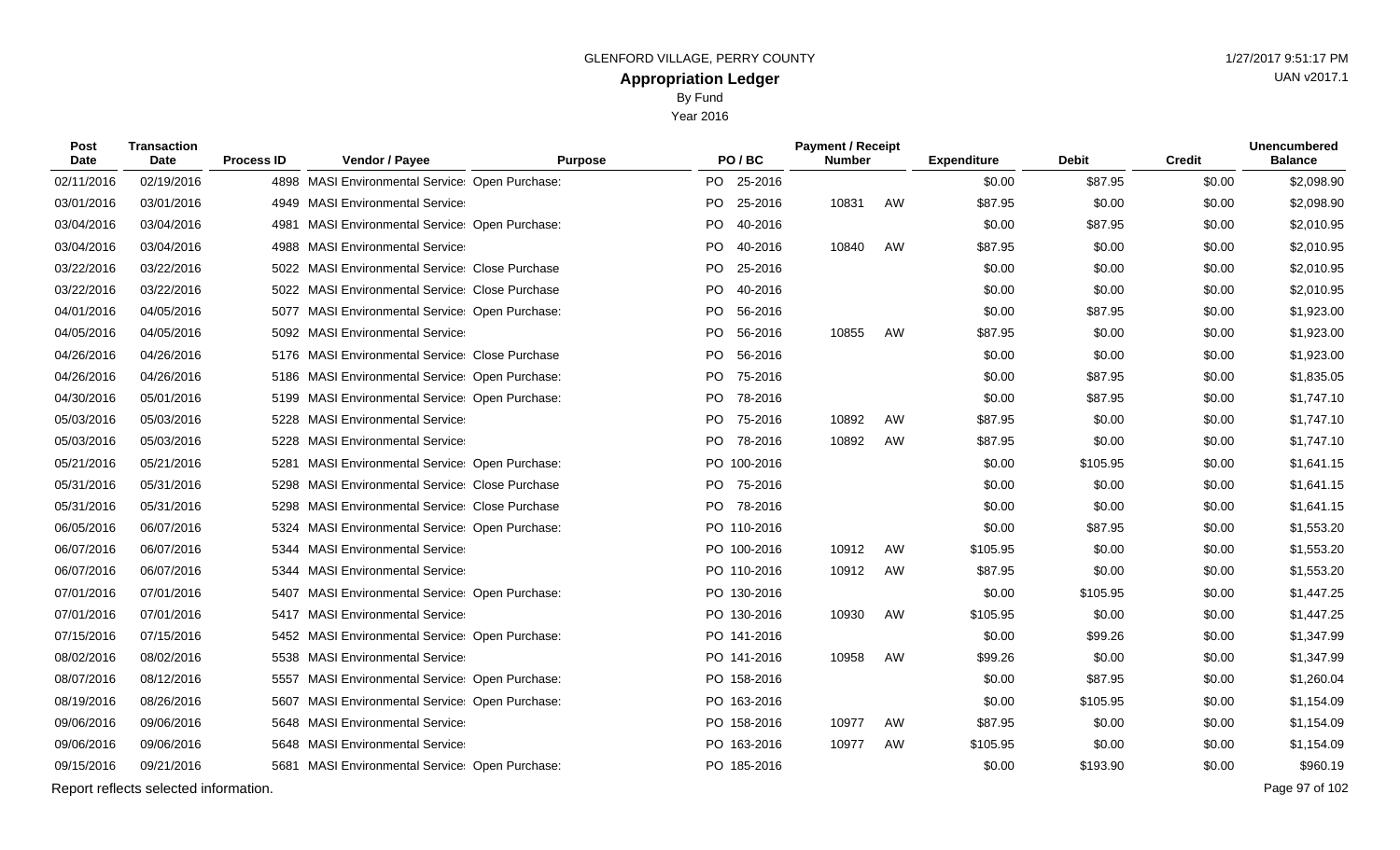Year 2016

| <b>Post</b><br><b>Date</b> | <b>Transaction</b><br>Date | <b>Process ID</b> | Vendor / Payee                                      | <b>Purpose</b> | PO/BC       | <b>Payment / Receipt</b><br><b>Number</b> |    | <b>Expenditure</b> | <b>Debit</b> | <b>Credit</b> | <b>Unencumbered</b><br><b>Balance</b> |
|----------------------------|----------------------------|-------------------|-----------------------------------------------------|----------------|-------------|-------------------------------------------|----|--------------------|--------------|---------------|---------------------------------------|
| 09/30/2016                 | 09/30/2016                 |                   | 5733 MASI Environmental Service Open Purchase:      |                | PO 194-2016 |                                           |    | \$0.00             | \$81.20      | \$0.00        | \$878.99                              |
| 10/04/2016                 | 10/04/2016                 |                   | 5768 MASI Environmental Service                     |                | PO 185-2016 | 11005                                     | AW | \$193.90           | \$0.00       | \$0.00        | \$878.99                              |
| 10/04/2016                 | 10/04/2016                 |                   | 5768 MASI Environmental Service                     |                | PO 194-2016 | 11005                                     | AW | \$81.20            | \$0.00       | \$0.00        | \$878.99                              |
| 10/04/2016                 | 10/29/2016                 | 5865              | <b>Permanent Reallocation Dec</b>                   |                |             |                                           |    | \$0.00             | \$400.00     | \$0.00        | \$478.99                              |
| 10/14/2016                 | 10/14/2016                 |                   | 5802 MASI Environmental Service Close Purchase      |                | PO 100-2016 |                                           |    | \$0.00             | \$0.00       | \$0.00        | \$478.99                              |
| 10/14/2016                 | 10/14/2016                 |                   | 5802 MASI Environmental Service Close Purchase      |                | PO 110-2016 |                                           |    | \$0.00             | \$0.00       | \$0.00        | \$478.99                              |
| 10/14/2016                 | 10/14/2016                 | 5804              | <b>MASI Environmental Service Close Purchase</b>    |                | PO 130-2016 |                                           |    | \$0.00             | \$0.00       | \$0.00        | \$478.99                              |
| 10/14/2016                 | 10/14/2016                 | 5807              | <b>MASI Environmental Service Close Purchase</b>    |                | PO 141-2016 |                                           |    | \$0.00             | \$0.00       | \$0.00        | \$478.99                              |
| 10/14/2016                 | 10/14/2016                 | 5807              | MASI Environmental Service Close Purchase           |                | PO 158-2016 |                                           |    | \$0.00             | \$0.00       | \$0.00        | \$478.99                              |
| 10/14/2016                 | 10/14/2016                 | 5807              | <b>MASI Environmental Service Close Purchase</b>    |                | PO 163-2016 |                                           |    | \$0.00             | \$0.00       | \$0.00        | \$478.99                              |
| 10/14/2016                 | 10/14/2016                 | 5807              | <b>MASI Environmental Service Close Purchase</b>    |                | PO 185-2016 |                                           |    | \$0.00             | \$0.00       | \$0.00        | \$478.99                              |
| 10/14/2016                 | 10/14/2016                 | 5807              | MASI Environmental Service Close Purchase           |                | PO 194-2016 |                                           |    | \$0.00             | \$0.00       | \$0.00        | \$478.99                              |
| 10/27/2016                 | 10/29/2016                 | 5870              | MASI Environmental Service Open Purchase:           |                | PO 215-2016 |                                           |    | \$0.00             | \$105.95     | \$0.00        | \$373.04                              |
| 11/01/2016                 | 11/01/2016                 | 5891              | <b>MASI Environmental Service</b>                   |                | PO 215-2016 | 11029                                     | AW | \$105.95           | \$0.00       | \$0.00        | \$373.04                              |
| 11/07/2016                 | 11/18/2016                 |                   | 5933 MASI Environmental Service Open Purchase:      |                | PO 225-2016 |                                           |    | \$0.00             | \$87.95      | \$0.00        | \$285.09                              |
| 11/11/2016                 | 11/11/2016                 | 5909              | <b>MASI Environmental Service Close Purchase</b>    |                | PO 215-2016 |                                           |    | \$0.00             | \$0.00       | \$0.00        | \$285.09                              |
| 11/26/2016                 | 11/26/2016                 |                   | 5959 Permanent Reallocation Dec Motion to Pay bills |                |             |                                           |    | \$0.00             | \$285.09     | \$0.00        | \$0.00                                |
| 12/06/2016                 | 12/06/2016                 | 6011              | <b>MASI Environmental Service</b>                   |                | PO 225-2016 | 11054                                     | AW | \$87.95            | \$0.00       | \$0.00        | \$0.00                                |
| 12/31/2016                 | 01/13/2017                 |                   | 6170 MASI Environmental Service Close Purchase      |                | PO 225-2016 |                                           |    | \$0.00             | \$0.00       | \$0.00        | \$0.00                                |
|                            |                            |                   |                                                     |                |             | <b>Account Total:</b>                     |    | \$1,814.91         | \$2,500.00   | \$2,500.00    |                                       |
|                            |                            |                   |                                                     |                |             | <b>Account YTD Total:</b>                 |    | \$1,814.91         | \$2,500.00   | \$2,500.00    |                                       |

**Balance**

\$0.00

Report reflects selected information. Page 98 of 102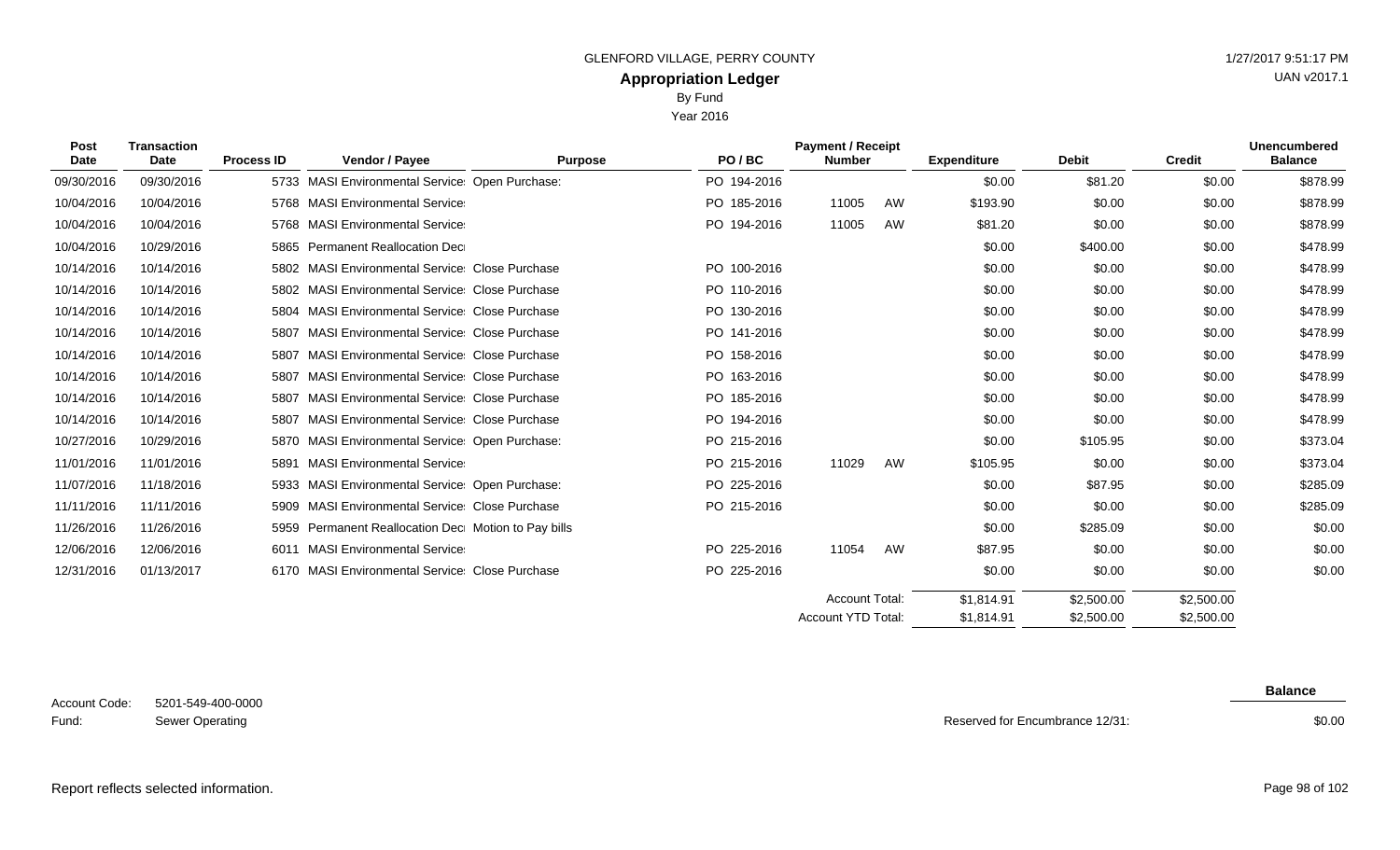### **Appropriation Ledger**

By Fund

Year 2016

Account Name: Supplies and Materials **Account Name:** Supplies and Materials **Account Name:** Supplies and Materials **Account Name:** Supplies and Materials \$0.00 Temporary Appropriation: Original Appropriation: Permanent Appropriation: Final Appropriation: Report Beginning Balance: \$0.00 \$1,500.00 \$1,275.87 \$1,275.87 \$0.00

| <b>Post</b><br><b>Date</b> | <b>Transaction</b><br>Date | <b>Process ID</b> | Vendor / Payee                                  | <b>Purpose</b>                       |           | PO/BC       | <b>Payment / Receipt</b><br><b>Number</b> |    | <b>Expenditure</b> | <b>Debit</b> | <b>Credit</b> | <b>Unencumbered</b><br><b>Balance</b> |
|----------------------------|----------------------------|-------------------|-------------------------------------------------|--------------------------------------|-----------|-------------|-------------------------------------------|----|--------------------|--------------|---------------|---------------------------------------|
| 01/01/2016                 | 01/02/2016                 |                   | 4586 Enter Permanent Appropriation              |                                      |           |             |                                           |    | \$0.00             | \$0.00       | \$1,500.00    | \$1,500.00                            |
| 02/05/2016                 | 02/09/2016                 |                   | 4880 Northern Tool & Equipment                  | Open Purchase:                       | PO.       | 22-2016     |                                           |    | \$0.00             | \$200.50     | \$0.00        | \$1,299.50                            |
| 02/09/2016                 | 02/09/2016                 |                   | 4887 Northern Tool & Equipment                  |                                      | PO.       | 22-2016     | 10819                                     | AW | \$200.50           | \$0.00       | \$0.00        | \$1,299.50                            |
| 03/01/2016                 | 03/01/2016                 |                   | 4935 Northern Tool & Equipment                  | Close Purchase                       | PO.       | 22-2016     |                                           |    | \$0.00             | \$0.00       | \$0.00        | \$1,299.50                            |
| 04/01/2016                 | 04/05/2016                 | 5077              | Ridgeview Lumber & Supply Open Purchase:        |                                      | <b>PO</b> | 57-2016     |                                           |    | \$0.00             | \$21.49      | \$0.00        | \$1,278.01                            |
| 04/05/2016                 | 04/05/2016                 | 5077              | Tri-County Plumbing & Hardv Open Purchase:      |                                      | PO.       | 62-2016     |                                           |    | \$0.00             | \$12.28      | \$0.00        | \$1,265.73                            |
| 04/05/2016                 | 04/05/2016                 |                   | 5077 Niagara Scientific Products                | Open Purchase:                       | PO.       | 64-2016     |                                           |    | \$0.00             | \$400.00     | \$0.00        | \$865.73                              |
| 04/05/2016                 | 04/05/2016                 |                   | 5092 Ridgeview Lumber & Supply                  |                                      | PO.       | 57-2016     | 10859                                     | AW | \$21.49            | \$0.00       | \$0.00        | \$865.73                              |
| 04/05/2016                 | 04/05/2016                 |                   | 5092 Tri-County Plumbing & Hardv                |                                      | PO.       | 62-2016     | 10860                                     | AW | \$12.28            | \$0.00       | \$0.00        | \$865.73                              |
| 04/26/2016                 | 04/26/2016                 |                   | 5176 Ridgeview Lumber & Supply Close Purchase   |                                      | PO.       | 57-2016     |                                           |    | \$0.00             | \$0.00       | \$0.00        | \$865.73                              |
| 04/26/2016                 | 04/26/2016                 |                   | 5176 Tri-County Plumbing & Hardy Close Purchase |                                      | <b>PO</b> | 62-2016     |                                           |    | \$0.00             | \$0.00       | \$0.00        | \$865.73                              |
| 05/03/2016                 | 05/03/2016                 |                   | 5228 Niagara Scientific Products                |                                      | PO.       | 64-2016     | 10893                                     | AW | \$329.47           | \$0.00       | \$0.00        | \$865.73                              |
| 09/06/2016                 | 09/06/2016                 |                   | 5634 Underwood's Inc.                           | Open Purchase:                       |           | PO 175-2016 |                                           |    | \$0.00             | \$1.50       | \$0.00        | \$864.23                              |
| 09/06/2016                 | 09/06/2016                 |                   | 5648 Underwood's Inc.                           |                                      |           | PO 175-2016 | 10983                                     | AW | \$1.50             | \$0.00       | \$0.00        | \$864.23                              |
| 10/04/2016                 | 10/14/2016                 |                   | 5813 Permanent Reallocation Incre               |                                      |           |             |                                           |    | \$0.00             | \$0.00       | \$300.00      | \$1,164.23                            |
| 10/06/2016                 | 10/14/2016                 |                   | 5820 Forsta Filter                              | Open Purchase:                       |           | PO 207-2016 |                                           |    | \$0.00             | \$800.00     | \$0.00        | \$364.23                              |
| 10/07/2016                 | 10/14/2016                 | 5820              | Niagara Scientific Products                     | Open Purchase:                       |           | PO 208-2016 |                                           |    | \$0.00             | \$300.00     | \$0.00        | \$64.23                               |
| 10/14/2016                 | 10/14/2016                 |                   | 5800 Niagara Scientific Products                | Adjust Purchase: estimated to high   |           | PO 64-2016  |                                           |    | \$0.00             | \$0.00       | \$70.53       | \$134.76                              |
| 10/14/2016                 | 10/14/2016                 |                   | 5802 Niagara Scientific Products                | Close Purchase                       |           | PO 64-2016  |                                           |    | \$0.00             | \$0.00       | \$0.00        | \$134.76                              |
| 10/14/2016                 | 10/14/2016                 |                   | 5807 Underwood's Inc.                           | <b>Close Purchase</b>                |           | PO 175-2016 |                                           |    | \$0.00             | \$0.00       | \$0.00        | \$134.76                              |
| 11/01/2016                 | 11/01/2016                 | 5891              | Niagara Scientific Products                     |                                      |           | PO 208-2016 | 11030                                     | AW | \$255.74           | \$0.00       | \$0.00        | \$134.76                              |
| 11/11/2016                 | 11/11/2016                 |                   | 5908 Forsta Filter                              | Adjust Purchase: Tom purchase from a |           | PO 207-2016 |                                           |    | \$0.00             | \$0.00       | \$800.00      | \$934.76                              |

Report reflects selected information. Page 99 of 102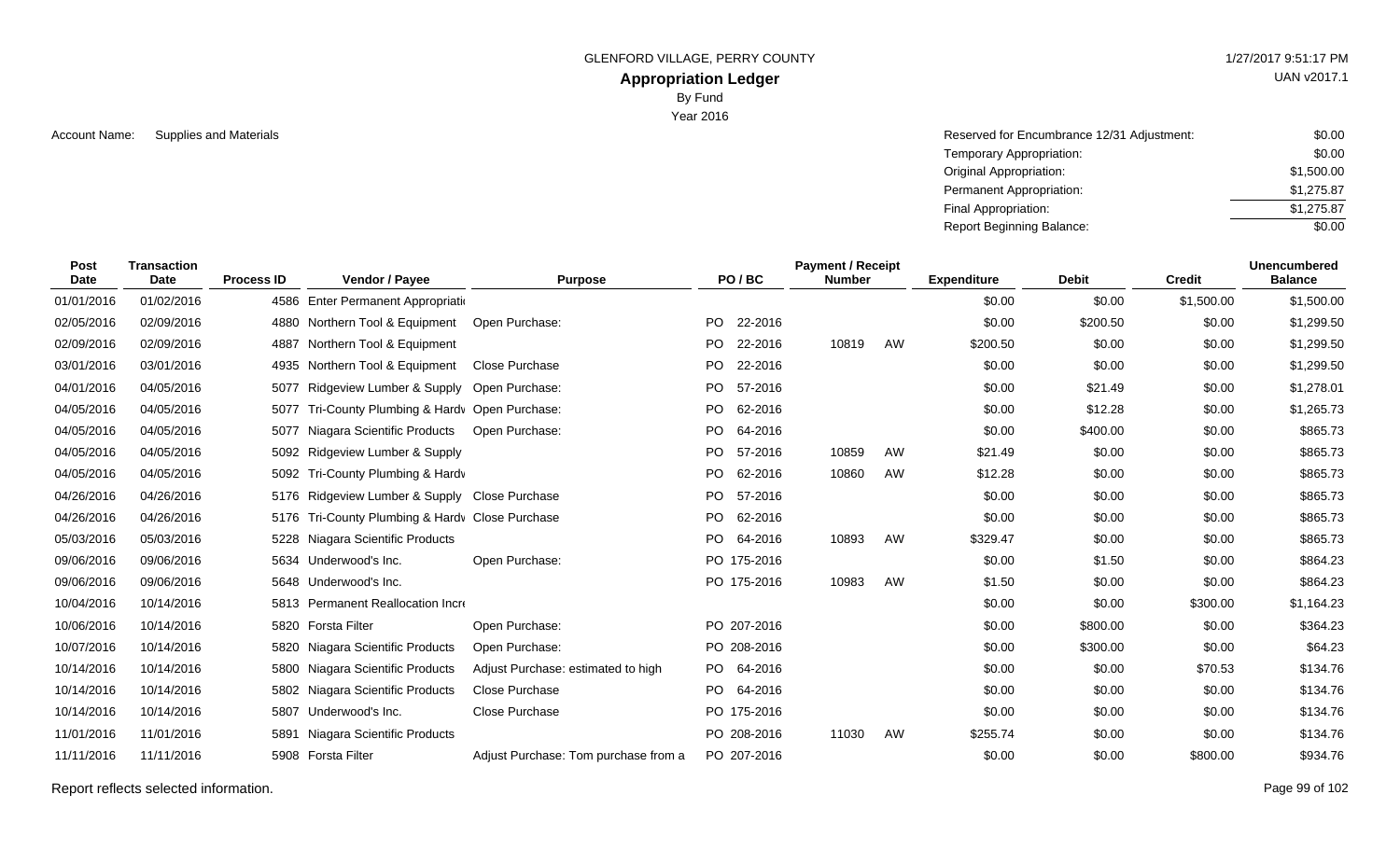Year 2016

| <b>Post</b> | Transaction |                   |                                                     |                |             | <b>Payment / Receipt</b>  |    |                    |              |               | <b>Unencumbered</b> |
|-------------|-------------|-------------------|-----------------------------------------------------|----------------|-------------|---------------------------|----|--------------------|--------------|---------------|---------------------|
| Date        | Date        | <b>Process ID</b> | <b>Vendor / Payee</b>                               | <b>Purpose</b> | PO/BC       | <b>Number</b>             |    | <b>Expenditure</b> | <b>Debit</b> | <b>Credit</b> | <b>Balance</b>      |
| 11/11/2016  | 11/11/2016  |                   | 5909 Forsta Filter                                  | Close Purchase | PO 207-2016 |                           |    | \$0.00             | \$0.00       | \$0.00        | \$934.76            |
| 11/11/2016  | 11/18/2016  |                   | 5933 Fertilizer Dealer Supply                       | Open Purchase: | PO 226-2016 |                           |    | \$0.00             | \$410.63     | \$0.00        | \$524.13            |
| 11/18/2016  | 11/18/2016  |                   | 5941 Fertilizer Dealer Supply                       |                | PO 226-2016 | 11041                     | AW | \$410.63           | \$0.00       | \$0.00        | \$524.13            |
| 11/18/2016  | 11/18/2016  |                   | 5941 Niagara Scientific Products                    |                | PO 208-2016 | 11042                     | AW | \$44.26            | \$0.00       | \$0.00        | \$524.13            |
| 11/26/2016  | 11/26/2016  |                   | 5956 Niagara Scientific Products                    | Close Purchase | PO 208-2016 |                           |    | \$0.00             | \$0.00       | \$0.00        | \$524.13            |
| 11/26/2016  | 11/26/2016  |                   | 5956 Fertilizer Dealer Supply                       | Close Purchase | PO 226-2016 |                           |    | \$0.00             | \$0.00       | \$0.00        | \$524.13            |
| 11/26/2016  | 11/26/2016  |                   | 5959 Permanent Reallocation Dec Motion to Pay bills |                |             |                           |    | \$0.00             | \$524.13     | \$0.00        | \$0.00              |
|             |             |                   |                                                     |                |             | <b>Account Total:</b>     |    | \$1,275.87         | \$2.670.53   | \$2,670.53    |                     |
|             |             |                   |                                                     |                |             | <b>Account YTD Total:</b> |    | \$1,275.87         | \$2,670.53   | \$2,670.53    |                     |

5201-549-430-0000 Sewer Operating Repairs and Maintenance Account Code: Fund: Account Name:

#### **Balance**

| Reserved for Encumbrance 12/31:            | \$0.00     |
|--------------------------------------------|------------|
| Reserved for Encumbrance 12/31 Adjustment: | \$0.00     |
| Temporary Appropriation:                   | \$0.00     |
| Original Appropriation:                    | \$1,000.00 |
| Permanent Appropriation:                   | \$81.81    |
| Final Appropriation:                       | \$81.81    |
| Report Beginning Balance:                  | \$0.00     |

| <b>Post</b> | Transaction |                   |                                    |                |     |         | <b>Payment / Receipt</b> |    |             |              |            | <b>Unencumbered</b> |
|-------------|-------------|-------------------|------------------------------------|----------------|-----|---------|--------------------------|----|-------------|--------------|------------|---------------------|
| Date        | Date        | <b>Process ID</b> | <b>Vendor / Payee</b>              | <b>Purpose</b> |     | PO/BC   | <b>Number</b>            |    | Expenditure | <b>Debit</b> | Credit     | <b>Balance</b>      |
| 01/01/2016  | 01/02/2016  |                   | 4586 Enter Permanent Appropriation |                |     |         |                          |    | \$0.00      | \$0.00       | \$1,000.00 | \$1,000.00          |
| 02/05/2016  | 02/09/2016  |                   | 4880 Underwood's Inc.              | Open Purchase: | PO. | 18-2016 |                          |    | \$0.00      | \$81.81      | \$0.00     | \$918.19            |
| 02/09/2016  | 02/09/2016  | 4887              | Underwood's Inc.                   |                | PO. | 18-2016 | 10820                    | AW | \$81.81     | \$0.00       | \$0.00     | \$918.19            |
| 03/01/2016  | 03/01/2016  |                   | 4935 Underwood's Inc.              | Close Purchase | PO. | 18-2016 |                          |    | \$0.00      | \$0.00       | \$0.00     | \$918.19            |
| 10/04/2016  | 10/14/2016  |                   | 5813 Permanent Reallocation Dec    |                |     |         |                          |    | \$0.00      | \$300.00     | \$0.00     | \$618.19            |
| 10/04/2016  | 10/29/2016  |                   | 5865 Permanent Reallocation Dec    |                |     |         |                          |    | \$0.00      | \$618.19     | \$0.00     | \$0.00              |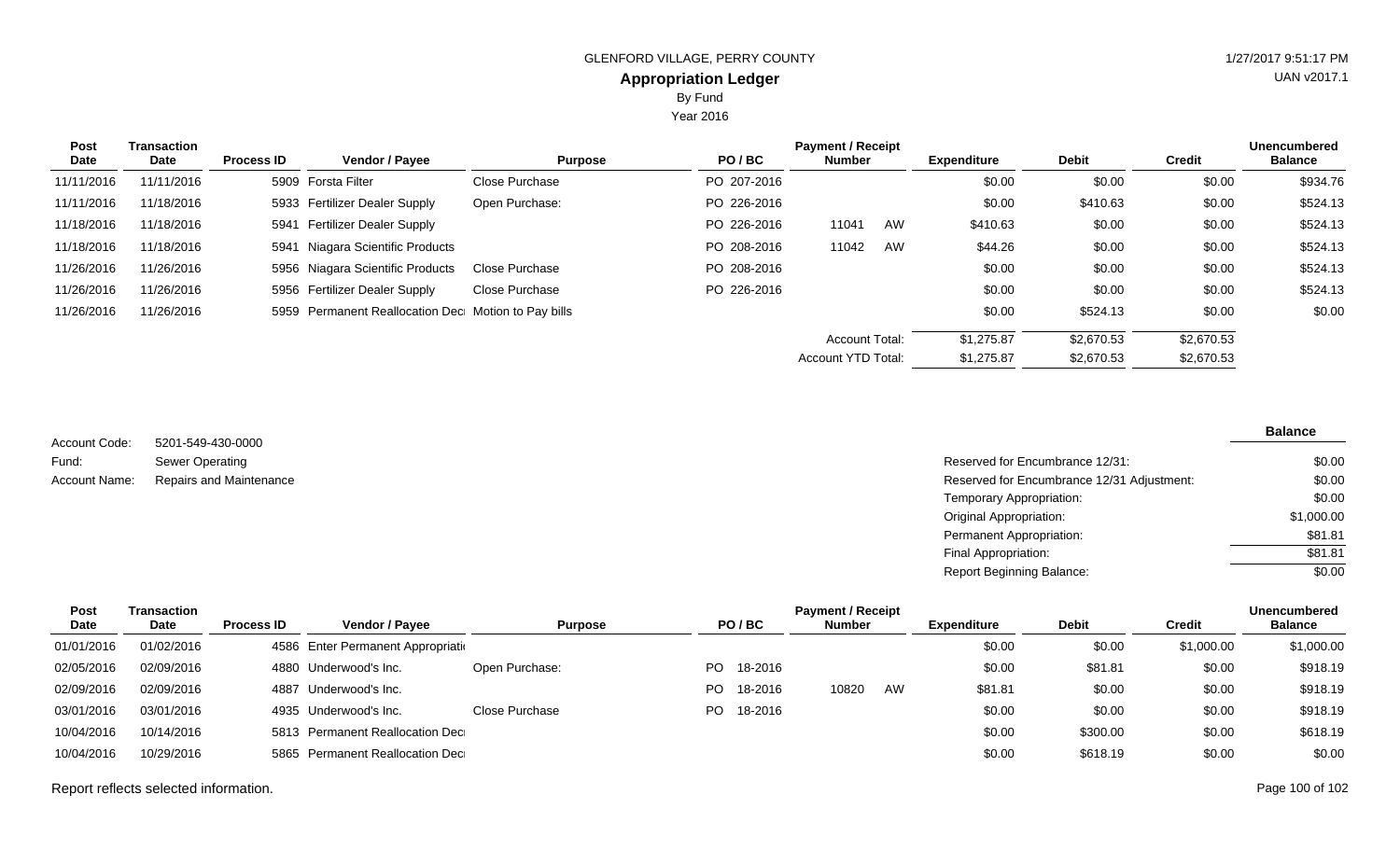UAN v2017.1

#### **Appropriation Ledger** By Fund

Year 2016

| Post<br><b>Date</b> | Transaction<br><b>Date</b> | <b>Process ID</b> | Vendor / Payee | <b>Purpose</b> | PO/BC | <b>Payment / Receipt</b><br><b>Number</b>   | <b>Expenditure</b> | <b>Debit</b>             | Credit                   | <b>Unencumbered</b><br><b>Balance</b> |
|---------------------|----------------------------|-------------------|----------------|----------------|-------|---------------------------------------------|--------------------|--------------------------|--------------------------|---------------------------------------|
|                     |                            |                   |                |                |       | <b>Account Total:</b><br>Account YTD Total: | \$81.81<br>\$81.81 | \$1,000.00<br>\$1,000.00 | \$1,000.00<br>\$1,000.00 |                                       |

5201-850-710-0000 Sewer Operating Account Code: Fund: Account Name:

#### **Balance**

| Sewer Operating | Reserved for Encumbrance 12/31:            | \$0.00      |
|-----------------|--------------------------------------------|-------------|
| Principal       | Reserved for Encumbrance 12/31 Adjustment: | \$0.00      |
|                 | Temporary Appropriation:                   | \$0.00      |
|                 | Original Appropriation:                    | \$30,000.00 |
|                 | Permanent Appropriation:                   | \$31,660.24 |
|                 | Final Appropriation:                       | \$31,660.24 |
|                 | <b>Report Beginning Balance:</b>           | \$0.00      |

| <b>Post</b> | <b>Transaction</b> |                   |                                                |                                                                    |     |             | <b>Payment / Receipt</b> |    |                    |              |               | <b>Unencumbered</b> |
|-------------|--------------------|-------------------|------------------------------------------------|--------------------------------------------------------------------|-----|-------------|--------------------------|----|--------------------|--------------|---------------|---------------------|
| Date        | Date               | <b>Process ID</b> | <b>Vendor / Payee</b>                          | <b>Purpose</b>                                                     |     | PO/BC       | <b>Number</b>            |    | <b>Expenditure</b> | <b>Debit</b> | <b>Credit</b> | <b>Balance</b>      |
| 01/01/2016  | 01/02/2016         | 4586              | Enter Permanent Appropriation                  |                                                                    |     |             |                          |    | \$0.00             | \$0.00       | \$30,000.00   | \$30,000.00         |
| 01/02/2016  | 01/02/2016         | 4621              | <b>Treasurer Of State</b>                      | Open Purchase:                                                     | PO. | 1-2016      |                          |    | \$0.00             | \$15,000.00  | \$0.00        | \$15,000.00         |
| 01/15/2016  | 01/15/2016         |                   | 4679 Treasurer Of State                        |                                                                    | PO. | $1 - 2016$  | 10802                    | AW | \$15,000.00        | \$0.00       | \$0.00        | \$15,000.00         |
| 02/09/2016  | 02/09/2016         |                   | 4872 Treasurer Of State                        | Close Purchase                                                     | PO. | 1-2016      |                          |    | \$0.00             | \$0.00       | \$0.00        | \$15,000.00         |
| 05/21/2016  | 05/21/2016         | 5281              | <b>Treasurer Of State</b>                      | Open Purchase:                                                     |     | PO 97-2016  |                          |    | \$0.00             | \$15,000.00  | \$0.00        | \$0.00              |
| 06/07/2016  | 06/07/2016         |                   |                                                | 5322 Permanent Suplemental Incre Ordinance to amend appropriations |     |             |                          |    | \$0.00             | \$0.00       | \$1,660.24    | \$1,660.24          |
| 06/07/2016  | 06/07/2016         |                   | 5324 Ohio Water Development Au: Open Purchase: |                                                                    |     | PO 115-2016 |                          |    | \$0.00             | \$830.12     | \$0.00        | \$830.12            |
| 06/07/2016  | 06/07/2016         |                   | 5344 Ohio Water Development Au                 |                                                                    |     | PO 115-2016 | 10914                    | AW | \$830.12           | \$0.00       | \$0.00        | \$830.12            |
| 06/21/2016  | 06/21/2016         |                   | 5378 Treasurer Of State                        |                                                                    |     | PO 97-2016  | 10922                    | AW | \$15,000.00        | \$0.00       | \$0.00        | \$830.12            |
| 10/14/2016  | 10/14/2016         |                   | 5802 Treasurer Of State                        | Close Purchase                                                     |     | PO 97-2016  |                          |    | \$0.00             | \$0.00       | \$0.00        | \$830.12            |
| 10/14/2016  | 10/14/2016         |                   | 5802 Ohio Water Development Au Close Purchase  |                                                                    |     | PO 115-2016 |                          |    | \$0.00             | \$0.00       | \$0.00        | \$830.12            |
| 11/26/2016  | 11/26/2016         |                   | 5963 Ohio Water Development Au: Open Purchase: |                                                                    |     | PO 234-2016 |                          |    | \$0.00             | \$830.12     | \$0.00        | \$0.00              |
| 12/06/2016  | 12/06/2016         | 6011              | Ohio Water Development Au                      |                                                                    |     | PO 234-2016 | 11055                    | AW | \$830.12           | \$0.00       | \$0.00        | \$0.00              |